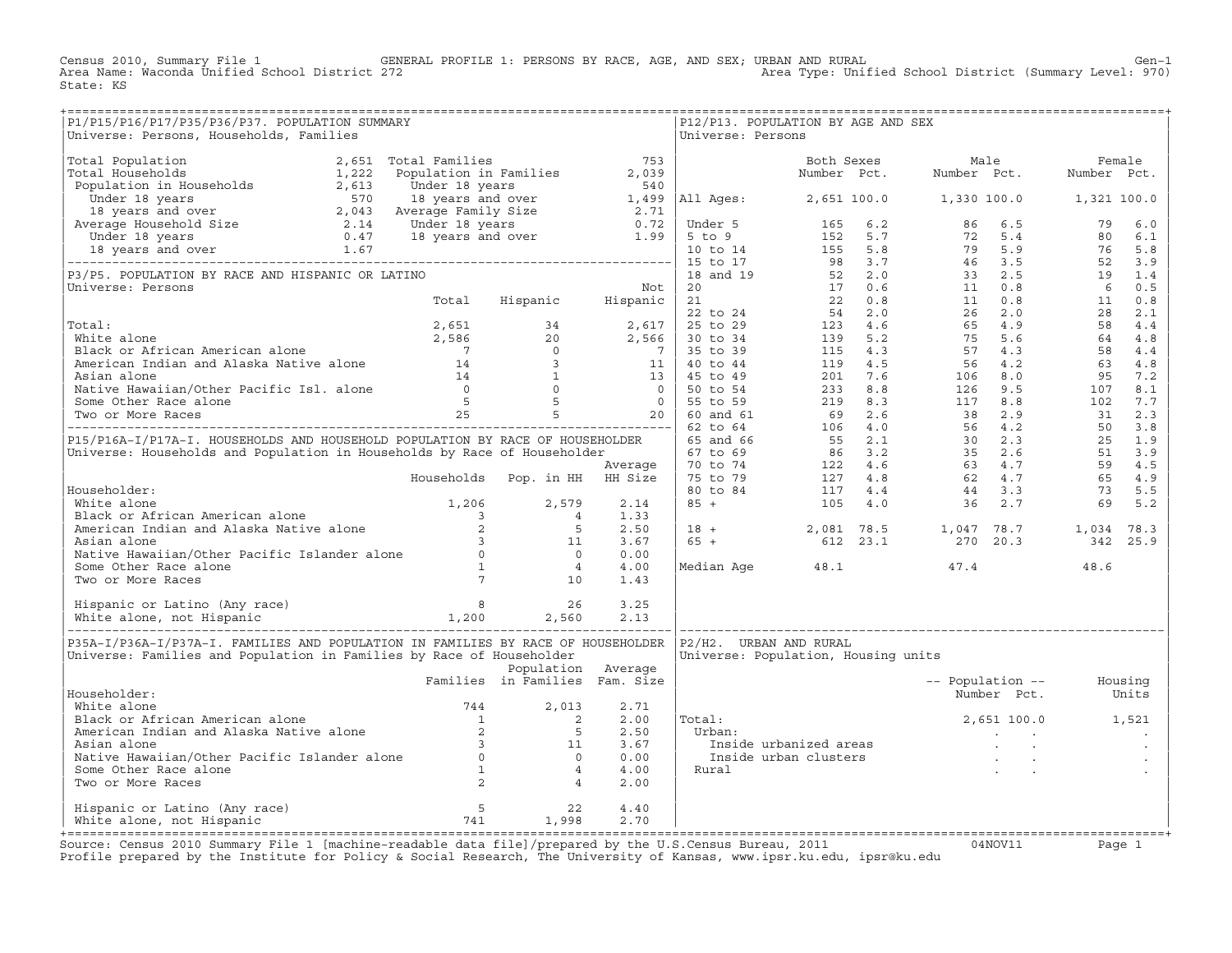Census 2010, Summary File 1 GENERAL PROFILE 2: HOUSEHOLDS & FAMILIES BY TYPE; HOUSEHOLD RELATIONSHIP BY AGE GEN<br>Area Name: Waconda Unified School District 272 Area Type: Unified School District (Summary Level: 970) State: KS

| P38/P39. FAMILY TYPE BY PRESENCE AND AGE OF OWN                                                                                                                                                                                                                                                    |          |                    | P20. HOUSEHOLDS BY PRESENCE OF PEOPLE UNDER 18 BY                                                                                                                                                                                                                    |       |                         |              | P31. RELATIONSHIP BY HOUSEHOLD TYPE           |                                       |                         |
|----------------------------------------------------------------------------------------------------------------------------------------------------------------------------------------------------------------------------------------------------------------------------------------------------|----------|--------------------|----------------------------------------------------------------------------------------------------------------------------------------------------------------------------------------------------------------------------------------------------------------------|-------|-------------------------|--------------|-----------------------------------------------|---------------------------------------|-------------------------|
| AND RELATED CHILDREN (*)                                                                                                                                                                                                                                                                           |          |                    | HOUSEHOLD TYPE BY AGE OF PEOPLE UNDER 18 (*)                                                                                                                                                                                                                         |       |                         |              |                                               | FOR THE POPULATION UNDER 18 (*)       |                         |
| Universe: Families                                                                                                                                                                                                                                                                                 |          |                    | Universe: Households                                                                                                                                                                                                                                                 |       |                         |              | Universe: Persons under 18                    |                                       |                         |
|                                                                                                                                                                                                                                                                                                    |          | Presence Presence  |                                                                                                                                                                                                                                                                      |       |                         |              |                                               |                                       |                         |
|                                                                                                                                                                                                                                                                                                    | of Own   | of Related  Total: |                                                                                                                                                                                                                                                                      |       | 1,222                   |              | Total:                                        |                                       | 570                     |
|                                                                                                                                                                                                                                                                                                    | Children | Children           | Households with one or more people<br>Accounting the Unit of The Unit of the Unit of the Unit of the Unit of the Unit of the Unit of the Unit of the Unit of the Unit Of the Unit Of the Unit Of the Unit Of the Unit Of the Unit Of the Unit Of the Unit Of the Uni |       |                         |              | In households:                                |                                       | 570                     |
|                                                                                                                                                                                                                                                                                                    |          |                    |                                                                                                                                                                                                                                                                      |       |                         |              | Householder or spouse                         |                                       | $\overline{0}$          |
| Total Families:                                                                                                                                                                                                                                                                                    |          |                    |                                                                                                                                                                                                                                                                      |       |                         |              | Related child:                                |                                       | 540                     |
|                                                                                                                                                                                                                                                                                                    |          |                    |                                                                                                                                                                                                                                                                      |       |                         |              | Own child:                                    |                                       | 517                     |
|                                                                                                                                                                                                                                                                                                    |          |                    |                                                                                                                                                                                                                                                                      |       |                         |              |                                               | In husband-wife families              | 390                     |
|                                                                                                                                                                                                                                                                                                    |          |                    |                                                                                                                                                                                                                                                                      |       |                         |              | In other families,                            |                                       |                         |
|                                                                                                                                                                                                                                                                                                    |          |                    |                                                                                                                                                                                                                                                                      |       |                         |              | no spouse present:<br>Male householder        |                                       | 127                     |
| 1991 10:33 10:41 10:41 10:41 10:41 10:41 10:41 10:41 10:41 10:41 10:41 10:41 10:41 10:41 10:41 10:41 10:41 10:41 10:41 10:41 10:41 10:41 10:41 10:41 10:41 10:41 10:41 10:42 10:42 10:42 10:42 10:42 10:42 10:42 10:42 10:42 1                                                                     |          |                    |                                                                                                                                                                                                                                                                      |       |                         |              |                                               |                                       | 43                      |
|                                                                                                                                                                                                                                                                                                    |          |                    |                                                                                                                                                                                                                                                                      |       |                         |              | Female householder                            |                                       | 84                      |
|                                                                                                                                                                                                                                                                                                    |          |                    |                                                                                                                                                                                                                                                                      |       |                         |              | Other relatives:                              |                                       | 23                      |
|                                                                                                                                                                                                                                                                                                    |          |                    |                                                                                                                                                                                                                                                                      |       |                         |              | Grandchild<br>Grandchiiu<br>Other relatives   |                                       | 14<br>9                 |
|                                                                                                                                                                                                                                                                                                    |          |                    |                                                                                                                                                                                                                                                                      |       |                         |              |                                               |                                       | 30                      |
|                                                                                                                                                                                                                                                                                                    |          |                    |                                                                                                                                                                                                                                                                      |       |                         |              | Nonrelatives                                  |                                       |                         |
|                                                                                                                                                                                                                                                                                                    |          |                    |                                                                                                                                                                                                                                                                      |       |                         |              |                                               |                                       |                         |
|                                                                                                                                                                                                                                                                                                    |          |                    |                                                                                                                                                                                                                                                                      |       |                         |              | In group quarters                             |                                       | $\mathbb O$             |
|                                                                                                                                                                                                                                                                                                    |          |                    | 6 to 17 years come 2<br>emale householder:<br>Under 6 years only<br>Under 6 years and 6 to 17 years<br>5 5<br>12 17 years only<br>5 5<br>5 5                                                                                                                         |       |                         |              | Institutional<br>Noninstitutional             |                                       | $\mathbf 0$<br>$\Omega$ |
|                                                                                                                                                                                                                                                                                                    |          |                    | Nonfamily households:<br>Male householder:                                                                                                                                                                                                                           |       | $\overline{\mathbf{3}}$ |              |                                               |                                       |                         |
|                                                                                                                                                                                                                                                                                                    |          |                    |                                                                                                                                                                                                                                                                      |       |                         | $\Omega$     |                                               |                                       |                         |
|                                                                                                                                                                                                                                                                                                    |          |                    | Under 6 years only                                                                                                                                                                                                                                                   |       |                         | <sup>1</sup> |                                               |                                       |                         |
|                                                                                                                                                                                                                                                                                                    |          |                    | Under 6 years and 6 to 17 years<br>6 to 17 years only<br>Female householder:<br>Under 6 years only                                                                                                                                                                   |       |                         | 2            | * Responses of "same-sex spouse" were         |                                       |                         |
|                                                                                                                                                                                                                                                                                                    |          |                    | Female householder:                                                                                                                                                                                                                                                  |       |                         | 2            | edited during processing to "unmarried        |                                       |                         |
|                                                                                                                                                                                                                                                                                                    |          |                    |                                                                                                                                                                                                                                                                      |       | $\Omega$                |              | partner".                                     |                                       |                         |
|                                                                                                                                                                                                                                                                                                    |          |                    | Under 6 years and 6 to 17 years                                                                                                                                                                                                                                      |       | $\bigcap$               |              |                                               |                                       |                         |
| 001 1 1 22<br>001 1 22<br>Male householder: 122<br>Male householder: 122<br>25<br>26<br>26<br>27<br>Under 6 only<br>5<br>27<br>27<br>27<br>27<br>27<br>27<br>Under 6 only<br>6 to 17 years only<br>8<br>22<br>21<br>22<br>21<br>22<br>21<br>22<br>21<br>22<br>21<br>22<br>21<br>22<br>21<br>23<br> |          |                    | 6 to 17 years only                                                                                                                                                                                                                                                   |       |                         | 2            |                                               |                                       |                         |
|                                                                                                                                                                                                                                                                                                    |          |                    |                                                                                                                                                                                                                                                                      |       |                         |              | P41. AGE OF GRANDCHILDREN UNDER 18 YEARS      |                                       |                         |
| P19. HOUSEHOLD SIZE, HOUSEHOLD TYPE, AND PRESENCE                                                                                                                                                                                                                                                  |          |                    | Households with no people under 18:                                                                                                                                                                                                                                  |       | 928                     |              |                                               | LIVING WITH A GRANDPARENT HOUSEHOLDER |                         |
| OF OWN CHILDREN (*)                                                                                                                                                                                                                                                                                |          |                    | Family households:                                                                                                                                                                                                                                                   |       |                         |              | 464   Universe: Grandchildren under 18 living |                                       |                         |
| Universe: Households                                                                                                                                                                                                                                                                               |          |                    | Husband-wife families:                                                                                                                                                                                                                                               |       | 423                     |              |                                               | with a grandparent householder        |                         |
|                                                                                                                                                                                                                                                                                                    |          |                    |                                                                                                                                                                                                                                                                      |       |                         |              |                                               |                                       |                         |
| Total:                                                                                                                                                                                                                                                                                             |          | 1,222              | Other families, no spouse present: 41<br>Male bourshalder<br>Male householder                                                                                                                                                                                        |       |                         |              | $21$ $ Total:$                                |                                       | 14                      |
| 1-person households:                                                                                                                                                                                                                                                                               |          | 429                | Female householder<br>Monfamily households:<br>Male householder<br>Female householder<br>Female householder<br>220                                                                                                                                                   |       |                         |              | Under 3 years                                 |                                       | 2                       |
| Male householder                                                                                                                                                                                                                                                                                   |          | 222                |                                                                                                                                                                                                                                                                      |       |                         |              | 3 and 4 years                                 |                                       |                         |
| Female householder                                                                                                                                                                                                                                                                                 |          | 207                |                                                                                                                                                                                                                                                                      |       |                         |              | 5 years                                       |                                       | $\frac{3}{2}$           |
|                                                                                                                                                                                                                                                                                                    |          |                    |                                                                                                                                                                                                                                                                      |       |                         |              | 6 to 11 years                                 |                                       | $\mathsf S$             |
| 2-or-more-person households:                                                                                                                                                                                                                                                                       |          | 793                |                                                                                                                                                                                                                                                                      |       |                         |              | 12 to 17 years                                |                                       | 2                       |
| Family households:                                                                                                                                                                                                                                                                                 |          | 753                |                                                                                                                                                                                                                                                                      |       |                         |              |                                               |                                       |                         |
| Husband-wife families:                                                                                                                                                                                                                                                                             |          | 631                |                                                                                                                                                                                                                                                                      |       |                         |              |                                               |                                       |                         |
| With own children under 18                                                                                                                                                                                                                                                                         |          |                    | 196   P40. OWN CHILDREN UNDER 18 YEARS BY FAMILY TYPE AND AGE (*)                                                                                                                                                                                                    |       |                         |              |                                               |                                       |                         |
| No own children under 18                                                                                                                                                                                                                                                                           |          |                    | 435   Universe: Own Children Under 18 Years                                                                                                                                                                                                                          |       |                         |              |                                               |                                       |                         |
| Other families, no spouse present:                                                                                                                                                                                                                                                                 |          | 122                |                                                                                                                                                                                                                                                                      |       |                         |              | In Male                                       | In Female                             |                         |
| Male householder:                                                                                                                                                                                                                                                                                  |          | 46                 |                                                                                                                                                                                                                                                                      |       |                         |              | In Husband Pct. Householder Pct.              | Householder Pct.                      |                         |
|                                                                                                                                                                                                                                                                                                    |          | 24                 |                                                                                                                                                                                                                                                                      |       |                         |              | -Wife of Mo Wife of No Husband                |                                       | of                      |
| With own children under 18<br>No own children under 18                                                                                                                                                                                                                                             |          | 22                 |                                                                                                                                                                                                                                                                      | Total | Families Tot.           |              |                                               | Families Tot. Families Tot.           |                         |
| Female householder:                                                                                                                                                                                                                                                                                |          | 76                 |                                                                                                                                                                                                                                                                      |       |                         |              |                                               |                                       |                         |
|                                                                                                                                                                                                                                                                                                    |          |                    |                                                                                                                                                                                                                                                                      |       |                         |              |                                               |                                       |                         |
|                                                                                                                                                                                                                                                                                                    |          |                    |                                                                                                                                                                                                                                                                      |       |                         |              |                                               |                                       |                         |
|                                                                                                                                                                                                                                                                                                    |          |                    |                                                                                                                                                                                                                                                                      |       |                         |              |                                               |                                       |                         |
|                                                                                                                                                                                                                                                                                                    |          |                    |                                                                                                                                                                                                                                                                      |       |                         |              |                                               |                                       |                         |
| Female householder:<br>With own children under 18<br>No own children under 18<br>No own children under 18<br>No own children under 18<br>18.6<br>Nonfamily households:<br>25<br>Male households:<br>25<br>Female householder<br>25<br>5 Years<br>25<br>5                                           |          |                    |                                                                                                                                                                                                                                                                      |       |                         |              |                                               |                                       |                         |
|                                                                                                                                                                                                                                                                                                    |          |                    |                                                                                                                                                                                                                                                                      |       |                         |              |                                               |                                       |                         |
|                                                                                                                                                                                                                                                                                                    |          |                    |                                                                                                                                                                                                                                                                      |       |                         |              |                                               |                                       |                         |

+===================================================================================================================================================+Source: Census 2010 Summary File 1 [machine−readable data file]/prepared by the U.S.Census Bureau, 2011 04NOV11 Page 2 Profile prepared by the Institute for Policy & Social Research, The University of Kansas, www.ipsr.ku.edu, ipsr@ku.edu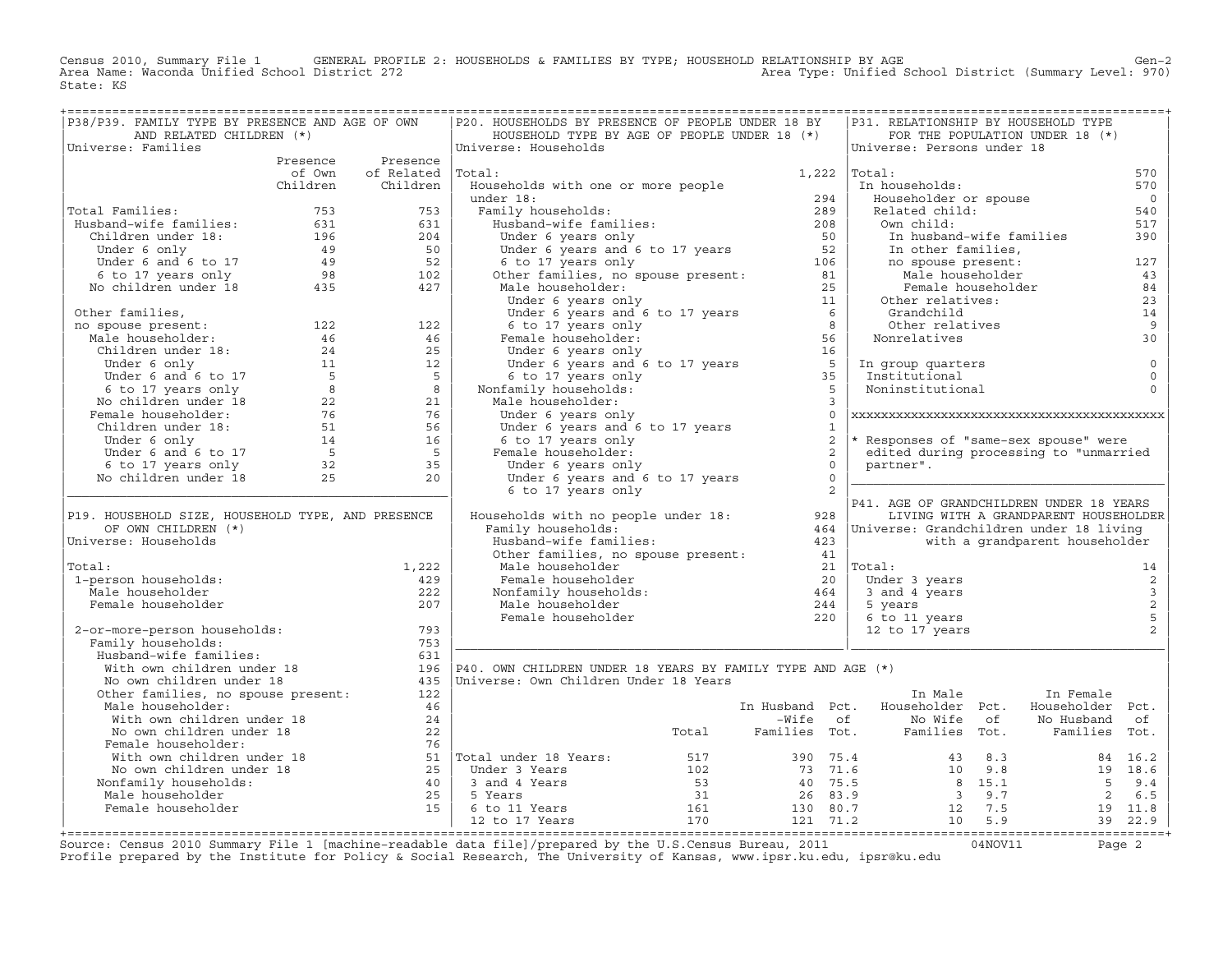Census 2010, Summary File 1 GENERAL PROFILE 3: POPULATION UNDER 20; RELATIONSHIP BY AGE (UNDER 18) Gen−3<br>Area Name: Waconda Unified School District 272 Area Type: Unified School District (Summary Level: 970) State: KS

|                                     |            |           | P14. SEX BY AGE FOR THE POPULATION UNDER 20 YEARS |     |             |           | P21. HOUSEHOLDS BY AGE OF HOUSEHOLDER BY HOUSEHOLD TYPE BY PRESENCE OF      |            |                         |             |
|-------------------------------------|------------|-----------|---------------------------------------------------|-----|-------------|-----------|-----------------------------------------------------------------------------|------------|-------------------------|-------------|
| Universe: Population Under 20 Years |            |           |                                                   |     |             |           | RELATED CHILDREN (*)                                                        |            |                         |             |
|                                     |            |           |                                                   |     |             |           | Universe: Households                                                        |            |                         |             |
|                                     | Total Pct. |           | Male Pct.                                         |     | Female Pct. |           |                                                                             | Total      | Householder Householder |             |
|                                     |            |           |                                                   |     |             |           |                                                                             | Households | 15 to 64                | 65 and Over |
| Total:                              |            | 622 100.0 | 316 100.0                                         |     |             | 306 100.0 |                                                                             |            |                         |             |
| Under 1                             | 34         | 5.5       | 15                                                | 4.7 | 19          | 6.2       | Total:                                                                      | 1,222      | 815                     | 407         |
| 1 year                              | 43         | 6.9       | 27                                                | 8.5 | 16          | 5.2       | Family households:                                                          | 753        | 556                     | 197         |
| 2 years                             | 30         | 4.8       | 16                                                | 5.1 | 14          | 4.6       | Husband-wife families:                                                      | 631        | 450                     | 181         |
| 3 years                             | 28         | 4.5       | 12                                                | 3.8 | 16          | 5.2       | With related children under 18                                              | 204        | 203                     |             |
| 4 years                             | 30         | 4.8       | 16                                                | 5.1 | 14          | 4.6       | No related children under 18                                                | 427        | 247                     | 180         |
| 5 years                             | 33         | 5.3       | 14                                                | 4.4 | 19          | 6.2       | Other families, no spouse present:                                          | 122        | 106                     | 16          |
| 6 years                             | 30         | 4.8       | 9                                                 | 2.8 | 21          | 6.9       | Male householder:                                                           | 46         | 43                      |             |
| 7 years                             | 32         | 5.1       | 15                                                | 4.7 | 17          | 5.6       | With related children under 18                                              | 25         | 25                      |             |
| 8 years                             | 29         | 4.7       | 15                                                | 4.7 | 14          | 4.6       | No related children under 18                                                | 21         | 18                      |             |
| 9 years                             | 28         | 4.5       | 19                                                | 6.0 | 9           | 2.9       | Female householder:                                                         | 76         | 63                      | 13          |
| 10 years                            | 32         | 5.1       | 16                                                | 5.1 | 16          | 5.2       | With related children under 18                                              | 56         | 55                      |             |
| 11 years                            | 27         | 4.3       | 16                                                | 5.1 | 11          | 3.6       | No related children under 18                                                | 20         |                         | 12          |
| 12 years                            | 29         | 4.7       | 15                                                | 4.7 | 14          | 4.6       |                                                                             |            |                         |             |
| 13 years                            | 37         | 5.9       | 15                                                | 4.7 | 22          | 7.2       | Nonfamily households:                                                       | 469        | 259                     | 210         |
| 14 years                            | 30         | 4.8       | 17                                                | 5.4 | 13          | 4.2       | Householder living alone                                                    | 429        | 225                     | 204         |
| 15 years                            | 27         | 4.3       | 14                                                | 4.4 | 13          | 4.2       | Householder not living alone                                                | 40         | 34                      |             |
| 16 years                            | 48         | 7.7       | 26                                                | 8.2 | 22          | 7.2       |                                                                             |            |                         |             |
| 17 years                            | 23         | 3.7       | 6                                                 | 1.9 | 17          | 5.6       | * Same-sex couple households are included in the family households category |            |                         |             |
| 18 years                            | 30         | 4.8       | 19                                                | 6.0 | 11          | 3.6       | if there is at least one additional person related to the householder       |            |                         |             |
| 19 years                            | 22         | 3.5       | 14                                                | 4.4 | 8           | 2.6       | by birth or adoption. Same-sex couple households with no relatives of the   |            |                         |             |
|                                     |            |           |                                                   |     |             |           | householder present are tabulated in nonfamily households. Responses of     |            |                         |             |
|                                     |            |           |                                                   |     |             |           | "same-sex spouse" were edited during processing to "unmarried partner."     |            |                         |             |

| P32. RELATIONSHIP BY AGE FOR THE POPULATION UNDER 18 YEARS (\*\*) | Universe: Population Under 18 Years

|                   |       |                              |             | -----Related Child----- |           |              |           |                   | ----------Group Quarters--------- |
|-------------------|-------|------------------------------|-------------|-------------------------|-----------|--------------|-----------|-------------------|-----------------------------------|
|                   |       | Excluding Householder/Spouse | Householder |                         | Other     |              |           |                   | Institution- Noninstitution-      |
|                   |       | Total In Households          | or Spouse   | Own Child               | Relatives | Nonrelatives |           | Total alized Pop. | alized Pop.                       |
| Under 18:         | 570   | 570                          | $\Omega$    | 517                     | 23        | 30           |           |                   |                                   |
| Under 3           | 107   | 107                          |             | 102                     |           |              |           |                   |                                   |
| 3 and 4 years     | 58    | 58                           |             | 53                      |           |              |           |                   |                                   |
| 5 years           | 33    | 33                           |             | 31                      |           |              |           |                   |                                   |
| 6 to 11 years     | 178   | 178                          |             | 161                     |           |              |           |                   |                                   |
| 12 and 13 years   | 66    | 66                           |             | 61                      |           |              |           |                   |                                   |
| 14 years          | 30    | 30                           |             | 28                      |           |              |           |                   |                                   |
| 15 to 17 years    | 98    | 98                           |             | 81                      |           | 12           |           |                   |                                   |
| % Under 3         | 18.8% | 18.8%                        |             | 19.7%                   | 21.7%     | 0.0%         | . 응       | . 응               | . 응                               |
| % 3 and 4 years   | 10.2% | 10.2%                        |             | 10.3%                   | 13.0%     | 6.7%         | $. \circ$ | . ៖               | . 응                               |
| % 5 years         | 5.8%  | 5.8%                         |             | 6.0%                    | 8.7%      | 0.0%         | . 응       | . 응               | . 응                               |
| % 6 to 11 years   | 31.2% | 31.2%                        |             | 31.1%                   | 26.1%     | 36.7%        | . 응       | . 응               | . 응                               |
| % 12 and 13 years | 11.6% | 11.6%                        |             | 11.8%                   | 4.3%      | 13.3%        |           |                   | . 응                               |
| % 14 years        | 5.3%  | 5.3%                         |             | 5.4%                    | 4.3%      | 3.3%         | . 응       | . 응               | . 응                               |
| % 15 to 17 years  | 17.2% | 17.2%                        |             | 15.7%                   | 21.7%     | 40.0%        | .  응      |                   |                                   |

|\_\_\_\_\_\_\_\_\_\_\_\_\_\_\_\_\_\_\_\_\_\_\_\_\_\_\_\_\_\_\_\_\_\_\_\_\_\_\_\_\_\_\_\_\_\_\_\_\_\_\_\_\_\_\_\_\_\_\_\_\_\_\_\_\_\_\_\_\_\_\_\_\_\_\_\_\_\_\_\_\_\_\_\_\_\_\_\_\_\_\_\_\_\_\_\_\_\_\_\_\_\_\_\_\_\_\_\_\_\_\_\_\_\_\_\_\_\_\_\_\_\_\_\_\_\_\_\_\_\_\_\_\_\_\_\_\_\_\_\_\_\_\_\_\_\_\_| | |

|\*\* "Spouse" represents spouse of the householder. It does not reflect all spouses in a household. Responses of "same−sex spouse" were edited during| processing to "unmarried partner." Nonrelatives include any household member not related to the householder. This includes unmarried partners. +===================================================================================================================================================+ Source: Census 2010 Summary File 1 [machine−readable data file]/prepared by the U.S.Census Bureau, 2011 04NOV11 Page 3 Profile prepared by the Institute for Policy & Social Research, The University of Kansas, www.ipsr.ku.edu, ipsr@ku.edu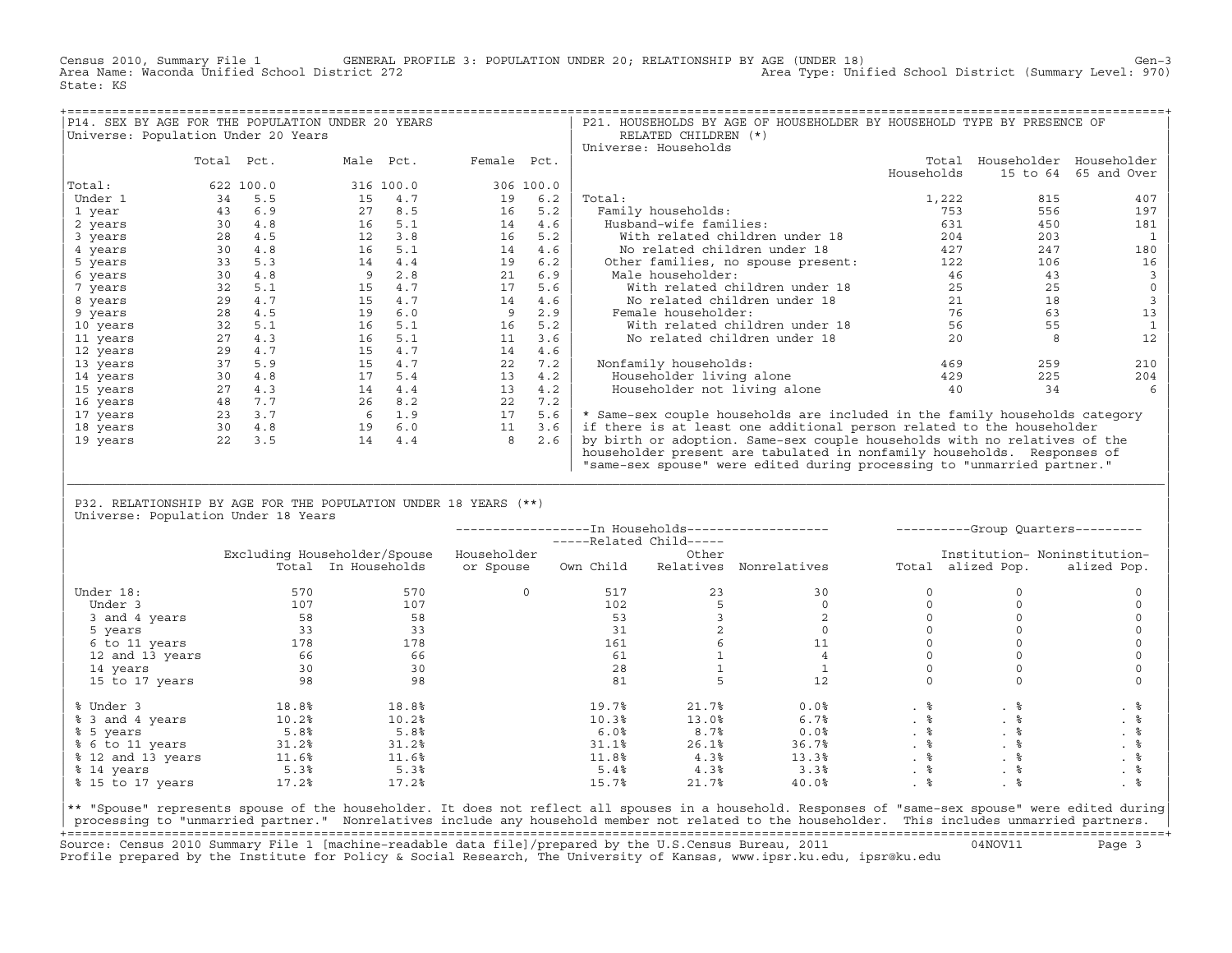Census 2010, Summary File 1 GENERAL PROFILE 4: HOUSEHOLDS & FAMILIES BY TYPE, SIZE, AND AGE OF HOUSEHOLD MEMBERS<br>Area Name: Waconda Unified School District 272 State: KS

+===================================================================================================================================================+

| P29/P34. RELATIONSHIP BY HOUSEHOLD TYPE (*)                             |                |                | P28/H13. HOUSEHOLD SIZE BY HOUSEHOLD TYPE (*)                                                                                                                                                                                     |                 |             |                                      |           |                |                 |
|-------------------------------------------------------------------------|----------------|----------------|-----------------------------------------------------------------------------------------------------------------------------------------------------------------------------------------------------------------------------------|-----------------|-------------|--------------------------------------|-----------|----------------|-----------------|
| Universe: Persons                                                       |                |                | Universe: Households                                                                                                                                                                                                              |                 |             |                                      |           |                |                 |
|                                                                         | Total          | 65 and Over    |                                                                                                                                                                                                                                   | Total           |             | Family                               |           | Nonfamily      |                 |
|                                                                         |                |                |                                                                                                                                                                                                                                   | Households      | Pct.        | Households                           | Pct.      | Households     | Pct.            |
| Population in households:                                               | 2,613          | 578            |                                                                                                                                                                                                                                   |                 |             |                                      |           |                |                 |
| In family households:<br>Householder:                                   | 2,094          | 363            | Total:                                                                                                                                                                                                                            |                 | 1,222 100.0 |                                      | 753 100.0 | 469            | 100.0           |
|                                                                         | 753            | 197            | 1-person                                                                                                                                                                                                                          | 429             | 35.1        | N/A                                  |           | 429            | 91.5            |
| Male                                                                    | 611            | 177            | 2-person                                                                                                                                                                                                                          | 485             | 39.7        | 450                                  | 59.8      | 35             | 7.5             |
| Female                                                                  | 142            | 20             | 3-person                                                                                                                                                                                                                          | 148             | 12.1        | 146                                  | 19.4      | 2              | 0.4             |
| Spouse                                                                  | 631            | 158            | 4-person                                                                                                                                                                                                                          | 75              | 6.1         | 74                                   | 9.8       | $\mathbf{1}$   | 0.2             |
| Parent                                                                  | 10             | 5              | 5-person                                                                                                                                                                                                                          | 55              | 4.5         | 53                                   | 7.0       | 2              | 0.4             |
| Parent-in-law                                                           | $\overline{1}$ | $\mathbf{1}$   | 6-person                                                                                                                                                                                                                          | 22              | $1.8$       | 22                                   | 2.9       | $\Omega$       | 0.0             |
| Biological child                                                        | 539            |                | 7-or-more person                                                                                                                                                                                                                  | 8               | 0.7         | 8                                    | 1.1       | $\Omega$       | 0.0             |
| Adopted child                                                           | 16             |                |                                                                                                                                                                                                                                   |                 |             |                                      |           |                |                 |
| Stepchild                                                               | 43             |                |                                                                                                                                                                                                                                   |                 |             |                                      |           |                |                 |
| Grandchild                                                              | 18             |                | P24/P25/P26. HOUSEHOLDS BY PRESENCE OF PEOPLE (60/65/75) YEARS AND OVER, HOUSEHOLD SIZE                                                                                                                                           |                 |             |                                      |           |                |                 |
| Brother or sister                                                       | 14             |                | AND HOUSEHOLD TYPE (*)                                                                                                                                                                                                            |                 |             |                                      |           |                |                 |
| Son-in-law/daughter-in-law                                              | $\overline{1}$ |                | Universe: Households (Total: 1,222)                                                                                                                                                                                               |                 |             |                                      |           |                |                 |
| Other relatives                                                         | 13             | 2              |                                                                                                                                                                                                                                   |                 | Pct.        |                                      | Pct.      |                | Pct.            |
| Nonrelatives                                                            | 55             | $\Omega$       |                                                                                                                                                                                                                                   |                 | of          |                                      | of        |                | оf              |
|                                                                         |                |                |                                                                                                                                                                                                                                   | 60+ Years Total |             | 65+ Years Total                      |           | 75+ Years      | Total           |
| In nonfamily households:                                                | 519            | 215            | Households with one or more                                                                                                                                                                                                       |                 |             |                                      |           |                |                 |
| Male householder:                                                       | 247            | 67             | people $60/65/75$ years & over:                                                                                                                                                                                                   | 533             | 43.6        | 422                                  | 34.5      | 250            | 20.5            |
| Living alone                                                            | 222            | 65             | 1-person households                                                                                                                                                                                                               | 234             |             | 204                                  |           | 141            |                 |
| Not living alone                                                        | 25             | 2              | 2-or-more person households:                                                                                                                                                                                                      | 299             |             | 218                                  |           | 109            |                 |
| Female householder:                                                     | 222            | 143            | Family households                                                                                                                                                                                                                 | 288             |             | 210                                  |           | 105            |                 |
| Living alone                                                            | 207            | 139            | Nonfamily households                                                                                                                                                                                                              | 11              |             | 8                                    |           | $\overline{4}$ |                 |
| Not living alone                                                        | 15             | $\overline{4}$ |                                                                                                                                                                                                                                   |                 |             |                                      |           |                |                 |
| Nonrelatives                                                            | 50             | 5              | Households with no people                                                                                                                                                                                                         |                 |             |                                      |           |                |                 |
|                                                                         |                |                | $60/65/75$ years & over:                                                                                                                                                                                                          | 689             | 56.4        | 800                                  | 65.5      | 972            | 79.5            |
| Pop. in group quarters:                                                 | 38             | 34             | 1-person households                                                                                                                                                                                                               | 195             |             | 225                                  |           | 288            |                 |
| Institutional                                                           | 38             | 34             | 2-or-more person households:                                                                                                                                                                                                      | 494             |             | 575                                  |           | 684            |                 |
| Noninstitutional                                                        | $\Omega$       | $\Omega$       | Family households                                                                                                                                                                                                                 | 465             |             | 543                                  |           | 648            |                 |
|                                                                         |                |                | Nonfamily households                                                                                                                                                                                                              | 29              |             | 32                                   |           | 36             |                 |
| P22. HOUSEHOLD TYPE BY AGE OF HOUSEHOLDER (*)                           |                |                | P23. HOUSEHOLDS BY PRESENCE OF PEOPLE 60 YEARS                                                                                                                                                                                    |                 |             | P27. PRESENCE OF NONRELATIVES (*)    |           |                |                 |
| Universe: Households                                                    |                |                | AND OVER BY HOUSEHOLD TYPE (*)<br>Universe: Households                                                                                                                                                                            |                 |             | Universe: Households                 |           |                |                 |
|                                                                         | Family         | Nonfamily      | With One or                                                                                                                                                                                                                       |                 | With No     | Total:                               |           |                | 1,222           |
| Householder Age:                                                        | Households     | Households     | More People                                                                                                                                                                                                                       |                 | People      | Households with one or               |           |                |                 |
|                                                                         |                |                | 60+ Years                                                                                                                                                                                                                         | 60+ Years       |             | more nonrelatives                    |           |                | 83              |
| 15 to 24                                                                | 26             | 23             |                                                                                                                                                                                                                                   |                 |             | Households with no                   |           |                |                 |
| 25 to 34                                                                | 110            | 32             | Total:                                                                                                                                                                                                                            | 533             | 689         | nonrelatives                         |           |                | 1,139           |
| 35 to 44                                                                | 89             | 32             | Family households:                                                                                                                                                                                                                | 288             | 465         |                                      |           |                |                 |
| 45 to 54                                                                | 171            | 97             | Husband-wife families                                                                                                                                                                                                             | 269             | 362         |                                      |           |                |                 |
| 55 to 59                                                                | 90             | 41             | Other families,                                                                                                                                                                                                                   |                 |             |                                      |           |                |                 |
| 60 to 64                                                                | 70             | 34             | no spouse present:                                                                                                                                                                                                                | 19              | 103         | PCT14. PRESENCE OF MULTIGENERATIONAL |           |                |                 |
| 65 to 74                                                                | 97             | 66             | Male householder                                                                                                                                                                                                                  | 6               | 40          | HOUSEHOLDS                           |           |                |                 |
| 75 to 84                                                                | 77             | 95             | Female householder                                                                                                                                                                                                                | 13              | 63          | Universe: Households                 |           |                |                 |
| $85 +$                                                                  | 23             | 49             | Nonfamily households                                                                                                                                                                                                              | 245             | 224         |                                      |           |                |                 |
|                                                                         |                |                |                                                                                                                                                                                                                                   |                 |             | Total:                               |           |                | 1,222           |
|                                                                         |                |                | * Same-sex couple households are included in the family households category if there is at least one                                                                                                                              |                 |             | Household has three                  |           |                |                 |
|                                                                         |                |                | additional person related to the householder by birth or adoption. Same-sex couple couple households                                                                                                                              |                 |             | or more generations                  |           |                | $7\phantom{.0}$ |
|                                                                         |                |                | with no relatives of the householder present are tabulated in nonfamily households. Responses of                                                                                                                                  |                 |             | Household does not have              |           |                |                 |
| "same-sex spouse" were edited during processing to "unmarried partner." |                |                |                                                                                                                                                                                                                                   |                 |             | three or more generations            |           |                | 1,215           |
|                                                                         |                |                |                                                                                                                                                                                                                                   |                 |             |                                      |           |                |                 |
|                                                                         |                |                | Source: Census 2010 Summary File 1 [machine-readable data file]/prepared by the U.S.Census Bureau, 2011<br>Profile prepared by the Institute for Policy & Social Research, The University of Kansas, www.ipsr.ku.edu, ipsr@ku.edu |                 |             |                                      | 04NOV11   |                | Page 4          |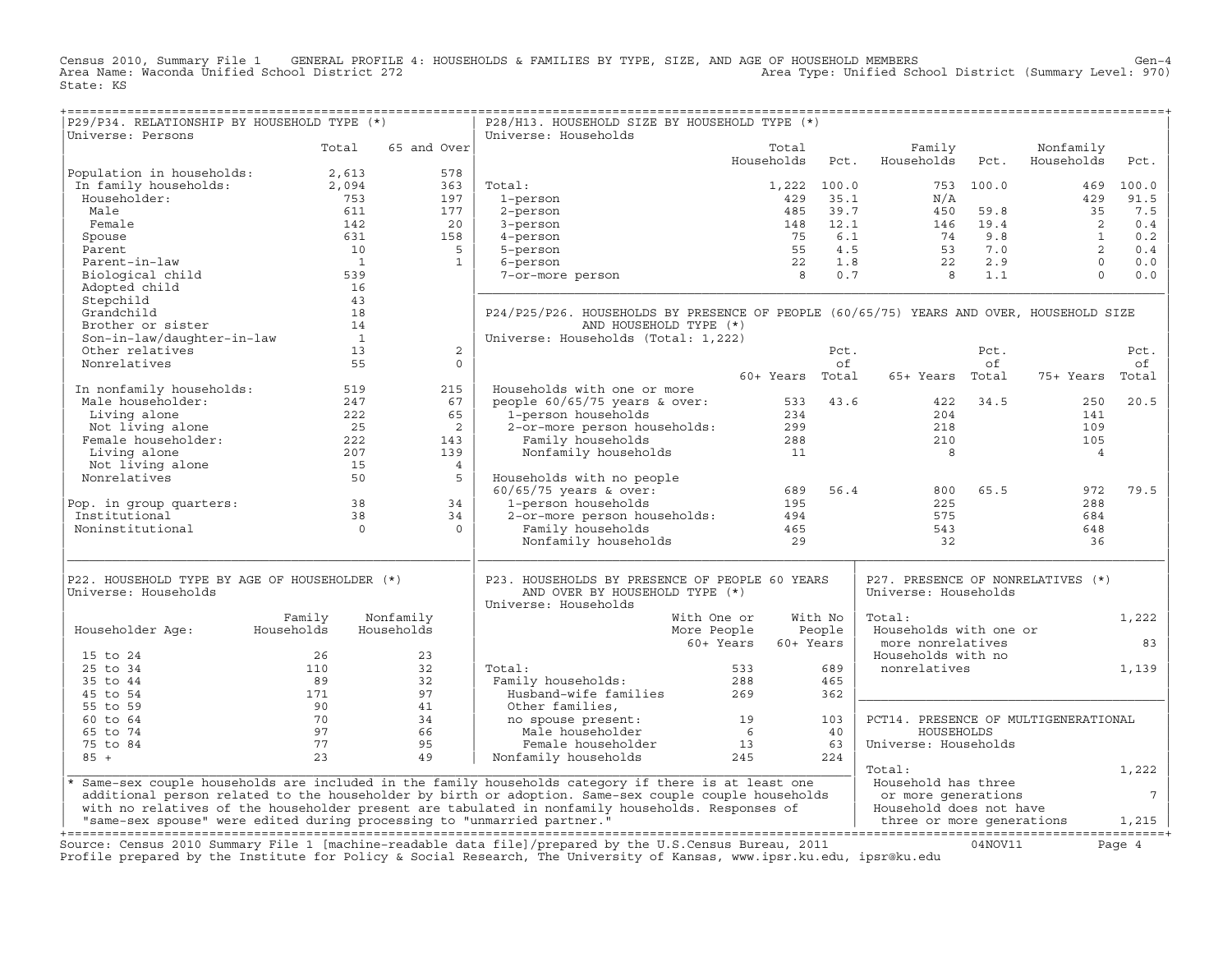Census 2010, Summary File 1 GENERAL PROFILE 5: HUSBAND−WIFE AND UNMARRIED−PARTNER HOUSEHOLDS<br>Area Name: Waconda Unified School District 272 State: KS

| PCT15. HUSBAND-WIFE AND UNMARRIED-PARTNER HOUSEHOLDS BY SEX                                                                                                                                                                                      |             |          | PCT17. PRESENCE OF UNMARRIED PARTNER OF HOUSEHOLDER BY HOUSEHOLD TYPE                                                                                                                                                                                                   |                                            |           |                |
|--------------------------------------------------------------------------------------------------------------------------------------------------------------------------------------------------------------------------------------------------|-------------|----------|-------------------------------------------------------------------------------------------------------------------------------------------------------------------------------------------------------------------------------------------------------------------------|--------------------------------------------|-----------|----------------|
| OF PARTNERS BY PRESENCE OF RELATED AND OWN CHILDREN                                                                                                                                                                                              |             |          | FOR THE POPULATION UNDER 18 YEARS IN HOUSEHOLDS                                                                                                                                                                                                                         |                                            |           |                |
| UNDER 18 YEARS $(**)$                                                                                                                                                                                                                            |             |          | Universe: Population under 18 years in households (excluding householders,                                                                                                                                                                                              |                                            |           |                |
| Universe: Households                                                                                                                                                                                                                             |             |          | spouses, and unmarried partners) (**)                                                                                                                                                                                                                                   |                                            |           |                |
|                                                                                                                                                                                                                                                  |             |          |                                                                                                                                                                                                                                                                         |                                            |           |                |
| Total:                                                                                                                                                                                                                                           | 1,222 100.0 |          | Total:<br>A contribute to the present:<br>a family households:<br>Male householder and male partner<br>Male householder and female partner<br>Male householder and female partner<br>Female householder and female partner<br>Alder and male partner                    |                                            | 570 100.0 |                |
| Husband-wife households:                                                                                                                                                                                                                         |             |          | Unmarried partner of householder present: the same of the Unmarried partner of householder present: the same o                                                                                                                                                          |                                            | 10.5      |                |
|                                                                                                                                                                                                                                                  | 631 51.6    |          |                                                                                                                                                                                                                                                                         |                                            |           |                |
| Male householder:                                                                                                                                                                                                                                | 565         |          | In family households:                                                                                                                                                                                                                                                   |                                            | 9.6       |                |
|                                                                                                                                                                                                                                                  |             |          |                                                                                                                                                                                                                                                                         |                                            | 0.5       |                |
|                                                                                                                                                                                                                                                  |             |          |                                                                                                                                                                                                                                                                         |                                            | 3.7       |                |
|                                                                                                                                                                                                                                                  |             |          |                                                                                                                                                                                                                                                                         |                                            | 0.2       |                |
|                                                                                                                                                                                                                                                  |             |          |                                                                                                                                                                                                                                                                         |                                            | 5.3       |                |
| Female householder:                                                                                                                                                                                                                              |             |          | In nonfamily households:                                                                                                                                                                                                                                                |                                            | 0.9       |                |
| ale householder: 565<br>With related children under 18 years 565<br>With own children under 18 years 5<br>No own children under 18 years 5<br>No related children under 18 years 588<br>emale householder: 66<br>With related children under 18  |             |          |                                                                                                                                                                                                                                                                         |                                            | 0.0       |                |
|                                                                                                                                                                                                                                                  |             |          | Male householder and female partner                                                                                                                                                                                                                                     | $5^{\circ}$                                | 0.9       |                |
|                                                                                                                                                                                                                                                  |             |          | Female householder and female partner                                                                                                                                                                                                                                   | $\overline{0}$                             | 0.0       |                |
|                                                                                                                                                                                                                                                  |             |          | Female householder and male partner                                                                                                                                                                                                                                     | $\overline{0}$                             | 0.0       |                |
|                                                                                                                                                                                                                                                  |             |          |                                                                                                                                                                                                                                                                         |                                            |           |                |
| Unmarried-partner households: 55 4.5<br>Male householder and male partner: 55 4.5<br>with related children under 18 years<br>No own children under 18 years<br>No own children under 18 years<br>No related children under 18 years<br>Mal       |             |          | No unmarried partner of householder present: 510 89.5<br>In family households: 504 88.4<br>Husband-wife families 417 73.2<br>Male householder, no wife present 24 4.2<br>Female householder, no husband present 63 11.1<br>The conformil                                |                                            |           |                |
|                                                                                                                                                                                                                                                  |             |          |                                                                                                                                                                                                                                                                         |                                            |           |                |
|                                                                                                                                                                                                                                                  |             |          |                                                                                                                                                                                                                                                                         |                                            |           |                |
|                                                                                                                                                                                                                                                  |             |          |                                                                                                                                                                                                                                                                         |                                            |           |                |
|                                                                                                                                                                                                                                                  |             |          |                                                                                                                                                                                                                                                                         |                                            |           |                |
|                                                                                                                                                                                                                                                  |             |          |                                                                                                                                                                                                                                                                         |                                            |           |                |
|                                                                                                                                                                                                                                                  |             |          |                                                                                                                                                                                                                                                                         |                                            |           |                |
|                                                                                                                                                                                                                                                  |             |          |                                                                                                                                                                                                                                                                         |                                            |           |                |
|                                                                                                                                                                                                                                                  |             |          |                                                                                                                                                                                                                                                                         |                                            |           |                |
|                                                                                                                                                                                                                                                  |             |          |                                                                                                                                                                                                                                                                         |                                            |           |                |
|                                                                                                                                                                                                                                                  |             |          | PCT16. HOUSEHOLD TYPE BY NUMBER OF PEOPLE UNDER 18 YEARS (EXCLUDING HOUSEHOLDERS,                                                                                                                                                                                       |                                            |           |                |
|                                                                                                                                                                                                                                                  |             |          | SPOUSES, AND UNMARRIED PARTNERS (*) (**)                                                                                                                                                                                                                                |                                            |           |                |
|                                                                                                                                                                                                                                                  |             |          | Universe: Households (Total: 1,222)                                                                                                                                                                                                                                     |                                            |           |                |
|                                                                                                                                                                                                                                                  |             |          |                                                                                                                                                                                                                                                                         |                                            |           |                |
|                                                                                                                                                                                                                                                  |             |          |                                                                                                                                                                                                                                                                         | -------- Family Households --------        |           |                |
|                                                                                                                                                                                                                                                  |             |          |                                                                                                                                                                                                                                                                         | Male                                       | Female    |                |
|                                                                                                                                                                                                                                                  |             |          |                                                                                                                                                                                                                                                                         | Householder Householder Nonfamily          |           |                |
| No own children under 18 years<br>No related children under 18 years<br>Pemale householder and male partner:<br>22<br>With related children under 18 years<br>22<br>With own children under 18 years<br>22<br>No own children under 18 years<br> |             |          |                                                                                                                                                                                                                                                                         | Husband/Wife No Wife No Husband Households |           |                |
|                                                                                                                                                                                                                                                  |             |          |                                                                                                                                                                                                                                                                         |                                            |           |                |
|                                                                                                                                                                                                                                                  |             |          |                                                                                                                                                                                                                                                                         |                                            |           |                |
|                                                                                                                                                                                                                                                  |             |          | Total:                                                                                                                                                                                                                                                                  |                                            |           | 469            |
|                                                                                                                                                                                                                                                  |             |          |                                                                                                                                                                                                                                                                         |                                            |           | 464            |
|                                                                                                                                                                                                                                                  |             |          |                                                                                                                                                                                                                                                                         |                                            |           | $\circ$        |
|                                                                                                                                                                                                                                                  |             |          |                                                                                                                                                                                                                                                                         |                                            |           | $\overline{4}$ |
| All other households:                                                                                                                                                                                                                            |             | 536 43.9 | Total:<br>With no children under 18<br>With one child under 18<br>12 12 34<br>With two children under 18<br>14 19 12 34<br>20 12 34<br>20 14<br>20 14<br>20 14<br>20 14<br>20 14<br>20 14<br>20 14<br>20 14<br>20 14<br>20 14<br>20 14<br>20 14<br>20 14<br>20 14<br>20 |                                            |           | $\mathbf{1}$   |
|                                                                                                                                                                                                                                                  |             |          |                                                                                                                                                                                                                                                                         |                                            |           | $\mathbf 0$    |
|                                                                                                                                                                                                                                                  |             |          |                                                                                                                                                                                                                                                                         |                                            |           |                |
| P33. HOUSEHOLD TYPE FOR THE POPULATION UNDER 18 YEARS IN                                                                                                                                                                                         |             |          | * "Families" do not include same-sex married couples even if the marriage was                                                                                                                                                                                           |                                            |           |                |
| HOUSEHOLDS (**)                                                                                                                                                                                                                                  |             |          | performed in a state issuing marriage certificates for same-sex couples.                                                                                                                                                                                                |                                            |           |                |
| Universe: Population under 18 years in households excluding                                                                                                                                                                                      |             |          |                                                                                                                                                                                                                                                                         |                                            |           |                |
| householders, spouses, and unmarried partners                                                                                                                                                                                                    |             |          |                                                                                                                                                                                                                                                                         |                                            |           |                |
|                                                                                                                                                                                                                                                  |             |          |                                                                                                                                                                                                                                                                         |                                            |           |                |
| Total:                                                                                                                                                                                                                                           |             |          | ** Same-sex couple households are included in the family households category                                                                                                                                                                                            |                                            |           |                |
| In family households:                                                                                                                                                                                                                            |             |          | if there is at least one additional person related to the householder by                                                                                                                                                                                                |                                            |           |                |
|                                                                                                                                                                                                                                                  |             |          | birth or adoption. Same-sex couple households with no relatives of the                                                                                                                                                                                                  |                                            |           |                |
|                                                                                                                                                                                                                                                  |             |          | householder present are tabulated in nonfamily households. Responses of                                                                                                                                                                                                 |                                            |           |                |
|                                                                                                                                                                                                                                                  |             |          | "same-sex spouse" were edited during processing to "unmarried partner."                                                                                                                                                                                                 |                                            |           |                |
| al:<br>n family households:<br>In husband-wife families<br>In other families:<br>Male householder, no spouse present<br>Temale householder, no spouse present<br>24<br>Pemale householder, no spouse present<br>24<br>Pemale householder, no spo |             |          |                                                                                                                                                                                                                                                                         |                                            |           |                |
|                                                                                                                                                                                                                                                  |             |          |                                                                                                                                                                                                                                                                         |                                            |           |                |
| 11 1.9<br>In nonfamily households                                                                                                                                                                                                                |             |          |                                                                                                                                                                                                                                                                         |                                            |           |                |
|                                                                                                                                                                                                                                                  |             |          |                                                                                                                                                                                                                                                                         |                                            |           |                |
|                                                                                                                                                                                                                                                  |             |          |                                                                                                                                                                                                                                                                         |                                            |           |                |

Source: Census 2010 Summary File 1 [machine-readable data file]/prepared by the U.S.Census Bureau, 2011 Page 5<br>Profile prepared by the Institute for Policy & Social Research, The University of Kansas, www.ip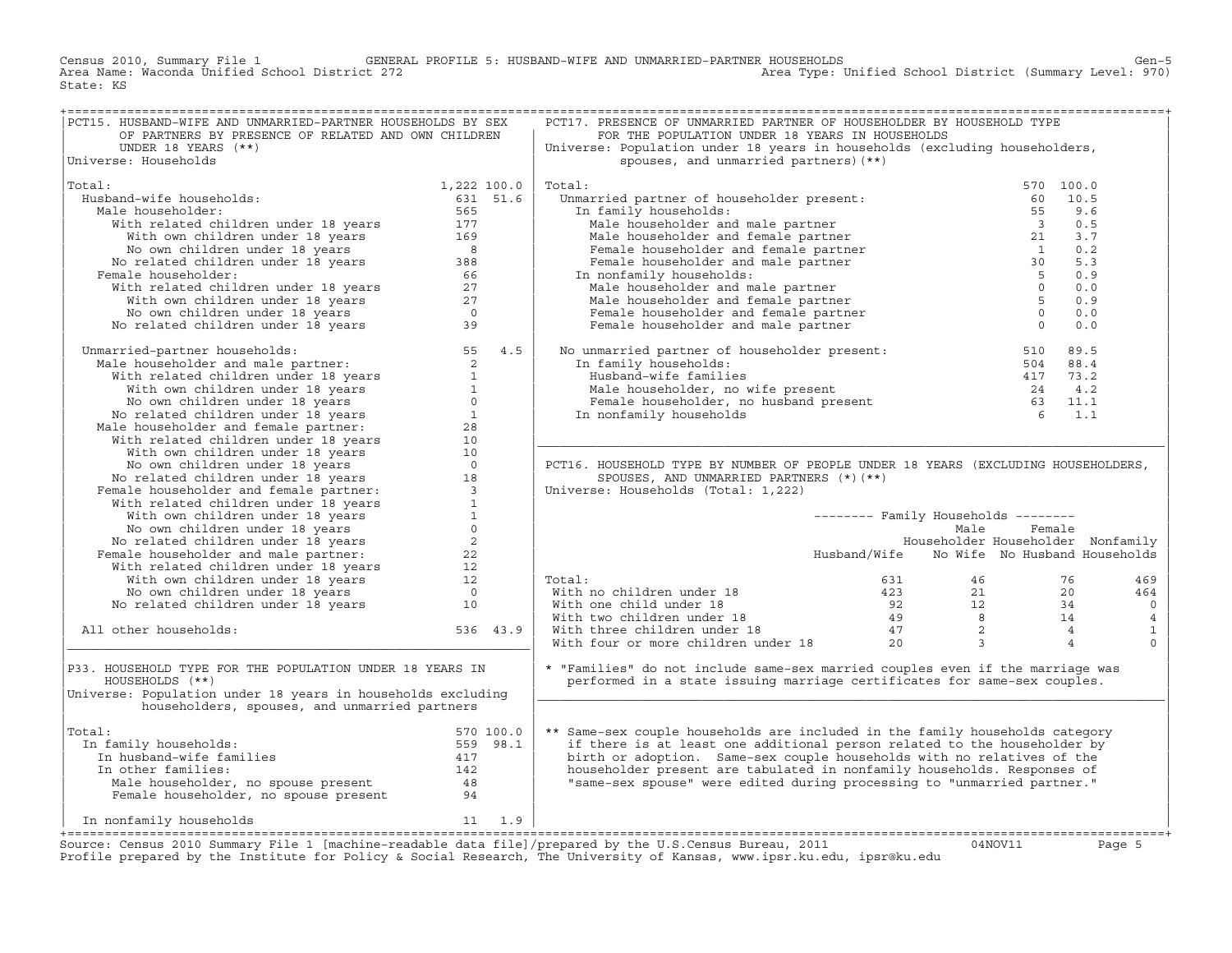Census 2010, Summary File 1 GENERAL PROFILE 6: HOUSING UNIT, TENURE, VACANCY TYPE, HOUSEHOLD SIZE, HOUSEHOLDER RACE/AGE<br>Area Name: Waconda Unified School District 272 State: KS

| H1/H3/H4/H5/H10/H11/H12. HOUSING UNITS AND HOUSEHOLD POPULATION<br>BY TENURE; VACANCY STATUS BY TYPE                                                                           |                              |                                            |                                                                                 |                    |                                                                                     |                             |                                                                                  |                                                                    | H13/H16. TENURE BY HOUSEHOLD SIZE<br>Universe: Occupied Housing Units |                                                                                                                                                                                                                                                            |              |                                        |                                        |
|--------------------------------------------------------------------------------------------------------------------------------------------------------------------------------|------------------------------|--------------------------------------------|---------------------------------------------------------------------------------|--------------------|-------------------------------------------------------------------------------------|-----------------------------|----------------------------------------------------------------------------------|--------------------------------------------------------------------|-----------------------------------------------------------------------|------------------------------------------------------------------------------------------------------------------------------------------------------------------------------------------------------------------------------------------------------------|--------------|----------------------------------------|----------------------------------------|
| Universe: Housing Units and Population                                                                                                                                         |                              |                                            |                                                                                 |                    | Average                                                                             |                             |                                                                                  |                                                                    |                                                                       | Owner Occupied                                                                                                                                                                                                                                             |              | Renter Occupied                        |                                        |
|                                                                                                                                                                                | Units                        | Pct.                                       |                                                                                 | Population HH Size |                                                                                     |                             |                                                                                  |                                                                    |                                                                       | Total                                                                                                                                                                                                                                                      | Number Pct.  |                                        | Number Pct.                            |
| Total:                                                                                                                                                                         | 1,521 100.0                  |                                            |                                                                                 |                    |                                                                                     |                             | Total Occupied Units:                                                            |                                                                    |                                                                       | 1,222                                                                                                                                                                                                                                                      | 949 77.7     |                                        | 273 22.3                               |
| Occupied:                                                                                                                                                                      | 1,222                        | 80.3                                       |                                                                                 | 2,613              | 2.14                                                                                |                             | 1-person households                                                              |                                                                    |                                                                       | 429                                                                                                                                                                                                                                                        | 284 66.2     |                                        | 145 33.8                               |
| Owner occupied:                                                                                                                                                                | 949 62.4                     |                                            |                                                                                 | 2,062              | 2.17                                                                                |                             |                                                                                  |                                                                    |                                                                       |                                                                                                                                                                                                                                                            |              |                                        | 53 10.9                                |
| Owned with a mortgage/loan                                                                                                                                                     |                              |                                            |                                                                                 | 1,014              |                                                                                     |                             |                                                                                  |                                                                    |                                                                       |                                                                                                                                                                                                                                                            |              |                                        | 35 23.6                                |
| Owned free and clear                                                                                                                                                           | $371$ $24.4$<br>$578$ $38.0$ | 578 38.0                                   |                                                                                 | 1,048              |                                                                                     |                             |                                                                                  |                                                                    |                                                                       |                                                                                                                                                                                                                                                            |              |                                        | 15 20.0                                |
| Renter occupied                                                                                                                                                                |                              | 273 17.9                                   |                                                                                 | 551                | 2.02                                                                                |                             |                                                                                  |                                                                    |                                                                       |                                                                                                                                                                                                                                                            |              |                                        | 16 29.1                                |
|                                                                                                                                                                                |                              |                                            |                                                                                 |                    |                                                                                     |                             |                                                                                  |                                                                    |                                                                       | 2 - person households<br>3 - person households<br>485 - 432 89.1<br>48 - 432 89.1<br>49 - 432 89.1<br>49 - 432 89.1<br>49 - 432 89.1<br>49 - 432 89.1<br>49 - 432 89.1<br>49 - 432 89.1<br>49 - 432 89.1<br>48 113 76.4<br>49 - 432 89.1<br>5 60 80.0<br>5 |              |                                        | 8 36.4                                 |
| Vacant:                                                                                                                                                                        |                              | 299 19.7                                   |                                                                                 |                    |                                                                                     |                             |                                                                                  |                                                                    |                                                                       |                                                                                                                                                                                                                                                            |              |                                        | $1 \quad 12.5$                         |
| For rent                                                                                                                                                                       | 42 2.8                       |                                            |                                                                                 |                    |                                                                                     |                             |                                                                                  |                                                                    |                                                                       |                                                                                                                                                                                                                                                            |              |                                        |                                        |
|                                                                                                                                                                                |                              | 0.3                                        |                                                                                 |                    |                                                                                     |                             |                                                                                  |                                                                    |                                                                       |                                                                                                                                                                                                                                                            |              |                                        |                                        |
|                                                                                                                                                                                |                              | 1.1                                        |                                                                                 |                    |                                                                                     |                             |                                                                                  |                                                                    |                                                                       |                                                                                                                                                                                                                                                            |              |                                        |                                        |
| For rent<br>Rented, not occupied<br>For sale only<br>Sold. not occupied<br>2                                                                                                   |                              | 0.1                                        |                                                                                 |                    |                                                                                     |                             |                                                                                  |                                                                    |                                                                       |                                                                                                                                                                                                                                                            |              |                                        |                                        |
| For seasonal, recreational,                                                                                                                                                    |                              |                                            |                                                                                 |                    |                                                                                     |                             |                                                                                  |                                                                    |                                                                       |                                                                                                                                                                                                                                                            |              |                                        |                                        |
| or occasional use                                                                                                                                                              | 114                          | 7.5                                        |                                                                                 |                    |                                                                                     |                             |                                                                                  |                                                                    |                                                                       |                                                                                                                                                                                                                                                            |              |                                        |                                        |
| For migrant workers                                                                                                                                                            | $\overline{1}$               | 0.1                                        |                                                                                 |                    |                                                                                     |                             |                                                                                  |                                                                    |                                                                       |                                                                                                                                                                                                                                                            |              |                                        |                                        |
| Other                                                                                                                                                                          | 120                          | 7.9                                        |                                                                                 |                    |                                                                                     |                             |                                                                                  |                                                                    |                                                                       |                                                                                                                                                                                                                                                            |              |                                        |                                        |
| Universe: Occupied Housing Units<br>Race of Householder<br>Total:<br>White alone<br>American Ind./Alaska Native alone<br>American Ind./Alaska Native alone<br>2<br>Asian alone |                              | 1,206                                      | Total<br>Number Pct.<br>of<br>Total<br>1,222 100.0<br>98.7<br>0.2<br>0.2<br>0.2 |                    | Owner Occupied<br>Number Pct.<br>949<br>941 78.0<br>2 66.7<br>2 100.0<br>$1 \t33.3$ | of<br>Race<br>Group<br>77.7 | Renter Occupied<br>Number<br>273<br>265<br>$\overline{1}$<br>$\overline{0}$<br>2 | Pct.<br>of<br>Race<br>Group<br>22.3<br>22.0<br>33.3<br>0.0<br>66.7 | Total:                                                                | Universe: Occupied Housing Units<br>With children under 18<br>No children under 18                                                                                                                                                                         |              | Owner<br>Occupied<br>949<br>210<br>739 | Renter<br>Occupied<br>273<br>84<br>189 |
| Native Hawaiian/Other                                                                                                                                                          |                              |                                            |                                                                                 |                    |                                                                                     |                             |                                                                                  |                                                                    |                                                                       |                                                                                                                                                                                                                                                            |              |                                        |                                        |
| Pacific Islander alone                                                                                                                                                         |                              | $\begin{array}{c} 0 \\ 1 \\ 7 \end{array}$ | 0.0                                                                             |                    | $\circ$                                                                             |                             | $\circ$                                                                          |                                                                    |                                                                       | H17. TENURE BY AGE OF HOUSEHOLDER                                                                                                                                                                                                                          |              |                                        |                                        |
| Some Other Race alone                                                                                                                                                          |                              |                                            | 0.1                                                                             |                    | $\circ$                                                                             | 0.0                         |                                                                                  | 1 100.0                                                            |                                                                       | Universe: Occupied Housing Units                                                                                                                                                                                                                           |              |                                        |                                        |
| Two or More Races                                                                                                                                                              |                              |                                            | 0.6                                                                             |                    | 3, 42.9                                                                             |                             | $4^{\circ}$                                                                      | 57.1                                                               |                                                                       |                                                                                                                                                                                                                                                            |              |                                        |                                        |
|                                                                                                                                                                                |                              |                                            |                                                                                 |                    |                                                                                     |                             |                                                                                  |                                                                    | Age of<br>Householder                                                 | Owner Occupied<br>Number                                                                                                                                                                                                                                   | Pct.         | Renter Occupied<br>Number              | Pct.                                   |
| Hispanic or Latino                                                                                                                                                             |                              | 8                                          | 0.7                                                                             |                    | $1 \quad 12.5$                                                                      |                             | $7\overline{ }$                                                                  | 87.5                                                               | Total:<br>$15$ to $24$                                                | 949<br>13                                                                                                                                                                                                                                                  | 100.0<br>1.4 | 273<br>36                              | 100.0<br>13.2                          |
|                                                                                                                                                                                |                              |                                            | 99.3                                                                            |                    | 948                                                                                 | 78.1                        | 266                                                                              | 21.9                                                               | 25 to 34                                                              | 90                                                                                                                                                                                                                                                         | 9.5          | 52                                     | 19.0                                   |
|                                                                                                                                                                                |                              |                                            | 98.2                                                                            |                    | 941 78.4                                                                            |                             | 259                                                                              | 21.6                                                               | 35 to 44                                                              | 82                                                                                                                                                                                                                                                         | 8.6          | 39                                     | 14.3                                   |
| Not Hispanic or Latino: 1,214<br>White alone 1,200<br>Black/African American alone 1,200                                                                                       |                              |                                            | 0.2                                                                             |                    |                                                                                     |                             | $\mathbf{1}$                                                                     | 33.3                                                               | 45 to 54                                                              |                                                                                                                                                                                                                                                            | 217 22.9     | 51                                     | 18.7                                   |
| American Ind./Alaska Native alone 1                                                                                                                                            |                              |                                            | 0.1                                                                             |                    | $\begin{array}{ccc}\n & 76.4 \\  & 2 & 66.7 \\  & 1 & 100.0\n\end{array}$           |                             | $\overline{0}$                                                                   | 0.0                                                                | 55 to 59                                                              |                                                                                                                                                                                                                                                            | 110 11.6     | 21                                     | 7.7                                    |
| Asian alone                                                                                                                                                                    |                              | $\overline{\phantom{a}}$ 3                 | 0.2                                                                             |                    | $1 \t33.3$                                                                          |                             | $\overline{\phantom{0}}$                                                         | 66.7                                                               | 60 to 64                                                              | 87                                                                                                                                                                                                                                                         | 9.2          | 17                                     | 6.2                                    |
| Native Hawaiian/Other                                                                                                                                                          |                              |                                            |                                                                                 |                    |                                                                                     |                             |                                                                                  |                                                                    | 65 to 74                                                              |                                                                                                                                                                                                                                                            | 142 15.0     | 21                                     | 7.7                                    |
|                                                                                                                                                                                |                              |                                            | 0.0                                                                             |                    | $\circ$                                                                             | $\sim$ $\sim$               | $\overline{0}$                                                                   | $\sim 10^{-11}$                                                    | 75 to 84                                                              | $149$ $15.7$<br>$59$ $6.2$                                                                                                                                                                                                                                 |              | 23                                     | 8.4                                    |
| Some Other Race alone                                                                                                                                                          |                              |                                            | 0.0                                                                             |                    | $\circ$                                                                             | $\sim 10$                   | $\circ$                                                                          |                                                                    | $85 +$                                                                |                                                                                                                                                                                                                                                            |              | 13                                     | 4.8                                    |
| Pacific Islander alone 0<br>Some Other Race alone 0<br>Two or More Races 7<br>Two or More Races                                                                                |                              |                                            | 0.6                                                                             |                    | 3                                                                                   | 42.9                        | $\overline{4}$                                                                   | 57.1                                                               |                                                                       |                                                                                                                                                                                                                                                            |              |                                        |                                        |
|                                                                                                                                                                                |                              |                                            |                                                                                 |                    |                                                                                     |                             |                                                                                  |                                                                    |                                                                       |                                                                                                                                                                                                                                                            |              |                                        |                                        |

Source: Census 2010 Summary File 1 [machine-readable data file]/prepared by the U.S.Census Bureau, 2011 Page 6<br>Profile prepared by the Institute for Policy & Social Research, The University of Kansas, www.ip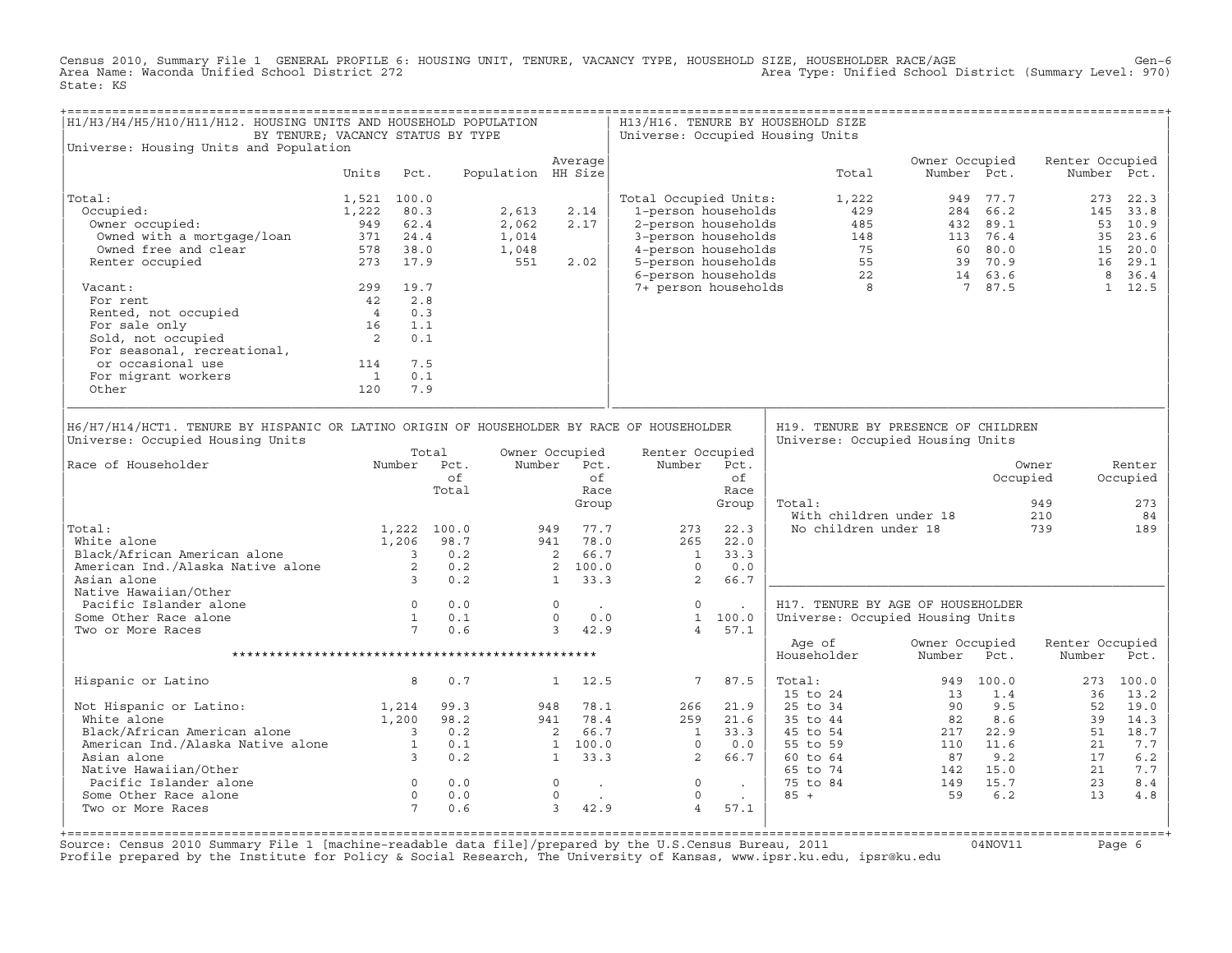Census 2010, Summary File 1 GENERAL PROFILE 7: TENURE BY HOUSEHOLD TYPE BY AGE; NONFAMILY HOUSEHOLDS; NONRELATIVES Gen−7<br>Area Name: Waconda Unified School District 272 Area Type: Unified School District (Summary Level: 970) State: KS

| H18. TENURE BY HOUSEHOLD TYPE BY AGE OF HOUSEHOLDER (*)                                                                                                                            |                                                                          |                     |                         |       |                 |                                                             |           |                                                                                                           |                   |                             |                                           |                 |
|------------------------------------------------------------------------------------------------------------------------------------------------------------------------------------|--------------------------------------------------------------------------|---------------------|-------------------------|-------|-----------------|-------------------------------------------------------------|-----------|-----------------------------------------------------------------------------------------------------------|-------------------|-----------------------------|-------------------------------------------|-----------------|
| Universe: Occupied Housing Units                                                                                                                                                   |                                                                          |                     |                         |       |                 |                                                             |           |                                                                                                           |                   |                             |                                           |                 |
|                                                                                                                                                                                    |                                                                          |                     |                         |       |                 |                                                             |           | Householder Householder Householder Householder Pct. Householder Householder Householder Householder Pct. |                   |                             |                                           |                 |
|                                                                                                                                                                                    |                                                                          | Any Age             | 15 to 34                |       |                 | 35 to 64                                                    | $65+ 65+$ |                                                                                                           | Any Age 15 to 34  | 35 to 64                    | $65+$                                     | $65+$           |
| Family households:                                                                                                                                                                 |                                                                          | 640                 | 85                      |       | 364             |                                                             | 191 29.8  | 113                                                                                                       | 51                |                             | 56                                        | 5.3<br>6        |
| Eusband-wife families: 2022<br>Other families, no spouse present: 77<br>35                                                                                                         |                                                                          |                     | 62                      |       | 326             |                                                             | 175 31.1  | 68                                                                                                        |                   |                             | $\frac{35}{35}$                           | 6<br>8.8        |
|                                                                                                                                                                                    |                                                                          |                     | 23                      |       | 38              |                                                             | 16 20.8   | 45                                                                                                        |                   |                             | 21                                        | $\circ$<br>0.0  |
|                                                                                                                                                                                    |                                                                          |                     | 12                      |       | 20              |                                                             | 38.6      | $\frac{45}{11}$                                                                                           |                   |                             | $\begin{array}{c} 21 \\ 4 \end{array}$    | $\circ$<br>0.0  |
| Female householder                                                                                                                                                                 |                                                                          | 42                  | 11                      |       | 18              |                                                             | 13 31.0   | 34                                                                                                        |                   | $27$<br>$24$<br>$7$<br>$17$ | 17                                        | $\Omega$<br>0.0 |
| Nonfamily households:                                                                                                                                                              |                                                                          | 309                 | 18                      |       | 132             |                                                             | 159 51.5  | 160                                                                                                       | 37                |                             | 72                                        | 51<br>31.9      |
| Male householder:                                                                                                                                                                  |                                                                          | 155                 | 15                      |       | 90              |                                                             | 50 32.3   | 92                                                                                                        | 30                |                             | 45<br>17                                  | 18.5            |
| Living alone                                                                                                                                                                       |                                                                          | 141                 | 13                      |       | 80              |                                                             | 48 34.0   | 81                                                                                                        | 26                |                             | 38                                        | 17<br>21.0      |
| Not living alone                                                                                                                                                                   |                                                                          | 14                  | $\overline{2}$          |       | $\frac{10}{42}$ |                                                             | 2 14.3    | $\begin{array}{c} 11 \\ 68 \end{array}$                                                                   | $\overline{4}$    |                             | $7\overline{ }$                           | $\circ$<br>0.0  |
| Female householder:                                                                                                                                                                |                                                                          | 154                 | $\overline{\mathbf{3}}$ |       |                 |                                                             | 109 70.8  |                                                                                                           | $7\overline{ }$   |                             | 27<br>34                                  | 50.0            |
| Living alone                                                                                                                                                                       |                                                                          | 143                 | $\mathbf{3}$            |       | 35              |                                                             | 105 73.4  | 64                                                                                                        | 3                 |                             | 27                                        | 34<br>53.1      |
| Not living alone                                                                                                                                                                   |                                                                          | 11                  | $\Omega$                |       | $7\overline{ }$ |                                                             | 4 36.4    | $\overline{4}$                                                                                            | $\overline{4}$    |                             | $\Omega$                                  | $\Omega$<br>0.0 |
| HCT2/HCT3/HCT4. TENURE BY PRESENCE AND AGE OF OWN, RELATED,<br>AND TOTAL CHILDREN (EXCLUDING HOUSEHOLDERS,<br>SPOUSES, AND UNMARRIED PARTNERS)<br>Universe: Occupied Housing Units |                                                                          |                     |                         |       |                 | BY AGE OF HOUSEHOLDER (*)<br>Universe: Nonfamily Households |           | PCT18. NONFAMILY HOUSEHOLDS BY SEX OF HOUSEHOLDER BY LIVING ALONE                                         |                   | Pct.                        |                                           | Pct.            |
|                                                                                                                                                                                    |                                                                          |                     |                         |       |                 |                                                             |           | Total                                                                                                     | Male              | оf                          | Female                                    | оf              |
|                                                                                                                                                                                    | Own<br>Children                                                          | Related<br>Children | Children                | Total |                 |                                                             |           |                                                                                                           |                   |                             | Householder Householder Total Householder | Total           |
|                                                                                                                                                                                    |                                                                          |                     |                         |       | Total:          |                                                             |           | 469                                                                                                       | 247               | 52.7                        | 222                                       | 47.3            |
| Total:                                                                                                                                                                             | 1,222                                                                    | 1,222               |                         | 1,222 |                 | Living alone:                                               |           | 429                                                                                                       |                   | 222<br>51.7                 | 207                                       | 48.3            |
| Owner occupied:                                                                                                                                                                    | 949                                                                      |                     | 949                     | 949   |                 | Householder 15 to 64                                        |           |                                                                                                           | 157               | 69.8                        | 68                                        | 30.2            |
| with children under 18: 195                                                                                                                                                        |                                                                          |                     | 203                     | 210   |                 | Householder 65 and over                                     |           |                                                                                                           | $\frac{225}{204}$ | 65<br>31.9                  | 139                                       | 68.1            |
| Under 6 only                                                                                                                                                                       |                                                                          |                     | 46                      | 45    |                 |                                                             |           |                                                                                                           |                   |                             |                                           |                 |
| Under 6 and 6 to 17                                                                                                                                                                |                                                                          |                     | 48                      | 50    |                 | Not living alone:                                           |           |                                                                                                           | 40 40             | 25 62.5                     | 15                                        | 37.5            |
| 6 to 17 years only                                                                                                                                                                 |                                                                          |                     | 109                     | 115   |                 | Householder 15 to 64                                        |           | $\begin{array}{c} 34 \\ 6 \end{array}$                                                                    |                   | 23 67.6                     | 11                                        | 32.4            |
| No children under 18                                                                                                                                                               | $\begin{array}{r}43\\47\\105\\754\end{array}$                            |                     | 746                     | 739   |                 | Householder 65 and over                                     |           |                                                                                                           |                   | $\overline{2}$<br>33.3      | $\overline{4}$                            | 66.7            |
| Renter occupied:                                                                                                                                                                   | 273                                                                      |                     | 273                     | 273   |                 |                                                             |           |                                                                                                           |                   |                             |                                           |                 |
| With children under 18:                                                                                                                                                            | 76                                                                       |                     | 82                      | 84    |                 |                                                             |           | PCT19. NONRELATIVES BY HOUSEHOLD TYPE (*)                                                                 |                   |                             |                                           |                 |
| Under 6 only                                                                                                                                                                       |                                                                          | 31                  | 32                      | 32    |                 | Universe: Nonrelatives                                      |           |                                                                                                           |                   |                             |                                           |                 |
| Under 6 and 6 to 17                                                                                                                                                                |                                                                          |                     |                         | 14    |                 |                                                             |           |                                                                                                           |                   | Pct.                        |                                           | Pct.            |
| 6 to 17 years only                                                                                                                                                                 |                                                                          |                     |                         | 38    |                 |                                                             |           | In Total                                                                                                  | In Family         |                             | of In Nonfamily                           | оf              |
| No children under 18                                                                                                                                                               | $\begin{array}{ccc} 1 & 32 \\ 12 & 14 \\ 33 & 36 \\ 197 & & \end{array}$ |                     |                         | 189   |                 |                                                             |           | Households                                                                                                | Households Total  |                             | Households                                | Total           |
|                                                                                                                                                                                    |                                                                          |                     |                         |       | Total:          |                                                             |           | 105                                                                                                       |                   | 52.4<br>55                  | 50                                        | 47.6            |
|                                                                                                                                                                                    |                                                                          |                     |                         |       |                 | Roomer or boarder                                           |           | $\overline{\phantom{a}}$                                                                                  |                   | 50.0<br>$\mathbf{1}$        | 1                                         | 50.0            |
|                                                                                                                                                                                    |                                                                          |                     |                         |       |                 | Housemate or roommate                                       |           |                                                                                                           | $8 - 8$           | 3 37.5                      | $5^{\circ}$                               | 62.5            |
|                                                                                                                                                                                    |                                                                          |                     |                         |       |                 | Unmarried partner                                           |           |                                                                                                           | 55                | 49.1<br>27                  | 28                                        | 50.9            |
|                                                                                                                                                                                    |                                                                          |                     |                         |       |                 | Other nonrelatives                                          |           | 40                                                                                                        | 24                | 60.0                        | 16                                        | 40.0            |

design to the control of the control of the control of the control of the control of the control of the control of the control of the control of the control of the control of the control of the control of the control of th |\* Same−sex couple households are included in the family households category if there is at least one additional person related to the householder | | by birth or adoption. Same−sex couple households with no relatives of the householder present are tabulated in nonfamily households. | | "Nonfamily households" consist of people living alone and households which do not have any members related to the householder. Nonrelatives | include any household member not related to the householder by birth, marriage, or adoption. This includes unmarried partners. Responses of | "same−sex spouse" were edited during processing to "unmarried partner." |

+===================================================================================================================================================+ Source: Census 2010 Summary File 1 [machine−readable data file]/prepared by the U.S.Census Bureau, 2011 04NOV11 Page 7 Profile prepared by the Institute for Policy & Social Research, The University of Kansas, www.ipsr.ku.edu, ipsr@ku.edu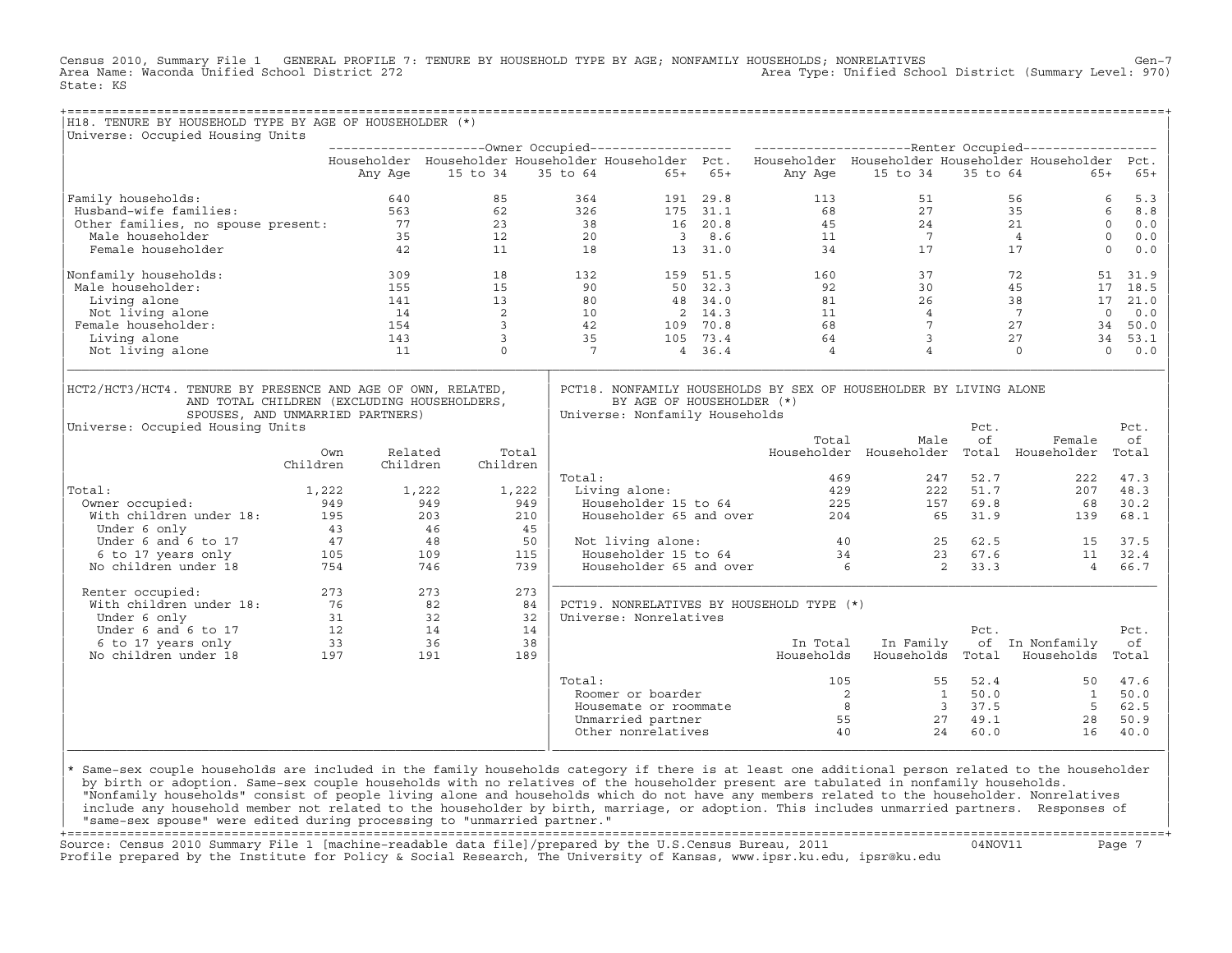Census 2010, Summary File 1 GENERAL PROFILE 8: GROUP QUARTERS POPULATION BY SEX BY AGE BY DETAILED TYPE Gen−8<br>Area Name: Waconda Unified School District 272 Area Type: Unified School District (Summary Level: 970) State: KS

## +===================================================================================================================================================+ |PCT20/PCT21. GROUP QUARTERS POPULATION BY SEX BY AGE BY GROUP QUARTERS TYPE |

| Total 18 to 64 65 & Over<br>Total 18 to 64 65 & Over<br>Total:<br>38<br>$\overline{4}$<br>34<br>Male:<br>15<br>$\overline{3}$<br>38<br>$\overline{4}$<br>Institutionalized population:<br>15<br>Institutionalized population:<br>Institutionalized population:<br>Correctional facilities for adults:<br>34<br>Institutionalized population:<br>Correctional facilities for adults:<br>3<br>$\begin{array}{c} 15 \\ 0 \end{array}$<br>$\begin{array}{c} 38 \\ 0 \end{array}$<br>$\Omega$<br>$\Omega$<br>$\Omega$<br>$\Omega$<br>$\Omega$<br>$\mathbf{0}$<br>Federal detention centers<br>$\Omega$<br>Federal detention centers<br>$\Omega$<br>$\Omega$<br>$\Omega$<br>$\circ$<br>$\Omega$<br>$\Omega$<br>Federal prisons<br>Federal prisons<br>$\Omega$<br>$\Omega$<br>$\Omega$<br>State prisons<br>$\Omega$<br>$\Omega$<br>State prisons<br>Local jails and other municipal<br>Local jails and other municipal<br>confinement facilities<br>confinement facilities<br>$\mathbf{0}$<br>$\mathbf{0}$<br>$\circ$<br>$\mathbf 0$<br>$\circ$<br>Correctional residential facilities<br>$\Omega$<br>$\Omega$<br>Correctional residential facilities<br>$\Omega$<br>$\Omega$<br>$\Omega$<br>$\Omega$<br>Military disciplinary barracks & jails<br>$\Omega$<br>Military disciplinary barracks & jails<br>$\Omega$<br>$\Omega$<br>$\Omega$<br>$\Omega$<br>$\Omega$<br>Juvenile facilities:<br>$\Omega$<br>$\Omega$<br>Juvenile facilities:<br>$\Omega$ |                     |
|------------------------------------------------------------------------------------------------------------------------------------------------------------------------------------------------------------------------------------------------------------------------------------------------------------------------------------------------------------------------------------------------------------------------------------------------------------------------------------------------------------------------------------------------------------------------------------------------------------------------------------------------------------------------------------------------------------------------------------------------------------------------------------------------------------------------------------------------------------------------------------------------------------------------------------------------------------------------------------------------------------------------------------------------------------------------------------------------------------------------------------------------------------------------------------------------------------------------------------------------------------------------------------------------------------------------------------------------------------------------------------------------------------------------------------------------|---------------------|
|                                                                                                                                                                                                                                                                                                                                                                                                                                                                                                                                                                                                                                                                                                                                                                                                                                                                                                                                                                                                                                                                                                                                                                                                                                                                                                                                                                                                                                                |                     |
|                                                                                                                                                                                                                                                                                                                                                                                                                                                                                                                                                                                                                                                                                                                                                                                                                                                                                                                                                                                                                                                                                                                                                                                                                                                                                                                                                                                                                                                | 12                  |
|                                                                                                                                                                                                                                                                                                                                                                                                                                                                                                                                                                                                                                                                                                                                                                                                                                                                                                                                                                                                                                                                                                                                                                                                                                                                                                                                                                                                                                                | 12                  |
|                                                                                                                                                                                                                                                                                                                                                                                                                                                                                                                                                                                                                                                                                                                                                                                                                                                                                                                                                                                                                                                                                                                                                                                                                                                                                                                                                                                                                                                | $\Omega$            |
|                                                                                                                                                                                                                                                                                                                                                                                                                                                                                                                                                                                                                                                                                                                                                                                                                                                                                                                                                                                                                                                                                                                                                                                                                                                                                                                                                                                                                                                | $\mathsf{O}$        |
|                                                                                                                                                                                                                                                                                                                                                                                                                                                                                                                                                                                                                                                                                                                                                                                                                                                                                                                                                                                                                                                                                                                                                                                                                                                                                                                                                                                                                                                | $\mathbf{0}$        |
|                                                                                                                                                                                                                                                                                                                                                                                                                                                                                                                                                                                                                                                                                                                                                                                                                                                                                                                                                                                                                                                                                                                                                                                                                                                                                                                                                                                                                                                | $\mathbf{0}$        |
|                                                                                                                                                                                                                                                                                                                                                                                                                                                                                                                                                                                                                                                                                                                                                                                                                                                                                                                                                                                                                                                                                                                                                                                                                                                                                                                                                                                                                                                |                     |
|                                                                                                                                                                                                                                                                                                                                                                                                                                                                                                                                                                                                                                                                                                                                                                                                                                                                                                                                                                                                                                                                                                                                                                                                                                                                                                                                                                                                                                                | $\mathsf{O}$        |
|                                                                                                                                                                                                                                                                                                                                                                                                                                                                                                                                                                                                                                                                                                                                                                                                                                                                                                                                                                                                                                                                                                                                                                                                                                                                                                                                                                                                                                                | $\mathbf 0$         |
|                                                                                                                                                                                                                                                                                                                                                                                                                                                                                                                                                                                                                                                                                                                                                                                                                                                                                                                                                                                                                                                                                                                                                                                                                                                                                                                                                                                                                                                | $\Omega$            |
|                                                                                                                                                                                                                                                                                                                                                                                                                                                                                                                                                                                                                                                                                                                                                                                                                                                                                                                                                                                                                                                                                                                                                                                                                                                                                                                                                                                                                                                | $\Omega$            |
| Group homes for juveniles<br>Group homes for juveniles                                                                                                                                                                                                                                                                                                                                                                                                                                                                                                                                                                                                                                                                                                                                                                                                                                                                                                                                                                                                                                                                                                                                                                                                                                                                                                                                                                                         |                     |
| (non-correctional)<br>(non-correctional)<br>$\mathbf{0}$<br>$\mathbf{0}$<br>$\circ$<br>$\mathbf{0}$<br>$\Omega$                                                                                                                                                                                                                                                                                                                                                                                                                                                                                                                                                                                                                                                                                                                                                                                                                                                                                                                                                                                                                                                                                                                                                                                                                                                                                                                                | $\circ$             |
| Residential treatment centers for<br>Residential treatment centers for                                                                                                                                                                                                                                                                                                                                                                                                                                                                                                                                                                                                                                                                                                                                                                                                                                                                                                                                                                                                                                                                                                                                                                                                                                                                                                                                                                         |                     |
| juveniles (non-correctional)<br>$\Omega$<br>juveniles (non-correctional)<br>$\Omega$<br>$\Omega$<br>$\Omega$<br>$\Omega$                                                                                                                                                                                                                                                                                                                                                                                                                                                                                                                                                                                                                                                                                                                                                                                                                                                                                                                                                                                                                                                                                                                                                                                                                                                                                                                       | $\Omega$            |
| Correctional facilities intended for<br>Correctional facilities intended for                                                                                                                                                                                                                                                                                                                                                                                                                                                                                                                                                                                                                                                                                                                                                                                                                                                                                                                                                                                                                                                                                                                                                                                                                                                                                                                                                                   |                     |
| $\Omega$<br>juveniles<br>$\Omega$<br>$\Omega$<br>iuveniles<br>$\Omega$<br>$\Omega$                                                                                                                                                                                                                                                                                                                                                                                                                                                                                                                                                                                                                                                                                                                                                                                                                                                                                                                                                                                                                                                                                                                                                                                                                                                                                                                                                             | $\mathbf 0$         |
| Nursing facilities/Skilled-nursing fac.<br>$\overline{4}$<br>3<br>38<br>Nursing facilities/Skilled-nursing fac.<br>15<br>34                                                                                                                                                                                                                                                                                                                                                                                                                                                                                                                                                                                                                                                                                                                                                                                                                                                                                                                                                                                                                                                                                                                                                                                                                                                                                                                    | $12 \overline{ }$   |
| Other institutional facilities:<br>$\circ$<br>$\Omega$<br>Other institutional facilities:<br>$\circ$<br>$\Omega$<br>$\Omega$                                                                                                                                                                                                                                                                                                                                                                                                                                                                                                                                                                                                                                                                                                                                                                                                                                                                                                                                                                                                                                                                                                                                                                                                                                                                                                                   | $\mathbf 0$         |
| Mental (Psychiatric) hospitals and<br>Mental (Psychiatric) hospitals and                                                                                                                                                                                                                                                                                                                                                                                                                                                                                                                                                                                                                                                                                                                                                                                                                                                                                                                                                                                                                                                                                                                                                                                                                                                                                                                                                                       |                     |
| psychiatric units in other hospitals<br>psychiatric units in other hospitals<br>$\circ$<br>$\Omega$<br>$\Omega$<br>$\Omega$<br>$\Omega$                                                                                                                                                                                                                                                                                                                                                                                                                                                                                                                                                                                                                                                                                                                                                                                                                                                                                                                                                                                                                                                                                                                                                                                                                                                                                                        | $\Omega$            |
| Hospitals with patients who have no<br>Hospitals with patients who have no                                                                                                                                                                                                                                                                                                                                                                                                                                                                                                                                                                                                                                                                                                                                                                                                                                                                                                                                                                                                                                                                                                                                                                                                                                                                                                                                                                     |                     |
| usual home elsewhere<br>$\mathbf{0}$<br>usual home elsewhere<br>$\mathbf{0}$<br>$\Omega$<br>$\Omega$<br>$\Omega$                                                                                                                                                                                                                                                                                                                                                                                                                                                                                                                                                                                                                                                                                                                                                                                                                                                                                                                                                                                                                                                                                                                                                                                                                                                                                                                               | $\mathbf 0$         |
| $\Omega$<br>In-patient hospice facilities<br>$\Omega$<br>In-patient hospice facilities<br>$\Omega$<br>$\Omega$<br>$\Omega$                                                                                                                                                                                                                                                                                                                                                                                                                                                                                                                                                                                                                                                                                                                                                                                                                                                                                                                                                                                                                                                                                                                                                                                                                                                                                                                     | $\Omega$            |
| Military treatment facilities with<br>Military treatment facilities with<br>$\Omega$<br>$\Omega$                                                                                                                                                                                                                                                                                                                                                                                                                                                                                                                                                                                                                                                                                                                                                                                                                                                                                                                                                                                                                                                                                                                                                                                                                                                                                                                                               |                     |
| $\mathbf{0}$<br>assigned patients<br>$\Omega$<br>assigned patients<br>$\Omega$<br>Residential schools for people with                                                                                                                                                                                                                                                                                                                                                                                                                                                                                                                                                                                                                                                                                                                                                                                                                                                                                                                                                                                                                                                                                                                                                                                                                                                                                                                          | $\circ$             |
| Residential schools for people with<br>disabilities<br>$\Omega$<br>$\Omega$<br>disabilities<br>$\Omega$<br>$\Omega$<br>$\Omega$                                                                                                                                                                                                                                                                                                                                                                                                                                                                                                                                                                                                                                                                                                                                                                                                                                                                                                                                                                                                                                                                                                                                                                                                                                                                                                                | $\Omega$            |
|                                                                                                                                                                                                                                                                                                                                                                                                                                                                                                                                                                                                                                                                                                                                                                                                                                                                                                                                                                                                                                                                                                                                                                                                                                                                                                                                                                                                                                                |                     |
| Noninstitutionalized population:<br>$\mathbf{0}$<br>$\mathbf{0}$<br>$\Omega$<br>Noninstitutionalized population:<br>$\Omega$<br>$\Omega$                                                                                                                                                                                                                                                                                                                                                                                                                                                                                                                                                                                                                                                                                                                                                                                                                                                                                                                                                                                                                                                                                                                                                                                                                                                                                                       | $\mathbf 0$         |
| College/University student housing<br>College/University student housing<br>$\Omega$<br>$\Omega$<br>$\Omega$<br>$\Omega$<br>$\Omega$                                                                                                                                                                                                                                                                                                                                                                                                                                                                                                                                                                                                                                                                                                                                                                                                                                                                                                                                                                                                                                                                                                                                                                                                                                                                                                           | $\Omega$            |
| Military quarters:<br>$\Omega$<br>$\Omega$<br>$\Omega$<br>Military quarters:<br>$\Omega$<br>$\Omega$                                                                                                                                                                                                                                                                                                                                                                                                                                                                                                                                                                                                                                                                                                                                                                                                                                                                                                                                                                                                                                                                                                                                                                                                                                                                                                                                           | $\mathbf 0$         |
| Military barracks and dormitories<br>Military barracks and dormitories                                                                                                                                                                                                                                                                                                                                                                                                                                                                                                                                                                                                                                                                                                                                                                                                                                                                                                                                                                                                                                                                                                                                                                                                                                                                                                                                                                         |                     |
| (non-disciplinary)<br>$\Omega$<br>$\Omega$<br>(non-disciplinary)<br>$\Omega$<br>$\Omega$<br>$\Omega$                                                                                                                                                                                                                                                                                                                                                                                                                                                                                                                                                                                                                                                                                                                                                                                                                                                                                                                                                                                                                                                                                                                                                                                                                                                                                                                                           | $\Omega$            |
| Military ships<br>$\Omega$<br>$\Omega$<br>Military ships<br>$\Omega$<br>$\Omega$<br>$\Omega$                                                                                                                                                                                                                                                                                                                                                                                                                                                                                                                                                                                                                                                                                                                                                                                                                                                                                                                                                                                                                                                                                                                                                                                                                                                                                                                                                   | $\Omega$            |
|                                                                                                                                                                                                                                                                                                                                                                                                                                                                                                                                                                                                                                                                                                                                                                                                                                                                                                                                                                                                                                                                                                                                                                                                                                                                                                                                                                                                                                                |                     |
| Other noninstitutional facilities:<br>$\Omega$<br>$\Omega$<br>$\Omega$<br>Other noninstitutional facilities:<br>$\Omega$<br>$\Omega$                                                                                                                                                                                                                                                                                                                                                                                                                                                                                                                                                                                                                                                                                                                                                                                                                                                                                                                                                                                                                                                                                                                                                                                                                                                                                                           | $\mathbf 0$         |
| Emergency and transitional shelters<br>Emergency and transitional shelters                                                                                                                                                                                                                                                                                                                                                                                                                                                                                                                                                                                                                                                                                                                                                                                                                                                                                                                                                                                                                                                                                                                                                                                                                                                                                                                                                                     |                     |
| (with sleeping facilities) for people<br>(with sleeping facilities) for people                                                                                                                                                                                                                                                                                                                                                                                                                                                                                                                                                                                                                                                                                                                                                                                                                                                                                                                                                                                                                                                                                                                                                                                                                                                                                                                                                                 |                     |
| experiencing homelessness<br>$\mathbf{0}$<br>experiencing homelessness<br>$\Omega$<br>$\circ$<br>$\Omega$<br>$\Omega$                                                                                                                                                                                                                                                                                                                                                                                                                                                                                                                                                                                                                                                                                                                                                                                                                                                                                                                                                                                                                                                                                                                                                                                                                                                                                                                          | $\mathbf 0$         |
| Group homes intended for adults<br>$\Omega$<br>Group homes intended for adults<br>$\Omega$<br>$\Omega$<br>$\Omega$<br>$\Omega$                                                                                                                                                                                                                                                                                                                                                                                                                                                                                                                                                                                                                                                                                                                                                                                                                                                                                                                                                                                                                                                                                                                                                                                                                                                                                                                 | $\mathbf 0$         |
| $\mathbf{0}$<br>$\mathbf 0$<br>Residential treatment centers, adults<br>$\circ$<br>Residential treatment centers, adults<br>$\mathbf 0$<br>$\circ$                                                                                                                                                                                                                                                                                                                                                                                                                                                                                                                                                                                                                                                                                                                                                                                                                                                                                                                                                                                                                                                                                                                                                                                                                                                                                             | $\mathsf{O}\xspace$ |
| $\Omega$<br>$\Omega$<br>$\Omega$<br>Maritime/merchant vessels<br>$\Omega$<br>$\Omega$<br>Maritime/merchant vessels                                                                                                                                                                                                                                                                                                                                                                                                                                                                                                                                                                                                                                                                                                                                                                                                                                                                                                                                                                                                                                                                                                                                                                                                                                                                                                                             | $\mathbf 0$         |
| Workers group living quarters and<br>Workers group living quarters and                                                                                                                                                                                                                                                                                                                                                                                                                                                                                                                                                                                                                                                                                                                                                                                                                                                                                                                                                                                                                                                                                                                                                                                                                                                                                                                                                                         |                     |
| Job Corps centers<br>$\mathbf 0$<br>$\mathbf 0$<br>$\overline{0}$<br>Job Corps centers<br>$\mathbf 0$<br>$\circ$                                                                                                                                                                                                                                                                                                                                                                                                                                                                                                                                                                                                                                                                                                                                                                                                                                                                                                                                                                                                                                                                                                                                                                                                                                                                                                                               | $\circ$             |
| Other noninstitutional facilities<br>$\Omega$<br>$\Omega$<br>Other noninstitutional facilities<br>$\Omega$<br>$\Omega$<br>$\Omega$                                                                                                                                                                                                                                                                                                                                                                                                                                                                                                                                                                                                                                                                                                                                                                                                                                                                                                                                                                                                                                                                                                                                                                                                                                                                                                             | $\mathbf 0$         |
|                                                                                                                                                                                                                                                                                                                                                                                                                                                                                                                                                                                                                                                                                                                                                                                                                                                                                                                                                                                                                                                                                                                                                                                                                                                                                                                                                                                                                                                |                     |

Source: Census 2010 Summary File 1 [machine-readable data file]/prepared by the U.S.Census Bureau, 2011 Page 8<br>Profile prepared by the Institute for Policy & Social Research, The University of Kansas, www.ip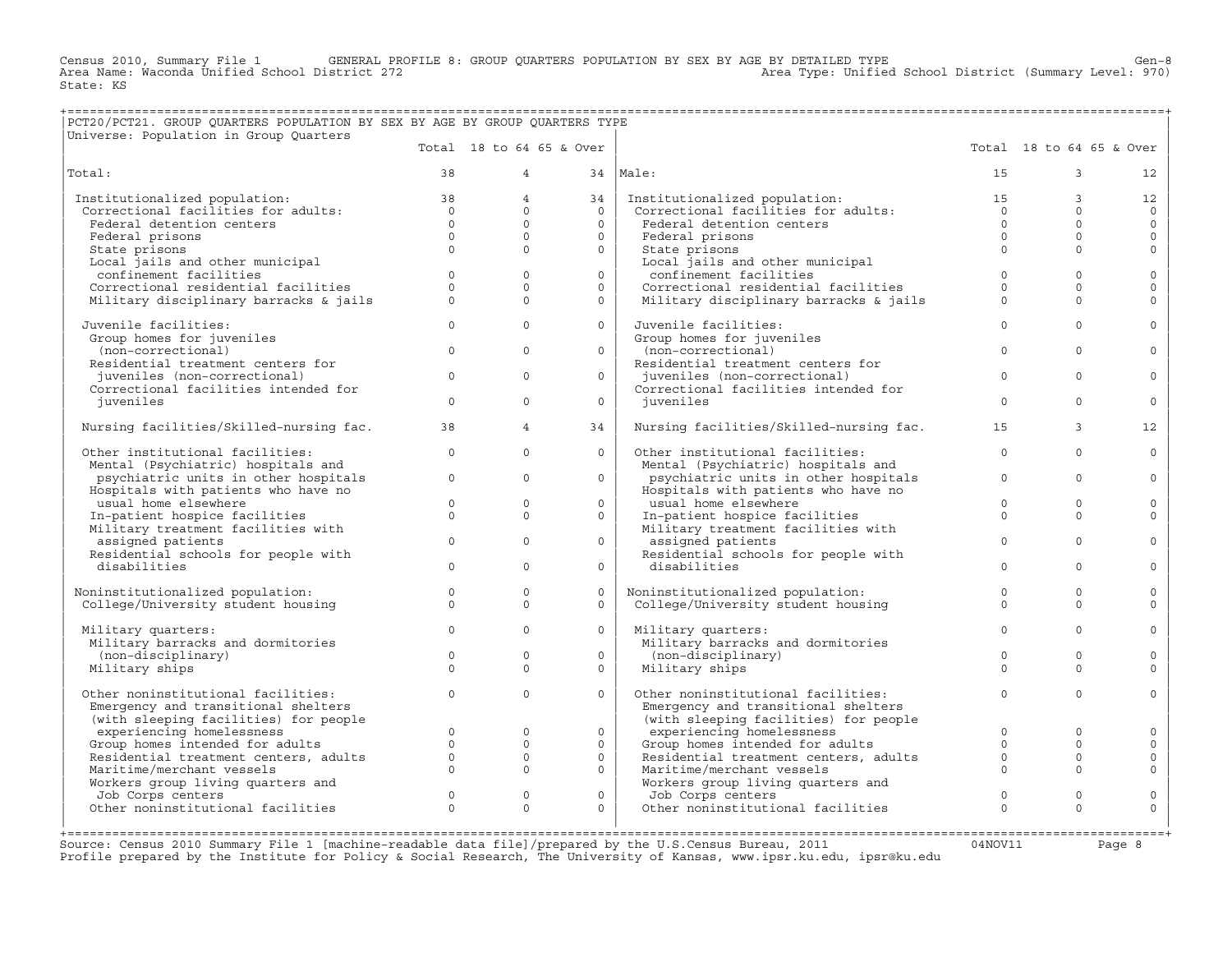Census 2010, Summary File 1 GENERAL PROFILE 9: GROUP QUARTERS POPULATION BY SEX BY DETAILED AGE GENOOL District (Summary Level: 970)<br>Area Name: Waconda Unified School District 272 Area Type: Unified School District (Summary Level: 970) State: KS

| PCO1-PCO10/PCT21/P12. GROUP QUARTERS POPULATION BY SEX BY AGE BY GROUP QUARTERS TYPE (*** % OF TOTAL POPULATION IN THIS AGE GROUP)<br>Universe: Population in Group Quarters |                |         |                         |                                                   |             |                |                                                                                                           |                     |             |          |                     |
|------------------------------------------------------------------------------------------------------------------------------------------------------------------------------|----------------|---------|-------------------------|---------------------------------------------------|-------------|----------------|-----------------------------------------------------------------------------------------------------------|---------------------|-------------|----------|---------------------|
|                                                                                                                                                                              |                |         |                         |                                                   |             |                | -------------- Institutionalized Population ------------- - ------ Noninstitutionalized Population ------ |                     |             |          |                     |
|                                                                                                                                                                              |                | $***$   |                         |                                                   |             |                |                                                                                                           |                     | College/    |          |                     |
|                                                                                                                                                                              | Group          | Pct.    |                         | Correctional                                      |             |                |                                                                                                           |                     | University  |          |                     |
|                                                                                                                                                                              | Quarters Total |         |                         | Facilities                                        | Juvenile    | Nursing        | Other                                                                                                     |                     | Student     | Military | Other               |
|                                                                                                                                                                              | Total          | Pop.    |                         | Total for Adults Facilities Facilities Facilities |             |                |                                                                                                           | Total               | Housing     |          | Quarters Facilities |
| Total:                                                                                                                                                                       |                |         |                         |                                                   |             |                |                                                                                                           |                     |             |          |                     |
| Under 5 years                                                                                                                                                                |                |         |                         |                                                   |             |                |                                                                                                           |                     |             |          |                     |
| 5 to 9 years                                                                                                                                                                 |                |         |                         |                                                   |             |                |                                                                                                           |                     |             |          |                     |
| 10 to 14 years                                                                                                                                                               |                |         |                         |                                                   |             |                |                                                                                                           |                     |             |          |                     |
| 15 to 19 years                                                                                                                                                               |                |         |                         |                                                   |             |                |                                                                                                           |                     |             |          |                     |
| 20 to 24 years                                                                                                                                                               |                |         |                         |                                                   |             |                |                                                                                                           |                     |             |          |                     |
| 25 to 29 years                                                                                                                                                               |                |         |                         |                                                   |             |                |                                                                                                           |                     |             |          |                     |
| 30 to 34 years                                                                                                                                                               |                |         |                         |                                                   |             |                |                                                                                                           |                     |             |          |                     |
| 35 to 39 years                                                                                                                                                               |                |         |                         |                                                   |             |                |                                                                                                           |                     |             |          |                     |
| 40 to 44 years                                                                                                                                                               |                |         |                         |                                                   |             |                |                                                                                                           |                     |             |          |                     |
| 45 to 49 years                                                                                                                                                               |                |         |                         |                                                   |             |                |                                                                                                           |                     |             |          |                     |
| 50 to 54 years                                                                                                                                                               |                |         |                         |                                                   |             |                |                                                                                                           |                     |             |          |                     |
| 55 to 59 years                                                                                                                                                               |                |         |                         |                                                   |             |                |                                                                                                           |                     |             |          |                     |
| 60 to 64 years                                                                                                                                                               |                |         |                         |                                                   |             |                |                                                                                                           |                     |             |          |                     |
| 65 to 69 years                                                                                                                                                               |                |         |                         |                                                   |             |                |                                                                                                           |                     |             |          |                     |
| 70 to 74 years                                                                                                                                                               |                |         |                         |                                                   |             |                |                                                                                                           |                     |             |          |                     |
| 75 to 79 years                                                                                                                                                               |                |         |                         |                                                   |             |                |                                                                                                           |                     |             |          |                     |
| 80 to 84 years                                                                                                                                                               |                |         |                         |                                                   |             |                |                                                                                                           |                     |             |          |                     |
| 85 years & over                                                                                                                                                              |                |         |                         |                                                   |             |                |                                                                                                           |                     |             |          |                     |
|                                                                                                                                                                              |                |         |                         |                                                   |             |                |                                                                                                           |                     |             |          |                     |
| Under 18 years                                                                                                                                                               |                | 0 0.00  | $\Omega$                | $\Omega$                                          | $\Omega$    | $\Omega$       | $\Omega$                                                                                                  | 0                   | $\Omega$    | $\Omega$ |                     |
| 18 to 64 years                                                                                                                                                               |                | 4 0.27  | $\overline{4}$          | $\circ$                                           | $\circ$     | $\overline{4}$ | $\circ$                                                                                                   | $\circ$             | $\mathbf 0$ | $\circ$  | $\mathbf 0$         |
| 65 years & over                                                                                                                                                              | 34 5.56        |         | 34                      | $\circ$                                           | $\mathbf 0$ | 34             | $\Omega$                                                                                                  | $\circ$             | $\circ$     | $\Omega$ | $\Omega$            |
|                                                                                                                                                                              |                |         |                         |                                                   |             |                |                                                                                                           |                     |             |          |                     |
| Male:                                                                                                                                                                        |                |         |                         |                                                   |             |                |                                                                                                           |                     |             |          |                     |
| Under 5 years                                                                                                                                                                |                |         |                         |                                                   |             |                |                                                                                                           |                     |             |          |                     |
| 5 to 9 years                                                                                                                                                                 |                |         |                         |                                                   |             |                |                                                                                                           |                     |             |          |                     |
| 10 to 14 years                                                                                                                                                               |                |         |                         |                                                   |             |                |                                                                                                           |                     |             |          |                     |
| 15 to 19 years                                                                                                                                                               |                |         |                         |                                                   |             |                |                                                                                                           |                     |             |          |                     |
| 20 to 24 years                                                                                                                                                               |                |         |                         |                                                   |             |                |                                                                                                           |                     |             |          |                     |
| 25 to 29 years                                                                                                                                                               |                |         |                         |                                                   |             |                |                                                                                                           |                     |             |          |                     |
| 30 to 34 years                                                                                                                                                               |                |         |                         |                                                   |             |                |                                                                                                           |                     |             |          |                     |
| 35 to 39 years                                                                                                                                                               |                |         |                         |                                                   |             |                |                                                                                                           |                     |             |          |                     |
| 40 to 44 years                                                                                                                                                               |                |         |                         |                                                   |             |                |                                                                                                           |                     |             |          |                     |
| 45 to 49 years                                                                                                                                                               |                |         |                         |                                                   |             |                |                                                                                                           |                     |             |          |                     |
| 50 to 54 years                                                                                                                                                               |                |         |                         |                                                   |             |                |                                                                                                           |                     |             |          |                     |
| 55 to 59 years                                                                                                                                                               |                |         |                         |                                                   |             |                |                                                                                                           |                     |             |          |                     |
| 60 to 64 years                                                                                                                                                               |                |         |                         |                                                   |             |                |                                                                                                           |                     |             |          |                     |
| 65 to 69 years                                                                                                                                                               |                |         |                         |                                                   |             |                |                                                                                                           |                     |             |          |                     |
| 70 to 74 years                                                                                                                                                               |                |         |                         |                                                   |             |                |                                                                                                           |                     |             |          |                     |
| 75 to 79 years<br>80 to 84 years                                                                                                                                             |                |         |                         |                                                   |             |                |                                                                                                           |                     |             |          |                     |
| 85 years & over                                                                                                                                                              |                |         |                         |                                                   |             |                |                                                                                                           |                     |             |          |                     |
|                                                                                                                                                                              |                |         |                         |                                                   |             |                |                                                                                                           |                     |             |          |                     |
| Under 18 years                                                                                                                                                               |                | 0 0.00  | 0                       | $\mathbf 0$                                       | $\circ$     | $\circ$        | $\mathbf 0$                                                                                               | $\circ$             | $\circ$     | $\circ$  | 0                   |
| 18 to 64 years                                                                                                                                                               |                | 3 0.39  | $\overline{\mathbf{3}}$ | $\circ$                                           | $\mathbf 0$ | $\overline{3}$ | $\circ$                                                                                                   | $\circ$             | $\mathbf 0$ | $\Omega$ | $\mathsf{O}\xspace$ |
| 65 years & over                                                                                                                                                              |                | 12 4.44 | 12                      | $\mathbf 0$                                       | $\circ$     | 12             | $\mathbf 0$                                                                                               | $\mathsf{O}\xspace$ | $\circ$     | $\Omega$ | $\mathsf{O}\xspace$ |
|                                                                                                                                                                              |                |         |                         |                                                   |             |                |                                                                                                           |                     |             |          |                     |

+===================================================================================================================================================+Source: Census 2010 Summary File 1 [machine−readable data file]/prepared by the U.S.Census Bureau, 2011 04NOV11 Page 9 Profile prepared by the Institute for Policy & Social Research, The University of Kansas, www.ipsr.ku.edu, ipsr@ku.edu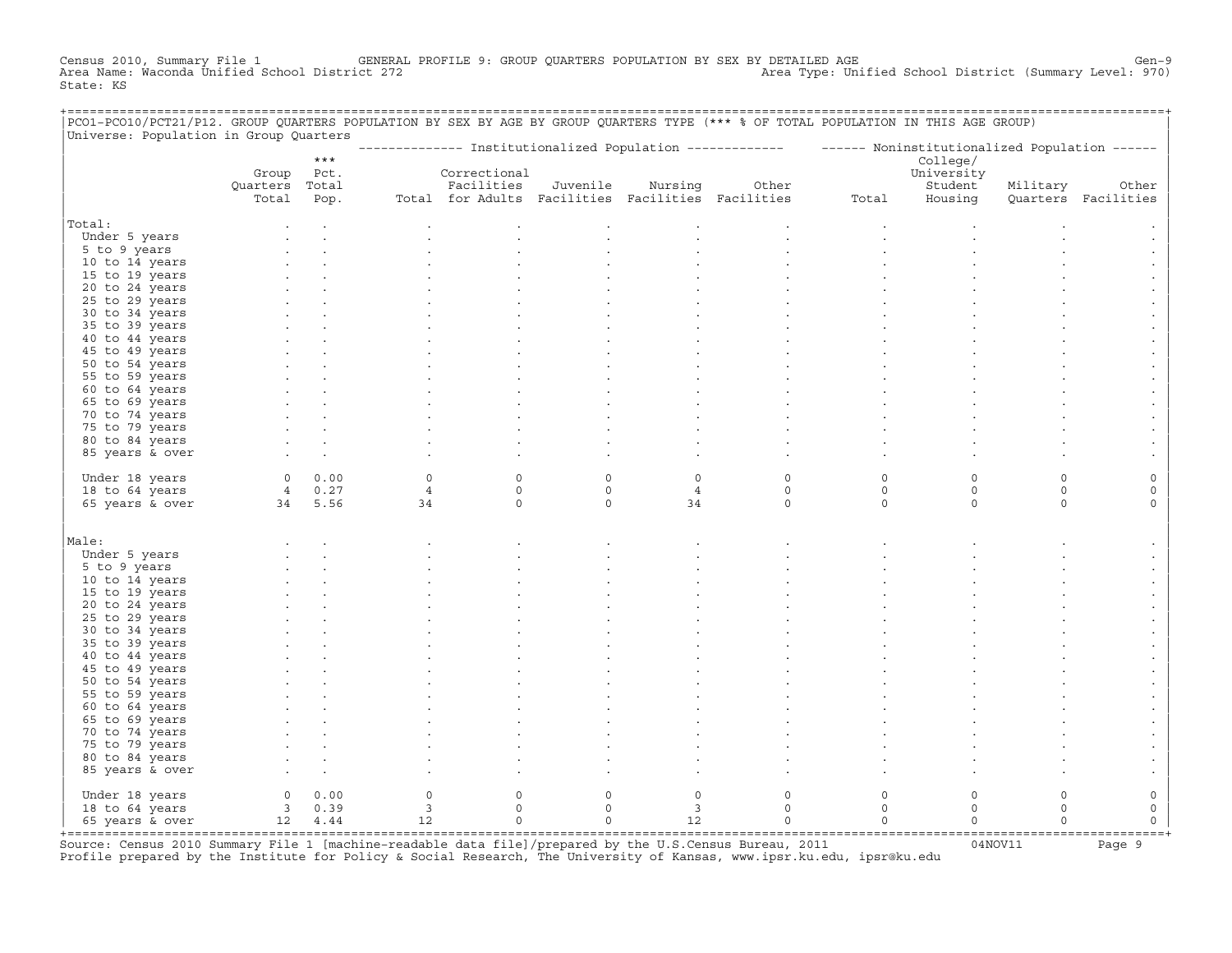Census 2010, Summary File 1 AGE PROFILE 1: AGE BY SEX FOR PERSONS IN HOUSEHOLDS AND PERSONS IN GROUP QUARTERS Age−1<br>Area Name: Waconda Unified School District 272 Area Type: Unified School District (Summary Level: 970) State: KS

+===================================================================================================================================================+

| Total Pct.<br>All Ages:<br>2,651 100.0<br>$0$ to $4$<br>165<br>6.2<br>$5$ to $9$<br>5.7<br>152<br>10 to 14<br>155<br>5.8<br>15 to 17<br>3.7<br>98<br>18 and 19<br>52<br>2.0<br>20<br>0.6<br>17<br>21<br>22<br>0.8<br>22 to 24<br>54<br>2.0<br>25 to 29<br>4.6<br>123<br>30 to 34<br>5.2<br>139<br>35 to 39<br>115<br>4.3<br>40 to 44<br>119<br>4.5<br>45 to 49<br>7.6<br>201<br>50 to 54<br>233<br>8.8<br>55 to 59<br>219<br>8.3<br>60 and 61<br>69<br>2.6<br>62 to 64<br>4.0<br>106<br>65 and 66<br>55<br>2.1<br>67 to 69<br>3.2<br>86<br>70 to 74<br>122<br>4.6<br>75 to 79<br>4.8<br>127<br>80 to 84<br>117<br>4.4<br>85 & over<br>105<br>4.0<br>Additional Aggregations:<br>$0$ to 14<br>472 17.8<br>$5$ to 14<br>307 11.6<br>$ 0 \tto 17$<br>570<br>21.5<br>$5$ to 17<br>405<br>15.3<br>$ 0 \t{to} 20$<br>639<br>24.1<br>18 to 21<br>91<br>3.4<br>5.5<br>18 to 24<br>145<br>55.4<br>18 to 64<br>1,469 | Male<br>1,330<br>86<br>72 | Female %Fem<br>1,321 |              | Total Pct.  |              |            |            |              |              |                |              |                      |
|------------------------------------------------------------------------------------------------------------------------------------------------------------------------------------------------------------------------------------------------------------------------------------------------------------------------------------------------------------------------------------------------------------------------------------------------------------------------------------------------------------------------------------------------------------------------------------------------------------------------------------------------------------------------------------------------------------------------------------------------------------------------------------------------------------------------------------------------------------------------------------------------------------|---------------------------|----------------------|--------------|-------------|--------------|------------|------------|--------------|--------------|----------------|--------------|----------------------|
|                                                                                                                                                                                                                                                                                                                                                                                                                                                                                                                                                                                                                                                                                                                                                                                                                                                                                                            |                           |                      |              |             |              | Male       | Female     | Total Pct.   |              | Male           | Female       | %Fem                 |
|                                                                                                                                                                                                                                                                                                                                                                                                                                                                                                                                                                                                                                                                                                                                                                                                                                                                                                            |                           |                      | 49.8         | 2,613 100.0 |              | 1,315      | 1,298      |              | 38 100.0     | 15             | 23           | 60.5                 |
|                                                                                                                                                                                                                                                                                                                                                                                                                                                                                                                                                                                                                                                                                                                                                                                                                                                                                                            |                           | 79                   | 47.9         | 165         | 6.3          | 86         | 79         | $\circ$      | 0.0          | $\Omega$       | $\circ$      | $\bullet$            |
|                                                                                                                                                                                                                                                                                                                                                                                                                                                                                                                                                                                                                                                                                                                                                                                                                                                                                                            |                           | 80                   | 52.6         | 152         | 5.8          | 72         | 80         | 0            | 0.0          | $\circ$        | $\mathbf 0$  | $\bullet$            |
|                                                                                                                                                                                                                                                                                                                                                                                                                                                                                                                                                                                                                                                                                                                                                                                                                                                                                                            | 79                        | 76                   | 49.0         | 155         | 5.9          | 79         | 76         | $\circ$      | 0.0          | $\circ$        | 0            |                      |
|                                                                                                                                                                                                                                                                                                                                                                                                                                                                                                                                                                                                                                                                                                                                                                                                                                                                                                            | 46                        | 52                   | 53.1         | 98          | 3.8          | 46         | 52         | $\Omega$     | 0.0          | $\circ$        | $\circ$      | $\bullet$            |
|                                                                                                                                                                                                                                                                                                                                                                                                                                                                                                                                                                                                                                                                                                                                                                                                                                                                                                            | 33                        | 19                   | 36.5         | 52          | 2.0          | 33         | 19         | 0            | 0.0          | $\Omega$       | 0            | $\bullet$            |
|                                                                                                                                                                                                                                                                                                                                                                                                                                                                                                                                                                                                                                                                                                                                                                                                                                                                                                            | 11                        | 6                    | 35.3         | 17          | 0.7          | 11         | 6          | 0            | 0.0          | $\Omega$       | 0            | $\sim$               |
|                                                                                                                                                                                                                                                                                                                                                                                                                                                                                                                                                                                                                                                                                                                                                                                                                                                                                                            | 11                        | 11                   | 50.0         | 22          | 0.8          | 11         | 11         | $\circ$      | 0.0          | $\Omega$       | 0            | $\bullet$            |
|                                                                                                                                                                                                                                                                                                                                                                                                                                                                                                                                                                                                                                                                                                                                                                                                                                                                                                            | 26                        | 28                   | 51.9         | 54          | 2.1          | 26         | 28         | $\Omega$     | 0.0          | $\Omega$       | 0            | $\bullet$            |
|                                                                                                                                                                                                                                                                                                                                                                                                                                                                                                                                                                                                                                                                                                                                                                                                                                                                                                            | 65                        | 58                   | 47.2         | 123         | 4.7          | 65         | 58         | $\circ$      | 0.0          | $\mathbf 0$    | 0            | $\sim$               |
|                                                                                                                                                                                                                                                                                                                                                                                                                                                                                                                                                                                                                                                                                                                                                                                                                                                                                                            | 75                        | 64                   | 46.0         | 138         | 5.3          | 74         | 64         | 1            | 2.6          | $\mathbf{1}$   | $\circ$      | 0.0                  |
|                                                                                                                                                                                                                                                                                                                                                                                                                                                                                                                                                                                                                                                                                                                                                                                                                                                                                                            | 57                        | 58                   | 50.4         | 114         | 4.4          | 56         | 58         | $\mathbf{1}$ | 2.6          | $\mathbf{1}$   | $\circ$      | 0.0                  |
|                                                                                                                                                                                                                                                                                                                                                                                                                                                                                                                                                                                                                                                                                                                                                                                                                                                                                                            | 56                        | 63                   | 52.9         | 119         | 4.6          | 56         | 63         | $\Omega$     | 0.0          | $\Omega$       | $\circ$      | $\bullet$            |
|                                                                                                                                                                                                                                                                                                                                                                                                                                                                                                                                                                                                                                                                                                                                                                                                                                                                                                            | 106                       | 95                   | 47.3         | 201         | 7.7          | 106        | 95         | $\circ$      | 0.0          | $\Omega$       | 0            | $\sim$               |
|                                                                                                                                                                                                                                                                                                                                                                                                                                                                                                                                                                                                                                                                                                                                                                                                                                                                                                            | 126                       | 107                  | 45.9         | 232         | 8.9          | 125        | 107        | $\mathbf{1}$ | 2.6          | $\overline{1}$ | 0            | 0.0                  |
|                                                                                                                                                                                                                                                                                                                                                                                                                                                                                                                                                                                                                                                                                                                                                                                                                                                                                                            | 117                       | 102                  | 46.6         | 218         | 8.3          | 117        | 101        | 1            | 2.6          | $\Omega$       | $\mathbf{1}$ | 100.0                |
|                                                                                                                                                                                                                                                                                                                                                                                                                                                                                                                                                                                                                                                                                                                                                                                                                                                                                                            | 38                        | 31                   | 44.9         | 69          | 2.6          | 38         | 31         | $\circ$      | 0.0          | $\Omega$       | 0            | $\bullet$            |
|                                                                                                                                                                                                                                                                                                                                                                                                                                                                                                                                                                                                                                                                                                                                                                                                                                                                                                            | 56                        | 50                   | 47.2         | 106         | 4.1          | 56         | 50         | 0            | 0.0          | $\Omega$       | 0            |                      |
|                                                                                                                                                                                                                                                                                                                                                                                                                                                                                                                                                                                                                                                                                                                                                                                                                                                                                                            | 30                        | 25                   | 45.5         | 55          | 2.1          | 30         | 25         | $\circ$      | 0.0          | $\mathbf 0$    | $\circ$      | $\ddot{\phantom{0}}$ |
|                                                                                                                                                                                                                                                                                                                                                                                                                                                                                                                                                                                                                                                                                                                                                                                                                                                                                                            | 35                        | 51                   | 59.3         | 86          | 3.3          | 35         | 51         | $\circ$      | 0.0          | $\Omega$       | 0            | $\sim$               |
|                                                                                                                                                                                                                                                                                                                                                                                                                                                                                                                                                                                                                                                                                                                                                                                                                                                                                                            | 63                        | 59                   | 48.4         | 121         | 4.6          | 62         | 59         | 1            | 2.6          | $\mathbf{1}$   | $\circ$      | 0.0                  |
|                                                                                                                                                                                                                                                                                                                                                                                                                                                                                                                                                                                                                                                                                                                                                                                                                                                                                                            | 62                        | 65                   | 51.2         | 123         | 4.7          | 61         | 62         | 4            | 10.5         | $\mathbf{1}$   | 3            | 75.0                 |
|                                                                                                                                                                                                                                                                                                                                                                                                                                                                                                                                                                                                                                                                                                                                                                                                                                                                                                            | 44                        | 73                   | 62.4         | 107         | 4.1          | 41         | 66         | 10           | 26.3         | 3              | 7            | 70.0                 |
|                                                                                                                                                                                                                                                                                                                                                                                                                                                                                                                                                                                                                                                                                                                                                                                                                                                                                                            | 36                        | 69                   | 65.7         | 86          | 3.3          | 29         | 57         | 19           | 50.0         | 7              | 12           | 63.2                 |
|                                                                                                                                                                                                                                                                                                                                                                                                                                                                                                                                                                                                                                                                                                                                                                                                                                                                                                            |                           |                      |              |             |              |            |            |              |              |                |              |                      |
|                                                                                                                                                                                                                                                                                                                                                                                                                                                                                                                                                                                                                                                                                                                                                                                                                                                                                                            | 237                       | 235                  | 49.8         | 472         | 18.1         | 237        | 235        | 0            | 0.0          | $\mathbf 0$    | 0            |                      |
|                                                                                                                                                                                                                                                                                                                                                                                                                                                                                                                                                                                                                                                                                                                                                                                                                                                                                                            | 151                       | 156                  | 50.8         | 307         | 11.7         | 151        | 156        | $\circ$      | 0.0          | $\Omega$       | $\circ$      |                      |
|                                                                                                                                                                                                                                                                                                                                                                                                                                                                                                                                                                                                                                                                                                                                                                                                                                                                                                            | 283                       | 287                  | 50.4         | 570         | 21.8         | 283        | 287        | $\mathbf 0$  | 0.0          | $\circ$        | $\circ$      |                      |
|                                                                                                                                                                                                                                                                                                                                                                                                                                                                                                                                                                                                                                                                                                                                                                                                                                                                                                            | 197                       | 208                  | 51.4         | 405         | 15.5         | 197        | 208        | $\Omega$     | 0.0          | $\Omega$       | 0            |                      |
|                                                                                                                                                                                                                                                                                                                                                                                                                                                                                                                                                                                                                                                                                                                                                                                                                                                                                                            | 327                       | 312                  | 48.8         | 639         | 24.5         | 327        | 312        | $\mathbf 0$  | 0.0          | $\Omega$       | 0            |                      |
|                                                                                                                                                                                                                                                                                                                                                                                                                                                                                                                                                                                                                                                                                                                                                                                                                                                                                                            | 55                        | 36                   | 39.6         | 91          | 3.5          | 55         | 36         | $\Omega$     | 0.0          | $\Omega$       | $\mathsf O$  | $\bullet$            |
|                                                                                                                                                                                                                                                                                                                                                                                                                                                                                                                                                                                                                                                                                                                                                                                                                                                                                                            | 81                        | 64                   | 44.1         | 145         | 5.5          | 81         | 64         | 0            | 0.0          | $\Omega$       | 0            | $\cdot$              |
|                                                                                                                                                                                                                                                                                                                                                                                                                                                                                                                                                                                                                                                                                                                                                                                                                                                                                                            | 777                       | 692                  | 47.1         | 1,465       | 56.1         | 774        | 691        | 4            | 10.5         | $\overline{3}$ | $\mathbf{1}$ | 25.0                 |
| 25 to 64<br>1,324<br>49.9                                                                                                                                                                                                                                                                                                                                                                                                                                                                                                                                                                                                                                                                                                                                                                                                                                                                                  | 696                       | 628                  | 47.4         | 1,320       | 50.5         | 693        | 627        | 4            | 10.5         | 3              | 1            | 25.0                 |
| 29.7<br>60 & over<br>787                                                                                                                                                                                                                                                                                                                                                                                                                                                                                                                                                                                                                                                                                                                                                                                                                                                                                   | 364                       | 423                  | 53.7         | 753         | 28.8         | 352        | 401        | 34           | 89.5         | 12             | 22           | 64.7                 |
| $ 65 \& over$<br>612<br>23.1                                                                                                                                                                                                                                                                                                                                                                                                                                                                                                                                                                                                                                                                                                                                                                                                                                                                               | 270                       | 342                  | 55.9         | 578         | 22.1         | 258        | 320        | 34           | 89.5         | 12             | 22           | 64.7                 |
| 70 & over<br>17.8<br>471<br>75 & over<br>349 13.2                                                                                                                                                                                                                                                                                                                                                                                                                                                                                                                                                                                                                                                                                                                                                                                                                                                          | 205<br>142                | 266<br>207           | 56.5<br>59.3 | 437<br>316  | 16.7<br>12.1 | 193<br>131 | 244<br>185 | 34<br>33     | 89.5<br>86.8 | 12<br>11       | 22<br>22     | 64.7<br>66.7         |

|P13/PCT13. MEDIAN AGE BY SEX BY RESIDENCE TYPE (PERSONS IN HOUSEHOLDS AND PERSONS IN GROUP QUARTERS) | |Universe: Total Population (2,651) |

|            |            |      |        | ----------Persons in Households---------- |      |        | --------Persons in Group Quarters-------- |      |        |  |  |  |
|------------|------------|------|--------|-------------------------------------------|------|--------|-------------------------------------------|------|--------|--|--|--|
|            | Both Sexes | Male | Female | Both Sexes                                | Male | Female | Both Sexes                                | Male | Female |  |  |  |
| Median Age | 48.1       | 47.4 | 48.6   | 47.4                                      | 47.0 | 47.9   | 85.0                                      | 84.2 |        |  |  |  |
|            |            |      |        |                                           |      |        |                                           |      |        |  |  |  |

Source: Census 2010 Summary File 1 [machine-readable data file]/prepared by the U.S.Census Bureau, 2011 Page 10<br>Profile prepared by the Institute for Policy & Social Research, The University of Kansas, www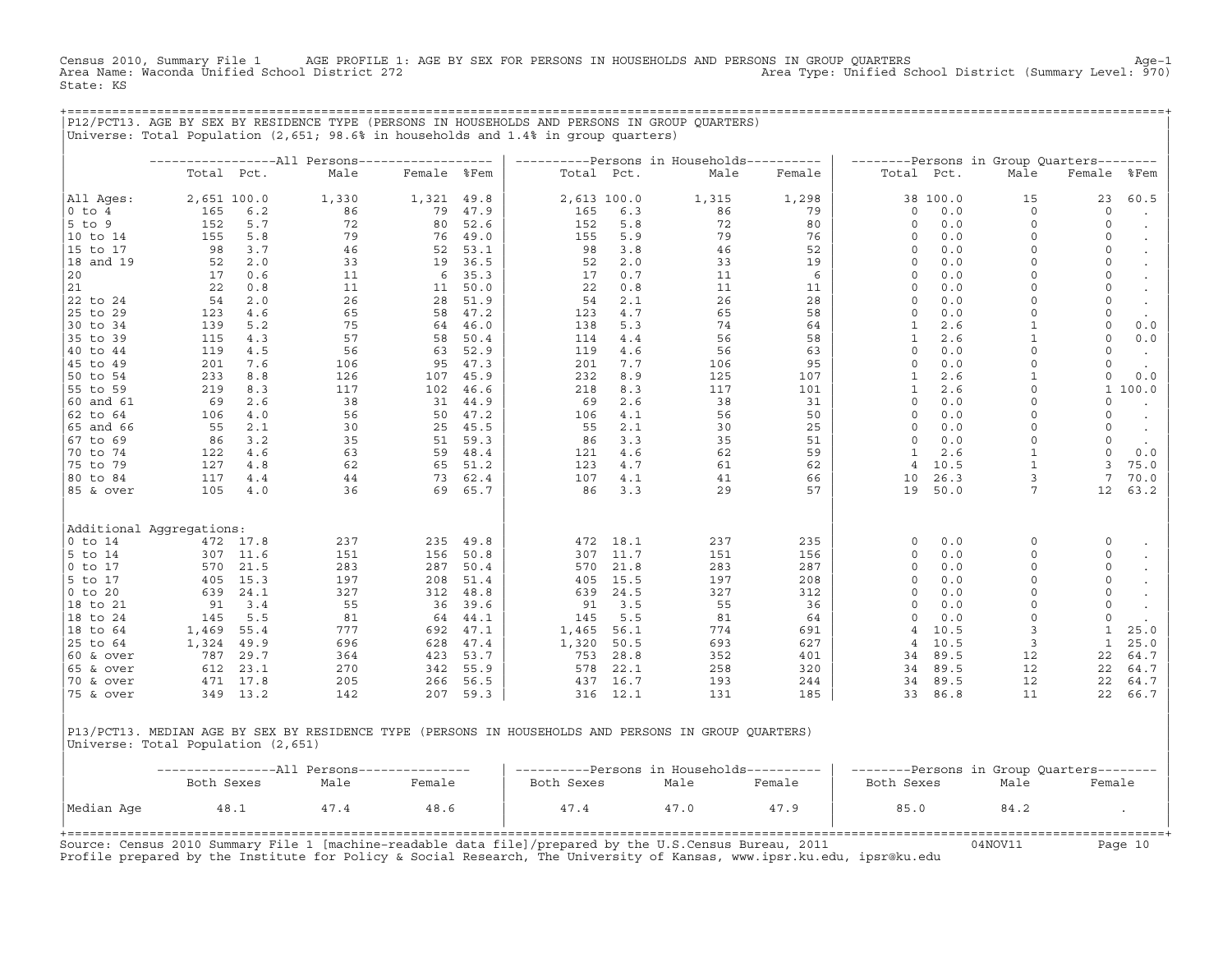Census 2010, Summary File 1 AGE PROFILE 2: FULL AGE DETAIL (ALL AGES) BY SEX, WITH MEDIANS AND ADDITIONAL AGGREGATIONS<br>Area Name: Waconda Unified School District 272 Area Type: Unified Schoo State: KS

+===================================================================================================================================================+

|                |          |            | P12/P13/PCT12. DETAILED AGE BY SEX (INCLUDING MEDIANS): ALL RACES COMBINED<br>Universe: Persons of all races combined (2,651 or 100.0% of Total Population: 2,651) |                |          |          |            |          |                |                     |                    |              |                    |                       |
|----------------|----------|------------|--------------------------------------------------------------------------------------------------------------------------------------------------------------------|----------------|----------|----------|------------|----------|----------------|---------------------|--------------------|--------------|--------------------|-----------------------|
|                | Total    | Pct.       | Male                                                                                                                                                               | Female         |          | Total    | Pct.       | Male     | Female         |                     | Total              | Pct.         | Male               | Female                |
| $0$ to $4$     | 165      | 6.2        | 86                                                                                                                                                                 | 79             | 40 to 44 | 119      | 4.5        | 56       | 63             | 80 to 84            | 117                | 4.4          | 44                 | 73                    |
| $\mathbf 0$    | 34       | 1.3        | 15                                                                                                                                                                 | 19             | 40       | 19       | 0.7        | 10       | 9              | 80                  | 25                 | 0.9          | 8                  | 17                    |
| $\mathbf{1}$   | 43       | 1.6        | 27                                                                                                                                                                 | 16             | 41       | 22       | 0.8        | 18       | $\overline{4}$ | 81                  | 25                 | 0.9          | 13                 | 12                    |
| 2              | 30       | 1.1        | 16                                                                                                                                                                 | 14             | 42       | 22       | 0.8        | 6        | 16             | 82                  | 31                 | 1.2          | 8                  | 23                    |
| 3              | 28       | 1.1        | 12                                                                                                                                                                 | 16             | 43       | 26       | 1.0        | 13       | 13             | 83                  | 19                 | 0.7          | 6                  | 13                    |
| $\overline{4}$ | 30       | 1.1        | 16                                                                                                                                                                 | 14             | 44       | 30       | 1.1        | 9        | 21             | 84                  | 17                 | 0.6          | 9                  | $\boldsymbol{8}$      |
| $5$ to $9$     | 152      | 5.7        | 72                                                                                                                                                                 | 80             | 45 to 49 | 201      | 7.6        | 106      | 95             | 85 to 89            | 68                 | 2.6          | 22                 | 46                    |
| 5<br>6         | 33       | 1.2        | 14                                                                                                                                                                 | 19             | 45       | 35       | 1.3        | 19       | 16             | 85                  | 19                 | 0.7          | $\overline{4}$     | 15<br>$7\phantom{.0}$ |
| 7              | 30<br>32 | 1.1<br>1.2 | 9<br>15                                                                                                                                                            | 21<br>17       | 46<br>47 | 38<br>36 | 1.4<br>1.4 | 23<br>15 | 15<br>21       | 86<br>87            | 15<br>13           | 0.6<br>0.5   | 8<br>7             | 6                     |
| 8              | 29       | 1.1        | 15                                                                                                                                                                 | 14             | 48       | 46       | 1.7        | 23       | 23             | 88                  | $\overline{4}$     | 0.2          | $\mathbf 1$        | 3                     |
| 9              | 28       | 1.1        | 19                                                                                                                                                                 | 9              | 49       | 46       | 1.7        | 26       | 20             | 89                  | 17                 | 0.6          | 2                  | 15                    |
| 10 to 14       | 155      | 5.8        | 79                                                                                                                                                                 | 76             | 50 to 54 | 233      | 8.8        | 126      | 107            | 90 to 94            | 31                 | 1.2          | 11                 | $20$                  |
| 10             | 32       | 1.2        | 16                                                                                                                                                                 | 16             | 50       | 48       | 1.8        | 25       | 23             | 90                  | $7\phantom{.0}$    | 0.3          | 3                  | $\overline{4}$        |
| 11             | 27       | 1.0        | 16                                                                                                                                                                 | 11             | 51       | 38       | 1.4        | 18       | 20             | 91                  | 5                  | 0.2          | $\mathbf{1}$       | 4                     |
| 12             | 29       | 1.1        | 15                                                                                                                                                                 | 14             | 52       | 49       | 1.8        | 32       | 17             | 92                  | 8                  | 0.3          | $\overline{4}$     | $\overline{4}$        |
| 13             | 37       | 1.4        | 15                                                                                                                                                                 | 22             | 53       | 53       | 2.0        | 30       | 23             | 93                  | 7                  | 0.3          | $\mathbf{1}$       | 6                     |
| 14             | 30       | 1.1        | 17                                                                                                                                                                 | 13             | 54       | 45       | 1.7        | 21       | 24             | 94                  | $\overline{4}$     | 0.2          | $\overline{c}$     | $\overline{c}$        |
| 15 to 19       | 150      | 5.7        | 79                                                                                                                                                                 | 71             | 55 to 59 | 219      | 8.3        | 117      | 102            | 95 to 99            | 6                  | 0.2          | 3                  | 3                     |
| 15             | 27       | 1.0        | 14                                                                                                                                                                 | 13             | 55       | 43       | 1.6        | 22       | 21             | 95                  | $\overline{4}$     | 0.2          | $\overline{a}$     | $\overline{c}$        |
| 16             | 48       | 1.8        | 26                                                                                                                                                                 | 22             | 56       | 47       | 1.8        | 25       | 22             | 96                  | 2                  | 0.1          | $\mathbf{1}$       | $\mathbf{1}$          |
| 17             | 23       | 0.9        | 6                                                                                                                                                                  | 17             | 57       | 40       | 1.5        | 24       | 16             | 97                  | $\circ$            | 0.0          | $\circ$            | $\mathsf{O}\xspace$   |
| 18<br>19       | 30<br>22 | 1.1<br>0.8 | 19<br>14                                                                                                                                                           | 11<br>8        | 58<br>59 | 52<br>37 | 2.0<br>1.4 | 27<br>19 | 25<br>18       | 98<br>99            | $\circ$<br>$\circ$ | 0.0<br>0.0   | $\circ$<br>$\circ$ | $\mathsf O$<br>0      |
| 20 to 24       | 93       | 3.5        | 48                                                                                                                                                                 | 45             | 60 to 64 | 175      | 6.6        | 94       | 81             | $100 - 104$         | $\Omega$           | 0.0          | $\circ$            | 0                     |
| 20             | 17       | 0.6        | 11                                                                                                                                                                 | 6              | 60       | 43       | 1.6        | 19       | 24             | $105 - 109$         | $\Omega$           | 0.0          | $\circ$            | 0                     |
| 21             | 22       | 0.8        | 11                                                                                                                                                                 | 11             | 61       | 26       | 1.0        | 19       | 7              | 110 plus            | $\circ$            | 0.0          | $\circ$            | $\mathbf 0$           |
| 22             | 18       | 0.7        | 6                                                                                                                                                                  | 12             | 62       | 48       | 1.8        | 24       | 24             |                     |                    |              |                    |                       |
| 23             | 21       | 0.8        | 9                                                                                                                                                                  | 12             | 63       | 34       | 1.3        | 16       | 18             |                     |                    |              |                    |                       |
| 24             | 15       | 0.6        | 11                                                                                                                                                                 | $\overline{4}$ | 64       | 24       | 0.9        | 16       | 8              | $0$ to $14$         | 472                | 17.8         | 237                | 235                   |
| 25 to 29       | 123      | 4.6        | 65                                                                                                                                                                 | 58             | 65 to 69 | 141      | 5.3        | 65       | 76             | 5 to 17             | 405                | 15.3         | 197                | 208                   |
| 25             | 25       | 0.9        | 13                                                                                                                                                                 | 12             | 65       | 24       | 0.9        | 16       | 8              | 18 to 21            | 91                 | 3.4          | 55                 | 36                    |
| 26             | 24       | 0.9        | 8                                                                                                                                                                  | 16             | 66       | 31       | 1.2        | 14       | 17             | 18 to 24            | 145                | 5.5          | 81                 | 64                    |
| 27             | 25       | 0.9        | 17                                                                                                                                                                 | 8              | 67       | 28       | 1.1        | 9        | 19             | 18 to 64            | 1,469              | 55.4         | 777                | 692                   |
| 28<br>29       | 27<br>22 | 1.0<br>0.8 | 16<br>11                                                                                                                                                           | 11<br>11       | 68<br>69 | 32<br>26 | 1.2<br>1.0 | 13<br>13 | 19             | 25 to 64<br>60 plus | 1,324<br>787       | 49.9<br>29.7 | 696<br>364         | 628<br>423            |
| 30 to 34       | 139      | 5.2        | 75                                                                                                                                                                 | 64             | 70 to 74 | 122      | 4.6        | 63       | 13<br>59       | 65 plus             | 612                | 23.1         | 270                | 342                   |
| 30             | 29       | 1.1        | 14                                                                                                                                                                 | 15             | 70       | 29       | 1.1        | 16       | 13             | 70 plus             | 471                | 17.8         | 205                | 266                   |
| 31             | 27       | 1.0        | 17                                                                                                                                                                 | 10             | 71       | 16       | 0.6        | 6        | 10             | 75 plus             | 349                | 13.2         | 142                | 207                   |
| 32             | 27       | 1.0        | 14                                                                                                                                                                 | 13             | 72       | 27       | 1.0        | 16       | 11             | 80 plus             | 222                | 8.4          | 80                 | 142                   |
| 33             | 24       | 0.9        | 13                                                                                                                                                                 | 11             | 73       | 30       | 1.1        | 17       | 13             | 85 plus             | 105                | 4.0          | 36                 | 69                    |
| 34             | 32       | 1.2        | 17                                                                                                                                                                 | 15             | 74       | 20       | 0.8        | 8        | 12             | 90 plus             | 37                 | 1.4          | 14                 | 23                    |
| 35 to 39       | 115      | 4.3        | 57                                                                                                                                                                 | 58             | 75 to 79 | 127      | $4.8$      | 62       | 65             |                     |                    |              |                    |                       |
| 35             | 21       | 0.8        | 8                                                                                                                                                                  | 13             | 75       | 24       | 0.9        | 14       | 10             |                     |                    |              |                    |                       |
| 36             | 18       | 0.7        | 12                                                                                                                                                                 | 6              | 76       | 33       | 1.2        | 18       | 15             | All Ages            | 2,651 100.0        |              | 1,330              | 1,321                 |
| 37             | 22       | 0.8        | 11                                                                                                                                                                 | 11             | 77       | 24       | 0.9        | 9        | 15             |                     |                    |              |                    |                       |
| 38             | 26       | 1.0        | 11                                                                                                                                                                 | 15             | 78       | 22       | 0.8        | 10       | 12             | Median Aqe          | Both Sexes         |              | Male               | Female                |
| 39             | 28       | 1.1        | 15                                                                                                                                                                 | 13             | 79       | 24       | 0.9        | 11       | 13             | By Sex              | 48.1               |              | 47.4               | 48.6                  |
|                |          |            |                                                                                                                                                                    |                |          |          |            |          |                |                     |                    |              |                    |                       |

| | +===================================================================================================================================================+ Source: Census 2010 Summary File 1 [machine−readable data file]/prepared by the U.S.Census Bureau, 2011 04NOV11 Page 11 Profile prepared by the Institute for Policy & Social Research, The University of Kansas, www.ipsr.ku.edu, ipsr@ku.edu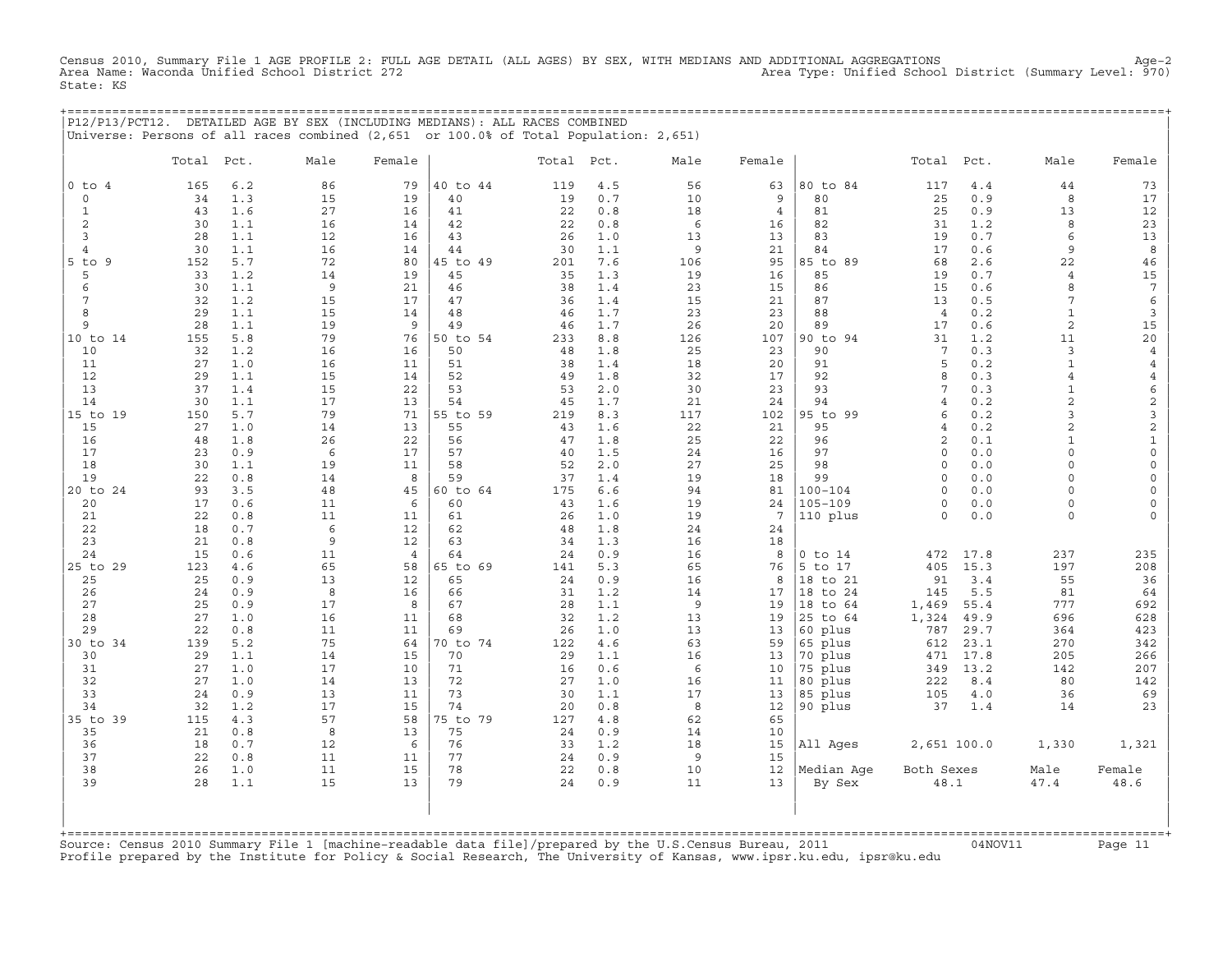Census 2010, Summary File 1 AGE/SEX PROFILE FOR SPECIFIC RACE/ETHNIC GROUP A: WHITE ALONE Agehace-A<br>Area Type: Unified School District (Summary Level: 970) Area Type: Unified School District (Summ Area Type: Unified School District (Summary Level: 970) State: KS

+===================================================================================================================================================+ |P12A/P13A/PCT12A. DETAILED AGE BY SEX (INCLUDING MEDIANS): WHITE ALONE | |Universe: White Alone Persons (2,586 or 97.5% of Total Population: 2,651) |

|              | Total    | Pct.       | Male            | Female         |          | Total Pct. |            | Male            | Female                |                        | Total                | Pct.       | Male                           | Female                  |
|--------------|----------|------------|-----------------|----------------|----------|------------|------------|-----------------|-----------------------|------------------------|----------------------|------------|--------------------------------|-------------------------|
| $0$ to $4$   | 161      | 6.2        | 84              | 77             | 40 to 44 | 115        | $4.4$      | 56              | 59                    | 80 to 84               | 117                  | $4.5\,$    | 44                             | 73                      |
| $\mathbf 0$  | 34       | 1.3        | 15              | 19             | 40       | 19         | 0.7        | 10              | 9                     | 80                     | 25                   | 1.0        | 8                              | 17                      |
| $\mathbf{1}$ | 43       | 1.7        | 27              | 16             | 41       | 22         | 0.9        | 18              | $\overline{4}$        | 81                     | 25                   | 1.0        | 13                             | 12                      |
| 2            | 29       | 1.1        | 16              | 13             | 42       | 21         | 0.8        | 6               | 15                    | 82                     | 31                   | 1.2        | 8                              | 23                      |
| 3            | 28       | 1.1        | 12              | 16             | 43       | 23         | 0.9        | 13              | 10                    | 83                     | 19                   | 0.7        | 6                              | $13$                    |
| 4            | 27       | 1.0        | 14              | 13             | 44       | 30         | 1.2        | 9               | 21                    | 84                     | 17                   | 0.7        | 9                              | $\boldsymbol{8}$        |
| $5$ to<br>9  | 145      | 5.6        | 66              | 79             | 45 to 49 | 195        | 7.5        | 103             | 92                    | 85 to 89               | 67                   | 2.6        | 22                             | 45                      |
| 5            | 32       | 1.2        | 14              | 18             | 45       | 34         | 1.3        | 18              | 16                    | 85                     | 19                   | 0.7        | $\overline{4}$                 | $15\,$                  |
| 6            | 30       | 1.2        | 9               | 21             | 46       | 37         | 1.4        | 22              | 15                    | 86                     | 14                   | 0.5        | 8                              | $\epsilon$              |
| 7            | 30       | 1.2        | 13              | 17             | 47<br>48 | 34         | 1.3        | 15              | 19                    | 87<br>88               | 13<br>$\overline{4}$ | 0.5        | 7                              | $\epsilon$              |
| 8<br>9       | 28<br>25 | 1.1<br>1.0 | 14<br>16        | 14<br>9        | 49       | 45<br>45   | 1.7<br>1.7 | 22<br>26        | 23<br>19              | 89                     | 17                   | 0.2<br>0.7 | $\mathbf{1}$<br>$\overline{c}$ | $\mathbf{3}$<br>15      |
| 10 to 14     | 145      | 5.6        | 74              | 71             | 50 to 54 | 229        | 8.9        | 124             | 105                   | 90 to 94               | 31                   | 1.2        | 11                             | 20                      |
| 10           | 29       | 1.1        | 16              | 13             | 50       | 47         | 1.8        | 24              | 23                    | 90                     | $7\phantom{.0}$      | 0.3        | 3                              | $\overline{4}$          |
| 11           | 26       | 1.0        | 15              | 11             | 51       | 37         | 1.4        | 18              | 19                    | 91                     | 5                    | 0.2        | $\mathbf{1}$                   | $\overline{4}$          |
| 12           | 27       | 1.0        | 13              | 14             | 52       | 49         | 1.9        | 32              | 17                    | 92                     | 8                    | 0.3        | $\overline{4}$                 | $\overline{4}$          |
| 13           | 35       | 1.4        | 14              | 21             | 53       | 52         | $2.0$      | 30              | 22                    | 93                     | 7                    | 0.3        | $\mathbf{1}$                   | 6                       |
| 14           | 28       | 1.1        | 16              | 12             | 54       | 44         | 1.7        | 20              | 24                    | 94                     | $\overline{4}$       | 0.2        | $\overline{c}$                 | $\overline{\mathbf{c}}$ |
| 15 to 19     | 140      | 5.4        | 72              | 68             | 55 to 59 | 218        | 8.4        | 117             | 101                   | 95 to 99               | 6                    | 0.2        | 3                              | 3                       |
| 15           | 25       | 1.0        | 13              | 12             | 55       | 42         | 1.6        | 22              | 20                    | 95                     | $\overline{4}$       | 0.2        | $\overline{a}$                 | $\overline{\mathbf{c}}$ |
| 16           | 44       | 1.7        | 23              | 21             | 56       | 47         | 1.8        | 25              | 22                    | 96                     | 2                    | 0.1        | $\mathbf{1}$                   | $\mathbf 1$             |
| 17           | 22       | 0.9        | 6               | 16             | 57       | 40         | 1.5        | 24              | 16                    | 97                     | $\Omega$             | 0.0        | $\Omega$                       | $\mathsf{O}$            |
| 18           | 28       | 1.1        | 17              | 11             | 58       | 52         | 2.0        | 27              | 25                    | 98                     | $\circ$              | 0.0        | $\circ$                        | $\mathsf O$             |
| 19           | 21       | 0.8        | 13              | 8              | 59       | 37         | 1.4        | 19              | 18                    | 99                     | $\mathbf 0$          | 0.0        | $\circ$                        | $\mathsf{O}\xspace$     |
| 20 to 24     | 93       | 3.6        | 48              | 45             | 60 to 64 | 173        | 6.7        | 92              | 81                    | $100 - 104$<br>105-109 | $\Omega$             | 0.0        | $\Omega$                       | 0                       |
| 20<br>21     | 17<br>22 | 0.7<br>0.9 | 11<br>11        | 6<br>11        | 60<br>61 | 42<br>26   | 1.6<br>1.0 | 18<br>19        | 24<br>$7\phantom{.0}$ |                        | $\circ$<br>$\circ$   | 0.0<br>0.0 | $\circ$<br>$\circ$             | $\circ$<br>$\mathsf O$  |
| 22           | 18       | 0.7        | 6               | 12             | 62       | 48         | 1.9        | 24              | 24                    | 110 plus               |                      |            |                                |                         |
| 23           | 21       | 0.8        | 9               | 12             | 63       | 34         | 1.3        | 16              | 18                    |                        |                      |            |                                |                         |
| 24           | 15       | 0.6        | 11              | $\overline{4}$ | 64       | 23         | 0.9        | 15              | 8                     | $0$ to $14$            | 451                  | 17.4       | 224                            | 227                     |
| 25 to 29     | 120      | 4.6        | 64              | 56             | 65 to 69 | 140        | 5.4        | 64              | 76                    | 5 to 17                | 381                  | 14.7       | 182                            | 199                     |
| 25           | 24       | 0.9        | 13              | 11             | 65       | 24         | 0.9        | 16              | 8                     | 18 to 21               | 88                   | 3.4        | 52                             | 36                      |
| 26           | 24       | 0.9        | 8               | 16             | 66       | 31         | 1.2        | 14              | 17                    | 18 to 24               | 142                  | 5.5        | 78                             | 64                      |
| 27           | 24       | 0.9        | 16              | 8              | 67       | 28         | 1.1        | 9               | 19                    | 18 to 64               | 1,435                | 55.5       | 761                            | 674                     |
| 28           | 26       | 1.0        | 16              | 10             | 68       | 31         | 1.2        | 12              | 19                    | 25 to 64               | 1,293                | 50.0       | 683                            | 610                     |
| 29           | 22       | 0.9        | 11              | 11             | 69       | 26         | 1.0        | 13              | 13                    | 60 plus                | 782                  | 30.2       | 360                            | 422                     |
| 30 to 34     | 132      | 5.1        | 73              | 59             | 70 to 74 | 121        | 4.7        | 62              | 59                    | 65 plus                | 609                  | 23.5       | 268                            | 341                     |
| 30           | 28       | 1.1        | 13              | 15             | 70       | 29         | 1.1        | 16              | 13                    | 70 plus                | 469                  | 18.1       | 204                            | 265                     |
| 31           | 25       | 1.0        | 16              | 9              | 71       | 16         | 0.6        | 6               | 10                    | 75 plus                | 348                  | 13.5       | 142                            | 206                     |
| 32<br>33     | 25<br>23 | 1.0<br>0.9 | 14<br>13        | 11<br>10       | 72<br>73 | 27<br>30   | 1.0<br>1.2 | 16<br>17        | 11                    | 80 plus                | 221                  | 8.5        | 80                             | 141                     |
| 34           | 31       | 1.2        | 17              | 14             | 74       | 19         | 0.7        | $7\phantom{.0}$ | 13<br>12              | 85 plus<br>90 plus     | 104<br>37            | 4.0<br>1.4 | 36<br>14                       | 68<br>23                |
| 35 to 39     | 111      | 4.3        | 54              | 57             | 75 to 79 | 127        | 4.9        | 62              | 65                    |                        |                      |            |                                |                         |
| 35           | 20       | 0.8        | $7\phantom{.0}$ | 13             | 75       | 24         | 0.9        | 14              | 10                    |                        |                      |            |                                |                         |
| 36           | 17       | 0.7        | 11              | 6              | 76       | 33         | 1.3        | 18              | 15                    | All Ages               | 2,586 100.0          |            | 1,295                          | 1,291                   |
| 37           | 21       | 0.8        | 11              | 10             | 77       | 24         | 0.9        | 9               | 15                    |                        |                      |            |                                |                         |
| 38           | 26       | 1.0        | 11              | 15             | 78       | 22         | 0.9        | 10              | 12                    | Median Age             | Both Sexes           |            | Male                           | Female                  |
| 39           | 27       | 1.0        | 14              | 13             | 79       | 24         | 0.9        | 11              | 13                    | By Sex                 |                      | 48.6       | 48.1                           | 49.1                    |
|              |          |            |                 |                |          |            |            |                 |                       |                        |                      |            |                                |                         |

+===================================================================================================================================================+Source: Census 2010 Summary File 1 [machine−readable data file]/prepared by the U.S.Census Bureau, 2011 04NOV11 Page 12 Profile prepared by the Institute for Policy & Social Research, The University of Kansas, www.ipsr.ku.edu, ipsr@ku.edu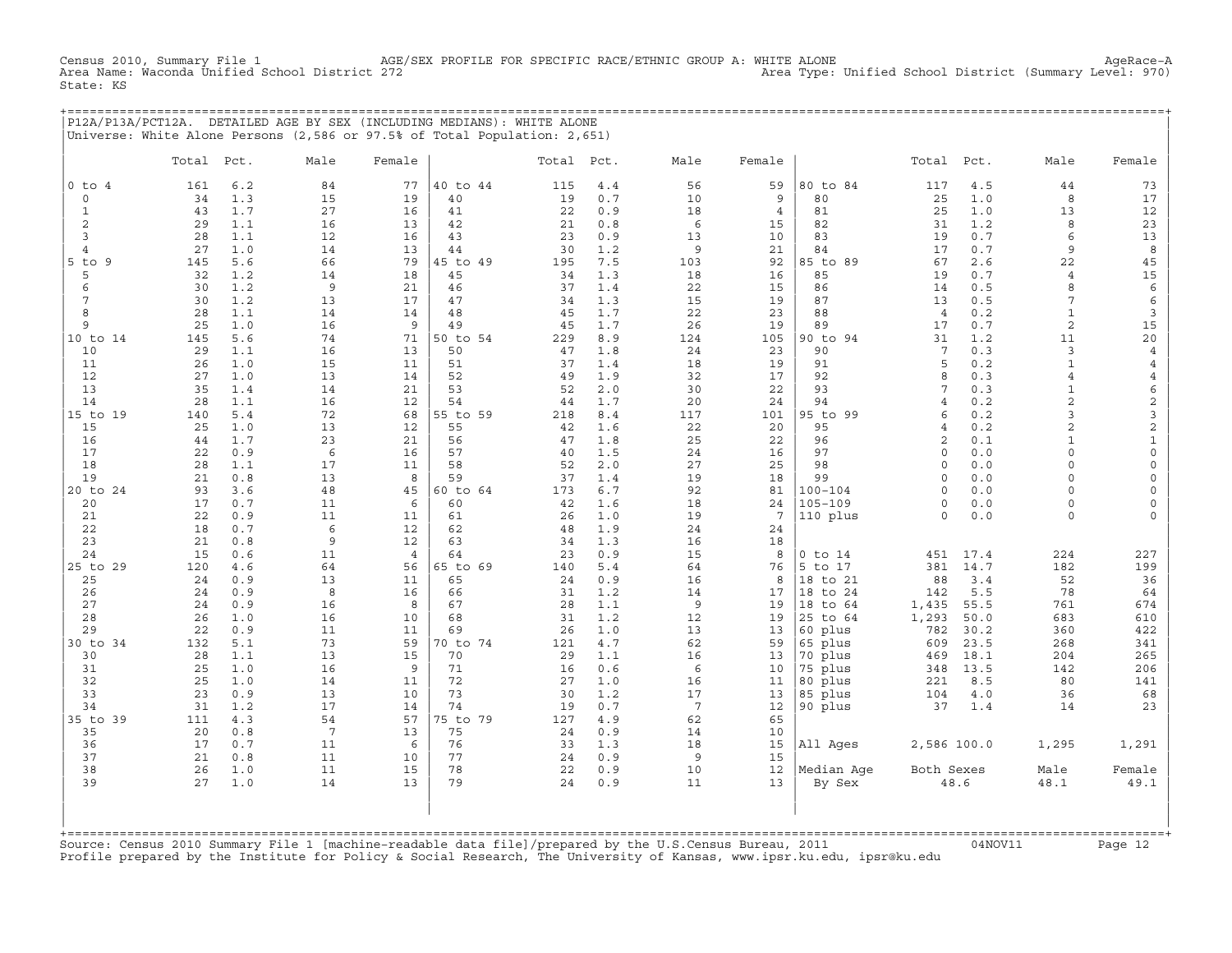Census 2010, Summary File 1 AGE/SEX PROFILE FOR SPECIFIC RACE/ETHNIC GROUP B: BLACK OR AFRICAN AMERICAN ALONE<br>Area Name: Waconda Unified School District 272 Area Name: Waconda Unified School District (Summary Level: 970) State: KS

|                   | P12B/P13B/PCT12B. DETAILED AGE BY SEX (INCLUDING MEDIANS): BLACK OR AFRICAN AMERICAN ALONE<br>Universe: Black or African American Alone Persons (7 or 0.3% of Total Population: 2,651) |                      |                          |                                        |             |                          |                          | <u>===================================</u> |                         |              |                      |                      |
|-------------------|----------------------------------------------------------------------------------------------------------------------------------------------------------------------------------------|----------------------|--------------------------|----------------------------------------|-------------|--------------------------|--------------------------|--------------------------------------------|-------------------------|--------------|----------------------|----------------------|
|                   | Total Pct.                                                                                                                                                                             | Male                 | Female                   | Total Pct.                             |             | Male                     | Female                   |                                            | Total Pct.              |              | Male                 | Female               |
| $0$ to $4$        | 0.0<br>$\circ$                                                                                                                                                                         | $\mathbf 0$          | $\mathbf{0}$             | 40 to 44<br>$\circ$                    | 0.0         | $\circ$                  | $\circ$                  | 80 to 84                                   | $\mathsf{O}\xspace$     | 0.0          | $\circ$              |                      |
| $\mathbf 0$       | 0.0<br>$\circ$                                                                                                                                                                         | $\Omega$             | $\mathbf 0$              | 40<br>$\mathbf 0$                      | 0.0         | $\circ$                  | $\mathbf 0$              | 80                                         | $\circ$                 | 0.0          | $\circ$              | $\Omega$             |
| $\mathbf{1}$<br>2 | $\circ$<br>0.0<br>0.0<br>0                                                                                                                                                             | $\Omega$<br>$\Omega$ | $\mathbf 0$<br>$\Omega$  | 41<br>$\mathbf 0$<br>42<br>0           | 0.0<br>0.0  | $\Omega$<br>0            | 0<br>0                   | 81<br>82                                   | $\mathbf 0$<br>$\Omega$ | 0.0<br>0.0   | $\Omega$<br>$\cap$   | $\Omega$<br>$\Omega$ |
| 3                 | 0.0<br>$\Omega$                                                                                                                                                                        | $\Omega$             | $\Omega$                 | 43<br>$\mathbf 0$                      | 0.0         | $\Omega$                 | 0                        | 83                                         | $\Omega$                | 0.0          | $\cap$               | $\Omega$             |
| 4                 | 0.0<br>$\Omega$                                                                                                                                                                        | $\Omega$             | $\Omega$                 | 44<br>$\Omega$                         | 0.0         | $\Omega$                 | 0                        | 84                                         | $\Omega$                | 0.0          | $\Omega$             |                      |
| 5 to 9            | 0.0<br>$\Omega$                                                                                                                                                                        | $\Omega$             | $\circ$                  | 45 to 49<br>1                          | 14.3        | $\Omega$                 | 1                        | 85 to 89                                   | $\Omega$                | 0.0          |                      |                      |
| 5                 | 0.0<br>0                                                                                                                                                                               | $\Omega$             | $\Omega$                 | 45<br>$\Omega$                         | 0.0         | $\Omega$                 | 0                        | 85                                         | $\circ$                 | 0.0          | $\Omega$             | $\Omega$             |
| 6                 | 0.0<br>0                                                                                                                                                                               | $\Omega$             | $\circ$                  | 46<br>$\circ$                          | 0.0         | $\Omega$                 | 0                        | 86                                         | $\circ$                 | 0.0          | $\Omega$<br>$\Omega$ | $\Omega$             |
| 7<br>8            | 0.0<br>$\circ$<br>0.0<br>$\Omega$                                                                                                                                                      | $\Omega$<br>$\Omega$ | $\mathbf{0}$<br>$\Omega$ | 47<br>$\mathbf{1}$<br>48<br>$\Omega$   | 14.3<br>0.0 | $\Omega$<br>0            | $\mathbf{1}$<br>$\Omega$ | 87<br>88                                   | $\circ$<br>$\Omega$     | 0.0<br>0.0   | $\Omega$             | $\Omega$             |
| 9                 | 0.0<br>$\Omega$                                                                                                                                                                        | $\Omega$             | $\mathbf 0$              | 49<br>$\Omega$                         | 0.0         | $\Omega$                 | 0                        | 89                                         | $\Omega$                | $0.0$        | $\Omega$             | $\Omega$             |
| 10 to 14          | 28.6<br>2                                                                                                                                                                              | 1                    | $\mathbf{1}$             | 50 to 54<br>$\Omega$                   | 0.0         | $\Omega$                 | $\mathbf{0}$             | 90 to 94                                   | $\Omega$                | 0.0          | $\cap$               | $\Omega$             |
| 10                | 14.3<br>$\mathbf{1}$                                                                                                                                                                   | $\Omega$             | $\mathbf{1}$             | 50<br>$\circ$                          | 0.0         | $\Omega$                 | $\mathbf{0}$             | 90                                         | $\circ$                 | 0.0          | $\Omega$             | $\Omega$             |
| 11                | 0.0<br>$\circ$                                                                                                                                                                         | $\Omega$             | $\mathbf 0$              | 51<br>$\mathbf 0$                      | 0.0         | $\Omega$                 | 0                        | 91                                         | $\circ$                 | 0.0          | $\Omega$             |                      |
| 12                | 0.0<br>$\Omega$                                                                                                                                                                        | $\Omega$             | $\Omega$                 | 52<br>$\Omega$                         | 0.0         | $\Omega$                 | $\mathbf{0}$             | 92                                         | $\Omega$                | 0.0          | $\Omega$             | $\Omega$             |
| 13<br>14          | 0.0<br>$\mathbf 0$                                                                                                                                                                     | $\Omega$<br>1        | $\mathbf 0$<br>$\Omega$  | 53<br>$\mathbf 0$<br>54<br>$\Omega$    | 0.0         | 0<br>$\Omega$            | 0                        | 93<br>94                                   | $\circ$<br>$\Omega$     | 0.0<br>0.0   | $\cap$<br>$\cap$     | $\Omega$<br>$\Omega$ |
| 15 to 19          | 14.3<br>1<br>28.6<br>$\overline{2}$                                                                                                                                                    | 1                    | $\mathbf{1}$             | 55 to 59<br>$\Omega$                   | 0.0<br>0.0  | $\Omega$                 | 0<br>$\mathbf{0}$        | 95 to 99                                   | $\Omega$                | 0.0          | $\Omega$             |                      |
| 15                | 14.3<br>1                                                                                                                                                                              | $\Omega$             | $\mathbf{1}$             | 55<br>$\mathbf 0$                      | 0.0         | $\Omega$                 | $\Omega$                 | 95                                         | $\Omega$                | 0.0          | $\Omega$             |                      |
| 16                | 0.0<br>$\Omega$                                                                                                                                                                        | $\Omega$             | $\Omega$                 | 56<br>$\circ$                          | 0.0         | $\Omega$                 | $\mathbf{0}$             | 96                                         | $\Omega$                | $0.0$        | $\Omega$             | $\Omega$             |
| 17                | 0.0<br>$\circ$                                                                                                                                                                         | $\Omega$             | $\circ$                  | 57<br>$\circ$                          | 0.0         | $\Omega$                 | 0                        | 97                                         | $\circ$                 | 0.0          | $\Omega$             | $\Omega$             |
| 18                | 14.3<br>$\mathbf{1}$                                                                                                                                                                   | $\mathbf{1}$         | $\circ$                  | 58<br>$\circ$                          | 0.0         | $\Omega$                 | $\mathbf{0}$             | 98                                         | $\mathbf 0$             | 0.0          | $\Omega$             |                      |
| 19                | $\circ$<br>0.0                                                                                                                                                                         | $\Omega$             | $\mathbf 0$              | 59<br>$\mathbf 0$                      | 0.0         | $\circ$                  | 0                        | 99                                         | $\circ$                 | 0.0          | $\Omega$             |                      |
| 20 to 24<br>20    | 0.0<br>$\Omega$<br>0.0<br>$\Omega$                                                                                                                                                     | $\Omega$<br>$\Omega$ | $\circ$<br>$\Omega$      | 60 to 64<br>1<br>60<br>$\Omega$        | 14.3<br>0.0 | $\mathbf{1}$<br>$\Omega$ | $\circ$<br>0             | $100 - 104$<br>$105 - 109$                 | $\Omega$<br>$\Omega$    | 0.0<br>0.0   | $\Omega$<br>$\Omega$ | $\Omega$             |
| 21                | 0.0<br>$\mathbf 0$                                                                                                                                                                     | $\Omega$             | $\circ$                  | 61<br>0                                | 0.0         | $\Omega$                 | 0                        | 110 plus                                   | $\circ$                 | 0.0          | $\circ$              |                      |
| 22                | 0.0<br>$\Omega$                                                                                                                                                                        | $\Omega$             | $\mathbf 0$              | 62<br>0                                | 0.0         | $\Omega$                 | 0                        |                                            |                         |              |                      |                      |
| 23                | 0.0<br>0                                                                                                                                                                               | $\Omega$             | $\circ$                  | 63<br>0                                | 0.0         | $\Omega$                 | 0                        |                                            |                         |              |                      |                      |
| 24                | 0.0<br>0                                                                                                                                                                               | $\Omega$             | $\mathbf 0$              | 64<br>1                                | 14.3        | $\mathbf{1}$             | 0                        | $0$ to $14$                                | 2                       | 28.6         | $\mathbf{1}$         | 1                    |
| 25 to 29          | $\circ$<br>0.0                                                                                                                                                                         | $\Omega$             | $\circ$                  | 65 to 69<br>0                          | 0.0         | $\Omega$                 | 0                        | 5 to 17                                    | 3                       | 42.9         | $\mathbf{1}$         | $\overline{c}$       |
| 25                | 0.0<br>$\Omega$                                                                                                                                                                        | $\Omega$<br>$\Omega$ | $\Omega$<br>$\Omega$     | 65<br>$\mathbf 0$                      | 0.0         | $\Omega$<br>$\Omega$     | $\Omega$                 | 18 to 21                                   | $\mathbf{1}$            | 14.3         | $\mathbf{1}$         | $\circ$              |
| 26<br>27          | 0.0<br>0<br>$\mathbf 0$<br>0.0                                                                                                                                                         | $\Omega$             | $\Omega$                 | 66<br>$\mathbf 0$<br>67<br>$\mathbf 0$ | 0.0<br>0.0  | $\circ$                  | 0<br>0                   | 18 to 24<br>18 to 64                       | 1<br>4                  | 14.3<br>57.1 | 1<br>3               | $\circ$<br>1         |
| 28                | 0.0<br>$\circ$                                                                                                                                                                         | $\Omega$             | $\circ$                  | 68<br>$\mathbf 0$                      | 0.0         | $\Omega$                 | 0                        | 25 to 64                                   | 3                       | 42.9         | $\mathbf{2}$         | $\mathbf{1}$         |
| 29                | 0.0<br>$\circ$                                                                                                                                                                         | $\Omega$             | $\mathbf 0$              | 69<br>$\circ$                          | 0.0         | $\Omega$                 | 0                        | 60 plus                                    | $\mathbf{1}$            | 14.3         | $\mathbf{1}$         | $\circ$              |
| 30 to 34          | 0.0<br>$\mathbf 0$                                                                                                                                                                     | $\Omega$             | $\circ$                  | 70 to 74<br>0                          | 0.0         | 0                        | 0                        | 65 plus                                    | 0                       | 0.0          | $\Omega$             | $\Omega$             |
| 30                | 0.0<br>$\Omega$                                                                                                                                                                        | $\Omega$             | $\Omega$                 | 70<br>$\Omega$                         | 0.0         | $\Omega$                 | 0                        | 70 plus                                    | $\Omega$                | 0.0          | $\Omega$             |                      |
| 31                | 0.0<br>$\Omega$                                                                                                                                                                        | $\cap$               | $\Omega$                 | 71<br>$\Omega$                         | 0.0         | $\Omega$                 | 0                        | 75 plus                                    | $\Omega$                | 0.0          | $\cap$               |                      |
| 32<br>33          | 0.0<br>$\mathbf 0$                                                                                                                                                                     | $\Omega$             | $\mathbf 0$              | 72<br>0<br>73                          | 0.0         | $\circ$<br>$\Omega$      | 0                        | 80 plus                                    | $\circ$                 | 0.0          | $\Omega$<br>$\Omega$ |                      |
| 34                | 0.0<br>$\Omega$<br>0.0<br>$\Omega$                                                                                                                                                     | $\Omega$<br>$\Omega$ | $\mathbf 0$<br>$\Omega$  | $\mathbf 0$<br>74<br>$\mathbf 0$       | 0.0<br>0.0  | $\circ$                  | 0<br>$\circ$             | 85 plus<br>90 plus                         | $\mathbf 0$<br>$\Omega$ | 0.0<br>0.0   | $\Omega$             |                      |
| 35 to 39          | $\mathbf{1}$<br>14.3                                                                                                                                                                   | $\mathbf{1}$         | $\mathbf 0$              | 75 to 79<br>$\circ$                    | 0.0         | $\circ$                  | 0                        |                                            |                         |              |                      |                      |
| 35                | 14.3<br>$\mathbf{1}$                                                                                                                                                                   | $\mathbf{1}$         | $\circ$                  | 75<br>$\mathbf 0$                      | 0.0         | $\circ$                  | 0                        |                                            |                         |              |                      |                      |
| 36                | 0.0<br>$\Omega$                                                                                                                                                                        | $\Omega$             | $\Omega$                 | 76<br>0                                | 0.0         | $\Omega$                 | $\Omega$                 | All Ages                                   |                         | 7100.0       | $\overline{4}$       |                      |
| 37                | $\Omega$<br>0.0                                                                                                                                                                        | $\Omega$             | $\Omega$                 | 77<br>$\mathbf 0$                      | 0.0         | $\Omega$                 | $\Omega$                 |                                            |                         |              |                      |                      |
| 38                | $\circ$<br>0.0                                                                                                                                                                         | $\Omega$             | $\Omega$                 | 78<br>$\mathbf 0$                      | 0.0         | 0                        | $\Omega$                 | Median Age                                 | Both Sexes              |              | Male                 | Female               |
| 39                | $\Omega$<br>0.0                                                                                                                                                                        | $\Omega$             | $\Omega$                 | 79<br>$\Omega$                         | 0.0         | $\Omega$                 | $\Omega$                 | By Sex                                     |                         | 18.5         | 27.0                 | 15.5                 |
|                   |                                                                                                                                                                                        |                      |                          |                                        |             |                          |                          |                                            |                         |              |                      |                      |
|                   |                                                                                                                                                                                        |                      |                          |                                        |             |                          |                          |                                            |                         |              |                      |                      |
|                   |                                                                                                                                                                                        |                      |                          |                                        |             |                          |                          |                                            |                         |              |                      |                      |

+===================================================================================================================================================+Source: Census 2010 Summary File 1 [machine−readable data file]/prepared by the U.S.Census Bureau, 2011 04NOV11 Page 13 Profile prepared by the Institute for Policy & Social Research, The University of Kansas, www.ipsr.ku.edu, ipsr@ku.edu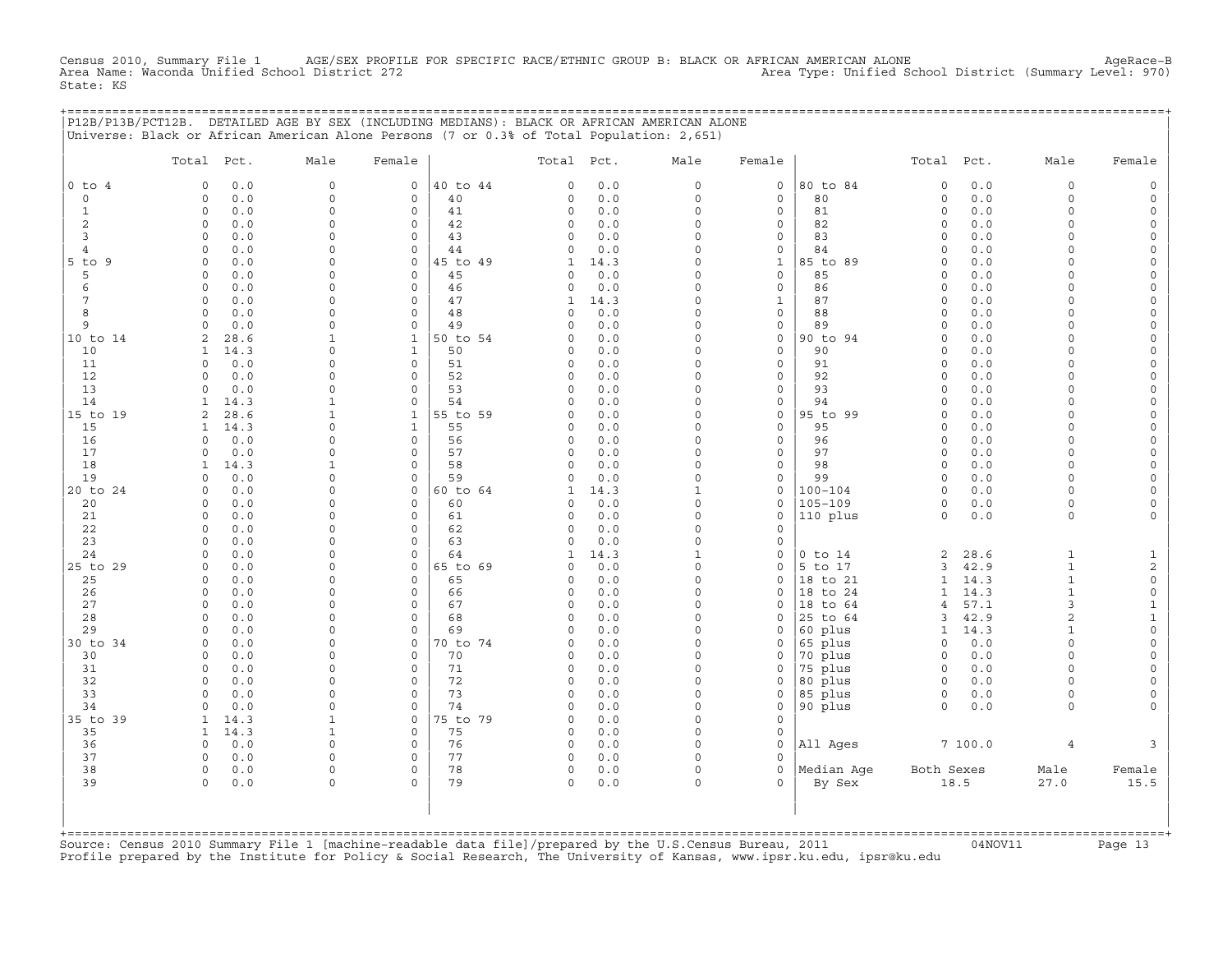Census 2010, Summary File 1 AGE/SEX PROFILE FOR SPECIFIC RACE/ETHNIC GROUP C: AMERICAN INDIAN AND ALASKA NATIVE ALONE AgeRace−C Area Name: Waconda Unified School District 272 Area Type: Unified School District (Summary Level: 970) State: KS

+===================================================================================================================================================+

|                 | Total Pct.           |             | Male                     | Female                     |                | Total Pct.                     |             | Male                         | Female                              |                    | Total Pct.           |            | Male                 | Female                                     |
|-----------------|----------------------|-------------|--------------------------|----------------------------|----------------|--------------------------------|-------------|------------------------------|-------------------------------------|--------------------|----------------------|------------|----------------------|--------------------------------------------|
| $0$ to $4$      | 2                    | 14.3        | $\mathbf{1}$             | $\mathbf{1}$               | 40 to 44       | $\overline{c}$                 | 14.3        | $\mathsf O$                  | 2                                   | 80 to 84           | $\mathbf 0$          | 0.0        | 0                    | $\mathsf{O}\xspace$                        |
| $\circ$         | $\Omega$             | 0.0         | $\Omega$                 | $\Omega$                   | 40             | $\Omega$                       | 0.0         | $\Omega$                     | $\Omega$                            | 80                 | $\circ$              | 0.0        | $\Omega$             | $\mathsf{O}\xspace$                        |
| 1               | $\circ$              | 0.0         | $\Omega$                 | $\mathbf 0$                | 41             | 0                              | 0.0         | $\mathbf 0$                  | $\mathbf 0$                         | 81                 | $\circ$              | 0.0        | $\circ$              | $\mathsf{O}$                               |
| 2               | $\circ$              | 0.0         | $\Omega$                 | $\mathbf 0$                | 42             | $\mathbf{1}$                   | 7.1         | $\Omega$                     | $\mathbf{1}$                        | 82                 | $\circ$              | 0.0        | $\circ$              | $\mathsf{O}\xspace$                        |
| 3               | $\circ$              | 0.0         | $\Omega$                 | $\mathbf 0$                | 43             | $\mathbf{1}$                   | 7.1         | $\Omega$                     | $\mathbf{1}$                        | 83                 | $\circ$              | 0.0        | $\circ$              | $\mathsf{O}$                               |
| 4               | $\overline{2}$       | 14.3        | $\mathbf{1}$<br>$\Omega$ | $\mathbf{1}$               | 44             | 0                              | 0.0         | $\Omega$                     | $\mathbf 0$                         | 84                 | $\Omega$             | 0.0        | $\Omega$             | $\mathsf{O}\xspace$                        |
| $5$ to $9$<br>5 | $\Omega$<br>0        | 0.0<br>0.0  | $\Omega$                 | $\mathbf 0$<br>$\mathbf 0$ | 45 to 49<br>45 | $\overline{a}$<br>$\mathbf{1}$ | 14.3<br>7.1 | $\mathbf{1}$<br>$\mathbf{1}$ | $\mathbf{1}$<br>$\mathsf{O}\xspace$ | 85 to 89<br>85     | $\Omega$<br>$\Omega$ | 0.0<br>0.0 | $\Omega$<br>$\circ$  | $\mathsf{O}\xspace$<br>$\mathsf{O}\xspace$ |
| 6               | $\Omega$             | 0.0         | $\Omega$                 | $\Omega$                   | 46             | $\Omega$                       | 0.0         | $\Omega$                     | $\mathbf 0$                         | 86                 | $\Omega$             | 0.0        | $\Omega$             | $\mathsf{O}\xspace$                        |
| 7               | $\Omega$             | 0.0         | $\Omega$                 | $\Omega$                   | 47             | 0                              | 0.0         | $\Omega$                     | $\mathbf 0$                         | 87                 | $\circ$              | 0.0        | $\Omega$             | 0                                          |
| 8               | $\Omega$             | 0.0         | $\Omega$                 | $\mathbf 0$                | 48             | 0                              | 0.0         | $\Omega$                     | $\mathsf{O}\xspace$                 | 88                 | $\Omega$             | 0.0        | $\circ$              | $\mathsf{O}\xspace$                        |
| 9               | $\cap$               | 0.0         | $\Omega$                 | $\mathbf 0$                | 49             | 1                              | 7.1         | $\Omega$                     | $1\,$                               | 89                 | $\Omega$             | 0.0        | $\Omega$             | $\mathsf{O}\xspace$                        |
| 10 to 14        | 2                    | 14.3        | $\mathbf{1}$             | $\mathbf{1}$               | 50 to 54       | 0                              | 0.0         | $\Omega$                     | $\mathbf 0$                         | 90 to 94           | $\circ$              | 0.0        | $\Omega$             | $\mathsf O$                                |
| 10              | 1                    | 7.1         | $\Omega$                 | 1                          | 50             | 0                              | 0.0         | $\Omega$                     | $\mathbf 0$                         | 90                 | $\Omega$             | 0.0        | $\Omega$             | 0                                          |
| 11              | $\Omega$             | 0.0         | $\Omega$                 | $\mathbf 0$                | 51             | 0                              | 0.0         | $\Omega$                     | $\mathbf 0$                         | 91                 | $\circ$              | 0.0        | $\Omega$             | $\mathsf{O}\xspace$                        |
| 12              | $\mathbf{1}$         | 7.1         | $\mathbf{1}$             | $\mathbf 0$                | 52             | 0                              | 0.0         | $\Omega$                     | $\mathbf 0$                         | 92                 | $\circ$              | 0.0        | $\Omega$             | $\mathsf{O}\xspace$                        |
| 13              | $\Omega$             | 0.0         | $\Omega$                 | $\mathbf 0$                | 53             | 0                              | 0.0         | $\Omega$                     | $\mathbf 0$                         | 93                 | $\circ$              | 0.0        | $\Omega$             | 0                                          |
| 14              | $\Omega$             | 0.0         | $\Omega$                 | $\Omega$                   | 54             | $\Omega$                       | 0.0         | $\Omega$                     | $\mathbf 0$                         | 94                 | $\Omega$             | 0.0        | $\Omega$             | $\mathsf{O}\xspace$                        |
| 15 to 19        | $\mathbf{1}$         | 7.1         | $\mathbf{1}$             | $\mathsf{O}\xspace$        | 55 to 59       | 0                              | 0.0         | $\mathbf 0$                  | $\mathsf O$                         | 95 to 99           | $\Omega$             | 0.0        | $\Omega$             | $\mathsf{O}\xspace$                        |
| 15              | $\Omega$             | 0.0         | 0                        | $\Omega$                   | 55             | C)                             | 0.0         | $\Omega$                     | $\mathbf 0$                         | 95                 | $\Omega$             | 0.0        | $\Omega$             | $\mathsf{O}\xspace$                        |
| 16              | $\Omega$             | 0.0         | $\Omega$                 | $\mathbf 0$                | 56             | 0                              | 0.0         | $\Omega$                     | $\mathbf 0$                         | 96                 | $\circ$              | 0.0        | $\Omega$             | $\mathsf O$                                |
| 17<br>18        | $\Omega$<br>$\Omega$ | 0.0         | 0<br>$\Omega$            | $\Omega$<br>$\Omega$       | 57<br>58       | 0<br>$\Omega$                  | 0.0         | $\mathbf 0$<br>$\Omega$      | $\mathsf{O}\xspace$                 | 97<br>98           | $\Omega$<br>$\Omega$ | 0.0        | $\Omega$<br>$\Omega$ | $\mathsf{O}\xspace$                        |
| 19              | $\mathbf{1}$         | 0.0<br>7.1  | $\mathbf{1}$             | $\mathbf 0$                | 59             | O                              | 0.0<br>0.0  | $\Omega$                     | $\mathbf 0$<br>$\mathbf 0$          | 99                 | $\Omega$             | 0.0<br>0.0 | $\Omega$             | $\mathsf{O}\xspace$<br>$\mathsf O$         |
| 20 to 24        | $\Omega$             | 0.0         | $\Omega$                 | $\mathbf 0$                | 60 to 64       | 0                              | 0.0         | $\Omega$                     | $\mathbf 0$                         | $100 - 104$        | $\circ$              | 0.0        | $\Omega$             | $\mathsf{O}\xspace$                        |
| 20              | $\mathbf 0$          | 0.0         | $\Omega$                 | $\mathbf 0$                | 60             | 0                              | 0.0         | $\Omega$                     | $\mathbf 0$                         | $105 - 109$        | $\circ$              | 0.0        | 0                    | $\mathsf{O}\xspace$                        |
| 21              | $\Omega$             | 0.0         | $\Omega$                 | $\mathbf 0$                | 61             | 0                              | 0.0         | $\Omega$                     | $\mathbf 0$                         | 110 plus           | $\circ$              | 0.0        | $\Omega$             | $\Omega$                                   |
| 22              | $\Omega$             | 0.0         | $\Omega$                 | $\mathbf 0$                | 62             | 0                              | 0.0         | $\Omega$                     | $\mathbf 0$                         |                    |                      |            |                      |                                            |
| 23              | $\circ$              | 0.0         | $\Omega$                 | $\mathbf 0$                | 63             | 0                              | 0.0         | $\Omega$                     | $\mathbf 0$                         |                    |                      |            |                      |                                            |
| 24              | $\Omega$             | 0.0         | $\Omega$                 | $\Omega$                   | 64             | C)                             | 0.0         | $\Omega$                     | $\mathsf{O}\xspace$                 | $0$ to $14$        | 4                    | 28.6       | 2                    | 2                                          |
| 25 to 29        | $\Omega$             | 0.0         | $\Omega$                 | $\mathbf 0$                | 65 to 69       | $\Omega$                       | 0.0         | $\Omega$                     | $\Omega$                            | 5 to 17            | 2                    | 14.3       | $\mathbf{1}$         | $\mathbf{1}$                               |
| 25              | $\circ$              | 0.0         | $\Omega$                 | $\mathbf 0$                | 65             | 0                              | $0.0$       | $\Omega$                     | $\mathbf 0$                         | 18 to 21           | $\mathbf{1}$         | 7.1        | $\mathbf{1}$         | $\mathsf{O}\xspace$                        |
| 26              | $\Omega$             | 0.0         | 0                        | $\mathbf 0$                | 66             | 0                              | 0.0         | $\Omega$                     | $\Omega$                            | 18 to 24           | $\mathbf{1}$         | 7.1        | $\mathbf{1}$         | $\mathbb O$                                |
| 27              | $\Omega$             | 0.0         | $\Omega$                 | $\Omega$                   | 67             | $\Omega$                       | 0.0         | $\Omega$                     | $\Omega$                            | 18 to 64           | 10                   | 71.4       | 5                    | 5                                          |
| 28              | $\Omega$             | 0.0         | $\Omega$                 | $\mathbf 0$                | 68             | 0                              | 0.0         | $\Omega$                     | $\mathbf 0$                         | 25 to 64           | 9                    | 64.3       | $\overline{4}$       | 5                                          |
| 29              | $\Omega$<br>3        | 0.0         | $\Omega$<br>$\mathbf{1}$ | $\mathbf 0$                | 69             | $\Omega$<br>O                  | 0.0         | $\Omega$<br>$\Omega$         | $\Omega$                            | 60 plus            | $\circ$<br>$\Omega$  | 0.0        | $\Omega$<br>$\Omega$ | $\mathsf{O}\xspace$                        |
| 30 to 34<br>30  | 1                    | 21.4<br>7.1 | $\mathbf{1}$             | 2<br>$\Omega$              | 70 to 74<br>70 | 0                              | 0.0<br>0.0  | $\Omega$                     | $\Omega$<br>$\mathbf 0$             | 65 plus<br>70 plus | $\circ$              | 0.0<br>0.0 | $\Omega$             | $\mathsf{O}$<br>$\mathbf 0$                |
| 31              | $\mathbf{1}$         | 7.1         | $\Omega$                 | $\mathbf{1}$               | 71             | 0                              | 0.0         | $\Omega$                     | $\mathbf 0$                         | 75 plus            | 0                    | 0.0        | 0                    | $\mathsf{O}\xspace$                        |
| 32              | $\mathbf{1}$         | 7.1         | $\Omega$                 | $\mathbf{1}$               | 72             | 0                              | 0.0         | $\Omega$                     | $\Omega$                            | 80 plus            | $\circ$              | 0.0        | $\circ$              | $\mathsf O$                                |
| 33              | $\Omega$             | 0.0         | $\Omega$                 | $\Omega$                   | 73             | $\Omega$                       | 0.0         | $\Omega$                     | $\mathbf 0$                         | 85 plus            | $\circ$              | 0.0        | $\Omega$             | $\mathbf 0$                                |
| 34              | $\Omega$             | 0.0         | $\Omega$                 | $\Omega$                   | 74             | 0                              | 0.0         | $\Omega$                     | $\mathbf 0$                         | 90 plus            | $\circ$              | 0.0        | $\Omega$             | $\Omega$                                   |
| 35 to 39        | $\overline{2}$       | 14.3        | $\overline{2}$           | $\mathbf 0$                | 75 to 79       | 0                              | 0.0         | $\Omega$                     | $\mathbf 0$                         |                    |                      |            |                      |                                            |
| 35              | $\Omega$             | 0.0         | $\mathbf 0$              | $\mathbf 0$                | 75             | 0                              | 0.0         | $\mathbf 0$                  | $\mathsf{O}\xspace$                 |                    |                      |            |                      |                                            |
| 36              | $\mathbf{1}$         | 7.1         | $\mathbf{1}$             | $\Omega$                   | 76             | 0                              | 0.0         | $\Omega$                     | $\mathbf 0$                         | All Ages           |                      | 14 100.0   | $7\phantom{.0}$      | 7                                          |
| 37              | $\circ$              | 0.0         | $\Omega$                 | $\mathbf 0$                | 77             | 0                              | 0.0         | $\Omega$                     | $\Omega$                            |                    |                      |            |                      |                                            |
| 38              | $\circ$              | 0.0         | $\Omega$                 | $\mathbf 0$                | 78             | 0                              | 0.0         | $\Omega$                     | $\mathbf 0$                         | Median Age         | Both Sexes           |            | Male                 | Female                                     |
| 39              | $\mathbf{1}$         | 7.1         | $\mathbf{1}$             | $\Omega$                   | 79             | $\Omega$                       | 0.0         | $\Omega$                     | $\Omega$                            | By Sex             |                      | 32.0       | 30.5                 | 32.5                                       |

+===================================================================================================================================================+Source: Census 2010 Summary File 1 [machine−readable data file]/prepared by the U.S.Census Bureau, 2011 04NOV11 Page 14 Profile prepared by the Institute for Policy & Social Research, The University of Kansas, www.ipsr.ku.edu, ipsr@ku.edu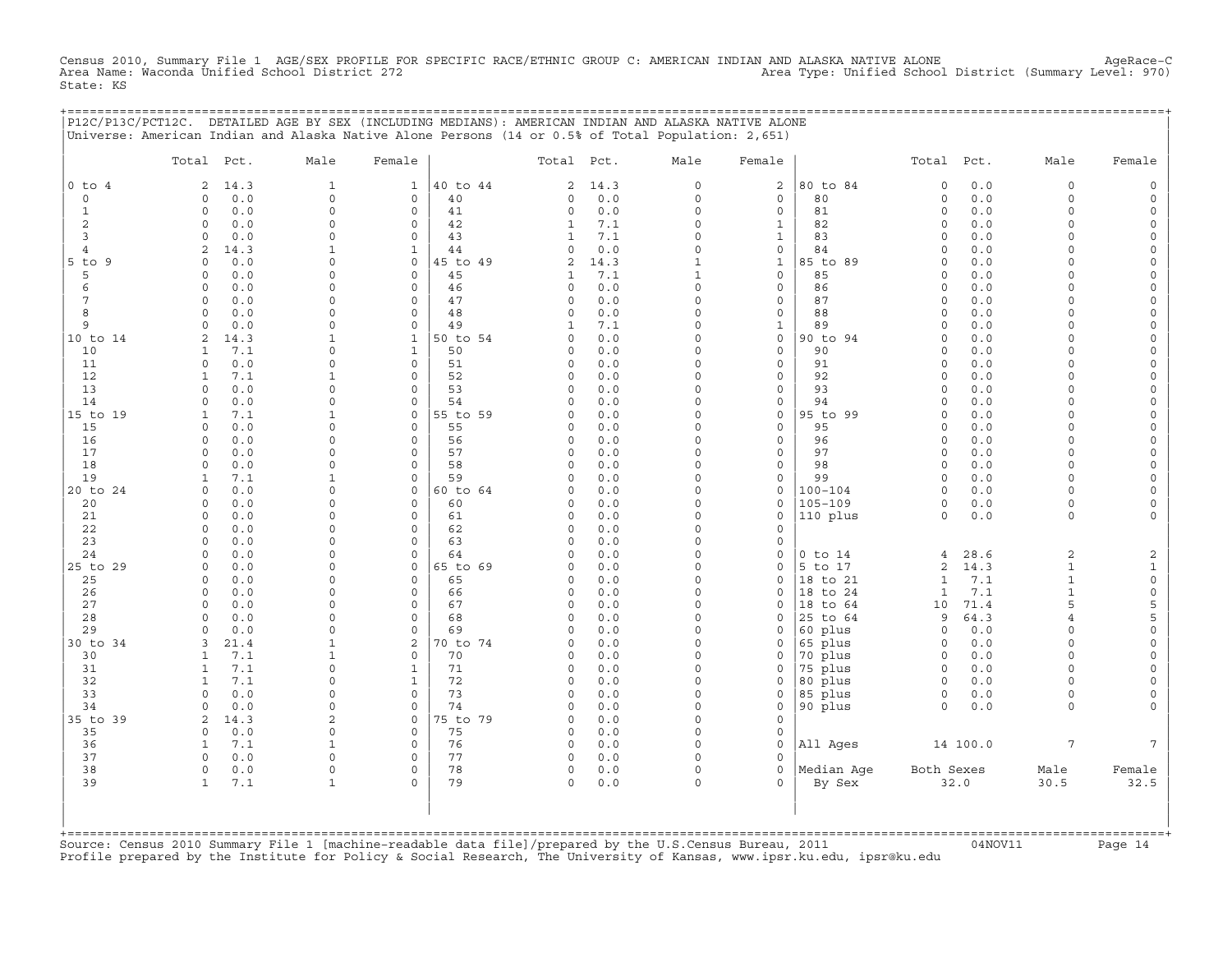Census 2010, Summary File 1 AGE/SEX PROFILE FOR SPECIFIC RACE/ETHNIC GROUP D: ASIAN ALONE AgeRace-D<br>Area Name: Waconda Unified School District 272 Area Type: Unified School District (Summary Level: 970) State: KS

+===================================================================================================================================================+ |P12D/P13D/PCT12D. DETAILED AGE BY SEX (INCLUDING MEDIANS): ASIAN ALONE | |Universe: Asian Alone Persons (14 or 0.5% of Total Population: 2,651) |

|                | Total                      | Pct.          | Male                                  | Female              |                | Total Pct.              |            | Male                 | Female                              |                            | Total Pct.              |            | Male                 | Female                                     |
|----------------|----------------------------|---------------|---------------------------------------|---------------------|----------------|-------------------------|------------|----------------------|-------------------------------------|----------------------------|-------------------------|------------|----------------------|--------------------------------------------|
| $0$ to $4$     | $\circ$                    | 0.0           | $\mathbf{0}$                          | $\mathbf{0}$        | 40 to 44       | $\mathbf{1}$            | 7.1        | $\circ$              | $\mathbf{1}$                        | 80 to 84                   | $\circ$                 | 0.0        | $\circ$              | $\mathbb O$                                |
| $\circ$        | $\circ$                    | 0.0           | $\circ$                               | 0                   | 40             | $\circ$                 | $0.0$      | $\circ$              | $\mathbf 0$                         | 80                         | $\mathbf 0$             | 0.0        | $\circ$              | $\mathsf{O}\xspace$                        |
| $\mathbf{1}$   | $\mathbf{0}$               | 0.0           | $\mathsf{O}\xspace$                   | $\circ$             | 41             | $\circ$                 | 0.0        | $\Omega$             | $\mathbf 0$                         | 81                         | $\mathbf 0$             | 0.0        | $\circ$              | $\mathsf{O}\xspace$                        |
| 2              | $\circ$                    | 0.0           | 0                                     | 0                   | 42             | $\circ$                 | 0.0        | $\mathbf 0$          | $\mathsf{O}\xspace$                 | 82                         | $\circ$                 | 0.0        | $\circ$              | $\mathsf{O}\xspace$                        |
| 3              | $\circ$                    | 0.0           | 0                                     | 0                   | 43             | $\mathbf{1}$            | 7.1        | $\Omega$             | $\mathbf{1}$                        | 83                         | $\circ$                 | 0.0        | $\circ$              | $\mathsf{O}\xspace$                        |
| $\overline{4}$ | $\Omega$                   | 0.0           | $\Omega$                              | $\Omega$            | 44             | $\Omega$                | $0.0$      | $\Omega$             | $\mathbf 0$                         | 84                         | $\Omega$                | 0.0        | $\Omega$             | $\mathsf{O}\xspace$                        |
| $5$ to $9$     | $\overline{4}$             | 28.6          | $\overline{4}$                        | $\circ$             | 45 to 49       | $\mathbf{1}$            | 7.1        | $\Omega$             | $\mathbf{1}$                        | 85 to 89                   | $\mathbf 0$             | 0.0        | $\Omega$             | $\mathsf{O}$                               |
| 5              | $\Omega$                   | 0.0           | 0                                     | 0                   | 45             | $\circ$                 | 0.0        | $\Omega$             | $\mathbf 0$                         | 85                         | $\circ$                 | 0.0        | $\Omega$             | $\mathsf{O}$                               |
| 6              | $\Omega$                   | 0.0           | $\mathbf 0$                           | $\Omega$            | 46             | $\circ$                 | 0.0        | $\Omega$             | $\mathbf 0$                         | 86                         | $\Omega$                | 0.0        | $\Omega$             | $\mathsf{O}\xspace$                        |
| 7<br>8         | $\overline{2}$<br>$\Omega$ | 14.3          | $\overline{c}$<br>$\mathsf{O}\xspace$ | $\Omega$<br>0       | 47<br>48       | $\mathbf{1}$<br>$\circ$ | 7.1<br>0.0 | $\Omega$<br>$\Omega$ | $\mathbf{1}$<br>$\mathsf{O}\xspace$ | 87<br>88                   | $\mathbf 0$<br>$\circ$  | 0.0<br>0.0 | $\Omega$<br>$\circ$  | $\mathsf{O}\xspace$                        |
| 9              | $\overline{2}$             | $0.0$<br>14.3 | $\overline{2}$                        | $\circ$             | 49             | $\circ$                 | 0.0        | $\Omega$             | $\mathsf{O}\xspace$                 | 89                         | $\circ$                 | 0.0        | $\circ$              | $\mathsf{O}$<br>$\mathsf{O}\xspace$        |
| 10 to 14       | $\mathbf{1}$               | 7.1           | $\Omega$                              | $\mathbf{1}$        | 50 to 54       | 2                       | 14.3       | $\mathbf{1}$         | $\mathbf{1}$                        | 90 to 94                   | $\Omega$                | 0.0        | $\Omega$             | 0                                          |
| 10             | $\mathbf{1}$               | 7.1           | $\Omega$                              | $\mathbf{1}$        | 50             | $\Omega$                | $0.0$      | $\Omega$             | $\Omega$                            | 90                         | $\Omega$                | 0.0        | $\Omega$             | $\mathsf{O}\xspace$                        |
| 11             | $\circ$                    | 0.0           | $\Omega$                              | $\Omega$            | 51             | $\circ$                 | 0.0        | $\Omega$             | $\mathbf 0$                         | 91                         | $\circ$                 | 0.0        | $\circ$              | $\mathsf{O}\xspace$                        |
| 12             | $\Omega$                   | 0.0           | 0                                     | 0                   | 52             | $\circ$                 | 0.0        | $\Omega$             | $\circ$                             | 92                         | $\circ$                 | 0.0        | $\Omega$             | $\mathsf{O}$                               |
| 13             | $\Omega$                   | 0.0           | $\Omega$                              | $\Omega$            | 53             | $\mathbf{1}$            | 7.1        | $\Omega$             | $\mathbf{1}$                        | 93                         | $\Omega$                | 0.0        | $\Omega$             | $\mathsf{O}\xspace$                        |
| 14             | $\circ$                    | 0.0           | $\circ$                               | $\circ$             | 54             | $\mathbf{1}$            | 7.1        | $\mathbf{1}$         | $\mathsf{O}\xspace$                 | 94                         | $\circ$                 | 0.0        | $\Omega$             | $\mathsf{O}$                               |
| 15 to 19       | 2                          | 14.3          | 2                                     | 0                   | 55 to 59       | $\circ$                 | 0.0        | $\Omega$             | $\mathsf{O}\xspace$                 | 95 to 99                   | $\Omega$                | 0.0        | $\Omega$             | $\mathsf{O}$                               |
| 15             | $\circ$                    | 0.0           | $\Omega$                              | $\circ$             | 55             | $\circ$                 | 0.0        | $\Omega$             | $\mathbf 0$                         | 95                         | $\Omega$                | 0.0        | $\Omega$             | $\mathsf{O}\xspace$                        |
| 16             | 2                          | 14.3          | 2                                     | $\Omega$            | 56             | $\Omega$                | 0.0        | $\Omega$             | $\Omega$                            | 96                         | $\Omega$                | 0.0        | $\Omega$             | $\mathsf{O}$                               |
| 17             | $\Omega$                   | 0.0           | $\Omega$                              | $\Omega$            | 57             | $\Omega$                | 0.0        | $\Omega$             | $\mathbf 0$                         | 97                         | $\circ$                 | 0.0        | $\Omega$             | $\mathsf{O}\xspace$                        |
| 18             | $\Omega$                   | 0.0           | $\Omega$                              | $\Omega$            | 58             | $\Omega$                | 0.0        | $\Omega$             | $\mathbf 0$                         | 98                         | $\mathbf 0$             | 0.0        | $\Omega$             | $\mathsf{O}\xspace$                        |
| 19             | $\Omega$<br>$\Omega$       | 0.0           | $\Omega$<br>$\Omega$                  | $\Omega$<br>$\circ$ | 59<br>60 to 64 | $\Omega$<br>$\Omega$    | 0.0        | $\Omega$<br>$\Omega$ | $\mathbf 0$                         | 99                         | $\mathbf 0$<br>$\Omega$ | 0.0        | $\Omega$<br>$\Omega$ | $\mathsf{O}\xspace$                        |
| 20 to 24<br>20 | $\circ$                    | 0.0<br>0.0    | 0                                     | 0                   | 60             | $\circ$                 | 0.0<br>0.0 | $\Omega$             | $\circ$<br>$\circ$                  | $100 - 104$<br>$105 - 109$ | $\circ$                 | 0.0<br>0.0 | $\circ$              | $\mathsf{O}\xspace$<br>$\mathsf{O}\xspace$ |
| 21             | 0                          | 0.0           | 0                                     | 0                   | 61             | $\circ$                 | $0.0$      | $\Omega$             | $\mathsf O$                         | 110 plus                   | $\circ$                 | $0.0$      | $\circ$              | $\circ$                                    |
| 22             | $\mathbf{0}$               | 0.0           | $\mathsf{O}\xspace$                   | 0                   | 62             | $\circ$                 | 0.0        | $\Omega$             | 0                                   |                            |                         |            |                      |                                            |
| 23             | $\Omega$                   | 0.0           | $\circ$                               | $\Omega$            | 63             | $\Omega$                | 0.0        | $\Omega$             | $\circ$                             |                            |                         |            |                      |                                            |
| 24             | $\Omega$                   | 0.0           | $\Omega$                              | $\circ$             | 64             | $\Omega$                | 0.0        | $\Omega$             | $\circ$                             | $0$ to $14$                | 5                       | 35.7       | $\overline{4}$       | $\mathbf{1}$                               |
| 25 to 29       | $\overline{2}$             | 14.3          | $\Omega$                              | 2                   | 65 to 69       | $\Omega$                | 0.0        | $\Omega$             | $\circ$                             | 5 to 17                    | 7                       | 50.0       | 6                    | $\mathtt 1$                                |
| 25             | 1                          | 7.1           | $\Omega$                              | $\mathbf{1}$        | 65             | $\circ$                 | 0.0        | $\Omega$             | $\circ$                             | 18 to 21                   | $\Omega$                | 0.0        | $\circ$              | $\mathsf{O}\xspace$                        |
| 26             | $\mathbf{0}$               | 0.0           | $\Omega$                              | $\circ$             | 66             | $\circ$                 | 0.0        | $\Omega$             | $\circ$                             | 18 to 24                   | $\mathbf 0$             | 0.0        | $\circ$              | $\mathsf{O}\xspace$                        |
| 27             | $\circ$                    | 0.0           | 0                                     | 0                   | 67             | $\circ$                 | 0.0        | $\Omega$             | $\circ$                             | 18 to 64                   | 7                       | 50.0       | $\mathbf{1}$         | 6                                          |
| 28             | 1                          | 7.1           | 0                                     | $\mathbf{1}$        | 68             | $\circ$                 | 0.0        | $\Omega$             | $\circ$                             | 25 to 64                   | 7                       | 50.0       | $\mathbf{1}$         | 6                                          |
| 29             | $\Omega$                   | 0.0           | $\Omega$                              | 0                   | 69             | $\Omega$                | 0.0        | $\Omega$             | $\circ$                             | 60 plus                    | $\circ$                 | 0.0        | $\Omega$             | $\mathsf{O}\xspace$                        |
| 30 to 34       | $\circ$                    | 0.0           | $\Omega$                              | 0                   | 70 to 74       | $\circ$                 | 0.0        | $\Omega$<br>$\Omega$ | $\mathbf 0$                         | 65 plus                    | $\circ$                 | 0.0        | $\Omega$             | $\mathsf{O}\xspace$                        |
| 30<br>31       | $\Omega$<br>$\Omega$       | 0.0<br>0.0    | 0<br>$\Omega$                         | 0<br>$\Omega$       | 70<br>71       | $\circ$<br>$\circ$      | 0.0<br>0.0 | $\Omega$             | $\circ$<br>$\circ$                  | 70 plus                    | $\circ$<br>$\circ$      | 0.0<br>0.0 | $\Omega$<br>$\Omega$ | $\mathsf{O}$<br>$\mathsf{O}\xspace$        |
| 32             | $\Omega$                   | 0.0           | $\Omega$                              | $\Omega$            | 72             | $\circ$                 | 0.0        | $\Omega$             | $\circ$                             | 75 plus<br>80 plus         | $\circ$                 | 0.0        | $\Omega$             | $\mathsf{O}\xspace$                        |
| 33             | $\Omega$                   | 0.0           | $\Omega$                              | $\circ$             | 73             | $\Omega$                | 0.0        | $\Omega$             | $\circ$                             | 85 plus                    | $\circ$                 | 0.0        | $\circ$              | $\mathsf{O}\xspace$                        |
| 34             | $\circ$                    | 0.0           | 0                                     | 0                   | 74             | $\circ$                 | 0.0        | $\mathbf 0$          | $\mathsf O$                         | 90 plus                    | $\circ$                 | 0.0        | $\Omega$             | $\mathbf{0}$                               |
| 35 to 39       | 1                          | 7.1           | 0                                     | $\mathbf{1}$        | 75 to 79       | $\circ$                 | 0.0        | $\Omega$             | $\mathsf{O}\xspace$                 |                            |                         |            |                      |                                            |
| 35             | $\Omega$                   | 0.0           | 0                                     | 0                   | 75             | $\circ$                 | $0.0$      | $\Omega$             | $\mathbf 0$                         |                            |                         |            |                      |                                            |
| 36             | $\circ$                    | 0.0           | $\circ$                               | $\Omega$            | 76             | $\circ$                 | 0.0        | $\Omega$             | $\mathbf 0$                         | All Ages                   |                         | 14 100.0   | $\overline{7}$       | $7\overline{ }$                            |
| 37             | 1                          | 7.1           | $\Omega$                              | 1                   | 77             | $\circ$                 | 0.0        | $\Omega$             | $\Omega$                            |                            |                         |            |                      |                                            |
| 38             | $\Omega$                   | 0.0           | $\circ$                               | $\Omega$            | 78             | $\circ$                 | 0.0        | $\Omega$             | $\Omega$                            | Median Age                 | Both Sexes              |            | Male                 | Female                                     |
| 39             | $\Omega$                   | 0.0           | $\circ$                               | $\Omega$            | 79             | $\Omega$                | 0.0        | $\Omega$             | $\Omega$                            | By Sex                     |                         | 21.0       | 9.8                  | 37.5                                       |
|                |                            |               |                                       |                     |                |                         |            |                      |                                     |                            |                         |            |                      |                                            |

+===================================================================================================================================================+Source: Census 2010 Summary File 1 [machine−readable data file]/prepared by the U.S.Census Bureau, 2011 04NOV11 Page 15 Profile prepared by the Institute for Policy & Social Research, The University of Kansas, www.ipsr.ku.edu, ipsr@ku.edu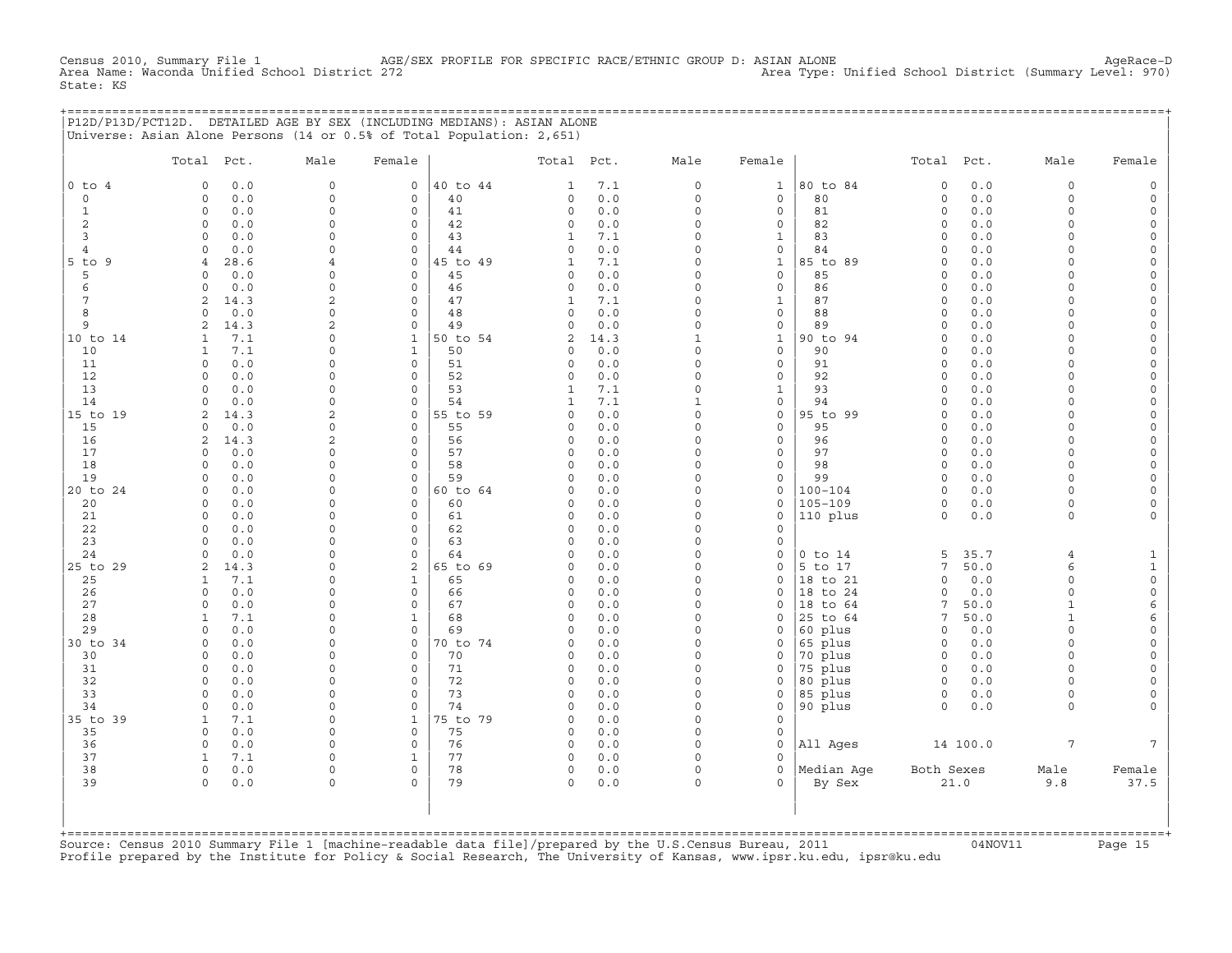Census 2010, Summary File 1 AGE/SEX PROFILE FOR SPECIFIC RACE/ETHNIC GROUP E: NAT HAWAIIAN/OTH. PACIFIC ISLANDER ALONE AgeRace-E<br>Area Name: Waconda Unified School District 272 State: KS

|                     | P12E/P13E/PCT12E. DETAILED AGE BY SEX (INCLUDING MEDIANS): NAT HAWAIIAN/OTH. PACIFIC ISLANDER ALONE<br>Universe: Nat Hawaiian/Oth. Pacific Islander Alone Persons (0 or 0.0% of Total Population: 2,651) |                      |                            |                |                      |                      |                      |                     | ;=========================== |                      |        |                      |        |
|---------------------|----------------------------------------------------------------------------------------------------------------------------------------------------------------------------------------------------------|----------------------|----------------------------|----------------|----------------------|----------------------|----------------------|---------------------|------------------------------|----------------------|--------|----------------------|--------|
|                     | Total Pct.                                                                                                                                                                                               | Male                 | Female                     |                | Total Pct.           |                      | Male                 | Female              |                              | Total Pct.           |        | Male                 | Female |
| $0$ to $4$          | $\circ$                                                                                                                                                                                                  | $\mathbf 0$          | $\circ$                    | 40 to 44       | $\circ$              | $\cdot$              | $\circ$              | $\circ$             | 80 to 84                     | $\circ$              |        | $\circ$              |        |
| $\circ$             | $\Omega$                                                                                                                                                                                                 | $\mathbf 0$          | $\mathbf 0$                | 40             | $\Omega$             | $\cdot$              | 0                    | $\mathbf 0$         | 80                           | $\circ$              | $\sim$ | $\circ$              | $\cap$ |
| 1                   | $\Omega$                                                                                                                                                                                                 | $\Omega$             | $\mathbf 0$                | 41             | $\Omega$             | $\ddot{\phantom{a}}$ | $\Omega$             | $\mathbf 0$         | 81                           | $\Omega$             |        | $\Omega$             |        |
| 2                   | $\Omega$                                                                                                                                                                                                 | $\Omega$             | $\mathbf 0$                | 42             | $\Omega$<br>$\cap$   |                      | $\Omega$             | 0                   | 82                           | $\Omega$<br>$\cap$   |        | $\Omega$             |        |
| 3<br>$\overline{4}$ | $\Omega$<br>$\Omega$                                                                                                                                                                                     | ∩                    | $\Omega$<br>$\mathbf{0}$   | 43<br>44       |                      |                      | $\Omega$<br>$\Omega$ | 0<br>0              | 83<br>84                     | $\Omega$             |        | ∩<br>$\cap$          |        |
| $5$ to $9$          | $\Omega$                                                                                                                                                                                                 |                      | $\circ$                    | 45 to 49       | $\Omega$             | $\cdot$<br>$\cdot$   | $\Omega$             | 0                   | 85 to 89                     | $\Omega$             |        |                      |        |
| 5                   | $\Omega$                                                                                                                                                                                                 |                      | $\mathbf 0$                | 45             | $\Omega$             | $\bullet$            | $\Omega$             | $\mathbf 0$         | 85                           | $\Omega$             |        |                      |        |
| 6                   | $\Omega$                                                                                                                                                                                                 |                      | $\mathbf 0$                | 46             | $\Omega$             | $\bullet$            | $\Omega$             | 0                   | 86                           | $\Omega$             |        | $\Omega$             |        |
| 7                   | $\Omega$                                                                                                                                                                                                 | $\Omega$             | $\mathbf 0$                | 47             | $\Omega$             |                      | $\Omega$             | $\mathbf 0$         | 87                           | $\Omega$             |        | $\cap$               |        |
| 8                   | $\circ$                                                                                                                                                                                                  | $\Omega$             | $\circ$                    | 48             | $\circ$              | $\cdot$              | $\Omega$             | 0                   | 88                           | $\circ$              |        | $\Omega$             |        |
| 9                   | $\Omega$                                                                                                                                                                                                 | $\Omega$             | 0                          | 49             | $\Omega$             | $\cdot$              | $\Omega$             | 0                   | 89                           | $\Omega$             |        | $\cap$               |        |
| 10 to 14            | $\Omega$                                                                                                                                                                                                 | $\Omega$             | $\mathbf 0$                | 50 to 54       |                      | $\ddot{\phantom{a}}$ | $\Omega$             | $\mathbf 0$         | 90 to 94                     | $\Omega$             |        | $\Omega$             |        |
| 10                  | $\Omega$                                                                                                                                                                                                 | $\Omega$             | $\mathbf 0$                | 50             | 0                    |                      | $\Omega$             | 0                   | 90                           | $\Omega$             |        | $\Omega$             |        |
| 11                  | $\Omega$                                                                                                                                                                                                 |                      | $\mathbf 0$                | 51             | $\Omega$             | $\bullet$            | $\cap$               | 0                   | 91                           | $\cap$               |        | $\cap$               |        |
| 12<br>13            | $\cap$<br>$\cap$                                                                                                                                                                                         |                      | $\mathbf 0$<br>$\mathbf 0$ | 52<br>53       | C)<br>$\Omega$       | $\ddot{\phantom{a}}$ | O<br>$\Omega$        | $\circ$<br>$\Omega$ | 92<br>93                     | $\Omega$<br>$\Omega$ |        |                      |        |
| 14                  |                                                                                                                                                                                                          |                      | $\mathbf 0$                | 54             |                      | $\ddot{\phantom{a}}$ | $\Omega$             | 0                   | 94                           | $\Omega$             |        |                      |        |
| 15 to 19            | $\cap$                                                                                                                                                                                                   | $\cap$               | $\mathbf{0}$               | 55 to 59       | U                    | $\cdot$              | $\Omega$             | 0                   | 95 to 99                     | $\Omega$             |        | $\cap$               |        |
| 15                  | $\Omega$                                                                                                                                                                                                 | $\Omega$             | $\Omega$                   | 55             | $\cap$               | $\cdot$              | $\Omega$             | $\mathbf 0$         | 95                           | $\Omega$             |        | $\cap$               |        |
| 16                  | $\Omega$                                                                                                                                                                                                 | $\Omega$             | $\mathbf 0$                | 56             | 0                    |                      | $\Omega$             | $\mathbf 0$         | 96                           | $\circ$              |        | $\cap$               |        |
| 17                  | $\Omega$                                                                                                                                                                                                 |                      | $\mathbf{0}$               | 57             | $\Omega$             | $\cdot$              | 0                    | $\circ$             | 97                           | $\circ$              |        | $\Omega$             |        |
| 18                  | $\cap$                                                                                                                                                                                                   | $\cap$               | $\mathbf{0}$               | 58             | C)                   |                      | $\Omega$             | 0                   | 98                           | $\Omega$             |        | $\Omega$             |        |
| 19                  | $\Omega$                                                                                                                                                                                                 | $\Omega$             | $\mathbf 0$                | 59             | $\Omega$             |                      | $\Omega$             | 0                   | 99                           | $\circ$              |        | $\Omega$             |        |
| 20 to 24            | $\Omega$                                                                                                                                                                                                 | $\cap$               | $\mathsf{O}$               | 60 to 64       | $\Omega$             |                      | $\Omega$             | 0                   | $100 - 104$                  | $\circ$              |        | $\Omega$             |        |
| 20                  | $\Omega$                                                                                                                                                                                                 |                      | $\mathbf 0$                | 60             | C)                   | $\ddot{\phantom{a}}$ | $\Omega$             | 0                   | $105 - 109$                  | $\mathsf O$          |        | $\Omega$             |        |
| 21                  | $\Omega$                                                                                                                                                                                                 |                      | $\mathbf 0$                | 61             | $\Omega$             |                      | $\Omega$             | 0                   | 110 plus                     | $\circ$              |        | $\circ$              |        |
| 22                  | $\Omega$<br>$\Omega$                                                                                                                                                                                     |                      | $\mathbf 0$                | 62             | $\Omega$<br>O        |                      | $\Omega$             | $\Omega$            |                              |                      |        |                      |        |
| 23<br>24            | $\cap$                                                                                                                                                                                                   |                      | $\mathbf 0$<br>$\circ$     | 63<br>64       |                      |                      | $\Omega$<br>$\Omega$ | 0<br>0              | $0$ to $14$                  | 0                    |        | $\Omega$             |        |
| 25 to 29            | $\circ$                                                                                                                                                                                                  | $\cap$               | $\mathsf{O}$               | 65 to 69       | 0                    | $\cdot$              | $\Omega$             | 0                   | $5$ to 17                    | $\circ$              |        | $\Omega$             |        |
| 25                  | $\Omega$                                                                                                                                                                                                 |                      | 0                          | 65             | O                    | $\ddot{\phantom{a}}$ | $\Omega$             | 0                   | 18 to 21                     | $\circ$              |        | $\Omega$             |        |
| 26                  | $\Omega$                                                                                                                                                                                                 |                      | $\Omega$                   | 66             | U                    | $\cdot$              | $\Omega$             | $\Omega$            | 18 to 24                     | $\Omega$             |        | $\cap$               |        |
| 27                  | $\Omega$                                                                                                                                                                                                 | $\cap$               | $\mathbf 0$                | 67             | $\Omega$             |                      | $\Omega$             | 0                   | $ 18$ to $64$                | $\Omega$             |        | $\cap$               |        |
| 28                  | $\cap$                                                                                                                                                                                                   | $\cap$               | $\mathbf 0$                | 68             | $\Omega$             | $\cdot$              | $\Omega$             | 0                   | 25 to 64                     | $\circ$              |        | $\cap$               |        |
| 29                  | $\cap$                                                                                                                                                                                                   | $\Omega$             | $\mathbf 0$                | 69             | O                    | $\cdot$              | $\Omega$             | $\Omega$            | 60 plus                      | $\Omega$             |        | $\Omega$             |        |
| 30 to 34            | $\Omega$                                                                                                                                                                                                 | $\Omega$             | $\mathbf{0}$               | 70 to 74       | $\Omega$             | $\cdot$              | $\Omega$             | 0                   | 65 plus                      | $\Omega$             |        | $\Omega$             |        |
| 30                  | $\Omega$                                                                                                                                                                                                 | $\Omega$             | 0                          | 70             | $\Omega$             | $\bullet$            | $\Omega$             | 0                   | 70 plus                      | $\circ$              |        | $\Omega$             |        |
| 31                  | $\Omega$                                                                                                                                                                                                 | ∩                    | $\mathbf 0$                | 71             | $\Omega$             | $\bullet$            | 0                    | 0                   | 75 plus                      | $\circ$              |        | $\Omega$             |        |
| 32                  | $\cap$                                                                                                                                                                                                   | $\Omega$             | $\mathbf 0$                | 72             | $\Omega$             | $\ddot{\phantom{a}}$ | $\Omega$             | $\mathsf{O}$        | 80 plus                      | $\Omega$             |        | $\cap$               |        |
| 33<br>34            | $\Omega$<br>$\Omega$                                                                                                                                                                                     | $\Omega$<br>$\Omega$ | $\mathbf 0$<br>$\mathbf 0$ | 73             | $\Omega$<br>$\Omega$ | $\ddot{\phantom{a}}$ | $\Omega$<br>$\Omega$ | $\mathsf{O}$        | 85 plus                      | $\circ$<br>$\circ$   |        | $\Omega$<br>$\Omega$ |        |
| 35 to 39            | $\Omega$                                                                                                                                                                                                 | $\Omega$             | $\mathbf 0$                | 74<br>75 to 79 | $\Omega$             | $\ddot{\phantom{a}}$ | $\Omega$             | 0<br>$\Omega$       | 90 plus                      |                      |        |                      |        |
| 35                  | $\circ$                                                                                                                                                                                                  | $\Omega$             | $\mathbf 0$                | 75             | $\mathsf{O}$         |                      | $\Omega$             | 0                   |                              |                      |        |                      |        |
| 36                  | $\circ$                                                                                                                                                                                                  | $\Omega$             | $\mathsf{O}$               | 76             | $\mathsf{O}$         | $\cdot$              | $\Omega$             | 0                   | All Ages                     | $\mathsf O$          |        | 0                    |        |
| 37                  | $\circ$                                                                                                                                                                                                  | $\Omega$             | $\mathbf 0$                | 77             | 0                    | $\cdot$              | $\Omega$             | 0                   |                              |                      |        |                      |        |
| 38                  | $\circ$                                                                                                                                                                                                  | $\Omega$             | 0                          | 78             | 0                    |                      | $\Omega$             | 0                   | Median Age                   | Both Sexes           |        | Male                 | Female |
| 39                  | $\Omega$                                                                                                                                                                                                 | $\Omega$             | $\Omega$                   | 79             | $\Omega$             |                      | $\cap$               | $\Omega$            | By Sex                       |                      | $0.0$  | 0.0                  | 0.0    |
|                     |                                                                                                                                                                                                          |                      |                            |                |                      |                      |                      |                     |                              |                      |        |                      |        |
|                     |                                                                                                                                                                                                          |                      |                            |                |                      |                      |                      |                     |                              |                      |        |                      |        |

+===================================================================================================================================================+Source: Census 2010 Summary File 1 [machine−readable data file]/prepared by the U.S.Census Bureau, 2011 04NOV11 Page 16 Profile prepared by the Institute for Policy & Social Research, The University of Kansas, www.ipsr.ku.edu, ipsr@ku.edu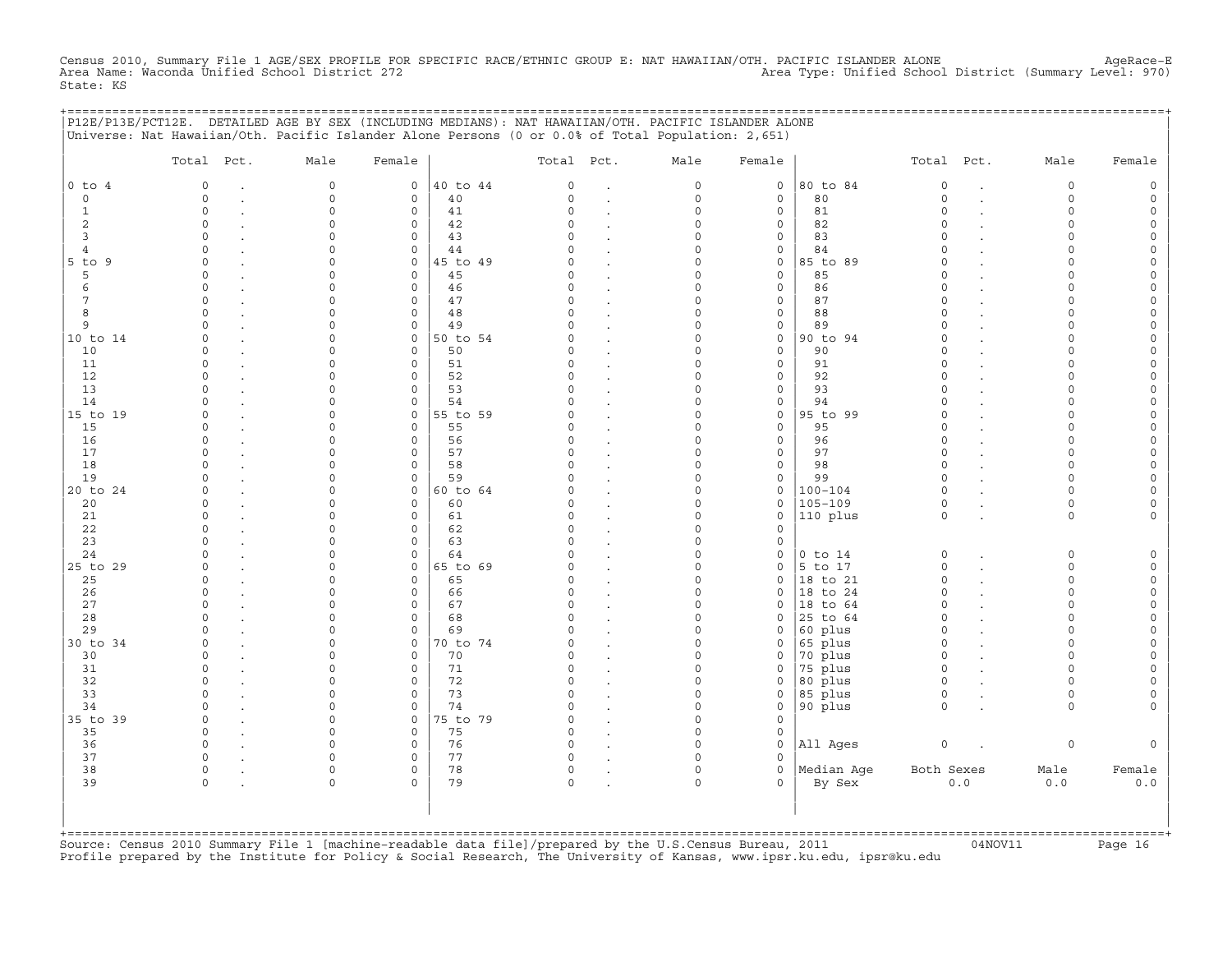Census 2010, Summary File 1 AGE/SEX PROFILE FOR SPECIFIC RACE/ETHNIC GROUP F: SOME OTHER RACE ALONE AgeRace−F<br>Area Name: Waconda Unified School District 272 Area Type: Unified School District (Summary Level: 970) State: KS

|                |                        |             | P12F/P13F/PCT12F. DETAILED AGE BY SEX (INCLUDING MEDIANS): SOME OTHER RACE ALONE |                          |          |                    |             |                      |                         |                |                |            |          |        |
|----------------|------------------------|-------------|----------------------------------------------------------------------------------|--------------------------|----------|--------------------|-------------|----------------------|-------------------------|----------------|----------------|------------|----------|--------|
|                |                        |             | Universe: Some Other Race Alone Persons (5 or 0.2% of Total Population: 2,651)   |                          |          |                    |             |                      |                         |                |                |            |          |        |
|                | Total Pct.             |             | Male                                                                             | Female                   |          | Total Pct.         |             | Male                 | Female                  |                | Total Pct.     |            | Male     | Female |
| $0$ to $4$     | $\Omega$               | 0.0         | $\mathbf 0$                                                                      | $\mathbf 0$              | 40 to 44 | $\circ$            | 0.0         | $\circ$              | $\mathsf{O}$            | 80 to 84       | $\Omega$       | 0.0        | $\Omega$ |        |
| $\mathbf 0$    | $\Omega$               | 0.0         | $\Omega$                                                                         | $\mathbf 0$              | 40       | $\circ$            | 0.0         | $\mathsf{O}\xspace$  | $\mathsf{O}$            | 80             | $\circ$        | 0.0        | $\Omega$ |        |
| $\mathbf{1}$   | $\Omega$               | 0.0         | $\Omega$                                                                         | $\Omega$                 | 41       | $\Omega$           | 0.0         | $\Omega$             | $\circ$                 | 81             | $\Omega$       | 0.0        |          |        |
| 2              | $\Omega$               | 0.0         | $\Omega$                                                                         | $\Omega$                 | 42       | $\Omega$           | 0.0         | $\Omega$             | $\circ$                 | 82             | $\Omega$       | 0.0        |          |        |
| $\overline{3}$ | $\Omega$               | 0.0         | $\Omega$                                                                         | $\Omega$                 | 43       | $\Omega$           | 0.0         | $\Omega$             | $\circ$                 | 83             | $\cap$         | 0.0        |          |        |
| $\overline{4}$ | $\Omega$               | 0.0         | $\Omega$                                                                         | $\mathbf 0$              | 44       | $\Omega$           | 0.0         | $\Omega$             | $\mathsf{O}$            | 84             | $\cap$         | 0.0        |          |        |
| $5$ to $9$     | 1                      | 20.0        |                                                                                  | $\mathbf 0$              | 45 to 49 | $\Omega$           | 0.0         | $\Omega$             | $\mathbf 0$             | 85 to 89       | $\Omega$       | $0.0$      |          |        |
| 5              | $\Omega$               | 0.0         | $\Omega$                                                                         | $\Omega$                 | 45       | $\Omega$           | 0.0         | $\Omega$             | $\mathbf 0$             | 85             | $\cap$         | 0.0        |          |        |
| 6              | $\Omega$               | 0.0         | $\Omega$                                                                         | $\Omega$                 | 46       | $\Omega$           | 0.0         | $\Omega$             | $\circ$                 | 86             | $\Omega$       | 0.0        |          |        |
| 7              | $\Omega$               | 0.0         | $\Omega$                                                                         | $\Omega$                 | 47       | $\Omega$           | 0.0         | $\Omega$             | $\circ$                 | 87             | $\Omega$       | 0.0        |          |        |
| 8              | $\mathbf{1}$<br>$\cap$ | 20.0        | $\cap$                                                                           | $\Omega$<br>$\Omega$     | 48       | $\Omega$<br>$\cap$ | 0.0         | $\Omega$<br>$\Omega$ | $\circ$                 | 88             | $\Omega$       | 0.0        |          |        |
| 9<br>10 to 14  |                        | 0.0<br>40.0 | 1                                                                                |                          | 49       |                    | 0.0<br>20.0 | $\Omega$             | $\circ$<br>$\mathbf{1}$ | 89<br>90 to 94 | $\cap$         | 0.0<br>0.0 |          |        |
|                | 2                      | 0.0         | $\cap$                                                                           | $\mathbf{1}$<br>$\Omega$ | 50 to 54 | 1<br>$\Omega$      | 0.0         | $\Omega$             |                         | 90             | $\cap$         |            |          |        |
| 10             | $\Omega$               | 20.0        |                                                                                  | $\Omega$                 | 50<br>51 | $\mathbf{1}$       | 20.0        | $\Omega$             | $\mathbf 0$             | 91             | $\Omega$       | 0.0<br>0.0 |          |        |
| 11<br>12       | 1<br>$\Omega$          | 0.0         | $\Omega$                                                                         | $\Omega$                 | 52       | $\Omega$           | 0.0         | $\Omega$             | $\mathbf{1}$<br>$\circ$ | 92             | $\Omega$       | 0.0        |          |        |
| 13             | 1                      | 20.0        | $\Omega$                                                                         | $\mathbf 1$              | 53       | $\Omega$           | 0.0         | $\Omega$             | 0                       | 93             | $\Omega$       | 0.0        |          |        |
| 14             | $\Omega$               | 0.0         | $\Omega$                                                                         | $\Omega$                 | 54       | $\Omega$           | 0.0         | $\Omega$             | $\mathsf{O}\xspace$     | 94             |                | 0.0        |          |        |
| 15 to 19       | $\Omega$               | 0.0         | 0                                                                                | $\mathbf 0$              | 55 to 59 | $\Omega$           | 0.0         | $\Omega$             | $\mathbf 0$             | 95 to 99       | $\cap$         | 0.0        |          |        |
| 15             | $\Omega$               | 0.0         | $\Omega$                                                                         | $\Omega$                 | 55       | $\Omega$           | 0.0         | $\Omega$             | $\mathbf 0$             | 95             | $\Omega$       | 0.0        |          |        |
| 16             | $\Omega$               | 0.0         | $\Omega$                                                                         | $\Omega$                 | 56       | $\Omega$           | 0.0         | $\Omega$             | $\mathbf 0$             | 96             | $\Omega$       | 0.0        |          |        |
| 17             | $\Omega$               | 0.0         | $\Omega$                                                                         | $\mathbf 0$              | 57       | $\circ$            | 0.0         | $\Omega$             | $\circ$                 | 97             | $\Omega$       | 0.0        |          |        |
| 18             | $\cap$                 | 0.0         | $\Omega$                                                                         | $\Omega$                 | 58       | $\Omega$           | 0.0         | $\Omega$             | $\circ$                 | 98             | $\Omega$       | 0.0        |          |        |
| 19             | $\Omega$               | 0.0         |                                                                                  | $\Omega$                 | 59       | $\Omega$           | 0.0         | $\Omega$             | $\circ$                 | 99             | $\Omega$       | 0.0        |          |        |
| 20 to 24       | $\cap$                 | 0.0         |                                                                                  | $\Omega$                 | 60 to 64 |                    | 0.0         | $\Omega$             | $\mathbf 0$             | $100 - 104$    | $\Omega$       | 0.0        |          |        |
| 20             | $\cap$                 | 0.0         |                                                                                  | $\Omega$                 | 60       | $\Omega$           | 0.0         | $\Omega$             | $\mathbf 0$             | $105 - 109$    | $\Omega$       | 0.0        |          |        |
| 21             | $\Omega$               | 0.0         |                                                                                  | $\Omega$                 | 61       | $\Omega$           | 0.0         | $\Omega$             | $\mathbf 0$             | 110 plus       | $\Omega$       | 0.0        | $\Omega$ |        |
| 22             | $\Omega$               | 0.0         | $\Omega$                                                                         | $\mathbf 0$              | 62       | $\circ$            | 0.0         | $\circ$              | $\mathbf 0$             |                |                |            |          |        |
| 23             | $\Omega$               | 0.0         | $\cap$                                                                           | $\Omega$                 | 63       | $\Omega$           | 0.0         | $\circ$              | $\mathbf 0$             |                |                |            |          |        |
| 24             | $\Omega$               | 0.0         | $\Omega$                                                                         | $\Omega$                 | 64       | $\Omega$           | 0.0         | $\mathsf{O}\xspace$  | $\mathsf{O}$            | $0$ to $14$    | 3              | 60.0       | 2        |        |
| 25 to 29       | $\Omega$               | 0.0         | $\Omega$                                                                         | $\Omega$                 | 65 to 69 | $\Omega$           | 0.0         | $\Omega$             | $\circ$                 | 5 to 17        | 3              | 60.0       | 2        |        |
| 25             | $\Omega$               | 0.0         |                                                                                  | $\Omega$                 | 65       | $\Omega$           | 0.0         | $\Omega$             | $\mathbf 0$             | 18 to 21       | $\cap$         | 0.0        |          |        |
| 26             | $\Omega$               | 0.0         |                                                                                  | $\Omega$                 | 66       | $\Omega$           | 0.0         | $\Omega$             | $\mathbf 0$             | 18 to 24       | $\Omega$       | 0.0        |          |        |
| 27             | $\Omega$               | 0.0         | $\Omega$                                                                         | $\Omega$                 | 67       | $\Omega$           | 0.0         | $\Omega$             | 0                       | 18 to 64       | $\overline{2}$ | 40.0       |          |        |
| 28             | $\cap$                 | 0.0         | $\Omega$                                                                         | $\Omega$                 | 68       | $\Omega$           | 0.0         | $\Omega$             | $\mathbf 0$             | 25 to 64       | $\overline{2}$ | 40.0       |          |        |
| 29             | $\cap$                 | 0.0         | $\cap$                                                                           | $\Omega$                 | 69       | $\cap$             | 0.0         | $\Omega$             | $\mathbf 0$             | 60 plus        | $\Omega$       | 0.0        |          |        |
| 30 to 34       | $\mathbf{1}$           | 20.0        | $\Omega$                                                                         | $\mathbf{1}$             | 70 to 74 | $\Omega$           | $0.0$       | $\Omega$             | $\mathbf 0$             | 65 plus        | $\Omega$       | 0.0        |          |        |
| 30             | $\Omega$               | 0.0         | $\Omega$                                                                         | $\Omega$                 | 70       | $\Omega$           | 0.0         | $\Omega$             | $\Omega$                | 70 plus        | $\Omega$       | 0.0        |          |        |
| 31             | $\Omega$               | 0.0         |                                                                                  | $\Omega$                 | 71       | $\Omega$           | 0.0         | $\Omega$             | $\mathbf 0$             | 75 plus        | $\Omega$       | 0.0        |          |        |
| 32             |                        | 20.0        |                                                                                  | $\mathbf{1}$             | 72       | $\Omega$           | 0.0         | $\Omega$             | $\mathbf 0$             | 80 plus        |                | 0.0        |          |        |
| 33             | $\Omega$               | 0.0         |                                                                                  | $\Omega$                 | 73       | $\Omega$           | 0.0         | $\Omega$             | 0                       | 85 plus        | $\Omega$       | 0.0        |          |        |
| 34             | <sup>n</sup>           | 0.0         |                                                                                  | $\Omega$                 | 74       | $\Omega$           | 0.0         | $\Omega$             | $\mathbf 0$             | 90 plus        | $\cap$         | 0.0        | $\cap$   |        |
| 35 to 39       | $\Omega$               | 0.0         | $\Omega$                                                                         | $\mathbf{0}$             | 75 to 79 | $\Omega$           | 0.0         | $\Omega$             | $\Omega$                |                |                |            |          |        |

| | +===================================================================================================================================================+ Source: Census 2010 Summary File 1 [machine-readable data file]/prepared by the U.S.Census Bureau, 2011 Page 17<br>Profile prepared by the Institute for Policy & Social Research, The University of Kansas, www

| 35 0 0.0 0 0 | 75 0 0.0 0 0 | | | 36 0 0.0 0 0 | 76 0 0.0 0 0 |All Ages 5 100.0 2 3 | | 37 0 0.0 0 0 | 77 0 0.0 0 0 | | | 38 0 0.0 0 0 | 78 0 0.0 0 0 |Median Age Both Sexes Male Female | | 39 0 0.0 0 0 | 79 0 0.0 0 0 | By Sex 13.5 10.0 32.5 | | | | | | | | |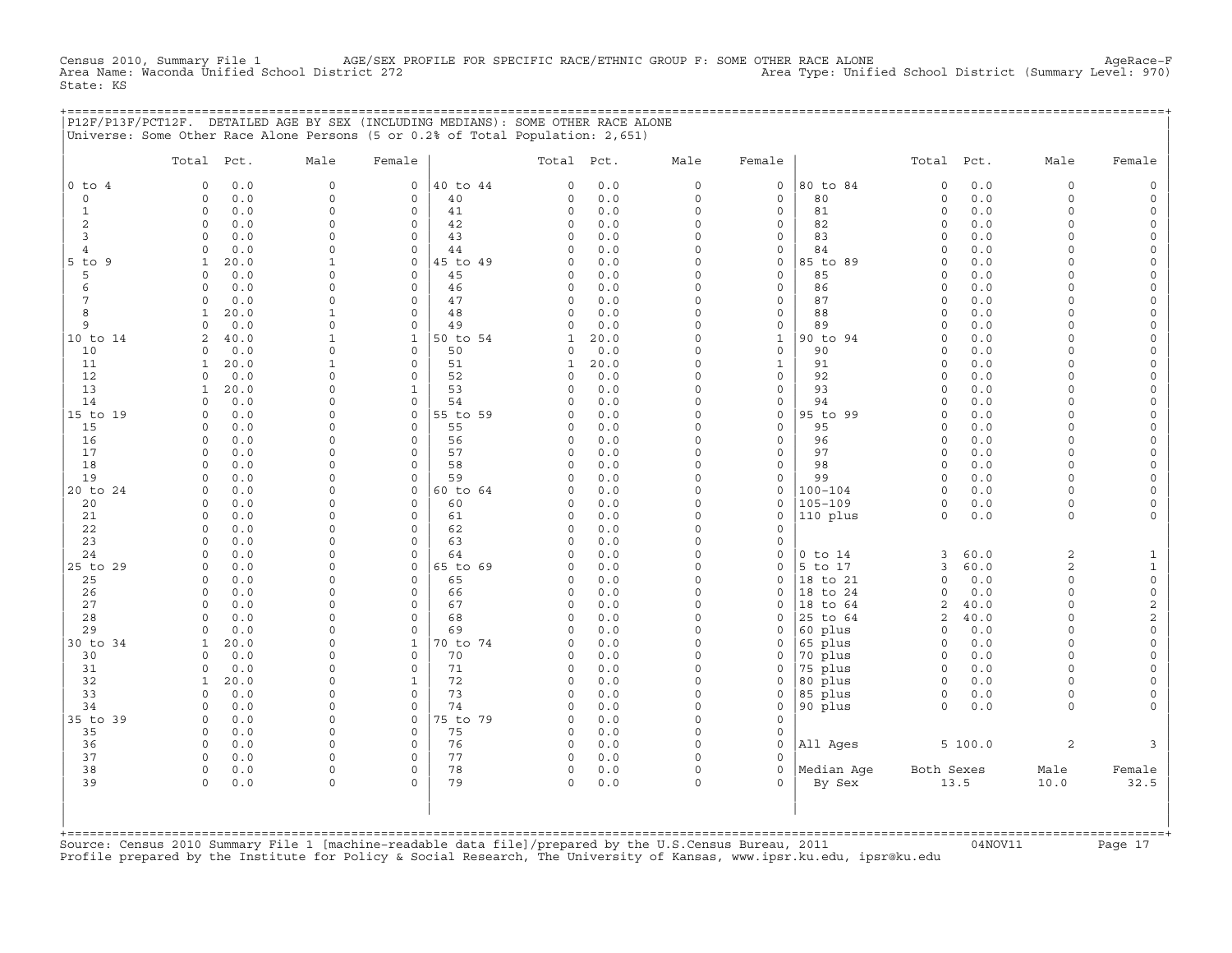Census 2010, Summary File 1 AGE/SEX PROFILE FOR SPECIFIC RACE/ETHNIC GROUP G: TWO OR MORE RACES AgeRace−G<br>Area Name: Waconda Unified School District 272 Area Type: Unified School District (Summary Level: 970) State: KS

|                              | P12G/P13G/PCT12G. DETAILED AGE BY SEX (INCLUDING MEDIANS): TWO OR MORE RACES<br>Universe: Two or More Races Persons (25 or 0.9% of Total Population: 2,651) |                      |                              |                |                    |            |                         |                            |                      |                     |              |                          |                |
|------------------------------|-------------------------------------------------------------------------------------------------------------------------------------------------------------|----------------------|------------------------------|----------------|--------------------|------------|-------------------------|----------------------------|----------------------|---------------------|--------------|--------------------------|----------------|
|                              | Total Pct.                                                                                                                                                  | Male                 | Female                       |                | Total Pct.         |            | Male                    | Female                     |                      | Total Pct.          |              | Male                     | Female         |
| $0$ to $4$                   | 8.0<br>2                                                                                                                                                    | $\mathbf{1}$         | $\mathbf{1}$                 | 40 to 44       | 1                  | 4.0        | $\circ$                 | $\mathbf{1}$               | 80 to 84             | $\mathbf 0$         | 0.0          | $\circ$                  |                |
| $\circ$                      | 0.0<br>$\circ$                                                                                                                                              | $\mathbf 0$          | $\circ$                      | 40             | 0                  | 0.0        | $\circ$                 | $\mathbf 0$                | 80                   | $\mathbf 0$         | 0.0          | $\circ$                  | $\Omega$       |
| $\mathbf{1}$                 | 0.0<br>$\Omega$                                                                                                                                             | $\Omega$<br>$\Omega$ | $\mathbf{0}$                 | 41             | 0                  | 0.0        | $\Omega$                | $\circ$                    | 81                   | $\Omega$            | $0.0$        | $\Omega$<br>$\Omega$     |                |
| $\overline{\mathbf{c}}$<br>3 | $\mathbf{1}$<br>4.0<br>$\Omega$<br>0.0                                                                                                                      | $\cap$               | $\mathbf{1}$<br>$\mathbf 0$  | 42<br>43       | 0<br>1             | 0.0<br>4.0 | $\circ$<br>$\circ$      | 0<br>$\mathbf{1}$          | 82<br>83             | $\circ$<br>$\circ$  | 0.0<br>0.0   | $\cap$                   | $\Omega$       |
| 4                            | 4.0<br>$\mathbf{1}$                                                                                                                                         |                      | $\circ$                      | 44             | 0                  | 0.0        | $\circ$                 | 0                          | 84                   | $\Omega$            | 0.0          | $\cap$                   |                |
| $5$ to $9$                   | 8.0<br>$\overline{2}$                                                                                                                                       |                      | $\mathbf{1}$                 | 45 to 49       | $\overline{a}$     | 8.0        | $\overline{a}$          | 0                          | 85 to 89             | $\mathbf{1}$        | 4.0          | $\cap$                   |                |
| 5                            | 1<br>4.0                                                                                                                                                    | <sup>0</sup>         | $\mathbf{1}$                 | 45             | 0                  | 0.0        | $\Omega$                | $\mathbf 0$                | 85                   | $\Omega$            | 0.0          | $\cap$                   |                |
| 6                            | 0.0<br>$\Omega$                                                                                                                                             | $\cap$               | $\circ$                      | 46             | 1                  | 4.0        | 1                       | 0                          | 86                   | 1                   | 4.0          | $\cap$                   | -1             |
| 7                            | 0.0<br>$\Omega$                                                                                                                                             | $\cap$               | $\circ$                      | 47             | $\circ$            | 0.0        | $\Omega$                | $\mathbf{0}$               | 87                   | $\Omega$            | 0.0          | $\cap$                   |                |
| 8                            | 0.0<br>$\circ$                                                                                                                                              | $\circ$              | $\mathbf{0}$                 | 48             | $\mathbf{1}$       | 4.0        | $\mathbf{1}$            | $\circ$                    | 88                   | $\mathbf 0$         | 0.0          | $\Omega$<br>$\Omega$     |                |
| 9<br>10 to 14                | 4.0<br>1<br>3<br>12.0                                                                                                                                       | -1<br>$\overline{a}$ | $\circ$<br>$\mathbf{1}$      | 49<br>50 to 54 | 0<br>1             | 0.0<br>4.0 | $\circ$<br>$\mathbf{1}$ | 0<br>$\mathbf{0}$          | 89<br>90 to 94       | $\circ$<br>$\Omega$ | $0.0$<br>0.0 | $\Omega$                 | $\Omega$       |
| 10                           | 0.0<br>0                                                                                                                                                    | $\Omega$             | $\mathsf O$                  | 50             | 1                  | 4.0        | $\mathbf{1}$            | $\circ$                    | 90                   | $\mathbf 0$         | 0.0          | $\Omega$                 |                |
| 11                           | 0.0<br>$\Omega$                                                                                                                                             | $\Omega$             | $\circ$                      | 51             | 0                  | 0.0        | $\circ$                 | 0                          | 91                   | $\circ$             | 0.0          | $\cap$                   |                |
| 12                           | 4.0<br>$\mathbf{1}$                                                                                                                                         |                      | $\Omega$                     | 52             | $\Omega$           | 0.0        | O                       | $\Omega$                   | 92                   | $\Omega$            | 0.0          | $\cap$                   |                |
| 13                           | $\mathbf{1}$<br>4.0                                                                                                                                         |                      | $\mathbf 0$                  | 53             | 0                  | 0.0        | $\Omega$                | $\mathbf{0}$               | 93                   | $\Omega$            | 0.0          | $\cap$                   |                |
| 14                           | 4.0<br>$\mathbf{1}$                                                                                                                                         | $\cap$               | $\mathbf{1}$                 | 54             | 0                  | 0.0        | $\Omega$                | $\mathbf{0}$               | 94                   | $\Omega$            | 0.0          | $\cap$                   |                |
| 15 to 19                     | 20.0<br>5                                                                                                                                                   | 3                    | 2                            | 55 to 59       | 1                  | 4.0        | $\circ$                 | $\mathbf{1}$               | 95 to 99             | $\mathbf 0$         | 0.0          | $\cap$                   |                |
| 15<br>16                     | 4.0<br>$\mathbf{1}$<br>2<br>8.0                                                                                                                             | 1                    | $\mathbf{0}$<br>$\mathbf{1}$ | 55<br>56       | 1<br>$\circ$       | 4.0<br>0.0 | $\Omega$<br>$\circ$     | $\mathbf{1}$<br>$\circ$    | 95<br>96             | $\circ$<br>$\circ$  | 0.0<br>0.0   | $\Omega$<br>$\Omega$     |                |
| 17                           | $\mathbf{1}$<br>4.0                                                                                                                                         | $\Omega$             | $\mathbf{1}$                 | 57             | $\circ$            | 0.0        | $\circ$                 | 0                          | 97                   | $\circ$             | 0.0          | $\Omega$                 | $\Omega$       |
| 18                           | 4.0<br>$\mathbf{1}$                                                                                                                                         | -1                   | $\circ$                      | 58             | $\circ$            | 0.0        | $\circ$                 | 0                          | 98                   | $\circ$             | 0.0          | $\Omega$                 |                |
| 19                           | $\circ$<br>0.0                                                                                                                                              | $\Omega$             | $\mathsf{O}\xspace$          | 59             | $\circ$            | 0.0        | $\circ$                 | 0                          | 99                   | $\circ$             | 0.0          | $\Omega$                 |                |
| 20 to 24                     | 0.0<br>$\Omega$                                                                                                                                             | $\Omega$             | $\circ$                      | 60 to 64       | 1                  | 4.0        | 1                       | 0                          | 100-104              | $\Omega$            | 0.0          | $\cap$                   | $\Omega$       |
| 20                           | 0.0<br>$\Omega$                                                                                                                                             | $\cap$               | $\Omega$                     | 60             | 1                  | 4.0        | 1                       | 0                          | $105 - 109$          | $\Omega$            | 0.0          | $\Omega$                 |                |
| 21                           | 0.0<br>$\circ$                                                                                                                                              | $\cap$               | $\mathbf 0$                  | 61             | 0                  | 0.0        | $\circ$                 | 0                          | 110 plus             | $\circ$             | 0.0          | $\Omega$                 |                |
| 22                           | 0.0<br>$\Omega$                                                                                                                                             | <sup>n</sup>         | $\mathbf 0$                  | 62             | $\circ$            | 0.0        | $\Omega$                | 0                          |                      |                     |              |                          |                |
| 23<br>24                     | 0.0<br>$\Omega$<br>0.0<br>$\Omega$                                                                                                                          | $\Omega$<br>$\Omega$ | $\mathbf{0}$<br>$\mathbf 0$  | 63<br>64       | 0<br>$\circ$       | 0.0<br>0.0 | $\circ$<br>$\circ$      | $\mathbf 0$<br>$\mathbf 0$ | $0$ to $14$          | 7                   | 28.0         | $\overline{4}$           |                |
| 25 to 29                     | $\mathbf{1}$<br>4.0                                                                                                                                         | $\mathbf{1}$         | $\mathbf{0}$                 | 65 to 69       | $\mathbf{1}$       | 4.0        | $\mathbf{1}$            | $\mathbf{0}$               | 5 to 17              | 9                   | 36.0         | 5                        |                |
| 25                           | $\circ$<br>0.0                                                                                                                                              | $\Omega$             | $\mathsf{O}$                 | 65             | 0                  | 0.0        | $\circ$                 | 0                          | 18 to 21             | $\mathbf{1}$        | 4.0          | $\mathbf{1}$             | $\circ$        |
| 26                           | $\Omega$<br>0.0                                                                                                                                             | $\Omega$             | $\mathbf 0$                  | 66             | 0                  | 0.0        | $\circ$                 | $\mathbf{0}$               | 18 to 24             | $\mathbf{1}$        | 4.0          | $\mathbf{1}$             | $\circ$        |
| 27                           | $\mathbf{1}$<br>4.0                                                                                                                                         | 1                    | $\mathbf{0}$                 | 67             | $\circ$            | 0.0        | $\Omega$                | 0                          | 18 to 64             | 11                  | 44.0         | 7                        |                |
| 28                           | 0.0<br>$\Omega$                                                                                                                                             | $\Omega$             | $\circ$                      | 68             | 1                  | 4.0        | 1                       | 0                          | 25 to 64             | 10                  | 40.0         | 6                        | $\overline{4}$ |
| 29                           | 0.0<br>$\cap$                                                                                                                                               | $\cap$               | $\Omega$                     | 69             | $\Omega$           | 0.0        | $\Omega$                | $\Omega$                   | 60 plus              | 4                   | 16.0         | 3                        | 1              |
| 30 to 34                     | 3<br>12.0                                                                                                                                                   | 1<br>$\Omega$        | 2                            | 70 to 74       | $\mathbf{1}$       | 4.0        | 1                       | 0                          | 65 plus              | 3                   | 12.0         | $\mathfrak{D}$           | 1              |
| 30<br>31                     | 0.0<br>$\Omega$<br>4.0<br>$\mathbf{1}$                                                                                                                      |                      | $\circ$<br>$\mathbf 0$       | 70<br>71       | 0<br>0             | 0.0<br>0.0 | $\circ$<br>$\Omega$     | 0<br>$\mathbf 0$           | 70 plus<br>75 plus   | 2<br>$\mathbf{1}$   | 8.0<br>4.0   | $\mathbf{1}$<br>$\Omega$ | $\mathbf{1}$   |
| 32                           | $\circ$<br>0.0                                                                                                                                              | $\Omega$             | $\mathbf 0$                  | 72             | 0                  | 0.0        | $\circ$                 | 0                          | 80 plus              | $\mathbf{1}$        | 4.0          | $\Omega$                 | $\mathbf{1}$   |
| 33                           | $\mathbf{1}$<br>4.0                                                                                                                                         | $\cap$               | $\mathbf{1}$                 | 73             | $\circ$            | 0.0        | $\circ$                 | 0                          | 85 plus              | $\mathbf{1}$        | 4.0          | $\Omega$                 | $\mathbf{1}$   |
| 34                           | $4.0$<br>$\mathbf{1}$                                                                                                                                       | $\Omega$             | $\mathbf{1}$                 | 74             | 1                  | 4.0        | $\mathbf{1}$            | 0                          | 90 plus              | $\Omega$            | 0.0          | $\Omega$                 |                |
| 35 to 39                     | 0.0<br>$\Omega$                                                                                                                                             | $\cap$               | $\circ$                      | 75 to 79       | $\Omega$           | 0.0        | $\Omega$                | $\Omega$                   |                      |                     |              |                          |                |
| 35                           | 0.0<br>$\Omega$                                                                                                                                             | $\Omega$             | $\circ$                      | 75             | $\circ$            | 0.0        | $\Omega$                | 0                          |                      |                     |              |                          |                |
| 36                           | 0.0<br>$\circ$                                                                                                                                              | $\cap$               | $\mathbf 0$                  | 76             | $\circ$            | 0.0        | $\Omega$                | $\mathbf 0$                | All Ages             |                     | 25 100.0     | 15                       | 10             |
| 37                           | $\Omega$<br>0.0                                                                                                                                             | $\Omega$             | $\Omega$                     | 77             | $\circ$            | 0.0        | $\Omega$                | $\Omega$                   |                      |                     |              |                          |                |
| 38<br>39                     | $\circ$<br>0.0<br>0.0<br>$\Omega$                                                                                                                           | $\circ$<br>$\Omega$  | $\mathbf{0}$<br>$\Omega$     | 78<br>79       | $\circ$<br>$\circ$ | 0.0<br>0.0 | $\circ$<br>$\Omega$     | $\circ$<br>$\Omega$        | Median Age<br>By Sex | Both Sexes          | 27.5         | Male<br>27.5             | Female<br>25.5 |
| $+$ = = = = = = = = = = = =  |                                                                                                                                                             |                      |                              |                |                    |            |                         |                            |                      |                     |              |                          |                |

Source: Census 2010 Summary File 1 [machine-readable data file]/prepared by the U.S.Census Bureau, 2011 Page 18<br>Profile prepared by the Institute for Policy & Social Research, The University of Kansas, www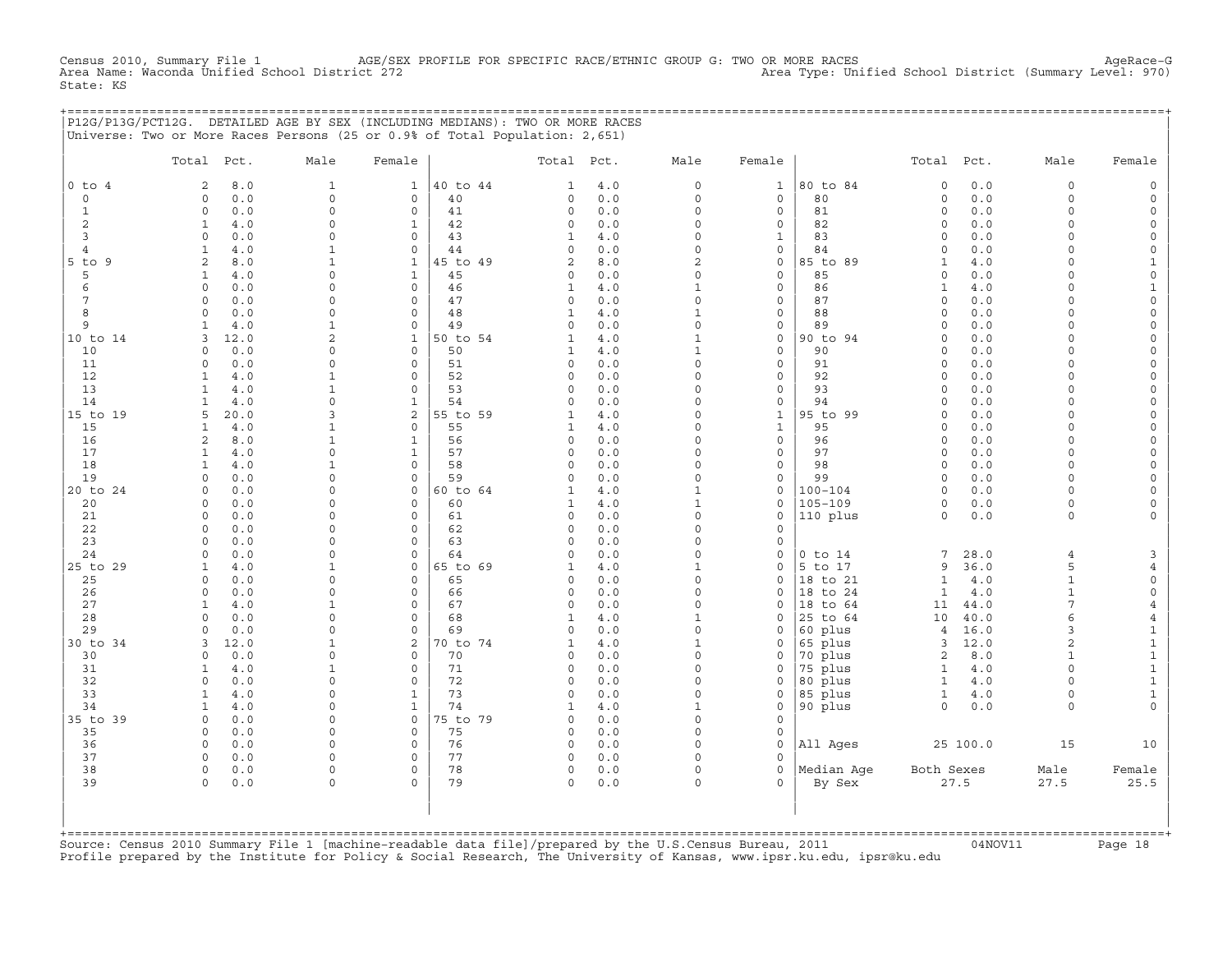Census 2010, Summary File 1 AGE/SEX PROFILE FOR SPECIFIC RACE/ETHNIC GROUP H: HISPANIC OR LATINO OF ANY RACE<br>Area Name: Waconda Unified School District 272 Area Name: Waconda Unified School District (Summary Level: 970) State: KS

+===================================================================================================================================================+

|                | P12H/P13H/PCT12H. DETAILED AGE BY SEX (INCLUDING MEDIANS): HISPANIC OR LATINO OF ANY RACE<br>Universe: Hispanic or Latino of Any Race Persons (34 or 1.3% of Total Population: 2,651) |                          |                          |          |                   |            |                          |                                    |                    |                        |            |                     |                     |
|----------------|---------------------------------------------------------------------------------------------------------------------------------------------------------------------------------------|--------------------------|--------------------------|----------|-------------------|------------|--------------------------|------------------------------------|--------------------|------------------------|------------|---------------------|---------------------|
|                | Total Pct.                                                                                                                                                                            | Male                     | Female                   |          | Total             | Pct.       | Male                     | Female                             |                    | Total                  | Pct.       | Male                | Female              |
| $0$ to $4$     | 2.9<br>1                                                                                                                                                                              | $\mathbf{1}$             | $\circ$                  | 40 to 44 | 2                 | 5.9        | $\mathbf{1}$             | $\mathbf{1}$                       | 80 to 84           | $\mathbf 0$            | 0.0        | 0                   | $\mathsf{O}$        |
| 0              | 0.0<br>$\Omega$                                                                                                                                                                       | $\mathbf 0$              | 0                        | 40       | 0                 | 0.0        | $\mathsf O$              | $\mathbf{0}$                       | 80                 | $\mathsf{O}\xspace$    | 0.0        | $\circ$             | $\mathsf{O}\xspace$ |
| $\mathbf{1}$   | $\circ$<br>0.0                                                                                                                                                                        | $\Omega$                 | $\mathbf 0$              | 41       | $\mathbf{1}$      | 2.9        | $\mathbf{1}$             | $\mathbf 0$                        | 81                 | $\mathsf{O}\xspace$    | 0.0        | $\circ$             | $\mathsf{O}\xspace$ |
| 2              | $\circ$<br>0.0                                                                                                                                                                        | $\Omega$                 | $\mathbf 0$              | 42       | 0                 | 0.0        | $\Omega$                 | $\mathbf 0$                        | 82                 | $\circ$                | 0.0        | $\circ$             | 0                   |
| 3              | 0.0<br>$\Omega$                                                                                                                                                                       | $\Omega$                 | $\mathbf 0$              | 43       | $\mathbf{1}$      | 2.9        | $\Omega$                 | $\mathbf 1$                        | 83                 | $\circ$                | 0.0        | $\circ$             | 0                   |
| $\overline{4}$ | 2.9<br>$\mathbf{1}$                                                                                                                                                                   | $\mathbf{1}$             | $\mathbf 0$              | 44       | 0                 | 0.0        | $\mathbf 0$              | $\mathsf{O}\xspace$                | 84                 | $\mathbf 0$            | 0.0        | $\circ$             | $\mathsf{O}\xspace$ |
| $5$ to $9$     | 14.7<br>5                                                                                                                                                                             | $\overline{4}$           | $\mathbf{1}$             | 45 to 49 | $\mathbf{1}$      | 2.9        | $\mathbf{1}$             | $\mathbf 0$                        | 85 to 89           | $\circ$                | 0.0        | $\Omega$            | 0                   |
| 5              | $\mathbf{1}$<br>2.9                                                                                                                                                                   | $\Omega$                 | $\mathbf{1}$             | 45       | $\mathbf{1}$      | 2.9        | $\mathbf{1}$             | $\mathbf 0$                        | 85                 | $\circ$                | 0.0        | 0                   | $\circ$             |
| 6              | 2<br>5.9                                                                                                                                                                              | $\overline{2}$           | $\mathbf 0$              | 46       | 0                 | 0.0        | $\mathbf 0$<br>$\Omega$  | $\mathsf{O}\xspace$                | 86                 | $\circ$                | 0.0        | $\Omega$            | $\mathsf{O}\xspace$ |
| 7<br>8         | $\Omega$<br>0.0<br>2.9<br>$\mathbf{1}$                                                                                                                                                | $\Omega$<br>$\mathbf{1}$ | 0<br>$\mathbf 0$         | 47<br>48 | 0<br>$\circ$      | 0.0<br>0.0 | $\Omega$                 | $\mathbf 0$<br>$\mathsf{O}\xspace$ | 87<br>88           | $\Omega$<br>$\circ$    | 0.0<br>0.0 | $\Omega$<br>$\circ$ | 0<br>$\circ$        |
| 9              | $\mathbf{1}$<br>2.9                                                                                                                                                                   | $\mathbf{1}$             | $\mathsf{O}\xspace$      | 49       | 0                 | 0.0        | $\mathbf 0$              | $\mathsf{O}\xspace$                | 89                 | $\circ$                | 0.0        | $\circ$             | $\mathsf{O}\xspace$ |
| 10 to 14       | 23.5<br>8                                                                                                                                                                             | 3                        | 5                        | 50 to 54 | $\overline{c}$    | 5.9        | $\mathbf{1}$             | $\mathbf{1}$                       | 90 to 94           | $\Omega$               | 0.0        | $\Omega$            | 0                   |
| 10             | $\overline{a}$<br>5.9                                                                                                                                                                 | $\Omega$                 | $\overline{c}$           | 50       | $\mathbf{1}$      | 2.9        | $\mathbf{1}$             | $\mathbf 0$                        | 90                 | $\circ$                | 0.0        | $\circ$             | $\mathsf{O}\xspace$ |
| 11             | 2<br>5.9                                                                                                                                                                              | $\mathbf{1}$             | $\mathbf{1}$             | 51       | $\mathbf{1}$      | 2.9        | $\Omega$                 | $1\,$                              | 91                 | $\mathsf{O}\xspace$    | 0.0        | $\Omega$            | $\mathsf{O}\xspace$ |
| 12             | 2.9<br>$\mathbf{1}$                                                                                                                                                                   | $\Omega$                 | $\mathbf{1}$             | 52       | 0                 | 0.0        | $\Omega$                 | $\mathbf 0$                        | 92                 | $\Omega$               | 0.0        | $\Omega$            | $\mathsf{O}\xspace$ |
| 13             | $\overline{a}$<br>5.9                                                                                                                                                                 | $\mathbf{1}$             | $\mathbf 1$              | 53       | $\circ$           | 0.0        | $\Omega$                 | $\mathbf 0$                        | 93                 | $\Omega$               | 0.0        | $\Omega$            | $\mathsf{O}\xspace$ |
| 14             | $\mathbf{1}$<br>2.9                                                                                                                                                                   | $\mathbf{1}$             | $\mathbf 0$              | 54       | 0                 | $0.0$      | $\Omega$                 | $\mathbf 0$                        | 94                 | $\Omega$               | 0.0        | $\Omega$            | $\mathsf{O}\xspace$ |
| 15 to 19       | 11.8<br>$\overline{4}$                                                                                                                                                                | 3                        | $\mathbf{1}$             | 55 to 59 | $\mathbf{1}$      | 2.9        | $\mathbf{1}$             | $\mathbf 0$                        | 95 to 99           | $\circ$                | 0.0        | $\Omega$            | 0                   |
| 15             | 0.0<br>$\Omega$                                                                                                                                                                       | $\Omega$                 | $\mathbf 0$              | 55       | 0                 | 0.0        | $\Omega$                 | $\mathbf 0$                        | 95                 | $\Omega$               | 0.0        | $\Omega$            | $\mathsf{O}\xspace$ |
| 16             | $\mathbf{1}$<br>2.9                                                                                                                                                                   | $\mathbf{1}$             | $\mathbf 0$              | 56       | 0                 | 0.0        | $\mathbf 0$              | $\mathbf 0$                        | 96                 | $\circ$                | 0.0        | $\Omega$            | $\mathsf{O}\xspace$ |
| 17             | $\mathbf{1}$<br>2.9                                                                                                                                                                   | $\Omega$                 | $\mathbf{1}$             | 57       | 0                 | 0.0        | 0                        | $\mathbf 0$                        | 97                 | $\circ$                | 0.0        | $\circ$             | 0                   |
| 18             | 2.9<br>$\mathbf{1}$                                                                                                                                                                   | $\mathbf{1}$             | $\circ$                  | 58       | $\mathbf{1}$      | 2.9        | $\mathbf{1}$             | $\mathsf{O}\xspace$                | 98                 | $\circ$                | 0.0        | $\circ$             | $\mathsf{O}\xspace$ |
| 19             | 2.9<br>$\mathbf{1}$                                                                                                                                                                   | $\mathbf{1}$             | $\Omega$                 | 59       | 0                 | 0.0        | 0                        | $\mathbf 0$                        | 99                 | $\circ$                | 0.0        | $\circ$             | $\mathsf{O}\xspace$ |
| 20 to 24       | 2<br>5.9                                                                                                                                                                              | $\mathbf{1}$             | $\mathbf{1}$             | 60 to 64 | 2                 | 5.9        | $\mathbf{1}$             | $\mathbf{1}$                       | $100 - 104$        | $\circ$                | 0.0        | 0                   | 0                   |
| 20             | $\mathbf{1}$<br>2.9<br>2.9                                                                                                                                                            | $\mathbf{1}$<br>$\Omega$ | $\circ$<br>$\mathbf 1$   | 60<br>61 | $\mathbf{1}$<br>0 | 2.9<br>0.0 | $\mathbf{1}$<br>$\Omega$ | $\mathsf O$<br>$\mathbf 0$         | $105 - 109$        | $\mathsf O$<br>$\circ$ | 0.0        | 0<br>$\circ$        | $\mathsf{O}\xspace$ |
| 21<br>22       | $\mathbf{1}$<br>$\Omega$<br>0.0                                                                                                                                                       | $\Omega$                 | $\mathbf 0$              | 62       | $\mathbf{1}$      | 2.9        | $\Omega$                 | 1                                  | 110 plus           |                        | 0.0        |                     | 0                   |
| 23             | $\circ$<br>0.0                                                                                                                                                                        | $\mathbf 0$              | 0                        | 63       | 0                 | 0.0        | $\mathbf 0$              | $\mathsf{O}$                       |                    |                        |            |                     |                     |
| 24             | 0.0<br>$\Omega$                                                                                                                                                                       | $\Omega$                 | 0                        | 64       | 0                 | 0.0        | $\Omega$                 | $\mathbf 0$                        | $0$ to $14$        | 14                     | 41.2       | 8                   | 6                   |
| 25 to 29       | $\mathbf{1}$<br>2.9                                                                                                                                                                   | $\mathbf{1}$             | $\mathsf{O}\xspace$      | 65 to 69 | $\mathbf{1}$      | 2.9        | $\mathbf{1}$             | $\mathbf 0$                        | 5 to 17            | 15                     | 44.1       | 8                   | $\overline{7}$      |
| 25             | 2.9<br>$\mathbf{1}$                                                                                                                                                                   | $\mathbf{1}$             | $\mathsf{O}\xspace$      | 65       | 0                 | 0.0        | $\mathbf 0$              | $\mathsf{O}$                       | 18 to 21           | $\overline{4}$         | 11.8       | 3                   | $\mathbf{1}$        |
| 26             | $\circ$<br>0.0                                                                                                                                                                        | $\Omega$                 | $\mathbf 0$              | 66       | 0                 | 0.0        | $\Omega$                 | $\Omega$                           | 18 to 24           | $\overline{4}$         | 11.8       | 3                   | $\mathbf{1}$        |
| 27             | 0.0<br>$\circ$                                                                                                                                                                        | $\Omega$                 | $\mathbf 0$              | 67       | 0                 | 0.0        | $\Omega$                 | $\mathbf 0$                        | to 64<br>18        | 17                     | 50.0       | 11                  | $\epsilon$          |
| 28             | 0.0<br>$\Omega$                                                                                                                                                                       | $\Omega$                 | 0                        | 68       | 0                 | 0.0        | $\Omega$                 | $\Omega$                           | 25 to 64           | 13                     | 38.2       | 8                   | 5                   |
| 29             | 0.0<br>$\Omega$                                                                                                                                                                       | $\Omega$                 | $\Omega$                 | 69       | $\mathbf{1}$      | 2.9        | $\mathbf{1}$             | $\Omega$                           | 60 plus            | 3                      | 8.8        | 2                   | $1\,$               |
| 30 to 34       | 11.8<br>4                                                                                                                                                                             | $\overline{2}$           | 2                        | 70 to 74 | 0                 | 0.0        | $\mathbf 0$              | $\mathsf{O}$                       | 65 plus            | $\mathbf{1}$           | 2.9        | $\mathbf{1}$        | $\mathsf{O}\xspace$ |
| 30             | 2.9<br>1                                                                                                                                                                              | $\mathbf{1}$             | $\mathbf 0$              | 70       | 0                 | 0.0        | $\Omega$                 | $\Omega$                           | 70 plus            | $\circ$                | 0.0        | $\Omega$            | $\mathsf{O}\xspace$ |
| 31             | $\Omega$<br>0.0                                                                                                                                                                       | $\Omega$                 | $\Omega$                 | 71       | 0                 | 0.0        | $\Omega$                 | $\Omega$                           | 75 plus            | $\Omega$               | 0.0        | $\Omega$            | 0                   |
| 32             | $\mathbf{1}$<br>2.9                                                                                                                                                                   | $\mathbf 0$              | $\mathbf{1}$             | 72       | 0                 | 0.0        | $\mathbf 0$              | $\mathsf{O}\xspace$                | 80 plus            | $\mathsf{O}$           | 0.0        | $\circ$             | $\mathsf{O}\xspace$ |
| 33<br>34       | 2.9<br>$\mathbf{1}$<br>2.9<br>$\mathbf{1}$                                                                                                                                            | $\Omega$<br>1            | $\mathbf{1}$<br>$\Omega$ | 73<br>74 | 0<br>$\Omega$     | 0.0<br>0.0 | $\Omega$<br>$\Omega$     | $\Omega$<br>$\mathbf 0$            | 85 plus<br>90 plus | 0<br>$\circ$           | 0.0<br>0.0 | $\Omega$<br>$\circ$ | 0<br>$\mathbf{0}$   |
| 35 to 39       | $\circ$<br>0.0                                                                                                                                                                        | $\mathbf 0$              | $\mathsf{O}\xspace$      | 75 to 79 | 0                 | 0.0        | $\mathbf 0$              | $\mathbf 0$                        |                    |                        |            |                     |                     |
| 35             | 0.0<br>$\mathbf 0$                                                                                                                                                                    | $\Omega$                 | $\mathbf{0}$             | 75       | 0                 | 0.0        | $\Omega$                 | $\mathbf 0$                        |                    |                        |            |                     |                     |
| 36             | 0.0<br>$\Omega$                                                                                                                                                                       | $\Omega$                 | $\mathbf 0$              | 76       | 0                 | 0.0        | $\Omega$                 | $\mathbf 0$                        | All Ages           |                        | 34 100.0   | 21                  | 13                  |
| 37             | $\circ$<br>0.0                                                                                                                                                                        | $\mathbf 0$              | 0                        | 77       | 0                 | 0.0        | $\mathbf 0$              | $\Omega$                           |                    |                        |            |                     |                     |
| 38             | $\circ$<br>0.0                                                                                                                                                                        | $\Omega$                 | $\mathbf 0$              | 78       | 0                 | 0.0        | $\circ$                  | $\Omega$                           | Median Age         | Both Sexes             |            | Male                | Female              |
| 39             | 0.0<br>0                                                                                                                                                                              | $\Omega$                 | $\Omega$                 | 79       | $\circ$           | 0.0        | $\Omega$                 | $\Omega$                           | By Sex             |                        | 19.0       | 19.5                | 17.5                |
| +========      |                                                                                                                                                                                       |                          |                          |          |                   |            |                          |                                    |                    |                        |            |                     |                     |

+===================================================================================================================================================+Source: Census 2010 Summary File 1 [machine−readable data file]/prepared by the U.S.Census Bureau, 2011 04NOV11 Page 19 Profile prepared by the Institute for Policy & Social Research, The University of Kansas, www.ipsr.ku.edu, ipsr@ku.edu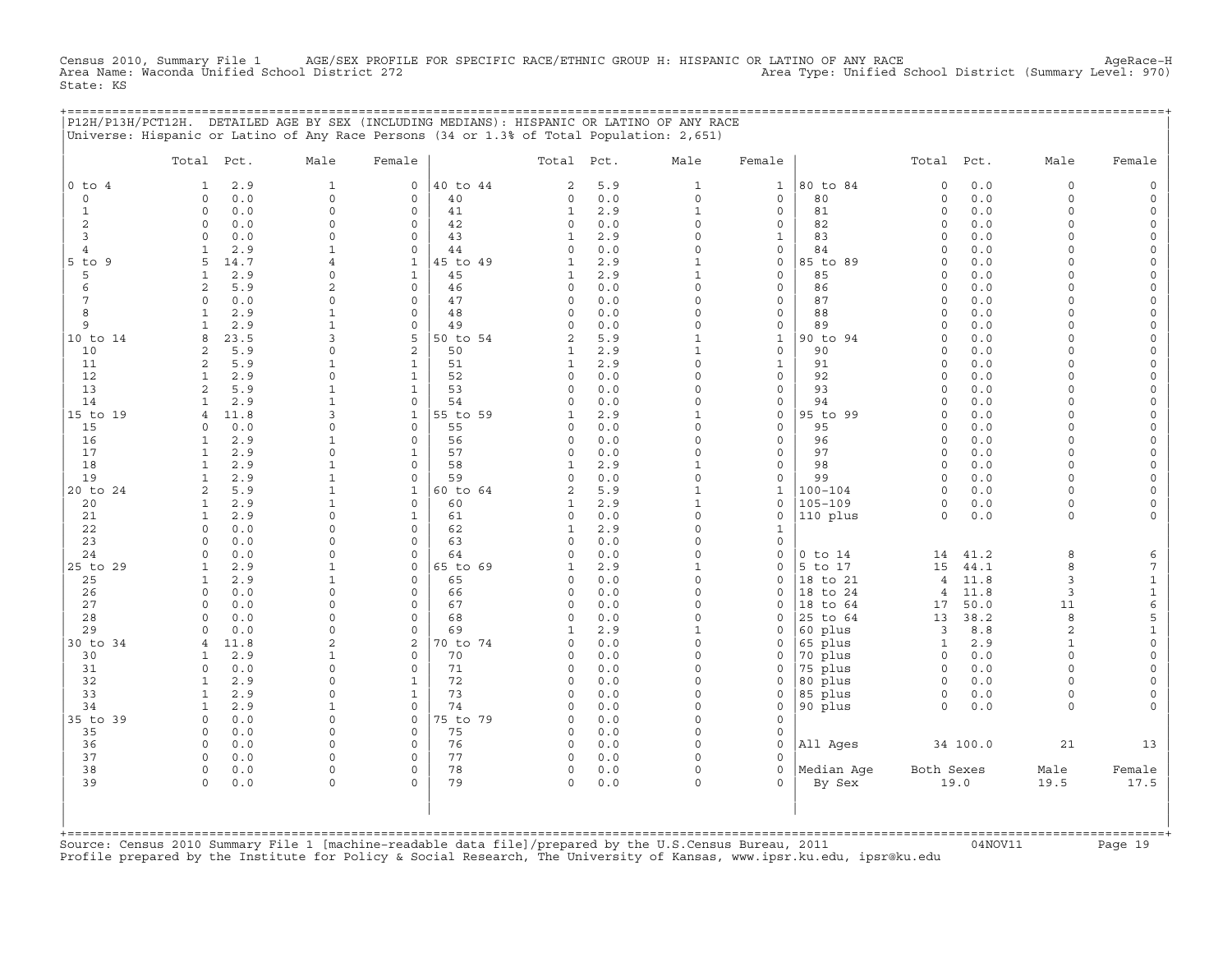Census 2010, Summary File 1 AGE/SEX PROFILE FOR SPECIFIC RACE/ETHNIC GROUP I: WHITE ALONE, NOT HISPANIC OR LATINO<br>Area Name: Waconda Unified School District 272 State: KS

+===================================================================================================================================================+

|                               |            |            | P12I/P13I/PCT12I. DETAILED AGE BY SEX (INCLUDING MEDIANS): WHITE ALONE, NOT HISPANIC OR LATINO<br>Universe: White Alone, Not Hispanic or Latino Persons (2,566 or 96.8% of Total Population: 2,651) |                |                |            |            |                 |                |                      |                    |            |                                |                                            |
|-------------------------------|------------|------------|-----------------------------------------------------------------------------------------------------------------------------------------------------------------------------------------------------|----------------|----------------|------------|------------|-----------------|----------------|----------------------|--------------------|------------|--------------------------------|--------------------------------------------|
|                               | Total Pct. |            | Male                                                                                                                                                                                                | Female         |                | Total Pct. |            | Male            | Female         |                      | Total              | Pct.       | Male                           | Female                                     |
| $0$ to $4$                    | 160        | 6.2        | 83                                                                                                                                                                                                  | 77             | 40 to 44       | 114        | 4.4        | 55              | 59             | 80 to 84             | 117                | $4.6$      | 44                             | 73                                         |
| 0                             | 34         | 1.3        | 15                                                                                                                                                                                                  | 19             | 40             | 19         | 0.7        | 10              | 9              | 80                   | 25                 | 1.0        | 8                              | 17                                         |
| $\mathbf{1}$                  | 43         | 1.7        | 27                                                                                                                                                                                                  | 16             | 41             | 21         | 0.8        | 17              | $\overline{4}$ | 81                   | 25                 | 1.0        | 13                             | 12                                         |
| $\overline{c}$                | 29         | 1.1        | 16                                                                                                                                                                                                  | 13             | 42             | 21         | 0.8        | 6               | 15             | 82                   | 31                 | 1.2        | 8                              | 23                                         |
| 3                             | 28         | 1.1        | 12                                                                                                                                                                                                  | 16             | 43             | 23         | 0.9        | 13              | 10             | 83                   | 19                 | 0.7        | 6                              | 13                                         |
| $\overline{4}$<br>$5$ to<br>9 | 26<br>143  | 1.0<br>5.6 | 13<br>64                                                                                                                                                                                            | 13<br>79       | 44<br>45 to 49 | 30<br>195  | 1.2<br>7.6 | 9<br>103        | 21<br>92       | 84<br>85 to 89       | 17<br>67           | 0.7<br>2.6 | 9<br>22                        | $\boldsymbol{8}$<br>45                     |
| 5                             | 32         | 1.2        | 14                                                                                                                                                                                                  | 18             | 45             | 34         | 1.3        | 18              | 16             | 85                   | 19                 | 0.7        | 4                              | $15$                                       |
| 6                             | 28         | 1.1        | $7\phantom{.0}$                                                                                                                                                                                     | 21             | 46             | 37         | 1.4        | 22              | 15             | 86                   | 14                 | 0.5        | 8                              | $\epsilon$                                 |
| 7                             | 30         | 1.2        | 13                                                                                                                                                                                                  | 17             | 47             | 34         | 1.3        | 15              | 19             | 87                   | 13                 | 0.5        | 7                              | $\epsilon$                                 |
| 8                             | 28         | 1.1        | 14                                                                                                                                                                                                  | 14             | 48             | 45         | 1.8        | 22              | 23             | 88                   | $\overline{4}$     | 0.2        | $1\,$                          | $\overline{3}$                             |
| 9                             | 25         | 1.0        | 16                                                                                                                                                                                                  | 9              | 49             | 45         | 1.8        | 26              | 19             | 89                   | 17                 | 0.7        | $\overline{c}$                 | $15\,$                                     |
| 10 to 14                      | 140        | 5.5        | 72                                                                                                                                                                                                  | 68             | 50 to 54       | 228        | 8.9        | 123             | 105            | 90 to 94             | 31                 | 1.2        | 11                             | $20$                                       |
| 10                            | 28         | 1.1        | 16                                                                                                                                                                                                  | 12             | 50             | 46         | 1.8        | 23              | 23             | 90                   | 7<br>5             | 0.3        | 3                              | $\overline{4}$                             |
| 11<br>12                      | 25<br>26   | 1.0<br>1.0 | 15<br>13                                                                                                                                                                                            | 10<br>13       | 51<br>52       | 37<br>49   | 1.4<br>1.9 | 18<br>32        | 19<br>17       | 91<br>92             | 8                  | 0.2<br>0.3 | $\mathbf{1}$<br>$\overline{4}$ | 4<br>$\,4$                                 |
| 13                            | 34         | 1.3        | 13                                                                                                                                                                                                  | 21             | 53             | 52         | 2.0        | 30              | 22             | 93                   | 7                  | 0.3        | $\mathbf{1}$                   | 6                                          |
| 14                            | 27         | 1.1        | 15                                                                                                                                                                                                  | 12             | 54             | 44         | 1.7        | 20              | 24             | 94                   | $\overline{4}$     | 0.2        | $\overline{c}$                 | $\overline{c}$                             |
| 15 to 19                      | 139        | 5.4        | 71                                                                                                                                                                                                  | 68             | 55 to 59       | 217        | 8.5        | 116             | 101            | 95 to 99             | 6                  | 0.2        | 3                              | 3                                          |
| 15                            | 25         | 1.0        | 13                                                                                                                                                                                                  | 12             | 55             | 42         | 1.6        | 22              | 20             | 95                   | $\overline{4}$     | 0.2        | $\overline{c}$                 | $\overline{c}$                             |
| 16                            | 43         | 1.7        | 22                                                                                                                                                                                                  | 21             | 56             | 47         | 1.8        | 25              | 22             | 96                   | $\overline{c}$     | 0.1        | $\mathbf{1}$                   | $\mathbf 1$                                |
| 17                            | 22         | 0.9        | 6                                                                                                                                                                                                   | 16             | 57             | 40         | 1.6        | 24              | 16             | 97                   | $\circ$            | 0.0        | $\circ$                        | $\mathsf{O}\xspace$                        |
| 18<br>19                      | 28<br>21   | 1.1<br>0.8 | 17                                                                                                                                                                                                  | 11<br>8        | 58<br>59       | 51         | 2.0<br>1.4 | 26              | 25             | 98<br>99             | $\circ$<br>$\circ$ | 0.0<br>0.0 | $\Omega$<br>0                  | $\mathsf{O}\xspace$<br>$\mathsf{O}\xspace$ |
| 20 to 24                      | 91         | 3.5        | 13<br>47                                                                                                                                                                                            | 44             | 60 to 64       | 37<br>171  | 6.7        | 19<br>91        | 18<br>80       | $100 - 104$          | $\circ$            | 0.0        | $\circ$                        | 0                                          |
| 20                            | 16         | 0.6        | 10                                                                                                                                                                                                  | 6              | 60             | 41         | 1.6        | 17              | 24             | $105 - 109$          | $\Omega$           | 0.0        | $\Omega$                       | $\mathsf{O}\xspace$                        |
| 21                            | 21         | 0.8        | 11                                                                                                                                                                                                  | 10             | 61             | 26         | 1.0        | 19              | 7              | 110 plus             | $\Omega$           | 0.0        | $\circ$                        | 0                                          |
| 22                            | 18         | 0.7        | 6                                                                                                                                                                                                   | 12             | 62             | 47         | 1.8        | 24              | 23             |                      |                    |            |                                |                                            |
| 23                            | 21         | 0.8        | 9                                                                                                                                                                                                   | 12             | 63             | 34         | 1.3        | 16              | 18             |                      |                    |            |                                |                                            |
| 24                            | 15         | 0.6        | 11                                                                                                                                                                                                  | $\overline{4}$ | 64             | 23         | 0.9        | 15              | 8              | $0$ to $14$          | 443                | 17.3       | 219                            | 224                                        |
| 25 to 29                      | 119        | 4.6        | 63                                                                                                                                                                                                  | 56             | 65 to 69       | 139        | 5.4        | 63              | 76             | 5 to 17              | 373                | 14.5       | 177                            | 196                                        |
| 25<br>26                      | 23<br>24   | 0.9<br>0.9 | 12<br>8                                                                                                                                                                                             | 11<br>16       | 65<br>66       | 24<br>31   | 0.9<br>1.2 | 16<br>14        | 8<br>17        | 18 to 21<br>18 to 24 | 86<br>140          | 3.4<br>5.5 | 51<br>77                       | $35$<br>63                                 |
| 27                            | 24         | 0.9        | 16                                                                                                                                                                                                  | 8              | 67             | 28         | 1.1        | $\overline{9}$  | 19             | 18 to 64             | 1,425              | 55.5       | 753                            | 672                                        |
| 28                            | 26         | 1.0        | 16                                                                                                                                                                                                  | 10             | 68             | 31         | 1.2        | 12              | 19             | 25 to 64             | 1,285              | 50.1       | 676                            | 609                                        |
| 29                            | 22         | 0.9        | 11                                                                                                                                                                                                  | 11             | 69             | 25         | 1.0        | 12              | 13             | 60 plus              | 779                | 30.4       | 358                            | 421                                        |
| 30 to 34                      | 130        | 5.1        | 71                                                                                                                                                                                                  | 59             | 70 to 74       | 121        | 4.7        | 62              | 59             | 65 plus              | 608                | 23.7       | 267                            | 341                                        |
| 30                            | 27         | 1.1        | 12                                                                                                                                                                                                  | 15             | 70             | 29         | 1.1        | 16              | 13             | 70 plus              | 469                | 18.3       | 204                            | 265                                        |
| 31                            | 25         | 1.0        | 16                                                                                                                                                                                                  | 9              | 71             | 16         | 0.6        | 6               | 10             | 75 plus              | 348                | 13.6       | 142                            | 206                                        |
| 32<br>33                      | 25<br>23   | 1.0<br>0.9 | 14<br>13                                                                                                                                                                                            | 11<br>10       | 72<br>73       | 27<br>30   | 1.1<br>1.2 | 16<br>17        | 11<br>13       | 80 plus<br>85 plus   | 221<br>104         | 8.6<br>4.1 | 80<br>36                       | 141<br>68                                  |
| 34                            | 30         | 1.2        | 16                                                                                                                                                                                                  | 14             | 74             | 19         | 0.7        | $7\phantom{.0}$ | 12             | 90 plus              | 37                 | 1.4        | 14                             | 23                                         |
| 35 to 39                      | 111        | 4.3        | 54                                                                                                                                                                                                  | 57             | 75 to 79       | 127        | 4.9        | 62              | 65             |                      |                    |            |                                |                                            |
| 35                            | 20         | 0.8        | $7\phantom{.0}$                                                                                                                                                                                     | 13             | 75             | 24         | 0.9        | 14              | 10             |                      |                    |            |                                |                                            |
| 36                            | 17         | 0.7        | 11                                                                                                                                                                                                  | 6              | 76             | 33         | 1.3        | 18              | 15             | All Ages             | 2,566 100.0        |            | 1,280                          | 1,286                                      |
| 37                            | 21         | 0.8        | 11                                                                                                                                                                                                  | 10             | 77             | 24         | 0.9        | 9               | 15             |                      |                    |            |                                |                                            |
| 38                            | 26         | 1.0        | 11                                                                                                                                                                                                  | 15             | 78             | 22         | 0.9        | 10              | 12             | Median Age           | Both Sexes         |            | Male                           | Female                                     |
| 39                            | 27         | $1.1\,$    | 14                                                                                                                                                                                                  | 13             | 79             | 24         | 0.9        | 11              | 13             | By Sex               |                    | 48.7       | 48.2                           | 49.2                                       |
|                               |            |            |                                                                                                                                                                                                     |                |                |            |            |                 |                |                      |                    |            |                                |                                            |
|                               |            |            |                                                                                                                                                                                                     |                |                |            |            |                 |                |                      |                    |            |                                |                                            |

+===================================================================================================================================================+Source: Census 2010 Summary File 1 [machine−readable data file]/prepared by the U.S.Census Bureau, 2011 04NOV11 Page 20 Profile prepared by the Institute for Policy & Social Research, The University of Kansas, www.ipsr.ku.edu, ipsr@ku.edu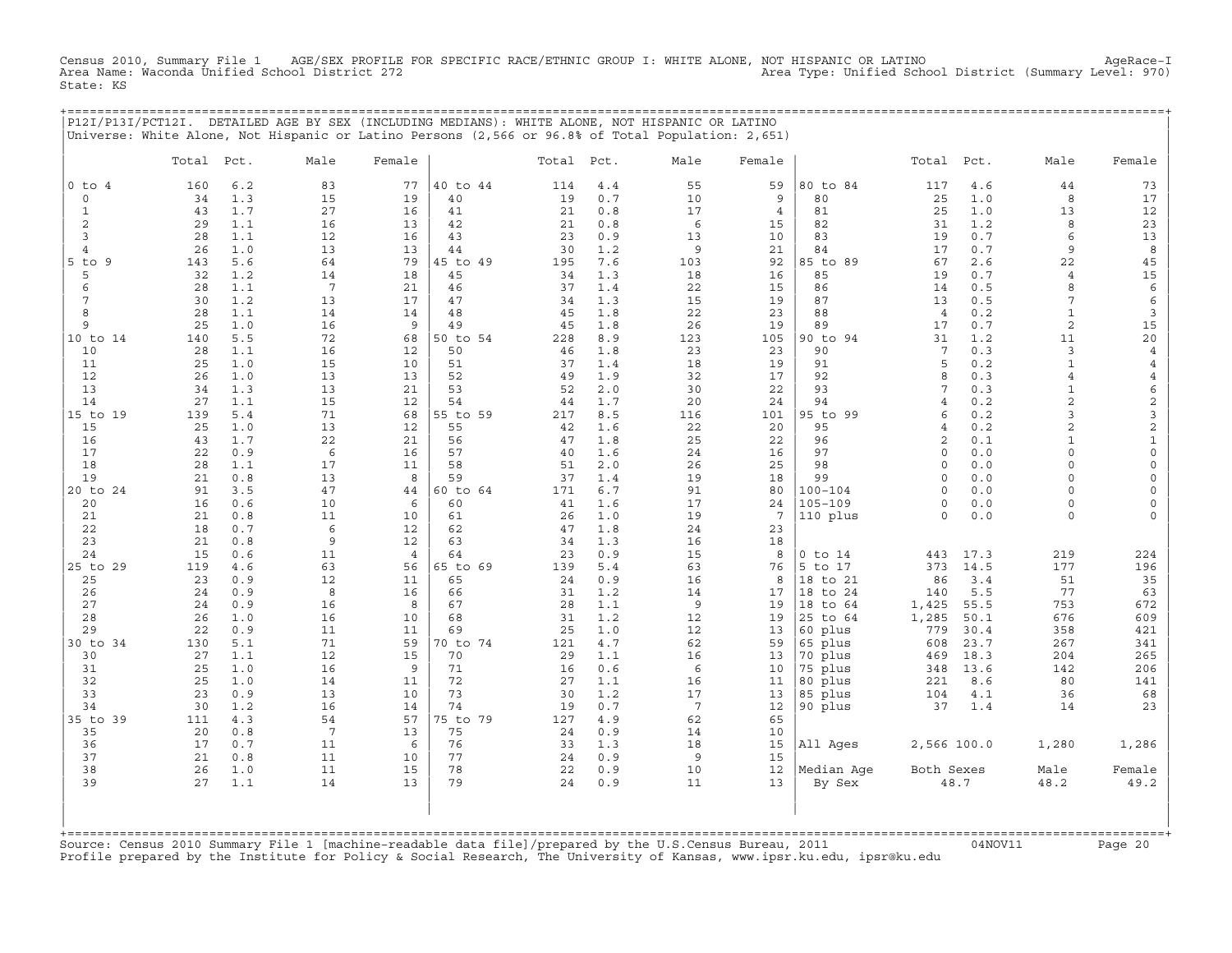Census 2010, Summary File 1 AGE/SEX PROFILE FOR SPECIFIC RACE/ETHNIC GROUP J: BLACK/AFRICAN AM ALONE, NOT HISP/LATINO<br>Area Name: Waconda Unified School District 272 State: KS

|                | P12J/P13J/PCT12J. DETAILED AGE BY SEX (INCLUDING MEDIANS): BLACK/AFRICAN AM ALONE, NOT HISP/LATINO<br>Universe: Black/African Am Alone, Not Hisp/Latino Persons (7 or 0.3% of Total Population: 2,651) |                            |                                    |                |               |            |                      |                              | ================================= |                         |              |                      |                      |
|----------------|--------------------------------------------------------------------------------------------------------------------------------------------------------------------------------------------------------|----------------------------|------------------------------------|----------------|---------------|------------|----------------------|------------------------------|-----------------------------------|-------------------------|--------------|----------------------|----------------------|
|                | Total Pct.                                                                                                                                                                                             | Male                       | Female                             |                | Total Pct.    |            | Male                 | Female                       |                                   | Total Pct.              |              | Male                 | Female               |
| $0$ to $4$     | $\mathbf 0$<br>0.0                                                                                                                                                                                     | $\circ$                    | $\mathsf{O}$                       | 40 to 44       | 0             | 0.0        | 0                    | $\mathsf{O}\xspace$          | 80 to 84                          | $\mathsf O$             | 0.0          | $\mathsf O$          |                      |
| $\circ$        | 0.0<br>$\Omega$                                                                                                                                                                                        | $\mathbf 0$                | 0                                  | 40             | $\Omega$      | 0.0        | $\circ$              | 0                            | 80                                | 0                       | 0.0          | $\mathbf 0$          |                      |
| 1              | $\Omega$<br>0.0                                                                                                                                                                                        | $\Omega$                   | $\circ$                            | 41             | 0             | 0.0        | $\Omega$             | 0                            | 81                                | $\circ$                 | 0.0          | $\Omega$             | $\Omega$             |
| 2<br>3         | $\circ$<br>0.0<br>$\mathbf 0$<br>0.0                                                                                                                                                                   | $\mathbf 0$<br>$\mathbf 0$ | $\mathsf{O}\xspace$<br>$\mathbf 0$ | 42<br>43       | 0<br>$\Omega$ | 0.0<br>0.0 | 0<br>$\Omega$        | $\circ$<br>0                 | 82<br>83                          | 0<br>$\Omega$           | 0.0<br>0.0   | $\Omega$<br>$\cap$   | $\Omega$<br>$\Omega$ |
| $\overline{4}$ | 0.0<br>$\mathbf 0$                                                                                                                                                                                     | $\Omega$                   | $\mathbf 0$                        | 44             | $\Omega$      | 0.0        | $\Omega$             | 0                            | 84                                | $\Omega$                | 0.0          | $\Omega$             |                      |
| 5 to 9         | $\Omega$<br>0.0                                                                                                                                                                                        | $\Omega$                   | $\mathbf 0$                        | 45 to 49       | 1             | 14.3       | $\circ$              | $\mathbf{1}$                 | 85 to 89                          | $\mathbf 0$             | 0.0          | $\cap$               | $\Omega$             |
| 5              | 0.0<br>$\Omega$                                                                                                                                                                                        | $\Omega$                   | $\mathbf 0$                        | 45             | $\Omega$      | 0.0        | $\Omega$             | $\mathbf{0}$                 | 85                                | $\Omega$                | 0.0          | $\cap$               | $\Omega$             |
| 6              | 0.0<br>$\circ$                                                                                                                                                                                         | $\mathbf 0$                | 0                                  | 46             | 0             | 0.0        | $\Omega$             | 0                            | 86                                | $\Omega$                | 0.0          | $\Omega$             | $\Omega$             |
| 7              | 0.0<br>$\mathbf 0$                                                                                                                                                                                     | $\mathbf 0$                | $\mathbf 0$                        | 47             | 1             | 14.3       | $\Omega$             | $\mathbf{1}$                 | 87                                | $\Omega$                | 0.0          | $\Omega$             |                      |
| 8              | $\Omega$<br>0.0                                                                                                                                                                                        | $\Omega$                   | $\mathbf 0$                        | 48             | $\Omega$      | 0.0        | $\Omega$             | 0                            | 88                                | $\mathbf 0$             | 0.0          | $\Omega$             | $\Omega$             |
| 9              | 0.0<br>$\Omega$                                                                                                                                                                                        | $\Omega$                   | $\mathbf 0$                        | 49             | <sup>0</sup>  | 0.0        | $\Omega$             | 0                            | 89                                | $\Omega$                | 0.0          | $\cap$               | $\Omega$             |
| 10 to 14       | 28.6<br>2<br>14.3                                                                                                                                                                                      | $\mathbf{1}$<br>$\Omega$   | $\mathbf{1}$<br>$\mathbf{1}$       | 50 to 54<br>50 | $\Omega$<br>0 | 0.0<br>0.0 | $\Omega$<br>$\Omega$ | 0<br>$\mathbf 0$             | 90 to 94<br>90                    | $\Omega$<br>$\Omega$    | 0.0<br>0.0   | $\cap$<br>$\Omega$   |                      |
| 10<br>11       | 1<br>$\mathbf 0$<br>0.0                                                                                                                                                                                | $\Omega$                   | 0                                  | 51             | 0             | 0.0        | $\Omega$             | 0                            | 91                                | $\mathbf 0$             | 0.0          | $\Omega$             | $\Omega$             |
| 12             | $\Omega$<br>0.0                                                                                                                                                                                        | $\Omega$                   | $\circ$                            | 52             | $\Omega$      | 0.0        | $\Omega$             | 0                            | 92                                | $\circ$                 | 0.0          | $\Omega$             | $\Omega$             |
| 13             | 0.0<br>$\Omega$                                                                                                                                                                                        | $\Omega$                   | $\mathbf 0$                        | 53             | 0             | 0.0        | $\circ$              | $\mathbf{0}$                 | 93                                | $\mathbf 0$             | 0.0          | $\Omega$             | $\Omega$             |
| 14             | 14.3                                                                                                                                                                                                   | 1                          | 0                                  | 54             | $\Omega$      | 0.0        | $\Omega$             | 0                            | 94                                | $\Omega$                | 0.0          | $\Omega$             | $\Omega$             |
| 15 to 19       | 28.6<br>2                                                                                                                                                                                              | 1                          | 1                                  | 55 to 59       | <sup>0</sup>  | 0.0        | $\Omega$             | 0                            | 95 to 99                          | $\Omega$                | 0.0          | $\Omega$             | $\Omega$             |
| 15             | 14.3<br>$\mathbf{1}$                                                                                                                                                                                   | $\mathbf 0$                | $\mathbf{1}$                       | 55             | 0             | 0.0        | 0                    | $\circ$                      | 95                                | $\Omega$                | 0.0          | $\Omega$             | $\Omega$             |
| 16             | 0.0<br>$\Omega$                                                                                                                                                                                        | $\mathbf 0$                | 0                                  | 56             | 0             | 0.0        | 0                    | 0                            | 96                                | $\circ$                 | 0.0          | $\Omega$             | $\Omega$             |
| 17             | 0.0<br>$\Omega$                                                                                                                                                                                        | $\Omega$                   | 0                                  | 57             | $\Omega$      | 0.0        | $\Omega$             | 0                            | 97                                | $\Omega$                | 0.0          | $\Omega$             |                      |
| 18<br>19       | 14.3<br>1<br>0.0<br>$\Omega$                                                                                                                                                                           | 1<br>$\Omega$              | $\mathbf 0$<br>$\mathbf 0$         | 58<br>59       | 0<br>$\Omega$ | 0.0<br>0.0 | $\Omega$<br>$\circ$  | $\mathbf{0}$<br>$\mathbf{0}$ | 98<br>99                          | $\Omega$<br>$\mathbf 0$ | 0.0<br>0.0   | $\Omega$<br>$\Omega$ | $\Omega$             |
| 20 to 24       | $\mathbf 0$<br>0.0                                                                                                                                                                                     | $\mathbf 0$                | 0                                  | 60 to 64       | 1             | 14.3       | $\mathbf{1}$         | 0                            | $100 - 104$                       | $\circ$                 | 0.0          | $\Omega$             | $\Omega$             |
| 20             | $\mathbf 0$<br>0.0                                                                                                                                                                                     | $\mathbf 0$                | $\mathsf{O}\xspace$                | 60             | $\Omega$      | 0.0        | $\circ$              | 0                            | $105 - 109$                       | $\circ$                 | 0.0          | $\mathbf 0$          |                      |
| 21             | $\Omega$<br>0.0                                                                                                                                                                                        | $\Omega$                   | 0                                  | 61             | $\Omega$      | 0.0        | 0                    | 0                            | 110 plus                          | $\mathsf O$             | 0.0          | $\mathsf{O}$         |                      |
| 22             | 0.0<br>$\Omega$                                                                                                                                                                                        | $\Omega$                   | $\Omega$                           | 62             | $\Omega$      | 0.0        | 0                    | 0                            |                                   |                         |              |                      |                      |
| 23             | 0.0<br>$\Omega$                                                                                                                                                                                        | $\Omega$                   | $\circ$                            | 63             | $\Omega$      | 0.0        | 0                    | 0                            |                                   |                         |              |                      |                      |
| 24             | $\mathbf 0$<br>0.0                                                                                                                                                                                     | $\mathbf 0$                | $\mathsf{O}\xspace$                | 64             | $\mathbf{1}$  | 14.3       | $\mathbf{1}$         | 0                            | $0$ to $14$                       | 2                       | 28.6         | $\mathbf{1}$         |                      |
| 25 to 29       | 0.0<br>$\mathbf 0$                                                                                                                                                                                     | $\mathbf 0$                | 0                                  | 65 to 69       | $\Omega$      | 0.0        | 0                    | 0                            | 5 to 17                           | 3                       | 42.9         | $\mathbf{1}$         | $\overline{c}$       |
| 25             | $\Omega$<br>0.0                                                                                                                                                                                        | $\Omega$<br>$\Omega$       | $\mathbf 0$                        | 65             | $\Omega$      | 0.0        | $\Omega$             | $\mathbf 0$                  | 18 to 21                          | $\mathbf{1}$            | 14.3         | $\mathbf{1}$         | $\mathsf O$          |
| 26<br>27       | $\mathbf 0$<br>0.0<br>0.0<br>$\Omega$                                                                                                                                                                  | $\Omega$                   | 0<br>$\mathbf 0$                   | 66<br>67       | 0<br>0        | 0.0<br>0.0 | 0<br>$\Omega$        | 0<br>0                       | 18 to 24<br>18 to 64              | 1<br>4                  | 14.3<br>57.1 | 1<br>3               | $\mathsf O$<br>1     |
| 28             | 0.0<br>$\Omega$                                                                                                                                                                                        | $\Omega$                   | $\mathbf 0$                        | 68             | $\Omega$      | 0.0        | $\Omega$             | $\mathbf 0$                  | 25 to 64                          | 3                       | 42.9         | 2                    |                      |
| 29             | $\Omega$<br>0.0                                                                                                                                                                                        | $\mathbf 0$                | $\mathsf O$                        | 69             | 0             | 0.0        | $\circ$              | 0                            | 60 plus                           | $\mathbf{1}$            | 14.3         | $\mathbf{1}$         | $\Omega$             |
| 30 to 34       | $\mathbf 0$<br>0.0                                                                                                                                                                                     | $\Omega$                   | 0                                  | 70 to 74       | 0             | 0.0        | $\circ$              | 0                            | 65 plus                           | $\circ$                 | 0.0          | $\mathbf 0$          | $\Omega$             |
| 30             | 0.0<br>$\Omega$                                                                                                                                                                                        | $\Omega$                   | $\mathbf 0$                        | 70             | $\Omega$      | 0.0        | $\circ$              | 0                            | 70 plus                           | $\circ$                 | 0.0          | $\Omega$             |                      |
| 31             | $\mathbf 0$<br>0.0                                                                                                                                                                                     | $\Omega$                   | $\mathbf 0$                        | 71             | 0             | 0.0        | $\Omega$             | 0                            | 75 plus                           | $\mathbf 0$             | 0.0          | $\Omega$             |                      |
| 32             | $\Omega$<br>0.0                                                                                                                                                                                        | $\Omega$                   | $\mathbf 0$                        | 72             | 0             | 0.0        | $\Omega$             | 0                            | 80 plus                           | $\circ$                 | 0.0          | $\Omega$             | $\Omega$             |
| 33             | 0.0<br>$\Omega$                                                                                                                                                                                        | $\Omega$                   | 0                                  | 73             | $\mathbf 0$   | 0.0        | $\Omega$             | 0                            | 85 plus                           | $\circ$                 | 0.0          | $\mathbf 0$          | $\Omega$             |
| 34             | 0.0<br>$\Omega$                                                                                                                                                                                        | $\Omega$                   | $\circ$                            | 74             | $\Omega$      | 0.0        | $\Omega$             | 0                            | 90 plus                           | $\circ$                 | 0.0          | $\mathbf 0$          |                      |
| 35 to 39       | 14.3<br>$\mathbf{1}$                                                                                                                                                                                   | 1<br>1                     | $\circ$<br>0                       | 75 to 79<br>75 | 0<br>0        | 0.0        | $\Omega$<br>$\Omega$ | $\mathbf 0$<br>0             |                                   |                         |              |                      |                      |
| 35<br>36       | 14.3<br>1<br>0.0<br>$\Omega$                                                                                                                                                                           | $\Omega$                   | $\mathbf 0$                        | 76             | $\circ$       | 0.0<br>0.0 | $\Omega$             | $\mathbf 0$                  | All Ages                          |                         | 7100.0       | $\overline{4}$       | 3                    |
| 37             | $\mathbf 0$<br>0.0                                                                                                                                                                                     | $\mathsf{O}$               | $\mathbf 0$                        | 77             | $\circ$       | 0.0        | 0                    | 0                            |                                   |                         |              |                      |                      |
| 38             | $\mathbf 0$<br>0.0                                                                                                                                                                                     | $\mathsf{O}$               | $\mathsf{O}$                       | 78             | 0             | 0.0        | 0                    | 0                            | Median Aqe                        | Both Sexes              |              | Male                 | Female               |
| 39             | 0.0<br>$\Omega$                                                                                                                                                                                        | $\Omega$                   | $\Omega$                           | 79             | $\Omega$      | 0.0        | $\Omega$             | $\Omega$                     | By Sex                            |                         | 19.0         | 20.0                 | 16.5                 |
|                |                                                                                                                                                                                                        |                            |                                    |                |               |            |                      |                              |                                   |                         |              |                      |                      |

+===================================================================================================================================================+Source: Census 2010 Summary File 1 [machine−readable data file]/prepared by the U.S.Census Bureau, 2011 04NOV11 Page 21 Profile prepared by the Institute for Policy & Social Research, The University of Kansas, www.ipsr.ku.edu, ipsr@ku.edu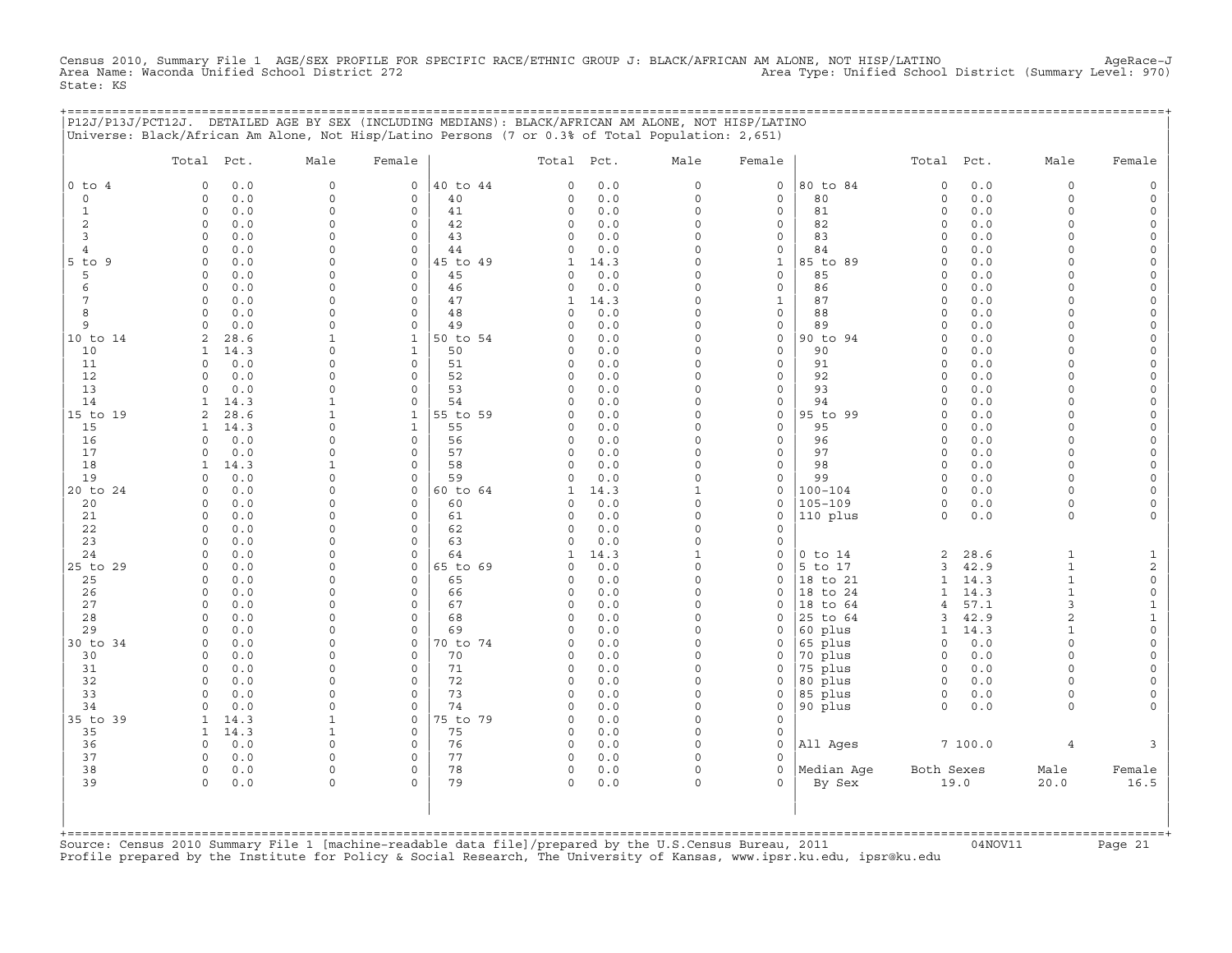Census 2010, Summary File 1 AGE/SEX PROFILE FOR SPECIFIC RACE/ETHNIC GROUP K: AM IND/ALASKA NAT ALONE, NOT HISP/LATINO<br>Area Name: Waconda Unified School District 272 State: KS

+===================================================================================================================================================+

|                     | P12K/P13K/PCT12K. DETAILED AGE BY SEX (INCLUDING MEDIANS): AM IND/ALASKA NAT ALONE, NOT HISP/LATINO<br>Universe: Am Ind/Alaska Nat Alone, Not Hisp/Latino Persons (11 or 0.4% of Total Population: 2,651) |                          |                                     |          |               |              |                         |                                    |                      |                        |              |                      |                                     |
|---------------------|-----------------------------------------------------------------------------------------------------------------------------------------------------------------------------------------------------------|--------------------------|-------------------------------------|----------|---------------|--------------|-------------------------|------------------------------------|----------------------|------------------------|--------------|----------------------|-------------------------------------|
|                     | Total Pct.                                                                                                                                                                                                | Male                     | Female                              |          | Total Pct.    |              | Male                    | Female                             |                      | Total Pct.             |              | Male                 | Female                              |
| $0$ to $4$          | 18.2<br>2                                                                                                                                                                                                 | 1                        | 1                                   | 40 to 44 | 1             | 9.1          | $\mathbf 0$             | $\mathbf{1}$                       | 80 to 84             | $\mathbf 0$            | 0.0          | $\circ$              | $\mathsf{O}\xspace$                 |
| $\mathbf 0$         | 0.0<br>0                                                                                                                                                                                                  | $\Omega$                 | $\mathbf 0$                         | 40       | 0             | 0.0          | $\Omega$                | $\mathbf 0$                        | 80                   | $\circ$                | 0.0          | $\circ$              | $\mathsf{O}$                        |
| $\mathbf{1}$        | 0.0<br>0                                                                                                                                                                                                  | $\Omega$                 | $\mathsf{O}\xspace$                 | 41       | 0             | $0.0$        | $\mathbf 0$             | $\mathsf{O}\xspace$                | 81                   | $\mathsf{O}\xspace$    | 0.0          | 0                    | $\mathsf{O}\xspace$                 |
| 2                   | 0.0<br>$\Omega$                                                                                                                                                                                           | $\Omega$                 | $\mathbf 0$                         | 42       | 1             | 9.1          | $\Omega$                | $\mathbf{1}$                       | 82                   | $\circ$                | 0.0          | 0                    | 0                                   |
| 3<br>$\overline{4}$ | 0.0<br>0<br>18.2<br>2                                                                                                                                                                                     | $\Omega$<br>$\mathbf{1}$ | $\mathbf 0$<br>$\mathbf{1}$         | 43<br>44 | 0<br>0        | 0.0<br>0.0   | $\Omega$<br>$\mathbf 0$ | $\mathbf 0$<br>$\mathsf{O}\xspace$ | 83<br>84             | $\circ$<br>$\Omega$    | 0.0<br>$0.0$ | $\Omega$<br>$\Omega$ | $\mathsf{O}$<br>$\mathsf{O}\xspace$ |
| $5$ to $9$          | 0.0<br>$\Omega$                                                                                                                                                                                           | $\Omega$                 | $\mathbf 0$                         | 45 to 49 | $\mathbf{1}$  | 9.1          | $\Omega$                | $\mathbf{1}$                       | 85 to 89             | $\circ$                | 0.0          | $\Omega$             | $\mathbf 0$                         |
| 5                   | 0.0<br>0                                                                                                                                                                                                  | $\Omega$                 | $\mathbf 0$                         | 45       | 0             | 0.0          | $\Omega$                | $\mathbf 0$                        | 85                   | $\circ$                | 0.0          | 0                    | 0                                   |
| 6                   | 0.0<br>$\Omega$                                                                                                                                                                                           | $\Omega$                 | $\mathbf 0$                         | 46       | 0             | 0.0          | $\mathbf 0$             | $\mathsf{O}\xspace$                | 86                   | $\circ$                | 0.0          | $\Omega$             | $\mathsf{O}\xspace$                 |
| 7                   | $\Omega$<br>0.0                                                                                                                                                                                           | $\Omega$                 | $\Omega$                            | 47       | 0             | 0.0          | $\Omega$                | $\mathbf 0$                        | 87                   | $\Omega$               | 0.0          | $\Omega$             | 0                                   |
| 8                   | 0.0<br>0                                                                                                                                                                                                  | $\Omega$                 | 0                                   | 48       | 0             | 0.0          | $\Omega$                | $\mathsf{O}\xspace$                | 88                   | $\circ$                | 0.0          | $\circ$              | 0                                   |
| 9                   | 0.0<br>$\Omega$                                                                                                                                                                                           | $\Omega$                 | $\mathbf 0$                         | 49       | 1             | 9.1          | $\mathbf 0$             | $1\,$                              | 89                   | $\circ$                | 0.0          | $\circ$              | $\mathsf{O}\xspace$                 |
| 10 to 14            | 18.2<br>2                                                                                                                                                                                                 | $\mathbf{1}$             | $\mathbf{1}$                        | 50 to 54 | 0             | 0.0          | $\Omega$                | $\mathbf 0$                        | 90 to 94             | $\circ$                | 0.0          | $\Omega$             | 0                                   |
| 10<br>11            | 9.1<br>1<br>$\circ$<br>0.0                                                                                                                                                                                | $\Omega$<br>$\Omega$     | $\mathbf{1}$<br>$\mathsf{O}\xspace$ | 50<br>51 | 0<br>0        | 0.0<br>0.0   | $\Omega$<br>$\mathbf 0$ | $\mathbf 0$<br>$\mathsf{O}\xspace$ | 90<br>91             | $\circ$<br>$\circ$     | 0.0<br>0.0   | 0<br>$\circ$         | 0<br>$\mathsf{O}\xspace$            |
| 12                  | $\mathbf{1}$<br>9.1                                                                                                                                                                                       | $\mathbf{1}$             | $\mathbf 0$                         | 52       | 0             | $0.0$        | $\Omega$                | $\mathbf 0$                        | 92                   | $\circ$                | 0.0          | $\Omega$             | 0                                   |
| 13                  | 0.0<br>$\Omega$                                                                                                                                                                                           | 0                        | 0                                   | 53       | 0             | 0.0          | $\mathbf 0$             | $\mathsf{O}\xspace$                | 93                   | $\Omega$               | 0.0          | $\Omega$             | 0                                   |
| 14                  | 0.0<br>$\Omega$                                                                                                                                                                                           | $\Omega$                 | $\Omega$                            | 54       | 0             | 0.0          | $\Omega$                | $\mathsf{O}\xspace$                | 94                   | $\circ$                | 0.0          | $\Omega$             | $\mathsf{O}\xspace$                 |
| 15 to 19            | $\circ$<br>0.0                                                                                                                                                                                            | $\Omega$                 | $\mathbf 0$                         | 55 to 59 | 0             | 0.0          | $\Omega$                | $\mathbf 0$                        | 95 to 99             | $\circ$                | 0.0          | $\Omega$             | $\mathsf{O}\xspace$                 |
| 15                  | 0.0<br>$\Omega$                                                                                                                                                                                           | 0                        | $\mathbf 0$                         | 55       | 0             | 0.0          | $\Omega$                | $\mathbf 0$                        | 95                   | $\Omega$               | 0.0          | $\Omega$             | 0                                   |
| 16                  | 0.0<br>$\circ$                                                                                                                                                                                            | $\Omega$                 | $\mathbf 0$                         | 56       | 0             | 0.0          | $\Omega$                | $\mathsf{O}\xspace$                | 96                   | $\Omega$               | $0.0$        | $\Omega$             | $\mathsf{O}\xspace$                 |
| 17                  | $\circ$<br>0.0                                                                                                                                                                                            | $\Omega$                 | $\mathbf 0$                         | 57       | 0             | 0.0          | $\Omega$                | $\mathbf 0$                        | 97                   | $\circ$                | 0.0          | $\circ$              | 0                                   |
| 18<br>19            | 0.0<br>$\Omega$<br>$\Omega$                                                                                                                                                                               | 0<br>$\Omega$            | $\mathbf 0$<br>$\Omega$             | 58<br>59 | 0<br>$\Omega$ | 0.0<br>0.0   | $\mathbf 0$<br>$\Omega$ | $\mathsf{O}\xspace$<br>$\mathbf 0$ | 98<br>99             | $\circ$<br>$\circ$     | 0.0<br>0.0   | $\circ$<br>$\Omega$  | 0<br>$\mathsf{O}\xspace$            |
| 20 to 24            | 0.0<br>0.0<br>$\Omega$                                                                                                                                                                                    | $\Omega$                 | 0                                   | 60 to 64 | 0             | 0.0          | $\Omega$                | $\mathbf 0$                        | $100 - 104$          | $\circ$                | 0.0          | $\Omega$             | $\mathbf 0$                         |
| 20                  | 0.0<br>$\Omega$                                                                                                                                                                                           | 0                        | $\mathbf 0$                         | 60       | 0             | 0.0          | $\Omega$                | $\mathbf 0$                        | $105 - 109$          | 0                      | 0.0          | 0                    | 0                                   |
| 21                  | 0.0<br>$\Omega$                                                                                                                                                                                           | 0                        | $\mathbf 0$                         | 61       | 0             | 0.0          | $\Omega$                | $\mathsf{O}\xspace$                | 110 plus             | $\circ$                | $0.0$        | $\circ$              | $\mathsf{O}\xspace$                 |
| 22                  | $\Omega$<br>0.0                                                                                                                                                                                           | $\Omega$                 | $\Omega$                            | 62       | 0             | 0.0          | $\Omega$                | $\mathbf 0$                        |                      |                        |              |                      |                                     |
| 23                  | 0.0<br>$\Omega$                                                                                                                                                                                           | $\Omega$                 | $\Omega$                            | 63       | 0             | 0.0          | $\Omega$                | $\mathbf 0$                        |                      |                        |              |                      |                                     |
| 24                  | 0.0<br>$\Omega$                                                                                                                                                                                           | $\Omega$                 | 0                                   | 64       | 0             | 0.0          | $\mathbf 0$             | $\mathsf{O}\xspace$                | $0$ to $14$          | $\overline{4}$         | 36.4         | 2                    | $\sqrt{2}$                          |
| 25 to 29            | 0.0<br>$\Omega$                                                                                                                                                                                           | 0                        | $\circ$                             | 65 to 69 | 0             | 0.0          | $\Omega$<br>$\Omega$    | $\mathbf 0$                        | 5 to 17              | $\mathbf{2}$           | 18.2         | $\mathbf{1}$         | $\mathbf 1$                         |
| 25<br>26            | 0.0<br>$\Omega$<br>0.0<br>0                                                                                                                                                                               | $\Omega$<br>$\mathbf 0$  | $\mathbf 0$<br>0                    | 65<br>66 | 0<br>0        | 0.0<br>$0.0$ | $\mathbf 0$             | $\mathbf 0$<br>$\mathbf 0$         | 18 to 21<br>18 to 24 | $\circ$<br>$\mathbf 0$ | 0.0<br>0.0   | $\circ$<br>$\circ$   | $\circ$<br>$\mathsf{O}\xspace$      |
| 27                  | 0.0<br>$\Omega$                                                                                                                                                                                           | $\Omega$                 | $\Omega$                            | 67       | 0             | 0.0          | $\Omega$                | $\mathbf 0$                        | 18 to 64             | 7                      | 63.6         | 3                    | $\overline{4}$                      |
| 28                  | 0.0<br>$\Omega$                                                                                                                                                                                           | 0                        | $\mathbf 0$                         | 68       | 0             | 0.0          | $\Omega$                | $\mathbf 0$                        | 25 to 64             | 7                      | 63.6         | 3                    | 4                                   |
| 29                  | 0.0<br>$\Omega$                                                                                                                                                                                           | $\Omega$                 | $\mathbf 0$                         | 69       | 0             | 0.0          | $\Omega$                | $\mathbf 0$                        | 60 plus              | $\circ$                | 0.0          | $\circ$              | $\mathsf{O}\xspace$                 |
| 30 to 34            | 27.3<br>3                                                                                                                                                                                                 | 1                        | $\overline{a}$                      | 70 to 74 | <sup>o</sup>  | 0.0          | $\Omega$                | $\mathbf 0$                        | 65 plus              | $\circ$                | 0.0          | $\Omega$             | $\mathbf 0$                         |
| 30                  | 9.1<br>$\mathbf{1}$                                                                                                                                                                                       | 1                        | $\mathbf 0$                         | 70       | 0             | 0.0          | $\Omega$                | $\mathbf 0$                        | 70 plus              | $\circ$                | 0.0          | $\Omega$             | $\mathsf{O}\xspace$                 |
| 31                  | 9.1<br>$\mathbf{1}$                                                                                                                                                                                       | 0                        | $\mathbf 1$                         | 71       | 0             | 0.0          | $\mathbf 0$             | $\mathbf 0$                        | 75 plus              | $\circ$                | $0.0$        | $\Omega$             | $\mathsf{O}\xspace$                 |
| 32                  | 9.1<br>$\mathbf{1}$                                                                                                                                                                                       | $\Omega$                 | $\mathbf 1$                         | 72       | 0             | 0.0          | $\Omega$                | $\Omega$                           | 80 plus              | $\circ$                | 0.0          | $\Omega$             | $\mathbf 0$                         |
| 33<br>34            | $\circ$<br>0.0<br>0.0<br>$\Omega$                                                                                                                                                                         | $\Omega$<br>$\mathbf 0$  | $\mathbf 0$<br>$\mathbf 0$          | 73<br>74 | 0<br>0        | 0.0<br>0.0   | $\Omega$<br>$\mathbf 0$ | $\mathbf 0$<br>$\mathbf 0$         | 85 plus<br>90 plus   | $\circ$<br>$\circ$     | 0.0<br>0.0   | $\circ$<br>$\circ$   | 0<br>$\mathbf 0$                    |
| 35 to 39            | 18.2<br>2                                                                                                                                                                                                 | $\overline{2}$           | $\Omega$                            | 75 to 79 | $\Omega$      | 0.0          | $\Omega$                | $\mathbf 0$                        |                      |                        |              |                      |                                     |
| 35                  | 0.0<br>$\circ$                                                                                                                                                                                            | $\mathbf 0$              | 0                                   | 75       | 0             | 0.0          | $\mathbf 0$             | $\mathbf 0$                        |                      |                        |              |                      |                                     |
| 36                  | 9.1<br>$\mathbf{1}$                                                                                                                                                                                       | 1                        | 0                                   | 76       | 0             | 0.0          | $\mathbf 0$             | $\mathbf 0$                        | All Ages             |                        | 11 100.0     | 5                    | 6                                   |
| 37                  | 0.0<br>$\Omega$                                                                                                                                                                                           | $\Omega$                 | $\Omega$                            | 77       | 0             | 0.0          | $\Omega$                | $\Omega$                           |                      |                        |              |                      |                                     |
| 38                  | 0<br>0.0                                                                                                                                                                                                  | $\Omega$                 | $\mathsf{O}$                        | 78       | 0             | 0.0          | $\mathbf 0$             | $\mathbf 0$                        | Median Age           | Both Sexes             |              | Male                 | Female                              |
| 39                  | $\mathbf{1}$<br>9.1                                                                                                                                                                                       | $\mathbf{1}$             | $\Omega$                            | 79       | 0             | 0.0          | $\Omega$                | $\Omega$                           | By Sex               |                        | 32.5         | 32.5                 | 32.5                                |
|                     |                                                                                                                                                                                                           |                          |                                     |          |               |              |                         |                                    |                      |                        |              |                      |                                     |
|                     |                                                                                                                                                                                                           |                          |                                     |          |               |              |                         |                                    |                      |                        |              |                      |                                     |
|                     |                                                                                                                                                                                                           |                          |                                     |          |               |              |                         |                                    |                      |                        |              |                      |                                     |

+===================================================================================================================================================+Source: Census 2010 Summary File 1 [machine−readable data file]/prepared by the U.S.Census Bureau, 2011 04NOV11 Page 22 Profile prepared by the Institute for Policy & Social Research, The University of Kansas, www.ipsr.ku.edu, ipsr@ku.edu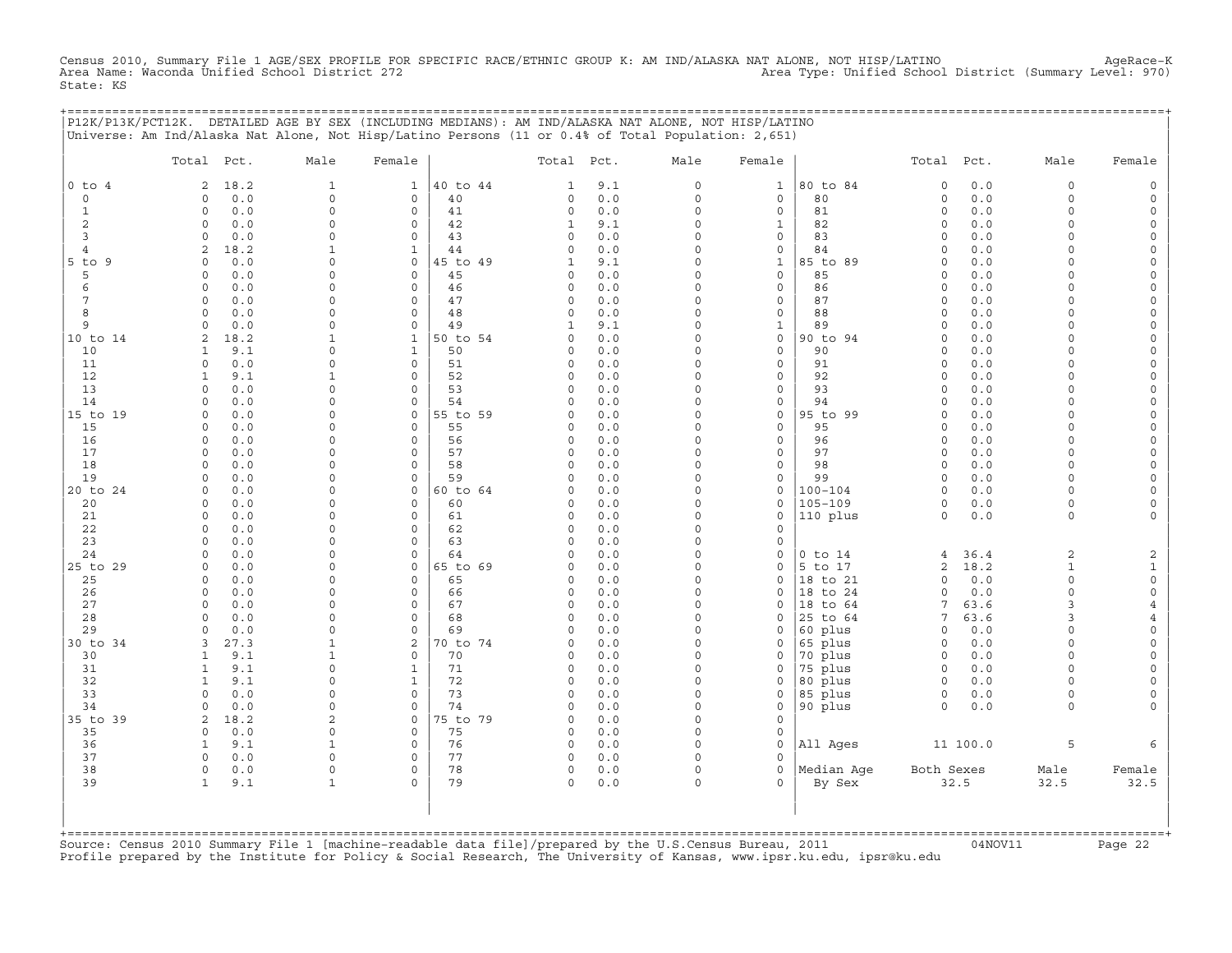Census 2010, Summary File 1 AGE/SEX PROFILE FOR SPECIFIC RACE/ETHNIC GROUP L: ASIAN ALONE, NOT HISPANIC OR LATINO<br>Area Name: Waconda Unified School District 272 State: KS

+===================================================================================================================================================+

|                     | P12L/P13L/PCT12L. DETAILED AGE BY SEX (INCLUDING MEDIANS): ASIAN ALONE, NOT HISPANIC OR LATINO<br>Universe: Asian Alone, Not Hispanic or Latino Persons (13 or 0.5% of Total Population: 2,651) |                                 |                                            |                |               |              |                        |                                     |                         |                    |             |                             |                          |
|---------------------|-------------------------------------------------------------------------------------------------------------------------------------------------------------------------------------------------|---------------------------------|--------------------------------------------|----------------|---------------|--------------|------------------------|-------------------------------------|-------------------------|--------------------|-------------|-----------------------------|--------------------------|
|                     | Total<br>Pct.                                                                                                                                                                                   | Male                            | Female                                     |                | Total         | Pct.         | Male                   | Female                              |                         | Total              | Pct.        | Male                        | Female                   |
| $0$ to $4$          | 0.0<br>0                                                                                                                                                                                        | $\mathsf{O}\xspace$             | $\circ$                                    | 40 to 44       | 1             | $7.7\,$      | $\mathsf O$            | $\mathbf 1$                         | 80 to 84                | $\mathbb O$        | $0.0$       | $\mathbf 0$                 | $\mathsf{O}$             |
| 0                   | $\mathbf 0$<br>0.0                                                                                                                                                                              | $\mathbf 0$                     | $\circ$                                    | 40             | 0             | 0.0          | $\mathsf O$            | $\mathsf{O}\xspace$                 | 80                      | $\circ$            | 0.0         | $\Omega$                    | $\mathsf{O}\xspace$      |
| $\mathbf{1}$        | $\circ$<br>0.0                                                                                                                                                                                  | $\mathbf 0$                     | $\mathbf 0$                                | 41             | 0             | 0.0          | 0                      | 0                                   | 81                      | $\circ$            | 0.0         | $\Omega$<br>$\Omega$        | 0                        |
| $\overline{c}$<br>3 | 0.0<br>$\mathbf 0$<br>$\circ$<br>0.0                                                                                                                                                            | $\mathbf 0$<br>$\mathbf 0$      | 0<br>$\mathbf 0$                           | 42<br>43       | 0<br>1        | 0.0<br>7.7   | $\mathsf O$<br>0       | $\mathsf{O}\xspace$<br>$\mathbf{1}$ | 82<br>83                | $\circ$<br>$\circ$ | 0.0<br>0.0  | $\Omega$                    | $\mathsf{O}\xspace$<br>0 |
| $\overline{4}$      | $\circ$<br>0.0                                                                                                                                                                                  | $\mathbf 0$                     | $\mathbf 0$                                | 44             | 0             | 0.0          | $\mathsf O$            | $\mathsf{O}\xspace$                 | 84                      | $\circ$            | 0.0         | $\Omega$                    | $\mathsf{O}\xspace$      |
| $5$ to<br>9         | 30.8<br>$\overline{4}$                                                                                                                                                                          | $\overline{4}$                  | $\mathbf 0$                                | 45 to 49       | $\mathbf{1}$  | 7.7          | $\circ$                | $\mathbf{1}$                        | 85 to 89                | $\circ$            | 0.0         | $\Omega$                    | $\mathsf{O}\xspace$      |
| 5                   | $\mathbf 0$<br>0.0                                                                                                                                                                              | $\mathbf 0$                     | $\circ$                                    | 45             | 0             | 0.0          | $\mathsf O$            | $\mathsf{O}\xspace$                 | 85                      | $\circ$            | 0.0         | $\Omega$                    | $\mathsf{O}\xspace$      |
| 6                   | $\circ$<br>0.0                                                                                                                                                                                  | $\Omega$                        | $\circ$                                    | 46             | 0             | 0.0          | $\circ$                | $\mathsf{O}\xspace$                 | 86                      | $\circ$            | 0.0         | $\Omega$                    | $\mathsf{O}\xspace$      |
| 7                   | 2<br>15.4                                                                                                                                                                                       | 2                               | $\mathbf 0$                                | 47             | $\mathbf 1$   | 7.7          | 0                      | $\mathbf{1}$                        | 87                      | $\circ$            | 0.0         | $\Omega$<br>$\Omega$        | 0                        |
| 8<br>9              | $\circ$<br>$0.0$<br>2<br>15.4                                                                                                                                                                   | $\mathbf 0$<br>2                | $\circ$<br>$\mathbf 0$                     | 48<br>49       | 0<br>0        | 0.0<br>0.0   | 0<br>$\mathsf O$       | $\mathsf{O}\xspace$<br>0            | 88<br>89                | $\circ$<br>$\circ$ | 0.0<br>0.0  | $\Omega$                    | $\mathsf{O}\xspace$<br>0 |
| 10 to 14            | $0.0$<br>$\mathbf 0$                                                                                                                                                                            | $\mathbf 0$                     | 0                                          | 50 to 54       | $\mathbf{2}$  | 15.4         | $\mathbf{1}$           | $\mathbf{1}$                        | 90 to 94                | $\circ$            | 0.0         | $\mathbf 0$                 | $\mathsf{O}\xspace$      |
| 10                  | $\circ$<br>0.0                                                                                                                                                                                  | $\mathbf 0$                     | $\mathbf 0$                                | 50             | 0             | 0.0          | $\circ$                | $\mathbf 0$                         | 90                      | $\circ$            | 0.0         | $\Omega$                    | 0                        |
| 11                  | $\circ$<br>0.0                                                                                                                                                                                  | $\mathbf 0$                     | $\circ$                                    | 51             | 0             | $0.0$        | $\mathsf{O}\xspace$    | $\mathsf{O}\xspace$                 | 91                      | $\circ$            | 0.0         | $\mathbf 0$                 | $\mathsf{O}\xspace$      |
| 12                  | $\Omega$<br>0.0                                                                                                                                                                                 | $\mathbf 0$                     | $\mathbf 0$                                | 52             | 0             | 0.0          | $\circ$                | $\mathsf{O}\xspace$                 | 92                      | $\circ$            | 0.0         | $\Omega$                    | 0                        |
| 13                  | $\mathbf 0$<br>0.0                                                                                                                                                                              | $\mathbf 0$                     | $\mathbf 0$                                | 53             | 1             | 7.7          | 0                      | $\mathbf{1}$                        | 93                      | $\circ$            | 0.0         | $\Omega$                    | 0                        |
| 14                  | $\circ$<br>0.0                                                                                                                                                                                  | $\mathbf 0$                     | $\Omega$                                   | 54             | $1\,$         | $7.7\,$      | $\mathbf{1}$           | $\mathsf{O}\xspace$                 | 94                      | $\circ$            | 0.0         | $\Omega$<br>$\Omega$        | $\mathsf{O}\xspace$      |
| 15 to 19<br>15      | 2<br>15.4<br>$\mathbf 0$<br>0.0                                                                                                                                                                 | 2<br>$\mathbf 0$                | 0<br>$\circ$                               | 55 to 59<br>55 | 0<br>0        | 0.0<br>$0.0$ | 0<br>$\mathsf O$       | 0<br>$\mathsf{O}\xspace$            | 95 to 99<br>95          | $\circ$<br>$\circ$ | 0.0<br>0.0  | $\Omega$                    | 0<br>$\mathsf{O}\xspace$ |
| 16                  | 2<br>15.4                                                                                                                                                                                       | 2                               | $\mathbf 0$                                | 56             | 0             | 0.0          | $\circ$                | $\mathsf{O}\xspace$                 | 96                      | $\circ$            | 0.0         | $\Omega$                    | $\mathsf{O}\xspace$      |
| 17                  | $0.0$<br>$\circ$                                                                                                                                                                                | $\Omega$                        | 0                                          | 57             | 0             | 0.0          | 0                      | $\mathsf{O}\xspace$                 | 97                      | $\circ$            | 0.0         | $\mathbf 0$                 | $\mathsf{O}\xspace$      |
| 18                  | 0.0<br>$\Omega$                                                                                                                                                                                 | $\Omega$                        | $\mathbf 0$                                | 58             | $\Omega$      | 0.0          | $\Omega$               | $\mathsf{O}\xspace$                 | 98                      | $\circ$            | 0.0         | $\Omega$                    | 0                        |
| 19                  | $\circ$<br>0.0                                                                                                                                                                                  | $\mathbf 0$                     | $\mathbf 0$                                | 59             | 0             | 0.0          | $\mathsf{O}\xspace$    | $\mathsf{O}\xspace$                 | 99                      | $\mathbf 0$        | 0.0         | $\Omega$                    | $\mathsf{O}\xspace$      |
| 20 to 24            | $\mathbf 0$<br>0.0                                                                                                                                                                              | $\Omega$                        | $\mathbf 0$                                | 60 to 64       | 0             | 0.0          | 0                      | $\mathsf{O}\xspace$                 | $100 - 104$             | $\circ$            | 0.0         | $\Omega$                    | $\mathsf{O}\xspace$      |
| 20<br>21            | $\mathbf 0$<br>0.0<br>$\circ$<br>0.0                                                                                                                                                            | $\Omega$<br>$\mathsf{O}\xspace$ | $\mathbf 0$<br>$\mathsf{O}\xspace$         | 60<br>61       | 0<br>0        | 0.0<br>$0.0$ | $\circ$<br>$\mathsf O$ | $\mathbf 0$<br>$\mathsf{O}\xspace$  | $105 - 109$<br>110 plus | $\circ$<br>$\circ$ | 0.0<br>0.0  | $\Omega$<br>0               | 0<br>$\mathsf{O}\xspace$ |
| 22                  | $\circ$<br>0.0                                                                                                                                                                                  | $\Omega$                        | $\mathbf 0$                                | 62             | $\mathbf 0$   | 0.0          | 0                      | 0                                   |                         |                    |             |                             |                          |
| 23                  | $\mathbf 0$<br>0.0                                                                                                                                                                              | $\Omega$                        | $\circ$                                    | 63             | 0             | 0.0          | $\Omega$               | 0                                   |                         |                    |             |                             |                          |
| 24                  | $\circ$<br>0.0                                                                                                                                                                                  | $\mathbf 0$                     | $\mathbf 0$                                | 64             | $\mathbf 0$   | 0.0          | $\mathsf O$            | 0                                   | $0$ to $14$             | 4                  | 30.8        | $\overline{4}$              | 0                        |
| 25 to 29            | $\mathbf{2}$<br>15.4                                                                                                                                                                            | $\Omega$                        | $\overline{\mathbf{c}}$                    | 65 to 69       | 0             | 0.0          | $\mathsf O$            | $\mathbf 0$                         | 5 to 17                 | 6                  | 46.2        | 6                           | $\mathsf{O}\xspace$      |
| 25                  | $\mathbf{1}$<br>7.7                                                                                                                                                                             | $\Omega$                        | $\mathbf 1$                                | 65             | $\Omega$      | 0.0          | $\Omega$               | $\Omega$                            | 18 to 21                | $\Omega$           | 0.0         | $\Omega$                    | $\mathsf{O}\xspace$      |
| 26<br>27            | $\circ$<br>0.0<br>$\circ$<br>$0.0$                                                                                                                                                              | $\mathbf 0$<br>0                | $\mathsf{O}\xspace$<br>$\mathsf{O}\xspace$ | 66<br>67       | 0<br>0        | 0.0          | 0<br>$\mathsf O$       | 0<br>0                              | 18 to 24<br>18 to 64    | $\circ$<br>7       | 0.0<br>53.8 | $\mathbf 0$<br>$\mathbf{1}$ | 0                        |
| 28                  | $\mathbf{1}$<br>7.7                                                                                                                                                                             | $\Omega$                        | $\mathbf{1}$                               | 68             | $\Omega$      | 0.0<br>0.0   | $\circ$                | $\Omega$                            | 25 to 64                | $\overline{7}$     | 53.8        | $\mathbf{1}$                | 6<br>6                   |
| 29                  | $\circ$<br>0.0                                                                                                                                                                                  | $\mathsf{O}\xspace$             | $\circ$                                    | 69             | $\mathbf 0$   | 0.0          | $\mathsf O$            | $\mathsf{O}\xspace$                 | 60 plus                 | $\circ$            | 0.0         | $\mathbf 0$                 | $\mathsf{O}\xspace$      |
| 30 to 34            | $\circ$<br>0.0                                                                                                                                                                                  | $\Omega$                        | $\mathbf 0$                                | 70 to 74       | $\mathbf 0$   | 0.0          | 0                      | 0                                   | 65 plus                 | $\circ$            | 0.0         | $\Omega$                    | 0                        |
| 30                  | $\circ$<br>0.0                                                                                                                                                                                  | $\mathbf 0$                     | $\circ$                                    | 70             | 0             | 0.0          | $\circ$                | $\Omega$                            | 70 plus                 | $\circ$            | 0.0         | $\Omega$                    | $\mathsf{O}\xspace$      |
| 31                  | $\circ$<br>0.0                                                                                                                                                                                  | $\mathbf 0$                     | $\circ$                                    | 71             | $\mathbf 0$   | 0.0          | $\circ$                | 0                                   | 75 plus                 | $\circ$            | 0.0         | $\Omega$                    | 0                        |
| 32                  | $\circ$<br>0.0                                                                                                                                                                                  | $\mathbf 0$                     | $\mathbf 0$                                | 72             | 0             | 0.0          | 0                      | 0                                   | 80 plus                 | $\circ$            | 0.0         | $\Omega$                    | 0                        |
| 33<br>34            | $\circ$<br>$0.0$<br>$\circ$<br>0.0                                                                                                                                                              | $\Omega$<br>$\mathbf 0$         | $\Omega$<br>$\mathbf 0$                    | 73<br>74       | $\Omega$<br>0 | 0.0<br>0.0   | $\mathsf O$<br>0       | $\Omega$<br>0                       | 85 plus<br>90 plus      | $\circ$<br>$\circ$ | 0.0<br>0.0  | $\Omega$<br>0               | 0<br>0                   |
| 35 to 39            | $\mathbf{1}$<br>7.7                                                                                                                                                                             | $\mathbf 0$                     | $\mathbf{1}$                               | 75 to 79       | $\mathbf 0$   | 0.0          | $\mathsf O$            | 0                                   |                         |                    |             |                             |                          |
| 35                  | $\circ$<br>0.0                                                                                                                                                                                  | $\mathbf 0$                     | $\mathbf 0$                                | 75             | $\mathbf 0$   | 0.0          | $\circ$                | $\mathsf{O}\xspace$                 |                         |                    |             |                             |                          |
| 36                  | $\mathbb O$<br>0.0                                                                                                                                                                              | $\mathbf 0$                     | $\mathsf{O}\xspace$                        | 76             | 0             | $0.0$        | $\mathsf O$            | $\mathbf 0$                         | All Ages                |                    | 13 100.0    | $\overline{7}$              | 6                        |
| 37                  | $\mathbf{1}$<br>7.7                                                                                                                                                                             | $\Omega$                        | $\mathbf{1}$                               | 77             | 0             | 0.0          | $\circ$                | 0                                   |                         |                    |             |                             |                          |
| 38                  | $\mathsf O$<br>$0.0$                                                                                                                                                                            | $\mathsf{O}\xspace$             | $\mathsf{O}\xspace$                        | 78             | 0             | $0.0$        | $\mathsf O$            | $\mathsf{O}\xspace$                 | Median Aqe              | Both Sexes         |             | Male                        | Female                   |
| 39                  | $\Omega$<br>$0.0$                                                                                                                                                                               | $\mathbf 0$                     | $\Omega$                                   | 79             | 0             | $0.0$        | $\circ$                | $\Omega$                            | By Sex                  |                    | 26.3        | 9.4                         | $40.0$                   |
|                     |                                                                                                                                                                                                 |                                 |                                            |                |               |              |                        |                                     |                         |                    |             |                             |                          |

| | +===================================================================================================================================================+Source: Census 2010 Summary File 1 [machine−readable data file]/prepared by the U.S.Census Bureau, 2011 04NOV11 Page 23 Profile prepared by the Institute for Policy & Social Research, The University of Kansas, www.ipsr.ku.edu, ipsr@ku.edu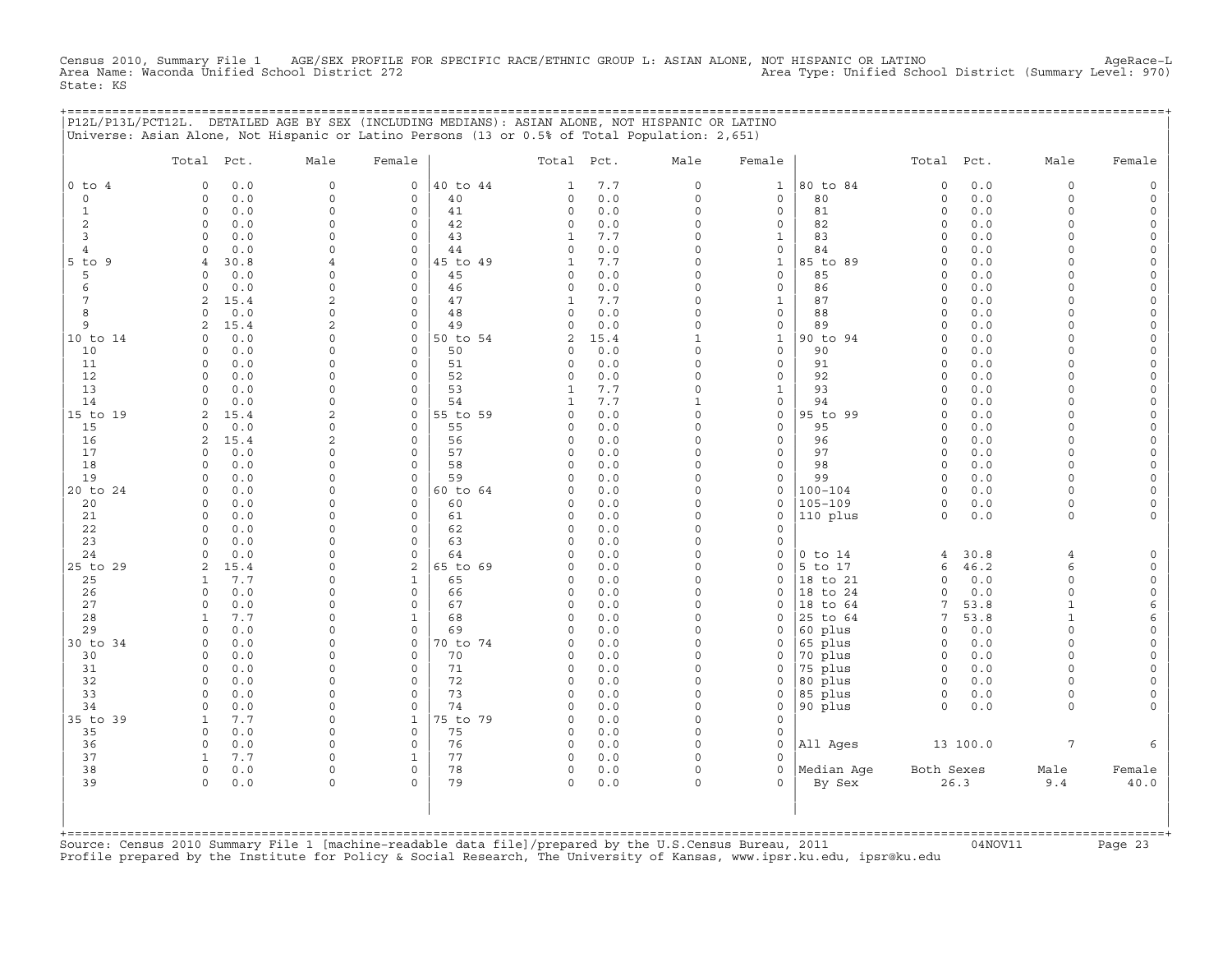Census 2010, Summary File 1 AGE/SEX PROFILE FOR SPECIFIC RACE/ETHNIC GROUP M: NAT HAWAIIAN/OPI ALONE, NOT HISP/LATINO<br>Area Name: Waconda Unified School District 272 State: KS

|                   | P12M/P13M/PCT12M. DETAILED AGE BY SEX (INCLUDING MEDIANS): NAT HAWAIIAN/OPI ALONE, NOT HISP/LATINO<br>Universe: Nat Hawaiian/OPI Alone, Not Hisp/Latino Persons (0 or 0.0% of Total Population: 2,651) |                    |                             |                |                      |                                  |               |                   | ======================= |                        |                      |        |
|-------------------|--------------------------------------------------------------------------------------------------------------------------------------------------------------------------------------------------------|--------------------|-----------------------------|----------------|----------------------|----------------------------------|---------------|-------------------|-------------------------|------------------------|----------------------|--------|
|                   | Total Pct.                                                                                                                                                                                             | Male               | Female                      |                | Total Pct.           |                                  | Male          | Female            |                         | Total Pct.             | Male                 | Female |
| $0$ to $4$        | $\circ$                                                                                                                                                                                                | $\circ$            | $\circ$                     | 40 to 44       | $\circ$              |                                  | $\circ$       | 0                 | 80 to 84                | $\mathbf 0$            | $\circ$              |        |
| $\Omega$          | $\Omega$                                                                                                                                                                                               | $\circ$            | $\circ$                     | 40             | $\Omega$             | $\cdot$                          | $\circ$       | $\mathbf{0}$      | 80                      | $\circ$                | $\Omega$             |        |
| 1                 | $\Omega$                                                                                                                                                                                               | $\Omega$           | $\circ$                     | 41             | $\Omega$             |                                  | $\Omega$      | $\mathbf{0}$      | 81                      | $\Omega$               | $\cap$               |        |
| 2                 | $\Omega$                                                                                                                                                                                               |                    | $\circ$                     | 42             | $\Omega$             |                                  | O             | 0                 | 82                      | $\Omega$               | ∩                    |        |
| 3                 | $\cap$                                                                                                                                                                                                 |                    | $\Omega$                    | 43             | 0                    |                                  | U             | 0                 | 83                      | $\Omega$               |                      |        |
| 4<br>5 to 9       | $\Omega$<br>$\Omega$                                                                                                                                                                                   |                    | 0<br>$\mathbf{0}$           | 44<br>45 to 49 | 0<br>$\Omega$        |                                  | 0<br>O        | 0                 | 84<br>85 to 89          | $\Omega$<br>$\Omega$   | ∩                    |        |
| 5                 | $\Omega$                                                                                                                                                                                               |                    | $\circ$                     | 45             | $\Omega$             | $\overline{a}$<br>$\overline{a}$ | O             | 0<br>$\circ$      | 85                      | $\Omega$               |                      |        |
| 6                 | $\Omega$                                                                                                                                                                                               |                    | $\mathsf{O}$                | 46             | $\Omega$             |                                  | O             | 0                 | 86                      | $\Omega$               |                      |        |
| 7                 | $\Omega$                                                                                                                                                                                               |                    | $\mathbf 0$                 | 47             | $\Omega$             |                                  | O             | 0                 | 87                      | $\Omega$               | $\cap$               |        |
| 8                 | $\Omega$                                                                                                                                                                                               |                    | $\mathsf O$                 | 48             | $\Omega$             |                                  | 0             | 0                 | 88                      | $\Omega$               | $\cap$               |        |
| 9                 |                                                                                                                                                                                                        |                    | $\mathsf{O}$                | 49             | $\Omega$             |                                  | 0             | 0                 | 89                      | $\Omega$               |                      |        |
| 10 to 14          | $\Omega$                                                                                                                                                                                               |                    | $\mathsf{O}$                | 50 to 54       |                      |                                  | O             | 0                 | 90 to 94                | $\Omega$               |                      |        |
| 10                | $\Omega$                                                                                                                                                                                               |                    | $\mathbf 0$                 | 50             | $\Omega$             |                                  | O             | 0                 | 90                      | $\Omega$               |                      |        |
| 11                | $\Omega$                                                                                                                                                                                               |                    | $\mathsf{O}$                | 51             | $\cap$               |                                  | U             | 0                 | 91                      | $\Omega$               | $\cap$               |        |
| 12                | $\Omega$                                                                                                                                                                                               |                    | $\mathsf{O}$                | 52             | $\Omega$             |                                  | O             | 0                 | 92                      | $\Omega$               |                      |        |
| 13                | $\Omega$                                                                                                                                                                                               |                    | $\circ$                     | 53             | $\Omega$             |                                  | O             | $\mathbf{0}$      | 93                      | $\Omega$               |                      |        |
| 14                |                                                                                                                                                                                                        |                    | $\circ$                     | 54             | $\Omega$             |                                  | U             | 0                 | 94                      | $\Omega$               |                      |        |
| 15 to 19          | $\Omega$                                                                                                                                                                                               | ∩                  | $\circ$                     | 55 to 59       | ∩                    |                                  | U             | 0                 | 95 to 99                | $\Omega$<br>$\Omega$   | ∩<br>$\cap$          |        |
| 15<br>16          | $\Omega$<br>$\Omega$                                                                                                                                                                                   |                    | $\mathbf 0$<br>$\mathsf{O}$ | 55<br>56       | $\Omega$<br>$\Omega$ |                                  | O<br>U        | $\mathbf{0}$<br>0 | 95<br>96                | $\Omega$               | $\cap$               |        |
| 17                |                                                                                                                                                                                                        |                    | $\circ$                     | 57             |                      |                                  |               | 0                 | 97                      | $\Omega$               |                      |        |
| 18                |                                                                                                                                                                                                        |                    | $\circ$                     | 58             | 0                    |                                  | U             | 0                 | 98                      | $\Omega$               | ∩                    |        |
| 19                | $\Omega$                                                                                                                                                                                               | ∩                  | $\mathbf 0$                 | 59             | $\Omega$             |                                  | U             | 0                 | 99                      | $\Omega$               | $\Omega$             |        |
| 20 to 24          | $\Omega$                                                                                                                                                                                               |                    | $\mathsf{O}$                | 60 to 64       | $\Omega$             |                                  | O             | 0                 | $100 - 104$             | $\Omega$               | $\cap$               |        |
| 20                | $\Omega$                                                                                                                                                                                               |                    | $\mathsf{O}\xspace$         | 60             | $\Omega$             |                                  | 0             | $\circ$           | 105-109                 | 0                      | $\Omega$             |        |
| 21                | $\Omega$                                                                                                                                                                                               |                    | $\mathsf{O}\xspace$         | 61             | $\Omega$             |                                  | 0             | 0                 | 110 plus                | $\mathbf 0$            | $\circ$              |        |
| 22                | $\Omega$                                                                                                                                                                                               | ∩                  | $\mathbf 0$                 | 62             | $\circ$              |                                  | O             | $\mathbf 0$       |                         |                        |                      |        |
| 23                | $\Omega$                                                                                                                                                                                               | ∩                  | $\mathsf{O}$                | 63             | $\Omega$             |                                  | 0             | 0                 |                         |                        |                      |        |
| 24                | $\Omega$                                                                                                                                                                                               |                    | $\mathsf{O}$                | 64             | $\cap$               |                                  | $\Omega$      | 0                 | $0$ to $14$             | $\circ$                | $\Omega$             |        |
| 25 to 29          | $\Omega$                                                                                                                                                                                               |                    | $\mathsf{O}$                | 65 to 69       | $\Omega$             |                                  | 0             | 0                 | 5 to 17                 | $\circ$                | $\cap$               |        |
| 25                |                                                                                                                                                                                                        |                    | $\mathsf{O}$                | 65             |                      |                                  | O             | 0                 | 18 to 21                | $\Omega$               |                      |        |
| 26                | $\Omega$                                                                                                                                                                                               |                    | $\circ$                     | 66             | 0                    |                                  | O             | 0                 | 18 to 24                | $\Omega$               | $\cap$               |        |
| 27<br>28          | $\Omega$<br>$\cap$                                                                                                                                                                                     |                    | $\mathbf 0$                 | 67             | $\Omega$<br>$\Omega$ |                                  | O<br>O        | 0                 | 18 to 64                | $\Omega$               | $\cap$               |        |
| 29                |                                                                                                                                                                                                        |                    | $\mathbf 0$<br>$\mathbf 0$  | 68<br>69       |                      |                                  | O             | 0<br>0            | 25 to 64<br>60 plus     | $\circ$<br>$\mathbf 0$ | $\cap$               |        |
| 30 to 34          | $\Omega$                                                                                                                                                                                               |                    | $\circ$                     | 70 to 74       | $\Omega$             | $\overline{a}$<br>$\overline{a}$ | O             | 0                 | 65 plus                 | $\circ$                | $\cap$               |        |
| 30                | $\Omega$                                                                                                                                                                                               |                    | $\mathbf 0$                 | 70             | 0                    |                                  | <sup>0</sup>  | 0                 | 70 plus                 | $\circ$                | ∩                    |        |
| 31                | $\Omega$                                                                                                                                                                                               | U                  | $\mathsf{O}$                | 71             | $\Omega$             |                                  | 0             | 0                 | 75 plus                 | $\mathbf 0$            | ∩                    |        |
| 32                | $\Omega$                                                                                                                                                                                               |                    | $\mathsf O$                 | 72             | $\Omega$             |                                  | O             | $\mathbf{0}$      | 80 plus                 | $\circ$                | $\cap$               |        |
| 33                |                                                                                                                                                                                                        |                    | $\mathbf{0}$                | 73             | $\Omega$             |                                  | O             | $\mathbf{0}$      | 85 plus                 | $\circ$                | $\Omega$             |        |
| 34                |                                                                                                                                                                                                        |                    | $\mathsf{O}$                | 74             |                      | $\ddot{\phantom{0}}$             | 0             | 0                 | 90 plus                 | $\Omega$               | $\Omega$             |        |
| 35 to 39          | $\Omega$                                                                                                                                                                                               | $\Omega$           | $\mathbf 0$                 | 75 to 79       |                      |                                  | O             | $\Omega$          |                         |                        |                      |        |
| 35                | $\circ$                                                                                                                                                                                                | $\Omega$           | $\mathsf{O}$                | 75             | 0                    |                                  | $\Omega$      | 0                 |                         |                        |                      |        |
| 36                | $\Omega$                                                                                                                                                                                               |                    | $\mathsf{O}$                | 76             | 0                    |                                  | 0             | 0                 | All Ages                | $\circ$                | 0                    |        |
| 37                | $\Omega$                                                                                                                                                                                               |                    | $\mathsf{O}$                | 77             | $\Omega$             |                                  | 0             | 0                 |                         |                        |                      |        |
| 38<br>39          | 0<br>$\Omega$                                                                                                                                                                                          | $\Omega$<br>$\cap$ | $\mathsf{O}$<br>$\Omega$    | 78<br>79       | 0<br>$\Omega$        |                                  | 0<br>$\Omega$ | 0<br>$\Omega$     | Median Age              | Both Sexes             | Male                 | Female |
|                   |                                                                                                                                                                                                        |                    |                             |                |                      |                                  |               |                   | By Sex                  |                        | $\ddot{\phantom{a}}$ |        |
| +================ |                                                                                                                                                                                                        |                    |                             |                |                      |                                  |               |                   |                         |                        |                      |        |

+===================================================================================================================================================+Source: Census 2010 Summary File 1 [machine−readable data file]/prepared by the U.S.Census Bureau, 2011 04NOV11 Page 24 Profile prepared by the Institute for Policy & Social Research, The University of Kansas, www.ipsr.ku.edu, ipsr@ku.edu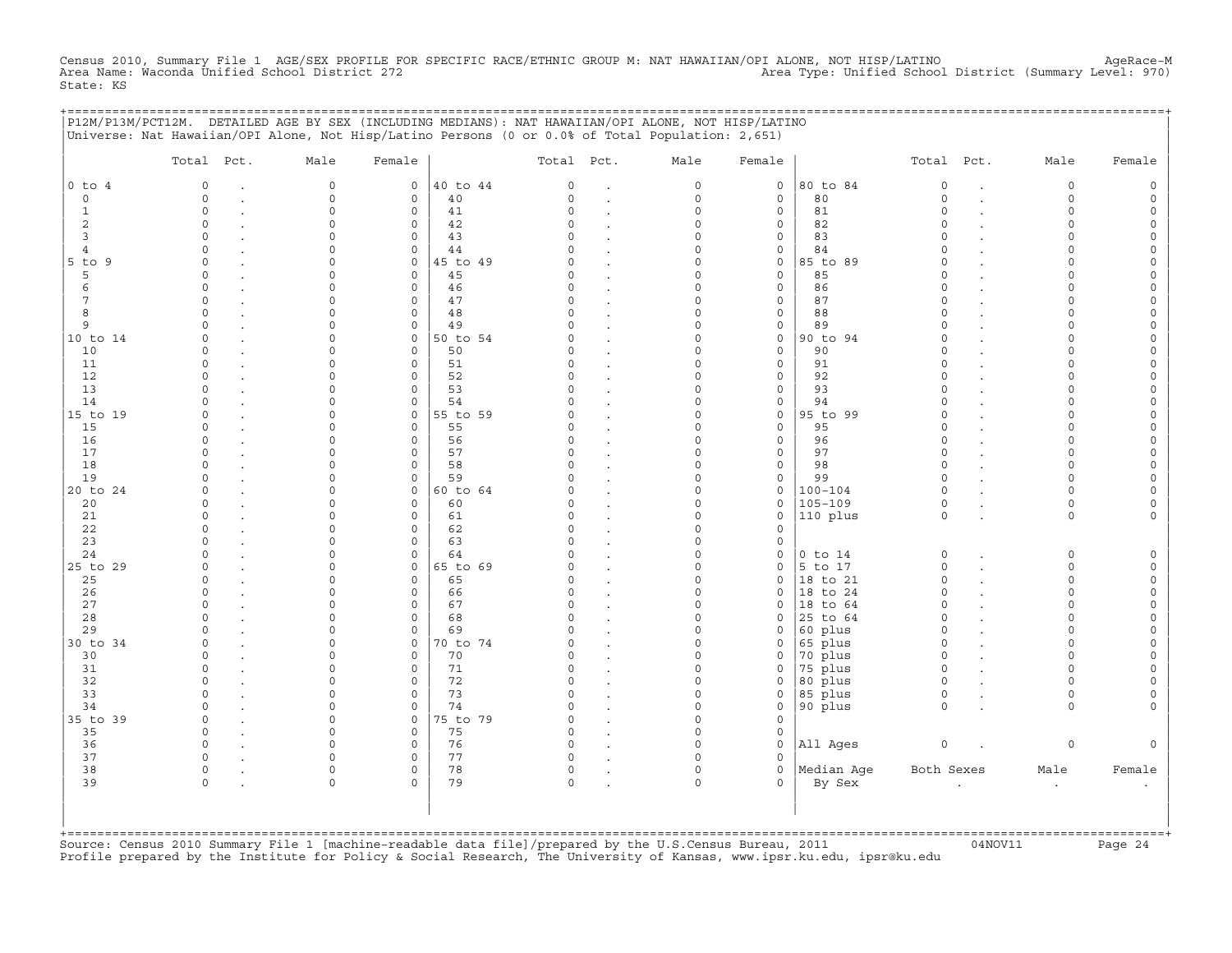Census 2010, Summary File 1 AGE/SEX PROFILE FOR SPECIFIC RACE/ETHNIC GROUP N: SOME OTHER RACE ALONE, NOT HISP/LATINO<br>Area Name: Waconda Unified School District 272 State: KS

+===================================================================================================================================================+

|                | Total Pct.           | Male                 | Female                      |                | Total Pct.   |                      | Male                 | Female                     |                   | Total Pct.          |                      | Male                 | Female                                     |
|----------------|----------------------|----------------------|-----------------------------|----------------|--------------|----------------------|----------------------|----------------------------|-------------------|---------------------|----------------------|----------------------|--------------------------------------------|
| $0$ to $4$     | $\mathbf 0$          | $\mathsf{O}\xspace$  | $\circ$                     | 40 to 44       | 0            | $\cdot$              | $\mathsf O$          | $\mathsf O$                | 80 to 84          | $\mathbb O$         | $\ddot{\phantom{a}}$ | 0                    | $\mathsf{O}\xspace$                        |
| $\circ$        | $\Omega$             | $\Omega$             | $\mathbf 0$                 | 40             | $\Omega$     | $\bullet$            | $\mathbf 0$          | $\mathbf 0$                | 80                | $\Omega$            | $\ddot{\phantom{a}}$ | $\Omega$             | $\mathsf{O}\xspace$                        |
| $\mathbf{1}$   | $\circ$              | $\Omega$             | 0                           | 41             | $\Omega$     |                      | $\mathbf 0$          | $\mathbf 0$                | 81                | $\circ$             |                      | $\Omega$             | $\circ$                                    |
| 2              | $\circ$              | $\Omega$             | $\mathbf 0$                 | 42             | $\Omega$     | $\cdot$              | $\Omega$             | $\mathsf{O}$               | 82                | $\circ$             |                      | $\circ$              | 0                                          |
| $\overline{3}$ | $\circ$              | $\Omega$             | 0                           | 43             | $\cap$       | $\cdot$              | $\Omega$             | $\mathsf{O}\xspace$        | 83                | $\circ$             |                      | $\Omega$             | $\mathsf O$                                |
| 4              | $\Omega$             | $\Omega$             | $\mathbf 0$                 | 44             | U            |                      | $\Omega$             | $\mathbf 0$                | 84                | $\Omega$            |                      | $\Omega$             | 0                                          |
| $5$ to $9$     | $\Omega$             | $\Omega$             | $\mathbf 0$                 | 45 to 49       | U            | $\ddot{\phantom{a}}$ | $\Omega$             | $\mathsf{O}$               | 85 to 89          | $\Omega$            |                      | $\Omega$             | $\mathsf{O}\xspace$                        |
| 5              | $\Omega$             | $\Omega$             | $\mathsf{O}\xspace$         | 45             | <sup>o</sup> | $\ddot{\phantom{a}}$ | $\Omega$             | $\mathsf O$                | 85                | $\Omega$            |                      | $\Omega$             | $\mathsf{O}\xspace$                        |
| 6              | $\Omega$             | $\cap$               | $\mathbf 0$                 | 46             | $\cap$       | $\ddot{\phantom{a}}$ | $\Omega$             | $\mathbf{0}$               | 86                | $\Omega$            |                      | $\cap$               | $\circ$                                    |
| 7              | $\Omega$             | $\Omega$             | $\mathbf 0$                 | 47             | <sup>o</sup> | $\ddot{\phantom{a}}$ | $\Omega$             | $\mathbf 0$                | 87                | $\Omega$            |                      | $\Omega$             | 0                                          |
| 8              | $\Omega$             | $\Omega$             | $\mathbf 0$                 | 48             | $\Omega$     | $\ddot{\phantom{a}}$ | $\Omega$             | $\mathsf{O}\xspace$        | 88                | $\Omega$            |                      | $\Omega$             | $\mathsf{O}\xspace$                        |
| 9              | $\cap$               | $\cap$               | $\mathbf 0$                 | 49             | $\cap$       | $\ddot{\phantom{a}}$ | $\Omega$             | $\mathsf{O}\xspace$        | 89                | $\Omega$            |                      | $\Omega$             | $\mathsf{O}\xspace$                        |
| 10 to 14       | $\Omega$             | $\Omega$             | $\mathbf{0}$                | 50 to 54       | <sup>o</sup> | $\sim$               | $\Omega$             | $\mathbf 0$                | 90 to 94          | $\circ$             |                      | $\Omega$             | $\mathsf{O}\xspace$                        |
| 10             | $\Omega$             | $\Omega$             | $\mathbf 0$                 | 50             | O.           |                      | $\Omega$             | $\mathbf 0$                | 90                | $\Omega$            |                      | $\Omega$             | 0                                          |
| 11             | $\Omega$             | $\Omega$             | $\mathbf 0$                 | 51             | $\Omega$     | $\ddot{\phantom{a}}$ | $\Omega$             | $\mathsf{O}\xspace$        | 91                | $\Omega$            |                      | $\Omega$             | $\mathsf{O}\xspace$                        |
| 12             | $\Omega$             | $\Omega$             | $\mathbf 0$                 | 52             | $\Omega$     | $\ddot{\phantom{a}}$ | $\Omega$             | $\mathbf 0$                | 92                | $\Omega$            |                      | $\Omega$             | $\mathsf{O}\xspace$                        |
| 13             | $\Omega$             | $\Omega$             | $\mathbf 0$                 | 53             | C)           | $\ddot{\phantom{a}}$ | $\Omega$             | $\mathbf 0$                | 93                | $\Omega$            |                      | $\Omega$             | 0                                          |
| 14             | $\Omega$             | $\Omega$             | $\mathbf 0$                 | 54             |              |                      | $\Omega$             | $\mathsf{O}\xspace$        | 94                | $\Omega$            |                      | $\Omega$             | $\mathsf{O}\xspace$                        |
| 15 to 19       | $\Omega$             | $\Omega$             | $\mathsf{O}\xspace$         | 55 to 59       | $\Omega$     |                      | $\mathbf 0$          | $\mathsf O$                | 95 to 99          | $\Omega$            |                      | $\Omega$             | $\mathsf{O}\xspace$                        |
| 15             | $\Omega$             | $\Omega$             | $\mathbf 0$                 | 55             | C            | $\sim$               | $\Omega$             | $\mathbf 0$                | 95                | $\Omega$            |                      | $\cap$               | $\mathsf{O}\xspace$                        |
| 16             | $\Omega$             | $\Omega$             | $\mathbf 0$                 | 56             |              | $\cdot$              | $\Omega$             | $\mathbf 0$                | 96                | $\circ$             |                      | $\Omega$             | 0                                          |
| 17             | $\Omega$             | $\Omega$             | $\mathsf{O}\xspace$         | 57             | $\Omega$     |                      | $\mathbf 0$          | $\mathsf{O}\xspace$        | 97                | $\Omega$            |                      | $\Omega$             | $\mathsf{O}\xspace$                        |
| 18             | $\cap$               | $\cap$               | $\Omega$                    | 58             | $\cap$       | $\ddot{\phantom{a}}$ | $\Omega$             | $\mathbf 0$                | 98                | $\Omega$            |                      | $\Omega$             | $\circ$                                    |
| 19<br>20 to 24 | $\Omega$<br>$\Omega$ | $\Omega$<br>$\Omega$ | $\mathbf 0$<br>$\mathbf{0}$ | 59<br>60 to 64 |              | $\ddot{\phantom{a}}$ | $\Omega$<br>$\Omega$ | $\mathbf 0$<br>$\mathsf O$ | 99<br>$100 - 104$ | $\Omega$<br>$\circ$ |                      | $\Omega$<br>$\Omega$ | $\mathsf{O}\xspace$<br>$\mathsf{O}\xspace$ |
|                | $\Omega$             | $\Omega$             | $\mathbf 0$                 | 60             | C)           | $\cdot$              | $\Omega$             | $\mathsf{O}$               | $105 - 109$       | $\circ$             |                      | $\circ$              | 0                                          |
| 20<br>21       | $\Omega$             | $\Omega$             | $\mathbf 0$                 | 61             | C)           | $\ddot{\phantom{a}}$ | $\Omega$             | $\mathbf 0$                | 110 plus          | $\circ$             |                      | $\Omega$             | $\mathbf 0$                                |
| 22             | $\Omega$             | $\Omega$             | $\mathbf 0$                 | 62             | $\Omega$     | $\ddot{\phantom{a}}$ | $\Omega$             | $\mathbf 0$                |                   |                     |                      |                      |                                            |
| 23             | $\Omega$             | $\Omega$             | $\mathbf 0$                 | 63             | $\Omega$     | $\sim$               | $\Omega$             | $\mathsf O$                |                   |                     |                      |                      |                                            |
| 24             | $\cap$               | $\Omega$             | 0                           | 64             | U            | $\ddot{\phantom{a}}$ | $\Omega$             | $\mathsf{O}$               | $0$ to $14$       | $\circ$             |                      | 0                    | $\mathsf{O}\xspace$                        |
| 25 to 29       | $\Omega$             | $\cap$               | $\mathbf 0$                 | 65 to 69       | U            | $\sim$               | $\circ$              | $\mathbf 0$                | 5 to 17           | $\circ$             |                      | $\Omega$             | $\circ$                                    |
| 25             | $\Omega$             | $\Omega$             | $\mathbf 0$                 | 65             | C)           |                      | $\Omega$             | $\mathbf 0$                | 18 to 21          | $\circ$             |                      | $\Omega$             | $\mathsf{O}$                               |
| 26             | $\Omega$             | 0                    | 0                           | 66             | C)           | $\cdot$              | $\mathbf 0$          | $\mathbf 0$                | 18 to 24          | $\circ$             |                      | $\circ$              | $\mathsf{O}$                               |
| 27             | $\cap$               | $\cap$               | $\Omega$                    | 67             | U            |                      | $\Omega$             | $\Omega$                   | 18 to 64          | $\Omega$            |                      | $\Omega$             | $\mathsf{O}\xspace$                        |
| 28             | $\Omega$             | 0                    | $\mathsf{O}\xspace$         | 68             | C)           |                      | $\Omega$             | $\mathbf 0$                | 25 to 64          | $\circ$             |                      | $\Omega$             | 0                                          |
| 29             |                      | 0                    | $\mathbf 0$                 | 69             |              | $\cdot$              | $\mathbf 0$          | $\mathbf 0$                | 60 plus           | $\circ$             |                      | $\Omega$             | $\mathsf{O}\xspace$                        |
| 30 to 34       | $\cap$               | $\Omega$             | $\mathsf{O}$                | 70 to 74       |              | $\cdot$              | $\Omega$             | 0                          | 65 plus           | $\Omega$            |                      | $\cap$               | $\mathsf{O}\xspace$                        |
| 30             | $\Omega$             | $\Omega$             | $\mathbf 0$                 | 70             | U            |                      | $\Omega$             | $\mathbf 0$                | 70 plus           | $\Omega$            |                      | $\Omega$             | $\mathbf 0$                                |
| 31             | $\Omega$             | $\Omega$             | $\mathbf 0$                 | 71             | C)           | $\ddot{\phantom{a}}$ | $\mathbf 0$          | 0                          | 75 plus           | $\circ$             |                      | $\Omega$             | $\mathsf{O}\xspace$                        |
| 32             | $\Omega$             | $\Omega$             | $\mathbf 0$                 | 72             | $\Omega$     | $\ddot{\phantom{a}}$ | $\Omega$             | $\mathbf 0$                | 80 plus           | $\circ$             |                      | $\Omega$             | $\mathsf O$                                |
| 33             | $\Omega$             | $\Omega$             | $\mathbf 0$                 | 73             | $\cap$       |                      | $\Omega$             | $\mathbf 0$                | 85 plus           | $\circ$             |                      | $\Omega$             | $\mathbf 0$                                |
| 34             | $\Omega$             | $\Omega$             | $\Omega$                    | 74             | $\cap$       | $\ddot{\phantom{a}}$ | $\Omega$             | $\mathbf 0$                | 90 plus           | $\Omega$            |                      | $\Omega$             | $\mathbf{0}$                               |
| 35 to 39       | $\Omega$             | $\circ$              | $\circ$                     | 75 to 79       | $\Omega$     | $\ddot{\phantom{a}}$ | $\mathbf 0$          | $\mathbf 0$                |                   |                     |                      |                      |                                            |
| 35             | $\Omega$             | $\Omega$             | $\mathbf 0$                 | 75             | $\Omega$     |                      | $\mathbf 0$          | $\mathsf{O}$               |                   |                     |                      |                      |                                            |
| 36             | $\Omega$             | $\Omega$             | $\mathbf 0$                 | 76             | $\Omega$     |                      | $\Omega$             | $\mathbf 0$                | All Ages          | $\circ$             |                      | 0                    | $\mathbf{0}$                               |
| 37             | $\Omega$             | $\Omega$             | $\mathbf 0$                 | 77             | <sup>o</sup> |                      | $\Omega$             | $\Omega$                   |                   |                     |                      |                      |                                            |
| 38             | $\Omega$             | $\Omega$             | $\mathbf 0$                 | 78             | $\circ$      | $\bullet$            | $\mathbf 0$          | $\mathbf 0$                | Median Aqe        | Both Sexes          |                      | Male                 | Female                                     |
| 39             | $\Omega$             | $\Omega$             | $\Omega$                    | 79             | $\Omega$     |                      | $\Omega$             | $\Omega$                   | By Sex            |                     | $\cdot$              | $\bullet$            | $\bullet$                                  |
|                |                      |                      |                             |                |              |                      |                      |                            |                   |                     |                      |                      |                                            |

+===================================================================================================================================================+Source: Census 2010 Summary File 1 [machine−readable data file]/prepared by the U.S.Census Bureau, 2011 04NOV11 Page 25 Profile prepared by the Institute for Policy & Social Research, The University of Kansas, www.ipsr.ku.edu, ipsr@ku.edu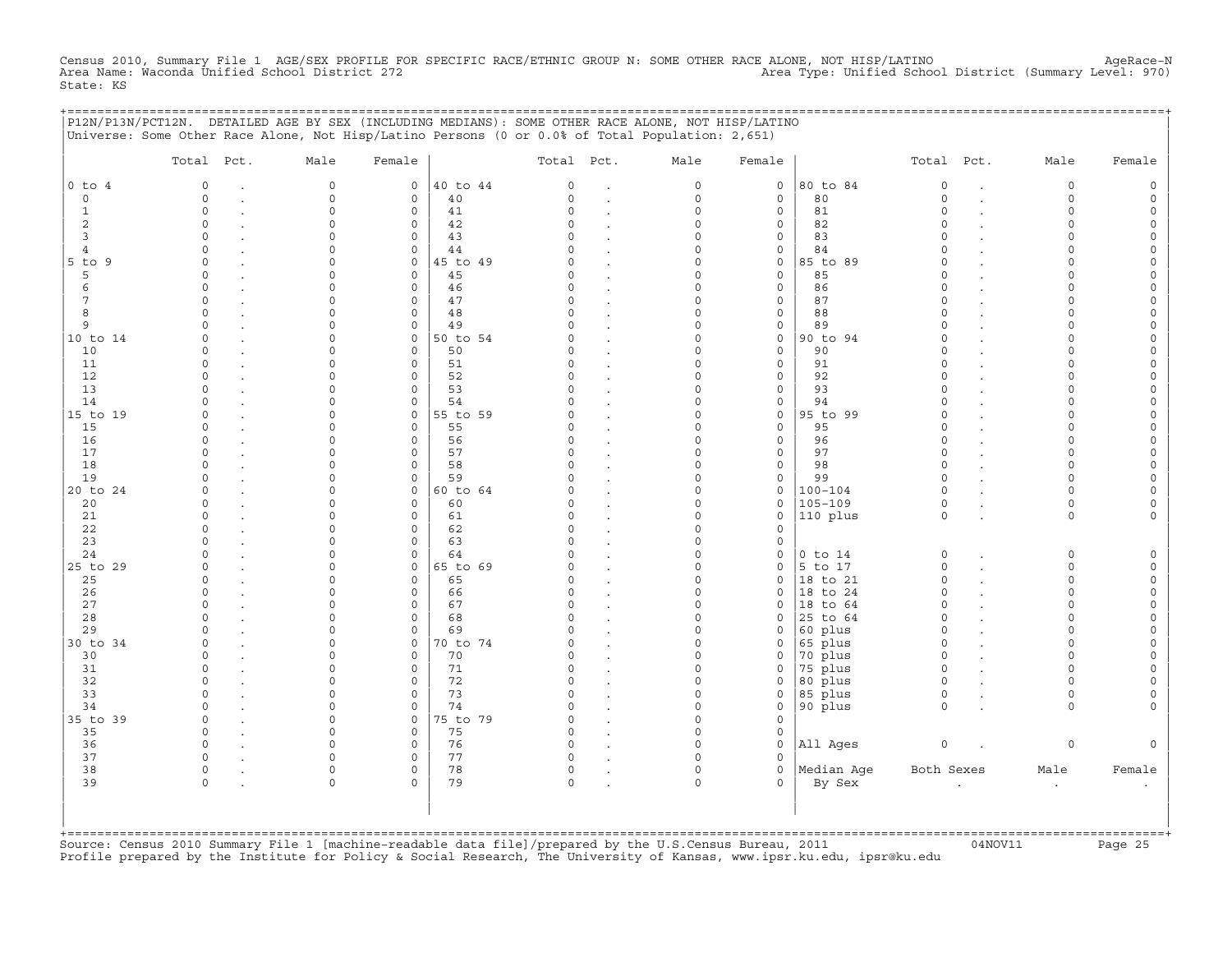Census 2010, Summary File 1 AGE/SEX PROFILE FOR SPECIFIC RACE/ETHNIC GROUP O: TWO OR MORE RACES, NOT HISPANIC/LATINO<br>Area Name: Waconda Unified School District 272 State: KS

|                           | P120/P130/PCT120. DETAILED AGE BY SEX (INCLUDING MEDIANS): TWO OR MORE RACES, NOT HISPANIC/LATINO<br>Universe: Two or More Races, Not Hispanic/Latino Persons (20 or 0.8% of Total Population: 2,651) |                             |                            |                |                          |             |                          |                   | ============================= |                            |              |                      |                |
|---------------------------|-------------------------------------------------------------------------------------------------------------------------------------------------------------------------------------------------------|-----------------------------|----------------------------|----------------|--------------------------|-------------|--------------------------|-------------------|-------------------------------|----------------------------|--------------|----------------------|----------------|
|                           | Total Pct.                                                                                                                                                                                            | Male                        | Female                     |                | Total Pct.               |             | Male                     | Female            |                               | Total Pct.                 |              | Male                 | Female         |
| $0$ to $4$<br>$\circ$     | 10.0<br>2<br>0.0                                                                                                                                                                                      | $\mathbf{1}$<br>$\mathbf 0$ | $\mathbf{1}$               | 40 to 44<br>40 | 1<br>0                   | 5.0<br>0.0  | $\circ$<br>$\circ$       | $\mathbf{1}$      | 80 to 84<br>80                | $\mathbf 0$<br>$\mathbf 0$ | 0.0<br>0.0   | $\circ$<br>$\circ$   |                |
| $\mathbf{1}$              | 0<br>$0.0$<br>$\Omega$                                                                                                                                                                                | $\Omega$                    | $\circ$<br>$\mathbf 0$     | 41             | 0                        | 0.0         | $\Omega$                 | 0<br>$\circ$      | 81                            | $\circ$                    | 0.0          | $\Omega$             |                |
| $\overline{c}$            | 5.0<br>1                                                                                                                                                                                              | $\Omega$                    | $\mathbf{1}$               | 42             | 0                        | 0.0         | $\circ$                  | 0                 | 82                            | $\Omega$                   | 0.0          | $\Omega$             |                |
| 3                         | $\Omega$<br>0.0                                                                                                                                                                                       | $\cap$                      | $\mathbf 0$                | 43             | 1                        | 5.0         | $\circ$                  | 1                 | 83                            | $\mathbf 0$                | 0.0          | $\cap$               |                |
| 4                         | 5.0                                                                                                                                                                                                   |                             | $\circ$                    | 44             | 0                        | 0.0         | $\circ$                  | 0                 | 84                            | $\Omega$                   | 0.0          | $\cap$               |                |
| $5$ to $9$<br>5           | 0.0<br>$\Omega$<br>0.0<br>$\Omega$                                                                                                                                                                    | $\Omega$<br>$\Omega$        | $\circ$<br>$\circ$         | 45 to 49<br>45 | 2<br>0                   | 10.0<br>0.0 | 2<br>$\Omega$            | 0<br>$\circ$      | 85 to 89<br>85                | 1<br>$\Omega$              | 5.0<br>0.0   |                      |                |
| 6                         | 0.0<br>$\Omega$                                                                                                                                                                                       | $\cap$                      | $\circ$                    | 46             | 1                        | 5.0         | 1                        | 0                 | 86                            | 1                          | 5.0          | $\cap$               |                |
| 7                         | 0.0<br>$\Omega$                                                                                                                                                                                       | $\cap$                      | $\mathbf 0$                | 47             | 0                        | 0.0         | $\circ$                  | $\mathbf{0}$      | 87                            | $\circ$                    | 0.0          | $\cap$               |                |
| 8                         | $\circ$<br>0.0                                                                                                                                                                                        | $\Omega$                    | $\mathbf{0}$               | 48             | $\mathbf{1}$             | 5.0         | $\mathbf{1}$             | $\circ$           | 88                            | $\mathbf 0$                | 0.0          | $\Omega$             |                |
| 9                         | 0.0<br>$\Omega$                                                                                                                                                                                       | $\Omega$                    | $\circ$                    | 49             | 0                        | 0.0         | $\circ$                  | 0                 | 89                            | $\Omega$                   | 0.0          | $\Omega$             |                |
| 10 to 14                  | 15.0<br>3                                                                                                                                                                                             | $\overline{a}$              | $\mathbf{1}$               | 50 to 54       | 1                        | 5.0         | $\mathbf{1}$             | 0                 | 90 to 94                      | $\Omega$                   | 0.0          | $\Omega$             |                |
| 10<br>11                  | 0.0<br>$\Omega$<br>0.0<br>$\Omega$                                                                                                                                                                    | $\Omega$<br>$\cap$          | $\mathsf{O}$<br>$\circ$    | 50<br>51       | 1<br>0                   | 5.0<br>0.0  | $\mathbf{1}$<br>$\circ$  | 0                 | 90<br>91                      | $\Omega$<br>$\mathbf 0$    | 0.0<br>0.0   | $\Omega$<br>$\cap$   |                |
| 12                        | 5.0<br>1                                                                                                                                                                                              |                             | $\Omega$                   | 52             | $\Omega$                 | 0.0         | O                        | 0<br>$\mathbf{0}$ | 92                            | $\Omega$                   | 0.0          |                      |                |
| 13                        | 5.0<br>-1                                                                                                                                                                                             |                             | $\mathbf 0$                | 53             | 0                        | 0.0         | O                        | 0                 | 93                            | $\Omega$                   | 0.0          |                      |                |
| 14                        | 5.0<br>1                                                                                                                                                                                              | $\cap$                      | $\mathbf{1}$               | 54             | $\Omega$                 | 0.0         | $\Omega$                 | 0                 | 94                            | $\Omega$                   | 0.0          | $\cap$               |                |
| 15 to 19                  | 15.0<br>3                                                                                                                                                                                             | $\overline{a}$              | $\mathbf{1}$               | 55 to 59       | 1                        | 5.0         | 0                        | $\mathbf{1}$      | 95 to 99                      | $\Omega$                   | 0.0          | $\cap$               |                |
| 15                        | 5.0<br>1                                                                                                                                                                                              | -1                          | $\mathbf{0}$               | 55             | 1                        | 5.0         | $\circ$                  | $\mathbf{1}$      | 95                            | $\Omega$                   | 0.0          | $\Omega$             |                |
| 16<br>17                  | 2<br>10.0<br>$\Omega$                                                                                                                                                                                 | $\mathbf{1}$<br>$\Omega$    | $\mathbf{1}$<br>$\circ$    | 56<br>57       | $\circ$<br>0             | 0.0<br>0.0  | $\circ$<br>0             | $\mathbf{0}$<br>0 | 96<br>97                      | $\mathbf 0$<br>$\Omega$    | 0.0<br>0.0   | $\Omega$<br>$\Omega$ |                |
| 18                        | 0.0<br>$\Omega$<br>0.0                                                                                                                                                                                | $\cap$                      | $\mathbf 0$                | 58             | 0                        | 0.0         | $\circ$                  | 0                 | 98                            | $\circ$                    | 0.0          | $\Omega$             |                |
| 19                        | 0.0<br>$\circ$                                                                                                                                                                                        | $\Omega$                    | $\circ$                    | 59             | $\circ$                  | 0.0         | $\circ$                  | 0                 | 99                            | $\circ$                    | 0.0          | $\Omega$             |                |
| 20 to 24                  | 0.0<br>$\Omega$                                                                                                                                                                                       | O                           | $\circ$                    | 60 to 64       | 1                        | 5.0         | 1                        | 0                 | $100 - 104$                   | $\Omega$                   | 0.0          | $\cap$               |                |
| 20                        | 0.0<br>$\Omega$                                                                                                                                                                                       | $\Omega$                    | $\Omega$                   | 60             | 1                        | 5.0         | 1                        | 0                 | $105 - 109$                   | $\Omega$                   | 0.0          | $\Omega$             |                |
| 21                        | 0.0<br>$\circ$                                                                                                                                                                                        | $\cap$                      | $\mathbf 0$                | 61             | 0                        | 0.0         | $\circ$                  | 0                 | 110 plus                      | $\circ$                    | 0.0          | $\Omega$             |                |
| 22                        | 0.0<br>$\Omega$                                                                                                                                                                                       | n<br>$\Omega$               | $\mathbf 0$                | 62             | 0                        | 0.0         | $\Omega$<br>0            | 0                 |                               |                            |              |                      |                |
| 23<br>24                  | 0.0<br>$\Omega$<br>0.0<br>$\Omega$                                                                                                                                                                    | $\Omega$                    | $\mathbf 0$<br>$\mathbf 0$ | 63<br>64       | 0<br>0                   | 0.0<br>0.0  | $\circ$                  | $\mathbf 0$<br>0  | $0$ to $14$                   | 5                          | 25.0         | 3                    | $\overline{2}$ |
| 25 to 29                  | $\mathbf{1}$<br>5.0                                                                                                                                                                                   | -1                          | $\circ$                    | 65 to 69       | 1                        | 5.0         | $\mathbf{1}$             | 0                 | 5 to 17                       | 6                          | 30.0         | $\overline{4}$       | $\overline{c}$ |
| 25                        | 0.0<br>0                                                                                                                                                                                              | $\Omega$                    | $\mathsf{O}$               | 65             | 0                        | 0.0         | $\circ$                  | 0                 | 18 to 21                      | $\circ$                    | 0.0          | $\Omega$             | $\mathsf O$    |
| 26                        | 0.0<br>$\Omega$                                                                                                                                                                                       | $\cap$                      | $\mathbf 0$                | 66             | 0                        | 0.0         | $\circ$                  | $\mathbf 0$       | 18 to 24                      | $\circ$                    | 0.0          | $\cap$               | $\mathsf O$    |
| 27                        | $\mathbf{1}$<br>5.0                                                                                                                                                                                   | 1                           | $\mathbf{0}$               | 67             | 0                        | 0.0         | $\Omega$                 | 0                 | 18 to 64                      | 9                          | 45.0         | $\epsilon$           | 3              |
| 28                        | 0.0<br>$\Omega$<br>$\cap$                                                                                                                                                                             | $\Omega$<br>$\cap$          | $\circ$<br>$\Omega$        | 68             | $\mathbf{1}$             | 5.0         | 1<br>$\Omega$            | 0                 | 25 to 64                      | 9                          | 45.0         | 6<br>3               | 3              |
| 29<br>30 to 34            | 0.0<br>2<br>10.0                                                                                                                                                                                      | 1                           | 1                          | 69<br>70 to 74 | $\Omega$<br>$\mathbf{1}$ | 0.0<br>5.0  | 1                        | $\Omega$<br>0     | 60 plus<br>65 plus            | 4<br>3                     | 20.0<br>15.0 | $\mathfrak{D}$       | 1<br>1         |
| 30                        | 0.0<br>$\Omega$                                                                                                                                                                                       | $\Omega$                    | $\mathsf{O}$               | 70             | 0                        | 0.0         | $\circ$                  | 0                 | 70 plus                       | 2                          | 10.0         | $\mathbf{1}$         | $\mathbf{1}$   |
| 31                        | 5.0<br>$\mathbf{1}$                                                                                                                                                                                   |                             | $\mathbf 0$                | 71             | 0                        | 0.0         | O                        | $\Omega$          | 75 plus                       | $\mathbf{1}$               | 5.0          | $\Omega$             |                |
| 32                        | $\circ$<br>0.0                                                                                                                                                                                        | $\Omega$                    | $\mathbf 0$                | 72             | 0                        | 0.0         | $\circ$                  | 0                 | 80 plus                       | $\mathbf{1}$               | 5.0          | $\Omega$             | $\mathbf{1}$   |
| 33                        | $\Omega$<br>0.0                                                                                                                                                                                       | $\cap$                      | $\mathbf 0$                | 73             | 0                        | 0.0         | $\circ$                  | 0                 | 85 plus                       | $\mathbf{1}$               | 5.0          | $\Omega$             | $\mathbf{1}$   |
| 34                        | 5.0<br>$\mathbf{1}$<br>0.0                                                                                                                                                                            | $\cap$<br>$\cap$            | $\mathbf{1}$               | 74             | 1                        | 5.0         | $\mathbf{1}$<br>$\Omega$ | 0                 | 90 plus                       | $\Omega$                   | 0.0          | $\Omega$             |                |
| 35 to 39<br>35            | $\Omega$<br>0.0<br>$\mathbf 0$                                                                                                                                                                        | <sup>0</sup>                | $\circ$<br>$\circ$         | 75 to 79<br>75 | $\Omega$<br>$\circ$      | 0.0<br>0.0  | $\Omega$                 | $\mathbf{0}$<br>0 |                               |                            |              |                      |                |
| 36                        | 0.0<br>$\mathbf 0$                                                                                                                                                                                    | <sup>n</sup>                | $\mathbf 0$                | 76             | $\circ$                  | 0.0         | $\Omega$                 | 0                 | All Ages                      |                            | 20 100.0     | 13                   |                |
| 37                        | $\Omega$<br>0.0                                                                                                                                                                                       | $\Omega$                    | $\mathbf 0$                | 77             | $\circ$                  | 0.0         | $\Omega$                 | $\Omega$          |                               |                            |              |                      |                |
| 38                        | $\circ$<br>0.0                                                                                                                                                                                        | $\circ$                     | $\mathsf{O}\xspace$        | 78             | $\circ$                  | 0.0         | $\circ$                  | $\circ$           | Median Aqe                    | Both Sexes                 |              | Male                 | Female         |
| 39                        | 0.0<br>$\Omega$                                                                                                                                                                                       | $\Omega$                    | $\Omega$                   | 79             | 0                        | 0.0         | $\Omega$                 | $\Omega$          | By Sex                        |                            | 32.5         | 32.5                 | 32.5           |
|                           |                                                                                                                                                                                                       |                             |                            |                |                          |             |                          |                   |                               |                            |              |                      |                |
|                           |                                                                                                                                                                                                       |                             |                            |                |                          |             |                          |                   |                               |                            |              |                      |                |
| $+$ = = = = = = = = = = = |                                                                                                                                                                                                       |                             |                            |                |                          |             |                          |                   |                               |                            |              |                      |                |

+===================================================================================================================================================+Source: Census 2010 Summary File 1 [machine−readable data file]/prepared by the U.S.Census Bureau, 2011 04NOV11 Page 26 Profile prepared by the Institute for Policy & Social Research, The University of Kansas, www.ipsr.ku.edu, ipsr@ku.edu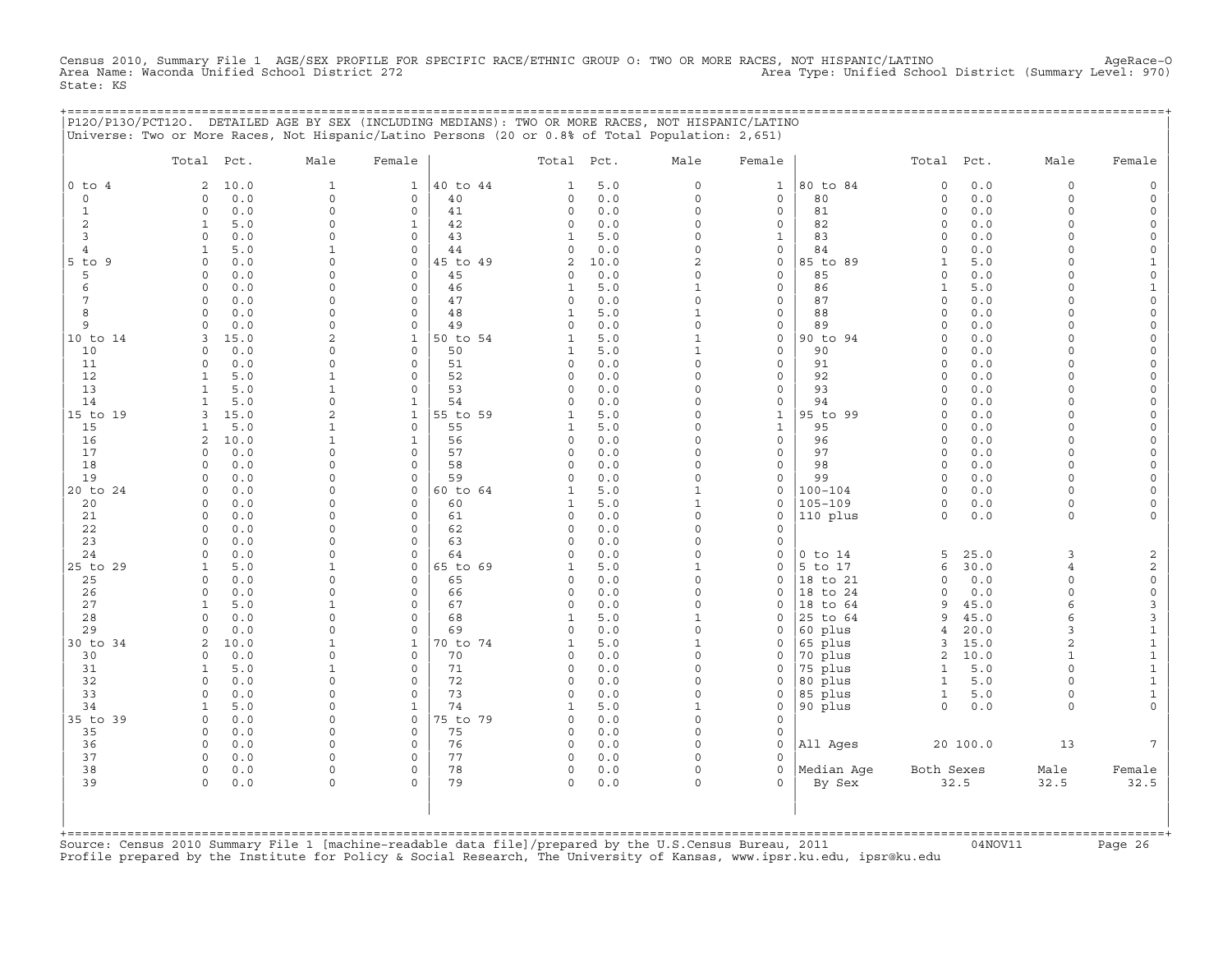Census 2010, Summary File 1 RACE PROFILE 1: DETAILED RACE BY HISPANIC/LATINO ETHNICITY, WITH TOTAL TALLIES Race:1<br>Area Name: Waconda Unified School District 272 Area Type: Unified School District (Summary Level: 970) State: KS

| P8/P9. RACE BY HISPANIC/LATINO ETHNICITY                                      |             |            |                    |          |                     |             |
|-------------------------------------------------------------------------------|-------------|------------|--------------------|----------|---------------------|-------------|
| Universe: Total Population                                                    | Total       |            | Hispanic or Latino |          | Not Hispanic/Latino |             |
|                                                                               | Number Pct. |            | Number Pct.        |          | Number Pct.         |             |
| Total:                                                                        | 2,651 100.0 |            |                    | 34 100.0 |                     | 2,617 100.0 |
| Population of one race:                                                       |             | 2,626 99.1 | 29                 | 85.3     | 2,597               | 99.2        |
| White alone                                                                   | 2,586 97.5  |            | 20                 | 58.8     | 2,566               | 98.1        |
| Black or African American alone                                               | 7           | 0.3        | $\Omega$           | 0.0      | -7                  | 0.3         |
| American Indian and Alaska Native alone                                       | 14          | 0.5        |                    | 8.8      | 11                  | 0.4         |
| Asian alone                                                                   | 14          | 0.5        |                    | 2.9      | 13                  | 0.5         |
| Native Hawaiian and Other Pacific Islander alone                              | $\Omega$    | 0.0        | $\Omega$           | 0.0      | $\Omega$            | 0.0         |
| Some Other Race alone                                                         | 5           | 0.2        |                    | 14.7     | $\Omega$            | 0.0         |
| Population of two or more races:                                              | 25          | 0.9        |                    | 14.7     | 20                  | $0.8$       |
| Population of two races:                                                      | 22          | 0.8        | 5                  | 14.7     | 17                  | 0.6         |
| White; Black or African American                                              | 3           | 0.1        | $\Omega$           | 0.0      | 3                   | 0.1         |
| White; American Indian and Alaska Native                                      | 9           | 0.3        | $\Omega$           | 0.0      | 9                   | 0.3         |
| White: Asian                                                                  |             | 0.2        |                    | 5.9      | $\overline{4}$      | 0.2         |
| White; Native Hawaiian and Other Pacific Islander                             |             | 0.0        |                    | 0.0      |                     | 0.0         |
| White; Some other race                                                        |             | 0.1        |                    | 8.8      |                     | 0.0         |
| Black or African American; American Indian and Alaska Native                  |             | 0.0        | $\Omega$           | 0.0      |                     | 0.0         |
| Black or African American; Asian                                              | $\Omega$    | 0.0        | $\Omega$           | 0.0      | $\Omega$            | 0.0         |
| Black or African American; Native Hawaiian and Other Pacific Islander         |             | 0.0        | $\Omega$           | 0.0      |                     | 0.0         |
| Black or African American; Some Other Race                                    |             | 0.0        |                    | 0.0      |                     | 0.0         |
| American Indian and Alaska Native; Asian                                      | $\Omega$    | 0.0        | $\Omega$           | 0.0      |                     | 0.0         |
| American Indian and Alaska Native; Native Hawaiian and Other Pacific Islander |             | 0.0        | $\Omega$           | 0.0      |                     | 0.0         |
| American Indian and Alaska Native; Some Other Race                            | $\Omega$    | 0.0        | $\cap$             | 0.0      |                     | 0.0         |
| Asian; Native Hawaiian and Other Pacific Islander                             |             | 0.0        |                    | 0.0      |                     | 0.0         |
| Asian; Some Other Race                                                        |             | 0.0        |                    | 0.0      |                     | 0.0         |
| Native Hawaiian and Other Pacific Islander; Some Other Race                   |             | 0.0        |                    | 0.0      |                     | 0.0         |
| Population of three or more races:                                            |             | 0.1        |                    | 0.0      |                     | 0.1         |
| Population of three races*                                                    |             | 0.1        |                    | 0.0      | $\overline{a}$      | 0.1         |
| Population of four races*                                                     |             | 0.0        |                    | 0.0      |                     | 0.0         |
| Population of five races*                                                     |             | 0.0        |                    | 0.0      |                     | 0.0         |
| Population of all six races                                                   | $\Omega$    | 0.0        | $\Omega$           | 0.0      | $\Omega$            | 0.0         |

|\*Tables P8 and p9 also include counts for all 41 specific combinations of three, four, and five races. They are not shown here to save space. | For more information, contact the Census Bureau or the State Data Center which produced this report. See also Race Profile 3.

| |

|\_\_\_\_\_\_\_\_\_\_\_\_\_\_\_\_\_\_\_\_\_\_\_\_\_\_\_\_\_\_\_\_\_\_\_\_\_\_\_\_\_\_\_\_\_\_\_\_\_\_\_\_\_\_\_\_\_\_\_\_\_\_\_\_\_\_\_\_\_\_\_\_\_\_\_\_\_\_\_\_\_\_\_\_\_\_\_\_\_\_\_\_\_\_\_\_\_\_\_\_\_\_\_\_\_\_\_\_\_\_\_\_\_\_\_\_\_\_\_\_\_\_\_\_\_\_\_\_\_\_\_\_\_\_\_\_\_\_\_\_\_\_\_\_\_\_\_|

| Source: Census 2010 Summary File 1 [machine-readable data file]/prepared by the U.S.Census Bureau, 2011<br>Profile prepared by the Institute for Policy & Social Research, The University of Kansas, www.ipsr.ku.edu, ipsr@ku.edu |       | 04NOV11   | Page 27      |
|-----------------------------------------------------------------------------------------------------------------------------------------------------------------------------------------------------------------------------------|-------|-----------|--------------|
| Some Other Race alone or in combination with one or more other races                                                                                                                                                              | 0.3   | 20.5      | $0.0$        |
| Native Hawaiian and Other Pacific Islander alone or in combination with one or more other races                                                                                                                                   | 0.1   | 0.0       | 0.2          |
| Asian alone or in combination with one or more other races                                                                                                                                                                        | 0.9   | 7.7       | 0.8          |
| American Indian and Alaska Native alone or in combination with one or more other races                                                                                                                                            | 1.0   | 7.7       | 0.9          |
| Black or African American alone or in combination with one or more other races                                                                                                                                                    | 0.4   | 0.0       | 0.4          |
| White alone or in combination with one or more other races                                                                                                                                                                        | 97.3  | 64.1      | 97.8         |
| As a Percent of Total Race Tallies:                                                                                                                                                                                               | 100.0 | 100.0     | 100.0        |
| Some Other Race alone or in combination with one or more other races                                                                                                                                                              |       |           |              |
| Native Hawaiian and Other Pacific Islander alone or in combination with one or more other races                                                                                                                                   |       |           |              |
| Asian alone or in combination with one or more other races                                                                                                                                                                        | 24    |           | 21           |
| American Indian and Alaska Native alone or in combination with one or more other races                                                                                                                                            | 26    |           | 23           |
| Black or African American alone or in combination with one or more other races                                                                                                                                                    | 10    |           | 10           |
| White alone or in combination with one or more other races                                                                                                                                                                        | 2,608 | 25        | 2,583        |
| Total Races Tallied:                                                                                                                                                                                                              | 2,680 | 39        | 2,641        |
|                                                                                                                                                                                                                                   | Total | or Latino | or Latino    |
| (Greater than the total population because of multiple race reporting)                                                                                                                                                            |       | Hispanic  | Not Hispanic |
| Universe: Total Races Tallied (2,680 or 101.1% of the total population)                                                                                                                                                           |       |           |              |
| P6/P7. TOTAL RACES TALLIED BY HISPANIC/LATINO ETHNICITY                                                                                                                                                                           |       |           |              |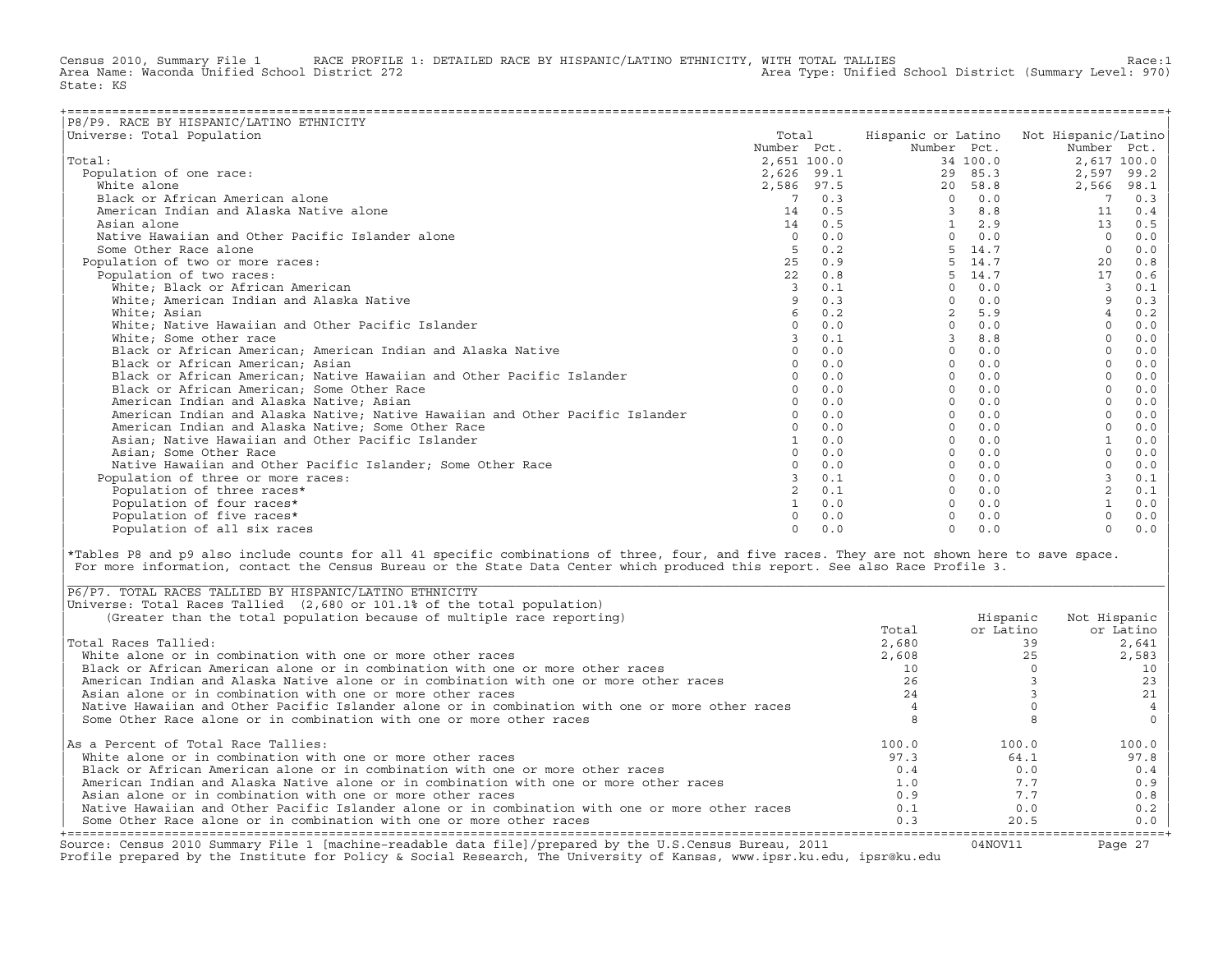Census 2010, Summary File 1 RACE PROFILE 2: DETAILED RACE BY HISP./LATINO ETHNICITY (18+); TALLIES FOR HOUSEHOLDERS Race:2<br>Area Name: Waconda Unified School District 272 Area Type: Unified School District (Summary Level: 970) State: KS

| P10/P11. RACE BY HISPANIC/LATINO ETHNICITY FOR THE POPULATION 18 AND OVER     |                 |     |                |          |                                        |       |
|-------------------------------------------------------------------------------|-----------------|-----|----------------|----------|----------------------------------------|-------|
| Universe: Population 18 and over                                              | Total 18 & over |     |                |          | Hispanic or Latino Not Hispanic/Latino |       |
|                                                                               | Number Pct.     |     | Number Pct.    |          | Number Pct.                            |       |
| Total 18 and over:                                                            | 2,081 100.0     |     |                | 18 100.0 | 2,063 100.0                            |       |
| Population of one race:                                                       | 2,067 99.3      |     |                | 16 88.9  | 2,051                                  | 99.4  |
| White alone                                                                   | 2,044 98.2      |     |                | 11 61.1  | 2,033                                  | 98.5  |
| Black or African American alone                                               | $\overline{4}$  | 0.2 | $\Omega$       | 0.0      | $\overline{4}$                         | 0.2   |
| American Indian and Alaska Native alone                                       | 10              | 0.5 | 3              | 16.7     |                                        | 0.3   |
| Asian alone                                                                   |                 | 0.3 | $\Omega$       | 0.0      |                                        | 0.3   |
| Native Hawaiian and Other Pacific Islander alone                              | $\mathbf 0$     | 0.0 | $\Omega$       | 0.0      |                                        | 0.0   |
| Some Other Race alone                                                         |                 | 0.1 |                | 11.1     | $\Omega$                               | 0.0   |
| Population of two or more races:                                              | 14              | 0.7 | $\mathfrak{D}$ | 11.1     | 12                                     | 0.6   |
| Population of two races:                                                      | 12              | 0.6 | $\mathbf{2}$   | 11.1     | 10                                     | 0.5   |
| White; Black or African American                                              | 1               | 0.0 | $\Omega$       | 0.0      |                                        | 0.0   |
| White; American Indian and Alaska Native                                      | 6               | 0.3 | $\Omega$       | 0.0      | 6                                      | 0.3   |
| White; Asian                                                                  | 3               | 0.1 |                | 5.6      | 2                                      | $0.1$ |
| White; Native Hawaiian and Other Pacific Islander                             | $\cap$          | 0.0 | $\Omega$       | 0.0      | $\Omega$                               | 0.0   |
| White; Some Other Race                                                        |                 | 0.0 |                | 5.6      |                                        | 0.0   |
| Black or African American; American Indian and Alaska Native                  | $\Omega$        | 0.0 | $\Omega$       | 0.0      |                                        | 0.0   |
| Black or African American; Asian                                              |                 | 0.0 | $\Omega$       | 0.0      |                                        | 0.0   |
| Black or African American; Native Hawaiian and Other Pacific Islander         |                 | 0.0 | $\Omega$       | 0.0      |                                        | 0.0   |
| Black or African American; Some Other Race                                    |                 | 0.0 | $\Omega$       | 0.0      |                                        | 0.0   |
| American Indian and Alaska Native; Asian                                      |                 | 0.0 | $\Omega$       | 0.0      |                                        | 0.0   |
| American Indian and Alaska Native; Native Hawaiian and Other Pacific Islander |                 | 0.0 | $\Omega$       | 0.0      |                                        | 0.0   |
| American Indian and Alaska Native; Some Other Race                            |                 | 0.0 | $\Omega$       | 0.0      |                                        | 0.0   |
| Asian; Native Hawaiian and Other Pacific Islander                             |                 | 0.0 | $\Omega$       | 0.0      |                                        | 0.0   |
| Asian; Some Other Race                                                        |                 | 0.0 | $\Omega$       | 0.0      |                                        | 0.0   |
| Native Hawaiian and Other Pacific Islander: Some Other Race                   |                 | 0.0 | $\Omega$       | 0.0      |                                        | 0.0   |
| Population of three or more races:                                            |                 | 0.1 | $\Omega$       | 0.0      | 2                                      | 0.1   |
| Population of three races*                                                    |                 | 0.1 | $\Omega$       | 0.0      | 2                                      | 0.1   |
| Population of four races*                                                     |                 | 0.0 | $\Omega$       | 0.0      |                                        | 0.0   |
| Population of five races*                                                     |                 | 0.0 |                | 0.0      |                                        | $0.0$ |
| Population of all six races                                                   | $\cap$          | 0.0 | $\Omega$       | 0.0      | $\Omega$                               | 0.0   |

|\*Tables P10 and P11 also include counts for all 41 specific combinations of three, four, and five races. They are not shown here to save | space. For more information, contact the Census Bureau or the State Data Center which produced this report.

| Source: Census 2010 Summary File 1 [machine-readable data file]/prepared by the U.S.Census Bureau, 2011<br>Profile prepared by the Institute for Policy & Social Research, The University of Kansas, www.ipsr.ku.edu, ipsr@ku.edu |       | 04NOV11   | Page 28      |
|-----------------------------------------------------------------------------------------------------------------------------------------------------------------------------------------------------------------------------------|-------|-----------|--------------|
| Some Other Race alone or in combination with one or more other races                                                                                                                                                              | 0.1   | 12.5      | $0.0$        |
| Native Hawaiian and Other Pacific Islander alone or in combination with one or more other races                                                                                                                                   | 0.1   | 0.0       | 0.1          |
| Asian alone or in combination with one or more other races                                                                                                                                                                        | 0.4   | 0.0       | 0.4          |
| American Indian and Alaska Native alone or in combination with one or more other races                                                                                                                                            | 0.5   | 12.5      | 0.4          |
| Black or African American alone or in combination with one or more other races                                                                                                                                                    | 0.3   | 0.0       | 0.3          |
| White alone or in combination with one or more other races                                                                                                                                                                        | 98.6  | 75.0      | 98.8         |
| As a Percent of Total Race Tallies for Householders:                                                                                                                                                                              | 100.0 | 100.0     | 100.0        |
| Some Other Race alone or in combination with one or more other races                                                                                                                                                              |       |           |              |
| Native Hawaiian and Other Pacific Islander alone or in combination with one or more other races                                                                                                                                   |       |           |              |
| Asian alone or in combination with one or more other races                                                                                                                                                                        |       |           |              |
| American Indian and Alaska Native alone or in combination with one or more other races                                                                                                                                            |       |           |              |
| Black or African American alone or in combination with one or more other races                                                                                                                                                    |       |           |              |
| White alone or in combination with one or more other races                                                                                                                                                                        | 1,212 |           | 1,206        |
| Total Races Tallied for Householders:                                                                                                                                                                                             | 1,229 |           | 1,221        |
|                                                                                                                                                                                                                                   | Total | or Latino | or Latino    |
| (Note: Greater than the total number of households because of multiple race reporting)                                                                                                                                            |       | Hispanic  | Not Hispanic |
| Universe: Total Races Tallied For Householders In Occupied Housing Units (1,229 or 100.6% of total households)                                                                                                                    |       |           |              |
| H8/H9. TOTAL RACES TALLIED FOR HOUSEHOLDERS BY HISPANIC/LATINO ETHNICITY                                                                                                                                                          |       |           |              |

| |

|\_\_\_\_\_\_\_\_\_\_\_\_\_\_\_\_\_\_\_\_\_\_\_\_\_\_\_\_\_\_\_\_\_\_\_\_\_\_\_\_\_\_\_\_\_\_\_\_\_\_\_\_\_\_\_\_\_\_\_\_\_\_\_\_\_\_\_\_\_\_\_\_\_\_\_\_\_\_\_\_\_\_\_\_\_\_\_\_\_\_\_\_\_\_\_\_\_\_\_\_\_\_\_\_\_\_\_\_\_\_\_\_\_\_\_\_\_\_\_\_\_\_\_\_\_\_\_\_\_\_\_\_\_\_\_\_\_\_\_\_\_\_\_\_\_\_\_|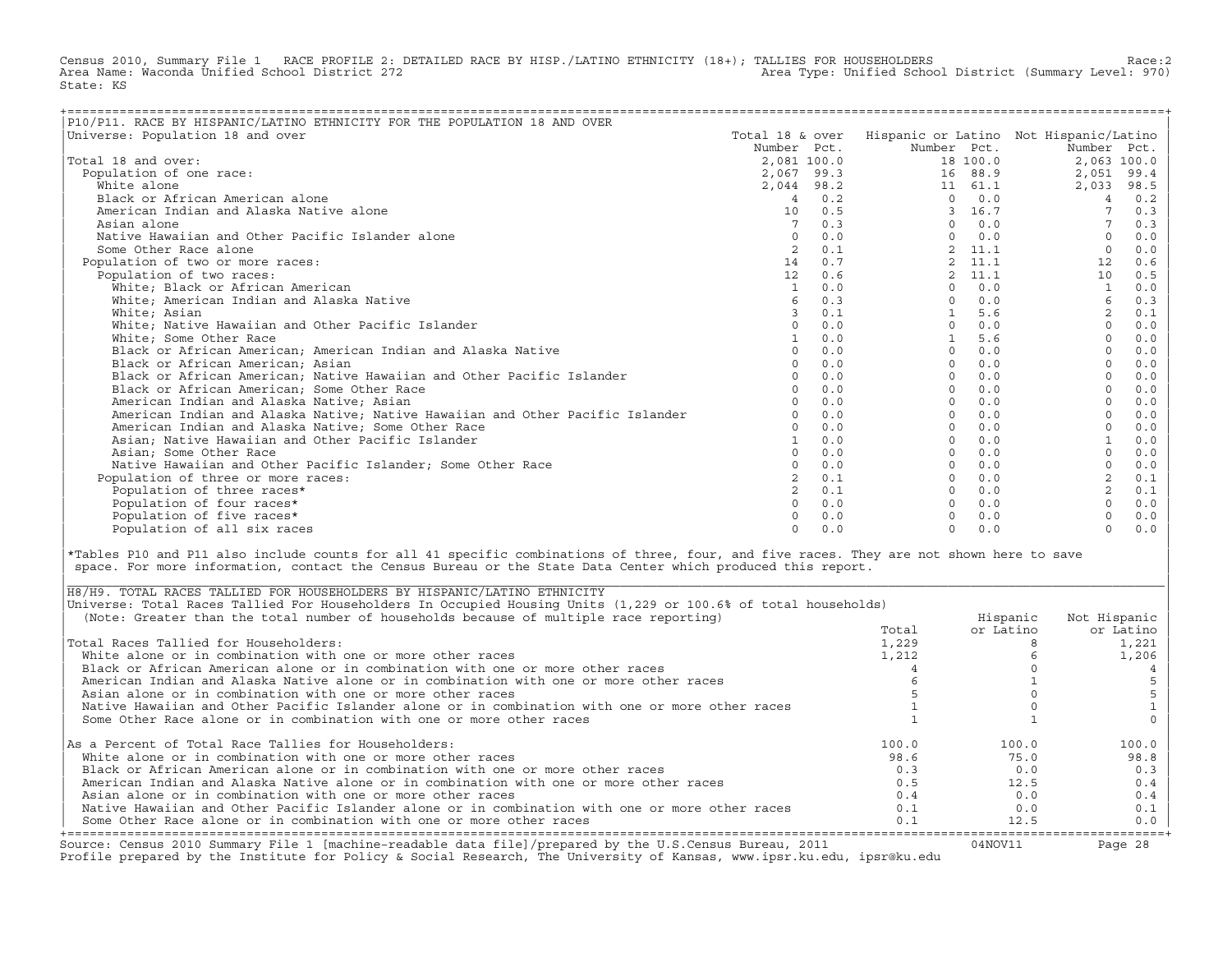Census 2010, Summary File 1 RACE PROFILE 3: MATRIX PRESENTATION OF MULTIPLE RACE COMBINATIONS Race:3 Area Type: Unified School District (Summary Level: 970) State: KS

| ------------------------------<br>P6/P8. RACE COMBINATIONS AND | ===============<br>White |             | Black or           |           |              | American Indian    |                |          | =================================<br>Asian |                       |                 | ------------------------------------<br> Native Hawaiian & | Some other race |                    |
|----------------------------------------------------------------|--------------------------|-------------|--------------------|-----------|--------------|--------------------|----------------|----------|--------------------------------------------|-----------------------|-----------------|------------------------------------------------------------|-----------------|--------------------|
| SHARE OF TOTAL TALLIES                                         |                          |             | African American   |           |              | & Alaska Native    |                |          |                                            |                       | Other Pacific   |                                                            |                 |                    |
| Two Universes:                                                 |                          | (WHITE)     |                    |           | (BLACK)      |                    |                | (AIAN)   |                                            | (ASIAN)               | Islander (NHPI) |                                                            |                 | (OTHER)            |
| Total Population (2,651)                                       |                          |             |                    |           |              |                    |                |          |                                            |                       |                 |                                                            |                 |                    |
| and Total Races Tallied*                                       | Persons                  | Pct of      | Persons            |           | Pct of       | Persons            |                | Pct of   | Persons                                    | Pct of                | Persons         | Pct of                                                     | Persons         | Pct of             |
| $(2,680$ or $98.9$ % of                                        | or                       | WHITE       | or                 |           | <b>BLACK</b> | or                 |                | AIAN     | or                                         | ASIAN                 | or              | NHPI                                                       | or              | OTHER              |
| the Total Population)                                          | Tallies                  | Tallies     | Tallies            |           | Tallies      | Tallies            |                | Tallies  | Tallies                                    | Tallies               | Tallies         | Tallies                                                    | Tallies         | Tallies            |
| ----------------------------------                             | ------------------       |             | ------------------ |           |              | ------------------ |                |          |                                            | ------------------    |                 | ------------------                                         |                 | ------------------ |
| One Race Alone                                                 | 2,586 99.2               |             |                    |           | 7 70.0       |                    |                | 14 53.8  |                                            | 14 58.3               |                 | $\Omega$<br>0.0                                            |                 | 562.5              |
|                                                                |                          |             |                    |           |              |                    |                |          |                                            |                       |                 |                                                            |                 |                    |
| Two-Race combinations (15 in                                   |                          |             |                    |           |              |                    |                |          |                                            |                       |                 |                                                            |                 |                    |
| all, each presented twice)--                                   |                          |             |                    |           |              |                    |                |          |                                            |                       |                 |                                                            |                 |                    |
| Total Tallies*                                                 |                          | $21 \t 0.8$ |                    |           | 3, 30.0      |                    |                | 9, 34.6  |                                            | 7, 29.2               |                 | 1, 25.0                                                    |                 | 3 37.5             |
|                                                                |                          |             |                    |           |              |                    |                |          |                                            |                       |                 |                                                            |                 |                    |
| WHITE and                                                      | _________________        |             |                    |           | 3, 30.0      |                    | 9              | 34.6     |                                            | 25.0<br>6             |                 | $\Omega$<br>0.0                                            |                 | 37.5<br>3          |
| BLACK and                                                      | 3                        | 0.1         |                    | --------- |              |                    | $\Omega$       | 0.0      |                                            | $\Omega$<br>0.0       |                 | $\Omega$<br>0.0                                            |                 | $\Omega$<br>0.0    |
| AIAN and                                                       | 9                        | 0.3         |                    | $\Omega$  | 0.0          |                    |                | ----     |                                            | 0.0<br>$\Omega$       |                 | $\Omega$<br>0.0                                            |                 | $\Omega$<br>0.0    |
| ASIAN and                                                      | $6\overline{6}$          | 0.2         |                    | $\Omega$  | 0.0          |                    | $\Omega$       | 0.0      |                                            | $---$                 |                 | 1, 25.0                                                    |                 | 0.0<br>$\Omega$    |
| NHPI and                                                       | $\Omega$                 | 0.0         |                    | $\Omega$  | 0.0          |                    | $\Omega$       | 0.0      |                                            | $\mathbf{1}$<br>4.2   |                 |                                                            |                 | $\Omega$<br>0.0    |
| OTHER and                                                      | $\overline{3}$           | 0.1         |                    | $\Omega$  | 0.0          |                    | $\Omega$       | 0.0      |                                            | $\Omega$<br>0.0       |                 | $\Omega$<br>0.0                                            |                 |                    |
|                                                                |                          |             |                    |           |              |                    |                |          |                                            |                       |                 |                                                            |                 |                    |
| Three-Race combinations (20,                                   |                          |             |                    |           |              |                    |                |          |                                            |                       |                 |                                                            |                 |                    |
| each presented three times)--                                  |                          |             |                    |           |              |                    |                |          |                                            |                       |                 |                                                            |                 |                    |
| Total Tallies*                                                 | 0                        | 0.0         |                    | $\Omega$  | 0.0          |                    | $\overline{a}$ | 7.7      |                                            | 2<br>8.3              |                 | $\overline{a}$<br>50.0                                     |                 | 0.0<br>$\circ$     |
|                                                                |                          |             |                    |           |              |                    |                |          |                                            |                       |                 |                                                            |                 |                    |
| WHITE; BLACK; and                                              | _________________        |             | _____________      |           |              |                    | $\overline{0}$ | 0.0      |                                            | $\overline{0}$<br>0.0 |                 | $\overline{0}$<br>0.0                                      |                 | 0.0<br>$\circ$     |
| WHITE; AIAN; and                                               | _________________        |             |                    | $\Omega$  | 0.0          |                    |                |          |                                            | $\Omega$<br>0.0       |                 | $\Omega$<br>0.0                                            |                 | $\Omega$<br>0.0    |
| WHITE; ASIAN; and                                              | _________________        |             |                    | $\Omega$  | 0.0          |                    | $\Omega$       | 0.0      |                                            | $---$                 |                 | $\Omega$<br>0.0                                            |                 | $\mathbf 0$<br>0.0 |
| WHITE; NHPI; and                                               |                          |             |                    | $\Omega$  | 0.0          |                    | $\Omega$       | 0.0      |                                            | $\circ$<br>0.0        |                 | $- - - -$                                                  |                 | $\Omega$<br>0.0    |
| WHITE; OTHER; and                                              |                          |             |                    | $\Omega$  | 0.0          |                    | $\Omega$       | 0.0      |                                            | $\circ$<br>0.0        |                 | $\circ$<br>0.0                                             |                 |                    |
|                                                                |                          |             |                    |           |              |                    |                |          |                                            |                       |                 |                                                            |                 |                    |
| BLACK; AIAN; and                                               | $\Omega$                 | 0.0         | ________________   |           |              | ____________       |                |          |                                            | $\Omega$<br>0.0       |                 | $\circ$<br>0.0                                             |                 | $\Omega$<br>0.0    |
| BLACK; ASIAN; and                                              | $\Omega$                 | 0.0         | _________________  |           |              |                    | $\Omega$       | 0.0      |                                            | $---$                 |                 | $\Omega$<br>0.0                                            |                 | $\Omega$<br>0.0    |
| BLACK; NHPI; and                                               | $\Omega$                 | 0.0         |                    |           |              |                    | $\circ$        | 0.0      |                                            | $\circ$<br>0.0        |                 |                                                            |                 | $\Omega$<br>0.0    |
| BLACK; OTHER; and                                              | $\Omega$                 | 0.0         | _________________  |           |              |                    | $\Omega$       | 0.0      |                                            | $\Omega$<br>0.0       |                 | $\Omega$<br>0.0                                            |                 |                    |
|                                                                |                          |             |                    |           |              |                    |                |          |                                            |                       |                 |                                                            |                 |                    |
| AIAN; ASIAN; and                                               | $\Omega$                 | 0.0         |                    | $\Omega$  | 0.0          |                    |                |          |                                            |                       |                 | $\overline{a}$<br>50.0                                     |                 | $\Omega$<br>0.0    |
| AIAN; NHPI; and                                                | $\Omega$                 | 0.0         |                    | $\Omega$  | 0.0          |                    |                |          |                                            | $\overline{2}$<br>8.3 |                 |                                                            |                 | $\Omega$<br>0.0    |
| AIAN; OTHER; and                                               | $\Omega$                 | 0.0         |                    | $\Omega$  | 0.0          |                    |                |          |                                            | $\Omega$<br>0.0       |                 | $\Omega$<br>0.0                                            |                 |                    |
|                                                                |                          |             |                    |           |              |                    |                |          |                                            |                       |                 |                                                            |                 |                    |
| ASIAN; NHPI; and                                               | $\circ$                  | 0.0         |                    | $\circ$   | 0.0          |                    | 2              | 7.7      |                                            | _________________     |                 |                                                            |                 | 0.0<br>$\Omega$    |
| ASIAN; OTHER; and                                              | $\Omega$                 | 0.0         |                    | $\Omega$  | 0.0          |                    | $\Omega$       | 0.0      |                                            |                       |                 | $\Omega$<br>0.0                                            |                 |                    |
|                                                                |                          |             |                    |           |              |                    |                |          |                                            |                       |                 |                                                            |                 |                    |
| NHPI; OTHER; and                                               | $\Omega$                 | 0.0         |                    | $\Omega$  | 0.0          |                    | $\Omega$       | 0.0      |                                            | $\Omega$<br>0.0       |                 |                                                            |                 |                    |
|                                                                |                          |             |                    |           |              |                    |                |          |                                            |                       |                 |                                                            |                 |                    |
| Four Races (15)--Total Tallies*:                               | $\mathbf{1}$             | 0.0         |                    | $\Omega$  | 0.0          |                    | $\mathbf{1}$   | 3.8      |                                            | $\mathbf{1}$<br>4.2   |                 | 25.0<br>1                                                  |                 | 0.0<br>$\Omega$    |
| Five Races (6)--Total Tallies*:                                | $\circ$                  | 0.0         |                    | $\circ$   | 0.0          |                    | $\circ$        | 0.0      |                                            | $\mathsf{O}$<br>0.0   |                 | $\mathbf 0$<br>0.0                                         |                 | $\circ$<br>0.0     |
| Six Races (1)--Total Tallies*:                                 | $\Omega$                 | 0.0         |                    | $\Omega$  | 0.0          |                    | $\Omega$       | 0.0      |                                            | $\Omega$<br>0.0       |                 | $\Omega$<br>0.0                                            |                 | $\Omega$<br>0.0    |
|                                                                |                          |             |                    |           |              |                    |                |          |                                            |                       |                 |                                                            |                 |                    |
| Total Tallies* for each race                                   |                          |             |                    |           |              |                    |                |          |                                            |                       |                 |                                                            |                 |                    |
| alone or in any combination:                                   | 2,608 100.0              |             |                    | 10 100.0  |              |                    |                | 26 100.0 |                                            | 24 100.0              |                 | 4 100.0                                                    |                 | 8 100.0            |
|                                                                |                          |             |                    |           |              |                    |                |          |                                            |                       |                 |                                                            |                 |                    |
|                                                                |                          |             |                    |           |              |                    |                |          |                                            |                       |                 |                                                            |                 |                    |

|\*Notes: Summing across Total Tallies rows would give results greater than the corresponding population counts because of multiple counting (e.g., | each person of three races would be counted three times). Detail is not shown for the four-race and five-race combinations. Each Percent shown represents that combination's share of total tallies for the race indicated in the column header. See Race Profile 1 for Grand Total Tallies. +===================================================================================================================================================+ Source: Census 2010 Summary File 1 [machine−readable data file]/prepared by the U.S.Census Bureau, 2011 04NOV11 Page 29 Profile prepared by the Institute for Policy & Social Research, The University of Kansas, www.ipsr.ku.edu, ipsr@ku.edu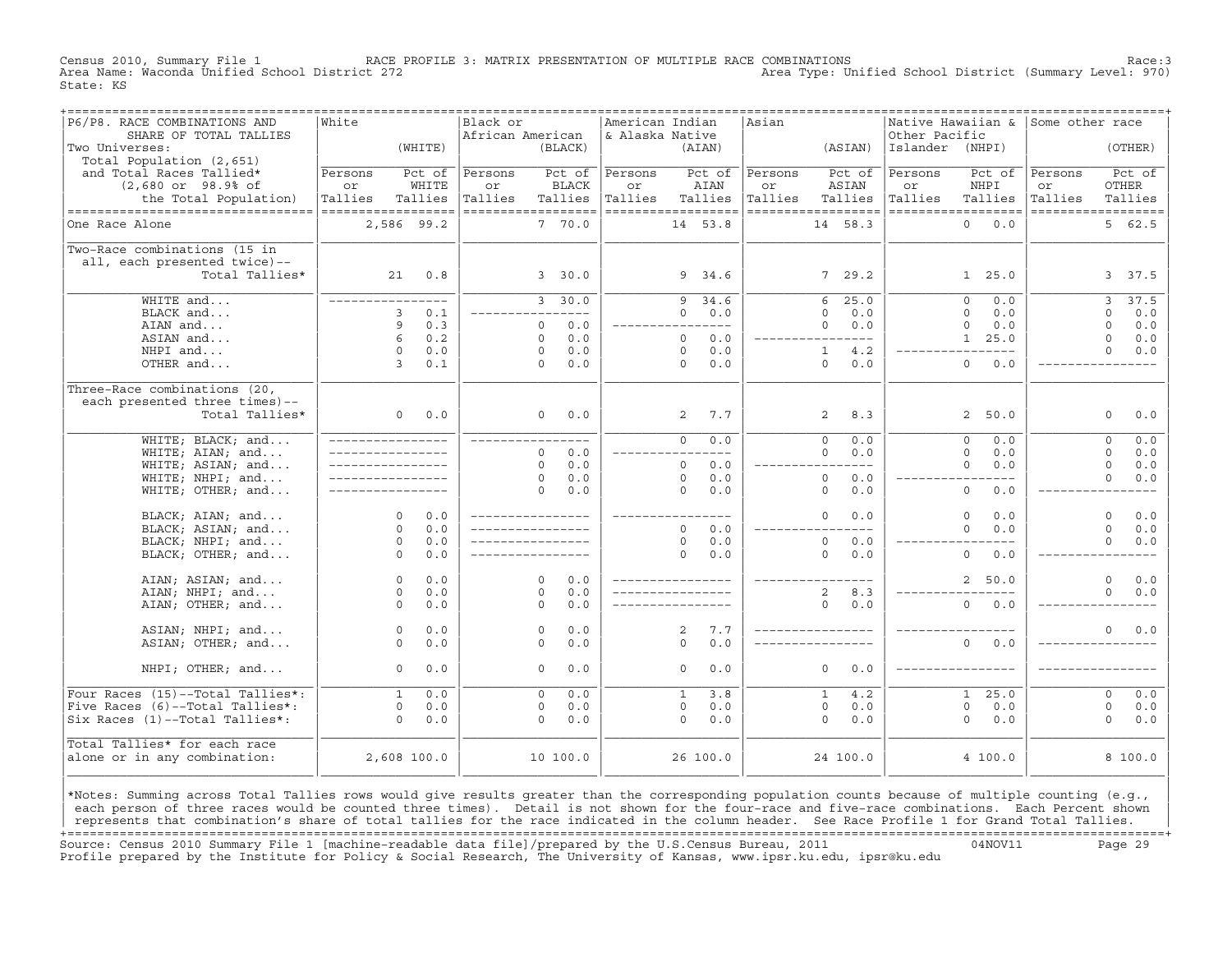Census 2010, Summary File 1 RACE PROFILE 4: DETAILED NATIVE AMERICAN, ASIAN, PACIFIC ISLANDER, & HISP/LATINO SUBGROUPS<br>Area Name: Waconda Unified School District 272 State: KS

| PCT1. AMERICAN INDIAN AND ALASKA NATIVE BY TRIBE                                              |                               |                         |                         |                                                |                                  |                                            |                |                                      |
|-----------------------------------------------------------------------------------------------|-------------------------------|-------------------------|-------------------------|------------------------------------------------|----------------------------------|--------------------------------------------|----------------|--------------------------------------|
| Universe: Persons who are American Indian and Alaska Native Alone                             |                               |                         |                         |                                                |                                  |                                            |                |                                      |
|                                                                                               |                               |                         |                         |                                                |                                  |                                            |                |                                      |
| Total:                                                                                        | 14                            |                         |                         |                                                |                                  |                                            |                |                                      |
|                                                                                               |                               |                         |                         |                                                |                                  |                                            |                |                                      |
| With one tribe specified:                                                                     |                               | 12 Cree                 |                         | 0 Paiute                                       |                                  | $\circ$<br>Yuman                           |                | $\circ$                              |
| American Indian tribe:                                                                        |                               | 12 Creek                |                         | $\Omega$<br>Pima                               |                                  | $\Omega$<br>Other Amer. Indian tribes      |                | $\mathsf{O}\xspace$                  |
| Apache                                                                                        |                               | 0 Crow                  |                         | 0 Potawatomi                                   |                                  | Amer. Indian not specified<br>$\mathbf{1}$ |                |                                      |
| Arapaho                                                                                       |                               | 0 Delaware              |                         | 0 Pueblo                                       |                                  | Alaska Native tribe:<br>$\circ$            |                |                                      |
| Blackfeet                                                                                     |                               | 4 Hopi                  |                         | 0 Puqet Sound Salish                           |                                  | $\Omega$<br>Alaskan Athabascan             |                |                                      |
| Canadian/French Amer. Indian                                                                  |                               | 0 Houma                 |                         | 0 Seminole                                     |                                  | $\circ$<br>Aleut                           |                |                                      |
| Central American Indian                                                                       |                               | 0 Iroquois              |                         | 0 Shoshone                                     |                                  | $\circ$<br>Inupiat                         |                |                                      |
| Cherokee                                                                                      |                               | 1 Kiowa                 |                         | 0 Sioux                                        |                                  | $\overline{3}$<br>Tlingit-Haida            |                |                                      |
| Cheyenne                                                                                      |                               | 0 Lumbee                |                         | 0 South American Indian                        |                                  | $\Omega$<br>Tsimshian                      |                | 000000                               |
| Chickasaw                                                                                     |                               | 0 Menominee             |                         | 0 Spanish American Indian                      |                                  | $\circ$<br>Yup'ik                          |                |                                      |
| Chippewa                                                                                      |                               |                         | 0 Mexican Amer. Indian  | 3 Tohono O'Odham                               |                                  | $\Omega$<br>Alaska Native not specified    |                | $\begin{matrix} 0 \\ 0 \end{matrix}$ |
| Choctaw                                                                                       |                               | 0 Navajo                |                         | $0$ Ute                                        |                                  | 0 No tribe specified                       |                | $\mathbf 2$                          |
| Colville                                                                                      |                               | Osage<br>$\overline{0}$ |                         | 0 Yakama                                       |                                  | More than one specified<br>$\Omega$        |                | $\Omega$                             |
|                                                                                               |                               |                         |                         |                                                |                                  |                                            |                |                                      |
| Comanche                                                                                      |                               | Ottawa<br>$\Omega$      |                         | 0 Yaqui                                        |                                  | $\Omega$                                   |                |                                      |
|                                                                                               |                               |                         |                         |                                                |                                  |                                            |                |                                      |
| (An additional 12 persons are Native American in combination with other races.)               |                               |                         |                         |                                                |                                  |                                            |                |                                      |
|                                                                                               |                               |                         |                         |                                                |                                  |                                            |                |                                      |
|                                                                                               |                               |                         |                         |                                                |                                  |                                            |                |                                      |
| PCT5/PCT7. ASIAN POPULATION--DETAILED GROUPS                                                  |                               |                         |                         | PCT8. NATIVE HAWAIIAN AND OTHER PACIFIC        |                                  | PCT11. HISPANIC/LATINO BY SPECIFIC         |                |                                      |
| Two Universes: (1) Persons who are Asian Alone, and                                           |                               |                         |                         | ISLANDER POPULATION--DETAILED GROUPS           |                                  | ORIGIN                                     |                |                                      |
| (2) Total Asian Tallies reported by all persons*                                              |                               |                         |                         | Univ.: Persons who are Native Hawaiian and     |                                  | Univ.: Hispanic/Latino population **       |                |                                      |
|                                                                                               |                               |                         |                         | other Pacific Islander Alone                   |                                  |                                            |                |                                      |
|                                                                                               | Persons (1) Pct. Tallies* (2) |                         |                         |                                                |                                  | Total Hispanic/Latino                      |                | 34 100.0                             |
| Totals (Each Universe):                                                                       |                               | 14 100.0                | 25                      |                                                | Persons Pct.                     | Mexican                                    |                | 18 52.9                              |
| 001 (Each Universe): 14 100.0<br>01 only one group specified: 14 100.0<br>Asian Indian (00.0) |                               |                         | $\qquad \qquad - - - -$ |                                                |                                  | Puerto Rican                               | 2              | 5.9                                  |
|                                                                                               |                               |                         |                         |                                                |                                  |                                            | $\Omega$       |                                      |
| Asian Indian                                                                                  |                               |                         | 2                       | Total:                                         | 0 100.0                          | Cuban                                      |                | 0.0                                  |
| Bangladeshi                                                                                   |                               | $0 \quad 0.0$           | $\circ$                 | Only one group specified:                      | $\circ$<br>$\sim 100$            | Dominican Republic                         | $\Omega$       | 0.0                                  |
| Bhutanese                                                                                     |                               | $0 \t 0.0$              | $\Omega$                | Polynesian:                                    | $\Omega$<br>$\ddot{\phantom{a}}$ | Central American                           |                |                                      |
| Burmese                                                                                       |                               | $0 \qquad 0.0$          | $\circ$                 | Native Hawaiian                                | $\circ$<br>$\sim$                | excluding Mexican:                         | $\overline{3}$ | 8.8                                  |
| Cambodian                                                                                     |                               | $0 \t 0.0$              | $\circ$                 | Samoan                                         | $\Omega$<br>$\sim$               | Costa Rican                                | $\circ$        | 0.0                                  |
| Chinese, except Taiwanese 3 21.4                                                              |                               |                         | $\overline{4}$          | Tonqan                                         | $\circ$<br>$\sim$                | Guatemalan                                 | $\Omega$       | 0.0                                  |
| Filipino                                                                                      |                               | 964.3                   | 11                      | Other Polynesian 0                             | $\epsilon$                       | Honduran                                   | $\circ$        | $0.0$                                |
| Hmong                                                                                         |                               | 1 7.1                   | $\overline{2}$          | Micronesian:                                   | $\Omega$<br>$\sim$               | Nicaraquan                                 | $\Omega$       | 0.0                                  |
| Indonesian                                                                                    |                               | $0 \t 0.0$              | $\overline{4}$          | Guamanian or Chamorro                          | $\Omega$<br>$\ddot{\phantom{a}}$ | Panamanian                                 | $\Omega$       | 0.0                                  |
| Japanese                                                                                      | $\Omega$                      | 0.0                     | $\Omega$                | Marshallese                                    | $\Omega$<br>$\sim$               | Salvadoran                                 | $\Omega$       | 0.0                                  |
| Korean                                                                                        | $\Omega$                      | 0.0                     | $\Omega$                | Other Micronesian                              | $\Omega$<br>$\blacksquare$       | Other Cent. American                       | $\overline{3}$ | 8.8                                  |
| Laotian                                                                                       | 1                             | 7.1                     | $\mathbf{1}$            | Melanesian:                                    | $\Omega$                         | South American:                            | $\mathbf{1}$   | 2.9                                  |
|                                                                                               | $\Omega$                      | 0.0                     | $\Omega$                | Fijian                                         | $\sim$<br>$\Omega$               | Argentinean                                | $\Omega$       | 0.0                                  |
| Malaysian                                                                                     | 0                             |                         |                         |                                                | $\ddot{\phantom{a}}$<br>$\circ$  |                                            | $\mathbf{0}$   |                                      |
| Nepalese                                                                                      |                               | 0.0                     | $\mathbf{0}$            | Other Melanesian                               |                                  | Bolivian                                   |                | 0.0                                  |
| Pakistani                                                                                     | $\Omega$                      | 0.0                     | $\mathbf{0}$            |                                                | $\sim$                           | Chilean                                    | $\overline{0}$ | 0.0                                  |
| Sri Lankan                                                                                    | $\Omega$                      | 0.0                     | $\Omega$                | More than one specified                        |                                  | Colombian                                  | $\Omega$       | 0.0                                  |
| Taiwanese                                                                                     | $\Omega$                      | 0.0                     | $\mathbf{0}$            |                                                |                                  | Ecuadorian                                 | $\mathbf{1}$   | 2.9                                  |
| Thai                                                                                          | $\Omega$                      | 0.0                     | $\Omega$                |                                                |                                  | Paraguayan                                 | $\circ$        | 0.0                                  |
| Vietnamese                                                                                    | $\Omega$                      | 0.0                     | $\mathbf{0}$            | **Hispanic/Latino persons can be of any race   |                                  | Peruvian                                   | $\circ$        | 0.0                                  |
| Other specified subgroup                                                                      |                               | $0 \t 0.0$              | $\mathbf{0}$            |                                                |                                  | Uruquayan                                  | $\mathbf 0$    | 0.0                                  |
| No subgroup specified                                                                         |                               | $0 \t 0.0$              | $\mathbf{1}$            |                                                |                                  | Venezuelan                                 | $\Omega$       | 0.0                                  |
| More than one specified                                                                       | $\Omega$                      | 0.0                     | $\frac{1}{2}$           | General note: For the groups shown on this     |                                  | Other South American                       | $\overline{0}$ | 0.0                                  |
|                                                                                               |                               |                         |                         | page, their proportions of this area's         |                                  | Other Hispanic/Latino:                     | 10             | 29.4                                 |
| *Included are the 0 tallies of Asian alone persons                                            |                               |                         |                         | total population of 2,651 are:                 |                                  | Spaniard                                   | 6              | 17.6                                 |
|                                                                                               |                               |                         |                         |                                                |                                  |                                            | $\Omega$       | 0.0                                  |
| who specified more than one Asian category, as well as                                        |                               |                         |                         | Native American alone (0.5%),                  |                                  | Spanish                                    | $\Omega$       |                                      |
| the 10 persons who are Asian in combination with                                              |                               |                         |                         | Asian alone (0.5%), Pacific Islander           |                                  | Spanish American                           |                | 0.0                                  |
| one or more other races.                                                                      |                               |                         |                         | alone $(0.0%$ , and Hispanic/Latino $(1.3%)$ . |                                  | All other Hisp/Latino                      |                | 4 11.8                               |

| one or more other races. | alone (0.0%), and Hispanic/Latino (1.3%). | All other Hisp/Latino 4 11.8| +===================================================================================================================================================+ Source: Census 2010 Summary File 1 [machine−readable data file]/prepared by the U.S.Census Bureau, 2011 04NOV11 Page 30 Profile prepared by the Institute for Policy & Social Research, The University of Kansas, www.ipsr.ku.edu, ipsr@ku.edu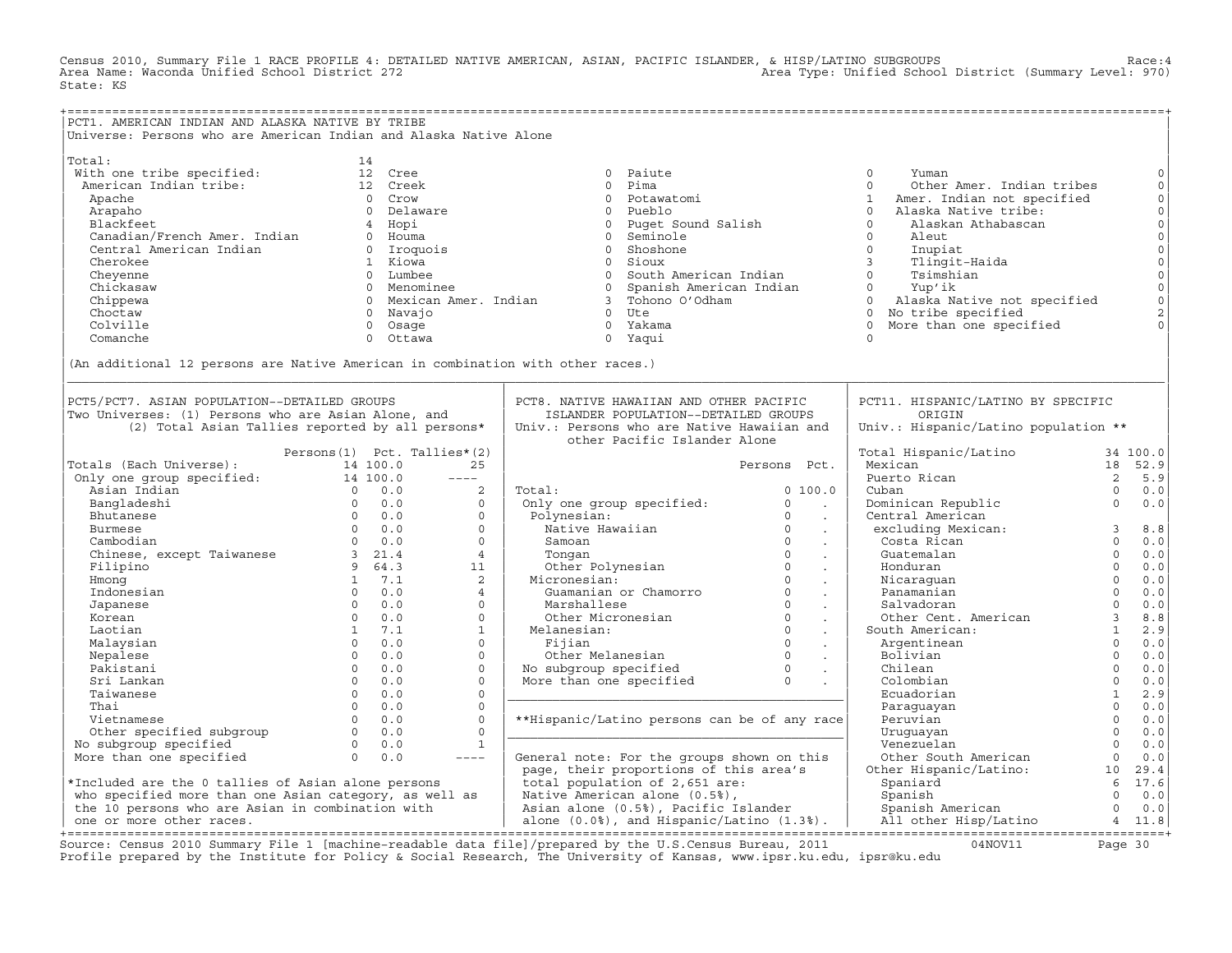Census 2010, Summary File 1 PROFILE OF SPECIFIC RACE/ETHNIC GROUP A: WHITE ALONE Race:A [1 of 3] Area Type: Unified School District (Summary Level: 970) State: KS

| P29/P29A. POPULATION SUMMARY BY RESIDENCE TYPE FOR DESIGNATED UNIVERSE<br>Universe: PERSONS Who Are White Alone                                                 |  |                                                                                                                                                                                                                                                                  |  | P38A/39A. FAMILY TYPE BY PRESENCE AND AGE OF OWN OR RELATED CHILDREN<br>Universe: Families With A Householder Who Is |  |  |  |
|-----------------------------------------------------------------------------------------------------------------------------------------------------------------|--|------------------------------------------------------------------------------------------------------------------------------------------------------------------------------------------------------------------------------------------------------------------|--|----------------------------------------------------------------------------------------------------------------------|--|--|--|
|                                                                                                                                                                 |  |                                                                                                                                                                                                                                                                  |  | White Alone $(**)$ $(***)$                                                                                           |  |  |  |
| Population As % of Population of all Races<br>Total Persons: 2,586 97.5% of 2,651<br>In Households(*) 2,548 97.5% of 2,613<br>In Group Quarters 38 100.0% of 38 |  |                                                                                                                                                                                                                                                                  |  |                                                                                                                      |  |  |  |
|                                                                                                                                                                 |  |                                                                                                                                                                                                                                                                  |  | By Presence of: Own Children Related Children<br>Families Pct.   Families Pct.                                       |  |  |  |
|                                                                                                                                                                 |  |                                                                                                                                                                                                                                                                  |  |                                                                                                                      |  |  |  |
|                                                                                                                                                                 |  |                                                                                                                                                                                                                                                                  |  |                                                                                                                      |  |  |  |
|                                                                                                                                                                 |  |                                                                                                                                                                                                                                                                  |  |                                                                                                                      |  |  |  |
|                                                                                                                                                                 |  |                                                                                                                                                                                                                                                                  |  |                                                                                                                      |  |  |  |
|                                                                                                                                                                 |  |                                                                                                                                                                                                                                                                  |  |                                                                                                                      |  |  |  |
|                                                                                                                                                                 |  |                                                                                                                                                                                                                                                                  |  |                                                                                                                      |  |  |  |
|                                                                                                                                                                 |  |                                                                                                                                                                                                                                                                  |  |                                                                                                                      |  |  |  |
|                                                                                                                                                                 |  |                                                                                                                                                                                                                                                                  |  |                                                                                                                      |  |  |  |
|                                                                                                                                                                 |  |                                                                                                                                                                                                                                                                  |  |                                                                                                                      |  |  |  |
|                                                                                                                                                                 |  |                                                                                                                                                                                                                                                                  |  |                                                                                                                      |  |  |  |
|                                                                                                                                                                 |  |                                                                                                                                                                                                                                                                  |  |                                                                                                                      |  |  |  |
|                                                                                                                                                                 |  |                                                                                                                                                                                                                                                                  |  |                                                                                                                      |  |  |  |
|                                                                                                                                                                 |  |                                                                                                                                                                                                                                                                  |  |                                                                                                                      |  |  |  |
|                                                                                                                                                                 |  |                                                                                                                                                                                                                                                                  |  |                                                                                                                      |  |  |  |
|                                                                                                                                                                 |  |                                                                                                                                                                                                                                                                  |  |                                                                                                                      |  |  |  |
|                                                                                                                                                                 |  |                                                                                                                                                                                                                                                                  |  |                                                                                                                      |  |  |  |
|                                                                                                                                                                 |  |                                                                                                                                                                                                                                                                  |  |                                                                                                                      |  |  |  |
|                                                                                                                                                                 |  |                                                                                                                                                                                                                                                                  |  |                                                                                                                      |  |  |  |
|                                                                                                                                                                 |  |                                                                                                                                                                                                                                                                  |  |                                                                                                                      |  |  |  |
|                                                                                                                                                                 |  |                                                                                                                                                                                                                                                                  |  |                                                                                                                      |  |  |  |
|                                                                                                                                                                 |  |                                                                                                                                                                                                                                                                  |  |                                                                                                                      |  |  |  |
|                                                                                                                                                                 |  |                                                                                                                                                                                                                                                                  |  |                                                                                                                      |  |  |  |
|                                                                                                                                                                 |  |                                                                                                                                                                                                                                                                  |  | P31A. RELATIONSHIP BY HOUSEHOLD TYPE FOR THE POPULATION UNDER 18 YEARS                                               |  |  |  |
|                                                                                                                                                                 |  |                                                                                                                                                                                                                                                                  |  |                                                                                                                      |  |  |  |
|                                                                                                                                                                 |  |                                                                                                                                                                                                                                                                  |  |                                                                                                                      |  |  |  |
|                                                                                                                                                                 |  |                                                                                                                                                                                                                                                                  |  |                                                                                                                      |  |  |  |
|                                                                                                                                                                 |  |                                                                                                                                                                                                                                                                  |  |                                                                                                                      |  |  |  |
|                                                                                                                                                                 |  |                                                                                                                                                                                                                                                                  |  |                                                                                                                      |  |  |  |
|                                                                                                                                                                 |  |                                                                                                                                                                                                                                                                  |  |                                                                                                                      |  |  |  |
|                                                                                                                                                                 |  |                                                                                                                                                                                                                                                                  |  |                                                                                                                      |  |  |  |
|                                                                                                                                                                 |  |                                                                                                                                                                                                                                                                  |  |                                                                                                                      |  |  |  |
|                                                                                                                                                                 |  |                                                                                                                                                                                                                                                                  |  |                                                                                                                      |  |  |  |
|                                                                                                                                                                 |  |                                                                                                                                                                                                                                                                  |  |                                                                                                                      |  |  |  |
|                                                                                                                                                                 |  |                                                                                                                                                                                                                                                                  |  |                                                                                                                      |  |  |  |
|                                                                                                                                                                 |  |                                                                                                                                                                                                                                                                  |  |                                                                                                                      |  |  |  |
|                                                                                                                                                                 |  |                                                                                                                                                                                                                                                                  |  |                                                                                                                      |  |  |  |
|                                                                                                                                                                 |  |                                                                                                                                                                                                                                                                  |  |                                                                                                                      |  |  |  |
|                                                                                                                                                                 |  |                                                                                                                                                                                                                                                                  |  |                                                                                                                      |  |  |  |
|                                                                                                                                                                 |  |                                                                                                                                                                                                                                                                  |  |                                                                                                                      |  |  |  |
|                                                                                                                                                                 |  |                                                                                                                                                                                                                                                                  |  |                                                                                                                      |  |  |  |
|                                                                                                                                                                 |  |                                                                                                                                                                                                                                                                  |  |                                                                                                                      |  |  |  |
|                                                                                                                                                                 |  |                                                                                                                                                                                                                                                                  |  |                                                                                                                      |  |  |  |
|                                                                                                                                                                 |  | $\begin{array}{cccccc} 0 & \texttt{to} & 17 & & & 542 & 21.0 & & 266 & 20.5 & & 276 & 21.4 \\ 18 & \texttt{to} & 64 & & 1,435 & 55.5 & & 761 & 58.8 & & 674 & 52.2 \\ 65 & \texttt{plus} & & & 609 & 23.5 & & 268 & 20.7 & & 341 & 26.4 \end{array} \bigg  \, .$ |  | Note: (*) Tables with PERSONS as the universe enumerate persons according                                            |  |  |  |
|                                                                                                                                                                 |  |                                                                                                                                                                                                                                                                  |  | to their own race or ethnic category. (**) Tables with HOUSEHOLDS or                                                 |  |  |  |
|                                                                                                                                                                 |  |                                                                                                                                                                                                                                                                  |  | HOUSEHOLDERS as the universe enumerate persons in households according                                               |  |  |  |
|                                                                                                                                                                 |  |                                                                                                                                                                                                                                                                  |  |                                                                                                                      |  |  |  |
|                                                                                                                                                                 |  |                                                                                                                                                                                                                                                                  |  |                                                                                                                      |  |  |  |

Source: Census 2010 Summary File 1 [machine-readable data file]/prepared by the U.S.Census Bureau, 2011 Page 31<br>Profile prepared by the Institute for Policy & Social Research, The University of Kansas, www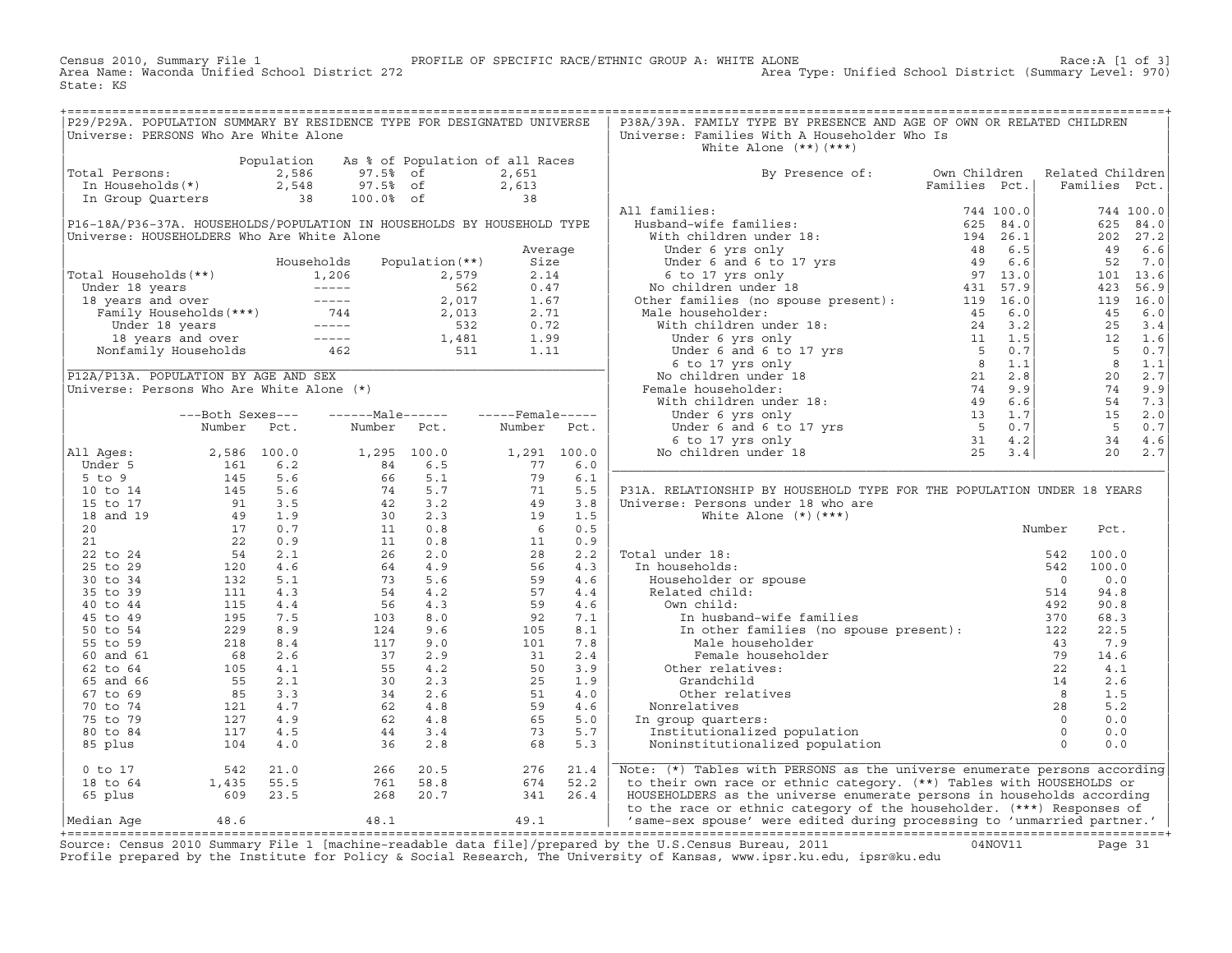Census 2010, Summary File 1 PROFILE OF SPECIFIC RACE/ETHNIC GROUP A: WHITE ALONE Race:A [2 of 3] Area Type: Unified School District (Summary Level: 970) State: KS

| P29A/P34A. RELATIONSHIP BY HOUSEHOLD TYPE FOR ALL PERSONS & PERSONS 65+<br>Universe: Persons Who Are White Alone (*) (***)                                                                                                                                        |                                               |            |             |                                            |            | PCT14A. PRESENCE OF MULTIGENERATIONAL HOUSEHOLDS<br>Universe: Households With A Householder Who Is<br>White Alone $(**)$ |                |                 |           |
|-------------------------------------------------------------------------------------------------------------------------------------------------------------------------------------------------------------------------------------------------------------------|-----------------------------------------------|------------|-------------|--------------------------------------------|------------|--------------------------------------------------------------------------------------------------------------------------|----------------|-----------------|-----------|
|                                                                                                                                                                                                                                                                   | All Ages                                      |            |             | 65 years and over                          |            |                                                                                                                          |                | Number          | Pct.      |
|                                                                                                                                                                                                                                                                   | Number                                        | Pct.       |             | Number                                     | Pct.       |                                                                                                                          |                |                 |           |
|                                                                                                                                                                                                                                                                   |                                               |            |             |                                            |            | Total:                                                                                                                   |                | 1,206 100.0     |           |
| Total:                                                                                                                                                                                                                                                            | 2,586                                         | 100.0      |             | 609                                        | 100.0      | Household has 3 or more generations                                                                                      |                | $7\overline{ }$ | 0.6       |
| In households:                                                                                                                                                                                                                                                    | 2,548                                         | 98.5       |             | 575                                        | 94.4       | Household does not have 3+ generations                                                                                   |                | 1,199           | 99.4      |
| :aı:<br>ı households:<br>In family households:                                                                                                                                                                                                                    | 2,038                                         | 78.8       |             | 363                                        | 59.6       |                                                                                                                          |                |                 |           |
| Householder:                                                                                                                                                                                                                                                      | 744                                           | 28.8       |             | 197                                        | 32.3       |                                                                                                                          |                |                 |           |
| Male                                                                                                                                                                                                                                                              | 606                                           | 23.4       |             | 177                                        | 29.1       |                                                                                                                          |                |                 |           |
| Female                                                                                                                                                                                                                                                            | 138                                           | 5.3        |             | 20                                         | 3.3        |                                                                                                                          |                |                 |           |
| Spouse                                                                                                                                                                                                                                                            | 619                                           | 23.9       |             | 158                                        | 25.9       | PCT19A. NONRELATIVES BY HOUSEHOLD TYPE (*) (***)                                                                         |                |                 |           |
| Parent                                                                                                                                                                                                                                                            | 10                                            | 0.4        |             | $5^{\circ}$                                | 0.8        | Universe: Nonrelatives who are                                                                                           |                |                 |           |
| Parent-in-law                                                                                                                                                                                                                                                     | $\overline{1}$                                | 0.0        |             | <sup>1</sup>                               | 0.2        | White Alone (Total: 99)                                                                                                  |                |                 |           |
| Child:                                                                                                                                                                                                                                                            | 570                                           | 22.0       |             |                                            |            |                                                                                                                          |                |                 |           |
| Biological                                                                                                                                                                                                                                                        | 520                                           | 20.1       |             |                                            |            |                                                                                                                          | In Family      | In Nonfamily    |           |
| Adopted                                                                                                                                                                                                                                                           | 13                                            | 0.5        |             |                                            |            |                                                                                                                          | Households     | Households      |           |
| Step                                                                                                                                                                                                                                                              | 37                                            | 1.4        |             |                                            |            |                                                                                                                          | Number Pct.    | Number Pct.     |           |
| Grandchild                                                                                                                                                                                                                                                        | 17                                            | 0.7        |             |                                            |            |                                                                                                                          |                |                 |           |
| Brother or sister<br>Son-in-law/daughter-in-law<br>Other relatives (#)                                                                                                                                                                                            | 14                                            | 0.5        |             |                                            |            | Nonrelatives:                                                                                                            | 51 100.0       |                 | 48 100.0  |
|                                                                                                                                                                                                                                                                   | $\sim$ $-1$                                   | 0.0        |             |                                            |            | Roomer or boarder                                                                                                        |                | $\mathbf{1}$    | 2.1       |
|                                                                                                                                                                                                                                                                   | 11                                            | 0.4        |             | 2                                          | 0.3        | Housemate or roommate                                                                                                    |                | $\overline{4}$  | 8.3       |
| Nonrelatives                                                                                                                                                                                                                                                      | 51                                            | 2.0        |             | $\Omega$                                   | 0.0        | Unmarried partner<br>Other nonrelatives<br>21 41.2                                                                       |                |                 | 27 56.3   |
| NONIFERALIVED<br>In nonfamily households:                                                                                                                                                                                                                         | $\frac{510}{242}$                             | 19.7       |             | 212                                        | 34.8       |                                                                                                                          |                | 16 33.3         |           |
| Male householder:                                                                                                                                                                                                                                                 |                                               | 9.4        |             | 66                                         | 10.8       |                                                                                                                          |                |                 |           |
| Living alone                                                                                                                                                                                                                                                      | 217                                           | 8.4        |             | 64                                         | 10.5       |                                                                                                                          |                |                 |           |
| Not living alone<br>Female householder:                                                                                                                                                                                                                           |                                               | 1.0        |             | $\overline{2}$                             | 0.3        |                                                                                                                          |                |                 |           |
|                                                                                                                                                                                                                                                                   | $\frac{25}{220}$                              | 8.5        |             | 142                                        | 23.3       | H17A. HOUSING UNITS BY HOUSEHOLDER'S AGE AND TENURE                                                                      |                |                 |           |
| Living alone                                                                                                                                                                                                                                                      |                                               | 8.0        |             | 139                                        | 22.8       | Universe: Occupied Housing Units With A Householder Who Is                                                               |                |                 |           |
| Not living alone<br>Nonrelatives                                                                                                                                                                                                                                  | $\begin{array}{c} 14 \\ 48 \\ 38 \end{array}$ | 0.5<br>1.9 |             | $\overline{\phantom{a}}$<br>$\overline{4}$ | 0.5<br>0.7 | White Alone $(**)$                                                                                                       |                |                 |           |
|                                                                                                                                                                                                                                                                   |                                               | 1.5        |             | 34                                         | 5.6        | Age of                                                                                                                   | Owner Occupied | Renter Occupied |           |
| In group quarters:<br>Institutionalized                                                                                                                                                                                                                           | 38                                            | 1.5        |             | 34                                         | 5.6        | Householder                                                                                                              | Number<br>Pct. | Number Pct.     |           |
| Noninstitutionalized                                                                                                                                                                                                                                              | $\Omega$                                      | 0.0        |             | $\Omega$                                   | 0.0        |                                                                                                                          |                |                 |           |
|                                                                                                                                                                                                                                                                   |                                               |            |             |                                            |            | All Ages:                                                                                                                | 941 100.0      |                 | 265 100.0 |
| (#) For 65 yrs & over, includes children, siblings, etc. not shown separately                                                                                                                                                                                     |                                               |            |             |                                            |            | 15 to 24                                                                                                                 | 13<br>1.4      |                 | 36 13.6   |
|                                                                                                                                                                                                                                                                   |                                               |            |             |                                            |            | 25 to 34                                                                                                                 | 89<br>9.5      |                 | 49 18.5   |
|                                                                                                                                                                                                                                                                   |                                               |            |             |                                            |            | 35 to 44                                                                                                                 | 82<br>8.7      | 37              | 14.0      |
|                                                                                                                                                                                                                                                                   |                                               |            |             |                                            |            | 45 to 54                                                                                                                 | 213 22.6       | 49              | 18.5      |
| P18A. HOUSEHOLD TYPE                                                                                                                                                                                                                                              |                                               |            |             |                                            |            | 55 to 59                                                                                                                 | 110<br>11.7    | 21              | 7.9       |
| Universe: Households with a Householder Who is                                                                                                                                                                                                                    |                                               |            |             |                                            |            | 60 to 64                                                                                                                 | 9.1<br>86      | 16              | 6.0       |
| White Alone $(**)$                                                                                                                                                                                                                                                |                                               |            |             |                                            |            | 65 to 74                                                                                                                 | 141 15.0       | 21              | 7.9       |
|                                                                                                                                                                                                                                                                   |                                               |            | Number Pct. |                                            |            | 75 to 84                                                                                                                 | 149 15.8       | 23              | 8.7       |
|                                                                                                                                                                                                                                                                   |                                               |            |             |                                            |            | 85 and over                                                                                                              | 6.2<br>58      | 13              | 4.9       |
| Total:                                                                                                                                                                                                                                                            |                                               |            | 1,206 100.0 |                                            |            |                                                                                                                          |                |                 |           |
| Family households (***) :                                                                                                                                                                                                                                         |                                               |            |             | 744 61.7                                   |            |                                                                                                                          |                |                 |           |
| Husband-wife families                                                                                                                                                                                                                                             |                                               |            | 625         | 51.8                                       |            | Note: (*) Tables with PERSONS as the universe enumerate persons                                                          |                |                 |           |
| Other families:                                                                                                                                                                                                                                                   |                                               |            |             |                                            |            | according to their own race or ethnic category. (**) Tables with                                                         |                |                 |           |
|                                                                                                                                                                                                                                                                   |                                               |            |             |                                            |            | HOUSEHOLDS or HOUSEHOLDERS as the universe enumerate persons in                                                          |                |                 |           |
|                                                                                                                                                                                                                                                                   |                                               |            |             |                                            |            | households according to the race or ethnic category of the                                                               |                |                 |           |
| Nonfamily households:                                                                                                                                                                                                                                             |                                               |            |             |                                            |            | householder. (***) Responses of 'same-sex spouse' were edited                                                            |                |                 |           |
| Householder living alone                                                                                                                                                                                                                                          |                                               |            |             |                                            |            | during processing to 'unmarried partner.'                                                                                |                |                 |           |
| France nouseholder, no wife present<br>Female householder, no husband present<br>$\begin{array}{cccc}\n & 119 & 9.9 \\ 45 & 3.7 \\ 74 & 6.1 \\ 74 & 6.1 \\ 101 & 462 & 38.3 \\ 101 & 423 & 35.1 \\ 102 & 363 & 35.1\n\end{array}$<br>Householder not living alone |                                               |            |             |                                            |            |                                                                                                                          |                |                 |           |
|                                                                                                                                                                                                                                                                   |                                               |            |             |                                            |            |                                                                                                                          |                |                 |           |
|                                                                                                                                                                                                                                                                   |                                               |            |             |                                            |            |                                                                                                                          |                |                 |           |

Source: Census 2010 Summary File 1 [machine-readable data file]/prepared by the U.S.Census Bureau, 2011 Page 32<br>Profile prepared by the Institute for Policy & Social Research, The University of Kansas, www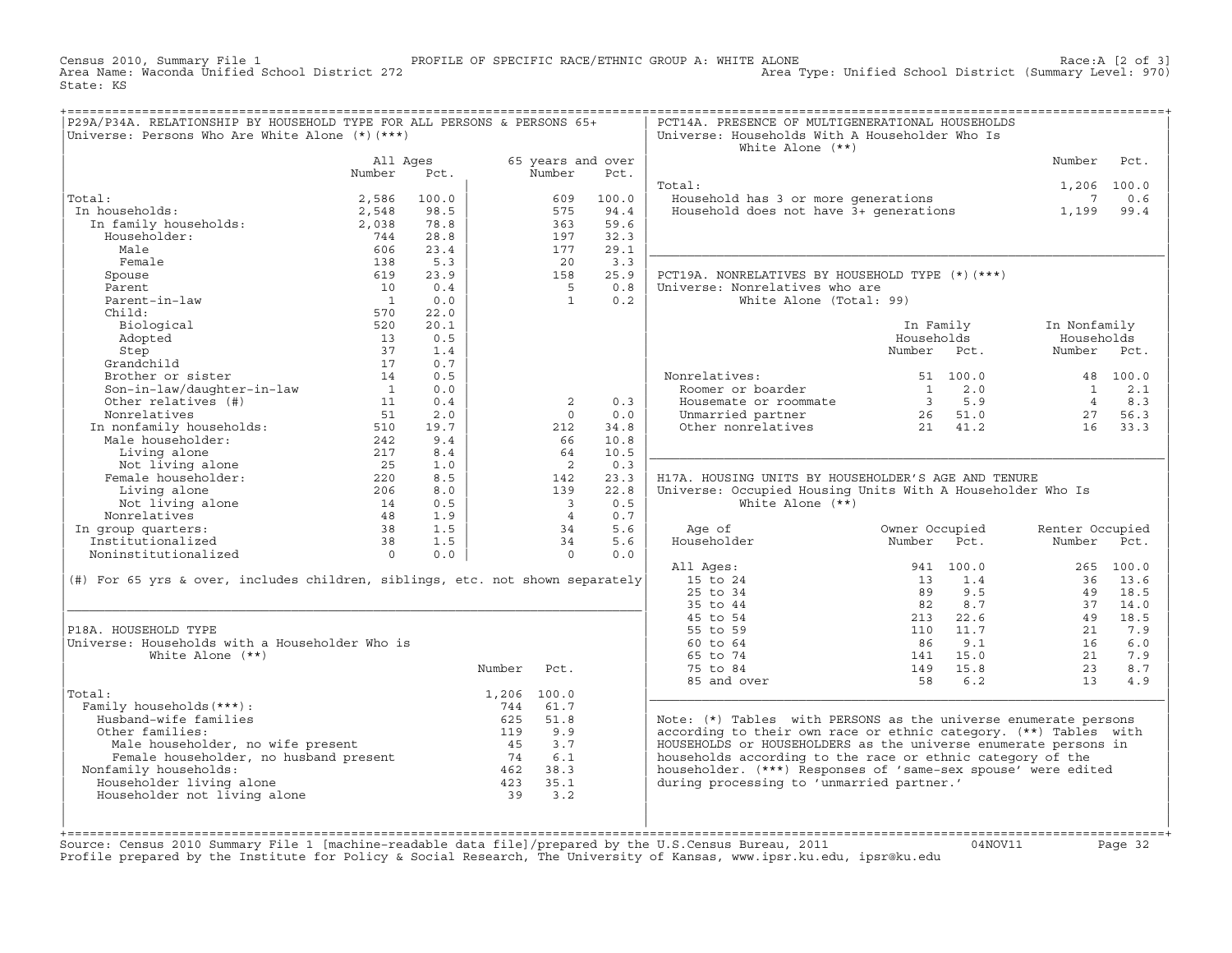Census 2010, Summary File 1 PROFILE OF SPECIFIC RACE/ETHNIC GROUP A: WHITE ALONE Race:A [3 of 3] Area Type: Unified School District (Summary Level: 970) State: KS

+===================================================================================================================================================+|P28A/H16A. HOUSEHOLDS (OCCUPIED HOUSING UNITS) BY HOUSEHOLD SIZE BY TYPE AND BY TENURE | Universe: Households (Occupied Housing Units) With A Householder Who Is White Alone (\*\*)(\*\*\*)

| | | All | Family Nonfamily | Owner Renter Renter | Renter | Renter | Renter | Renter | Renter | Renter | Renter | R | Households Pct. | Households Pct. Households Pct. | Occupied Pct. Occupied Pct. | | | | | |All household sizes:  $\begin{array}{ccccccccc}\n & 1,206 & 100.0 & 744 & 100.0 & 462 & 100.0 & 941 & 100.0 & 265 & 100.0 \\
\hline\n & 1-person households & & & 423 & 35.1 & (Family always >1 pers) & & 423 & 91.6 & 282 & 30.0 & 141 & 53.2\n\end{array}$ | 1−person households 423 35.1 |(Family always >1 pers) 423 91.6 | 282 30.0 141 53.2 | | 2−person households 480 39.8 | 446 59.9 34 7.4 | 428 45.5 52 19.6 | | 3−person households 145 12.0 | 143 19.2 2 0.4 | 111 11.8 34 12.8 | 9−person households 74 6.1 | 73 9.8 1 0.2 | 60 6.4 14 5.3<br>
9−person households 54 4.5 52 7.0 2 0.4 39 4.1 15 5.7<br>
9−person households 22 1.8 22 3.0 0 0.0 14 1.5 8 3.0<br>
9−or-more person households 8 0.7 8 1.1 0 0.0 7 0.7 1 | 5−person households 54 4.5 | 52 7.0 2 0.4 | 39 4.1 15 5.7 | | 6−person households 22 1.8 | 22 3.0 0 0.0 | 14 1.5 8 3.0 | 7-or-more person households

| | |P16A/P17A/P36A/P37A/H11A/H12A. POPULATION IN HOUSEHOLDS AND AVERAGE HOUSEHOLD SIZE BY TYPE AND BY TENURE | Universe: Population in Households (Occupied Housing Units) With A Householder Who Is White Alone (\*\*)

|                                | Total<br>Population | Pct.         | In<br>Families | Pct.     | In<br>Nonfamilies | Pct.     | In Owner<br>Occupied | Pct.          | In Renter<br>Occupied | Pct.     |  |
|--------------------------------|---------------------|--------------|----------------|----------|-------------------|----------|----------------------|---------------|-----------------------|----------|--|
| Total population in households |                     | 2,579 100.0  | 2,013          | 78.1     | 511               | 19.8     | 2,046                | 79.3          | 533                   | 20.7     |  |
| Under 18 years                 | 562                 | 100.0        | 532            | 94.7     |                   |          |                      |               |                       |          |  |
| 18 years and over              |                     | 2,017 100.0  | 1,481          | 73.4     |                   |          |                      |               |                       |          |  |
| Average Household Size         |                     | $2.14$ ----- | 2.71           | $------$ | 11                | $------$ |                      | $- - - - - -$ | 2.01                  | $------$ |  |
| Under 18 years                 |                     | $0.47$ ----- | 0.72           | $------$ |                   |          |                      |               |                       |          |  |
| 18 years and over              | $\pm 0.67$          | $-----$      | 1.99           | $------$ |                   |          |                      |               |                       |          |  |

| |

|\_\_\_\_\_\_\_\_\_\_\_\_\_\_\_\_\_\_\_\_\_\_\_\_\_\_\_\_\_\_\_\_\_\_\_\_\_\_\_\_\_\_\_\_\_\_\_\_\_\_\_\_\_\_\_\_\_\_\_\_\_\_\_\_\_\_\_\_\_\_\_\_\_\_\_\_\_\_\_\_\_\_\_\_\_\_\_\_\_\_\_\_\_\_\_\_\_\_\_\_\_\_\_\_\_\_\_\_\_\_\_\_\_\_\_\_\_\_\_\_\_\_\_\_\_\_\_\_\_\_\_\_\_\_\_\_\_\_\_\_\_\_\_\_\_\_\_|

| |

Note: Family household numbers include nonrelatives living with families.

| | PCT20/PCT22A. GROUP OUARTERS POPULATION BY SEX BY AGE BY GROUP OUARTERS TYPE Universe: Population in group quarters for persons who are White Alone  $(*)$ 

|                                               | $---$ All Ages $---$ |       |       |                | 18 Years and Over ------------- |                  |        |                  |
|-----------------------------------------------|----------------------|-------|-------|----------------|---------------------------------|------------------|--------|------------------|
|                                               |                      |       |       | Pct. of<br>All |                                 | Pct. of<br>Total |        | Pct. of<br>Total |
|                                               | Number               | Pct.  | Total | Ages           | Male                            | $18+$            | Female | $18+$            |
| All types of group quarters:                  | 38                   | 100.0 | 38    | 100.0          | 15                              | 39.5             | 23     | 60.5             |
| Institutionalized population:                 | 38                   | 100.0 | 38    | 100.0          | 1.5                             | 39.5             | 23     | 60.5             |
| Correctional facilities for adults            | $\Omega$             | 0.0   |       | 0.0            |                                 | 0.0              |        | 0.0              |
| Juvenile facilities                           |                      | 0.0   |       | 0.0            |                                 | 0.0              |        | 0.0              |
| Nursing facilities/skilled-nursing facilities | 38                   | 100.0 | 38    | 100.0          | 15                              | 39.5             | 23     | 60.5             |
| Other institutional facilities                |                      | 0.0   |       | 0.0            |                                 | 0.0              |        | 0.0              |
| Noninstitutionalized population:              |                      | 0.0   |       | 0.0            |                                 | 0.0              |        | 0.0              |
| College/university student housing            |                      | 0.0   |       | 0.0            |                                 | 0.0              |        | 0.0              |
| Military quarters                             |                      | 0.0   |       | 0.0            |                                 | 0.0              |        | 0.0              |
| Other noninstitutional facilities             |                      | 0.0   |       | 0.0            |                                 | 0.0              |        | 0.0              |

|Note: (\*) Tables with PERSONS as the universe enumerate persons according to their own race or ethnic category. (\*\*) Tables with HOUSEHOLDS | or HOUSEHOLDERS as the universe enumerate persons in households according to the race or ethnic category of the householder. | (\*\*\*) Same−sex couple households are included in the family households category if there is at least one additional person | | related to householder by birth or adoption. Same−sex couple households with no relatives of the householder present are tabulated | | in nonfamily households. Responses of 'same−sex spouse' were edited during processing to 'unmarried partner.' | +===================================================================================================================================================+

Source: Census 2010 Summary File 1 [machine−readable data file]/prepared by the U.S.Census Bureau, 2011 04NOV11 Page 33 Profile prepared by the Institute for Policy & Social Research, The University of Kansas, www.ipsr.ku.edu, ipsr@ku.edu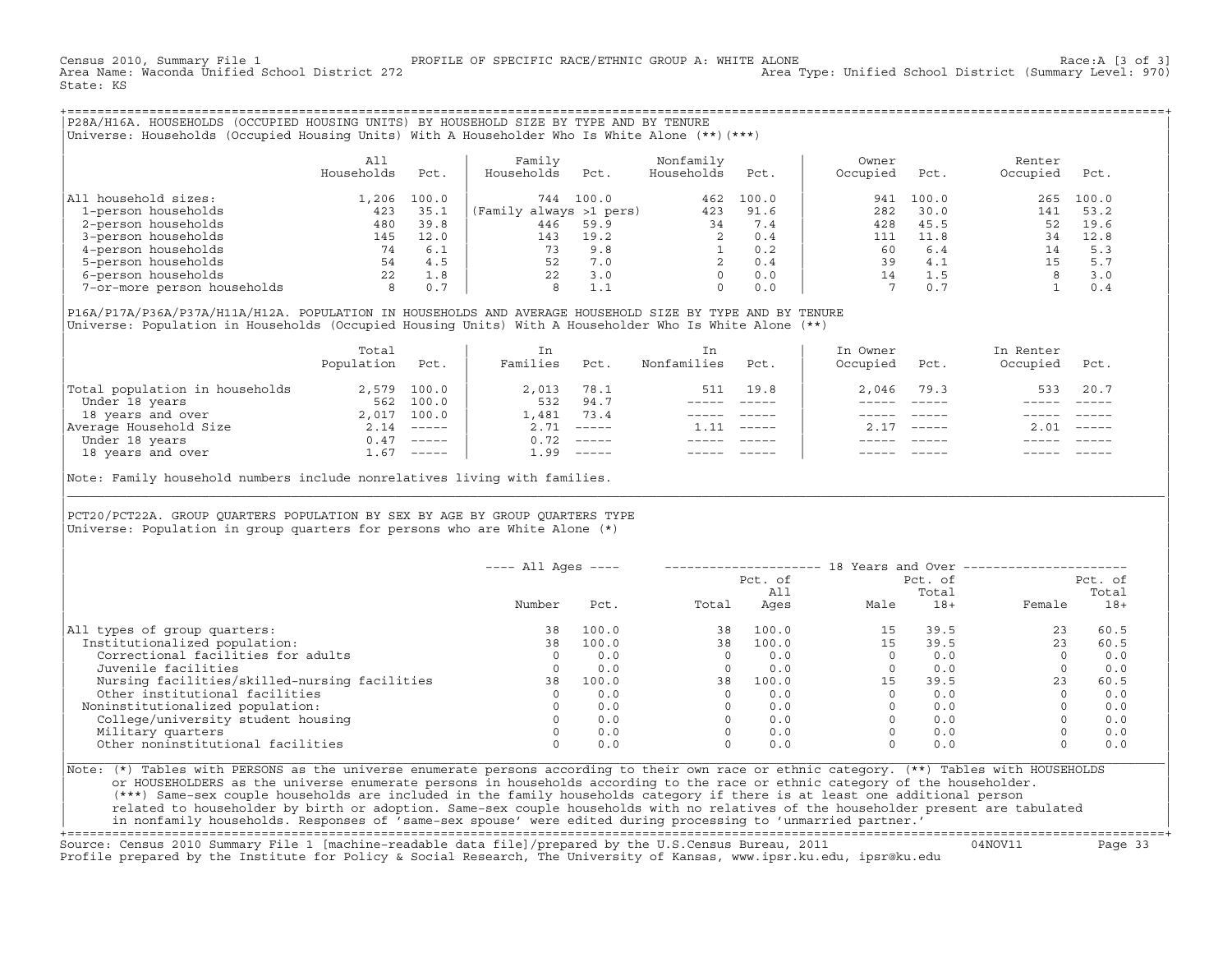Census 2010, Summary File 1 PROFILE OF SPECIFIC RACE/ETHNIC GROUP B: BLACK OR AFRICAN AMERICAN ALONE Race:B [1 of 3] Area Name: Waconda Unified School District 272 Area Type: Unified School District (Summary Level: 970) State: KS

|                                      |                                                                 |            | P29/P29B. POPULATION SUMMARY BY RESIDENCE TYPE FOR DESIGNATED UNIVERSE                                                                                                                                                                                                                         |                 |                                            |          | P38B/39B. FAMILY TYPE BY PRESENCE AND AGE OF OWN OR RELATED CHILDREN                                         |               |                |                  |         |
|--------------------------------------|-----------------------------------------------------------------|------------|------------------------------------------------------------------------------------------------------------------------------------------------------------------------------------------------------------------------------------------------------------------------------------------------|-----------------|--------------------------------------------|----------|--------------------------------------------------------------------------------------------------------------|---------------|----------------|------------------|---------|
|                                      |                                                                 |            | Universe: PERSONS Who Are Black or African American Alone                                                                                                                                                                                                                                      |                 |                                            |          | Universe: Families With A Householder Who Is                                                                 |               |                |                  |         |
|                                      |                                                                 |            |                                                                                                                                                                                                                                                                                                |                 |                                            |          | Black or African American Alone (**)(***)                                                                    |               |                |                  |         |
|                                      |                                                                 | Population |                                                                                                                                                                                                                                                                                                |                 | As % of Population of all Races            |          |                                                                                                              |               |                |                  |         |
| Total Persons:                       |                                                                 |            | $0.3%$ of                                                                                                                                                                                                                                                                                      |                 | 2,651                                      |          |                                                                                                              | Own Children  |                | Related Children |         |
|                                      | Jual Persons: 7<br>In Households(*) 7<br>Transport              |            |                                                                                                                                                                                                                                                                                                |                 |                                            |          | By Presence of:                                                                                              |               |                |                  |         |
|                                      |                                                                 |            | $0.3%$ of                                                                                                                                                                                                                                                                                      |                 | 2,613                                      |          |                                                                                                              | Families Pct. |                | Families Pct.    |         |
|                                      | In Group Quarters                                               |            | $\circ$<br>$0.0%$ of                                                                                                                                                                                                                                                                           |                 | 38                                         |          |                                                                                                              |               |                |                  |         |
|                                      |                                                                 |            |                                                                                                                                                                                                                                                                                                |                 |                                            |          | All families:                                                                                                |               |                |                  | 1 100.0 |
|                                      |                                                                 |            | P16-18B/P36-37B. HOUSEHOLDS/POPULATION IN HOUSEHOLDS BY HOUSEHOLD TYPE                                                                                                                                                                                                                         |                 |                                            |          |                                                                                                              |               |                |                  | 1 100.0 |
|                                      |                                                                 |            | Universe: HOUSEHOLDERS Who Are Black or African American Alone                                                                                                                                                                                                                                 |                 |                                            |          |                                                                                                              |               |                | $\Omega$         | 0.0     |
|                                      |                                                                 |            |                                                                                                                                                                                                                                                                                                |                 | Average                                    |          |                                                                                                              |               |                | $\Omega$         | 0.0     |
|                                      |                                                                 |            |                                                                                                                                                                                                                                                                                                |                 |                                            |          |                                                                                                              |               |                | $\Omega$         |         |
|                                      |                                                                 |            | Households                                                                                                                                                                                                                                                                                     | Population (**) | Size                                       |          |                                                                                                              |               |                |                  | 0.0     |
| Total Households (**)                |                                                                 |            | $\sim$ 3                                                                                                                                                                                                                                                                                       | $\overline{4}$  | 1.33                                       |          |                                                                                                              |               |                | $\Omega$         | 0.0     |
|                                      |                                                                 |            |                                                                                                                                                                                                                                                                                                |                 |                                            |          |                                                                                                              |               |                |                  | 1 100.0 |
|                                      |                                                                 |            |                                                                                                                                                                                                                                                                                                |                 |                                            |          |                                                                                                              |               |                | $\Omega$         | 0.0     |
|                                      |                                                                 |            |                                                                                                                                                                                                                                                                                                |                 |                                            |          |                                                                                                              |               |                | $\Omega$         | 0.0     |
|                                      |                                                                 |            |                                                                                                                                                                                                                                                                                                |                 |                                            |          |                                                                                                              |               |                | $\overline{0}$   | 0.0     |
|                                      |                                                                 |            |                                                                                                                                                                                                                                                                                                |                 |                                            |          |                                                                                                              |               |                | $\overline{0}$   | 0.0     |
|                                      |                                                                 |            |                                                                                                                                                                                                                                                                                                |                 |                                            |          |                                                                                                              |               |                | $\overline{0}$   |         |
|                                      |                                                                 |            |                                                                                                                                                                                                                                                                                                |                 |                                            |          |                                                                                                              |               |                |                  | 0.0     |
|                                      |                                                                 |            |                                                                                                                                                                                                                                                                                                |                 |                                            |          |                                                                                                              |               |                | $\overline{0}$   | 0.0     |
| P12B/P13B. POPULATION BY AGE AND SEX |                                                                 |            |                                                                                                                                                                                                                                                                                                |                 |                                            |          |                                                                                                              |               |                | $\overline{0}$   | 0.0     |
|                                      |                                                                 |            | Universe: Persons Who Are Black or African American Alone (*)                                                                                                                                                                                                                                  |                 |                                            |          |                                                                                                              |               |                | $\overline{0}$   | 0.0     |
|                                      |                                                                 |            |                                                                                                                                                                                                                                                                                                |                 |                                            |          |                                                                                                              |               |                | $\overline{0}$   | 0.0     |
|                                      | ---Both Sexes---                                                |            | $---Male----$                                                                                                                                                                                                                                                                                  |                 | $---$ Female -----                         |          |                                                                                                              |               |                | $\overline{0}$   | 0.0     |
|                                      | Number                                                          | Pct.       | Number                                                                                                                                                                                                                                                                                         | Pct.            | Number                                     | Pct.     |                                                                                                              |               |                | $\Omega$         | 0.0     |
|                                      |                                                                 |            |                                                                                                                                                                                                                                                                                                |                 |                                            |          |                                                                                                              |               |                | $\overline{0}$   |         |
|                                      |                                                                 |            |                                                                                                                                                                                                                                                                                                |                 |                                            |          |                                                                                                              |               |                |                  | $0.0$   |
| All Ages:                            |                                                                 |            |                                                                                                                                                                                                                                                                                                |                 |                                            | 3, 100.0 |                                                                                                              |               |                | $\Omega$         | 0.0     |
|                                      |                                                                 |            |                                                                                                                                                                                                                                                                                                |                 |                                            | 0.0      |                                                                                                              |               |                |                  |         |
|                                      |                                                                 |            |                                                                                                                                                                                                                                                                                                |                 |                                            | 0.0      |                                                                                                              |               |                |                  |         |
|                                      |                                                                 |            |                                                                                                                                                                                                                                                                                                |                 |                                            | 33.3     | P31B. RELATIONSHIP BY HOUSEHOLD TYPE FOR THE POPULATION UNDER 18 YEARS                                       |               |                |                  |         |
|                                      |                                                                 |            |                                                                                                                                                                                                                                                                                                |                 |                                            | 33.3     | Universe: Persons under 18 who are                                                                           |               |                |                  |         |
|                                      |                                                                 |            |                                                                                                                                                                                                                                                                                                |                 |                                            | 0.0      | Black or African American Alone (*) (***)                                                                    |               |                |                  |         |
|                                      |                                                                 |            |                                                                                                                                                                                                                                                                                                |                 |                                            | 0.0      |                                                                                                              |               | Number         | Pct.             |         |
|                                      |                                                                 |            |                                                                                                                                                                                                                                                                                                |                 |                                            |          |                                                                                                              |               |                |                  |         |
|                                      |                                                                 |            |                                                                                                                                                                                                                                                                                                |                 |                                            | 0.0      |                                                                                                              |               |                |                  |         |
|                                      |                                                                 |            |                                                                                                                                                                                                                                                                                                |                 |                                            | 0.0      | Total under 18:                                                                                              |               | $\overline{3}$ | 100.0            |         |
|                                      |                                                                 |            |                                                                                                                                                                                                                                                                                                |                 |                                            | 0.0      | In households:                                                                                               |               | $\overline{3}$ | 100.0            |         |
|                                      |                                                                 |            |                                                                                                                                                                                                                                                                                                |                 |                                            | 0.0      |                                                                                                              |               | $\Omega$       | 0.0              |         |
|                                      |                                                                 |            |                                                                                                                                                                                                                                                                                                |                 |                                            | 0.0      |                                                                                                              |               | 2              | 66.7             |         |
|                                      |                                                                 |            |                                                                                                                                                                                                                                                                                                |                 |                                            | 0.0      | Own child:                                                                                                   |               | $\mathbf{1}$   | 33.3             |         |
|                                      |                                                                 |            |                                                                                                                                                                                                                                                                                                |                 |                                            | 33.3     |                                                                                                              |               | 1              | 33.3             |         |
|                                      |                                                                 |            |                                                                                                                                                                                                                                                                                                |                 |                                            |          | wn child: 1<br>In husband-wife families<br>In other families (no spouse present): 1<br>Male householder<br>C |               |                |                  |         |
|                                      |                                                                 |            |                                                                                                                                                                                                                                                                                                |                 |                                            | 0.0      |                                                                                                              |               |                | 0.0              |         |
|                                      |                                                                 |            |                                                                                                                                                                                                                                                                                                |                 |                                            | 0.0      | Male householder                                                                                             |               | $\circ$        | 0.0              |         |
|                                      |                                                                 |            |                                                                                                                                                                                                                                                                                                |                 |                                            | 0.0      | Female householder                                                                                           |               | $\circ$        | 0.0              |         |
|                                      |                                                                 |            |                                                                                                                                                                                                                                                                                                |                 |                                            | 0.0      | Other relatives:                                                                                             |               | $\mathbf{1}$   | 33.3             |         |
|                                      |                                                                 |            |                                                                                                                                                                                                                                                                                                |                 |                                            | 0.0      | Grandchild                                                                                                   |               | $\circ$        | 0.0              |         |
|                                      |                                                                 |            |                                                                                                                                                                                                                                                                                                |                 |                                            | 0.0      | Other relatives                                                                                              |               | $\mathbf{1}$   | 33.3             |         |
|                                      |                                                                 |            |                                                                                                                                                                                                                                                                                                |                 |                                            | 0.0      | Nonrelatives                                                                                                 |               | $\mathbf{1}$   | 33.3             |         |
|                                      |                                                                 |            |                                                                                                                                                                                                                                                                                                |                 |                                            | 0.0      |                                                                                                              |               | $\circ$        | 0.0              |         |
|                                      |                                                                 |            |                                                                                                                                                                                                                                                                                                |                 |                                            |          | In group quarters:                                                                                           |               |                |                  |         |
|                                      |                                                                 |            |                                                                                                                                                                                                                                                                                                |                 |                                            | 0.0      | Institutionalized population                                                                                 |               | $\overline{0}$ | 0.0              |         |
|                                      |                                                                 |            | Null Ages:<br>10.0<br>5 to 9<br>0 0.0<br>10 to 14<br>2 28.6<br>15 to 17<br>18 and 19<br>1 14.3<br>20<br>20<br>20<br>20<br>20<br>20<br>20<br>0 0.0<br>0 0.0<br>0 0.0<br>0 0.0<br>0 0.0<br>0 0.0<br>0 0.0<br>25.0<br>25.0<br>25.0<br>25.0<br>25 to 29<br>0 0.0<br>0 0.0<br>0 0.0<br>0 0.0<br>0 0 |                 |                                            | 0.0      | Noninstitutionalized population                                                                              |               | $\Omega$       | 0.0              |         |
| $0$ to $17$                          | $\begin{array}{cc} 3 & 42.9 \\ 4 & 57.1 \\ 0 & 0.0 \end{array}$ |            | $\begin{array}{ccc} 1 & 25.0 \\ 3 & 75.0 \\ 0 & 0.0 \end{array}$                                                                                                                                                                                                                               |                 | $\begin{array}{c} 2 \\ 1 \\ 0 \end{array}$ | 66.7     | Note: (*) Tables with PERSONS as the universe enumerate persons according                                    |               |                |                  |         |
| 18 to 64                             |                                                                 |            |                                                                                                                                                                                                                                                                                                |                 |                                            | 33.3     | to their own race or ethnic category. (**) Tables with HOUSEHOLDS or                                         |               |                |                  |         |
| 65 plus                              |                                                                 |            |                                                                                                                                                                                                                                                                                                |                 | $\Omega$                                   | 0.0      | HOUSEHOLDERS as the universe enumerate persons in households according                                       |               |                |                  |         |
|                                      |                                                                 |            |                                                                                                                                                                                                                                                                                                |                 |                                            |          | to the race or ethnic category of the householder. (***) Responses of                                        |               |                |                  |         |
| Median Age                           | 18.5                                                            |            | 27.0                                                                                                                                                                                                                                                                                           |                 | 15.5                                       |          | 'same-sex spouse' were edited during processing to 'unmarried partner.'                                      |               |                |                  |         |
|                                      |                                                                 |            |                                                                                                                                                                                                                                                                                                |                 |                                            |          |                                                                                                              |               |                |                  |         |
|                                      |                                                                 |            |                                                                                                                                                                                                                                                                                                |                 |                                            |          |                                                                                                              |               |                |                  |         |

Source: Census 2010 Summary File 1 [machine-readable data file]/prepared by the U.S.Census Bureau, 2011 Page 34<br>Profile prepared by the Institute for Policy & Social Research, The University of Kansas, www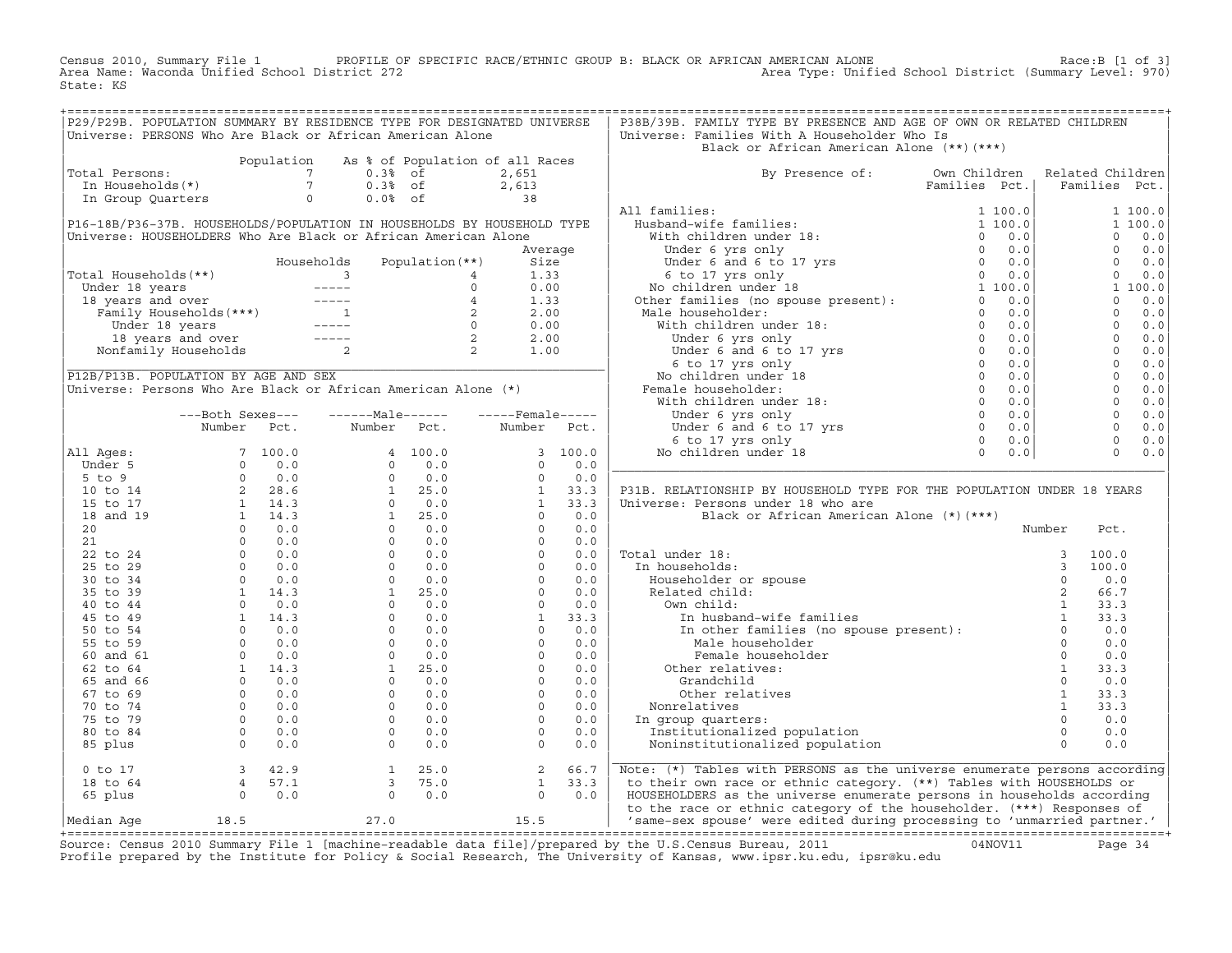Census 2010, Summary File 1 PROFILE OF SPECIFIC RACE/ETHNIC GROUP B: BLACK OR AFRICAN AMERICAN ALONE Race:B [2 of 3] Area Name: Waconda Unified School District 272 Area Type: Unified School District (Summary Level: 970) State: KS

| P29B/P34B. RELATIONSHIP BY HOUSEHOLD TYPE FOR ALL PERSONS & PERSONS 65+          |                                |              |                |                             |                      | PCT14B. PRESENCE OF MULTIGENERATIONAL HOUSEHOLDS                  |                                            |                 |          |
|----------------------------------------------------------------------------------|--------------------------------|--------------|----------------|-----------------------------|----------------------|-------------------------------------------------------------------|--------------------------------------------|-----------------|----------|
| Universe: Persons Who Are Black or African American Alone (*) (***)              |                                |              |                |                             |                      | Universe: Households With A Householder Who Is                    | Black or African American Alone (**)       |                 |          |
|                                                                                  |                                |              |                |                             |                      |                                                                   |                                            | Number          | Pct.     |
|                                                                                  | All Ages<br>Number             | Pct.         |                | 65 years and over<br>Number | Pct.                 |                                                                   |                                            |                 |          |
|                                                                                  |                                |              |                |                             |                      | Total:                                                            |                                            |                 | 3, 100.0 |
| Total:                                                                           | 7                              | 100.0        |                | $\circ$                     |                      | Household has 3 or more generations                               |                                            | $\Omega$        | 0.0      |
|                                                                                  |                                |              |                | $\Omega$                    |                      |                                                                   |                                            |                 |          |
| In households:                                                                   | $7\overline{ }$<br>$5^{\circ}$ | 100.0        |                | $\Omega$                    | $\sim$               | Household does not have 3+ generations                            |                                            |                 | 3 100.0  |
| In family households:                                                            |                                | 71.4<br>14.3 |                | $\Omega$                    | $\ddot{\phantom{0}}$ |                                                                   |                                            |                 |          |
| Householder:                                                                     | $\mathbf{1}$                   |              |                | $\Omega$                    | $\sim$               |                                                                   |                                            |                 |          |
| Male                                                                             | $\overline{1}$                 | 14.3         |                |                             | $\sim$               |                                                                   |                                            |                 |          |
| Female                                                                           | $\Omega$                       | 0.0          |                | $\Omega$                    | $\sim$               |                                                                   |                                            |                 |          |
| Spouse                                                                           | $\Omega$                       | 0.0          |                | $\Omega$                    | $\sim$               | PCT19B. NONRELATIVES BY HOUSEHOLD TYPE (*)(***)                   |                                            |                 |          |
| Parent                                                                           | $\Omega$                       | 0.0          |                | $\Omega$                    | $\mathbf{r}$         | Universe: Nonrelatives who are                                    |                                            |                 |          |
| Parent-in-law                                                                    | $\Omega$                       | 0.0          |                | $\Omega$                    |                      |                                                                   | Black or African American Alone (Total: 2) |                 |          |
| Child:                                                                           | 1                              | 14.3         |                |                             |                      |                                                                   |                                            |                 |          |
| Biological                                                                       | $\Omega$                       | 0.0          |                |                             |                      |                                                                   | In Family                                  | In Nonfamily    |          |
| Adopted                                                                          | $\mathbf{1}$                   | 14.3         |                |                             |                      |                                                                   | Households                                 | Households      |          |
| Step                                                                             | $\Omega$                       | 0.0          |                |                             |                      |                                                                   | Number Pct.                                | Number Pct.     |          |
| Grandchild                                                                       | $\Omega$                       | 0.0          |                |                             |                      |                                                                   |                                            |                 |          |
| Brother or sister                                                                | $\Omega$                       | 0.0          |                |                             |                      | Nonrelatives:                                                     | 2, 100.0                                   |                 | 0 100.0  |
| Son-in-law/daughter-in-law<br>Other relatives (#)                                | $\Omega$                       | 0.0          |                |                             |                      | Roomer or boarder                                                 | $\Omega$<br>0.0                            | $\Omega$        |          |
|                                                                                  | 1                              | 14.3         |                | $\Omega$                    | $\sim$               | Housemate or roommate                                             | $0 \t 0.0$                                 | $\Omega$        | $\sim$   |
| Nonrelatives                                                                     | $2^{\circ}$                    | 28.6         |                | $\Omega$                    |                      | Unmarried partner                                                 | 0.0<br>$\overline{0}$                      | $\Omega$        |          |
| In nonfamily households:<br>Male householder:                                    | $\overline{2}$                 | 28.6         |                | $\Omega$                    |                      | Other nonrelatives                                                | 2 100.0                                    | $\Omega$        |          |
|                                                                                  | 1                              | 14.3         |                | $\Omega$                    | $\cdot$              |                                                                   |                                            |                 |          |
| Living alone                                                                     | 1                              | 14.3         |                | $\Omega$                    | $\sim$               |                                                                   |                                            |                 |          |
| Not living alone                                                                 | $\Omega$                       | 0.0          |                | $\Omega$                    | $\mathbb{Z}^2$       |                                                                   |                                            |                 |          |
| Female householder:                                                              | 1                              | 14.3         |                | $\circ$                     | $\ddot{\phantom{a}}$ | H17B. HOUSING UNITS BY HOUSEHOLDER'S AGE AND TENURE               |                                            |                 |          |
| Living alone                                                                     | 1                              | 14.3         |                | $\Omega$                    | $\mathbb{Z}^2$       | Universe: Occupied Housing Units With A Householder Who Is        |                                            |                 |          |
| Not living alone                                                                 | $\Omega$                       | 0.0          |                | $\circ$                     | $\ddot{\phantom{a}}$ |                                                                   | Black or African American Alone (**)       |                 |          |
| Nonrelatives                                                                     | $\Omega$                       | 0.0          |                | $\Omega$                    | $\ddot{\phantom{0}}$ |                                                                   |                                            |                 |          |
| In group quarters:                                                               | $\Omega$                       | 0.0          |                | $\Omega$                    | $\sim$               | Age of                                                            | Owner Occupied                             | Renter Occupied |          |
| Institutionalized                                                                | $\Omega$                       | 0.0          |                | $\Omega$                    | $\ddot{\phantom{a}}$ | Householder                                                       | Number<br>Pct.                             | Number          | Pct.     |
| Noninstitutionalized                                                             | $\Omega$                       | 0.0          |                | $\Omega$                    |                      |                                                                   |                                            |                 |          |
|                                                                                  |                                |              |                |                             |                      | All Ages:                                                         | 2, 100.0                                   |                 | 1 100.0  |
| $(\#)$ For 65 yrs & over, includes children, siblings, etc. not shown separately |                                |              |                |                             |                      | 15 to 24                                                          | $\Omega$<br>0.0                            | $\Omega$        | 0.0      |
|                                                                                  |                                |              |                |                             |                      | 25 to 34                                                          | $\Omega$<br>0.0                            | $\Omega$        | 0.0      |
|                                                                                  |                                |              |                |                             |                      | 35 to 44                                                          | $\Omega$<br>0.0                            |                 | 1 100.0  |
|                                                                                  |                                |              |                |                             |                      | 45 to 54                                                          | 50.0<br>1                                  | $\Omega$        | 0.0      |
| P18B. HOUSEHOLD TYPE                                                             |                                |              |                |                             |                      | 55 to 59                                                          | $\Omega$<br>0.0                            | $\Omega$        | 0.0      |
| Universe: Households with a Householder Who is                                   |                                |              |                |                             |                      | 60 to 64                                                          | 1 50.0                                     | $\Omega$        | 0.0      |
|                                                                                  |                                |              |                |                             |                      |                                                                   |                                            | $\Omega$        | 0.0      |
| Black or African American Alone (**)                                             |                                |              |                |                             |                      | 65 to 74                                                          | $\Omega$<br>0.0                            |                 |          |
|                                                                                  |                                |              |                |                             |                      |                                                                   | $\overline{0}$                             | $\Omega$        |          |
|                                                                                  |                                |              | Number         | Pct.                        |                      | 75 to 84                                                          | 0.0<br>$\Omega$                            | $\cap$          | 0.0      |
|                                                                                  |                                |              |                |                             |                      | 85 and over                                                       | 0.0                                        |                 | 0.0      |
| Total:                                                                           |                                |              |                | 3 100.0                     |                      |                                                                   |                                            |                 |          |
| Family households (***) :                                                        |                                |              | 1              | $1 \t33.3$<br>33.3          |                      |                                                                   |                                            |                 |          |
| Husband-wife families                                                            |                                |              |                | $0 \t 0.0$                  |                      | Note: $(*)$ Tables with PERSONS as the universe enumerate persons |                                            |                 |          |
| Other families:                                                                  |                                |              |                |                             |                      | according to their own race or ethnic category. (**) Tables with  |                                            |                 |          |
| Male householder, no wife present                                                |                                |              | $\overline{0}$ | 0.0                         |                      | HOUSEHOLDS or HOUSEHOLDERS as the universe enumerate persons in   |                                            |                 |          |
| Female householder, no husband present                                           |                                |              | $\overline{0}$ | 0.0                         |                      | households according to the race or ethnic category of the        |                                            |                 |          |
| Nonfamily households:                                                            |                                |              | $\overline{2}$ | 66.7                        |                      | householder. (***) Responses of 'same-sex spouse' were edited     |                                            |                 |          |
| Householder living alone                                                         |                                |              | $\overline{2}$ | 66.7                        |                      | during processing to 'unmarried partner.'                         |                                            |                 |          |
| Householder not living alone                                                     |                                |              | $\Omega$       | 0.0                         |                      |                                                                   |                                            |                 |          |
|                                                                                  |                                |              |                |                             |                      |                                                                   |                                            |                 |          |

+===================================================================================================================================================+Source: Census 2010 Summary File 1 [machine−readable data file]/prepared by the U.S.Census Bureau, 2011 04NOV11 Page 35 Profile prepared by the Institute for Policy & Social Research, The University of Kansas, www.ipsr.ku.edu, ipsr@ku.edu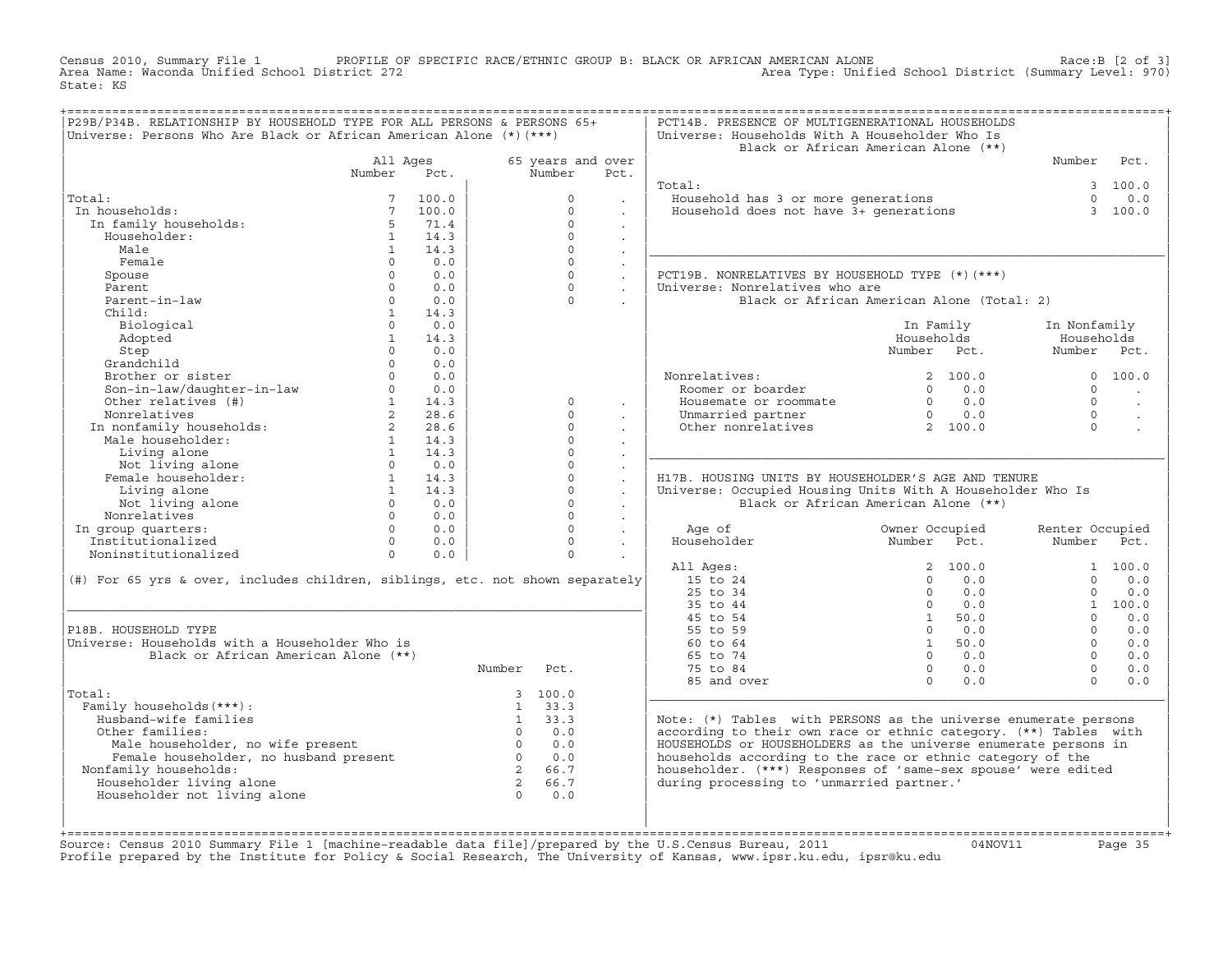Census 2010, Summary File 1 PROFILE OF SPECIFIC RACE/ETHNIC GROUP B: BLACK OR AFRICAN AMERICAN ALONE Race:B [3 of 3]<br>Area Name: Waconda Unified School District 272 Area Type: Unified School District (Summary Level: 970) State: KS

+===================================================================================================================================================+|P28B/H16B. HOUSEHOLDS (OCCUPIED HOUSING UNITS) BY HOUSEHOLD SIZE BY TYPE AND BY TENURE | |Universe: Households (Occupied Housing Units) With A Householder Who Is Black or African American Alone (\*\*)(\*\*\*) |

|                             | All<br>Households | Pct.  | Family<br>Households    | Pct.  | Nonfamily<br>Households | Pct.     | Owner<br>Occupied | Pct.     | Renter<br>Occupied | Pct.  |
|-----------------------------|-------------------|-------|-------------------------|-------|-------------------------|----------|-------------------|----------|--------------------|-------|
| household sizes:<br>All     |                   | 100.0 |                         | 100.0 |                         | 2, 100.0 |                   | 2, 100.0 |                    | 100.0 |
| 1-person households         |                   | 66.7  | (Family always >1 pers) |       |                         | 2, 100.0 |                   | 50.0     |                    | 100.0 |
| 2-person households         |                   | 33.3  |                         | 100.0 |                         | 0.0      |                   | 50.0     |                    | 0.0   |
| 3-person households         |                   | 0.0   |                         | 0.0   | $\Omega$                | 0.0      |                   | 0.0      |                    | 0.0   |
| 4-person households         |                   | 0.0   |                         | 0.0   | $\Omega$                | 0.0      |                   | 0.0      |                    | 0.0   |
| 5-person households         |                   | 0.0   |                         | 0.0   | $\Omega$                | 0.0      |                   | 0.0      |                    | 0.0   |
| 6-person households         |                   | 0.0   |                         | 0.0   | $\Omega$                | 0.0      |                   | 0.0      |                    | 0.0   |
| 7-or-more person households | $\Omega$          | 0.0   |                         | 0.0   | 0                       | 0.0      |                   | 0.0      |                    | 0.0   |

|P16B/P17B/P36B/P37B/H11B/H12B. POPULATION IN HOUSEHOLDS AND AVERAGE HOUSEHOLD SIZE BY TYPE AND BY TENURE | Universe: Population in Households (Occupied Housing Units) With A Householder Who Is Black or African American Alone (\*\*)

|                                | Total<br>Population | Pct.                                                                                                                                                                                                                                                                                                                                                                                                                                                                                   | In<br>Families | Pct.                      | In.<br>Nonfamilies | Pct.     | In Owner<br>Occupied | Pct.          | In Renter<br>Occupied | Pct.     |  |
|--------------------------------|---------------------|----------------------------------------------------------------------------------------------------------------------------------------------------------------------------------------------------------------------------------------------------------------------------------------------------------------------------------------------------------------------------------------------------------------------------------------------------------------------------------------|----------------|---------------------------|--------------------|----------|----------------------|---------------|-----------------------|----------|--|
| Total population in households |                     | 4 100.0                                                                                                                                                                                                                                                                                                                                                                                                                                                                                | 2              | 50.0                      |                    | 50.0     |                      | 75.0          |                       | 25.0     |  |
| Under 18 years                 | $\Omega$            | 100.0                                                                                                                                                                                                                                                                                                                                                                                                                                                                                  | $\Omega$       |                           |                    |          |                      |               |                       |          |  |
| 18 years and over              |                     | 4 100.0                                                                                                                                                                                                                                                                                                                                                                                                                                                                                | 2              | 50.0                      |                    |          |                      |               |                       |          |  |
| Average Household Size         | $-33$               | $------$                                                                                                                                                                                                                                                                                                                                                                                                                                                                               | 2.00           | $------$                  | 1.00               | $------$ | .50                  | $- - - - - -$ | .00                   | $------$ |  |
| Under 18 years                 | 0.00                | $------$                                                                                                                                                                                                                                                                                                                                                                                                                                                                               | 0.00           | $------$                  |                    |          |                      |               |                       |          |  |
| 18 years and over              | 1.33                | $\begin{array}{cccccccccc} \multicolumn{2}{c}{} & \multicolumn{2}{c}{} & \multicolumn{2}{c}{} & \multicolumn{2}{c}{} & \multicolumn{2}{c}{} & \multicolumn{2}{c}{} & \multicolumn{2}{c}{} & \multicolumn{2}{c}{} & \multicolumn{2}{c}{} & \multicolumn{2}{c}{} & \multicolumn{2}{c}{} & \multicolumn{2}{c}{} & \multicolumn{2}{c}{} & \multicolumn{2}{c}{} & \multicolumn{2}{c}{} & \multicolumn{2}{c}{} & \multicolumn{2}{c}{} & \multicolumn{2}{c}{} & \multicolumn{2}{c}{} & \mult$ | 2.00           | $\qquad \qquad - - - - -$ |                    |          |                      |               |                       | $------$ |  |
|                                |                     |                                                                                                                                                                                                                                                                                                                                                                                                                                                                                        |                |                           |                    |          |                      |               |                       |          |  |

Note: Family household numbers include nonrelatives living with families.

| | PCT20/PCT22B. GROUP OUARTERS POPULATION BY SEX BY AGE BY GROUP OUARTERS TYPE Universe: Population in group quarters for persons who are Black or African American Alone (\*)

|                                               |        |       |       | Pct. of<br>All |      | Pct. of<br>Total |        | Pct. of<br>Total |
|-----------------------------------------------|--------|-------|-------|----------------|------|------------------|--------|------------------|
|                                               | Number | Pct.  | Total | Ages           | Male | $18+$            | Female | $18+$            |
| All types of group quarters:                  | 0      | 100.0 |       |                |      |                  |        |                  |
| Institutionalized population:                 |        |       |       |                |      |                  |        |                  |
| Correctional facilities for adults            |        |       |       |                |      |                  |        |                  |
| Juvenile facilities                           |        |       |       |                |      |                  |        |                  |
| Nursing facilities/skilled-nursing facilities |        |       |       |                |      |                  |        |                  |
| Other institutional facilities                |        |       |       |                |      |                  |        |                  |
| Noninstitutionalized population:              |        |       |       |                |      |                  |        |                  |
| College/university student housing            |        |       |       |                |      |                  |        |                  |
| Military quarters                             |        |       |       |                |      |                  |        |                  |
| Other noninstitutional facilities             |        |       |       |                |      |                  |        |                  |

|\_\_\_\_\_\_\_\_\_\_\_\_\_\_\_\_\_\_\_\_\_\_\_\_\_\_\_\_\_\_\_\_\_\_\_\_\_\_\_\_\_\_\_\_\_\_\_\_\_\_\_\_\_\_\_\_\_\_\_\_\_\_\_\_\_\_\_\_\_\_\_\_\_\_\_\_\_\_\_\_\_\_\_\_\_\_\_\_\_\_\_\_\_\_\_\_\_\_\_\_\_\_\_\_\_\_\_\_\_\_\_\_\_\_\_\_\_\_\_\_\_\_\_\_\_\_\_\_\_\_\_\_\_\_\_\_\_\_\_\_\_\_\_\_\_\_\_|

| |

| or HOUSEHOLDERS as the universe enumerate persons in households according to the race or ethnic category of the householder. | | (\*\*\*) Same−sex couple households are included in the family households category if there is at least one additional person | | related to householder by birth or adoption. Same−sex couple households with no relatives of the householder present are tabulated | | in nonfamily households. Responses of 'same−sex spouse' were edited during processing to 'unmarried partner.' |

+===================================================================================================================================================+ Source: Census 2010 Summary File 1 [machine−readable data file]/prepared by the U.S.Census Bureau, 2011 04NOV11 Page 36 Profile prepared by the Institute for Policy & Social Research, The University of Kansas, www.ipsr.ku.edu, ipsr@ku.edu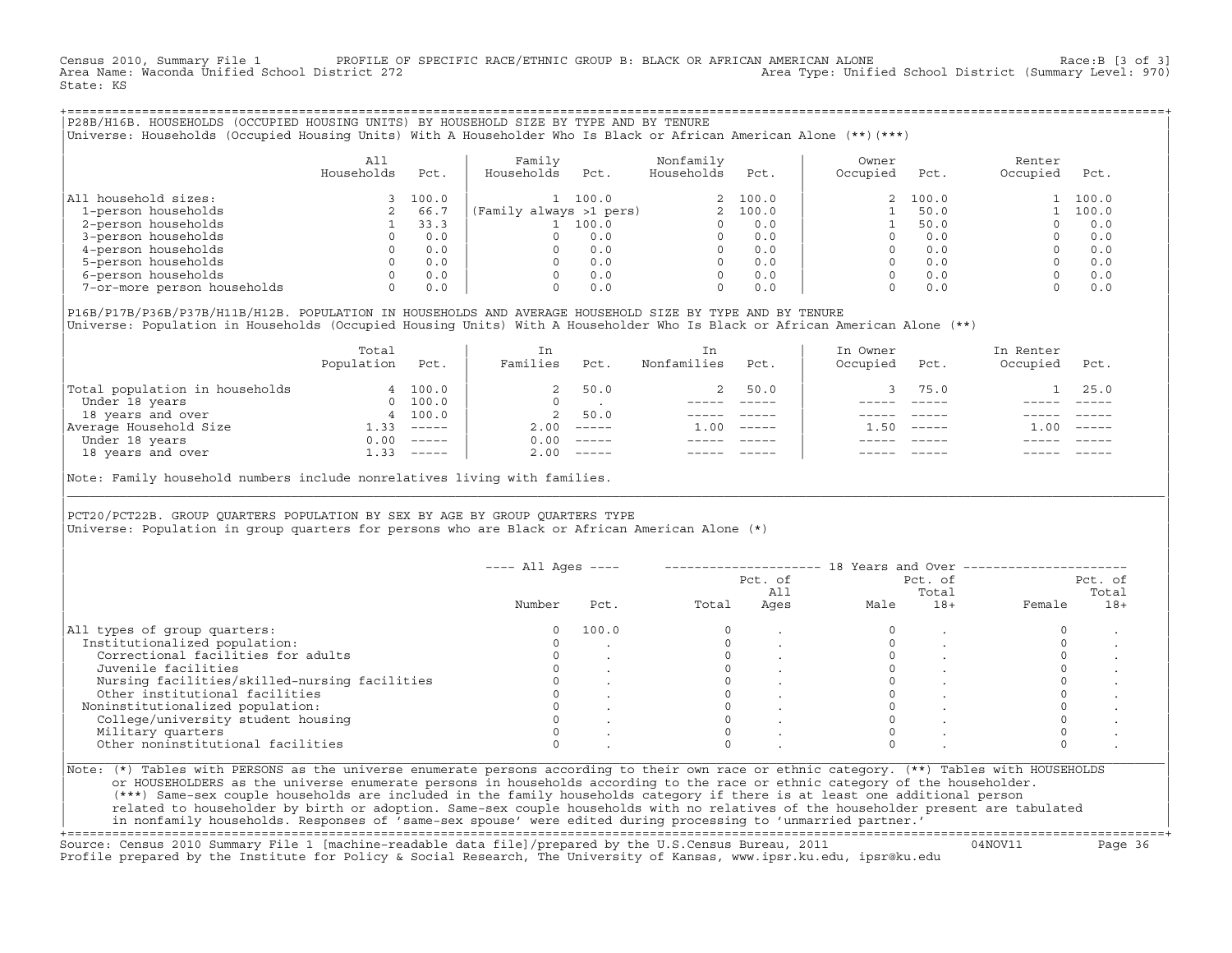Census 2010, Summary File 1 PROFILE OF SPECIFIC RACE/ETHNIC GROUP C: AMERICAN INDIAN AND ALASKA NATIVE ALONE<br>Area Name: Waconda Unified School District 272 Area Type: Unified School Dist State: KS

| P29/P29C. POPULATION SUMMARY BY RESIDENCE TYPE FOR DESIGNATED UNIVERSE           |                                                                                                                                                                                                                                                                                    |            |                                                                                                                                                                                                                                                                                                                     |             |                                 |            | P38C/39C. FAMILY TYPE BY PRESENCE AND AGE OF OWN OR RELATED CHILDREN                                                                                                                                                                                  |               |               |                  |                       |
|----------------------------------------------------------------------------------|------------------------------------------------------------------------------------------------------------------------------------------------------------------------------------------------------------------------------------------------------------------------------------|------------|---------------------------------------------------------------------------------------------------------------------------------------------------------------------------------------------------------------------------------------------------------------------------------------------------------------------|-------------|---------------------------------|------------|-------------------------------------------------------------------------------------------------------------------------------------------------------------------------------------------------------------------------------------------------------|---------------|---------------|------------------|-----------------------|
| Universe: PERSONS Who Are American Indian and Alaska Native Alone                |                                                                                                                                                                                                                                                                                    |            |                                                                                                                                                                                                                                                                                                                     |             |                                 |            | Universe: Families With A Householder Who Is                                                                                                                                                                                                          |               |               |                  |                       |
|                                                                                  |                                                                                                                                                                                                                                                                                    |            |                                                                                                                                                                                                                                                                                                                     |             |                                 |            | American Indian and Alaska Native Alone (**) (***)                                                                                                                                                                                                    |               |               |                  |                       |
|                                                                                  |                                                                                                                                                                                                                                                                                    | Population |                                                                                                                                                                                                                                                                                                                     |             | As % of Population of all Races |            |                                                                                                                                                                                                                                                       |               |               |                  |                       |
| Total Persons:<br>otal Persons: 14<br>In Households(*) 14<br>In Group Quarters 0 |                                                                                                                                                                                                                                                                                    |            | $0.5%$ of                                                                                                                                                                                                                                                                                                           |             | 2,651                           |            | By Presence of: Own Children                                                                                                                                                                                                                          |               |               | Related Children |                       |
|                                                                                  |                                                                                                                                                                                                                                                                                    |            | $0.5%$ of                                                                                                                                                                                                                                                                                                           |             | $2,613$<br>38                   |            |                                                                                                                                                                                                                                                       | Families Pct. |               |                  | Families Pct.         |
|                                                                                  |                                                                                                                                                                                                                                                                                    |            | $0.0%$ of                                                                                                                                                                                                                                                                                                           |             |                                 |            |                                                                                                                                                                                                                                                       |               |               |                  |                       |
|                                                                                  |                                                                                                                                                                                                                                                                                    |            |                                                                                                                                                                                                                                                                                                                     |             |                                 |            | All families:                                                                                                                                                                                                                                         |               |               |                  | 2 100.0               |
| P16-18C/P36-37C. HOUSEHOLDS/POPULATION IN HOUSEHOLDS BY HOUSEHOLD TYPE           |                                                                                                                                                                                                                                                                                    |            |                                                                                                                                                                                                                                                                                                                     |             |                                 |            |                                                                                                                                                                                                                                                       |               |               |                  | 1 50.0                |
| Universe: HOUSEHOLDERS Who Are American Indian and Alaska Native Alone           |                                                                                                                                                                                                                                                                                    |            |                                                                                                                                                                                                                                                                                                                     |             |                                 |            |                                                                                                                                                                                                                                                       |               |               |                  | $\Omega$<br>0.0       |
|                                                                                  |                                                                                                                                                                                                                                                                                    |            |                                                                                                                                                                                                                                                                                                                     |             | Average                         |            |                                                                                                                                                                                                                                                       |               |               |                  | $\Omega$<br>0.0       |
|                                                                                  |                                                                                                                                                                                                                                                                                    |            |                                                                                                                                                                                                                                                                                                                     |             |                                 |            |                                                                                                                                                                                                                                                       |               |               |                  | $\mathbf{0}$<br>0.0   |
| Total Households(**)                                                             |                                                                                                                                                                                                                                                                                    |            |                                                                                                                                                                                                                                                                                                                     |             |                                 |            |                                                                                                                                                                                                                                                       |               |               |                  | $\Omega$<br>0.0       |
|                                                                                  |                                                                                                                                                                                                                                                                                    |            |                                                                                                                                                                                                                                                                                                                     |             |                                 |            |                                                                                                                                                                                                                                                       |               |               |                  | <sup>1</sup><br>50.0  |
|                                                                                  |                                                                                                                                                                                                                                                                                    |            |                                                                                                                                                                                                                                                                                                                     |             |                                 |            |                                                                                                                                                                                                                                                       |               |               |                  | $\mathbf{1}$<br>50.0  |
|                                                                                  |                                                                                                                                                                                                                                                                                    |            |                                                                                                                                                                                                                                                                                                                     |             |                                 |            |                                                                                                                                                                                                                                                       |               |               |                  | $\Omega$<br>0.0       |
|                                                                                  |                                                                                                                                                                                                                                                                                    |            |                                                                                                                                                                                                                                                                                                                     |             |                                 |            |                                                                                                                                                                                                                                                       |               |               |                  | $\overline{0}$<br>0.0 |
|                                                                                  |                                                                                                                                                                                                                                                                                    |            |                                                                                                                                                                                                                                                                                                                     |             |                                 |            |                                                                                                                                                                                                                                                       |               |               |                  | $\Omega$<br>0.0       |
|                                                                                  |                                                                                                                                                                                                                                                                                    |            |                                                                                                                                                                                                                                                                                                                     |             |                                 |            | All families:<br>Huminies:<br>Which children under 18:<br>Under 6 yrs only<br>Under 6 yrs only<br>Under 6 to 17 yrs<br>6 to 17 yrs only<br>6 to 17 yrs only<br>(6 to 17 yrs only<br>(6 to 17 yrs 0<br>O 0.0<br>No children under 18<br>Other families |               |               |                  | $0 \t 0.0$            |
|                                                                                  |                                                                                                                                                                                                                                                                                    |            |                                                                                                                                                                                                                                                                                                                     |             |                                 |            |                                                                                                                                                                                                                                                       |               |               |                  | $\overline{0}$<br>0.0 |
| P12C/P13C. POPULATION BY AGE AND SEX                                             |                                                                                                                                                                                                                                                                                    |            |                                                                                                                                                                                                                                                                                                                     |             |                                 |            |                                                                                                                                                                                                                                                       |               |               |                  | $\bigcap$<br>0.0      |
| Universe: Persons Who Are American Indian and Alaska Native Alone (*)            |                                                                                                                                                                                                                                                                                    |            |                                                                                                                                                                                                                                                                                                                     |             |                                 |            |                                                                                                                                                                                                                                                       |               |               |                  | 1<br>50.0             |
|                                                                                  |                                                                                                                                                                                                                                                                                    |            |                                                                                                                                                                                                                                                                                                                     |             |                                 |            |                                                                                                                                                                                                                                                       |               |               |                  | $\mathbf{1}$<br>50.0  |
|                                                                                  | ---Both Sexes---                                                                                                                                                                                                                                                                   |            | $---Male----$                                                                                                                                                                                                                                                                                                       |             | $---$ Female -----              |            |                                                                                                                                                                                                                                                       |               |               |                  | 1<br>50.0             |
|                                                                                  | Number Pct.                                                                                                                                                                                                                                                                        |            |                                                                                                                                                                                                                                                                                                                     | Number Pct. | Number Pct.                     |            |                                                                                                                                                                                                                                                       |               |               |                  | $\Omega$<br>0.0       |
|                                                                                  |                                                                                                                                                                                                                                                                                    |            |                                                                                                                                                                                                                                                                                                                     |             |                                 |            |                                                                                                                                                                                                                                                       |               |               |                  | $\mathbf{0}$<br>0.0   |
| All Ages:                                                                        |                                                                                                                                                                                                                                                                                    |            |                                                                                                                                                                                                                                                                                                                     |             |                                 | 7 100.0    |                                                                                                                                                                                                                                                       |               |               |                  | $\Omega$<br>0.0       |
| Under 5                                                                          |                                                                                                                                                                                                                                                                                    |            |                                                                                                                                                                                                                                                                                                                     |             |                                 | $1 \t14.3$ |                                                                                                                                                                                                                                                       |               |               |                  |                       |
| $5$ to $9$                                                                       |                                                                                                                                                                                                                                                                                    |            |                                                                                                                                                                                                                                                                                                                     |             |                                 | 0.0        |                                                                                                                                                                                                                                                       |               |               |                  |                       |
| 10 to 14                                                                         |                                                                                                                                                                                                                                                                                    |            |                                                                                                                                                                                                                                                                                                                     |             |                                 | 14.3       | P31C. RELATIONSHIP BY HOUSEHOLD TYPE FOR THE POPULATION UNDER 18 YEARS                                                                                                                                                                                |               |               |                  |                       |
| 15 to 17                                                                         |                                                                                                                                                                                                                                                                                    |            |                                                                                                                                                                                                                                                                                                                     |             |                                 | 0.0        | Universe: Persons under 18 who are                                                                                                                                                                                                                    |               |               |                  |                       |
| 18 and 19                                                                        |                                                                                                                                                                                                                                                                                    |            |                                                                                                                                                                                                                                                                                                                     |             |                                 | 0.0        | American Indian and Alaska Native Alone (*) (***)                                                                                                                                                                                                     |               |               |                  |                       |
|                                                                                  |                                                                                                                                                                                                                                                                                    |            |                                                                                                                                                                                                                                                                                                                     |             |                                 |            |                                                                                                                                                                                                                                                       |               |               |                  |                       |
| 20                                                                               |                                                                                                                                                                                                                                                                                    |            |                                                                                                                                                                                                                                                                                                                     |             |                                 | 0.0        |                                                                                                                                                                                                                                                       |               |               | Number           | Pct.                  |
| 21                                                                               |                                                                                                                                                                                                                                                                                    |            |                                                                                                                                                                                                                                                                                                                     |             |                                 | 0.0        |                                                                                                                                                                                                                                                       |               |               |                  |                       |
| 22 to 24                                                                         |                                                                                                                                                                                                                                                                                    |            |                                                                                                                                                                                                                                                                                                                     |             |                                 | 0.0        | Total under 18:                                                                                                                                                                                                                                       |               |               |                  | 100.0                 |
| 25 to 29                                                                         |                                                                                                                                                                                                                                                                                    |            |                                                                                                                                                                                                                                                                                                                     |             |                                 | 0.0        | In households:                                                                                                                                                                                                                                        |               |               |                  | 100.0                 |
| 30 to 34                                                                         |                                                                                                                                                                                                                                                                                    |            |                                                                                                                                                                                                                                                                                                                     |             | $\overline{2}$                  | 28.6       |                                                                                                                                                                                                                                                       |               |               |                  | 0.0                   |
| 35 to 39                                                                         |                                                                                                                                                                                                                                                                                    |            |                                                                                                                                                                                                                                                                                                                     |             |                                 | 0.0        |                                                                                                                                                                                                                                                       |               |               |                  | 100.0                 |
| 40 to 44                                                                         |                                                                                                                                                                                                                                                                                    |            |                                                                                                                                                                                                                                                                                                                     |             | 2                               | 28.6       |                                                                                                                                                                                                                                                       |               |               |                  | 100.0                 |
| 45 to 49                                                                         |                                                                                                                                                                                                                                                                                    |            |                                                                                                                                                                                                                                                                                                                     |             | 1                               | 14.3       | al under 18:<br>n households:<br>Householder or spouse<br>Related child:<br>0 n child:<br>1 n husband-wife families<br>In other families (no spouse present):<br>1 n m l n householder<br>1 n m l n householder<br>0                                  |               |               |                  | 75.0                  |
| 50 to 54                                                                         |                                                                                                                                                                                                                                                                                    |            |                                                                                                                                                                                                                                                                                                                     |             |                                 | 0.0        |                                                                                                                                                                                                                                                       |               |               |                  | 25.0                  |
| 55 to 59                                                                         |                                                                                                                                                                                                                                                                                    |            |                                                                                                                                                                                                                                                                                                                     |             |                                 | 0.0        | Male householder                                                                                                                                                                                                                                      |               |               | $\circ$          | 0.0                   |
| 60 and 61                                                                        |                                                                                                                                                                                                                                                                                    |            |                                                                                                                                                                                                                                                                                                                     |             |                                 | 0.0        | Female householder                                                                                                                                                                                                                                    |               | $\frac{1}{2}$ |                  | 25.0                  |
| 62 to 64                                                                         |                                                                                                                                                                                                                                                                                    |            |                                                                                                                                                                                                                                                                                                                     |             |                                 | 0.0        | Other relatives:                                                                                                                                                                                                                                      |               |               | $\Omega$         | 0.0                   |
| 65 and 66                                                                        |                                                                                                                                                                                                                                                                                    |            |                                                                                                                                                                                                                                                                                                                     |             |                                 | 0.0        | Grandchild                                                                                                                                                                                                                                            |               |               | $\Omega$         | 0.0                   |
| 67 to 69                                                                         |                                                                                                                                                                                                                                                                                    |            |                                                                                                                                                                                                                                                                                                                     |             |                                 | 0.0        | Other relatives                                                                                                                                                                                                                                       |               |               |                  | 0.0                   |
| 70 to 74                                                                         |                                                                                                                                                                                                                                                                                    |            |                                                                                                                                                                                                                                                                                                                     |             |                                 | 0.0        | Nonrelatives                                                                                                                                                                                                                                          |               |               |                  | 0.0                   |
| 75 to 79                                                                         |                                                                                                                                                                                                                                                                                    |            |                                                                                                                                                                                                                                                                                                                     |             |                                 | 0.0        | In group quarters:                                                                                                                                                                                                                                    |               |               |                  | 0.0                   |
| 80 to 84                                                                         |                                                                                                                                                                                                                                                                                    |            |                                                                                                                                                                                                                                                                                                                     |             |                                 | 0.0        | Institutionalized population                                                                                                                                                                                                                          |               |               |                  | 0.0                   |
| 85 plus                                                                          | Number FCC:<br>14 100.0<br>2 14.3<br>0 0.0<br>19 1 7.1<br>0 0.0<br>0 0.0<br>4 2 14.3<br>2 14.3<br>2 14.3<br>2 14.3<br>2 14.3<br>2 14.3<br>2 14.3<br>2 14.3<br>2 14.3<br>2 14.3<br>2 14.3<br>2 14.3<br>2 14.3<br>2 14.3<br>2 14.3<br>2 14.3<br>2 14.3<br>2 14.3<br>2 14.3<br>2 0 0. |            | $\begin{bmatrix} 7 & 100.0 \\ 1 & 14.3 \\ 0 & 0.0 \\ 1 & 14.3 \\ 0 & 0.0 \\ 1 & 14.3 \\ 0 & 0.0 \\ 0 & 0.0 \\ 0 & 0.0 \\ 0 & 0.0 \\ 1 & 14.3 \\ 2 & 28.6 \\ 0 & 0.0 \\ 1 & 14.3 \\ 0 & 0.0 \\ 0 & 0.0 \\ 0 & 0.0 \\ 0 & 0.0 \\ 0 & 0.0 \\ 0 & 0.0 \\ 0 & 0.0 \\ 0 & 0.0 \\ 0 & 0.0 \\ 0 & 0.0 \\ 0 & 0.0 \\ 0 & 0.$ |             | $\circ$                         | 0.0        | $\begin{array}{ccc} & & & & 0 \\ \text{pulation} & & & & 0 \\ \text{1} & \text{c} & & & 0 \\ \text{2} & \text{c} & & & 0 \\ \text{3} & \text{c} & & & 0 \\ \end{array}$<br>Noninstitutionalized population                                            |               |               |                  | 0.0                   |
| $0$ to $17$                                                                      |                                                                                                                                                                                                                                                                                    |            | $\begin{array}{cc} 2 & 28.6 \\ 5 & 71.4 \\ 0 & 0.0 \end{array}$                                                                                                                                                                                                                                                     |             | 2                               | 28.6       | Note: (*) Tables with PERSONS as the universe enumerate persons according                                                                                                                                                                             |               |               |                  |                       |
|                                                                                  |                                                                                                                                                                                                                                                                                    |            |                                                                                                                                                                                                                                                                                                                     |             | 5                               | 71.4       | to their own race or ethnic category. (**) Tables with HOUSEHOLDS or                                                                                                                                                                                  |               |               |                  |                       |
| 18 to 64                                                                         |                                                                                                                                                                                                                                                                                    |            |                                                                                                                                                                                                                                                                                                                     |             | $\Omega$                        | 0.0        | HOUSEHOLDERS as the universe enumerate persons in households according                                                                                                                                                                                |               |               |                  |                       |
| 65 plus                                                                          |                                                                                                                                                                                                                                                                                    |            |                                                                                                                                                                                                                                                                                                                     |             |                                 |            |                                                                                                                                                                                                                                                       |               |               |                  |                       |
| Median Age                                                                       | $\begin{array}{ccc} 4 & 28.6 \\ 10 & 71.4 \\ 0 & 0.0 \end{array}$<br>32.0                                                                                                                                                                                                          |            | $30.5$ $32.5$                                                                                                                                                                                                                                                                                                       |             |                                 |            | to the race or ethnic category of the householder. (***) Responses of<br>  'same-sex spouse' were edited during processing to 'unmarried partner.'                                                                                                    |               |               |                  |                       |

Source: Census 2010 Summary File 1 [machine-readable data file]/prepared by the U.S.Census Bureau, 2011 Page 37<br>Profile prepared by the Institute for Policy & Social Research, The University of Kansas, www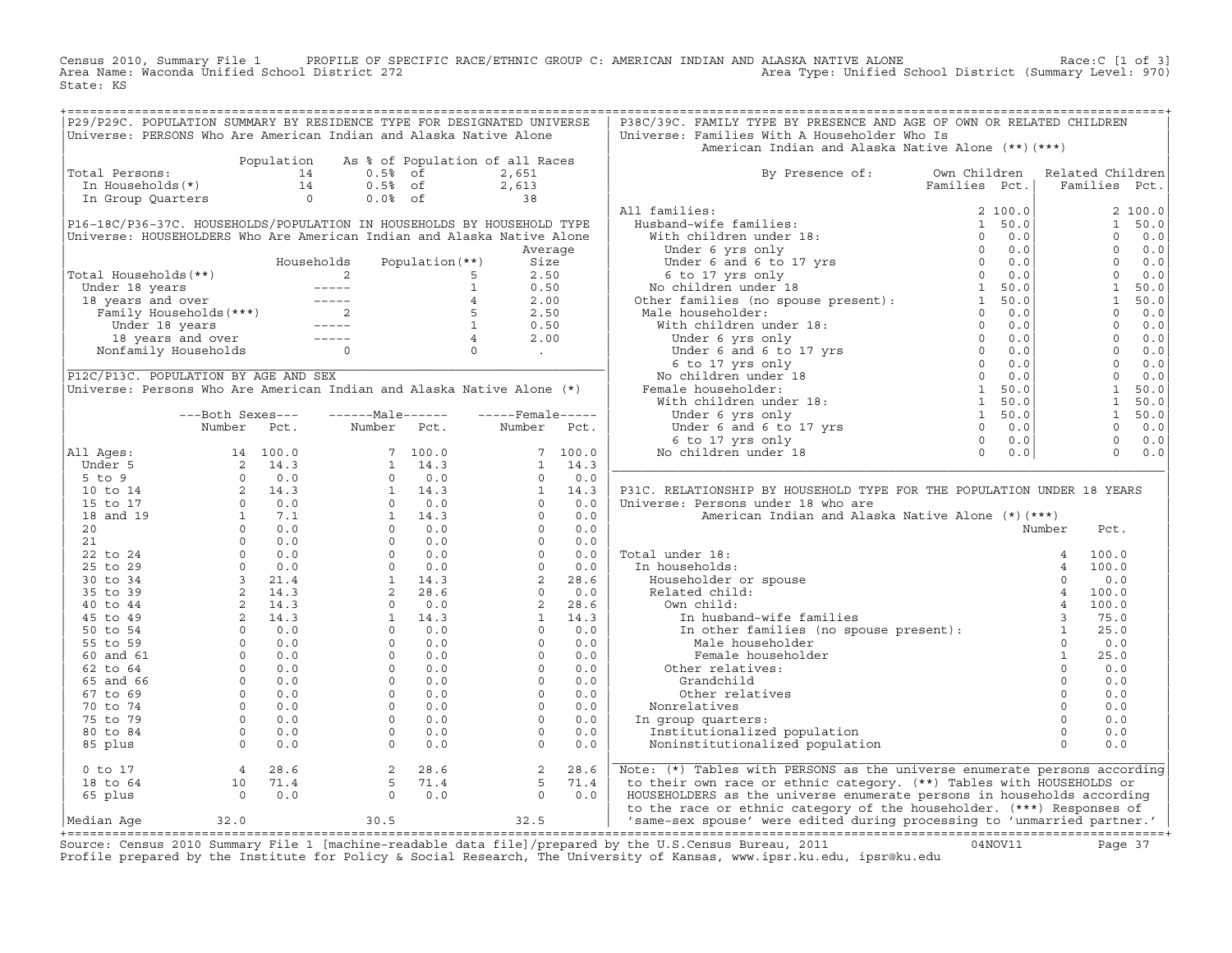Census 2010, Summary File 1 PROFILE OF SPECIFIC RACE/ETHNIC GROUP C: AMERICAN INDIAN AND ALASKA NATIVE ALONE Race:C [2 of 3]<br>Area Name: Waconda Unified School District 272 area Type: Unified School District (Summary Level: Area Type: Unified School District (Summary Level: 970) State: KS

| P29C/P34C. RELATIONSHIP BY HOUSEHOLD TYPE FOR ALL PERSONS & PERSONS 65+          |                |          |                |                   |                      | PCT14C. PRESENCE OF MULTIGENERATIONAL HOUSEHOLDS                              |                                                       |                |                 |                      |
|----------------------------------------------------------------------------------|----------------|----------|----------------|-------------------|----------------------|-------------------------------------------------------------------------------|-------------------------------------------------------|----------------|-----------------|----------------------|
| Universe: Persons Who Are American Indian and Alaska Native Alone (*) (***)      |                |          |                |                   |                      | Universe: Households With A Householder Who Is                                |                                                       |                |                 |                      |
|                                                                                  |                |          |                |                   |                      | American Indian and Alaska Native Alone (**)                                  |                                                       |                |                 |                      |
|                                                                                  | All Ages       |          |                | 65 years and over |                      |                                                                               |                                                       |                | Number          | Pct.                 |
|                                                                                  | Number         | Pct.     |                | Number            | Pct.                 |                                                                               |                                                       |                |                 |                      |
|                                                                                  |                |          |                |                   |                      | Total:                                                                        |                                                       |                |                 | 2 100.0              |
| Total:                                                                           | 14             | 100.0    |                | $\Omega$          |                      |                                                                               |                                                       |                | $\cap$          | $0.0$                |
| In households:                                                                   |                | 14 100.0 |                | $\Omega$          |                      | Jousehold has 3 or more generations<br>Household does not have 3+ generations |                                                       |                | $\overline{2}$  | 100.0                |
| In family households:                                                            | 14             | 100.0    |                | $\Omega$          | $\sim$               |                                                                               |                                                       |                |                 |                      |
| Householder:                                                                     | $\overline{2}$ | 14.3     |                | $\Omega$          | $\ddot{\phantom{0}}$ |                                                                               |                                                       |                |                 |                      |
| Male                                                                             | $\overline{1}$ | 7.1      |                | $\Omega$          |                      |                                                                               |                                                       |                |                 |                      |
| Female                                                                           | $\overline{1}$ | 7.1      |                | $\Omega$          |                      |                                                                               |                                                       |                |                 |                      |
| Spouse                                                                           | $5 -$          | 35.7     |                | $\circ$           | $\ddot{\phantom{a}}$ | PCT19C. NONRELATIVES BY HOUSEHOLD TYPE (*) (***)                              |                                                       |                |                 |                      |
| Parent                                                                           | $\Omega$       | 0.0      |                | $\Omega$          | $\ddot{\phantom{0}}$ | Universe: Nonrelatives who are                                                |                                                       |                |                 |                      |
| Parent-in-law                                                                    | $\Omega$       | 0.0      |                | $\Omega$          |                      |                                                                               |                                                       |                |                 |                      |
|                                                                                  |                |          |                |                   |                      | American Indian and Alaska Native Alone (Total: 1)                            |                                                       |                |                 |                      |
| Child:                                                                           | 5 <sup>5</sup> | 35.7     |                |                   |                      |                                                                               |                                                       |                |                 |                      |
| Biological                                                                       | 5 <sup>1</sup> | 35.7     |                |                   |                      |                                                                               |                                                       | In Family      | In Nonfamily    |                      |
| Adopted                                                                          | $\circ$        | 0.0      |                |                   |                      |                                                                               | Households                                            |                | Households      |                      |
| Step                                                                             | $\circ$        | 0.0      |                |                   |                      |                                                                               | Number Pct.                                           |                | Number Pct.     |                      |
| Grandchild                                                                       | $\mathbf{1}$   | 7.1      |                |                   |                      |                                                                               |                                                       |                |                 |                      |
| Brother or sister                                                                | $\Omega$       | 0.0      |                |                   |                      | Nonrelatives:                                                                 |                                                       | 1 100.0        |                 | 0 100.0              |
| Son-in-law/daughter-in-law                                                       | $\Omega$       | 0.0      |                |                   |                      | Roomer or boarder                                                             | $\Omega$                                              | 0.0            | $\Omega$        |                      |
| Other relatives (#)                                                              | $\Omega$       | 0.0      |                | $\Omega$          | $\sim$               | Housemate or roommate                                                         |                                                       | $0 \t 0.0$     | $\Omega$        | $\ddot{\phantom{a}}$ |
| Nonrelatives                                                                     | $\mathbf{1}$   | 7.1      |                | $\Omega$          |                      | Unmarried partner                                                             | $\begin{array}{ccc} 1 & 100.0 \\ 0 & 0.0 \end{array}$ |                | $\Omega$        |                      |
| In nonfamily households:                                                         | $\Omega$       | 0.0      |                | $\Omega$          |                      | Other nonrelatives                                                            |                                                       |                | $\Omega$        |                      |
| Male householder:                                                                | $\Omega$       | 0.0      |                | $\circ$           |                      |                                                                               |                                                       |                |                 |                      |
| Living alone                                                                     | $\Omega$       | 0.0      |                | $\Omega$          |                      |                                                                               |                                                       |                |                 |                      |
| Not living alone                                                                 | $\Omega$       | 0.0      |                | $\Omega$          | $\ddot{\phantom{a}}$ |                                                                               |                                                       |                |                 |                      |
| Female householder:                                                              | $\Omega$       | 0.0      |                | $\circ$           | $\ddot{\phantom{a}}$ | H17C. HOUSING UNITS BY HOUSEHOLDER'S AGE AND TENURE                           |                                                       |                |                 |                      |
| Living alone                                                                     | $\Omega$       | 0.0      |                | $\Omega$          | $\ddot{\phantom{a}}$ | Universe: Occupied Housing Units With A Householder Who Is                    |                                                       |                |                 |                      |
| Not living alone                                                                 | $\circ$        | 0.0      |                | $\circ$           |                      | American Indian and Alaska Native Alone (**)                                  |                                                       |                |                 |                      |
| Nonrelatives                                                                     | $\overline{0}$ | 0.0      |                | $\Omega$          | $\mathbf{r}$         |                                                                               |                                                       |                |                 |                      |
| In group quarters:                                                               | $\Omega$       | 0.0      |                | $\Omega$          | $\ddot{\phantom{a}}$ | Age of                                                                        | Owner Occupied                                        |                | Renter Occupied |                      |
| Institutionalized                                                                | $\Omega$       | 0.0      |                | $\Omega$          |                      | Householder                                                                   | Number Pct.                                           |                | Number          | Pct.                 |
| Noninstitutionalized                                                             | $\Omega$       | 0.0      |                | $\Omega$          |                      |                                                                               |                                                       |                |                 |                      |
|                                                                                  |                |          |                |                   |                      | All Ages:                                                                     |                                                       | 2 100.0        | $\Omega$        | 100.0                |
| (#) For 65 yrs & over, includes children, siblings, etc. not shown separately    |                |          |                |                   |                      | 15 to 24                                                                      | $\Omega$                                              | 0.0            | $\cap$          | $\sim$               |
|                                                                                  |                |          |                |                   |                      | 25 to 34                                                                      | 1                                                     | 50.0           | $\Omega$        | $\ddot{\phantom{a}}$ |
|                                                                                  |                |          |                |                   |                      | 35 to 44                                                                      | $\Omega$                                              | 0.0            | $\Omega$        |                      |
|                                                                                  |                |          |                |                   |                      | 45 to 54                                                                      |                                                       | 1 50.0         | $\Omega$        | $\sim$               |
| P18C. HOUSEHOLD TYPE                                                             |                |          |                |                   |                      | 55 to 59                                                                      |                                                       | $0 \qquad 0.0$ | $\Omega$        | $\ddot{\phantom{a}}$ |
| Universe: Households with a Householder Who is                                   |                |          |                |                   |                      | 60 to 64                                                                      | $\Omega$                                              | 0.0            | $\Omega$        | $\sim$               |
|                                                                                  |                |          |                |                   |                      | 65 to 74                                                                      | $\Omega$                                              | 0.0            | $\Omega$        | $\ddot{\phantom{a}}$ |
| American Indian and Alaska Native Alone (**)                                     |                |          |                |                   |                      |                                                                               |                                                       |                |                 |                      |
|                                                                                  |                |          | Number         | Pct.              |                      | 75 to 84                                                                      | $\Omega$                                              | 0.0            | $\mathbf 0$     |                      |
|                                                                                  |                |          |                |                   |                      | 85 and over                                                                   | $\cap$                                                | 0.0            | $\Omega$        |                      |
| Total:                                                                           |                |          |                | 2, 100.0          |                      |                                                                               |                                                       |                |                 |                      |
| Family households (***) :                                                        |                |          |                | 2 100.0           |                      |                                                                               |                                                       |                |                 |                      |
| Husband-wife families                                                            |                |          |                | 1 50.0            |                      | Note: (*) Tables with PERSONS as the universe enumerate persons               |                                                       |                |                 |                      |
| Other families:                                                                  |                |          |                | 1 50.0            |                      | according to their own race or ethnic category. (**) Tables with              |                                                       |                |                 |                      |
| Male householder, no wife present<br>Female householder, no husband present<br>1 |                |          |                | $0 \qquad 0.0$    |                      | HOUSEHOLDS or HOUSEHOLDERS as the universe enumerate persons in               |                                                       |                |                 |                      |
|                                                                                  |                |          |                | 50.0              |                      | households according to the race or ethnic category of the                    |                                                       |                |                 |                      |
| Nonfamily households:                                                            |                |          |                | $0 \qquad 0.0$    |                      | householder. (***) Responses of 'same-sex spouse' were edited                 |                                                       |                |                 |                      |
| Householder living alone                                                         |                |          | $\overline{0}$ | 0.0               |                      | during processing to 'unmarried partner.'                                     |                                                       |                |                 |                      |
| Householder not living alone                                                     |                |          | $\overline{0}$ | 0.0               |                      |                                                                               |                                                       |                |                 |                      |
|                                                                                  |                |          |                |                   |                      |                                                                               |                                                       |                |                 |                      |
|                                                                                  |                |          |                |                   |                      |                                                                               |                                                       |                |                 |                      |
|                                                                                  |                |          |                |                   |                      |                                                                               |                                                       |                |                 |                      |

+===================================================================================================================================================+Source: Census 2010 Summary File 1 [machine−readable data file]/prepared by the U.S.Census Bureau, 2011 04NOV11 Page 38 Profile prepared by the Institute for Policy & Social Research, The University of Kansas, www.ipsr.ku.edu, ipsr@ku.edu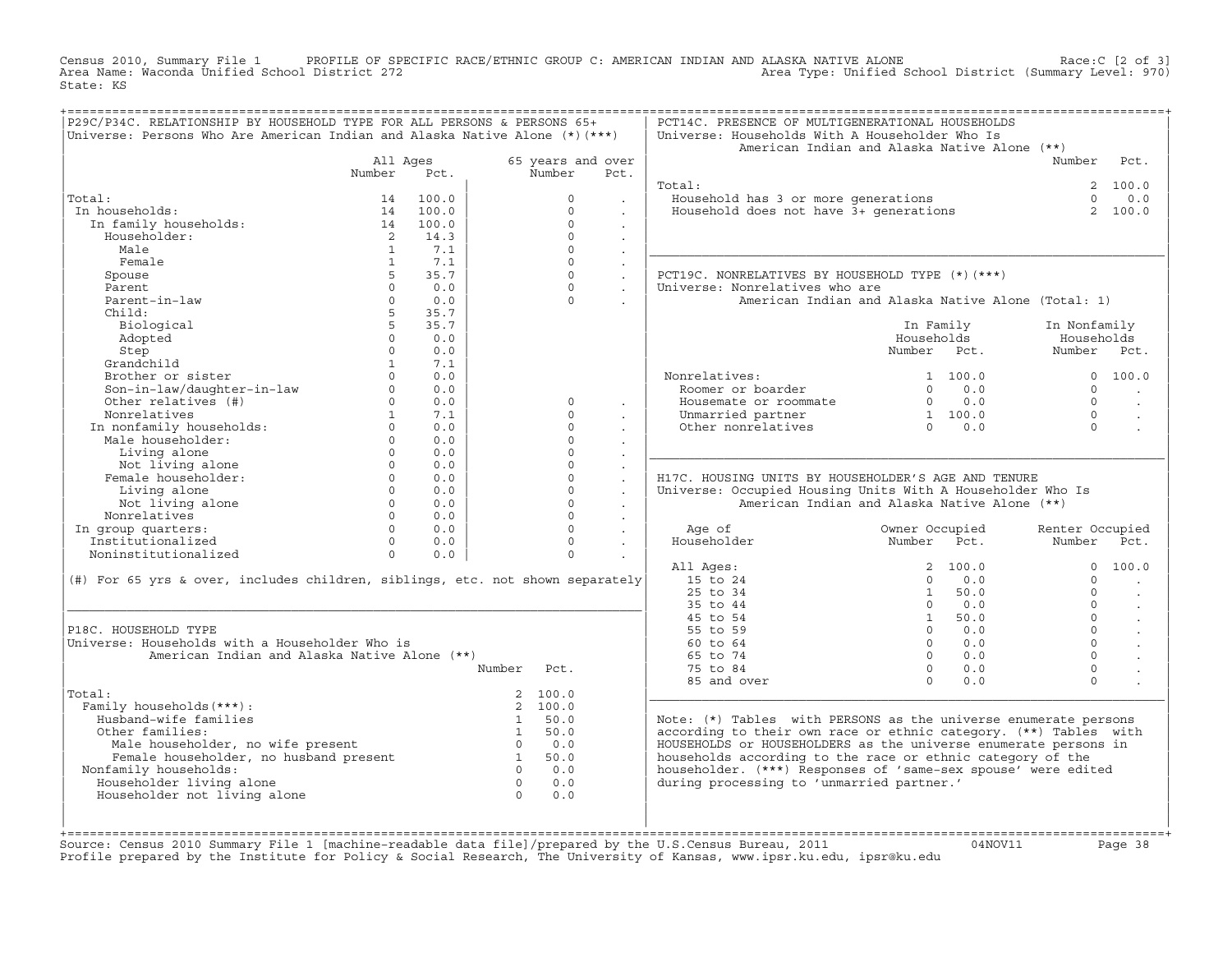Census 2010, Summary File 1 PROFILE OF SPECIFIC RACE/ETHNIC GROUP C: AMERICAN INDIAN AND ALASKA NATIVE ALONE Race:C [3 of 3]<br>Area Name: Waconda Unified School District 272 Area Type: Unified School District (Summary Level: 970) State: KS

+===================================================================================================================================================+|P28C/H16C. HOUSEHOLDS (OCCUPIED HOUSING UNITS) BY HOUSEHOLD SIZE BY TYPE AND BY TENURE | |Universe: Households (Occupied Housing Units) With A Householder Who Is American Indian and Alaska Native Alone (\*\*)(\*\*\*) |

|                             | All<br>Households | Pct.    | Family<br>Households    | Pct.    | Nonfamily<br>Households | Pct.    | Owner<br>Occupied | Pct.     | Renter<br>Occupied | Pct. |
|-----------------------------|-------------------|---------|-------------------------|---------|-------------------------|---------|-------------------|----------|--------------------|------|
| household sizes:<br>All     |                   | 2 100.0 |                         | 2 100.0 | $\Omega$                |         |                   | 2, 100.0 |                    |      |
| 1-person households         |                   | 0.0     | (Family always >1 pers) |         |                         |         |                   | 0.0      |                    |      |
| 2-person households         |                   | 50.0    |                         | 50.0    | $\Omega$                |         |                   | 50.0     |                    |      |
| 3-person households         |                   | 50.0    |                         | 50.0    | $\mathbf 0$             | $\cdot$ |                   | 50.0     |                    |      |
| 4-person households         |                   | 0.0     |                         | 0.0     | $\Omega$                | $\cdot$ |                   | 0.0      |                    |      |
| 5-person households         |                   | 0.0     |                         | 0.0     | $\Omega$                |         |                   | 0.0      |                    |      |
| 6-person households         |                   | 0.0     |                         | 0.0     | $\Omega$                |         |                   | 0.0      |                    |      |
| 7-or-more person households |                   | 0.0     |                         | 0.0     | $\mathbf 0$             |         |                   | 0.0      |                    |      |

|P16C/P17C/P36C/P37C/H11C/H12C. POPULATION IN HOUSEHOLDS AND AVERAGE HOUSEHOLD SIZE BY TYPE AND BY TENURE | Universe: Population in Households (Occupied Housing Units) With A Householder Who Is American Indian and Alaska Native Alone (\*\*)

|                                | Total<br>Population | Pct.         | In<br>Families | Pct.     | In<br>Nonfamilies | Pct.        | In Owner<br>Occupied | Pct.          | In Renter<br>Occupied | Pct.        |
|--------------------------------|---------------------|--------------|----------------|----------|-------------------|-------------|----------------------|---------------|-----------------------|-------------|
| Total population in households |                     | 100.0        |                | 5, 100.0 |                   | 0.0         |                      | 5, 100.0      |                       | 0.0         |
| Under 18 years                 |                     | 100.0        |                | 1 100.0  |                   |             |                      |               |                       |             |
| 18 years and over              |                     | 4 100.0      |                | 4 100.0  |                   |             |                      |               |                       |             |
| Average Household Size         | 2.50                | $------$     | 2.50           |          |                   | $- - - - -$ | 2.50                 | $- - - - - -$ | 0.00                  | $------$    |
| Under 18 years                 | 0.50                | $------$     | 0.50           | $------$ |                   |             |                      |               |                       |             |
| 18 years and over              |                     | $2.00$ ----- | 2.00           | $------$ |                   |             |                      |               |                       | $- - - - -$ |
|                                |                     |              |                |          |                   |             |                      |               |                       |             |

Note: Family household numbers include nonrelatives living with families.

| | PCT20/PCT22C. GROUP OUARTERS POPULATION BY SEX BY AGE BY GROUP OUARTERS TYPE Universe: Population in group quarters for persons who are American Indian and Alaska Native Alone (\*)

|                                               |        |       |       | Pct. of<br>All |      | Pct. of<br>Total |        | Pct. of<br>Total |
|-----------------------------------------------|--------|-------|-------|----------------|------|------------------|--------|------------------|
|                                               | Number | Pct.  | Total | Ages           | Male | $18+$            | Female | $18+$            |
| All types of group quarters:                  |        | 100.0 |       |                |      |                  |        |                  |
| Institutionalized population:                 |        |       |       |                |      |                  |        |                  |
| Correctional facilities for adults            |        |       |       |                |      |                  |        |                  |
| Juvenile facilities                           |        |       |       |                |      |                  |        |                  |
| Nursing facilities/skilled-nursing facilities |        |       |       |                |      |                  |        |                  |
| Other institutional facilities                |        |       |       |                |      |                  |        |                  |
| Noninstitutionalized population:              |        |       |       |                |      |                  |        |                  |
| College/university student housing            |        |       |       |                |      |                  |        |                  |
| Military quarters                             |        |       |       |                |      |                  |        |                  |
| Other noninstitutional facilities             |        |       |       |                |      |                  |        |                  |

|\_\_\_\_\_\_\_\_\_\_\_\_\_\_\_\_\_\_\_\_\_\_\_\_\_\_\_\_\_\_\_\_\_\_\_\_\_\_\_\_\_\_\_\_\_\_\_\_\_\_\_\_\_\_\_\_\_\_\_\_\_\_\_\_\_\_\_\_\_\_\_\_\_\_\_\_\_\_\_\_\_\_\_\_\_\_\_\_\_\_\_\_\_\_\_\_\_\_\_\_\_\_\_\_\_\_\_\_\_\_\_\_\_\_\_\_\_\_\_\_\_\_\_\_\_\_\_\_\_\_\_\_\_\_\_\_\_\_\_\_\_\_\_\_\_\_\_|

| |

or HOUSEHOLDERS as the universe enumerate persons in households according to the race or ethnic category of the householder. | (\*\*\*) Same−sex couple households are included in the family households category if there is at least one additional person | | related to householder by birth or adoption. Same−sex couple households with no relatives of the householder present are tabulated | | in nonfamily households. Responses of 'same−sex spouse' were edited during processing to 'unmarried partner.' |

+===================================================================================================================================================+ Source: Census 2010 Summary File 1 [machine−readable data file]/prepared by the U.S.Census Bureau, 2011 04NOV11 Page 39 Profile prepared by the Institute for Policy & Social Research, The University of Kansas, www.ipsr.ku.edu, ipsr@ku.edu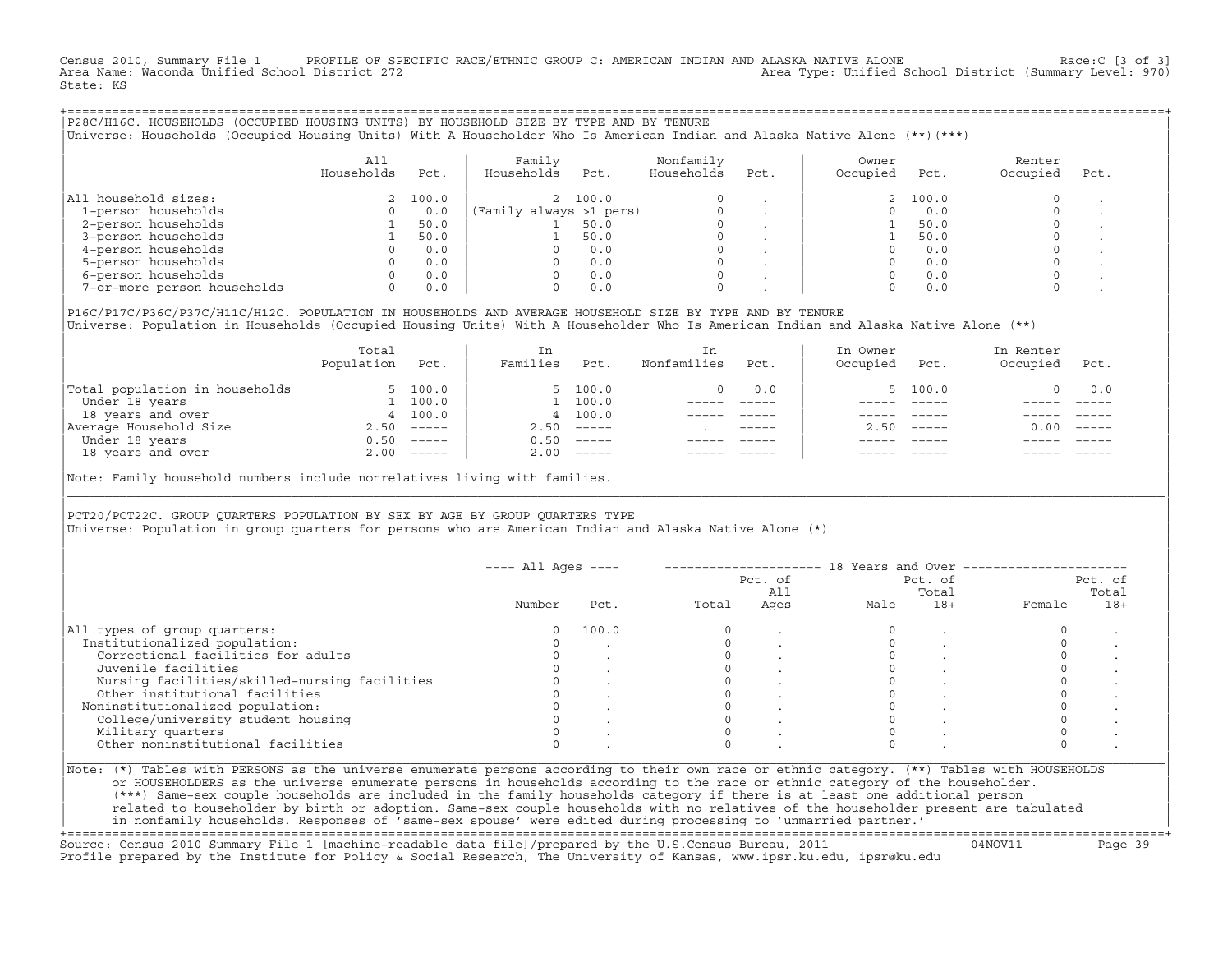Census 2010, Summary File 1 PROFILE OF SPECIFIC RACE/ETHNIC GROUP D: ASIAN ALONE Race:D [1 of 3]<br>Area Name: Waconda Unified School District 272 Area Type: Unified School District (Summary Level: 970) Area Type: Unified School District (Summary Level: 970) State: KS

| P29/P29D. POPULATION SUMMARY BY RESIDENCE TYPE FOR DESIGNATED UNIVERSE                                                                                                                                                                                  |  |  |  | P38D/39D. FAMILY TYPE BY PRESENCE AND AGE OF OWN OR RELATED CHILDREN           |  |  |
|---------------------------------------------------------------------------------------------------------------------------------------------------------------------------------------------------------------------------------------------------------|--|--|--|--------------------------------------------------------------------------------|--|--|
| Universe: PERSONS Who Are Asian Alone                                                                                                                                                                                                                   |  |  |  | Universe: Families With A Householder Who Is                                   |  |  |
|                                                                                                                                                                                                                                                         |  |  |  | Asian Alone (**)(***)                                                          |  |  |
| Total Persons:<br>Total Persons:<br>The Households (*)<br>The Museholds (*)<br>The Museholds (*)<br>The Museholds (*)<br>The Museholds (*)<br>The Museholds (*)<br>The Museholds (*)<br>The Museholds (*)<br>The Museholds (*)<br>The Museholds (*)<br> |  |  |  |                                                                                |  |  |
|                                                                                                                                                                                                                                                         |  |  |  | By Presence of: Own Children Related Children<br>Families Pct.   Families Pct. |  |  |
|                                                                                                                                                                                                                                                         |  |  |  |                                                                                |  |  |
|                                                                                                                                                                                                                                                         |  |  |  |                                                                                |  |  |
|                                                                                                                                                                                                                                                         |  |  |  |                                                                                |  |  |
|                                                                                                                                                                                                                                                         |  |  |  |                                                                                |  |  |
|                                                                                                                                                                                                                                                         |  |  |  |                                                                                |  |  |
|                                                                                                                                                                                                                                                         |  |  |  |                                                                                |  |  |
|                                                                                                                                                                                                                                                         |  |  |  |                                                                                |  |  |
|                                                                                                                                                                                                                                                         |  |  |  |                                                                                |  |  |
|                                                                                                                                                                                                                                                         |  |  |  |                                                                                |  |  |
|                                                                                                                                                                                                                                                         |  |  |  |                                                                                |  |  |
|                                                                                                                                                                                                                                                         |  |  |  |                                                                                |  |  |
|                                                                                                                                                                                                                                                         |  |  |  |                                                                                |  |  |
|                                                                                                                                                                                                                                                         |  |  |  |                                                                                |  |  |
|                                                                                                                                                                                                                                                         |  |  |  |                                                                                |  |  |
|                                                                                                                                                                                                                                                         |  |  |  |                                                                                |  |  |
|                                                                                                                                                                                                                                                         |  |  |  |                                                                                |  |  |
|                                                                                                                                                                                                                                                         |  |  |  |                                                                                |  |  |
|                                                                                                                                                                                                                                                         |  |  |  |                                                                                |  |  |
|                                                                                                                                                                                                                                                         |  |  |  |                                                                                |  |  |
|                                                                                                                                                                                                                                                         |  |  |  |                                                                                |  |  |
|                                                                                                                                                                                                                                                         |  |  |  |                                                                                |  |  |
|                                                                                                                                                                                                                                                         |  |  |  |                                                                                |  |  |
|                                                                                                                                                                                                                                                         |  |  |  |                                                                                |  |  |
|                                                                                                                                                                                                                                                         |  |  |  | P31D. RELATIONSHIP BY HOUSEHOLD TYPE FOR THE POPULATION UNDER 18 YEARS         |  |  |
|                                                                                                                                                                                                                                                         |  |  |  |                                                                                |  |  |
|                                                                                                                                                                                                                                                         |  |  |  |                                                                                |  |  |
|                                                                                                                                                                                                                                                         |  |  |  |                                                                                |  |  |
|                                                                                                                                                                                                                                                         |  |  |  |                                                                                |  |  |
|                                                                                                                                                                                                                                                         |  |  |  |                                                                                |  |  |
|                                                                                                                                                                                                                                                         |  |  |  |                                                                                |  |  |
|                                                                                                                                                                                                                                                         |  |  |  |                                                                                |  |  |
|                                                                                                                                                                                                                                                         |  |  |  |                                                                                |  |  |
|                                                                                                                                                                                                                                                         |  |  |  |                                                                                |  |  |
|                                                                                                                                                                                                                                                         |  |  |  |                                                                                |  |  |
|                                                                                                                                                                                                                                                         |  |  |  |                                                                                |  |  |
|                                                                                                                                                                                                                                                         |  |  |  |                                                                                |  |  |
|                                                                                                                                                                                                                                                         |  |  |  |                                                                                |  |  |
|                                                                                                                                                                                                                                                         |  |  |  |                                                                                |  |  |
|                                                                                                                                                                                                                                                         |  |  |  |                                                                                |  |  |
|                                                                                                                                                                                                                                                         |  |  |  |                                                                                |  |  |
|                                                                                                                                                                                                                                                         |  |  |  |                                                                                |  |  |
|                                                                                                                                                                                                                                                         |  |  |  |                                                                                |  |  |
|                                                                                                                                                                                                                                                         |  |  |  |                                                                                |  |  |
|                                                                                                                                                                                                                                                         |  |  |  |                                                                                |  |  |
|                                                                                                                                                                                                                                                         |  |  |  |                                                                                |  |  |
|                                                                                                                                                                                                                                                         |  |  |  |                                                                                |  |  |
|                                                                                                                                                                                                                                                         |  |  |  |                                                                                |  |  |
|                                                                                                                                                                                                                                                         |  |  |  |                                                                                |  |  |
|                                                                                                                                                                                                                                                         |  |  |  |                                                                                |  |  |
|                                                                                                                                                                                                                                                         |  |  |  |                                                                                |  |  |

Source: Census 2010 Summary File 1 [machine-readable data file]/prepared by the U.S.Census Bureau, 2011 Page 40<br>Profile prepared by the Institute for Policy & Social Research, The University of Kansas, www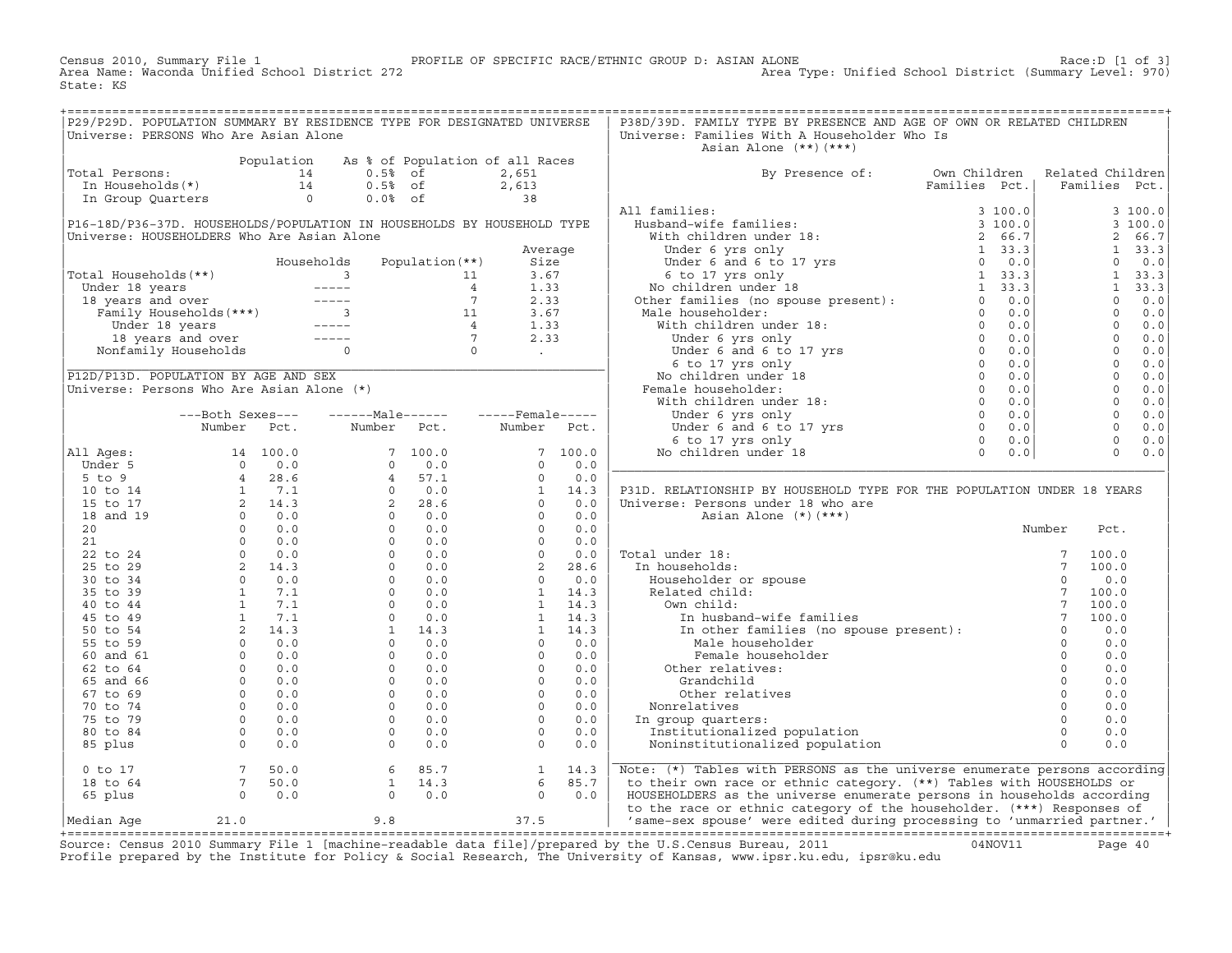Census 2010, Summary File 1 PROFILE OF SPECIFIC RACE/ETHNIC GROUP D: ASIAN ALONE Race:D [2 of 3] Area Type: Unified School District (Summary Level: 970) State: KS

| P29D/P34D. RELATIONSHIP BY HOUSEHOLD TYPE FOR ALL PERSONS & PERSONS 65+<br>Universe: Persons Who Are Asian Alone (*) (***) |                         |                          |                |                   |                      | PCT14D. PRESENCE OF MULTIGENERATIONAL HOUSEHOLDS<br>Universe: Households With A Householder Who Is<br>Asian Alone (**) |                                  |                          |                 |          |
|----------------------------------------------------------------------------------------------------------------------------|-------------------------|--------------------------|----------------|-------------------|----------------------|------------------------------------------------------------------------------------------------------------------------|----------------------------------|--------------------------|-----------------|----------|
|                                                                                                                            | All Ages                |                          |                | 65 years and over |                      |                                                                                                                        |                                  |                          | Number          | Pct.     |
|                                                                                                                            | Number                  | Pct.                     |                | Number            | Pct.                 |                                                                                                                        |                                  |                          |                 |          |
|                                                                                                                            |                         |                          |                |                   |                      | Total:                                                                                                                 |                                  |                          |                 | 3, 100.0 |
| Total:                                                                                                                     | 14                      | 100.0                    |                | $\Omega$          |                      | Household has 3 or more generations<br>Household does not have 3+ generations                                          |                                  |                          | $\Omega$        | 0.0      |
| In households:                                                                                                             |                         | 14 100.0                 |                | $\Omega$          |                      |                                                                                                                        |                                  |                          |                 | 3 100.0  |
| In family households:                                                                                                      |                         | 14 100.0                 |                | $\Omega$          | $\sim$               |                                                                                                                        |                                  |                          |                 |          |
| Householder:                                                                                                               | $\overline{\mathbf{3}}$ | 21.4                     |                | $\Omega$          | $\mathbf{r}$         |                                                                                                                        |                                  |                          |                 |          |
| Male                                                                                                                       | $\mathbf{1}$            | 7.1                      |                | $\Omega$          | $\ddot{\phantom{a}}$ |                                                                                                                        |                                  |                          |                 |          |
| Female                                                                                                                     | 2                       | 14.3                     |                | $\Omega$          | $\ddot{\phantom{a}}$ |                                                                                                                        |                                  |                          |                 |          |
| Spouse                                                                                                                     | $\overline{3}$          | 21.4                     |                | $\Omega$          | $\ddot{\phantom{0}}$ | PCT19D. NONRELATIVES BY HOUSEHOLD TYPE (*)(***)                                                                        |                                  |                          |                 |          |
| Parent                                                                                                                     | $\Omega$                | 0.0                      |                | $\cap$            |                      | Universe: Nonrelatives who are                                                                                         |                                  |                          |                 |          |
| Parent-in-law                                                                                                              | $\Omega$                | 0.0                      |                | $\cap$            |                      | Asian Alone (Total: 0)                                                                                                 |                                  |                          |                 |          |
| Child:                                                                                                                     | 8                       | 57.1                     |                |                   |                      |                                                                                                                        |                                  |                          |                 |          |
| Biological                                                                                                                 | 4                       | 28.6                     |                |                   |                      |                                                                                                                        |                                  | In Family                | In Nonfamily    |          |
| Adopted                                                                                                                    | $\mathbf{1}$            | 7.1                      |                |                   |                      |                                                                                                                        | Households                       |                          | Households      |          |
| Step                                                                                                                       | $\overline{3}$          | 21.4                     |                |                   |                      |                                                                                                                        | Number Pct.                      |                          | Number Pct.     |          |
| Grandchild                                                                                                                 | $\Omega$                | 0.0                      |                |                   |                      |                                                                                                                        |                                  |                          |                 |          |
| Brother or sister                                                                                                          | $\Omega$                | 0.0                      |                |                   |                      | Nonrelatives:                                                                                                          |                                  | 0, 100, 0                |                 | 0 100.0  |
| Son-in-law/daughter-in-law                                                                                                 | $\Omega$                | 0.0                      |                |                   |                      | Roomer or boarder                                                                                                      | $\Omega$                         | <b>Contract Contract</b> | $\Omega$        |          |
| Other relatives (#)                                                                                                        | $0 \qquad \qquad$       | 0.0                      |                | $\Omega$          |                      | Housemate or roommate                                                                                                  | $\overline{0}$                   | $\sim 100$ km s $^{-1}$  | $\Omega$        |          |
| Nonrelatives                                                                                                               | $\Omega$                | 0.0                      |                | $\Omega$          | $\ddot{\phantom{a}}$ | Unmarried partner                                                                                                      | $\begin{matrix}0\\0\end{matrix}$ |                          | $\Omega$        |          |
| In nonfamily households:<br>Male householder:                                                                              | $\Omega$                | 0.0                      |                | $\Omega$          | $\sim$               | Other nonrelatives                                                                                                     |                                  |                          | $\Omega$        |          |
|                                                                                                                            | $\Omega$                | 0.0                      |                | $\Omega$          | $\ddot{\phantom{0}}$ |                                                                                                                        |                                  |                          |                 |          |
| Living alone                                                                                                               | $\Omega$                | 0.0                      |                | $\Omega$          | $\mathbf{r}$         |                                                                                                                        |                                  |                          |                 |          |
| Not living alone                                                                                                           | $\circ$                 | 0.0                      |                | $\Omega$          |                      |                                                                                                                        |                                  |                          |                 |          |
| Female householder:                                                                                                        | $0 \qquad \qquad$       | 0.0                      |                | $\Omega$          | $\ddot{\phantom{a}}$ | H17D. HOUSING UNITS BY HOUSEHOLDER'S AGE AND TENURE                                                                    |                                  |                          |                 |          |
| Living alone                                                                                                               |                         | $0 \qquad \qquad$<br>0.0 |                | $\mathsf{O}$      | $\mathbb{Z}^2$       | Universe: Occupied Housing Units With A Householder Who Is                                                             |                                  |                          |                 |          |
| Not living alone                                                                                                           |                         | $\Omega$<br>0.0          |                | $\Omega$          | $\ddot{\phantom{0}}$ | Asian Alone (**)                                                                                                       |                                  |                          |                 |          |
| Nonrelatives                                                                                                               |                         | $\Omega$<br>0.0          |                | $\Omega$          | $\ddot{\phantom{0}}$ |                                                                                                                        |                                  |                          |                 |          |
| In group quarters:                                                                                                         |                         | $0 \qquad \qquad$<br>0.0 |                | $\Omega$          | $\sim$               | Age of                                                                                                                 | Owner Occupied                   |                          | Renter Occupied |          |
| Institutionalized                                                                                                          | $\Omega$                | 0.0                      |                | $\cap$            | $\blacksquare$       | Householder                                                                                                            | Number                           | Pct.                     | Number          | Pct.     |
| Noninstitutionalized                                                                                                       | $\Omega$                | 0.0                      |                | $\Omega$          |                      |                                                                                                                        |                                  |                          |                 |          |
|                                                                                                                            |                         |                          |                |                   |                      | All Ages:                                                                                                              |                                  | 1, 100, 0                |                 | 2, 100.0 |
| (#) For 65 yrs & over, includes children, siblings, etc. not shown separately                                              |                         |                          |                |                   |                      | 15 to 24                                                                                                               |                                  | $0 \t 0.0$               | $\Omega$        | 0.0      |
|                                                                                                                            |                         |                          |                |                   |                      | 25 to 34                                                                                                               | $\Omega$                         | 0.0                      | $\mathbf{1}$    | 50.0     |
|                                                                                                                            |                         |                          |                |                   |                      | 35 to 44                                                                                                               | $\Omega$                         | 0.0                      | 1               | 50.0     |
|                                                                                                                            |                         |                          |                |                   |                      | 45 to 54                                                                                                               |                                  | 1 100.0                  | $\Omega$        | 0.0      |
| P18D. HOUSEHOLD TYPE                                                                                                       |                         |                          |                |                   |                      | 55 to 59                                                                                                               |                                  | $0 \t 0.0$               | $\Omega$        | 0.0      |
| Universe: Households with a Householder Who is                                                                             |                         |                          |                |                   |                      | 60 to 64                                                                                                               |                                  | $0 \t 0.0$               | $\Omega$        | 0.0      |
| Asian Alone (**)                                                                                                           |                         |                          |                |                   |                      | 65 to 74                                                                                                               |                                  | $0 \t 0.0$               | $\Omega$        | 0.0      |
|                                                                                                                            |                         |                          | Number         | Pct.              |                      | 75 to 84                                                                                                               |                                  | $0 \t 0.0$               | $\cap$          | 0.0      |
|                                                                                                                            |                         |                          |                |                   |                      | 85 and over                                                                                                            |                                  | $0 \t 0.0$               | $\Omega$        | 0.0      |
| Total:                                                                                                                     |                         |                          |                | 3, 100.0          |                      |                                                                                                                        |                                  |                          |                 |          |
| Family households (***) :                                                                                                  |                         |                          |                | 3, 100.0          |                      |                                                                                                                        |                                  |                          |                 |          |
| Husband-wife families                                                                                                      |                         |                          |                | 3 100.0           |                      | Note: $(*)$ Tables with PERSONS as the universe enumerate persons                                                      |                                  |                          |                 |          |
| Other families:                                                                                                            |                         |                          |                | $0 \qquad 0.0$    |                      | according to their own race or ethnic category. (**) Tables with                                                       |                                  |                          |                 |          |
| Male householder, no wife present                                                                                          |                         |                          | $\overline{0}$ | 0.0               |                      | HOUSEHOLDS or HOUSEHOLDERS as the universe enumerate persons in                                                        |                                  |                          |                 |          |
| Male householder, no wife present<br>Female householder, no husband present                                                |                         |                          | $\overline{0}$ | 0.0               |                      | households according to the race or ethnic category of the                                                             |                                  |                          |                 |          |
| Nonfamily households:                                                                                                      |                         |                          | $\overline{0}$ | 0.0               |                      | householder. (***) Responses of 'same-sex spouse' were edited                                                          |                                  |                          |                 |          |
| Householder living alone                                                                                                   |                         |                          | $\overline{0}$ | 0.0               |                      | during processing to 'unmarried partner.'                                                                              |                                  |                          |                 |          |
|                                                                                                                            |                         |                          | $\bigcap$      | 0.0               |                      |                                                                                                                        |                                  |                          |                 |          |
| Householder not living alone                                                                                               |                         |                          |                |                   |                      |                                                                                                                        |                                  |                          |                 |          |
|                                                                                                                            |                         |                          |                |                   |                      |                                                                                                                        |                                  |                          |                 |          |

Source: Census 2010 Summary File 1 [machine-readable data file]/prepared by the U.S.Census Bureau, 2011 Page 41<br>Profile prepared by the Institute for Policy & Social Research, The University of Kansas, www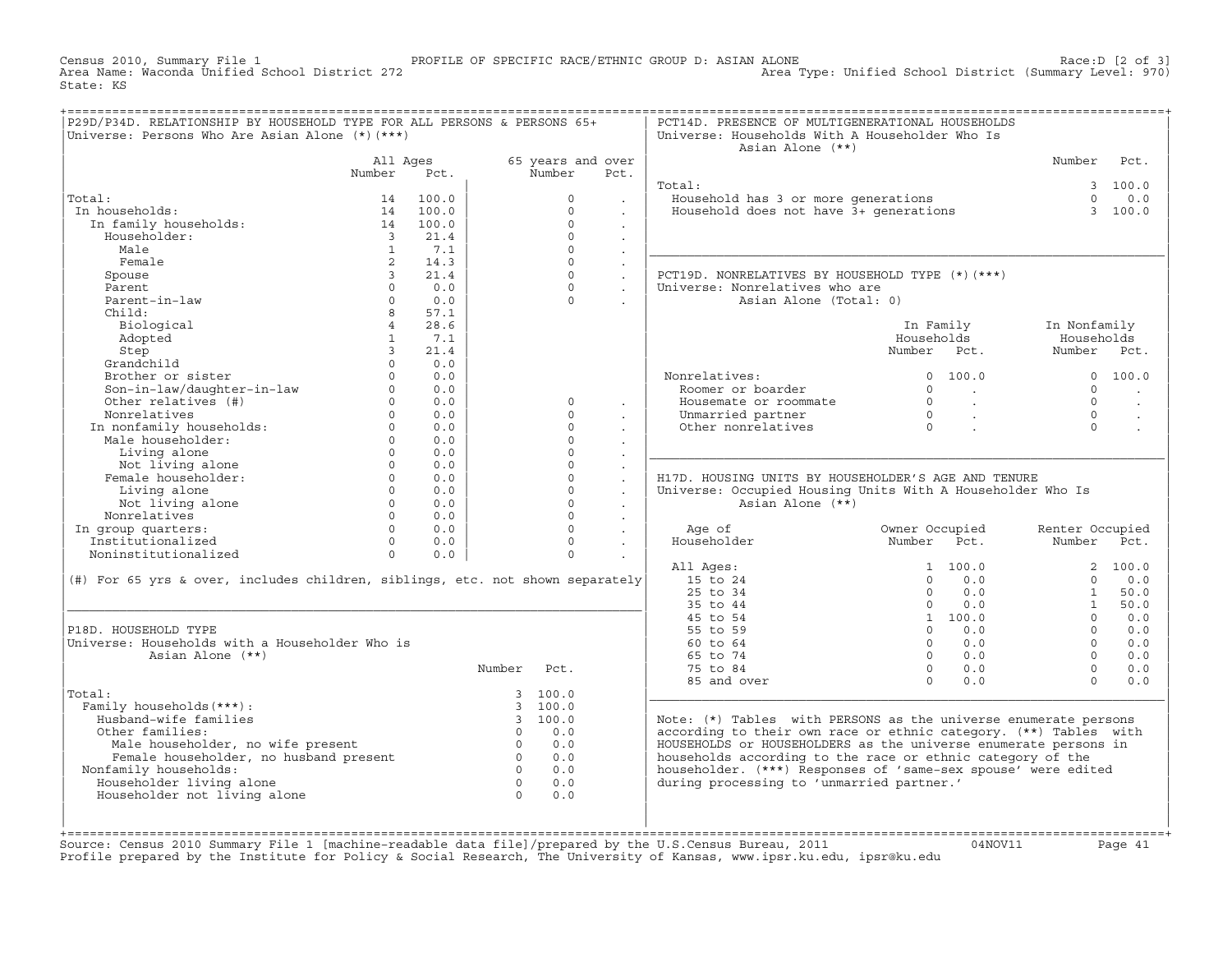Census 2010, Summary File 1 [3 of 3] PROFILE OF SPECIFIC RACE/ETHNIC GROUP D: ASIAN ALONE RACE: D [3 of 3]<br>Area Name: Waconda Unified School District 272 area Type: Unified School District (Summary Level: 970) Area Type: Unified School District (Summary Level: 970) State: KS

+===================================================================================================================================================+|P28D/H16D. HOUSEHOLDS (OCCUPIED HOUSING UNITS) BY HOUSEHOLD SIZE BY TYPE AND BY TENURE |

|Universe: Households (Occupied Housing Units) With A Householder Who Is Asian Alone (\*\*)(\*\*\*) |

|                             | A11<br>Households | Pct.  | Family<br>Households    | Pct.  | Nonfamily<br>Households | Pct.                     | Owner<br>Occupied | Pct.  | Renter<br>Occupied | Pct.  |
|-----------------------------|-------------------|-------|-------------------------|-------|-------------------------|--------------------------|-------------------|-------|--------------------|-------|
| All household sizes:        |                   | 100.0 |                         | 100.0 | $\Omega$                |                          |                   | 100.0 |                    | 100.0 |
| 1-person households         |                   | 0.0   | (Family always >1 pers) |       |                         |                          |                   | 0.0   |                    | 0.0   |
| 2-person households         |                   | 0.0   |                         | 0.0   | 0                       |                          |                   | 0.0   |                    | 0.0   |
| 3-person households         |                   | 66.7  | 2                       | 66.7  | 0                       | $\overline{\phantom{a}}$ |                   | 100.0 |                    | 50.0  |
| 4-person households         |                   | 0.0   |                         | 0.0   | 0                       |                          |                   | 0.0   |                    | 0.0   |
| 5-person households         |                   | 33.3  |                         | 33.3  | $\Omega$                |                          |                   | 0.0   |                    | 50.0  |
| 6-person households         |                   | 0.0   |                         | 0.0   | $\Omega$                |                          |                   | 0.0   |                    | 0.0   |
| 7-or-more person households | 0                 | 0.0   |                         | 0.0   | 0                       |                          |                   | 0.0   |                    | 0.0   |

|P16D/P17D/P36D/P37D/H11D/H12D. POPULATION IN HOUSEHOLDS AND AVERAGE HOUSEHOLD SIZE BY TYPE AND BY TENURE | Universe: Population in Households (Occupied Housing Units) With A Householder Who Is Asian Alone (\*\*)

|                                | Total<br>Population | Pct.         | In<br>Families | Pct.     | In.<br>Nonfamilies | Pct.        | In Owner<br>Occupied | Pct.         | In Renter<br>Occupied | Pct.                      |
|--------------------------------|---------------------|--------------|----------------|----------|--------------------|-------------|----------------------|--------------|-----------------------|---------------------------|
| Total population in households | 11                  | 100.0        |                | 11 100.0 |                    | 0.0         |                      | 27.3         | 8.                    | 72.7                      |
| Under 18 years                 |                     | 4 100.0      |                | 4 100.0  |                    |             |                      |              |                       |                           |
| 18 years and over              |                     | 7 100.0      |                | 100.0    |                    |             |                      |              |                       |                           |
| Average Household Size         | 3.67                | $------$     | 3.67           | $------$ |                    | $- - - - -$ |                      | $3.00$ ----- | 4.00                  | $\qquad \qquad - - - - -$ |
| Under 18 years                 | 1.33                | $------$     | 1.33           | $------$ |                    |             |                      |              |                       |                           |
| 18 years and over              |                     | $2.33$ ----- | 2.33           |          |                    |             |                      | $- - - - -$  |                       | $------$                  |
|                                |                     |              |                |          |                    |             |                      |              |                       |                           |

Note: Family household numbers include nonrelatives living with families.

| | PCT20/PCT22D. GROUP OUARTERS POPULATION BY SEX BY AGE BY GROUP OUARTERS TYPE Universe: Population in group quarters for persons who are Asian Alone  $(*)$ 

|                                               |        |       |       | Pct. of<br>All |      | Pct. of<br>Total | Pct. of<br>Total |       |
|-----------------------------------------------|--------|-------|-------|----------------|------|------------------|------------------|-------|
|                                               | Number | Pct.  | Total | Ages           | Male | $18+$            | Female           | $18+$ |
| All types of group quarters:                  | 0      | 100.0 |       |                |      |                  |                  |       |
| Institutionalized population:                 |        |       |       |                |      |                  |                  |       |
| Correctional facilities for adults            |        |       |       |                |      |                  |                  |       |
| Juvenile facilities                           |        |       |       |                |      |                  |                  |       |
| Nursing facilities/skilled-nursing facilities |        |       |       |                |      |                  |                  |       |
| Other institutional facilities                |        |       |       |                |      |                  |                  |       |
| Noninstitutionalized population:              |        |       |       |                |      |                  |                  |       |
| College/university student housing            |        |       |       |                |      |                  |                  |       |
| Military quarters                             |        |       |       |                |      |                  |                  |       |
| Other noninstitutional facilities             |        |       |       |                |      |                  |                  |       |

|\_\_\_\_\_\_\_\_\_\_\_\_\_\_\_\_\_\_\_\_\_\_\_\_\_\_\_\_\_\_\_\_\_\_\_\_\_\_\_\_\_\_\_\_\_\_\_\_\_\_\_\_\_\_\_\_\_\_\_\_\_\_\_\_\_\_\_\_\_\_\_\_\_\_\_\_\_\_\_\_\_\_\_\_\_\_\_\_\_\_\_\_\_\_\_\_\_\_\_\_\_\_\_\_\_\_\_\_\_\_\_\_\_\_\_\_\_\_\_\_\_\_\_\_\_\_\_\_\_\_\_\_\_\_\_\_\_\_\_\_\_\_\_\_\_\_\_|

| |

| or HOUSEHOLDERS as the universe enumerate persons in households according to the race or ethnic category of the householder. | | (\*\*\*) Same−sex couple households are included in the family households category if there is at least one additional person | | related to householder by birth or adoption. Same−sex couple households with no relatives of the householder present are tabulated | | in nonfamily households. Responses of 'same−sex spouse' were edited during processing to 'unmarried partner.' |

+===================================================================================================================================================+ Source: Census 2010 Summary File 1 [machine−readable data file]/prepared by the U.S.Census Bureau, 2011 04NOV11 Page 42 Profile prepared by the Institute for Policy & Social Research, The University of Kansas, www.ipsr.ku.edu, ipsr@ku.edu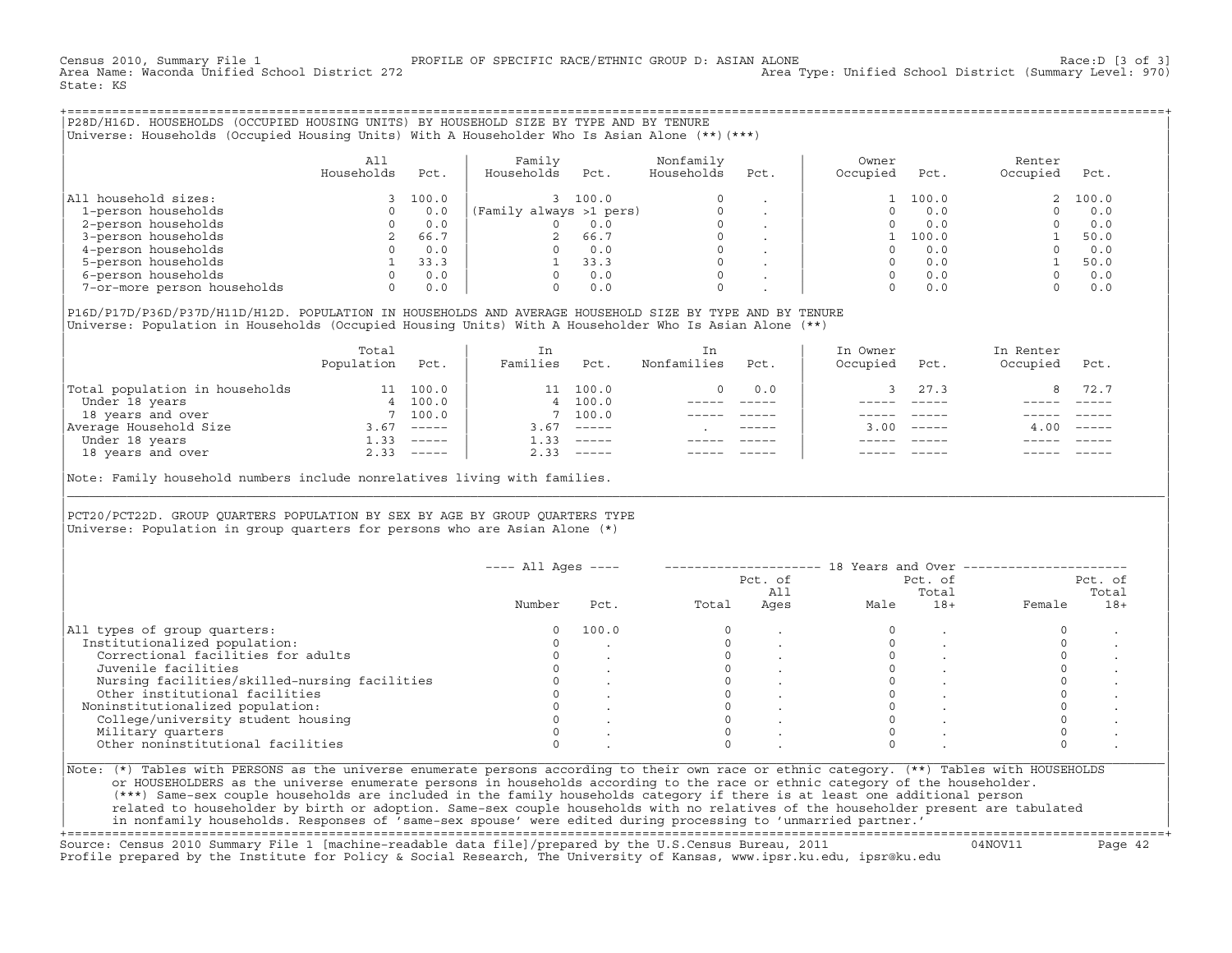Census 2010, Summary File 1 PROFILE OF SPECIFIC RACE/ETHNIC GROUP E: NAT HAWAIIAN/OTH PACIFIC ISLANDER ALONE Race:E [1 of 3]<br>Area Name: Waconda Unified School District 272 State: KS

| Universe: PERSONS Who Are Nat Hawaiian/Oth Pacific Islander Alone     |                                                                                                                                                        |            |                   |                                                                         | P29/P29E. POPULATION SUMMARY BY RESIDENCE TYPE FOR DESIGNATED UNIVERSE | P38E/39E. FAMILY TYPE BY PRESENCE AND AGE OF OWN OR RELATED CHILDREN<br>Universe: Families With A Householder Who Is                                                                                                                                     |                       |                  |
|-----------------------------------------------------------------------|--------------------------------------------------------------------------------------------------------------------------------------------------------|------------|-------------------|-------------------------------------------------------------------------|------------------------------------------------------------------------|----------------------------------------------------------------------------------------------------------------------------------------------------------------------------------------------------------------------------------------------------------|-----------------------|------------------|
|                                                                       |                                                                                                                                                        |            |                   |                                                                         |                                                                        | Nat Hawaiian/Oth Pacific Islander Alone (**) (***)                                                                                                                                                                                                       |                       |                  |
|                                                                       |                                                                                                                                                        | Population |                   |                                                                         | As % of Population of all Races                                        |                                                                                                                                                                                                                                                          |                       |                  |
| Total Persons:                                                        |                                                                                                                                                        | $\circ$    | $0.0%$ of         |                                                                         | 2,651                                                                  | By Presence of: Own Children                                                                                                                                                                                                                             |                       | Related Children |
| In Households(*)                                                      |                                                                                                                                                        | $\circ$    | $0.0%$ of         |                                                                         |                                                                        |                                                                                                                                                                                                                                                          | Families Pct.         | Families<br>Pct. |
| In Group Quarters                                                     |                                                                                                                                                        | $\circ$    | $0.0%$ of         | $2,613$<br>38                                                           |                                                                        |                                                                                                                                                                                                                                                          |                       |                  |
|                                                                       |                                                                                                                                                        |            |                   |                                                                         |                                                                        | All families:<br>11 families:<br>Husband-wife families:<br>With children under 18:<br>Under 6 yrs only<br>Under 6 and 6 to 17 yrs<br>6 to 17 yrs only<br>No children under 18                                                                            | $\circ$<br>$\sim$     | $\mathbf{0}$     |
|                                                                       |                                                                                                                                                        |            |                   |                                                                         | P16-18E/P36-37E. HOUSEHOLDS/POPULATION IN HOUSEHOLDS BY HOUSEHOLD TYPE |                                                                                                                                                                                                                                                          | $\circ$<br>$\sim$     | $\circ$          |
|                                                                       |                                                                                                                                                        |            |                   |                                                                         | Universe: HOUSEHOLDERS Who Are Nat Hawaiian/Oth Pacific Islander Alone |                                                                                                                                                                                                                                                          | $\Omega$<br>$\sim$    | $\circ$          |
|                                                                       |                                                                                                                                                        |            |                   |                                                                         | Average                                                                |                                                                                                                                                                                                                                                          | $\Omega$<br>$\sim$    | $\circ$          |
|                                                                       |                                                                                                                                                        | Households |                   | Population (**)                                                         | Size                                                                   |                                                                                                                                                                                                                                                          | $\Omega$<br>$\sim$    | $\mathbf 0$      |
| Total Households(**)                                                  |                                                                                                                                                        |            | $\overline{0}$    | $\circ$                                                                 | 0.00                                                                   |                                                                                                                                                                                                                                                          | $\Omega$<br>$\sim 10$ | $\mathsf{O}$     |
|                                                                       |                                                                                                                                                        |            |                   |                                                                         | 0.00                                                                   |                                                                                                                                                                                                                                                          | $\sim 100$            | $\circ$          |
|                                                                       |                                                                                                                                                        |            |                   |                                                                         | 0.00                                                                   |                                                                                                                                                                                                                                                          | $\sim 10$             | $\circ$          |
|                                                                       |                                                                                                                                                        |            |                   |                                                                         | 0.00                                                                   |                                                                                                                                                                                                                                                          | $\sim 10^6$           | $\circ$          |
|                                                                       |                                                                                                                                                        |            |                   |                                                                         | 0.00                                                                   |                                                                                                                                                                                                                                                          | $\sim 100$            | $\circ$          |
|                                                                       | Under 18 years<br>18 years and over<br>Tamily Households (***)<br>Tamily Households (***)<br>Under 18 years<br>18 years and over<br>The sears and over |            |                   |                                                                         | 0.00                                                                   | 6 to 17 yrs only<br>No children under 18<br>Other families (no spouse present):<br>0<br>Male householder:<br>With children under 18:<br>0<br>Under 6 yrs only<br>Under 6 and 6 to 17 yrs<br>6 to 17 yrs<br>0<br>6 to 17 yrs<br>0<br>No children under 18 | $\sim 100$            | $\circ$          |
|                                                                       | Nonfamily Households 0                                                                                                                                 |            |                   |                                                                         | <b>Contract Contract</b>                                               |                                                                                                                                                                                                                                                          | $\sim$                | $\mathbf 0$      |
|                                                                       |                                                                                                                                                        |            |                   |                                                                         |                                                                        |                                                                                                                                                                                                                                                          | $\sim 10$             | $\circ$          |
| P12E/P13E. POPULATION BY AGE AND SEX                                  |                                                                                                                                                        |            |                   |                                                                         |                                                                        |                                                                                                                                                                                                                                                          | $\sim$                | $\circ$          |
| Universe: Persons Who Are Nat Hawaiian/Oth Pacific Islander Alone (*) |                                                                                                                                                        |            |                   |                                                                         |                                                                        |                                                                                                                                                                                                                                                          | $\sim$                | $\circ$          |
|                                                                       |                                                                                                                                                        |            |                   |                                                                         |                                                                        |                                                                                                                                                                                                                                                          | $\sim$                | $\Omega$         |
|                                                                       | ---Both Sexes---                                                                                                                                       |            | ------Male------  |                                                                         | $---$ Female-----                                                      |                                                                                                                                                                                                                                                          | $\sim 10$             | $\mathbf 0$      |
|                                                                       | Number Pct.                                                                                                                                            |            | Number Pct.       |                                                                         | Number<br>Pct.                                                         | 0 Under 6 and 6 to 17 yrs<br>6 to 17 yrs only<br>5 children under 18 0<br>9 children under 18 0                                                                                                                                                          | $\sim$                | $\circ$          |
|                                                                       |                                                                                                                                                        |            |                   |                                                                         |                                                                        |                                                                                                                                                                                                                                                          |                       | $\circ$          |
| All Ages:                                                             | $\Omega$                                                                                                                                               |            | $\Omega$          |                                                                         | $\Omega$                                                               | No children under 18                                                                                                                                                                                                                                     |                       | $\Omega$         |
| Under 5                                                               |                                                                                                                                                        |            | $\Omega$          | <b>Carl Corporation</b>                                                 | $\Omega$<br>$\sim$                                                     |                                                                                                                                                                                                                                                          |                       |                  |
| $5$ to $9$                                                            |                                                                                                                                                        |            | $\Omega$          |                                                                         | $\Omega$<br>$\ddot{\phantom{a}}$                                       |                                                                                                                                                                                                                                                          |                       |                  |
| 10 to 14                                                              |                                                                                                                                                        |            |                   | $\begin{matrix} 0 & & \cdot \\ 0 & & \cdot \\ 0 & & \cdot \end{matrix}$ | $\circ$<br>$\mathcal{L}$                                               | P31E. RELATIONSHIP BY HOUSEHOLD TYPE FOR THE POPULATION UNDER 18 YEARS                                                                                                                                                                                   |                       |                  |
| 15 to 17                                                              |                                                                                                                                                        |            |                   |                                                                         | $\Omega$                                                               | Universe: Persons under 18 who are                                                                                                                                                                                                                       |                       |                  |
| 18 and 19                                                             |                                                                                                                                                        |            | $0 \qquad \qquad$ |                                                                         | $\Omega$                                                               | Nat Hawaiian/Oth Pacific Islander Alone (*)(***)                                                                                                                                                                                                         |                       |                  |
| 20                                                                    |                                                                                                                                                        |            |                   | $\begin{matrix} 0 & 0 \\ 0 & 0 \\ 0 & 0 \end{matrix}$                   | $\Omega$                                                               |                                                                                                                                                                                                                                                          |                       | Number<br>Pct.   |
| 21                                                                    |                                                                                                                                                        |            | 0                 | <b>Service</b>                                                          | $\Omega$<br>$\ddot{\phantom{a}}$                                       |                                                                                                                                                                                                                                                          |                       |                  |
| 22 to 24                                                              |                                                                                                                                                        |            | $\circ$           |                                                                         | $\circ$<br>$\ddot{\phantom{a}}$                                        | Total under 18:                                                                                                                                                                                                                                          |                       | $\mathbf 0$      |
| 25 to 29                                                              |                                                                                                                                                        |            | $\Omega$          |                                                                         | $\Omega$<br>$\ddot{\phantom{a}}$                                       | In households:                                                                                                                                                                                                                                           |                       | $\Omega$         |
| 30 to 34                                                              |                                                                                                                                                        |            | $0 \qquad \qquad$ |                                                                         | $\Omega$                                                               | Householder or spouse                                                                                                                                                                                                                                    |                       |                  |
| 35 to 39                                                              |                                                                                                                                                        |            | $\Omega$          | $\frac{1}{2}$ .                                                         | $\Omega$                                                               | Related child:                                                                                                                                                                                                                                           |                       |                  |
| 40 to 44                                                              |                                                                                                                                                        |            | $\Omega$          |                                                                         | $\Omega$                                                               | Own child:                                                                                                                                                                                                                                               |                       |                  |
| 45 to 49                                                              |                                                                                                                                                        |            | $\circ$           |                                                                         | $\circ$                                                                | In husband-wife families                                                                                                                                                                                                                                 |                       |                  |
| 50 to 54                                                              |                                                                                                                                                        |            | $\overline{0}$    |                                                                         | $\circ$<br>$\sim$                                                      |                                                                                                                                                                                                                                                          |                       | $\Omega$         |
| 55 to 59                                                              |                                                                                                                                                        |            | $\circ$           |                                                                         | $\circ$                                                                | In other families (no spouse present):<br>Male householder                                                                                                                                                                                               |                       | $\Omega$         |
| 60 and 61                                                             |                                                                                                                                                        |            | $\Omega$          |                                                                         | $\sim 10^{11}$ km $^{-1}$<br>$\circ$<br><b>Contract Contract</b>       | Female householder                                                                                                                                                                                                                                       |                       | $\Omega$         |
| $62$ to $64$                                                          |                                                                                                                                                        |            |                   |                                                                         | $\Omega$                                                               | Other relatives:                                                                                                                                                                                                                                         |                       | $\Omega$         |
| 65 and 66                                                             |                                                                                                                                                        |            |                   | $\begin{matrix} 0 & & \cdot \\ & & \cdot \\ 0 & & \cdot \end{matrix}$   | $\sim$ $-$<br>$\Omega$                                                 |                                                                                                                                                                                                                                                          |                       |                  |
|                                                                       |                                                                                                                                                        |            |                   |                                                                         | $\sim$<br>$\Omega$                                                     | Grandchild                                                                                                                                                                                                                                               |                       |                  |
| 67 to 69                                                              |                                                                                                                                                        |            | 0<br>$\circ$      |                                                                         | $\circ$                                                                | Other relatives                                                                                                                                                                                                                                          |                       |                  |
| 70 to 74                                                              |                                                                                                                                                        |            | $\Omega$          | <b>Contract Contract</b>                                                | $\Omega$                                                               | Nonrelatives                                                                                                                                                                                                                                             |                       |                  |
| 75 to 79                                                              |                                                                                                                                                        |            |                   |                                                                         | $\sim$                                                                 | In group quarters:                                                                                                                                                                                                                                       |                       |                  |
| 80 to 84                                                              |                                                                                                                                                        |            | $\Omega$          |                                                                         | $\Omega$<br>$\sim$                                                     | Institutionalized population                                                                                                                                                                                                                             |                       | $\Omega$         |
| 85 plus                                                               |                                                                                                                                                        |            | $\Omega$          |                                                                         | $\Omega$<br>$\sim$                                                     | Noninstitutionalized population                                                                                                                                                                                                                          |                       | $\Omega$         |
| $0$ to $17$                                                           | $\circ$                                                                                                                                                |            | $\circ$           |                                                                         | $\circ$                                                                | Note: (*) Tables with PERSONS as the universe enumerate persons according                                                                                                                                                                                |                       |                  |
| 18 to 64                                                              | $\Omega$                                                                                                                                               |            | $\Omega$          |                                                                         | $\Omega$                                                               | to their own race or ethnic category. (**) Tables with HOUSEHOLDS or                                                                                                                                                                                     |                       |                  |
| 65 plus                                                               | $\circ$                                                                                                                                                |            | $\Omega$          |                                                                         | $\Omega$                                                               | HOUSEHOLDERS as the universe enumerate persons in households according                                                                                                                                                                                   |                       |                  |
|                                                                       |                                                                                                                                                        |            |                   |                                                                         |                                                                        | to the race or ethnic category of the householder. (***) Responses of                                                                                                                                                                                    |                       |                  |
| Median Age                                                            | 0.0                                                                                                                                                    |            | 0.0               |                                                                         | 0.0                                                                    | 'same-sex spouse' were edited during processing to 'unmarried partner.'                                                                                                                                                                                  |                       |                  |
|                                                                       |                                                                                                                                                        |            |                   |                                                                         |                                                                        | 2010 Summary File 1 [magbine readable data file] (prepared by the H S Congus Bureau 2011                                                                                                                                                                 |                       |                  |

Source: Census 2010 Summary File 1 [machine-readable data file]/prepared by the U.S.Census Bureau, 2011 Page 43<br>Profile prepared by the Institute for Policy & Social Research, The University of Kansas, www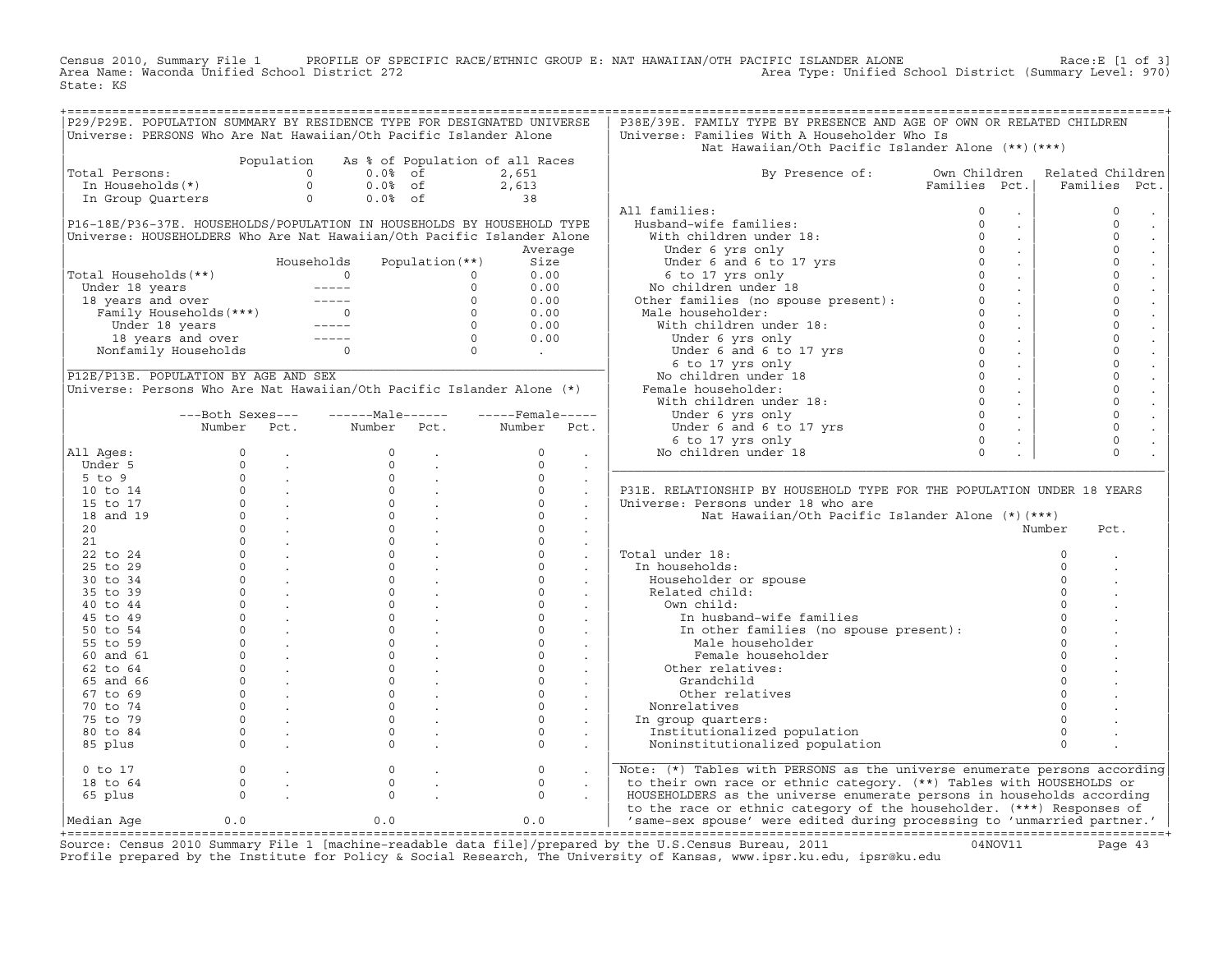Census 2010, Summary File 1 PROFILE OF SPECIFIC RACE/ETHNIC GROUP E: NAT HAWAIIAN/OTH PACIFIC ISLANDER ALONE<br>Area Name: Waconda Unified School District 272 Area Type: Unified School Dist State: KS

| 65 years and over<br>Number<br>$\Omega$<br>$\Omega$<br>$\Omega$<br>$\Omega$<br>$\Omega$<br>$\Omega$<br>$\Omega$<br>$\Omega$<br>$\Omega$<br>$\Omega$<br>$\Omega$<br>$\Omega$<br>$\Omega$ | Pct.<br>$\sim$<br>$\sim$<br>$\ddot{\phantom{a}}$<br>$\sim$<br>$\sim$<br>$\ddot{\phantom{a}}$<br>$\sim$<br>$\sim$<br>$\sim$<br>$\mathbf{r}$ | Total:<br>Household has 3 or more generations<br>Household does not have 3+ generations<br>PCT19E. NONRELATIVES BY HOUSEHOLD TYPE (*)(***)<br>Universe: Nonrelatives who are<br>Nonrelatives:<br>Roomer or boarder<br>Housemate or roommate<br>Unmarried partner<br>Other nonrelatives | Nat Hawaiian/Oth Pacific Islander Alone (**)<br>Nat Hawaiian/Oth Pacific Islander Alone (Total: 0)<br>In Family<br>Households<br>Number Pct.<br>0 100.0<br>$\begin{array}{ccc} 0 & & \end{array}$<br>$\begin{matrix} 0 & & \cdot \\ & & \cdot \\ & & & \cdot \\ 0 & & & \cdot \end{matrix}$ | Number<br>$\cap$<br>$\Omega$<br>In Nonfamily<br>Households<br>Number Pct.<br>$\cap$<br>$\Omega$<br>$\Omega$<br>$\Omega$ | Pct.<br>0 100.0<br>0 100.0                                                                                                                                                                                                                                                                                                              |
|-----------------------------------------------------------------------------------------------------------------------------------------------------------------------------------------|--------------------------------------------------------------------------------------------------------------------------------------------|----------------------------------------------------------------------------------------------------------------------------------------------------------------------------------------------------------------------------------------------------------------------------------------|---------------------------------------------------------------------------------------------------------------------------------------------------------------------------------------------------------------------------------------------------------------------------------------------|-------------------------------------------------------------------------------------------------------------------------|-----------------------------------------------------------------------------------------------------------------------------------------------------------------------------------------------------------------------------------------------------------------------------------------------------------------------------------------|
|                                                                                                                                                                                         |                                                                                                                                            |                                                                                                                                                                                                                                                                                        |                                                                                                                                                                                                                                                                                             |                                                                                                                         |                                                                                                                                                                                                                                                                                                                                         |
|                                                                                                                                                                                         |                                                                                                                                            |                                                                                                                                                                                                                                                                                        |                                                                                                                                                                                                                                                                                             |                                                                                                                         |                                                                                                                                                                                                                                                                                                                                         |
|                                                                                                                                                                                         |                                                                                                                                            |                                                                                                                                                                                                                                                                                        |                                                                                                                                                                                                                                                                                             |                                                                                                                         |                                                                                                                                                                                                                                                                                                                                         |
|                                                                                                                                                                                         |                                                                                                                                            |                                                                                                                                                                                                                                                                                        |                                                                                                                                                                                                                                                                                             |                                                                                                                         |                                                                                                                                                                                                                                                                                                                                         |
|                                                                                                                                                                                         |                                                                                                                                            |                                                                                                                                                                                                                                                                                        |                                                                                                                                                                                                                                                                                             |                                                                                                                         |                                                                                                                                                                                                                                                                                                                                         |
|                                                                                                                                                                                         |                                                                                                                                            |                                                                                                                                                                                                                                                                                        |                                                                                                                                                                                                                                                                                             |                                                                                                                         |                                                                                                                                                                                                                                                                                                                                         |
|                                                                                                                                                                                         |                                                                                                                                            |                                                                                                                                                                                                                                                                                        |                                                                                                                                                                                                                                                                                             |                                                                                                                         |                                                                                                                                                                                                                                                                                                                                         |
|                                                                                                                                                                                         |                                                                                                                                            |                                                                                                                                                                                                                                                                                        |                                                                                                                                                                                                                                                                                             |                                                                                                                         |                                                                                                                                                                                                                                                                                                                                         |
|                                                                                                                                                                                         |                                                                                                                                            |                                                                                                                                                                                                                                                                                        |                                                                                                                                                                                                                                                                                             |                                                                                                                         |                                                                                                                                                                                                                                                                                                                                         |
|                                                                                                                                                                                         |                                                                                                                                            |                                                                                                                                                                                                                                                                                        |                                                                                                                                                                                                                                                                                             |                                                                                                                         |                                                                                                                                                                                                                                                                                                                                         |
|                                                                                                                                                                                         |                                                                                                                                            |                                                                                                                                                                                                                                                                                        |                                                                                                                                                                                                                                                                                             |                                                                                                                         |                                                                                                                                                                                                                                                                                                                                         |
|                                                                                                                                                                                         |                                                                                                                                            |                                                                                                                                                                                                                                                                                        |                                                                                                                                                                                                                                                                                             |                                                                                                                         |                                                                                                                                                                                                                                                                                                                                         |
|                                                                                                                                                                                         |                                                                                                                                            |                                                                                                                                                                                                                                                                                        |                                                                                                                                                                                                                                                                                             |                                                                                                                         |                                                                                                                                                                                                                                                                                                                                         |
|                                                                                                                                                                                         |                                                                                                                                            |                                                                                                                                                                                                                                                                                        |                                                                                                                                                                                                                                                                                             |                                                                                                                         |                                                                                                                                                                                                                                                                                                                                         |
|                                                                                                                                                                                         |                                                                                                                                            |                                                                                                                                                                                                                                                                                        |                                                                                                                                                                                                                                                                                             |                                                                                                                         |                                                                                                                                                                                                                                                                                                                                         |
|                                                                                                                                                                                         |                                                                                                                                            |                                                                                                                                                                                                                                                                                        |                                                                                                                                                                                                                                                                                             |                                                                                                                         |                                                                                                                                                                                                                                                                                                                                         |
|                                                                                                                                                                                         |                                                                                                                                            |                                                                                                                                                                                                                                                                                        |                                                                                                                                                                                                                                                                                             |                                                                                                                         |                                                                                                                                                                                                                                                                                                                                         |
|                                                                                                                                                                                         |                                                                                                                                            |                                                                                                                                                                                                                                                                                        |                                                                                                                                                                                                                                                                                             |                                                                                                                         |                                                                                                                                                                                                                                                                                                                                         |
|                                                                                                                                                                                         |                                                                                                                                            |                                                                                                                                                                                                                                                                                        |                                                                                                                                                                                                                                                                                             |                                                                                                                         |                                                                                                                                                                                                                                                                                                                                         |
|                                                                                                                                                                                         |                                                                                                                                            |                                                                                                                                                                                                                                                                                        |                                                                                                                                                                                                                                                                                             |                                                                                                                         | $\sim$                                                                                                                                                                                                                                                                                                                                  |
|                                                                                                                                                                                         |                                                                                                                                            |                                                                                                                                                                                                                                                                                        |                                                                                                                                                                                                                                                                                             |                                                                                                                         |                                                                                                                                                                                                                                                                                                                                         |
|                                                                                                                                                                                         |                                                                                                                                            |                                                                                                                                                                                                                                                                                        |                                                                                                                                                                                                                                                                                             |                                                                                                                         |                                                                                                                                                                                                                                                                                                                                         |
| $\Omega$                                                                                                                                                                                |                                                                                                                                            |                                                                                                                                                                                                                                                                                        |                                                                                                                                                                                                                                                                                             |                                                                                                                         |                                                                                                                                                                                                                                                                                                                                         |
| $\Omega$                                                                                                                                                                                |                                                                                                                                            |                                                                                                                                                                                                                                                                                        |                                                                                                                                                                                                                                                                                             |                                                                                                                         |                                                                                                                                                                                                                                                                                                                                         |
| $\Omega$                                                                                                                                                                                |                                                                                                                                            | H17E. HOUSING UNITS BY HOUSEHOLDER'S AGE AND TENURE                                                                                                                                                                                                                                    |                                                                                                                                                                                                                                                                                             |                                                                                                                         |                                                                                                                                                                                                                                                                                                                                         |
| $\Omega$                                                                                                                                                                                | $\mathbf{r}$<br>$\ddot{\phantom{a}}$                                                                                                       | Universe: Occupied Housing Units With A Householder Who Is                                                                                                                                                                                                                             |                                                                                                                                                                                                                                                                                             |                                                                                                                         |                                                                                                                                                                                                                                                                                                                                         |
| $\Omega$                                                                                                                                                                                | $\sim$                                                                                                                                     |                                                                                                                                                                                                                                                                                        | Nat Hawaiian/Oth Pacific Islander Alone (**)                                                                                                                                                                                                                                                |                                                                                                                         |                                                                                                                                                                                                                                                                                                                                         |
| $\Omega$                                                                                                                                                                                | $\ddot{\phantom{0}}$                                                                                                                       |                                                                                                                                                                                                                                                                                        |                                                                                                                                                                                                                                                                                             |                                                                                                                         |                                                                                                                                                                                                                                                                                                                                         |
| $\Omega$                                                                                                                                                                                | $\sim$                                                                                                                                     | Age of                                                                                                                                                                                                                                                                                 | Owner Occupied                                                                                                                                                                                                                                                                              | Renter Occupied                                                                                                         |                                                                                                                                                                                                                                                                                                                                         |
| $\Omega$                                                                                                                                                                                | $\sim$                                                                                                                                     | Householder                                                                                                                                                                                                                                                                            | Number Pct.                                                                                                                                                                                                                                                                                 | Number Pct.                                                                                                             |                                                                                                                                                                                                                                                                                                                                         |
| $\Omega$                                                                                                                                                                                |                                                                                                                                            |                                                                                                                                                                                                                                                                                        |                                                                                                                                                                                                                                                                                             |                                                                                                                         |                                                                                                                                                                                                                                                                                                                                         |
|                                                                                                                                                                                         |                                                                                                                                            | All Ages:                                                                                                                                                                                                                                                                              | 0 100.0                                                                                                                                                                                                                                                                                     |                                                                                                                         | 0 100.0                                                                                                                                                                                                                                                                                                                                 |
| (#) For 65 yrs & over, includes children, siblings, etc. not shown separately                                                                                                           |                                                                                                                                            | 15 to 24                                                                                                                                                                                                                                                                               | $\Omega$<br><b>Contract Contract</b>                                                                                                                                                                                                                                                        | $\cap$                                                                                                                  |                                                                                                                                                                                                                                                                                                                                         |
|                                                                                                                                                                                         |                                                                                                                                            | 25 to 34                                                                                                                                                                                                                                                                               | $\Omega$                                                                                                                                                                                                                                                                                    | $\cap$                                                                                                                  |                                                                                                                                                                                                                                                                                                                                         |
|                                                                                                                                                                                         |                                                                                                                                            | 35 to 44                                                                                                                                                                                                                                                                               | $0 \qquad \qquad .$                                                                                                                                                                                                                                                                         | $\cap$                                                                                                                  | $\ddot{\phantom{a}}$                                                                                                                                                                                                                                                                                                                    |
|                                                                                                                                                                                         |                                                                                                                                            | 45 to 54                                                                                                                                                                                                                                                                               | $\begin{matrix} 0 & \cdots & \cdots \end{matrix}$                                                                                                                                                                                                                                           | $\Omega$                                                                                                                | $\ddot{\phantom{a}}$                                                                                                                                                                                                                                                                                                                    |
|                                                                                                                                                                                         |                                                                                                                                            | 55 to 59                                                                                                                                                                                                                                                                               | $\begin{array}{ccc} & & & \\ & & & \end{array}$                                                                                                                                                                                                                                             | $\Omega$                                                                                                                |                                                                                                                                                                                                                                                                                                                                         |
|                                                                                                                                                                                         |                                                                                                                                            | 60 to 64                                                                                                                                                                                                                                                                               | $\begin{matrix} 0 & \cdots & \cdots \end{matrix}$                                                                                                                                                                                                                                           | $\Omega$                                                                                                                |                                                                                                                                                                                                                                                                                                                                         |
|                                                                                                                                                                                         |                                                                                                                                            | 65 to 74                                                                                                                                                                                                                                                                               | $0 \qquad \qquad$                                                                                                                                                                                                                                                                           | $\Omega$                                                                                                                |                                                                                                                                                                                                                                                                                                                                         |
| Number<br>Pct.                                                                                                                                                                          |                                                                                                                                            | 75 to 84                                                                                                                                                                                                                                                                               | $\Omega$                                                                                                                                                                                                                                                                                    | $\Omega$                                                                                                                |                                                                                                                                                                                                                                                                                                                                         |
|                                                                                                                                                                                         |                                                                                                                                            | 85 and over                                                                                                                                                                                                                                                                            | $\Omega$                                                                                                                                                                                                                                                                                    | $\Omega$                                                                                                                |                                                                                                                                                                                                                                                                                                                                         |
| 100.0<br>$\Omega$                                                                                                                                                                       |                                                                                                                                            |                                                                                                                                                                                                                                                                                        |                                                                                                                                                                                                                                                                                             |                                                                                                                         |                                                                                                                                                                                                                                                                                                                                         |
|                                                                                                                                                                                         |                                                                                                                                            |                                                                                                                                                                                                                                                                                        |                                                                                                                                                                                                                                                                                             |                                                                                                                         |                                                                                                                                                                                                                                                                                                                                         |
| $\Omega$<br><b>Contract</b>                                                                                                                                                             |                                                                                                                                            |                                                                                                                                                                                                                                                                                        |                                                                                                                                                                                                                                                                                             |                                                                                                                         |                                                                                                                                                                                                                                                                                                                                         |
| $\sim$                                                                                                                                                                                  |                                                                                                                                            |                                                                                                                                                                                                                                                                                        |                                                                                                                                                                                                                                                                                             |                                                                                                                         |                                                                                                                                                                                                                                                                                                                                         |
|                                                                                                                                                                                         |                                                                                                                                            |                                                                                                                                                                                                                                                                                        |                                                                                                                                                                                                                                                                                             |                                                                                                                         |                                                                                                                                                                                                                                                                                                                                         |
|                                                                                                                                                                                         |                                                                                                                                            |                                                                                                                                                                                                                                                                                        |                                                                                                                                                                                                                                                                                             |                                                                                                                         |                                                                                                                                                                                                                                                                                                                                         |
|                                                                                                                                                                                         |                                                                                                                                            |                                                                                                                                                                                                                                                                                        |                                                                                                                                                                                                                                                                                             |                                                                                                                         |                                                                                                                                                                                                                                                                                                                                         |
| $\sim$                                                                                                                                                                                  |                                                                                                                                            |                                                                                                                                                                                                                                                                                        |                                                                                                                                                                                                                                                                                             |                                                                                                                         |                                                                                                                                                                                                                                                                                                                                         |
| $\mathcal{L}^{\mathcal{L}}$                                                                                                                                                             |                                                                                                                                            |                                                                                                                                                                                                                                                                                        |                                                                                                                                                                                                                                                                                             |                                                                                                                         |                                                                                                                                                                                                                                                                                                                                         |
|                                                                                                                                                                                         |                                                                                                                                            |                                                                                                                                                                                                                                                                                        |                                                                                                                                                                                                                                                                                             |                                                                                                                         |                                                                                                                                                                                                                                                                                                                                         |
|                                                                                                                                                                                         | $\circ$<br>$\begin{array}{ccccccc}\n0 & & & \end{array}$<br>$\begin{array}{ccc} & & & \\ & & & \end{array}$<br>$\Omega$                    |                                                                                                                                                                                                                                                                                        |                                                                                                                                                                                                                                                                                             | $\Omega$<br>during processing to 'unmarried partner.'<br>$\overline{a}$                                                 | Note: $(*)$ Tables with PERSONS as the universe enumerate persons<br>according to their own race or ethnic category. (**) Tables with<br>HOUSEHOLDS or HOUSEHOLDERS as the universe enumerate persons in<br>households according to the race or ethnic category of the<br>householder. (***) Responses of 'same-sex spouse' were edited |

+===================================================================================================================================================+Source: Census 2010 Summary File 1 [machine−readable data file]/prepared by the U.S.Census Bureau, 2011 04NOV11 Page 44 Profile prepared by the Institute for Policy & Social Research, The University of Kansas, www.ipsr.ku.edu, ipsr@ku.edu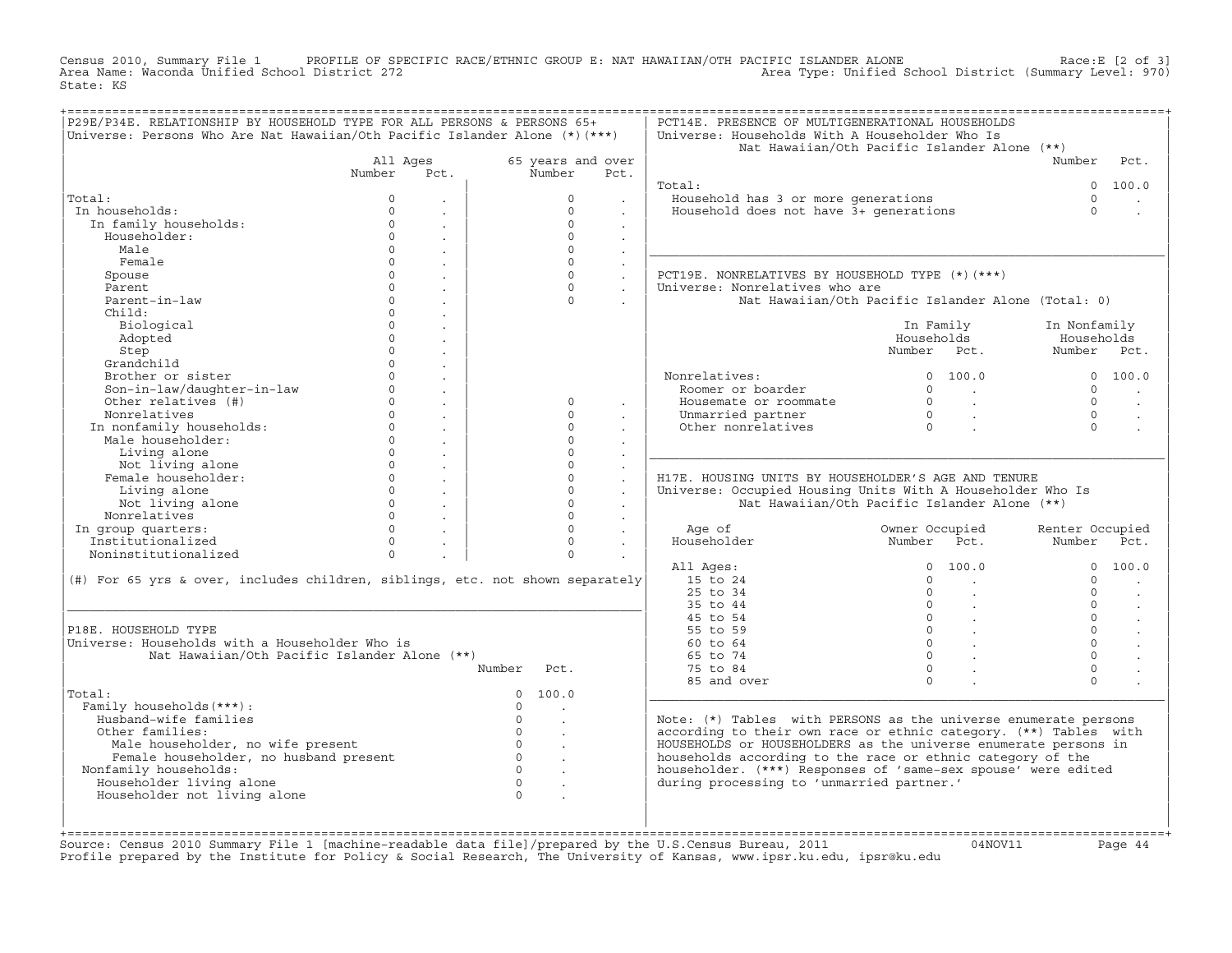Census 2010, Summary File 1 PROFILE OF SPECIFIC RACE/ETHNIC GROUP E: NAT HAWAIIAN/OTH PACIFIC ISLANDER ALONE Race:E [3 of 3]<br>Area Name: Waconda Unified School District 272 Area Type: Unified School District (Summary Level: 970) State: KS

| P28E/H16E. HOUSEHOLDS (OCCUPIED HOUSING UNITS) BY HOUSEHOLD SIZE BY TYPE AND BY TENURE<br>Universe: Households (Occupied Housing Units) With A Householder Who Is Nat Hawaiian/Oth Pacific Islander Alone (**)(***) |                   |      |                         |      |                         |      |                   |      |                    |      |  |
|---------------------------------------------------------------------------------------------------------------------------------------------------------------------------------------------------------------------|-------------------|------|-------------------------|------|-------------------------|------|-------------------|------|--------------------|------|--|
|                                                                                                                                                                                                                     | All<br>Households | Pct. | Family<br>Households    | Pct. | Nonfamily<br>Households | Pct. | Owner<br>Occupied | Pct. | Renter<br>Occupied | Pct. |  |
| All household sizes:                                                                                                                                                                                                |                   |      |                         |      |                         |      |                   |      |                    |      |  |
| 1-person households                                                                                                                                                                                                 |                   |      | (Family always >1 pers) |      |                         |      |                   |      |                    |      |  |
| 2-person households                                                                                                                                                                                                 |                   |      |                         |      |                         |      |                   |      |                    |      |  |
| 3-person households                                                                                                                                                                                                 |                   |      |                         |      |                         |      |                   |      |                    |      |  |
| 4-person households                                                                                                                                                                                                 |                   |      |                         |      |                         |      |                   |      |                    |      |  |
| 5-person households                                                                                                                                                                                                 |                   |      |                         |      |                         |      |                   |      |                    |      |  |
| 6-person households                                                                                                                                                                                                 |                   |      |                         |      |                         |      |                   |      |                    |      |  |
| 7-or-more person households                                                                                                                                                                                         |                   |      |                         |      |                         |      |                   |      |                    |      |  |
|                                                                                                                                                                                                                     |                   |      |                         |      |                         |      |                   |      |                    |      |  |

|P16E/P17E/P36E/P37E/H11E/H12E. POPULATION IN HOUSEHOLDS AND AVERAGE HOUSEHOLD SIZE BY TYPE AND BY TENURE | |Universe: Population in Households (Occupied Housing Units) With A Householder Who Is Nat Hawaiian/Oth Pacific Islander Alone (\*\*) |

|                                | Total<br>Population | Pct.                                                                                                                                                                                                                                                                                                                                                                                                                                                                                 | In<br>Families | Pct.     | In.<br>Nonfamilies | Pct.          | In Owner<br>Occupied | Pct.          | In Renter<br>Occupied | Pct.     |  |
|--------------------------------|---------------------|--------------------------------------------------------------------------------------------------------------------------------------------------------------------------------------------------------------------------------------------------------------------------------------------------------------------------------------------------------------------------------------------------------------------------------------------------------------------------------------|----------------|----------|--------------------|---------------|----------------------|---------------|-----------------------|----------|--|
| Total population in households | $\Omega$            | 100.0                                                                                                                                                                                                                                                                                                                                                                                                                                                                                |                |          |                    |               |                      |               |                       |          |  |
| Under 18 years                 | $\Omega$            | 100.0                                                                                                                                                                                                                                                                                                                                                                                                                                                                                |                |          |                    |               |                      |               |                       |          |  |
| 18 years and over              |                     | 0 100.0                                                                                                                                                                                                                                                                                                                                                                                                                                                                              |                |          |                    |               |                      |               |                       |          |  |
| Average Household Size         | 0.00                | $------$                                                                                                                                                                                                                                                                                                                                                                                                                                                                             | 0.00           | $------$ |                    | $- - - - - -$ | 0. OO -              | $\frac{1}{2}$ | 0.00                  | $------$ |  |
| Under 18 years                 | 0.00                | $------$                                                                                                                                                                                                                                                                                                                                                                                                                                                                             | 0.00           | $------$ |                    |               |                      |               |                       |          |  |
| 18 years and over              | 0.00                | $\begin{tabular}{cccccc} \multicolumn{2}{c}{} & \multicolumn{2}{c}{} & \multicolumn{2}{c}{} & \multicolumn{2}{c}{} & \multicolumn{2}{c}{} & \multicolumn{2}{c}{} & \multicolumn{2}{c}{} & \multicolumn{2}{c}{} & \multicolumn{2}{c}{} & \multicolumn{2}{c}{} & \multicolumn{2}{c}{} & \multicolumn{2}{c}{} & \multicolumn{2}{c}{} & \multicolumn{2}{c}{} & \multicolumn{2}{c}{} & \multicolumn{2}{c}{} & \multicolumn{2}{c}{} & \multicolumn{2}{c}{} & \multicolumn{2}{c}{} & \mult$ | 0.00           | $------$ |                    |               |                      |               |                       | ------   |  |
|                                |                     |                                                                                                                                                                                                                                                                                                                                                                                                                                                                                      |                |          |                    |               |                      |               |                       |          |  |

|Note: Family household numbers include nonrelatives living with families. |

| | PCT20/PCT22E. GROUP OUARTERS POPULATION BY SEX BY AGE BY GROUP OUARTERS TYPE |Universe: Population in group quarters for persons who are Nat Hawaiian/Oth Pacific Islander Alone (\*) |

|                                               |        |       |       | Pct. of<br>All |      | Pct. of<br>Total | Pct. of<br>Total |       |  |
|-----------------------------------------------|--------|-------|-------|----------------|------|------------------|------------------|-------|--|
|                                               | Number | Pct.  | Total | Ages           | Male | $18+$            | Female           | $18+$ |  |
| All types of group quarters:                  |        | 100.0 |       |                |      |                  |                  |       |  |
| Institutionalized population:                 |        |       |       |                |      |                  |                  |       |  |
| Correctional facilities for adults            |        |       |       |                |      |                  |                  |       |  |
| Juvenile facilities                           |        |       |       |                |      |                  |                  |       |  |
| Nursing facilities/skilled-nursing facilities |        |       |       |                |      |                  |                  |       |  |
| Other institutional facilities                |        |       |       |                |      |                  |                  |       |  |
| Noninstitutionalized population:              |        |       |       |                |      |                  |                  |       |  |
| College/university student housing            |        |       |       |                |      |                  |                  |       |  |
| Military quarters                             |        |       |       |                |      |                  |                  |       |  |
| Other noninstitutional facilities             |        |       |       |                |      |                  |                  |       |  |

|\_\_\_\_\_\_\_\_\_\_\_\_\_\_\_\_\_\_\_\_\_\_\_\_\_\_\_\_\_\_\_\_\_\_\_\_\_\_\_\_\_\_\_\_\_\_\_\_\_\_\_\_\_\_\_\_\_\_\_\_\_\_\_\_\_\_\_\_\_\_\_\_\_\_\_\_\_\_\_\_\_\_\_\_\_\_\_\_\_\_\_\_\_\_\_\_\_\_\_\_\_\_\_\_\_\_\_\_\_\_\_\_\_\_\_\_\_\_\_\_\_\_\_\_\_\_\_\_\_\_\_\_\_\_\_\_\_\_\_\_\_\_\_\_\_\_\_|

| |

| (\*\*\*) Same−sex couple households are included in the family households category if there is at least one additional person | | related to householder by birth or adoption. Same−sex couple households with no relatives of the householder present are tabulated | | in nonfamily households. Responses of 'same−sex spouse' were edited during processing to 'unmarried partner.' |

+===================================================================================================================================================+ Source: Census 2010 Summary File 1 [machine−readable data file]/prepared by the U.S.Census Bureau, 2011 04NOV11 Page 45 Profile prepared by the Institute for Policy & Social Research, The University of Kansas, www.ipsr.ku.edu, ipsr@ku.edu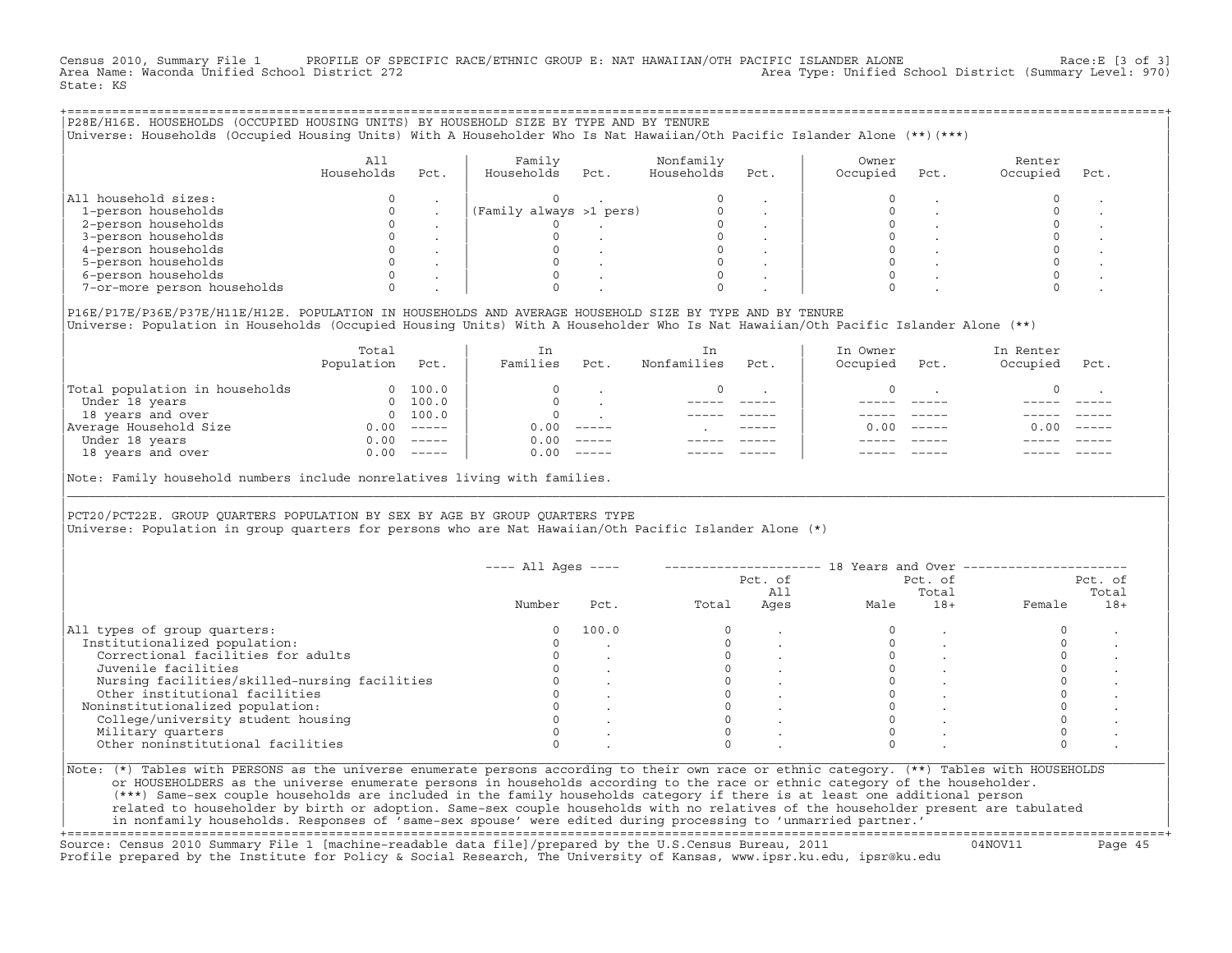Census 2010, Summary File 1 PROFILE OF SPECIFIC RACE/ETHNIC GROUP F: SOME OTHER RACE ALONE RACE OF SPECIFIC RACE ALONE<br>Area Name: Waconda Unified School District 272 Area Type: Unified School District (Summary Level: 970) Area Type: Unified School District (Summary Level: 970) State: KS

| P29/P29F. POPULATION SUMMARY BY RESIDENCE TYPE FOR DESIGNATED UNIVERSE                                                                                                                                                                                                                                                                                                    |                                                                  |                                                                 |                                                                       |  | P38F/39F. FAMILY TYPE BY PRESENCE AND AGE OF OWN OR RELATED CHILDREN                                                                                                                                                                                                                                                                                                                                                                                                                                                                                                  |        |      |  |
|---------------------------------------------------------------------------------------------------------------------------------------------------------------------------------------------------------------------------------------------------------------------------------------------------------------------------------------------------------------------------|------------------------------------------------------------------|-----------------------------------------------------------------|-----------------------------------------------------------------------|--|-----------------------------------------------------------------------------------------------------------------------------------------------------------------------------------------------------------------------------------------------------------------------------------------------------------------------------------------------------------------------------------------------------------------------------------------------------------------------------------------------------------------------------------------------------------------------|--------|------|--|
| Universe: PERSONS Who Are Some Other Race Alone                                                                                                                                                                                                                                                                                                                           |                                                                  |                                                                 |                                                                       |  | Universe: Families With A Householder Who Is                                                                                                                                                                                                                                                                                                                                                                                                                                                                                                                          |        |      |  |
|                                                                                                                                                                                                                                                                                                                                                                           |                                                                  |                                                                 |                                                                       |  | Some Other Race Alone (**) (***)                                                                                                                                                                                                                                                                                                                                                                                                                                                                                                                                      |        |      |  |
| Population As % of Population of all Races<br>Total Persons:<br>In Households(*)<br>In Group Quarters<br>$\begin{array}{ccccccccc}\n & & & & & \text{Population} & \text{A} & \text{S} & \text{of} & \text{A} & \text{A} & \text{A} & \text{B} & \text{B} \\  & & & & & & 5 & 0.2 & \text{S} & \text{B} & 2.6 & \text{B} \\  & & & & & & 5 & 0.2 & \text{S$               |                                                                  |                                                                 |                                                                       |  |                                                                                                                                                                                                                                                                                                                                                                                                                                                                                                                                                                       |        |      |  |
| Total Persons:                                                                                                                                                                                                                                                                                                                                                            |                                                                  |                                                                 |                                                                       |  |                                                                                                                                                                                                                                                                                                                                                                                                                                                                                                                                                                       |        |      |  |
|                                                                                                                                                                                                                                                                                                                                                                           |                                                                  |                                                                 |                                                                       |  | By Presence of: Own Children Related Children<br>Families Pct.   Families Pct.                                                                                                                                                                                                                                                                                                                                                                                                                                                                                        |        |      |  |
|                                                                                                                                                                                                                                                                                                                                                                           |                                                                  |                                                                 |                                                                       |  |                                                                                                                                                                                                                                                                                                                                                                                                                                                                                                                                                                       |        |      |  |
|                                                                                                                                                                                                                                                                                                                                                                           |                                                                  |                                                                 |                                                                       |  |                                                                                                                                                                                                                                                                                                                                                                                                                                                                                                                                                                       |        |      |  |
|                                                                                                                                                                                                                                                                                                                                                                           |                                                                  |                                                                 |                                                                       |  |                                                                                                                                                                                                                                                                                                                                                                                                                                                                                                                                                                       |        |      |  |
|                                                                                                                                                                                                                                                                                                                                                                           |                                                                  |                                                                 |                                                                       |  |                                                                                                                                                                                                                                                                                                                                                                                                                                                                                                                                                                       |        |      |  |
|                                                                                                                                                                                                                                                                                                                                                                           |                                                                  |                                                                 |                                                                       |  |                                                                                                                                                                                                                                                                                                                                                                                                                                                                                                                                                                       |        |      |  |
|                                                                                                                                                                                                                                                                                                                                                                           |                                                                  |                                                                 |                                                                       |  |                                                                                                                                                                                                                                                                                                                                                                                                                                                                                                                                                                       |        |      |  |
|                                                                                                                                                                                                                                                                                                                                                                           |                                                                  |                                                                 |                                                                       |  |                                                                                                                                                                                                                                                                                                                                                                                                                                                                                                                                                                       |        |      |  |
|                                                                                                                                                                                                                                                                                                                                                                           |                                                                  |                                                                 |                                                                       |  |                                                                                                                                                                                                                                                                                                                                                                                                                                                                                                                                                                       |        |      |  |
|                                                                                                                                                                                                                                                                                                                                                                           |                                                                  |                                                                 |                                                                       |  |                                                                                                                                                                                                                                                                                                                                                                                                                                                                                                                                                                       |        |      |  |
|                                                                                                                                                                                                                                                                                                                                                                           |                                                                  |                                                                 |                                                                       |  |                                                                                                                                                                                                                                                                                                                                                                                                                                                                                                                                                                       |        |      |  |
|                                                                                                                                                                                                                                                                                                                                                                           |                                                                  |                                                                 |                                                                       |  |                                                                                                                                                                                                                                                                                                                                                                                                                                                                                                                                                                       |        |      |  |
|                                                                                                                                                                                                                                                                                                                                                                           |                                                                  |                                                                 |                                                                       |  |                                                                                                                                                                                                                                                                                                                                                                                                                                                                                                                                                                       |        |      |  |
|                                                                                                                                                                                                                                                                                                                                                                           |                                                                  |                                                                 |                                                                       |  |                                                                                                                                                                                                                                                                                                                                                                                                                                                                                                                                                                       |        |      |  |
|                                                                                                                                                                                                                                                                                                                                                                           |                                                                  |                                                                 |                                                                       |  |                                                                                                                                                                                                                                                                                                                                                                                                                                                                                                                                                                       |        |      |  |
|                                                                                                                                                                                                                                                                                                                                                                           |                                                                  |                                                                 |                                                                       |  |                                                                                                                                                                                                                                                                                                                                                                                                                                                                                                                                                                       |        |      |  |
|                                                                                                                                                                                                                                                                                                                                                                           |                                                                  |                                                                 |                                                                       |  |                                                                                                                                                                                                                                                                                                                                                                                                                                                                                                                                                                       |        |      |  |
|                                                                                                                                                                                                                                                                                                                                                                           |                                                                  |                                                                 |                                                                       |  |                                                                                                                                                                                                                                                                                                                                                                                                                                                                                                                                                                       |        |      |  |
|                                                                                                                                                                                                                                                                                                                                                                           |                                                                  |                                                                 |                                                                       |  |                                                                                                                                                                                                                                                                                                                                                                                                                                                                                                                                                                       |        |      |  |
|                                                                                                                                                                                                                                                                                                                                                                           |                                                                  |                                                                 |                                                                       |  |                                                                                                                                                                                                                                                                                                                                                                                                                                                                                                                                                                       |        |      |  |
|                                                                                                                                                                                                                                                                                                                                                                           |                                                                  |                                                                 |                                                                       |  |                                                                                                                                                                                                                                                                                                                                                                                                                                                                                                                                                                       |        |      |  |
|                                                                                                                                                                                                                                                                                                                                                                           |                                                                  |                                                                 |                                                                       |  |                                                                                                                                                                                                                                                                                                                                                                                                                                                                                                                                                                       |        |      |  |
|                                                                                                                                                                                                                                                                                                                                                                           |                                                                  |                                                                 |                                                                       |  |                                                                                                                                                                                                                                                                                                                                                                                                                                                                                                                                                                       |        |      |  |
|                                                                                                                                                                                                                                                                                                                                                                           |                                                                  |                                                                 |                                                                       |  |                                                                                                                                                                                                                                                                                                                                                                                                                                                                                                                                                                       |        |      |  |
|                                                                                                                                                                                                                                                                                                                                                                           |                                                                  |                                                                 |                                                                       |  | P31F. RELATIONSHIP BY HOUSEHOLD TYPE FOR THE POPULATION UNDER 18 YEARS<br>Universe: Persons under 18 who are                                                                                                                                                                                                                                                                                                                                                                                                                                                          |        |      |  |
|                                                                                                                                                                                                                                                                                                                                                                           |                                                                  |                                                                 |                                                                       |  | Some Other Race Alone (*)(***)                                                                                                                                                                                                                                                                                                                                                                                                                                                                                                                                        |        |      |  |
|                                                                                                                                                                                                                                                                                                                                                                           |                                                                  |                                                                 |                                                                       |  |                                                                                                                                                                                                                                                                                                                                                                                                                                                                                                                                                                       | Number | Pct. |  |
|                                                                                                                                                                                                                                                                                                                                                                           |                                                                  |                                                                 |                                                                       |  |                                                                                                                                                                                                                                                                                                                                                                                                                                                                                                                                                                       |        |      |  |
|                                                                                                                                                                                                                                                                                                                                                                           |                                                                  |                                                                 |                                                                       |  | Total under 18:                                                                                                                                                                                                                                                                                                                                                                                                                                                                                                                                                       |        |      |  |
|                                                                                                                                                                                                                                                                                                                                                                           |                                                                  |                                                                 |                                                                       |  | In households:                                                                                                                                                                                                                                                                                                                                                                                                                                                                                                                                                        |        |      |  |
|                                                                                                                                                                                                                                                                                                                                                                           |                                                                  |                                                                 |                                                                       |  |                                                                                                                                                                                                                                                                                                                                                                                                                                                                                                                                                                       |        |      |  |
|                                                                                                                                                                                                                                                                                                                                                                           |                                                                  |                                                                 |                                                                       |  |                                                                                                                                                                                                                                                                                                                                                                                                                                                                                                                                                                       |        |      |  |
|                                                                                                                                                                                                                                                                                                                                                                           |                                                                  |                                                                 |                                                                       |  |                                                                                                                                                                                                                                                                                                                                                                                                                                                                                                                                                                       |        |      |  |
|                                                                                                                                                                                                                                                                                                                                                                           |                                                                  |                                                                 |                                                                       |  |                                                                                                                                                                                                                                                                                                                                                                                                                                                                                                                                                                       |        |      |  |
|                                                                                                                                                                                                                                                                                                                                                                           |                                                                  |                                                                 |                                                                       |  | $\begin{tabular}{lllllllllll} {\bf{'otal under 18:}} & & & & & & 3 & 100.0 \\ \hline In householders & & & & & 3 & 100.0 \\ \hline Rouseholder or spouse & & & & 0 & 0.0 \\ \textbf{Related child:} & & & & 3 & 100.0 \\ \textbf{Wn child:} & & & 3 & 100.0 \\ \textbf{In husband-wife families} & & & 0 & 0.0 \\ \textbf{In other families (no spouse present):} & & 3 & 100.0 \\ \textbf{Male householder} & & 0 & 0.0 \\ \end{tabular}$<br>Neracu child:<br>Own child:<br>In husband-wife<br>In other famili<br>Male househol<br>Female househ<br>Other relatives: |        |      |  |
|                                                                                                                                                                                                                                                                                                                                                                           |                                                                  |                                                                 |                                                                       |  |                                                                                                                                                                                                                                                                                                                                                                                                                                                                                                                                                                       |        |      |  |
|                                                                                                                                                                                                                                                                                                                                                                           |                                                                  |                                                                 |                                                                       |  | Female householder                                                                                                                                                                                                                                                                                                                                                                                                                                                                                                                                                    |        |      |  |
|                                                                                                                                                                                                                                                                                                                                                                           |                                                                  |                                                                 |                                                                       |  |                                                                                                                                                                                                                                                                                                                                                                                                                                                                                                                                                                       |        |      |  |
|                                                                                                                                                                                                                                                                                                                                                                           |                                                                  |                                                                 |                                                                       |  | Grandchild                                                                                                                                                                                                                                                                                                                                                                                                                                                                                                                                                            |        |      |  |
|                                                                                                                                                                                                                                                                                                                                                                           |                                                                  |                                                                 |                                                                       |  | Other relatives                                                                                                                                                                                                                                                                                                                                                                                                                                                                                                                                                       |        |      |  |
|                                                                                                                                                                                                                                                                                                                                                                           |                                                                  |                                                                 |                                                                       |  | Nonrelatives                                                                                                                                                                                                                                                                                                                                                                                                                                                                                                                                                          |        |      |  |
|                                                                                                                                                                                                                                                                                                                                                                           |                                                                  |                                                                 |                                                                       |  | In group quarters:                                                                                                                                                                                                                                                                                                                                                                                                                                                                                                                                                    |        |      |  |
|                                                                                                                                                                                                                                                                                                                                                                           |                                                                  |                                                                 |                                                                       |  | Institutionalized population<br>Noninstitutionalized                                                                                                                                                                                                                                                                                                                                                                                                                                                                                                                  |        |      |  |
|                                                                                                                                                                                                                                                                                                                                                                           |                                                                  |                                                                 |                                                                       |  | $\begin{tabular}{lllllllllll} \texttt{r} & & & & & & 3 & 100.0 \\ \texttt{der} & & & & 3 & 100.0 \\ & 0 & & 0.0 & & 0 \\ 0 & & 0.0 & & 0 \\ \texttt{pulation} & & & 0 & 0.0 \\ \texttt{population} & & & 0 & 0.0 \\ & & & 0 & 0.0 \\ & & & & 0 & \texttt{} \\ \end{tabular}$<br>Noninstitutionalized population                                                                                                                                                                                                                                                       |        |      |  |
| $\begin{array}{ l l l l } \hline & \text{Number} & \text{Pct.} & \text{Number} & \text{Pct.} & \text{Number} & \text{Pct.} \\ \hline \text{Under 5} & 5 & 100.0 & 2 & 100.0 & 3 & 100.0 \\ 5\text{ to 9} & 1 & 20.0 & 0 & 0 & 0 & 0 & 0.0 \\ 5\text{ to 9} & 1 & 20.0 & 1 & 50.0 & 0 & 0.0 \\ 10\text{ to 14} & 2 & 40.0 & 1 & 50.0 & 1 & 33.3 \\ 15\text{ to$<br>0 to 17 | $\begin{array}{ccc} 3 & 60.0 \\ 2 & 40.0 \\ 0 & 0.0 \end{array}$ | $\begin{bmatrix} 2 & 100.0 \\ 0 & 0.0 \\ 0 & 0.0 \end{bmatrix}$ | $\begin{bmatrix} 1 & 33 & 3 \\ 2 & 66 & 7 \\ 0 & 0 & 0 \end{bmatrix}$ |  | Note: (*) Tables with PERSONS as the universe enumerate persons according                                                                                                                                                                                                                                                                                                                                                                                                                                                                                             |        |      |  |
| 18 to 64                                                                                                                                                                                                                                                                                                                                                                  |                                                                  |                                                                 |                                                                       |  | to their own race or ethnic category. (**) Tables with HOUSEHOLDS or                                                                                                                                                                                                                                                                                                                                                                                                                                                                                                  |        |      |  |
| 65 plus                                                                                                                                                                                                                                                                                                                                                                   |                                                                  |                                                                 |                                                                       |  | HOUSEHOLDERS as the universe enumerate persons in households according                                                                                                                                                                                                                                                                                                                                                                                                                                                                                                |        |      |  |
| $\begin{array}{ l l }\n \hline\n \text{Median Age} & \text{13.5} & \text{10.0}\n \end{array}$                                                                                                                                                                                                                                                                             |                                                                  |                                                                 |                                                                       |  | to the race or ethnic category of the householder. (***) Responses of<br>32.5 Same-sex spouse' were edited during processing to 'unmarried partner.'                                                                                                                                                                                                                                                                                                                                                                                                                  |        |      |  |
|                                                                                                                                                                                                                                                                                                                                                                           |                                                                  |                                                                 |                                                                       |  |                                                                                                                                                                                                                                                                                                                                                                                                                                                                                                                                                                       |        |      |  |

+===================================================================================================================================================+Source: Census 2010 Summary File 1 [machine−readable data file]/prepared by the U.S.Census Bureau, 2011 04NOV11 Page 46 Profile prepared by the Institute for Policy & Social Research, The University of Kansas, www.ipsr.ku.edu, ipsr@ku.edu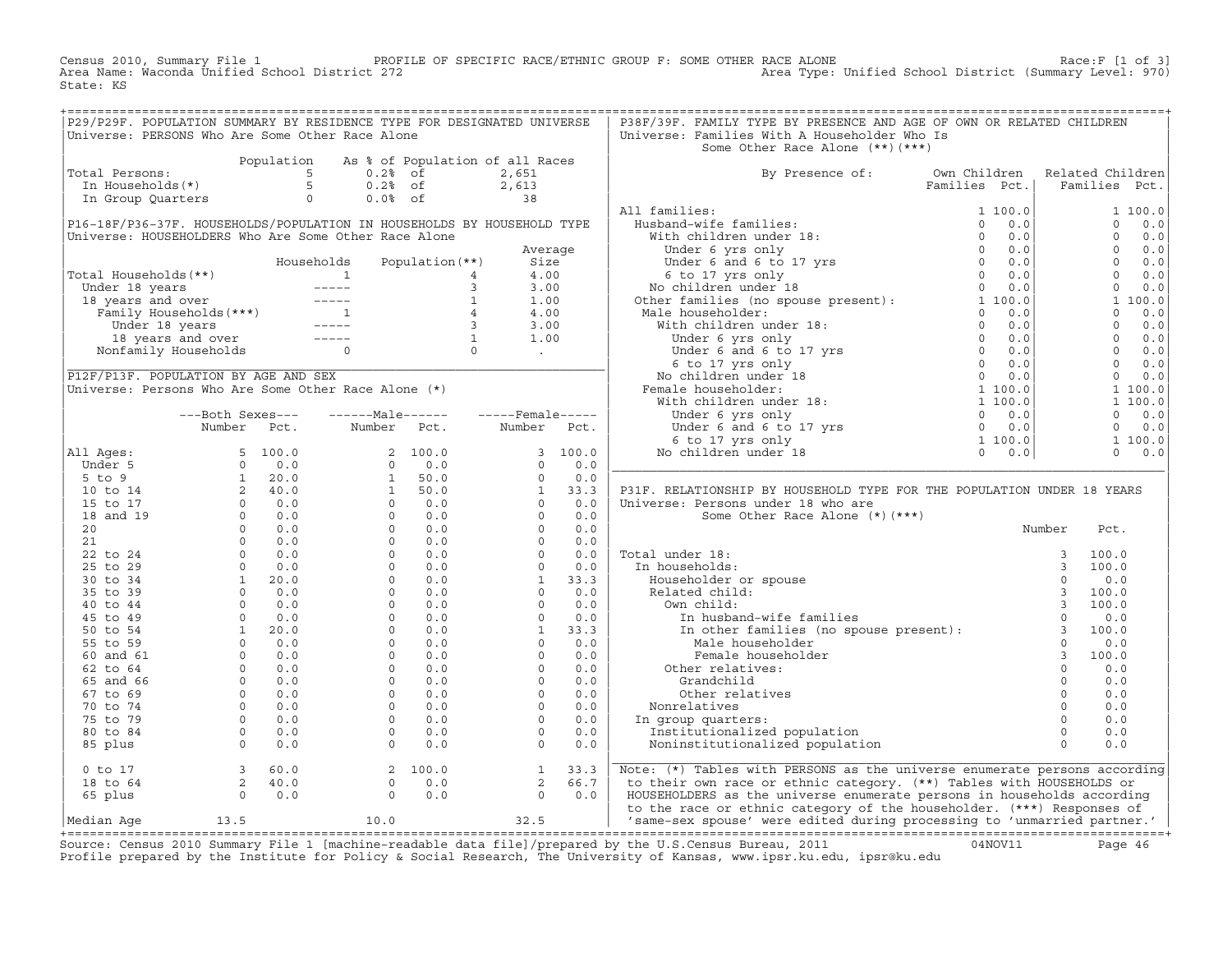Census 2010, Summary File 1 PROFILE OF SPECIFIC RACE/ETHNIC GROUP F: SOME OTHER RACE ALONE RACE OF SPECE:F [2 of 3]<br>Area Name: Waconda Unified School District 272 Area Type: Unified School District (Summary Level: 970) Area Type: Unified School District (Summary Level: 970) State: KS

| P29F/P34F. RELATIONSHIP BY HOUSEHOLD TYPE FOR ALL PERSONS & PERSONS 65+<br>Universe: Persons Who Are Some Other Race Alone $(*)$ (***)                                                                                         |                                         |                          |                |                   |                             | PCT14F. PRESENCE OF MULTIGENERATIONAL HOUSEHOLDS<br>Universe: Households With A Householder Who Is |                                                                                                   |                                |                      |
|--------------------------------------------------------------------------------------------------------------------------------------------------------------------------------------------------------------------------------|-----------------------------------------|--------------------------|----------------|-------------------|-----------------------------|----------------------------------------------------------------------------------------------------|---------------------------------------------------------------------------------------------------|--------------------------------|----------------------|
|                                                                                                                                                                                                                                |                                         |                          |                |                   |                             | Some Other Race Alone (**)                                                                         |                                                                                                   |                                |                      |
|                                                                                                                                                                                                                                | All Ages                                |                          |                | 65 years and over |                             |                                                                                                    |                                                                                                   | Number Pct.                    |                      |
|                                                                                                                                                                                                                                | Number                                  | Pct.                     |                | Number            | Pct.                        |                                                                                                    |                                                                                                   |                                |                      |
|                                                                                                                                                                                                                                |                                         |                          |                |                   |                             | Total:                                                                                             |                                                                                                   |                                | 1 100.0              |
| Total:                                                                                                                                                                                                                         |                                         | 100.0                    |                | $\circ$           | $\ddot{\phantom{0}}$        | Jousehold has 3 or more generations<br>Household does not have 3+ generations                      |                                                                                                   | $\Omega$                       | 0.0                  |
| In households:                                                                                                                                                                                                                 |                                         | 5, 100.0                 |                | $\Omega$          | $\ddot{\phantom{a}}$        |                                                                                                    |                                                                                                   |                                | 1 100.0              |
| In family households:                                                                                                                                                                                                          |                                         | 5 100.0                  |                | $\Omega$          | $\sim$                      |                                                                                                    |                                                                                                   |                                |                      |
| Householder:                                                                                                                                                                                                                   | $\begin{array}{c}\n5 \\ 1\n\end{array}$ | 20.0                     |                | $\Omega$          | $\ddot{\phantom{a}}$        |                                                                                                    |                                                                                                   |                                |                      |
| Male                                                                                                                                                                                                                           |                                         | $0 \t 0.0$               |                | $\Omega$          | $\ddot{\phantom{0}}$        |                                                                                                    |                                                                                                   |                                |                      |
| Female                                                                                                                                                                                                                         | $1 \quad \blacksquare$                  | 20.0                     |                | $\Omega$          | $\sim$                      |                                                                                                    |                                                                                                   |                                |                      |
| Spouse                                                                                                                                                                                                                         | 1                                       | 20.0                     |                | $\Omega$          | $\mathcal{L}^{\mathcal{L}}$ | PCT19F. NONRELATIVES BY HOUSEHOLD TYPE (*)(***)                                                    |                                                                                                   |                                |                      |
| Parent                                                                                                                                                                                                                         | $\Omega$                                | 0.0                      |                | $\Omega$          | $\sim$                      | Universe: Nonrelatives who are                                                                     |                                                                                                   |                                |                      |
| Parent-in-law                                                                                                                                                                                                                  | $\circ$                                 | 0.0                      |                | $\Omega$          |                             |                                                                                                    | Some Other Race Alone (Total: 0)                                                                  |                                |                      |
| Child:                                                                                                                                                                                                                         | $\overline{3}$                          | 60.0                     |                |                   |                             |                                                                                                    |                                                                                                   |                                |                      |
| Biological                                                                                                                                                                                                                     | $3^{\circ}$                             | 60.0                     |                |                   |                             |                                                                                                    | In Family                                                                                         | In Nonfamily                   |                      |
| Adopted                                                                                                                                                                                                                        | $\circ$                                 | 0.0                      |                |                   |                             |                                                                                                    | Households                                                                                        | Households                     |                      |
| Step                                                                                                                                                                                                                           | $\Omega$                                | 0.0                      |                |                   |                             |                                                                                                    | Number Pct.                                                                                       | Number Pct.                    |                      |
| Grandchild                                                                                                                                                                                                                     | $\Omega$                                | 0.0                      |                |                   |                             |                                                                                                    |                                                                                                   |                                |                      |
| Brother or sister                                                                                                                                                                                                              |                                         | $0 \qquad \qquad$<br>0.0 |                |                   |                             | Nonrelatives:                                                                                      | 0 100.0                                                                                           |                                | 0 100.0              |
|                                                                                                                                                                                                                                |                                         | $\Omega$<br>0.0          |                |                   |                             | Roomer or boarder                                                                                  | $\Omega$<br><b>Contract Contract</b>                                                              | $\Omega$                       |                      |
| Brother or sister<br>Son-in-law/daughter-in-law<br>Other relatives (#)                                                                                                                                                         |                                         | $0 \qquad \qquad$<br>0.0 |                | $\mathsf{O}$      | $\ddot{\phantom{0}}$        | Housemate or roommate                                                                              |                                                                                                   | $\Omega$                       | $\sim$               |
| Nonrelatives                                                                                                                                                                                                                   |                                         | $\Omega$<br>0.0          |                | $\Omega$          | $\sim$                      | Unmarried partner                                                                                  | $\begin{matrix} 0 & & \cdot \\ & & 0 \\ & & & \cdot \\ & & & & 0 \\ & & & & & \cdot \end{matrix}$ | $\Omega$                       |                      |
| Nonrelatives<br>In nonfamily households:<br>Male householder:                                                                                                                                                                  |                                         | $0 \qquad \qquad$<br>0.0 |                | $\Omega$          |                             | Other nonrelatives                                                                                 |                                                                                                   | $\Omega$                       | $\ddot{\phantom{a}}$ |
|                                                                                                                                                                                                                                |                                         | $\Omega$<br>0.0          |                | $\Omega$          | $\ddot{\phantom{0}}$        |                                                                                                    |                                                                                                   |                                |                      |
| Living alone                                                                                                                                                                                                                   |                                         | $\Omega$<br>0.0          |                | $\Omega$          | $\blacksquare$              |                                                                                                    |                                                                                                   |                                |                      |
| mixing alone<br>Not living alone<br>Female householder:<br>Living alone                                                                                                                                                        |                                         | $0 \qquad \qquad$<br>0.0 |                | $\Omega$          | $\ddot{\phantom{a}}$        |                                                                                                    |                                                                                                   |                                |                      |
|                                                                                                                                                                                                                                |                                         | $0 \qquad \qquad$<br>0.0 |                | $\Omega$          | $\ddot{\phantom{a}}$        | H17F. HOUSING UNITS BY HOUSEHOLDER'S AGE AND TENURE                                                |                                                                                                   |                                |                      |
| Living alone                                                                                                                                                                                                                   |                                         | $0 \qquad 0.0$           |                | $\Omega$          | $\ddot{\phantom{0}}$        | Universe: Occupied Housing Units With A Householder Who Is                                         |                                                                                                   |                                |                      |
| Not living alone<br>onrelatives                                                                                                                                                                                                |                                         | $0 \t 0.0$               |                | $\Omega$          | $\mathbb{Z}^2$              | Some Other Race Alone (**)                                                                         |                                                                                                   |                                |                      |
|                                                                                                                                                                                                                                |                                         | $0 \qquad 0.0$           |                | $\Omega$          | $\ddot{\phantom{a}}$        |                                                                                                    |                                                                                                   |                                |                      |
| Nonrelatives                                                                                                                                                                                                                   |                                         | $0 \t 0.0$               |                | $\Omega$          | $\sim$                      |                                                                                                    |                                                                                                   |                                |                      |
| In group quarters:<br>Institutionalized                                                                                                                                                                                        |                                         | $0 \t 0.0$               |                | $\Omega$          | $\ddot{\phantom{0}}$        | Age of<br>Householder                                                                              | Owner Occupied<br>UWHEI UCCUPIEU<br>Number Pct.                                                   | Renter Occupied<br>Number Pct. |                      |
| Noninstitutionalized                                                                                                                                                                                                           | $\overline{0}$                          |                          |                | $\Omega$          | $\sim$                      |                                                                                                    |                                                                                                   |                                |                      |
|                                                                                                                                                                                                                                |                                         | 0.0                      |                |                   |                             |                                                                                                    |                                                                                                   |                                |                      |
|                                                                                                                                                                                                                                |                                         |                          |                |                   |                             | All Ages:                                                                                          | 0 100.0<br>$\Omega$                                                                               |                                | 1 100.0              |
| (#) For 65 yrs & over, includes children, siblings, etc. not shown separately                                                                                                                                                  |                                         |                          |                |                   |                             | 15 to 24<br>25 to 34                                                                               | <b>Contractor</b><br>$\overline{0}$                                                               | $\Omega$                       | 0.0<br>1 100.0       |
|                                                                                                                                                                                                                                |                                         |                          |                |                   |                             |                                                                                                    | $\sim 10^{11}$ km s $^{-1}$                                                                       |                                |                      |
|                                                                                                                                                                                                                                |                                         |                          |                |                   |                             | 35 to 44                                                                                           | $\begin{matrix} 0 & \cdots & \cdots & \cdots \end{matrix}$                                        | $\Omega$                       | 0.0                  |
|                                                                                                                                                                                                                                |                                         |                          |                |                   |                             | 45 to 54                                                                                           | $\begin{matrix} 0 \\ 0 \\ \vdots \end{matrix}$                                                    | $\Omega$<br>$\Omega$           | 0.0                  |
| P18F. HOUSEHOLD TYPE                                                                                                                                                                                                           |                                         |                          |                |                   |                             | 55 to 59                                                                                           |                                                                                                   | $\Omega$                       | 0.0                  |
| Universe: Households with a Householder Who is                                                                                                                                                                                 |                                         |                          |                |                   |                             | 60 to 64                                                                                           | $\Omega$                                                                                          |                                | 0.0                  |
| Some Other Race Alone (**)                                                                                                                                                                                                     |                                         |                          |                |                   |                             | 65 to 74                                                                                           |                                                                                                   | $\Omega$                       | 0.0                  |
|                                                                                                                                                                                                                                |                                         |                          | Number Pct.    |                   |                             | 75 to 84                                                                                           | $\circ$                                                                                           | $\Omega$                       | 0.0                  |
|                                                                                                                                                                                                                                |                                         |                          |                |                   |                             | 85 and over                                                                                        | $\Omega$                                                                                          | $\Omega$                       | 0.0                  |
| Total:                                                                                                                                                                                                                         |                                         |                          |                | 1 100.0           |                             |                                                                                                    |                                                                                                   |                                |                      |
| Family households (***) :                                                                                                                                                                                                      |                                         |                          |                | 1, 100, 0         |                             |                                                                                                    |                                                                                                   |                                |                      |
| Husband-wife families                                                                                                                                                                                                          |                                         |                          |                | 0.0<br>$\Omega$   |                             | Note: $(*)$ Tables with PERSONS as the universe enumerate persons                                  |                                                                                                   |                                |                      |
| Other families:                                                                                                                                                                                                                |                                         |                          |                | 1 100.0           |                             | according to their own race or ethnic category. (**) Tables with                                   |                                                                                                   |                                |                      |
| Male householder, no wife present the contract of the contract of the contract of the contract of the contract of the contract of the contract of the contract of the contract of the contract of the contract of the contract |                                         |                          |                |                   |                             | HOUSEHOLDS or HOUSEHOLDERS as the universe enumerate persons in                                    |                                                                                                   |                                |                      |
|                                                                                                                                                                                                                                |                                         |                          |                |                   |                             | households according to the race or ethnic category of the                                         |                                                                                                   |                                |                      |
| Nonfamily households:                                                                                                                                                                                                          |                                         |                          |                | $0 \qquad 0.0$    |                             | householder. (***) Responses of 'same-sex spouse' were edited                                      |                                                                                                   |                                |                      |
| Householder living alone                                                                                                                                                                                                       |                                         |                          | $\overline{0}$ | 0.0               |                             | during processing to 'unmarried partner.'                                                          |                                                                                                   |                                |                      |
| Householder not living alone                                                                                                                                                                                                   |                                         |                          | $\overline{0}$ | 0.0               |                             |                                                                                                    |                                                                                                   |                                |                      |
|                                                                                                                                                                                                                                |                                         |                          |                |                   |                             |                                                                                                    |                                                                                                   |                                |                      |
|                                                                                                                                                                                                                                |                                         |                          |                |                   |                             |                                                                                                    |                                                                                                   |                                |                      |
|                                                                                                                                                                                                                                |                                         |                          |                |                   |                             |                                                                                                    |                                                                                                   |                                |                      |

+===================================================================================================================================================+Source: Census 2010 Summary File 1 [machine−readable data file]/prepared by the U.S.Census Bureau, 2011 04NOV11 Page 47 Profile prepared by the Institute for Policy & Social Research, The University of Kansas, www.ipsr.ku.edu, ipsr@ku.edu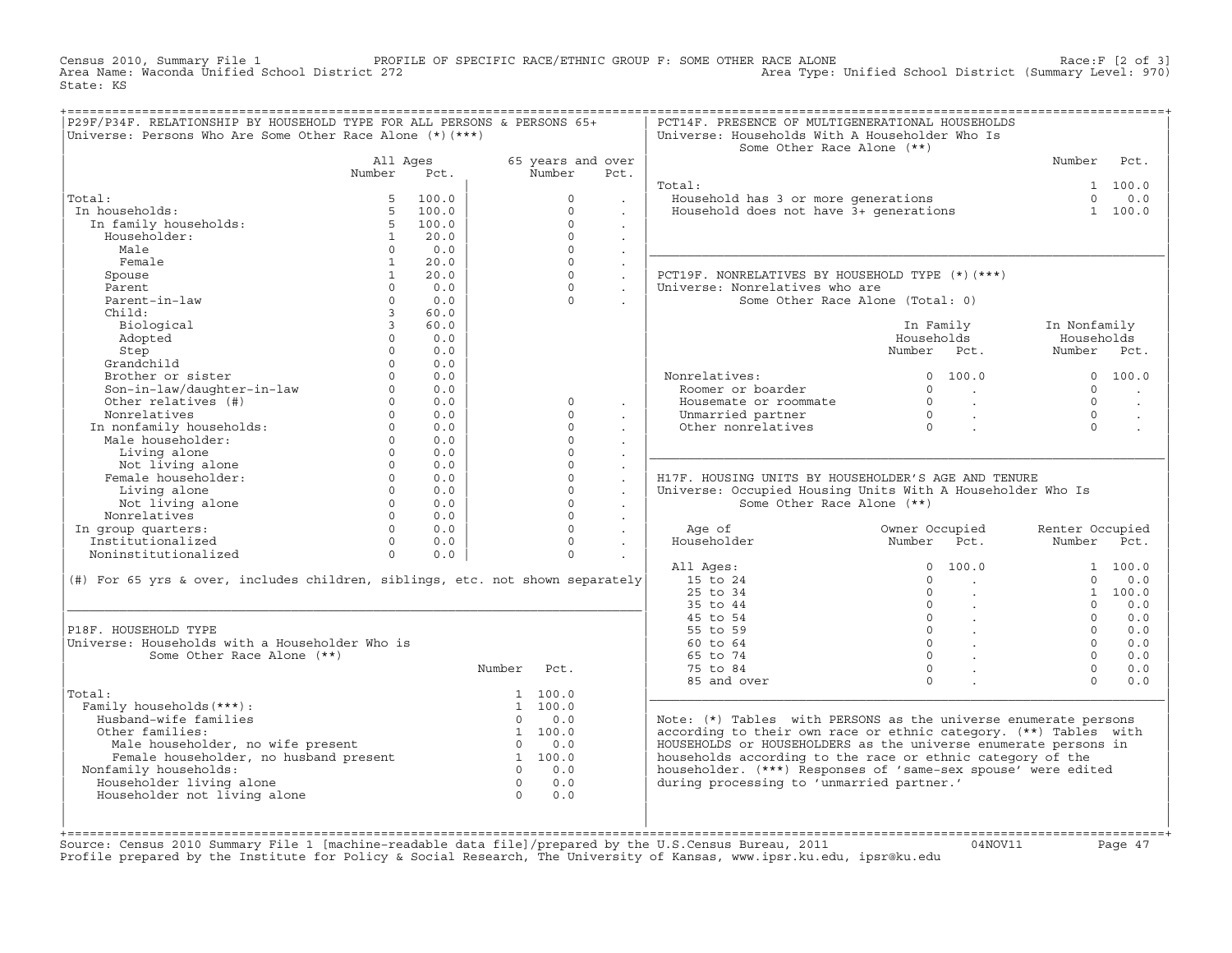Census 2010, Summary File 1 PROFILE OF SPECIFIC RACE/ETHNIC GROUP F: SOME OTHER RACE ALONE Race:F [3 of 3]<br>Area Name: Waconda Unified School District 272 Area Type: Unified School District (Summary Level: 970) State: KS

+===================================================================================================================================================+|P28F/H16F. HOUSEHOLDS (OCCUPIED HOUSING UNITS) BY HOUSEHOLD SIZE BY TYPE AND BY TENURE | |Universe: Households (Occupied Housing Units) With A Householder Who Is Some Other Race Alone (\*\*)(\*\*\*) |

|                             | All<br>Households | Pct.  | Family<br>Households    | Pct.  | Nonfamily<br>Households | Pct.    | Owner<br>Occupied | Pct. | Renter<br>Occupied | Pct.  |
|-----------------------------|-------------------|-------|-------------------------|-------|-------------------------|---------|-------------------|------|--------------------|-------|
| household sizes:<br>All     |                   | 100.0 |                         | 100.0 | $\Omega$                |         |                   |      |                    | 100.0 |
| 1-person households         |                   | 0.0   | (Family always >1 pers) |       |                         |         |                   |      |                    | 0.0   |
| 2-person households         |                   | 0.0   |                         | 0.0   | $\Omega$                |         |                   |      |                    | 0.0   |
| 3-person households         |                   | 0.0   |                         | 0.0   | $\mathbf 0$             | $\cdot$ |                   |      |                    | 0.0   |
| 4-person households         |                   | 100.0 |                         | 100.0 | $\Omega$                | $\cdot$ |                   |      |                    | 100.0 |
| 5-person households         |                   | 0.0   |                         | 0.0   | $\Omega$                |         |                   |      |                    | 0.0   |
| 6-person households         |                   | 0.0   |                         | 0.0   | $\Omega$                |         |                   |      |                    | 0.0   |
| 7-or-more person households |                   | 0.0   |                         | 0.0   | $\mathbf 0$             |         |                   |      |                    | 0.0   |

|P16F/P17F/P36F/P37F/H11F/H12F. POPULATION IN HOUSEHOLDS AND AVERAGE HOUSEHOLD SIZE BY TYPE AND BY TENURE | Universe: Population in Households (Occupied Housing Units) With A Householder Who Is Some Other Race Alone (\*\*)

|                                | Total<br>Population | Pct.     | In<br>Families | Pct.     | In<br>Nonfamilies | Pct.        | In Owner<br>Occupied | Pct.                      | In Renter<br>Occupied | Pct.     |
|--------------------------------|---------------------|----------|----------------|----------|-------------------|-------------|----------------------|---------------------------|-----------------------|----------|
| Total population in households |                     | 4 100.0  |                | 4 100.0  | 0                 | 0.0         |                      | 0.0                       |                       | 4 100.0  |
| Under 18 years                 |                     | 3 100.0  |                | 3, 100.0 |                   |             |                      |                           |                       |          |
| 18 years and over              |                     | 100.0    |                | 100.0    |                   |             |                      |                           |                       |          |
| Average Household Size         | 4.00                | $------$ | 4.00           | $------$ |                   | $- - - - -$ | 0.00                 | $\qquad \qquad - - - - -$ | 4.00                  | $------$ |
| Under 18 years                 | 3.00                | $------$ | 3.00           | $------$ |                   |             |                      |                           |                       |          |
| 18 years and over              | $\perp$ .00         | $------$ | 1.00           | $------$ |                   |             |                      |                           |                       | $------$ |
|                                |                     |          |                |          |                   |             |                      |                           |                       |          |

Note: Family household numbers include nonrelatives living with families.

| | PCT20/PCT22F. GROUP OUARTERS POPULATION BY SEX BY AGE BY GROUP OUARTERS TYPE Universe: Population in group quarters for persons who are Some Other Race Alone (\*)

|                                               |        |       |       | Pct. of<br>All |      | Pct. of<br>Total |        | Pct. of<br>Total |
|-----------------------------------------------|--------|-------|-------|----------------|------|------------------|--------|------------------|
|                                               | Number | Pct.  | Total | Ages           | Male | $18+$            | Female | $18+$            |
| All types of group quarters:                  |        | 100.0 |       |                |      |                  |        |                  |
| Institutionalized population:                 |        |       |       |                |      |                  |        |                  |
| Correctional facilities for adults            |        |       |       |                |      |                  |        |                  |
| Juvenile facilities                           |        |       |       |                |      |                  |        |                  |
| Nursing facilities/skilled-nursing facilities |        |       |       |                |      |                  |        |                  |
| Other institutional facilities                |        |       |       |                |      |                  |        |                  |
| Noninstitutionalized population:              |        |       |       |                |      |                  |        |                  |
| College/university student housing            |        |       |       |                |      |                  |        |                  |
| Military quarters                             |        |       |       |                |      |                  |        |                  |
| Other noninstitutional facilities             |        |       |       |                |      |                  |        |                  |

|\_\_\_\_\_\_\_\_\_\_\_\_\_\_\_\_\_\_\_\_\_\_\_\_\_\_\_\_\_\_\_\_\_\_\_\_\_\_\_\_\_\_\_\_\_\_\_\_\_\_\_\_\_\_\_\_\_\_\_\_\_\_\_\_\_\_\_\_\_\_\_\_\_\_\_\_\_\_\_\_\_\_\_\_\_\_\_\_\_\_\_\_\_\_\_\_\_\_\_\_\_\_\_\_\_\_\_\_\_\_\_\_\_\_\_\_\_\_\_\_\_\_\_\_\_\_\_\_\_\_\_\_\_\_\_\_\_\_\_\_\_\_\_\_\_\_\_|

| |

or HOUSEHOLDERS as the universe enumerate persons in households according to the race or ethnic category of the householder. | (\*\*\*) Same−sex couple households are included in the family households category if there is at least one additional person | | related to householder by birth or adoption. Same−sex couple households with no relatives of the householder present are tabulated | | in nonfamily households. Responses of 'same−sex spouse' were edited during processing to 'unmarried partner.' |

+===================================================================================================================================================+ Source: Census 2010 Summary File 1 [machine−readable data file]/prepared by the U.S.Census Bureau, 2011 04NOV11 Page 48 Profile prepared by the Institute for Policy & Social Research, The University of Kansas, www.ipsr.ku.edu, ipsr@ku.edu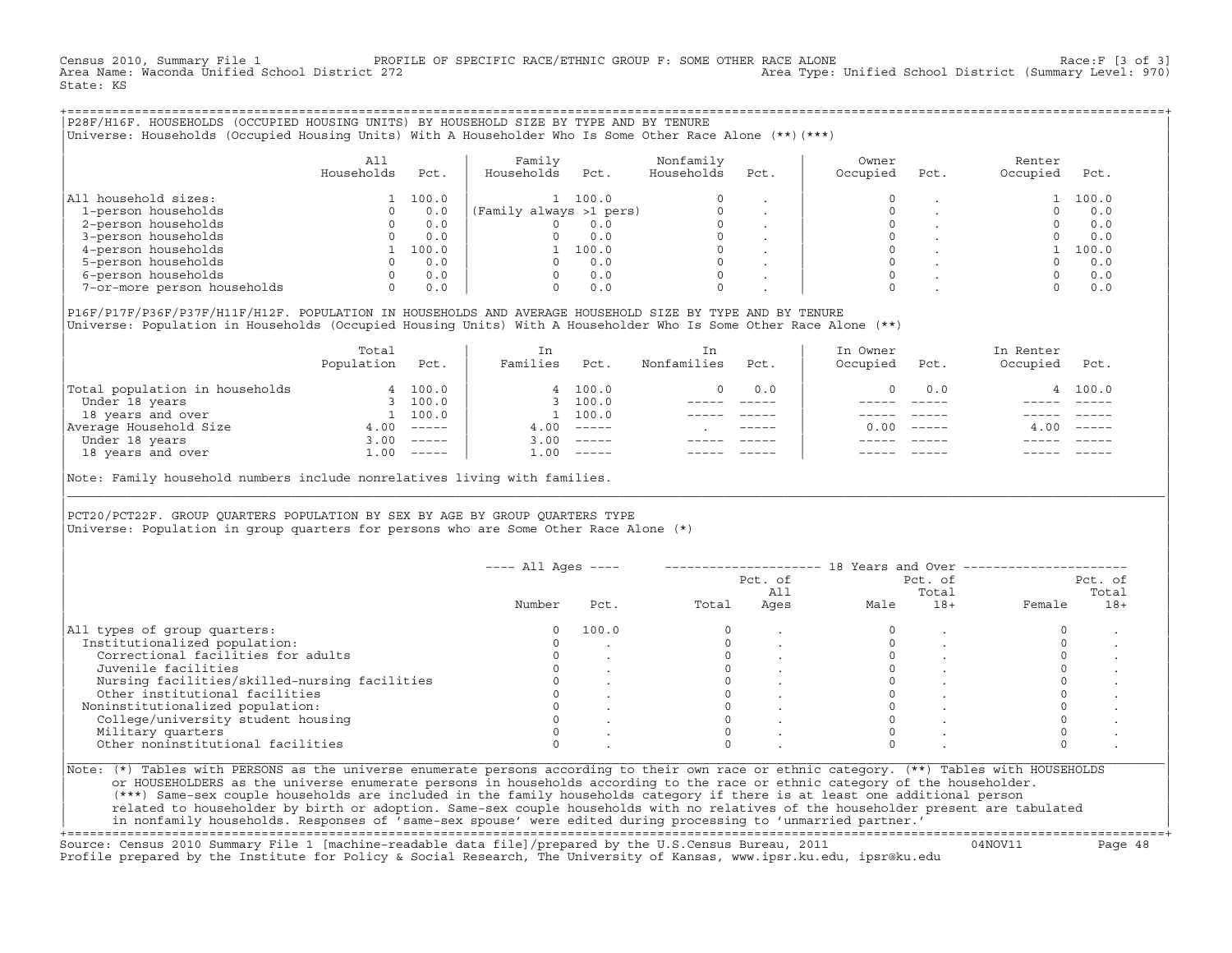Census 2010, Summary File 1 PROFILE OF SPECIFIC RACE/ETHNIC GROUP G: TWO OR MORE RACES Race:G [1 of 3] Area Name: Waconda Unified School District 272 Area Type: Unified School District (Summary Level: 970) State: KS

+===================================================================================================================================================+

| P29/P29G. POPULATION SUMMARY BY RESIDENCE TYPE FOR DESIGNATED UNIVERSE |                  |            |                                                                                                                                                                                                                                                        |                                 |                                                                                                                                                                                                                                                                                            |             | P38G/39G. FAMILY TYPE BY PRESENCE AND AGE OF OWN OR RELATED CHILDREN                                                                                                                                                          |               |                                       |                |         |
|------------------------------------------------------------------------|------------------|------------|--------------------------------------------------------------------------------------------------------------------------------------------------------------------------------------------------------------------------------------------------------|---------------------------------|--------------------------------------------------------------------------------------------------------------------------------------------------------------------------------------------------------------------------------------------------------------------------------------------|-------------|-------------------------------------------------------------------------------------------------------------------------------------------------------------------------------------------------------------------------------|---------------|---------------------------------------|----------------|---------|
| Universe: PERSONS Who Are Two or More Races                            |                  |            |                                                                                                                                                                                                                                                        |                                 |                                                                                                                                                                                                                                                                                            |             | Universe: Families With A Householder Who Is                                                                                                                                                                                  |               |                                       |                |         |
|                                                                        |                  |            |                                                                                                                                                                                                                                                        |                                 |                                                                                                                                                                                                                                                                                            |             | Two or More Races (**) (***)                                                                                                                                                                                                  |               |                                       |                |         |
|                                                                        |                  | Population |                                                                                                                                                                                                                                                        | As % of Population of all Races |                                                                                                                                                                                                                                                                                            |             |                                                                                                                                                                                                                               |               |                                       |                |         |
| Total Persons:                                                         |                  |            | 25<br>$0.9%$ of                                                                                                                                                                                                                                        |                                 | 2,651                                                                                                                                                                                                                                                                                      |             | By Presence of:                                                                                                                                                                                                               | Own Children  | Related Children                      |                |         |
| In Households(*)                                                       |                  |            | 25<br>$1.0%$ of                                                                                                                                                                                                                                        |                                 | 2,613                                                                                                                                                                                                                                                                                      |             |                                                                                                                                                                                                                               | Families Pct. | Families Pct.                         |                |         |
| In Group Quarters                                                      |                  | $\bigcirc$ | $0.0%$ of                                                                                                                                                                                                                                              |                                 | 38                                                                                                                                                                                                                                                                                         |             | and the property of the space of the property of the space of the space of the space of the space of the space of the space of the space of the space of the space of the space of the space of the space of the space of the |               |                                       |                |         |
|                                                                        |                  |            |                                                                                                                                                                                                                                                        |                                 |                                                                                                                                                                                                                                                                                            |             | All families:                                                                                                                                                                                                                 |               |                                       |                | 2 100.0 |
| P16-18G/P36-37G. HOUSEHOLDS/POPULATION IN HOUSEHOLDS BY HOUSEHOLD TYPE |                  |            |                                                                                                                                                                                                                                                        |                                 |                                                                                                                                                                                                                                                                                            |             |                                                                                                                                                                                                                               |               |                                       | 1              | 50.0    |
| Universe: HOUSEHOLDERS Who Are Two or More Races                       |                  |            |                                                                                                                                                                                                                                                        |                                 |                                                                                                                                                                                                                                                                                            |             |                                                                                                                                                                                                                               |               |                                       | $\circ$        | 0.0     |
|                                                                        |                  |            |                                                                                                                                                                                                                                                        |                                 | Average                                                                                                                                                                                                                                                                                    |             |                                                                                                                                                                                                                               |               |                                       | $\overline{0}$ | 0.0     |
|                                                                        |                  |            | Households                                                                                                                                                                                                                                             | Population (**)                 | Size                                                                                                                                                                                                                                                                                       |             |                                                                                                                                                                                                                               |               |                                       | $\Omega$       | 0.0     |
| Total Households(**)                                                   |                  |            |                                                                                                                                                                                                                                                        |                                 | 1.43                                                                                                                                                                                                                                                                                       |             |                                                                                                                                                                                                                               |               |                                       | $\overline{0}$ | 0.0     |
|                                                                        |                  |            |                                                                                                                                                                                                                                                        |                                 | 0.00                                                                                                                                                                                                                                                                                       |             |                                                                                                                                                                                                                               |               |                                       | $\overline{1}$ | 50.0    |
|                                                                        |                  |            |                                                                                                                                                                                                                                                        |                                 | 1.43                                                                                                                                                                                                                                                                                       |             |                                                                                                                                                                                                                               |               |                                       | 1              | 50.0    |
|                                                                        |                  |            | Votal Households (**)<br>Under 18 years<br>10 10<br>18 years and over<br>Family Households (***)<br>Under 18 years<br>2 10<br>18 years and over<br>18 years and over<br>18 years and over<br>18 years and over<br>18 years and over<br>19 -----<br>5 6 |                                 | 2.00                                                                                                                                                                                                                                                                                       |             |                                                                                                                                                                                                                               |               |                                       | 1              | 50.0    |
|                                                                        |                  |            |                                                                                                                                                                                                                                                        |                                 | 0.00                                                                                                                                                                                                                                                                                       |             |                                                                                                                                                                                                                               |               |                                       | $\overline{0}$ | 0.0     |
|                                                                        |                  |            |                                                                                                                                                                                                                                                        |                                 | 2.00                                                                                                                                                                                                                                                                                       |             |                                                                                                                                                                                                                               |               |                                       | $\Omega$       | 0.0     |
|                                                                        |                  |            |                                                                                                                                                                                                                                                        |                                 | 1.20                                                                                                                                                                                                                                                                                       |             |                                                                                                                                                                                                                               |               |                                       | 0              | 0.0     |
|                                                                        |                  |            |                                                                                                                                                                                                                                                        |                                 |                                                                                                                                                                                                                                                                                            |             |                                                                                                                                                                                                                               |               |                                       | $0 \qquad 0.0$ |         |
| P12G/P13G. POPULATION BY AGE AND SEX                                   |                  |            |                                                                                                                                                                                                                                                        |                                 |                                                                                                                                                                                                                                                                                            |             |                                                                                                                                                                                                                               |               |                                       | 1              | 50.0    |
| Universe: Persons Who Are Two or More Races (*)                        |                  |            |                                                                                                                                                                                                                                                        |                                 |                                                                                                                                                                                                                                                                                            |             |                                                                                                                                                                                                                               |               |                                       | $\Omega$       | 0.0     |
|                                                                        |                  |            |                                                                                                                                                                                                                                                        |                                 |                                                                                                                                                                                                                                                                                            |             |                                                                                                                                                                                                                               |               |                                       | $\overline{0}$ | 0.0     |
|                                                                        | ---Both Sexes--- |            | ------Male------                                                                                                                                                                                                                                       |                                 | $---$ Female-----                                                                                                                                                                                                                                                                          |             |                                                                                                                                                                                                                               |               |                                       | $\overline{0}$ | 0.0     |
|                                                                        | Number Pct.      |            | Number Pct.                                                                                                                                                                                                                                            |                                 | Number Pct.                                                                                                                                                                                                                                                                                |             |                                                                                                                                                                                                                               |               |                                       | $\overline{0}$ | 0.0     |
|                                                                        |                  |            |                                                                                                                                                                                                                                                        |                                 |                                                                                                                                                                                                                                                                                            |             |                                                                                                                                                                                                                               |               |                                       | $\overline{0}$ | 0.0     |
| All Ages:                                                              |                  |            |                                                                                                                                                                                                                                                        |                                 |                                                                                                                                                                                                                                                                                            |             |                                                                                                                                                                                                                               |               |                                       | $\Omega$       | 0.0     |
| Under 5                                                                |                  |            |                                                                                                                                                                                                                                                        |                                 |                                                                                                                                                                                                                                                                                            |             |                                                                                                                                                                                                                               |               |                                       |                |         |
| $5$ to $9$                                                             |                  |            |                                                                                                                                                                                                                                                        |                                 |                                                                                                                                                                                                                                                                                            |             |                                                                                                                                                                                                                               |               |                                       |                |         |
| 10 to 14                                                               |                  |            |                                                                                                                                                                                                                                                        |                                 |                                                                                                                                                                                                                                                                                            |             | P31G. RELATIONSHIP BY HOUSEHOLD TYPE FOR THE POPULATION UNDER 18 YEARS                                                                                                                                                        |               |                                       |                |         |
| 15 to 17                                                               |                  |            |                                                                                                                                                                                                                                                        |                                 |                                                                                                                                                                                                                                                                                            |             | Universe: Persons under 18 who are                                                                                                                                                                                            |               |                                       |                |         |
| 18 and 19                                                              |                  |            |                                                                                                                                                                                                                                                        |                                 |                                                                                                                                                                                                                                                                                            |             | Two or More Races $(*)$ $(***)$                                                                                                                                                                                               |               |                                       |                |         |
| 20                                                                     |                  |            |                                                                                                                                                                                                                                                        |                                 |                                                                                                                                                                                                                                                                                            |             |                                                                                                                                                                                                                               |               | Number                                | Pct.           |         |
| 21                                                                     |                  |            |                                                                                                                                                                                                                                                        |                                 |                                                                                                                                                                                                                                                                                            |             |                                                                                                                                                                                                                               |               |                                       |                |         |
| 22 to 24                                                               |                  |            |                                                                                                                                                                                                                                                        |                                 |                                                                                                                                                                                                                                                                                            |             | Total under 18:                                                                                                                                                                                                               |               |                                       | 100.0          |         |
| 25 to 29                                                               |                  |            |                                                                                                                                                                                                                                                        |                                 |                                                                                                                                                                                                                                                                                            |             | In households:                                                                                                                                                                                                                |               |                                       | 100.0          |         |
| 30 to 34                                                               |                  |            |                                                                                                                                                                                                                                                        |                                 |                                                                                                                                                                                                                                                                                            |             | Householder or spouse                                                                                                                                                                                                         |               |                                       | 0.0            |         |
| 35 to 39                                                               |                  |            |                                                                                                                                                                                                                                                        |                                 |                                                                                                                                                                                                                                                                                            |             | Related child:                                                                                                                                                                                                                |               |                                       | 90.9           |         |
| 40 to 44                                                               |                  |            |                                                                                                                                                                                                                                                        |                                 |                                                                                                                                                                                                                                                                                            |             | Own child:                                                                                                                                                                                                                    |               |                                       | 90.9           |         |
| 45 to 49                                                               |                  |            |                                                                                                                                                                                                                                                        |                                 |                                                                                                                                                                                                                                                                                            |             |                                                                                                                                                                                                                               |               |                                       | 81.8           |         |
| 50 to 54                                                               |                  |            |                                                                                                                                                                                                                                                        |                                 |                                                                                                                                                                                                                                                                                            |             |                                                                                                                                                                                                                               |               |                                       | 9.1            |         |
| 55 to 59                                                               |                  |            |                                                                                                                                                                                                                                                        |                                 |                                                                                                                                                                                                                                                                                            |             |                                                                                                                                                                                                                               |               |                                       | 0.0            |         |
| 60 and 61                                                              |                  |            |                                                                                                                                                                                                                                                        |                                 |                                                                                                                                                                                                                                                                                            |             | Female householder                                                                                                                                                                                                            |               | $\begin{array}{c} 0 \\ 1 \end{array}$ | 9.1            |         |
| 62 to 64                                                               |                  |            |                                                                                                                                                                                                                                                        |                                 |                                                                                                                                                                                                                                                                                            |             | Female househ<br>Other relatives:                                                                                                                                                                                             |               |                                       | 0.0            |         |
| 65 and 66                                                              |                  |            |                                                                                                                                                                                                                                                        |                                 |                                                                                                                                                                                                                                                                                            |             | Grandchild                                                                                                                                                                                                                    |               | $\circ$                               | 0.0            |         |
| 67 to 69                                                               |                  |            |                                                                                                                                                                                                                                                        |                                 |                                                                                                                                                                                                                                                                                            |             | Other relatives                                                                                                                                                                                                               |               | 0                                     | 0.0            |         |
| 70 to 74                                                               |                  |            |                                                                                                                                                                                                                                                        |                                 |                                                                                                                                                                                                                                                                                            |             | Nonrelatives                                                                                                                                                                                                                  |               | $\mathbf{1}$                          | 9.1            |         |
| 75 to 79                                                               |                  |            |                                                                                                                                                                                                                                                        |                                 |                                                                                                                                                                                                                                                                                            |             | In group quarters:                                                                                                                                                                                                            |               | $\Omega$                              | 0.0            |         |
| 80 to 84                                                               |                  |            |                                                                                                                                                                                                                                                        |                                 |                                                                                                                                                                                                                                                                                            |             | Institutionalized population                                                                                                                                                                                                  |               | $\overline{0}$                        | 0.0            |         |
| 85 plus                                                                |                  |            |                                                                                                                                                                                                                                                        |                                 | $\mathbf{1}$                                                                                                                                                                                                                                                                               | 10.0        | Noninstitutionalized population                                                                                                                                                                                               |               | $\Omega$                              | 0.0            |         |
|                                                                        |                  |            |                                                                                                                                                                                                                                                        |                                 | $\begin{bmatrix} 10 & 100.0 \ 1 & 10.0 \ 1 & 10.0 \ 1 & 10.0 \ 1 & 10.0 \ 2 & 20.0 \ 0 & 0.0 \ 0 & 0.0 \ 0 & 0.0 \ 0 & 0.0 \ 0 & 0.0 \ 0 & 0.0 \ 2 & 20.0 \ 0 & 0.0 \ 1 & 10.0 \ 0 & 0.0 \ 1 & 10.0 \ 0 & 0.0 \ 0 & 0.0 \ 0 & 0.0 \ 0 & 0.0 \ 0 & 0.0 \ 0 & 0.0 \ 0 & 0.0 \ 0 & 0.0 \ 0 &$ |             |                                                                                                                                                                                                                               |               |                                       |                |         |
| $0$ to $17$                                                            | 11               | 44.0       | 6                                                                                                                                                                                                                                                      | 40.0                            | 5                                                                                                                                                                                                                                                                                          | 50.0        | Note: (*) Tables with PERSONS as the universe enumerate persons according                                                                                                                                                     |               |                                       |                |         |
| 18 to 64                                                               |                  | 11 44.0    | $7^{\circ}$                                                                                                                                                                                                                                            | 46.7                            | $\overline{4}$                                                                                                                                                                                                                                                                             | 40.0        | to their own race or ethnic category. (**) Tables with HOUSEHOLDS or                                                                                                                                                          |               |                                       |                |         |
| 65 plus                                                                | 3 12.0           |            | 2                                                                                                                                                                                                                                                      | 13.3                            |                                                                                                                                                                                                                                                                                            | $1 \t 10.0$ | HOUSEHOLDERS as the universe enumerate persons in households according                                                                                                                                                        |               |                                       |                |         |
|                                                                        |                  |            |                                                                                                                                                                                                                                                        |                                 |                                                                                                                                                                                                                                                                                            |             | to the race or ethnic category of the householder. (***) Responses of                                                                                                                                                         |               |                                       |                |         |
| Median Aqe                                                             | 27.5             |            | 27.5                                                                                                                                                                                                                                                   |                                 | 25.5                                                                                                                                                                                                                                                                                       |             | 'same-sex spouse' were edited during processing to 'unmarried partner.'                                                                                                                                                       |               |                                       |                |         |
|                                                                        |                  |            |                                                                                                                                                                                                                                                        |                                 |                                                                                                                                                                                                                                                                                            |             |                                                                                                                                                                                                                               |               |                                       |                |         |

+===================================================================================================================================================+Source: Census 2010 Summary File 1 [machine−readable data file]/prepared by the U.S.Census Bureau, 2011 04NOV11 Page 49 Profile prepared by the Institute for Policy & Social Research, The University of Kansas, www.ipsr.ku.edu, ipsr@ku.edu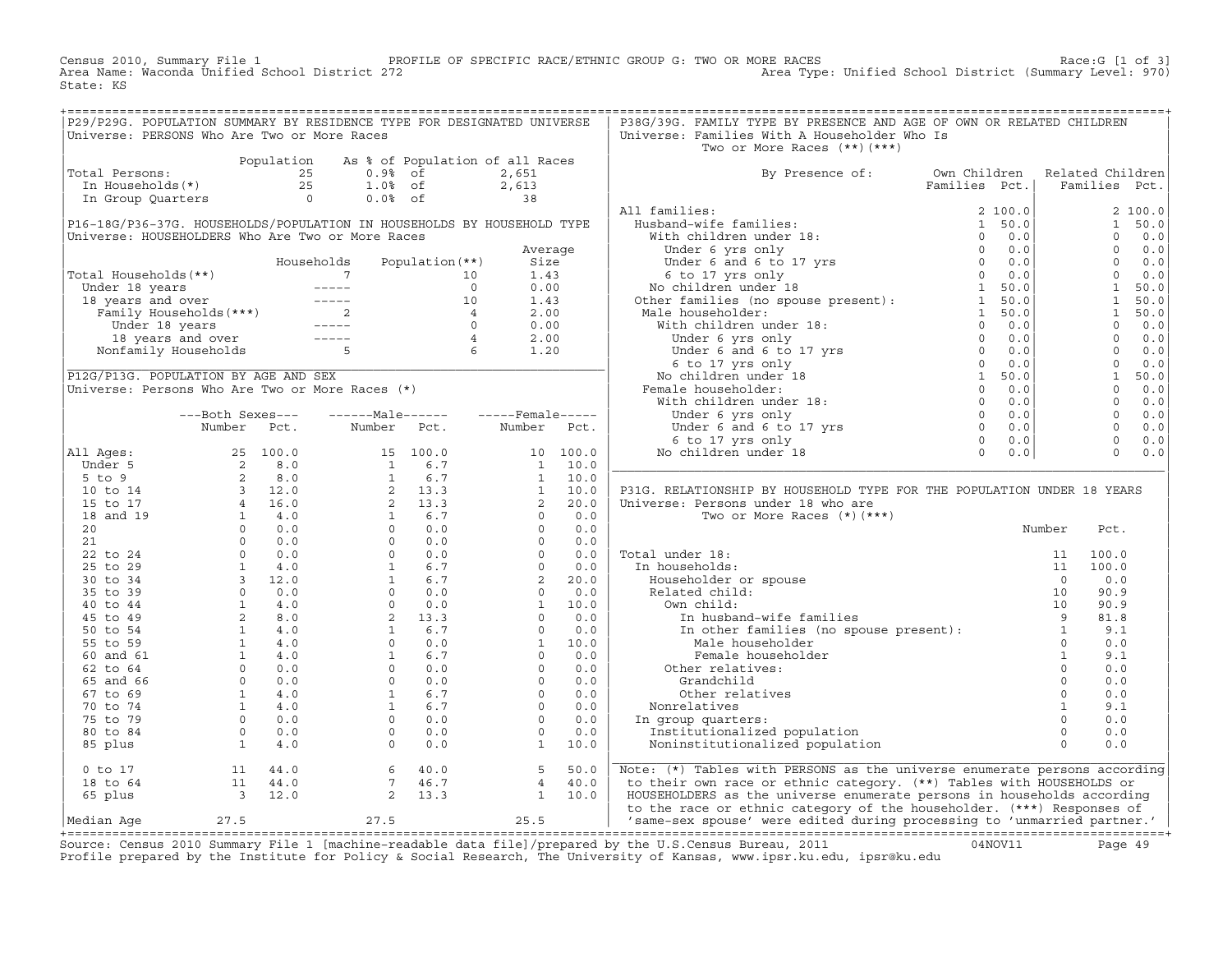Census 2010, Summary File 1 PROFILE OF SPECIFIC RACE/ETHNIC GROUP G: TWO OR MORE RACES Race:G [2 of 3] Area Type: Unified School District (Summary Level: 970) State: KS

| P29G/P34G. RELATIONSHIP BY HOUSEHOLD TYPE FOR ALL PERSONS & PERSONS 65+<br>Universe: Persons Who Are Two or More Races (*) (***)                                                                                                                                                             |                 |          |             |                          |                   | PCT14G. PRESENCE OF MULTIGENERATIONAL HOUSEHOLDS<br>Universe: Households With A Householder Who Is               |                                                                                                                                                                                                                                                                                                                                                                            |                 |                 |
|----------------------------------------------------------------------------------------------------------------------------------------------------------------------------------------------------------------------------------------------------------------------------------------------|-----------------|----------|-------------|--------------------------|-------------------|------------------------------------------------------------------------------------------------------------------|----------------------------------------------------------------------------------------------------------------------------------------------------------------------------------------------------------------------------------------------------------------------------------------------------------------------------------------------------------------------------|-----------------|-----------------|
|                                                                                                                                                                                                                                                                                              |                 |          |             |                          |                   | Two or More Races (**)                                                                                           |                                                                                                                                                                                                                                                                                                                                                                            |                 |                 |
|                                                                                                                                                                                                                                                                                              | All Ages        |          |             |                          | 65 years and over |                                                                                                                  |                                                                                                                                                                                                                                                                                                                                                                            | Number Pct.     |                 |
|                                                                                                                                                                                                                                                                                              | Number Pct.     |          |             | Number                   | Pct.              |                                                                                                                  |                                                                                                                                                                                                                                                                                                                                                                            |                 |                 |
|                                                                                                                                                                                                                                                                                              |                 |          |             |                          |                   | Total:                                                                                                           |                                                                                                                                                                                                                                                                                                                                                                            |                 | 7 100.0         |
| Total:                                                                                                                                                                                                                                                                                       | 25              | 100.0    |             |                          | 3 100.0           | <br>Household has 3 or more generations<br>Household does not have 3+ generations                                |                                                                                                                                                                                                                                                                                                                                                                            |                 | $\Omega$<br>0.0 |
| In households:                                                                                                                                                                                                                                                                               |                 | 25 100.0 |             | $\mathcal{R}$            | 100.0             |                                                                                                                  |                                                                                                                                                                                                                                                                                                                                                                            |                 | 7 100.0         |
|                                                                                                                                                                                                                                                                                              |                 | 72.0     |             | $\Omega$                 | 0.0               |                                                                                                                  |                                                                                                                                                                                                                                                                                                                                                                            |                 |                 |
| Householder:                                                                                                                                                                                                                                                                                 |                 | 2 8.0    |             | $\Omega$                 | 0.0               |                                                                                                                  |                                                                                                                                                                                                                                                                                                                                                                            |                 |                 |
| Male                                                                                                                                                                                                                                                                                         | $\overline{2}$  | 8.0      |             | $\Omega$                 | 0.0               |                                                                                                                  |                                                                                                                                                                                                                                                                                                                                                                            |                 |                 |
| Female                                                                                                                                                                                                                                                                                       | $\Omega$        | 0.0      |             | $\Omega$                 | 0.0               |                                                                                                                  |                                                                                                                                                                                                                                                                                                                                                                            |                 |                 |
| Spouse                                                                                                                                                                                                                                                                                       | $\overline{3}$  | 12.0     |             | $\Omega$                 | 0.0               | PCT19G. NONRELATIVES BY HOUSEHOLD TYPE (*) (***)                                                                 |                                                                                                                                                                                                                                                                                                                                                                            |                 |                 |
| Parent                                                                                                                                                                                                                                                                                       | $\Omega$        | 0.0      |             | $\Omega$                 | 0.0               | Universe: Nonrelatives who are                                                                                   |                                                                                                                                                                                                                                                                                                                                                                            |                 |                 |
| Parent-in-law                                                                                                                                                                                                                                                                                | $\overline{0}$  | 0.0      |             | $\Omega$                 | 0.0               | Two or More Races (Total: 3)                                                                                     |                                                                                                                                                                                                                                                                                                                                                                            |                 |                 |
| Child:                                                                                                                                                                                                                                                                                       |                 | 11 44.0  |             |                          |                   |                                                                                                                  |                                                                                                                                                                                                                                                                                                                                                                            |                 |                 |
| Biological                                                                                                                                                                                                                                                                                   | $7\overline{7}$ | 28.0     |             |                          |                   |                                                                                                                  | In Family                                                                                                                                                                                                                                                                                                                                                                  | In Nonfamily    |                 |
| Adopted                                                                                                                                                                                                                                                                                      | $\overline{1}$  | 4.0      |             |                          |                   |                                                                                                                  | Households                                                                                                                                                                                                                                                                                                                                                                 | Households      |                 |
|                                                                                                                                                                                                                                                                                              |                 |          |             |                          |                   |                                                                                                                  | Number Pct.                                                                                                                                                                                                                                                                                                                                                                | Number Pct.     |                 |
|                                                                                                                                                                                                                                                                                              |                 |          |             |                          |                   |                                                                                                                  |                                                                                                                                                                                                                                                                                                                                                                            |                 |                 |
|                                                                                                                                                                                                                                                                                              |                 |          |             |                          |                   |                                                                                                                  |                                                                                                                                                                                                                                                                                                                                                                            |                 |                 |
|                                                                                                                                                                                                                                                                                              |                 |          |             |                          |                   | Nonrelatives:<br>Roomer or boarder                                                                               |                                                                                                                                                                                                                                                                                                                                                                            |                 |                 |
|                                                                                                                                                                                                                                                                                              |                 |          |             | $\circ$                  | 0.0               |                                                                                                                  |                                                                                                                                                                                                                                                                                                                                                                            |                 |                 |
|                                                                                                                                                                                                                                                                                              |                 |          |             | $\Omega$                 | 0.0               |                                                                                                                  |                                                                                                                                                                                                                                                                                                                                                                            |                 |                 |
|                                                                                                                                                                                                                                                                                              |                 |          |             |                          | 3, 100.0          |                                                                                                                  |                                                                                                                                                                                                                                                                                                                                                                            |                 |                 |
|                                                                                                                                                                                                                                                                                              |                 |          |             | $\mathbf{1}$             | 33.3              |                                                                                                                  |                                                                                                                                                                                                                                                                                                                                                                            |                 |                 |
|                                                                                                                                                                                                                                                                                              |                 |          |             | $\overline{1}$           | 33.3              |                                                                                                                  |                                                                                                                                                                                                                                                                                                                                                                            |                 |                 |
| Adopted<br>Step<br>Step<br>Grandchild<br>Step<br>Son–in–law/daughter–in–law<br>Son–in–law/daughter–in–law<br>O 0.0<br>Other relatives (#)<br>1 4.0<br>Monrelatives 1 4.0<br>Monrelatives 1 4.0<br>Monrelatives 1 4.0<br>Male householder:<br>Living alone                                    |                 |          |             | $\overline{0}$           | 0.0               |                                                                                                                  |                                                                                                                                                                                                                                                                                                                                                                            |                 |                 |
|                                                                                                                                                                                                                                                                                              |                 |          |             |                          |                   |                                                                                                                  |                                                                                                                                                                                                                                                                                                                                                                            |                 |                 |
|                                                                                                                                                                                                                                                                                              |                 |          |             | $\mathbf{1}$<br>$\Omega$ | 33.3              | H17G. HOUSING UNITS BY HOUSEHOLDER'S AGE AND TENURE                                                              |                                                                                                                                                                                                                                                                                                                                                                            |                 |                 |
|                                                                                                                                                                                                                                                                                              |                 |          |             |                          | 0.0               | Universe: Occupied Housing Units With A Householder Who Is                                                       |                                                                                                                                                                                                                                                                                                                                                                            |                 |                 |
|                                                                                                                                                                                                                                                                                              |                 |          |             | 1                        | 33.3              | Two or More Races (**)                                                                                           |                                                                                                                                                                                                                                                                                                                                                                            |                 |                 |
|                                                                                                                                                                                                                                                                                              |                 |          |             | $\mathbf{1}$             | 33.3              |                                                                                                                  |                                                                                                                                                                                                                                                                                                                                                                            |                 |                 |
|                                                                                                                                                                                                                                                                                              |                 |          |             |                          | 0.0               | Age of<br>Age of                               Owner Occupied<br>Householder                     Number     Pct. | Owner Occupied                                                                                                                                                                                                                                                                                                                                                             | Renter Occupied |                 |
|                                                                                                                                                                                                                                                                                              |                 |          |             | $\Omega$                 | 0.0               |                                                                                                                  |                                                                                                                                                                                                                                                                                                                                                                            | Number Pct.     |                 |
|                                                                                                                                                                                                                                                                                              |                 |          |             | $0 \qquad \qquad$        | 0.0               |                                                                                                                  |                                                                                                                                                                                                                                                                                                                                                                            |                 |                 |
|                                                                                                                                                                                                                                                                                              |                 |          |             |                          |                   | All Ages:                                                                                                        |                                                                                                                                                                                                                                                                                                                                                                            |                 | 4 100.0         |
| (#) For 65 yrs & over, includes children, siblings, etc. not shown separately                                                                                                                                                                                                                |                 |          |             |                          |                   | 15 to 24                                                                                                         |                                                                                                                                                                                                                                                                                                                                                                            |                 | 0.0             |
|                                                                                                                                                                                                                                                                                              |                 |          |             |                          |                   | 25 to 34                                                                                                         |                                                                                                                                                                                                                                                                                                                                                                            |                 | $1 \t 25.0$     |
|                                                                                                                                                                                                                                                                                              |                 |          |             |                          |                   | 35 to 44                                                                                                         |                                                                                                                                                                                                                                                                                                                                                                            |                 | $0 \t 0.0$      |
|                                                                                                                                                                                                                                                                                              |                 |          |             |                          |                   | 45 to 54                                                                                                         | $\begin{array}{cccc} 3 & 100.0 & & & & 4 & 1 \\ 0 & 0.0 & & & & & 0 \\ 0 & 0.0 & & & & 1 \\ 0 & 0.0 & & & & 0 \\ 1 & 33.3 & & & & 2 \\ 1 & 0.0 & & & & 0 \\ 0 & 0 & & & & 0 \\ 0 & 0 & & & & 0 \\ 0 & 0 & & & & 0 \\ 0 & 0 & & & & 0 \\ 0 & 0 & & & & 0 \\ 0 & 0 & & & & 0 \\ 0 & 0 & & & & 0 \\ 0 & 0 & & & & 0 \\ 0 & 0 & & & & 0 \\ 0 & 0 & & & & 0 \\ 0$<br>$1 \t33.3$ |                 | 50.0            |
| P18G. HOUSEHOLD TYPE                                                                                                                                                                                                                                                                         |                 |          |             |                          |                   | 55 to 59                                                                                                         | $0 \t 0.0$                                                                                                                                                                                                                                                                                                                                                                 | $\overline{0}$  | 0.0             |
| Universe: Households with a Householder Who is                                                                                                                                                                                                                                               |                 |          |             |                          |                   | 60 to 64                                                                                                         | $0 \t 0.0$                                                                                                                                                                                                                                                                                                                                                                 |                 | $1 \t 25.0$     |
| Two or More Races (**)                                                                                                                                                                                                                                                                       |                 |          |             |                          |                   | 65 to 74                                                                                                         | $1 \t33.3$                                                                                                                                                                                                                                                                                                                                                                 | $\Omega$        | 0.0             |
|                                                                                                                                                                                                                                                                                              |                 |          | Number Pct. |                          |                   | 75 to 84                                                                                                         | $0 \qquad 0.0$                                                                                                                                                                                                                                                                                                                                                             | $\Omega$        | 0.0             |
|                                                                                                                                                                                                                                                                                              |                 |          |             |                          |                   | 85 and over                                                                                                      | $1 \t33.3$                                                                                                                                                                                                                                                                                                                                                                 | $\Omega$        | 0.0             |
| Total:                                                                                                                                                                                                                                                                                       |                 |          |             | 7, 100.0                 |                   |                                                                                                                  |                                                                                                                                                                                                                                                                                                                                                                            |                 |                 |
| Family households (***) :                                                                                                                                                                                                                                                                    |                 |          |             | 2, 28.6                  |                   |                                                                                                                  |                                                                                                                                                                                                                                                                                                                                                                            |                 |                 |
| Husband-wife families                                                                                                                                                                                                                                                                        |                 |          |             | 1 14.3                   |                   | Note: $(*)$ Tables with PERSONS as the universe enumerate persons                                                |                                                                                                                                                                                                                                                                                                                                                                            |                 |                 |
| Other families:                                                                                                                                                                                                                                                                              |                 |          |             | 1 14.3                   |                   | according to their own race or ethnic category. (**) Tables with                                                 |                                                                                                                                                                                                                                                                                                                                                                            |                 |                 |
|                                                                                                                                                                                                                                                                                              |                 |          |             |                          |                   | HOUSEHOLDS or HOUSEHOLDERS as the universe enumerate persons in                                                  |                                                                                                                                                                                                                                                                                                                                                                            |                 |                 |
|                                                                                                                                                                                                                                                                                              |                 |          |             |                          |                   | households according to the race or ethnic category of the                                                       |                                                                                                                                                                                                                                                                                                                                                                            |                 |                 |
| Nonfamily households:                                                                                                                                                                                                                                                                        |                 |          |             |                          |                   | householder. (***) Responses of 'same-sex spouse' were edited                                                    |                                                                                                                                                                                                                                                                                                                                                                            |                 |                 |
| Male householder, no wife present<br>Female householder, no husband present<br>Female households:<br>1 14.3<br>family households:<br>1 14.3<br>1 14.3<br>5 7.1<br>2 14.3<br>1 14.3<br>1 14.3<br>1 14.3<br>1 14.3<br>1 14.3<br>5 7.1<br>2 15.4<br>2 17.4<br>2 17.<br>Householder living alone |                 |          |             |                          |                   | during processing to 'unmarried partner.'                                                                        |                                                                                                                                                                                                                                                                                                                                                                            |                 |                 |
| Householder not living alone                                                                                                                                                                                                                                                                 |                 |          |             | $1 \t14.3$               |                   |                                                                                                                  |                                                                                                                                                                                                                                                                                                                                                                            |                 |                 |
|                                                                                                                                                                                                                                                                                              |                 |          |             |                          |                   |                                                                                                                  |                                                                                                                                                                                                                                                                                                                                                                            |                 |                 |
|                                                                                                                                                                                                                                                                                              |                 |          |             |                          |                   |                                                                                                                  |                                                                                                                                                                                                                                                                                                                                                                            |                 |                 |

+===================================================================================================================================================+Source: Census 2010 Summary File 1 [machine−readable data file]/prepared by the U.S.Census Bureau, 2011 04NOV11 Page 50 Profile prepared by the Institute for Policy & Social Research, The University of Kansas, www.ipsr.ku.edu, ipsr@ku.edu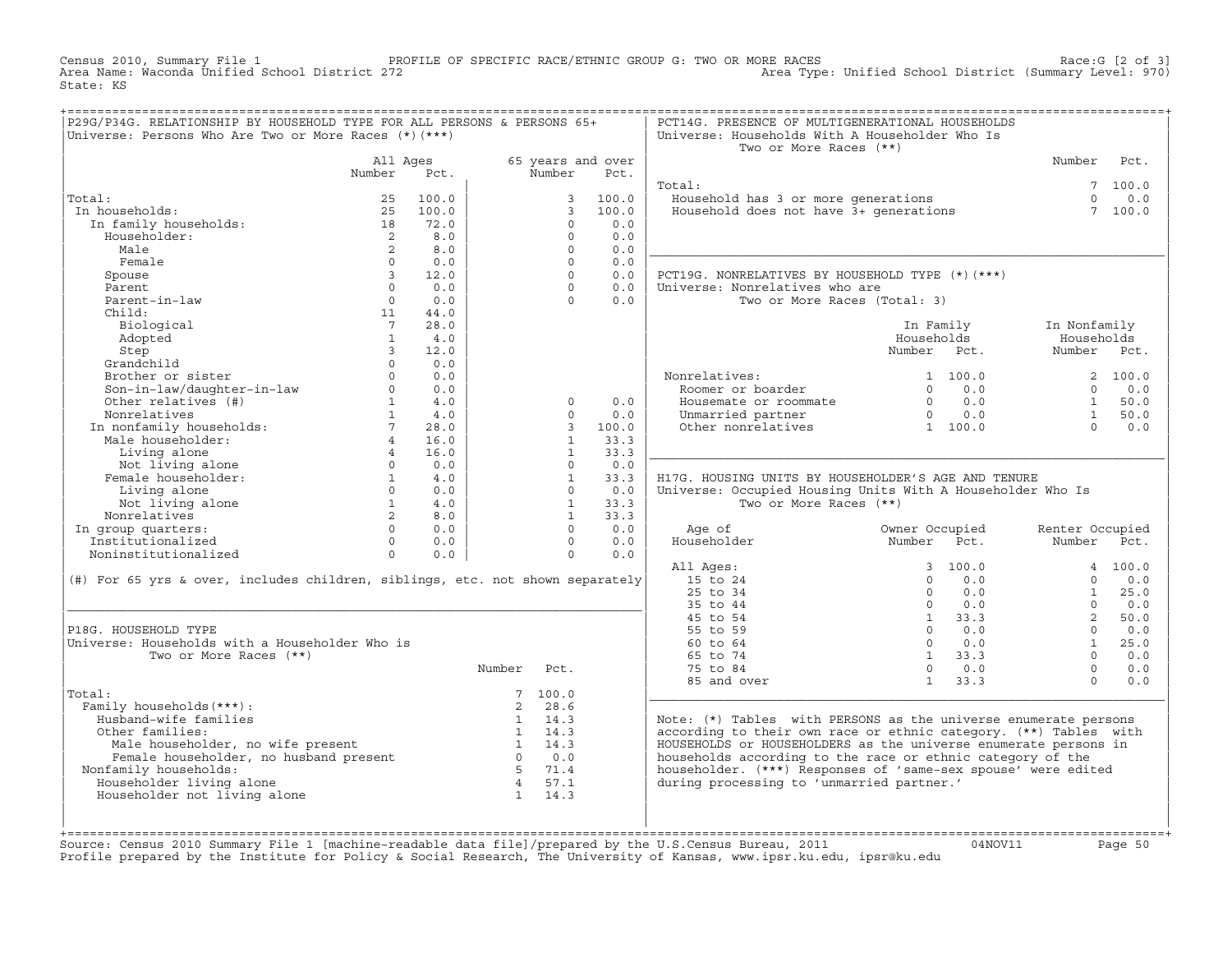Census 2010, Summary File 1 PROFILE OF SPECIFIC RACE/ETHNIC GROUP G: TWO OR MORE RACES [3 of 3]<br>Area Name: Waconda Unified School District 272 Area Type: Unified School District (Summary Level: 970) Area Type: Unified School District (Summary Level: 970) State: KS

+===================================================================================================================================================+|P28G/H16G. HOUSEHOLDS (OCCUPIED HOUSING UNITS) BY HOUSEHOLD SIZE BY TYPE AND BY TENURE | |Universe: Households (Occupied Housing Units) With A Householder Who Is Two or More Races (\*\*)(\*\*\*) |

|                             | All<br>Households | Pct.  | Family<br>Households    | Pct.    | Nonfamily<br>Households | Pct.     | Owner<br>Occupied | Pct.  | Renter<br>Occupied | Pct.  |
|-----------------------------|-------------------|-------|-------------------------|---------|-------------------------|----------|-------------------|-------|--------------------|-------|
| household sizes:<br>All     |                   | 100.0 |                         | 2 100.0 |                         | 5, 100.0 |                   | 100.0 | 4                  | 100.0 |
| 1-person households         |                   | 57.1  | (Family always >1 pers) |         |                         | 80.0     |                   | 33.3  |                    | 75.0  |
| 2-person households         |                   | 42.9  |                         | 100.0   |                         | 20.0     |                   | 66.7  |                    | 25.0  |
| 3-person households         |                   | 0.0   |                         | 0.0     | $\Omega$                | 0.0      |                   | 0.0   |                    | 0.0   |
| 4-person households         |                   | 0.0   |                         | 0.0     | $\Omega$                | 0.0      |                   | 0.0   |                    | 0.0   |
| 5-person households         |                   | 0.0   |                         | 0.0     | $\Omega$                | 0.0      |                   | 0.0   |                    | 0.0   |
| 6-person households         |                   | 0.0   |                         | 0.0     | $\Omega$                | 0.0      |                   | 0.0   |                    | 0.0   |
| 7-or-more person households | $\Omega$          | 0.0   |                         | 0.0     | 0                       | 0.0      |                   | 0.0   |                    | 0.0   |

|P16G/P17G/P36G/P37G/H11G/H12G. POPULATION IN HOUSEHOLDS AND AVERAGE HOUSEHOLD SIZE BY TYPE AND BY TENURE | Universe: Population in Households (Occupied Housing Units) With A Householder Who Is Two or More Races (\*\*)

|                                | Total<br>Population | Pct.     | In<br>Families | Pct.                      | In.<br>Nonfamilies | Pct.     | In Owner<br>Occupied | Pct.          | In Renter<br>Occupied | Pct.        |  |
|--------------------------------|---------------------|----------|----------------|---------------------------|--------------------|----------|----------------------|---------------|-----------------------|-------------|--|
| Total population in households | 10 <sup>1</sup>     | 100.0    | 4              | 40.0                      | 6.                 | 60.0     |                      | 50.0          |                       | 50.0        |  |
| Under 18 years                 | $\Omega$            | 100.0    |                |                           |                    |          |                      |               |                       |             |  |
| 18 years and over              | 10                  | 100.0    | 4              | 40.0                      |                    |          |                      |               |                       |             |  |
| Average Household Size         | 1.43                | $------$ | 2.00           | $\qquad \qquad - - - - -$ | 1.20               | $------$ | - 67                 | $- - - - - -$ | .25                   | $------$    |  |
| Under 18 years                 | 0.00                | $------$ | 0.00           | $------$                  |                    |          |                      |               |                       |             |  |
| 18 years and over              | 1.43                | $------$ | 2.00           |                           |                    |          |                      | $- - - - -$   |                       | $- - - - -$ |  |
|                                |                     |          |                |                           |                    |          |                      |               |                       |             |  |

Note: Family household numbers include nonrelatives living with families.

| | PCT20/PCT22G. GROUP OUARTERS POPULATION BY SEX BY AGE BY GROUP OUARTERS TYPE Universe: Population in group quarters for persons who are Two or More Races  $(*)$ 

|                                               |        |       |       | Pct. of<br>All |      | Pct. of<br>Total |        | Pct. of<br>Total |
|-----------------------------------------------|--------|-------|-------|----------------|------|------------------|--------|------------------|
|                                               | Number | Pct.  | Total | Ages           | Male | $18+$            | Female | $18+$            |
| All types of group quarters:                  |        | 100.0 |       |                |      |                  |        |                  |
| Institutionalized population:                 |        |       |       |                |      |                  |        |                  |
| Correctional facilities for adults            |        |       |       |                |      |                  |        |                  |
| Juvenile facilities                           |        |       |       |                |      |                  |        |                  |
| Nursing facilities/skilled-nursing facilities |        |       |       |                |      |                  |        |                  |
| Other institutional facilities                |        |       |       |                |      |                  |        |                  |
| Noninstitutionalized population:              |        |       |       |                |      |                  |        |                  |
| College/university student housing            |        |       |       |                |      |                  |        |                  |
| Military quarters                             |        |       |       |                |      |                  |        |                  |
| Other noninstitutional facilities             |        |       |       |                |      |                  |        |                  |

|\_\_\_\_\_\_\_\_\_\_\_\_\_\_\_\_\_\_\_\_\_\_\_\_\_\_\_\_\_\_\_\_\_\_\_\_\_\_\_\_\_\_\_\_\_\_\_\_\_\_\_\_\_\_\_\_\_\_\_\_\_\_\_\_\_\_\_\_\_\_\_\_\_\_\_\_\_\_\_\_\_\_\_\_\_\_\_\_\_\_\_\_\_\_\_\_\_\_\_\_\_\_\_\_\_\_\_\_\_\_\_\_\_\_\_\_\_\_\_\_\_\_\_\_\_\_\_\_\_\_\_\_\_\_\_\_\_\_\_\_\_\_\_\_\_\_\_|

| |

or HOUSEHOLDERS as the universe enumerate persons in households according to the race or ethnic category of the householder. | (\*\*\*) Same−sex couple households are included in the family households category if there is at least one additional person | | related to householder by birth or adoption. Same−sex couple households with no relatives of the householder present are tabulated | | in nonfamily households. Responses of 'same−sex spouse' were edited during processing to 'unmarried partner.' |

+===================================================================================================================================================+ Source: Census 2010 Summary File 1 [machine−readable data file]/prepared by the U.S.Census Bureau, 2011 04NOV11 Page 51 Profile prepared by the Institute for Policy & Social Research, The University of Kansas, www.ipsr.ku.edu, ipsr@ku.edu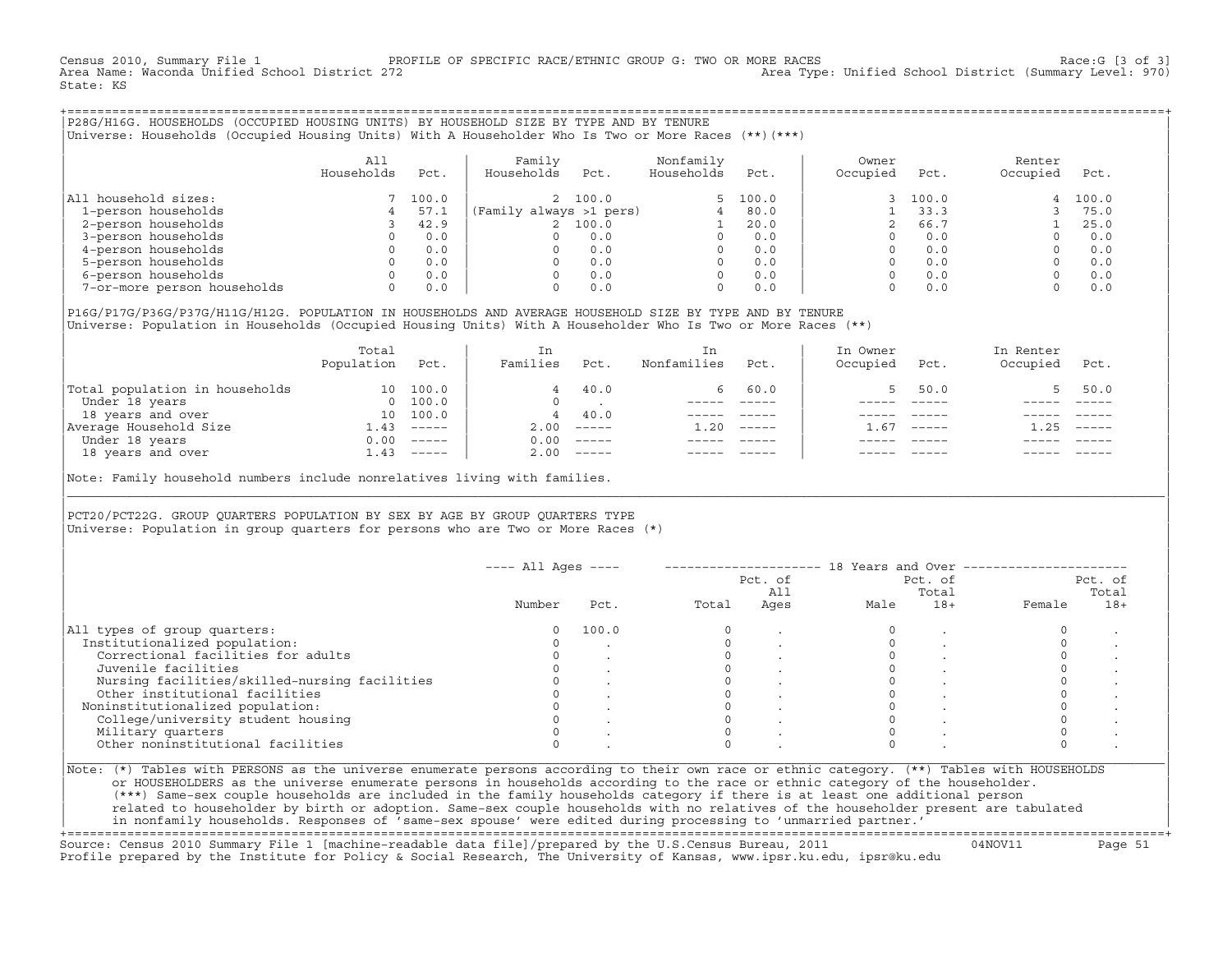Census 2010, Summary File 1 PROFILE OF SPECIFIC RACE/ETHNIC GROUP H: HISPANIC OR LATINO OF ANY RACE Race:H [1 of 3] Area Type: Unified School District (Summary Level: 970) State: KS

|                                                          |                                                      | P29/P29H. POPULATION SUMMARY BY RESIDENCE TYPE FOR DESIGNATED UNIVERSE                                                                                   |  | P38H/39H. FAMILY TYPE BY PRESENCE AND AGE OF OWN OR RELATED CHILDREN                                                                                                                                                                                                                                                                                                                                                                                                                                        |  |  |
|----------------------------------------------------------|------------------------------------------------------|----------------------------------------------------------------------------------------------------------------------------------------------------------|--|-------------------------------------------------------------------------------------------------------------------------------------------------------------------------------------------------------------------------------------------------------------------------------------------------------------------------------------------------------------------------------------------------------------------------------------------------------------------------------------------------------------|--|--|
| Universe: PERSONS Who Are Hispanic or Latino of Any Race |                                                      |                                                                                                                                                          |  | Universe: Families With A Householder Who Is                                                                                                                                                                                                                                                                                                                                                                                                                                                                |  |  |
|                                                          |                                                      |                                                                                                                                                          |  | Hispanic or Latino of Any Race (**)(***)                                                                                                                                                                                                                                                                                                                                                                                                                                                                    |  |  |
|                                                          |                                                      | Population As % of Population of all Races<br>1.3% of 2,651<br>In Households(*) 34<br>1.3% of 2,613<br>In Group Quarters<br>2.613<br>1.3% of 2,613<br>38 |  |                                                                                                                                                                                                                                                                                                                                                                                                                                                                                                             |  |  |
| Total Persons:                                           |                                                      |                                                                                                                                                          |  | By Presence of: Own Children Related Children<br>Families Pct.   Families Pct.                                                                                                                                                                                                                                                                                                                                                                                                                              |  |  |
|                                                          |                                                      |                                                                                                                                                          |  |                                                                                                                                                                                                                                                                                                                                                                                                                                                                                                             |  |  |
|                                                          |                                                      |                                                                                                                                                          |  |                                                                                                                                                                                                                                                                                                                                                                                                                                                                                                             |  |  |
|                                                          |                                                      |                                                                                                                                                          |  |                                                                                                                                                                                                                                                                                                                                                                                                                                                                                                             |  |  |
|                                                          |                                                      |                                                                                                                                                          |  |                                                                                                                                                                                                                                                                                                                                                                                                                                                                                                             |  |  |
|                                                          |                                                      |                                                                                                                                                          |  |                                                                                                                                                                                                                                                                                                                                                                                                                                                                                                             |  |  |
|                                                          |                                                      |                                                                                                                                                          |  |                                                                                                                                                                                                                                                                                                                                                                                                                                                                                                             |  |  |
|                                                          |                                                      |                                                                                                                                                          |  |                                                                                                                                                                                                                                                                                                                                                                                                                                                                                                             |  |  |
|                                                          |                                                      |                                                                                                                                                          |  |                                                                                                                                                                                                                                                                                                                                                                                                                                                                                                             |  |  |
|                                                          |                                                      |                                                                                                                                                          |  |                                                                                                                                                                                                                                                                                                                                                                                                                                                                                                             |  |  |
|                                                          |                                                      |                                                                                                                                                          |  |                                                                                                                                                                                                                                                                                                                                                                                                                                                                                                             |  |  |
|                                                          |                                                      |                                                                                                                                                          |  |                                                                                                                                                                                                                                                                                                                                                                                                                                                                                                             |  |  |
|                                                          |                                                      |                                                                                                                                                          |  |                                                                                                                                                                                                                                                                                                                                                                                                                                                                                                             |  |  |
|                                                          |                                                      |                                                                                                                                                          |  |                                                                                                                                                                                                                                                                                                                                                                                                                                                                                                             |  |  |
|                                                          |                                                      |                                                                                                                                                          |  |                                                                                                                                                                                                                                                                                                                                                                                                                                                                                                             |  |  |
|                                                          |                                                      |                                                                                                                                                          |  |                                                                                                                                                                                                                                                                                                                                                                                                                                                                                                             |  |  |
|                                                          |                                                      |                                                                                                                                                          |  |                                                                                                                                                                                                                                                                                                                                                                                                                                                                                                             |  |  |
|                                                          |                                                      |                                                                                                                                                          |  |                                                                                                                                                                                                                                                                                                                                                                                                                                                                                                             |  |  |
|                                                          |                                                      |                                                                                                                                                          |  |                                                                                                                                                                                                                                                                                                                                                                                                                                                                                                             |  |  |
|                                                          |                                                      |                                                                                                                                                          |  |                                                                                                                                                                                                                                                                                                                                                                                                                                                                                                             |  |  |
|                                                          |                                                      |                                                                                                                                                          |  |                                                                                                                                                                                                                                                                                                                                                                                                                                                                                                             |  |  |
|                                                          |                                                      |                                                                                                                                                          |  |                                                                                                                                                                                                                                                                                                                                                                                                                                                                                                             |  |  |
|                                                          |                                                      |                                                                                                                                                          |  |                                                                                                                                                                                                                                                                                                                                                                                                                                                                                                             |  |  |
|                                                          |                                                      |                                                                                                                                                          |  |                                                                                                                                                                                                                                                                                                                                                                                                                                                                                                             |  |  |
|                                                          |                                                      |                                                                                                                                                          |  | P31H. RELATIONSHIP BY HOUSEHOLD TYPE FOR THE POPULATION UNDER 18 YEARS                                                                                                                                                                                                                                                                                                                                                                                                                                      |  |  |
|                                                          |                                                      |                                                                                                                                                          |  |                                                                                                                                                                                                                                                                                                                                                                                                                                                                                                             |  |  |
|                                                          |                                                      |                                                                                                                                                          |  |                                                                                                                                                                                                                                                                                                                                                                                                                                                                                                             |  |  |
|                                                          |                                                      |                                                                                                                                                          |  |                                                                                                                                                                                                                                                                                                                                                                                                                                                                                                             |  |  |
|                                                          |                                                      |                                                                                                                                                          |  |                                                                                                                                                                                                                                                                                                                                                                                                                                                                                                             |  |  |
|                                                          |                                                      |                                                                                                                                                          |  |                                                                                                                                                                                                                                                                                                                                                                                                                                                                                                             |  |  |
|                                                          |                                                      |                                                                                                                                                          |  |                                                                                                                                                                                                                                                                                                                                                                                                                                                                                                             |  |  |
|                                                          |                                                      |                                                                                                                                                          |  |                                                                                                                                                                                                                                                                                                                                                                                                                                                                                                             |  |  |
|                                                          |                                                      |                                                                                                                                                          |  |                                                                                                                                                                                                                                                                                                                                                                                                                                                                                                             |  |  |
|                                                          |                                                      |                                                                                                                                                          |  |                                                                                                                                                                                                                                                                                                                                                                                                                                                                                                             |  |  |
|                                                          |                                                      |                                                                                                                                                          |  |                                                                                                                                                                                                                                                                                                                                                                                                                                                                                                             |  |  |
|                                                          |                                                      |                                                                                                                                                          |  |                                                                                                                                                                                                                                                                                                                                                                                                                                                                                                             |  |  |
|                                                          |                                                      |                                                                                                                                                          |  |                                                                                                                                                                                                                                                                                                                                                                                                                                                                                                             |  |  |
|                                                          |                                                      |                                                                                                                                                          |  |                                                                                                                                                                                                                                                                                                                                                                                                                                                                                                             |  |  |
|                                                          |                                                      |                                                                                                                                                          |  |                                                                                                                                                                                                                                                                                                                                                                                                                                                                                                             |  |  |
|                                                          |                                                      |                                                                                                                                                          |  |                                                                                                                                                                                                                                                                                                                                                                                                                                                                                                             |  |  |
|                                                          |                                                      |                                                                                                                                                          |  |                                                                                                                                                                                                                                                                                                                                                                                                                                                                                                             |  |  |
|                                                          |                                                      |                                                                                                                                                          |  |                                                                                                                                                                                                                                                                                                                                                                                                                                                                                                             |  |  |
|                                                          |                                                      |                                                                                                                                                          |  |                                                                                                                                                                                                                                                                                                                                                                                                                                                                                                             |  |  |
|                                                          |                                                      |                                                                                                                                                          |  |                                                                                                                                                                                                                                                                                                                                                                                                                                                                                                             |  |  |
|                                                          |                                                      |                                                                                                                                                          |  |                                                                                                                                                                                                                                                                                                                                                                                                                                                                                                             |  |  |
|                                                          |                                                      |                                                                                                                                                          |  |                                                                                                                                                                                                                                                                                                                                                                                                                                                                                                             |  |  |
|                                                          |                                                      |                                                                                                                                                          |  | $\begin{tabular}{ c  c  c } \hline \textbf{All} \textbf{A9689}, & \textbf{Number} & \textbf{P611}, & \textbf{Number} & \textbf{B161}, & \textbf{Value} & \textbf{B161}, & \textbf{Value} & \textbf{B161}, & \textbf{Value} & \textbf{Value} & \textbf{Value} & \textbf{Value} & \textbf{Value} & \textbf{Value} & \textbf{Value} & \textbf{Value} & \textbf{Value} & \textbf{Value} & \textbf{Value} & \textbf{Value} & \textbf{Value} & \textbf{Value} & \textbf{Value} & \textbf{Value} & \textbf{Value}$ |  |  |
|                                                          |                                                      |                                                                                                                                                          |  |                                                                                                                                                                                                                                                                                                                                                                                                                                                                                                             |  |  |
|                                                          | 0 to 17 16 47.1<br>18 to 64 17 50.0<br>65 plus 1 2.9 |                                                                                                                                                          |  | 0 to 17 16 47.1 9 42.9 7 53.8<br>18 to 64 17 50.0 11 52.4 6 46.2 to their own race or ethnic category. (**) Tables with PERSONS as the universe enumerate persons according<br>65 plus 1 2.9 1 4.8 0 0.0 HOUSEHOLDERS as the unive                                                                                                                                                                                                                                                                          |  |  |

+===================================================================================================================================================+Source: Census 2010 Summary File 1 [machine−readable data file]/prepared by the U.S.Census Bureau, 2011 04NOV11 Page 52 Profile prepared by the Institute for Policy & Social Research, The University of Kansas, www.ipsr.ku.edu, ipsr@ku.edu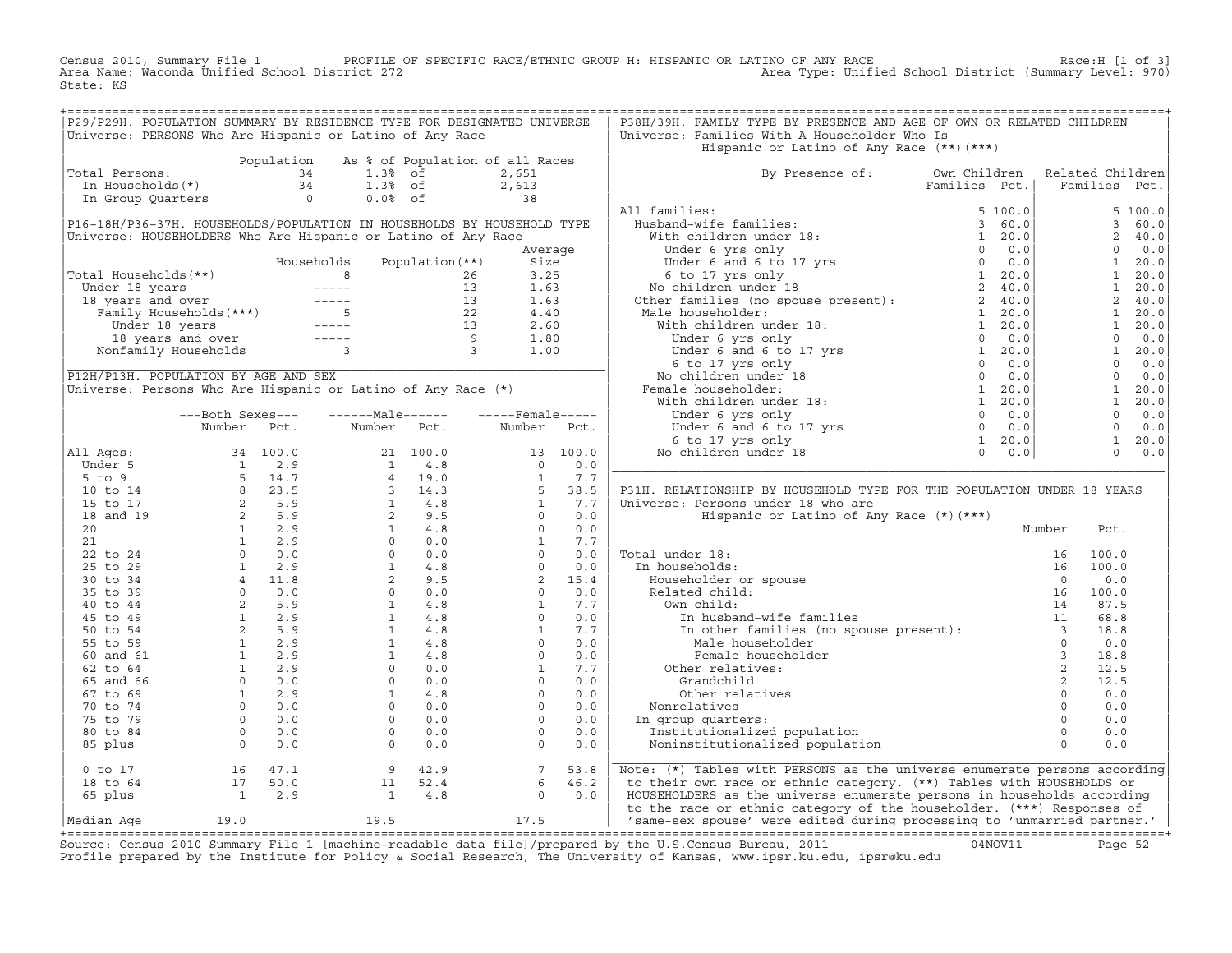Census 2010, Summary File 1 PROFILE OF SPECIFIC RACE/ETHNIC GROUP H: HISPANIC OR LATINO OF ANY RACE Race:H [2 of 3] Area Type: Unified School District (Summary Level: 970) State: KS

| Number<br>Total:<br>In households:<br>In family households:<br>Householder:<br>Male<br>Female<br>Spouse<br>Parent<br>Parent-in-law<br>Child:<br>Biological<br>Adopted<br>Step<br>Grandchild<br>Brother or sister<br>Son-in-law/daughter-in-law<br>Other relatives (#)<br>Nonrelatives<br>In nonfamily households:<br>Male householder:<br>Living alone<br>Not living alone<br>Female householder: | All Ages<br>Pct.<br>100.0<br>34<br>34<br>100.0<br>31<br>91.2<br>5 <sup>5</sup><br>14.7<br>11.8<br>$\overline{4}$<br>2.9<br>1<br>5 <sup>5</sup><br>14.7<br>$\Omega$<br>0.0<br>$\Omega$<br>0.0<br>50.0<br>17<br>15<br>44.1<br>2.9<br>$\mathbf{1}$<br>$\mathbf{1}$<br>2.9 |                | Number<br>$\mathbf{1}$<br>$\mathbf{1}$<br>$\Omega$<br>$\circ$<br>$\Omega$<br>$\Omega$<br>$\Omega$<br>$\Omega$ | 65 years and over<br>Pct.<br>100.0<br>100.0<br>0.0<br>0.0<br>0.0<br>0.0<br>0.0 | Total:<br>Household has 3 or more generations<br>Household does not have 3+ generations | Hispanic or Latino of Any Race (**)       | Number<br>8<br>$\Omega$<br>8 | Pct.<br>100.0<br>0.0<br>100.0 |
|---------------------------------------------------------------------------------------------------------------------------------------------------------------------------------------------------------------------------------------------------------------------------------------------------------------------------------------------------------------------------------------------------|------------------------------------------------------------------------------------------------------------------------------------------------------------------------------------------------------------------------------------------------------------------------|----------------|---------------------------------------------------------------------------------------------------------------|--------------------------------------------------------------------------------|-----------------------------------------------------------------------------------------|-------------------------------------------|------------------------------|-------------------------------|
|                                                                                                                                                                                                                                                                                                                                                                                                   |                                                                                                                                                                                                                                                                        |                |                                                                                                               |                                                                                |                                                                                         |                                           |                              |                               |
|                                                                                                                                                                                                                                                                                                                                                                                                   |                                                                                                                                                                                                                                                                        |                |                                                                                                               |                                                                                |                                                                                         |                                           |                              |                               |
|                                                                                                                                                                                                                                                                                                                                                                                                   |                                                                                                                                                                                                                                                                        |                |                                                                                                               |                                                                                |                                                                                         |                                           |                              |                               |
|                                                                                                                                                                                                                                                                                                                                                                                                   |                                                                                                                                                                                                                                                                        |                |                                                                                                               |                                                                                |                                                                                         |                                           |                              |                               |
|                                                                                                                                                                                                                                                                                                                                                                                                   |                                                                                                                                                                                                                                                                        |                |                                                                                                               |                                                                                |                                                                                         |                                           |                              |                               |
|                                                                                                                                                                                                                                                                                                                                                                                                   |                                                                                                                                                                                                                                                                        |                |                                                                                                               |                                                                                |                                                                                         |                                           |                              |                               |
|                                                                                                                                                                                                                                                                                                                                                                                                   |                                                                                                                                                                                                                                                                        |                |                                                                                                               |                                                                                |                                                                                         |                                           |                              |                               |
|                                                                                                                                                                                                                                                                                                                                                                                                   |                                                                                                                                                                                                                                                                        |                |                                                                                                               |                                                                                |                                                                                         |                                           |                              |                               |
|                                                                                                                                                                                                                                                                                                                                                                                                   |                                                                                                                                                                                                                                                                        |                |                                                                                                               |                                                                                |                                                                                         |                                           |                              |                               |
|                                                                                                                                                                                                                                                                                                                                                                                                   |                                                                                                                                                                                                                                                                        |                |                                                                                                               |                                                                                |                                                                                         |                                           |                              |                               |
|                                                                                                                                                                                                                                                                                                                                                                                                   |                                                                                                                                                                                                                                                                        |                |                                                                                                               |                                                                                | PCT19H. NONRELATIVES BY HOUSEHOLD TYPE (*)(***)                                         |                                           |                              |                               |
|                                                                                                                                                                                                                                                                                                                                                                                                   |                                                                                                                                                                                                                                                                        |                |                                                                                                               | 0.0                                                                            | Universe: Nonrelatives who are                                                          |                                           |                              |                               |
|                                                                                                                                                                                                                                                                                                                                                                                                   |                                                                                                                                                                                                                                                                        |                | $\Omega$                                                                                                      | 0.0                                                                            |                                                                                         | Hispanic or Latino of Any Race (Total: 2) |                              |                               |
|                                                                                                                                                                                                                                                                                                                                                                                                   |                                                                                                                                                                                                                                                                        |                |                                                                                                               |                                                                                |                                                                                         |                                           |                              |                               |
|                                                                                                                                                                                                                                                                                                                                                                                                   |                                                                                                                                                                                                                                                                        |                |                                                                                                               |                                                                                |                                                                                         | In Family                                 | In Nonfamily                 |                               |
|                                                                                                                                                                                                                                                                                                                                                                                                   |                                                                                                                                                                                                                                                                        |                |                                                                                                               |                                                                                |                                                                                         | Households                                | Households                   |                               |
|                                                                                                                                                                                                                                                                                                                                                                                                   |                                                                                                                                                                                                                                                                        |                |                                                                                                               |                                                                                |                                                                                         | Number Pct.                               | Number Pct.                  |                               |
|                                                                                                                                                                                                                                                                                                                                                                                                   | $\overline{2}$<br>5.9                                                                                                                                                                                                                                                  |                |                                                                                                               |                                                                                |                                                                                         |                                           |                              |                               |
|                                                                                                                                                                                                                                                                                                                                                                                                   | $\Omega$<br>0.0                                                                                                                                                                                                                                                        |                |                                                                                                               |                                                                                | Nonrelatives:                                                                           | 2, 100.0                                  |                              | 0, 100, 0                     |
|                                                                                                                                                                                                                                                                                                                                                                                                   | $\Omega$<br>0.0                                                                                                                                                                                                                                                        |                |                                                                                                               |                                                                                | Roomer or boarder                                                                       | 0.0<br>$\Omega$                           | $\Omega$                     |                               |
|                                                                                                                                                                                                                                                                                                                                                                                                   | $0 \qquad \qquad$<br>0.0                                                                                                                                                                                                                                               |                | $\Omega$                                                                                                      | 0.0                                                                            | Housemate or roommate                                                                   | $0 \t 0.0$                                | $\Omega$                     |                               |
|                                                                                                                                                                                                                                                                                                                                                                                                   | $2^{\circ}$<br>5.9                                                                                                                                                                                                                                                     |                | $\Omega$                                                                                                      | 0.0                                                                            | Unmarried partner                                                                       | 1 50.0                                    | $\cap$                       |                               |
|                                                                                                                                                                                                                                                                                                                                                                                                   | $3^{\circ}$<br>8.8                                                                                                                                                                                                                                                     |                | $\mathbf{1}$                                                                                                  | 100.0                                                                          | Other nonrelatives                                                                      | 1 50.0                                    | $\Omega$                     |                               |
|                                                                                                                                                                                                                                                                                                                                                                                                   | $3^{\circ}$<br>8.8                                                                                                                                                                                                                                                     |                | $\mathbf{1}$                                                                                                  | 100.0                                                                          |                                                                                         |                                           |                              |                               |
|                                                                                                                                                                                                                                                                                                                                                                                                   | 3 <sup>7</sup><br>8.8                                                                                                                                                                                                                                                  |                | $\mathbf{1}$                                                                                                  | 100.0                                                                          |                                                                                         |                                           |                              |                               |
|                                                                                                                                                                                                                                                                                                                                                                                                   | $\Omega$<br>0.0                                                                                                                                                                                                                                                        |                | $\Omega$                                                                                                      | 0.0                                                                            |                                                                                         |                                           |                              |                               |
|                                                                                                                                                                                                                                                                                                                                                                                                   | $\overline{0}$<br>0.0                                                                                                                                                                                                                                                  |                | $\circ$                                                                                                       | 0.0                                                                            | H17H. HOUSING UNITS BY HOUSEHOLDER'S AGE AND TENURE                                     |                                           |                              |                               |
| Living alone                                                                                                                                                                                                                                                                                                                                                                                      | $0 \qquad \qquad$<br>0.0                                                                                                                                                                                                                                               |                | $\circ$                                                                                                       | 0.0                                                                            | Universe: Occupied Housing Units With A Householder Who Is                              |                                           |                              |                               |
|                                                                                                                                                                                                                                                                                                                                                                                                   | $\Omega$<br>0.0                                                                                                                                                                                                                                                        |                | $\Omega$                                                                                                      | 0.0                                                                            |                                                                                         |                                           |                              |                               |
| Not living alone                                                                                                                                                                                                                                                                                                                                                                                  | $\Omega$                                                                                                                                                                                                                                                               |                | $\Omega$                                                                                                      |                                                                                |                                                                                         | Hispanic or Latino of Any Race (**)       |                              |                               |
| Nonrelatives                                                                                                                                                                                                                                                                                                                                                                                      | 0.0                                                                                                                                                                                                                                                                    |                | $\Omega$                                                                                                      | 0.0                                                                            |                                                                                         |                                           |                              |                               |
| In group quarters:                                                                                                                                                                                                                                                                                                                                                                                | 0.0<br>$\Omega$<br>$\Omega$                                                                                                                                                                                                                                            |                | $\Omega$                                                                                                      | 0.0                                                                            | Age of                                                                                  | Owner Occupied                            | Renter Occupied              |                               |
| Institutionalized                                                                                                                                                                                                                                                                                                                                                                                 | 0.0                                                                                                                                                                                                                                                                    |                |                                                                                                               | 0.0                                                                            | Householder                                                                             | Number<br>Pct.                            | Number                       | Pct.                          |
| Noninstitutionalized                                                                                                                                                                                                                                                                                                                                                                              | $\Omega$<br>0.0                                                                                                                                                                                                                                                        |                | $\Omega$                                                                                                      | 0.0                                                                            |                                                                                         |                                           |                              |                               |
|                                                                                                                                                                                                                                                                                                                                                                                                   |                                                                                                                                                                                                                                                                        |                |                                                                                                               |                                                                                | All Ages:                                                                               | 1, 100, 0                                 |                              | 7, 100.0                      |
| (#) For 65 yrs & over, includes children, siblings, etc. not shown separately                                                                                                                                                                                                                                                                                                                     |                                                                                                                                                                                                                                                                        |                |                                                                                                               |                                                                                | 15 to 24                                                                                | $0 \t 0.0$                                | $\Omega$                     | 0.0                           |
|                                                                                                                                                                                                                                                                                                                                                                                                   |                                                                                                                                                                                                                                                                        |                |                                                                                                               |                                                                                | 25 to 34                                                                                | $\Omega$<br>0.0                           | 3                            | 42.9                          |
|                                                                                                                                                                                                                                                                                                                                                                                                   |                                                                                                                                                                                                                                                                        |                |                                                                                                               |                                                                                | 35 to 44                                                                                | $\Omega$<br>0.0                           | 1                            | 14.3                          |
|                                                                                                                                                                                                                                                                                                                                                                                                   |                                                                                                                                                                                                                                                                        |                |                                                                                                               |                                                                                | 45 to 54                                                                                | 1 100.0                                   | 1                            | 14.3                          |
| P18H. HOUSEHOLD TYPE                                                                                                                                                                                                                                                                                                                                                                              |                                                                                                                                                                                                                                                                        |                |                                                                                                               |                                                                                | 55 to 59                                                                                | $\Omega$<br>0.0                           | 1                            | 14.3                          |
| Universe: Households with a Householder Who is                                                                                                                                                                                                                                                                                                                                                    |                                                                                                                                                                                                                                                                        |                |                                                                                                               |                                                                                | 60 to 64                                                                                | $\Omega$<br>0.0                           | $\Omega$                     | 0.0                           |
| Hispanic or Latino of Any Race (**)                                                                                                                                                                                                                                                                                                                                                               |                                                                                                                                                                                                                                                                        |                |                                                                                                               |                                                                                | 65 to 74                                                                                | $\Omega$<br>0.0                           | $\mathbf{1}$                 | 14.3                          |
|                                                                                                                                                                                                                                                                                                                                                                                                   |                                                                                                                                                                                                                                                                        | Number         | Pct.                                                                                                          |                                                                                | 75 to 84                                                                                | $\Omega$<br>0.0                           | $\Omega$                     | 0.0                           |
|                                                                                                                                                                                                                                                                                                                                                                                                   |                                                                                                                                                                                                                                                                        |                |                                                                                                               |                                                                                | 85 and over                                                                             | $\Omega$<br>0.0                           | $\Omega$                     | 0.0                           |
| Total:                                                                                                                                                                                                                                                                                                                                                                                            |                                                                                                                                                                                                                                                                        |                | 8 100.0                                                                                                       |                                                                                |                                                                                         |                                           |                              |                               |
| Family households (***) :                                                                                                                                                                                                                                                                                                                                                                         |                                                                                                                                                                                                                                                                        | $5^{\circ}$    | 62.5                                                                                                          |                                                                                |                                                                                         |                                           |                              |                               |
| Husband-wife families                                                                                                                                                                                                                                                                                                                                                                             |                                                                                                                                                                                                                                                                        | $3^{\circ}$    | 37.5                                                                                                          |                                                                                | Note: (*) Tables with PERSONS as the universe enumerate persons                         |                                           |                              |                               |
| Other families:                                                                                                                                                                                                                                                                                                                                                                                   |                                                                                                                                                                                                                                                                        |                | 2 25.0                                                                                                        |                                                                                | according to their own race or ethnic category. (**) Tables with                        |                                           |                              |                               |
| male nouseholder, no wife present 1 12.5<br>Female householder, no husband present 1 12.5<br>amily households:                                                                                                                                                                                                                                                                                    |                                                                                                                                                                                                                                                                        |                |                                                                                                               |                                                                                | HOUSEHOLDS or HOUSEHOLDERS as the universe enumerate persons in                         |                                           |                              |                               |
|                                                                                                                                                                                                                                                                                                                                                                                                   |                                                                                                                                                                                                                                                                        |                |                                                                                                               |                                                                                | households according to the race or ethnic category of the                              |                                           |                              |                               |
| Nonfamily households:                                                                                                                                                                                                                                                                                                                                                                             |                                                                                                                                                                                                                                                                        |                | 3 37.5                                                                                                        |                                                                                | householder. (***) Responses of 'same-sex spouse' were edited                           |                                           |                              |                               |
| Householder living alone                                                                                                                                                                                                                                                                                                                                                                          |                                                                                                                                                                                                                                                                        |                | 3 37.5                                                                                                        |                                                                                | during processing to 'unmarried partner.'                                               |                                           |                              |                               |
| Householder not living alone                                                                                                                                                                                                                                                                                                                                                                      |                                                                                                                                                                                                                                                                        | $\overline{0}$ | 0.0                                                                                                           |                                                                                |                                                                                         |                                           |                              |                               |
|                                                                                                                                                                                                                                                                                                                                                                                                   |                                                                                                                                                                                                                                                                        |                |                                                                                                               |                                                                                |                                                                                         |                                           |                              |                               |
|                                                                                                                                                                                                                                                                                                                                                                                                   |                                                                                                                                                                                                                                                                        |                |                                                                                                               |                                                                                |                                                                                         |                                           |                              |                               |

+===================================================================================================================================================+Source: Census 2010 Summary File 1 [machine−readable data file]/prepared by the U.S.Census Bureau, 2011 04NOV11 Page 53 Profile prepared by the Institute for Policy & Social Research, The University of Kansas, www.ipsr.ku.edu, ipsr@ku.edu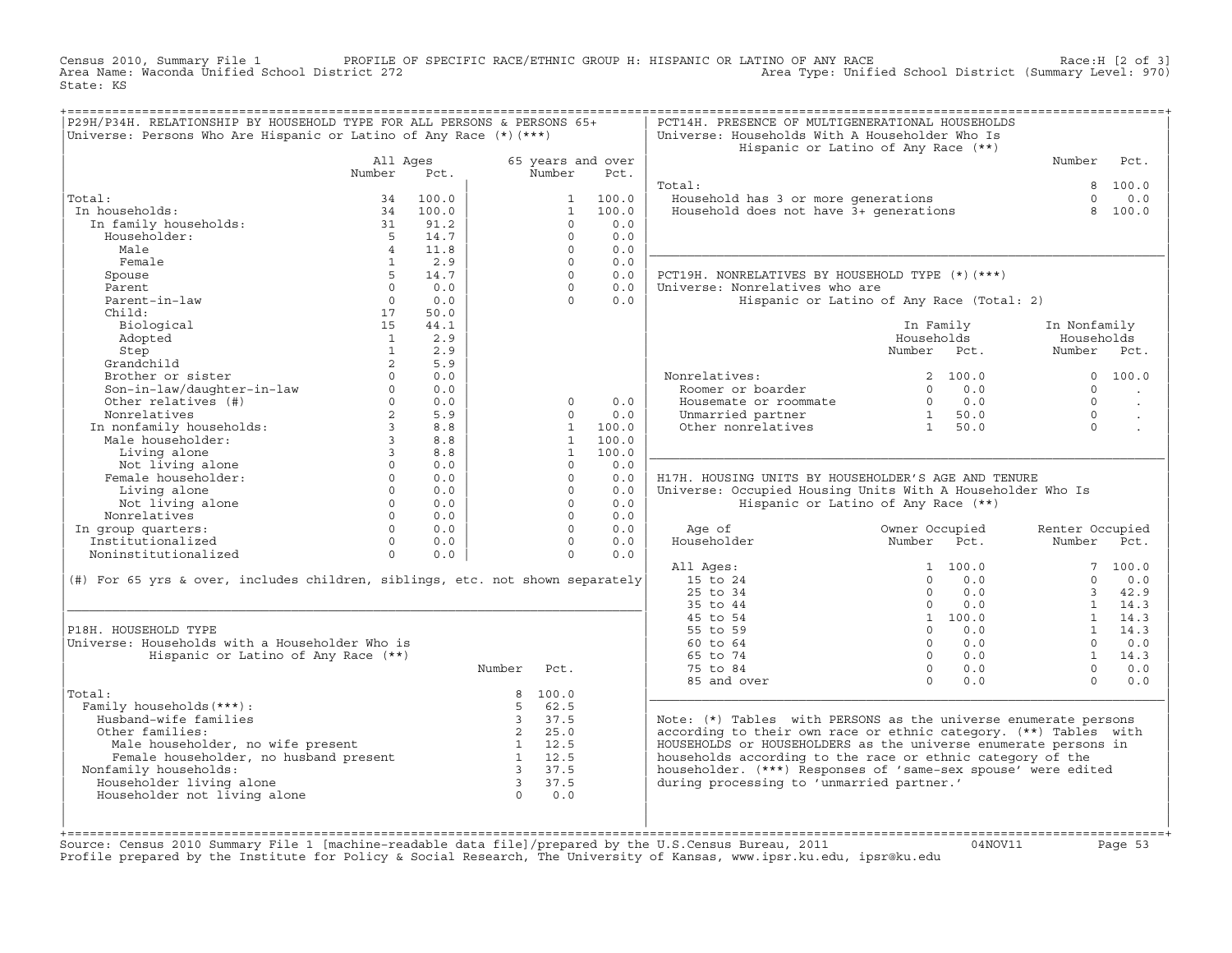Census 2010, Summary File 1 PROFILE OF SPECIFIC RACE/ETHNIC GROUP H: HISPANIC OR LATINO OF ANY RACE RACE Race:H [3 of 3]<br>Area Name: Waconda Unified School District 272 Area Type: Unified School District (Summary Level: 970) State: KS

+===================================================================================================================================================+|P28H/H16H. HOUSEHOLDS (OCCUPIED HOUSING UNITS) BY HOUSEHOLD SIZE BY TYPE AND BY TENURE | |Universe: Households (Occupied Housing Units) With A Householder Who Is Hispanic or Latino of Any Race (\*\*)(\*\*\*) |

|                             | All<br>Households | Pct.  | Family<br>Households    | Pct.    | Nonfamily<br>Households | Pct.    | Owner<br>Occupied | Pct.  | Renter<br>Occupied | Pct.  |
|-----------------------------|-------------------|-------|-------------------------|---------|-------------------------|---------|-------------------|-------|--------------------|-------|
| All household sizes:        |                   | 100.0 |                         | 5 100.0 |                         | 3 100.0 |                   | 100.0 |                    | 100.0 |
| 1-person households         |                   | 37.5  | (Family always >1 pers) |         |                         | 100.0   |                   | 0.0   |                    | 42.9  |
| 2-person households         |                   | 0.0   |                         | 0.0     |                         | 0.0     |                   | 0.0   |                    | 0.0   |
| 3-person households         |                   | 12.5  |                         | 20.0    | $\Omega$                | 0.0     |                   | 100.0 |                    | 0.0   |
| 4-person households         |                   | 25.0  |                         | 40.0    | $\Omega$                | 0.0     |                   | 0.0   |                    | 28.6  |
| 5-person households         |                   | 12.5  |                         | 20.0    | $\Omega$                | 0.0     |                   | 0.0   |                    | 14.3  |
| 6-person households         |                   | 0.0   |                         | 0.0     | $\Omega$                | 0.0     |                   | 0.0   |                    | 0.0   |
| 7-or-more person households |                   | 12.5  |                         | 20.0    | 0                       | 0.0     |                   | 0.0   |                    | 14.3  |

|P16H/P17H/P36H/P37H/H11H/H12H. POPULATION IN HOUSEHOLDS AND AVERAGE HOUSEHOLD SIZE BY TYPE AND BY TENURE | Universe: Population in Households (Occupied Housing Units) With A Householder Who Is Hispanic or Latino of Any Race (\*\*)

|                                | Total<br>Population | Pct.     | In<br>Families  | Pct.                      | In<br>Nonfamilies | Pct.     | In Owner<br>Occupied | Pct.             | In Renter<br>Occupied | Pct.     |
|--------------------------------|---------------------|----------|-----------------|---------------------------|-------------------|----------|----------------------|------------------|-----------------------|----------|
| Total population in households | 26                  | 100.0    | 22              | 84.6                      |                   | 3 11.5   |                      | 11.5             | 23                    | 88.5     |
| Under 18 years                 | 13                  | 100.0    | 13 <sup>7</sup> | 100.0                     |                   |          |                      |                  |                       |          |
| 18 years and over              | 13                  | 100.0    | 9               | 69.2                      |                   |          |                      |                  |                       |          |
| Average Household Size         | 3.25                |          | 4.40            | $------$                  | 1.00              | $------$ |                      | $3.00 - - - - -$ | 3.29                  | $------$ |
| Under 18 years                 | $\pm 0.63$          | $------$ | 2.60            | $------$                  |                   |          |                      |                  |                       |          |
| 18 years and over              | 1.63                | ______   | 1.80            | $\qquad \qquad - - - - -$ |                   |          |                      |                  |                       | $------$ |
|                                |                     |          |                 |                           |                   |          |                      |                  |                       |          |

Note: Family household numbers include nonrelatives living with families.

| | PCT20/PCT22H. GROUP OUARTERS POPULATION BY SEX BY AGE BY GROUP OUARTERS TYPE Universe: Population in group quarters for persons who are Hispanic or Latino of Any Race (\*)

|                                               |        |       |       | Pct. of<br>All | Pct. of<br>Total |       | Pct. of<br>Total |       |
|-----------------------------------------------|--------|-------|-------|----------------|------------------|-------|------------------|-------|
|                                               | Number | Pct.  | Total | Ages           | Male             | $18+$ | Female           | $18+$ |
| All types of group quarters:                  | 0      | 100.0 |       |                |                  |       |                  |       |
| Institutionalized population:                 |        |       |       |                |                  |       |                  |       |
| Correctional facilities for adults            |        |       |       |                |                  |       |                  |       |
| Juvenile facilities                           |        |       |       |                |                  |       |                  |       |
| Nursing facilities/skilled-nursing facilities |        |       |       |                |                  |       |                  |       |
| Other institutional facilities                |        |       |       |                |                  |       |                  |       |
| Noninstitutionalized population:              |        |       |       |                |                  |       |                  |       |
| College/university student housing            |        |       |       |                |                  |       |                  |       |
| Military quarters                             |        |       |       |                |                  |       |                  |       |
| Other noninstitutional facilities             |        |       |       |                |                  |       |                  |       |

|\_\_\_\_\_\_\_\_\_\_\_\_\_\_\_\_\_\_\_\_\_\_\_\_\_\_\_\_\_\_\_\_\_\_\_\_\_\_\_\_\_\_\_\_\_\_\_\_\_\_\_\_\_\_\_\_\_\_\_\_\_\_\_\_\_\_\_\_\_\_\_\_\_\_\_\_\_\_\_\_\_\_\_\_\_\_\_\_\_\_\_\_\_\_\_\_\_\_\_\_\_\_\_\_\_\_\_\_\_\_\_\_\_\_\_\_\_\_\_\_\_\_\_\_\_\_\_\_\_\_\_\_\_\_\_\_\_\_\_\_\_\_\_\_\_\_\_|

| |

or HOUSEHOLDERS as the universe enumerate persons in households according to the race or ethnic category of the householder. | (\*\*\*) Same−sex couple households are included in the family households category if there is at least one additional person | | related to householder by birth or adoption. Same−sex couple households with no relatives of the householder present are tabulated | | in nonfamily households. Responses of 'same−sex spouse' were edited during processing to 'unmarried partner.' |

+===================================================================================================================================================+ Source: Census 2010 Summary File 1 [machine−readable data file]/prepared by the U.S.Census Bureau, 2011 04NOV11 Page 54 Profile prepared by the Institute for Policy & Social Research, The University of Kansas, www.ipsr.ku.edu, ipsr@ku.edu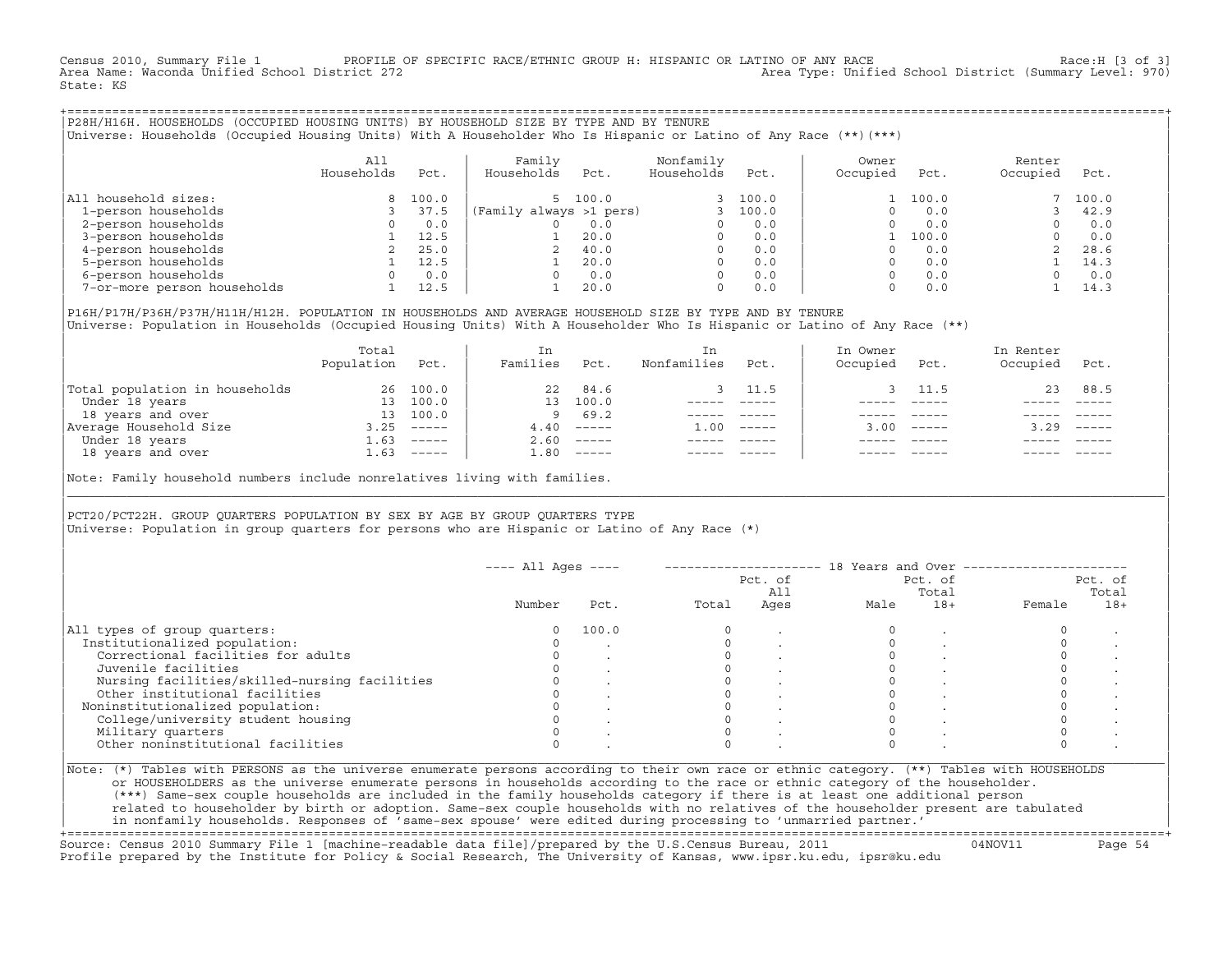Census 2010, Summary File 1 PROFILE OF SPECIFIC RACE/ETHNIC GROUP I: WHITE ALONE, NOT HISPANIC OR LATINO Race:I [1 of 3] Area Name: Waconda Unified School District 272 Area Type: Unified School District (Summary Level: 970) State: KS

| P29/P29I. POPULATION SUMMARY BY RESIDENCE TYPE FOR DESIGNATED UNIVERSE                                                                                                                                                                                  |                                                                                                                                     |            |                                                                                                                                                                                                  |                                 |                              |      | P38I/39I. FAMILY TYPE BY PRESENCE AND AGE OF OWN OR RELATED CHILDREN                                                 |               |                |                                                                  |
|---------------------------------------------------------------------------------------------------------------------------------------------------------------------------------------------------------------------------------------------------------|-------------------------------------------------------------------------------------------------------------------------------------|------------|--------------------------------------------------------------------------------------------------------------------------------------------------------------------------------------------------|---------------------------------|------------------------------|------|----------------------------------------------------------------------------------------------------------------------|---------------|----------------|------------------------------------------------------------------|
| Universe: PERSONS Who Are White Alone, Not Hispanic or Latino                                                                                                                                                                                           |                                                                                                                                     |            |                                                                                                                                                                                                  |                                 |                              |      | Universe: Families With A Householder Who Is                                                                         |               |                |                                                                  |
|                                                                                                                                                                                                                                                         |                                                                                                                                     |            |                                                                                                                                                                                                  |                                 |                              |      | White Alone, Not Hispanic or Latino (**) (***)                                                                       |               |                |                                                                  |
|                                                                                                                                                                                                                                                         |                                                                                                                                     | Population |                                                                                                                                                                                                  | As % of Population of all Races |                              |      |                                                                                                                      |               |                |                                                                  |
| Total Persons:                                                                                                                                                                                                                                          |                                                                                                                                     | 2,566      | 96.8% of<br>96.7% of                                                                                                                                                                             |                                 | 2,651                        |      | By Presence of: Own Children Related Children                                                                        |               |                |                                                                  |
| In Households(*) 2,528<br>In Group Quarters 38                                                                                                                                                                                                          |                                                                                                                                     |            |                                                                                                                                                                                                  |                                 |                              |      |                                                                                                                      | Families Pct. |                | Families Pct.                                                    |
|                                                                                                                                                                                                                                                         |                                                                                                                                     |            | 100.0% of                                                                                                                                                                                        |                                 | $2,613$<br>38                |      |                                                                                                                      |               |                |                                                                  |
|                                                                                                                                                                                                                                                         |                                                                                                                                     |            |                                                                                                                                                                                                  |                                 |                              |      | All families:                                                                                                        |               |                | 741 100.0                                                        |
| P16-18I/P36-37I. HOUSEHOLDS/POPULATION IN HOUSEHOLDS BY HOUSEHOLD TYPE                                                                                                                                                                                  |                                                                                                                                     |            |                                                                                                                                                                                                  |                                 |                              |      |                                                                                                                      |               |                | 623 84.1                                                         |
| Universe: HOUSEHOLDERS Who Are White Alone, Not Hispanic or Latino                                                                                                                                                                                      |                                                                                                                                     |            |                                                                                                                                                                                                  |                                 |                              |      |                                                                                                                      |               |                | 200 27.0                                                         |
|                                                                                                                                                                                                                                                         |                                                                                                                                     |            |                                                                                                                                                                                                  |                                 | Average                      |      |                                                                                                                      |               |                | 49 6.6                                                           |
|                                                                                                                                                                                                                                                         |                                                                                                                                     |            | Households Population (**)                                                                                                                                                                       |                                 | Size                         |      |                                                                                                                      |               |                | 51 6.9                                                           |
|                                                                                                                                                                                                                                                         |                                                                                                                                     |            |                                                                                                                                                                                                  |                                 |                              |      |                                                                                                                      |               |                | 100 13.5                                                         |
|                                                                                                                                                                                                                                                         |                                                                                                                                     |            |                                                                                                                                                                                                  |                                 |                              |      |                                                                                                                      |               |                | 423<br>57.1                                                      |
|                                                                                                                                                                                                                                                         |                                                                                                                                     |            |                                                                                                                                                                                                  |                                 |                              |      |                                                                                                                      |               |                | 118 15.9                                                         |
|                                                                                                                                                                                                                                                         |                                                                                                                                     |            |                                                                                                                                                                                                  |                                 |                              |      |                                                                                                                      |               |                | 5.9<br>44                                                        |
|                                                                                                                                                                                                                                                         |                                                                                                                                     |            |                                                                                                                                                                                                  |                                 |                              |      |                                                                                                                      |               |                | 24 3.2                                                           |
|                                                                                                                                                                                                                                                         |                                                                                                                                     |            |                                                                                                                                                                                                  |                                 |                              |      |                                                                                                                      |               |                | 12 1.6                                                           |
|                                                                                                                                                                                                                                                         |                                                                                                                                     |            |                                                                                                                                                                                                  |                                 |                              |      |                                                                                                                      |               |                | 4 0.5                                                            |
| Total Households (**)<br>Under 18 years 1,200 2,560 2.13<br>1,200 2,560 2.13<br>1,200 2,560 2.13<br>1,200 552 0.46<br>18 years and over 741 1,998 2.70<br>Under 18 years 16 years 1,476 1.99<br>1,476 1.99<br>Nonfamily Households 459 508 1.1          |                                                                                                                                     |            |                                                                                                                                                                                                  |                                 |                              |      |                                                                                                                      |               |                | $8 \t 1.1$                                                       |
| P12I/P13I. POPULATION BY AGE AND SEX                                                                                                                                                                                                                    |                                                                                                                                     |            |                                                                                                                                                                                                  |                                 |                              |      |                                                                                                                      |               |                | $20 \quad 2.7$                                                   |
| Universe: Persons Who Are White Alone, Not Hispanic or Latino (*)                                                                                                                                                                                       |                                                                                                                                     |            |                                                                                                                                                                                                  |                                 |                              |      |                                                                                                                      |               |                | $\begin{array}{cc} 20 & 2.7 \\ 74 & 10.0 \\ -1 & -1 \end{array}$ |
|                                                                                                                                                                                                                                                         |                                                                                                                                     |            |                                                                                                                                                                                                  |                                 |                              |      |                                                                                                                      |               |                | 54 7.3                                                           |
|                                                                                                                                                                                                                                                         | ---Both Sexes---                                                                                                                    |            | ------Male------                                                                                                                                                                                 |                                 | $---$ Female-----            |      |                                                                                                                      |               |                | 15 2.0                                                           |
|                                                                                                                                                                                                                                                         | Number                                                                                                                              | Pct.       | Number Pct.                                                                                                                                                                                      |                                 | Number                       | Pct. |                                                                                                                      |               |                | 5 <sub>5</sub><br>0.7                                            |
|                                                                                                                                                                                                                                                         |                                                                                                                                     |            |                                                                                                                                                                                                  |                                 |                              |      |                                                                                                                      |               |                | 34 4.6                                                           |
| All Ages:                                                                                                                                                                                                                                               |                                                                                                                                     |            |                                                                                                                                                                                                  |                                 |                              |      |                                                                                                                      |               |                | 20<br>2.7                                                        |
|                                                                                                                                                                                                                                                         |                                                                                                                                     |            |                                                                                                                                                                                                  |                                 | $1,286$ $100.0$<br>77 6.0    |      |                                                                                                                      |               |                |                                                                  |
|                                                                                                                                                                                                                                                         |                                                                                                                                     |            | $\begin{array}{cccc} 1,280 & 100.0 \\ 83 & 6.5 \\ 64 & 5.0 \\ 72 & 5.6 \\ 41 & 3.2 \\ 30 & 2.3 \\ 10 & 0.8 \\ 26 & 2.0 \\ 63 & 4.9 \\ 71 & 5.5 \\ 54 & 4.2 \\ 55 & 4.3 \\ 103 & 8.0 \end{array}$ |                                 |                              | 6.1  |                                                                                                                      |               |                |                                                                  |
|                                                                                                                                                                                                                                                         |                                                                                                                                     |            |                                                                                                                                                                                                  |                                 | $79$<br>$68$<br>$49$<br>$19$ | 5.3  | P31I. RELATIONSHIP BY HOUSEHOLD TYPE FOR THE POPULATION UNDER 18 YEARS                                               |               |                |                                                                  |
|                                                                                                                                                                                                                                                         |                                                                                                                                     |            |                                                                                                                                                                                                  |                                 |                              | 3.8  | Universe: Persons under 18 who are                                                                                   |               |                |                                                                  |
|                                                                                                                                                                                                                                                         |                                                                                                                                     |            |                                                                                                                                                                                                  |                                 |                              | 1.5  | White Alone, Not Hispanic or Latino (*) (***)                                                                        |               |                |                                                                  |
|                                                                                                                                                                                                                                                         |                                                                                                                                     |            |                                                                                                                                                                                                  |                                 | 6                            | 0.5  |                                                                                                                      |               | Number         | Pct.                                                             |
|                                                                                                                                                                                                                                                         |                                                                                                                                     |            |                                                                                                                                                                                                  |                                 | 10                           | 0.8  |                                                                                                                      |               |                |                                                                  |
|                                                                                                                                                                                                                                                         |                                                                                                                                     |            |                                                                                                                                                                                                  |                                 | 28                           | 2.2  | Total under 18:                                                                                                      |               | 533            | 100.0                                                            |
|                                                                                                                                                                                                                                                         |                                                                                                                                     |            |                                                                                                                                                                                                  |                                 |                              |      | al under 18:<br>n households:<br>Householder or spouse<br>Related child:<br>own child:                               |               |                |                                                                  |
|                                                                                                                                                                                                                                                         |                                                                                                                                     |            |                                                                                                                                                                                                  |                                 | 56                           | 4.4  | In households:                                                                                                       |               | 533<br>100.0   |                                                                  |
|                                                                                                                                                                                                                                                         |                                                                                                                                     |            |                                                                                                                                                                                                  |                                 | 59                           | 4.6  |                                                                                                                      |               | $\overline{0}$ | 0.0                                                              |
|                                                                                                                                                                                                                                                         |                                                                                                                                     |            |                                                                                                                                                                                                  |                                 | 57                           | 4.4  |                                                                                                                      |               | 505            | 94.7                                                             |
|                                                                                                                                                                                                                                                         |                                                                                                                                     |            |                                                                                                                                                                                                  |                                 | 59                           | 4.6  | Own child:                                                                                                           |               | 485            | 91.0                                                             |
| 11 Ages: 2,566 100.0<br>Under 5 160 6.2<br>5 to 9 143 5.6<br>10 to 14 140 5.5<br>15 to 17 90 3.5<br>18 and 19 49 1.9<br>20 16 0.6<br>21 16 0.6<br>21 0.8<br>22 to 24 54 2.1<br>25 to 29 119 4.6<br>35 to 39 110 4.6<br>35 to 39 111 4.3<br>40 to 44 114 |                                                                                                                                     |            | 103                                                                                                                                                                                              | 8.0                             | $\frac{55}{92}$              | 7.2  | In husband-wife families                                                                                             |               | 363            | 68.1                                                             |
|                                                                                                                                                                                                                                                         |                                                                                                                                     |            | 123                                                                                                                                                                                              | 9.6                             |                              | 8.2  | In other families (no spouse present): 122                                                                           |               |                | 22.9                                                             |
|                                                                                                                                                                                                                                                         |                                                                                                                                     |            | 116                                                                                                                                                                                              | 9.1                             | 101                          | 7.9  | Male householder                                                                                                     |               | 43             | 8.1                                                              |
| 60 and 61                                                                                                                                                                                                                                               |                                                                                                                                     | 67 2.6     | $2.8$<br>$36$<br>$2.8$<br>$55$<br>$4.3$<br>$30$<br>$2.3$<br>$3.2.6$<br>$62$<br>$4.8$<br>$44$<br>$3.4$                                                                                            |                                 | 31                           | 2.4  | Female householder                                                                                                   |               | 79             | 14.8                                                             |
| 62 to 64                                                                                                                                                                                                                                                |                                                                                                                                     |            |                                                                                                                                                                                                  |                                 | 49                           | 3.8  | Other relatives:                                                                                                     |               | 20             | 3.8                                                              |
| 65 and 66                                                                                                                                                                                                                                               |                                                                                                                                     |            |                                                                                                                                                                                                  |                                 | 25                           | 1.9  | Grandchild                                                                                                           |               |                | 2.3                                                              |
| 67 to 69                                                                                                                                                                                                                                                |                                                                                                                                     |            |                                                                                                                                                                                                  |                                 | 51                           | 4.0  | Other relatives                                                                                                      |               |                | 1.5                                                              |
| 70 to 74                                                                                                                                                                                                                                                |                                                                                                                                     |            |                                                                                                                                                                                                  |                                 | 59                           | 4.6  | Nonrelatives                                                                                                         |               |                | 5.3                                                              |
| 75 to 79                                                                                                                                                                                                                                                |                                                                                                                                     |            |                                                                                                                                                                                                  |                                 | 65                           | 5.1  | In group quarters:                                                                                                   |               |                | 0.0                                                              |
| 80 to 84                                                                                                                                                                                                                                                |                                                                                                                                     |            |                                                                                                                                                                                                  |                                 | 73                           | 5.7  | Institutionalized population                                                                                         |               |                | 0.0                                                              |
| 85 plus                                                                                                                                                                                                                                                 | $\begin{array}{cccc} 67 & 2.6 \\ 104 & 4.1 \\ 55 & 2.1 \\ 84 & 3.3 \\ 121 & 4.7 \\ 127 & 4.9 \\ 117 & 4.6 \\ 104 & 4.1 \end{array}$ |            | 36                                                                                                                                                                                               | 2.8                             | 68                           | 5.3  | $\begin{array}{c}\n 28 \\  \hline\n 0 \\  0 \\  1 + i \text{ on } 0\n\end{array}$<br>Noninstitutionalized population |               |                | 0.0                                                              |
| 0 to 17                                                                                                                                                                                                                                                 |                                                                                                                                     |            | 260                                                                                                                                                                                              | 20.3                            | 273                          | 21.2 | Note: (*) Tables with PERSONS as the universe enumerate persons according                                            |               |                |                                                                  |
| 18 to 64                                                                                                                                                                                                                                                | $1,425$<br>$608$<br>$23.7$                                                                                                          |            | 753                                                                                                                                                                                              | 58.8                            | 672                          | 52.3 | to their own race or ethnic category. (**) Tables with HOUSEHOLDS or                                                 |               |                |                                                                  |
| 65 plus                                                                                                                                                                                                                                                 |                                                                                                                                     |            |                                                                                                                                                                                                  | 267 20.9                        | 341                          | 26.5 | HOUSEHOLDERS as the universe enumerate persons in households according                                               |               |                |                                                                  |
|                                                                                                                                                                                                                                                         |                                                                                                                                     |            |                                                                                                                                                                                                  |                                 |                              |      | to the race or ethnic category of the householder. (***) Responses of                                                |               |                |                                                                  |
| Median Aqe                                                                                                                                                                                                                                              | 48.7                                                                                                                                |            | 48.2                                                                                                                                                                                             | 49.2                            |                              |      | 'same-sex spouse' were edited during processing to 'unmarried partner.'                                              |               |                |                                                                  |
|                                                                                                                                                                                                                                                         |                                                                                                                                     |            |                                                                                                                                                                                                  |                                 |                              |      |                                                                                                                      |               |                |                                                                  |
|                                                                                                                                                                                                                                                         |                                                                                                                                     |            |                                                                                                                                                                                                  |                                 |                              |      | and 0010 and plan the him in the city and the city and the start and and provided and a contract of the property     |               |                |                                                                  |

Source: Census 2010 Summary File 1 [machine-readable data file]/prepared by the U.S.Census Bureau, 2011 Page 55<br>Profile prepared by the Institute for Policy & Social Research, The University of Kansas, www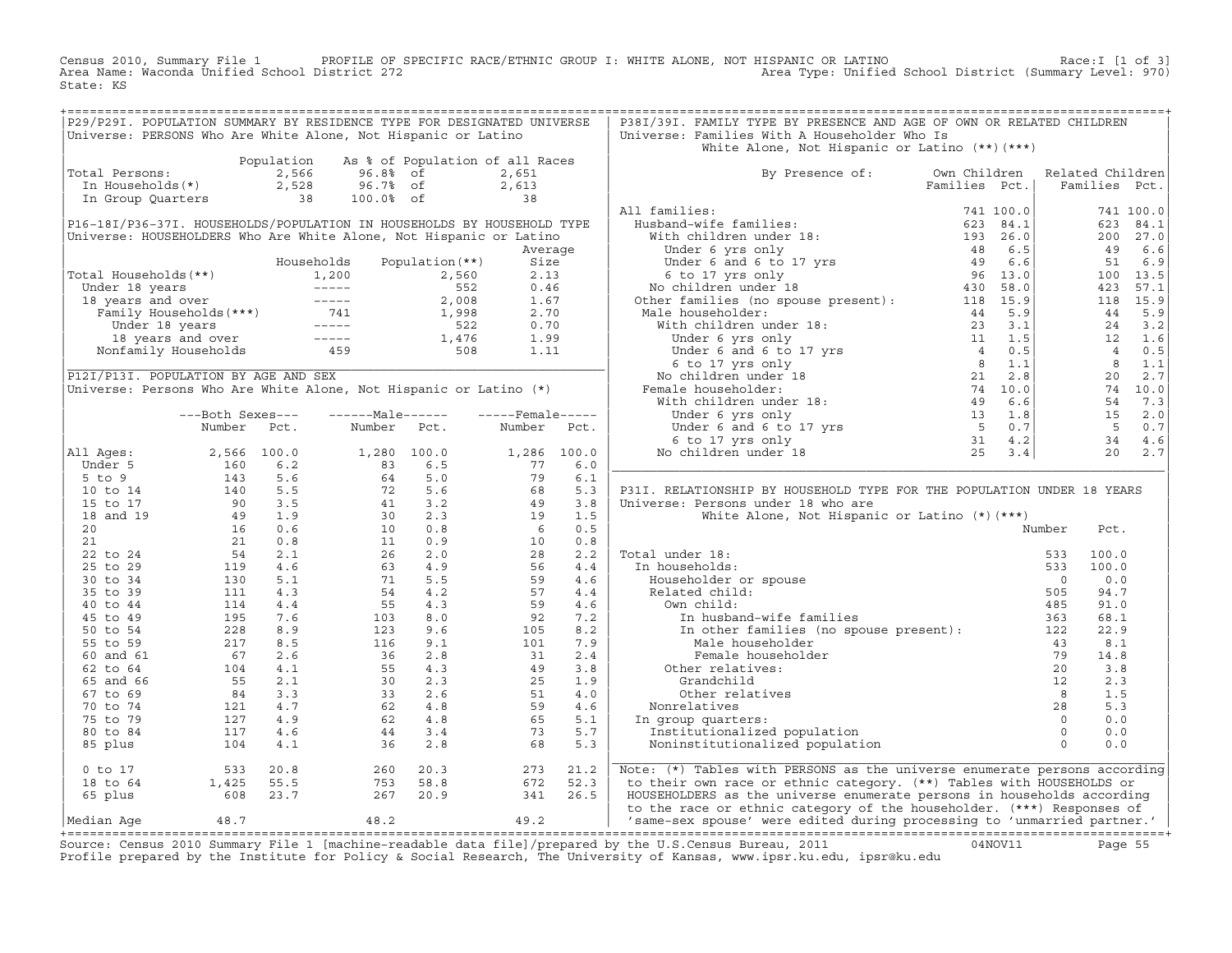Census 2010, Summary File 1 PROFILE OF SPECIFIC RACE/ETHNIC GROUP I: WHITE ALONE, NOT HISPANIC OR LATINO Race:I [2 of 3] Area Name: Waconda Unified School District 272 Area Type: Unified School District (Summary Level: 970) State: KS

| P29I/P34I. RELATIONSHIP BY HOUSEHOLD TYPE FOR ALL PERSONS & PERSONS 65+<br>Universe: Persons Who Are White Alone, Not Hispanic or Latino $(*)$ (***) |                                                                |            |                   |                          |             | PCT14I. PRESENCE OF MULTIGENERATIONAL HOUSEHOLDS<br>Universe: Households With A Householder Who Is |                                                 |                 |             |
|------------------------------------------------------------------------------------------------------------------------------------------------------|----------------------------------------------------------------|------------|-------------------|--------------------------|-------------|----------------------------------------------------------------------------------------------------|-------------------------------------------------|-----------------|-------------|
|                                                                                                                                                      |                                                                |            |                   |                          |             |                                                                                                    | White Alone, Not Hispanic or Latino (**)        |                 |             |
|                                                                                                                                                      | All Ages                                                       |            | 65 years and over |                          |             |                                                                                                    | Number                                          | Pct.            |             |
|                                                                                                                                                      | Number                                                         | Pct.       |                   | Number                   | Pct.        |                                                                                                    |                                                 |                 |             |
|                                                                                                                                                      |                                                                |            |                   |                          |             | Total:                                                                                             |                                                 |                 | 1,200 100.0 |
| Total:                                                                                                                                               | 2,566                                                          | 100.0      |                   | 608                      | 100.0       | Household has 3 or more generations                                                                |                                                 | 7               | 0.6         |
| In households:                                                                                                                                       | 2,528                                                          | 98.5       |                   | 574                      | 94.4        | Household does not have 3+ generations                                                             |                                                 | 1,193           | 99.4        |
| In family households:                                                                                                                                | 2,021                                                          | 78.8       |                   | 363                      | 59.7        |                                                                                                    |                                                 |                 |             |
| Householder:                                                                                                                                         | 741                                                            | 28.9       |                   | 197                      | 32.4        |                                                                                                    |                                                 |                 |             |
| Male                                                                                                                                                 | 603                                                            | 23.5       |                   | 177                      | 29.1        |                                                                                                    |                                                 |                 |             |
| Female                                                                                                                                               | 138                                                            | 5.4        |                   | 20                       | 3.3         |                                                                                                    |                                                 |                 |             |
| Spouse                                                                                                                                               | 617                                                            | 24.0       |                   | 158                      | 26.0        | PCT19I. NONRELATIVES BY HOUSEHOLD TYPE (*) (***)                                                   |                                                 |                 |             |
| Parent                                                                                                                                               | 10                                                             | 0.4        |                   | $5^{\circ}$              | 0.8         | Universe: Nonrelatives who are                                                                     |                                                 |                 |             |
| Parent-in-law                                                                                                                                        | $\overline{1}$                                                 | 0.0        |                   | $\overline{1}$           | 0.2         |                                                                                                    | White Alone, Not Hispanic or Latino (Total: 97) |                 |             |
| Child:                                                                                                                                               | 562                                                            | 21.9       |                   |                          |             |                                                                                                    |                                                 |                 |             |
| Biological                                                                                                                                           | 512                                                            | 20.0       |                   |                          |             |                                                                                                    | In Family                                       | In Nonfamily    |             |
| Adopted                                                                                                                                              | 13                                                             | 0.5        |                   |                          |             |                                                                                                    | Households                                      | Households      |             |
| Step                                                                                                                                                 | 37                                                             | 1.4        |                   |                          |             |                                                                                                    | Number<br>Pct.                                  | Number          | Pct.        |
| Grandchild                                                                                                                                           | 15                                                             | 0.6        |                   |                          |             |                                                                                                    |                                                 |                 |             |
| Brother or sister                                                                                                                                    | 14                                                             | 0.5        |                   |                          |             | Nonrelatives:                                                                                      | 49 100.0                                        |                 | 48 100.0    |
| Son-in-law/daughter-in-law                                                                                                                           | $\sim$ 1                                                       | 0.0        |                   |                          |             | Roomer or boarder                                                                                  | 2.0<br>$\overline{1}$                           | $\mathbf{1}$    | 2.1         |
| Other relatives (#)                                                                                                                                  | 11                                                             | 0.4        |                   | 2                        | 0.3         | Housemate or roommate                                                                              | 3 6.1                                           | 4               | 8.3         |
| Nonrelatives                                                                                                                                         | 49                                                             | 1.9        |                   | $\Omega$                 | 0.0         | Unmarried partner                                                                                  | $25$ $51.0$<br>$20$ $40.8$                      | 27              | 56.3        |
| In nonfamily households:<br>Male householder: 507<br>239<br>214                                                                                      |                                                                | 19.8       |                   | 211                      | 34.7        | Other nonrelatives                                                                                 |                                                 | 16              | 33.3        |
|                                                                                                                                                      |                                                                | 9.3        |                   | 65                       | 10.7        |                                                                                                    |                                                 |                 |             |
| Living alone                                                                                                                                         | 214                                                            | 8.3        |                   | 63                       | 10.4        |                                                                                                    |                                                 |                 |             |
| Not living alone<br>Female householder:                                                                                                              |                                                                | 1.0<br>8.6 |                   | $\overline{2}$           | 0.3<br>23.4 | H17I. HOUSING UNITS BY HOUSEHOLDER'S AGE AND TENURE                                                |                                                 |                 |             |
| Living alone                                                                                                                                         | $\begin{array}{c}\n 220 \\  206 \\  \hline\n 56\n \end{array}$ | 8.0        |                   | 142<br>139               | 22.9        |                                                                                                    |                                                 |                 |             |
| Not living alone                                                                                                                                     | 14                                                             | 0.5        |                   | $\overline{\phantom{a}}$ | 0.5         | Universe: Occupied Housing Units With A Householder Who Is                                         | White Alone, Not Hispanic or Latino (**)        |                 |             |
| Nonrelatives                                                                                                                                         | 48                                                             | 1.9        |                   | $\overline{4}$           | 0.7         |                                                                                                    |                                                 |                 |             |
| In group quarters:                                                                                                                                   | 38                                                             | 1.5        |                   | 34                       | 5.6         | Age of                                                                                             | Owner Occupied                                  | Renter Occupied |             |
| Institutionalized                                                                                                                                    | 38                                                             | 1.5        |                   | 34                       | 5.6         | Householder                                                                                        | Number<br>Pct.                                  | Number          | Pct.        |
| Noninstitutionalized                                                                                                                                 | $\Omega$                                                       | 0.0        |                   | $\Omega$                 | 0.0         |                                                                                                    |                                                 |                 |             |
|                                                                                                                                                      |                                                                |            |                   |                          |             | All Ages:                                                                                          | 941 100.0                                       |                 | 259 100.0   |
| (#) For 65 yrs & over, includes children, siblings, etc. not shown separately                                                                        |                                                                |            |                   |                          |             | 15 to 24                                                                                           | 1.4<br>13                                       | 36              | 13.9        |
|                                                                                                                                                      |                                                                |            |                   |                          |             | 25 to 34                                                                                           | 89<br>9.5                                       | 47              | 18.1        |
|                                                                                                                                                      |                                                                |            |                   |                          |             | 35 to 44                                                                                           | 8.7<br>82                                       | 36              | 13.9        |
|                                                                                                                                                      |                                                                |            |                   |                          |             | 45 to 54                                                                                           | 213 22.6                                        | 48              | 18.5        |
| P18I. HOUSEHOLD TYPE                                                                                                                                 |                                                                |            |                   |                          |             | 55 to 59                                                                                           | 110<br>11.7                                     | 20              | 7.7         |
| Universe: Households with a Householder Who is                                                                                                       |                                                                |            |                   |                          |             | 60 to 64                                                                                           | 9.1<br>86                                       | 16              | 6.2         |
| White Alone, Not Hispanic or Latino (**)                                                                                                             |                                                                |            |                   |                          |             | 65 to 74                                                                                           | 141 15.0                                        | 20              | 7.7         |
|                                                                                                                                                      |                                                                |            | Number            | Pct.                     |             | 75 to 84                                                                                           | 149 15.8                                        | 23              | 8.9         |
|                                                                                                                                                      |                                                                |            |                   |                          |             | 85 and over                                                                                        | 6.2<br>58                                       | 13              | 5.0         |
| Total:                                                                                                                                               |                                                                |            | 1,200 100.0       |                          |             |                                                                                                    |                                                 |                 |             |
| Family households (***) :                                                                                                                            |                                                                |            | 741               | 61.8                     |             |                                                                                                    |                                                 |                 |             |
| Husband-wife families                                                                                                                                |                                                                |            | 623               | 51.9                     |             | Note: $(*)$ Tables with PERSONS as the universe enumerate persons                                  |                                                 |                 |             |
| Other families:                                                                                                                                      |                                                                |            | 118               | 9.8                      |             | according to their own race or ethnic category. (**) Tables with                                   |                                                 |                 |             |
|                                                                                                                                                      |                                                                |            |                   |                          |             | HOUSEHOLDS or HOUSEHOLDERS as the universe enumerate persons in                                    |                                                 |                 |             |
| %<br>Aler families:<br>Male householder, no wife present<br>Female householder, no husband present<br>                                               |                                                                |            |                   |                          |             | households according to the race or ethnic category of the                                         |                                                 |                 |             |
| Nonfamily households:                                                                                                                                |                                                                |            |                   |                          |             | householder. (***) Responses of 'same-sex spouse' were edited                                      |                                                 |                 |             |
| Householder living alone                                                                                                                             |                                                                |            | $\frac{420}{25}$  | 35.0                     |             | during processing to 'unmarried partner.'                                                          |                                                 |                 |             |
| Householder not living alone                                                                                                                         |                                                                |            | 39                | 3.3                      |             |                                                                                                    |                                                 |                 |             |
|                                                                                                                                                      |                                                                |            |                   |                          |             |                                                                                                    |                                                 |                 |             |
|                                                                                                                                                      |                                                                |            |                   |                          |             |                                                                                                    |                                                 |                 |             |

+===================================================================================================================================================+Source: Census 2010 Summary File 1 [machine−readable data file]/prepared by the U.S.Census Bureau, 2011 04NOV11 Page 56 Profile prepared by the Institute for Policy & Social Research, The University of Kansas, www.ipsr.ku.edu, ipsr@ku.edu